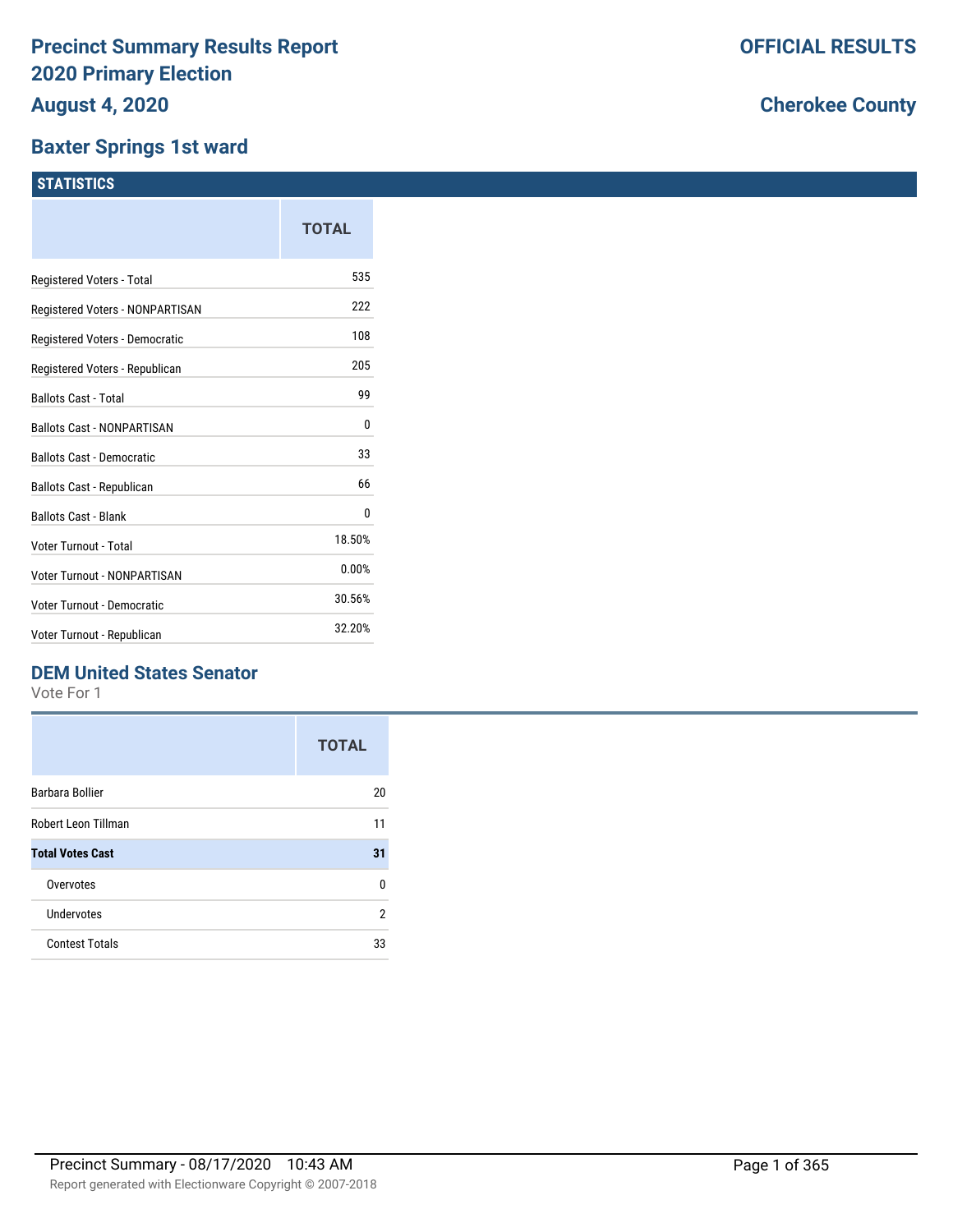**August 4, 2020**

# **Baxter Springs 1st ward**

### **DEM US House Rep 2nd Dist**

Vote For 1

|                         | <b>TOTAL</b> |
|-------------------------|--------------|
| Michelle De La Isla     | 19           |
| James K. Windholz       | 12           |
| <b>Total Votes Cast</b> | 31           |
| Overvotes               | 0            |
| Undervotes              | 2            |
| <b>Contest Totals</b>   | 33           |

# **DEM KS Senator 13th Dist**

Vote For 1

|                         | <b>TOTAL</b> |
|-------------------------|--------------|
| Nancy J. Ingle          | 30           |
| <b>Total Votes Cast</b> | 30           |
| Overvotes               | n            |
| Undervotes              | 3            |
| <b>Contest Totals</b>   | 33           |

# **DEM KS House of Rep 1st Dist**

Vote For 1

|                         | <b>TOTAL</b> |
|-------------------------|--------------|
| Write-In Totals         | 4            |
| Not Assigned            | 4            |
| <b>Total Votes Cast</b> | 4            |
| Overvotes               | U            |
| Undervotes              | 29           |
| <b>Contest Totals</b>   | 33           |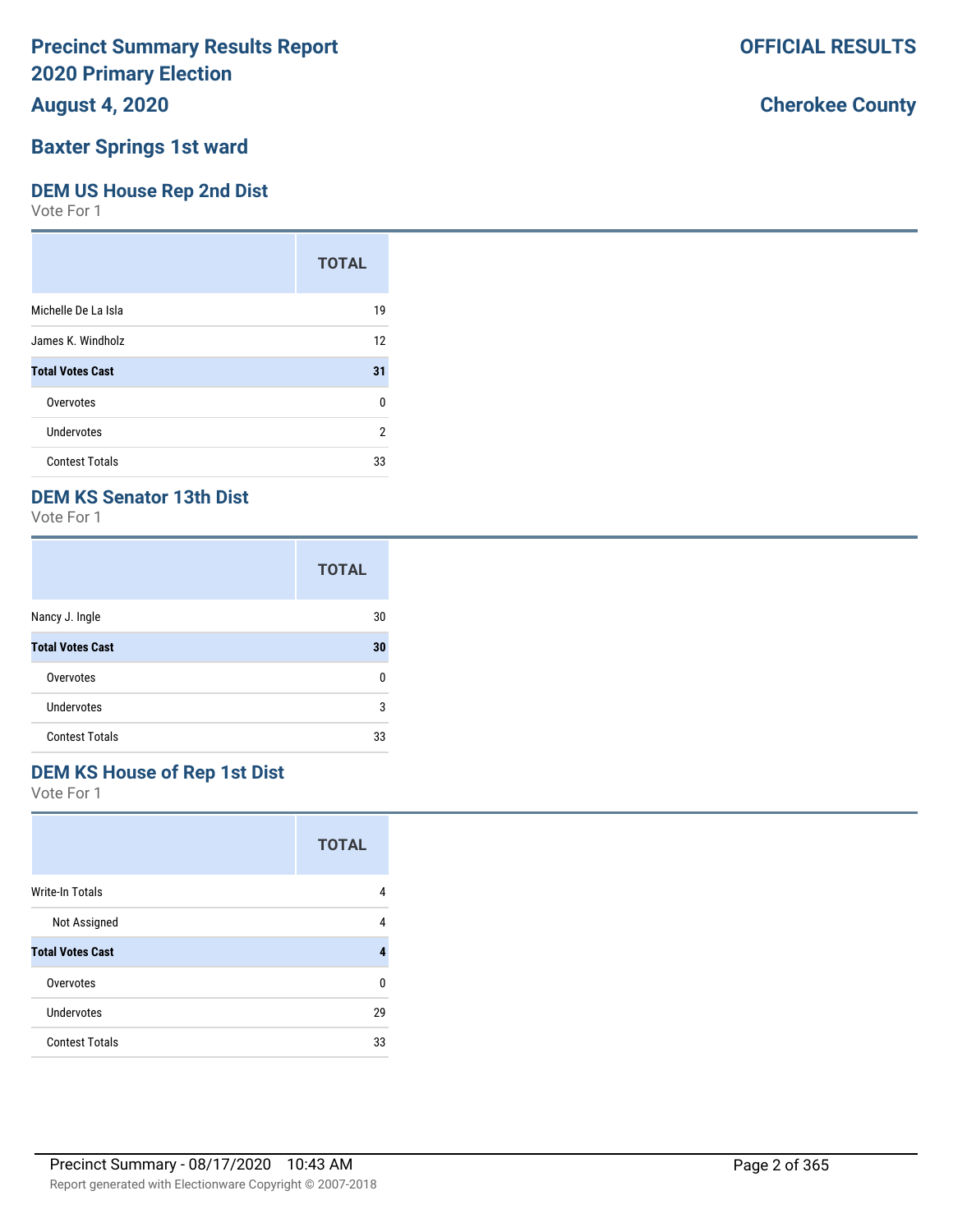**August 4, 2020**

## **Baxter Springs 1st ward**

### **DEM Co Comm 3rd Dist 3rd Dist**

Vote For 1

|                         | <b>TOTAL</b> |
|-------------------------|--------------|
| <b>Write-In Totals</b>  | 4            |
| Not Assigned            | 4            |
| <b>Total Votes Cast</b> |              |
| Overvotes               | U            |
| <b>Undervotes</b>       | 29           |
| <b>Contest Totals</b>   | 33           |

# **DEM County Clerk**

Vote For 1

|                         | <b>TOTAL</b> |
|-------------------------|--------------|
| Carol Rae Marcan-Venson | 28           |
| <b>Total Votes Cast</b> | 28           |
| Overvotes               | n            |
| Undervotes              | 5            |
| <b>Contest Totals</b>   | 33           |

### **DEM County Treasurer**

Vote For 1

|                         | <b>TOTAL</b> |
|-------------------------|--------------|
| Write-In Totals         | 4            |
| Not Assigned            | 4            |
| <b>Total Votes Cast</b> |              |
| Overvotes               | U            |
| Undervotes              | 29           |
| <b>Contest Totals</b>   | 33           |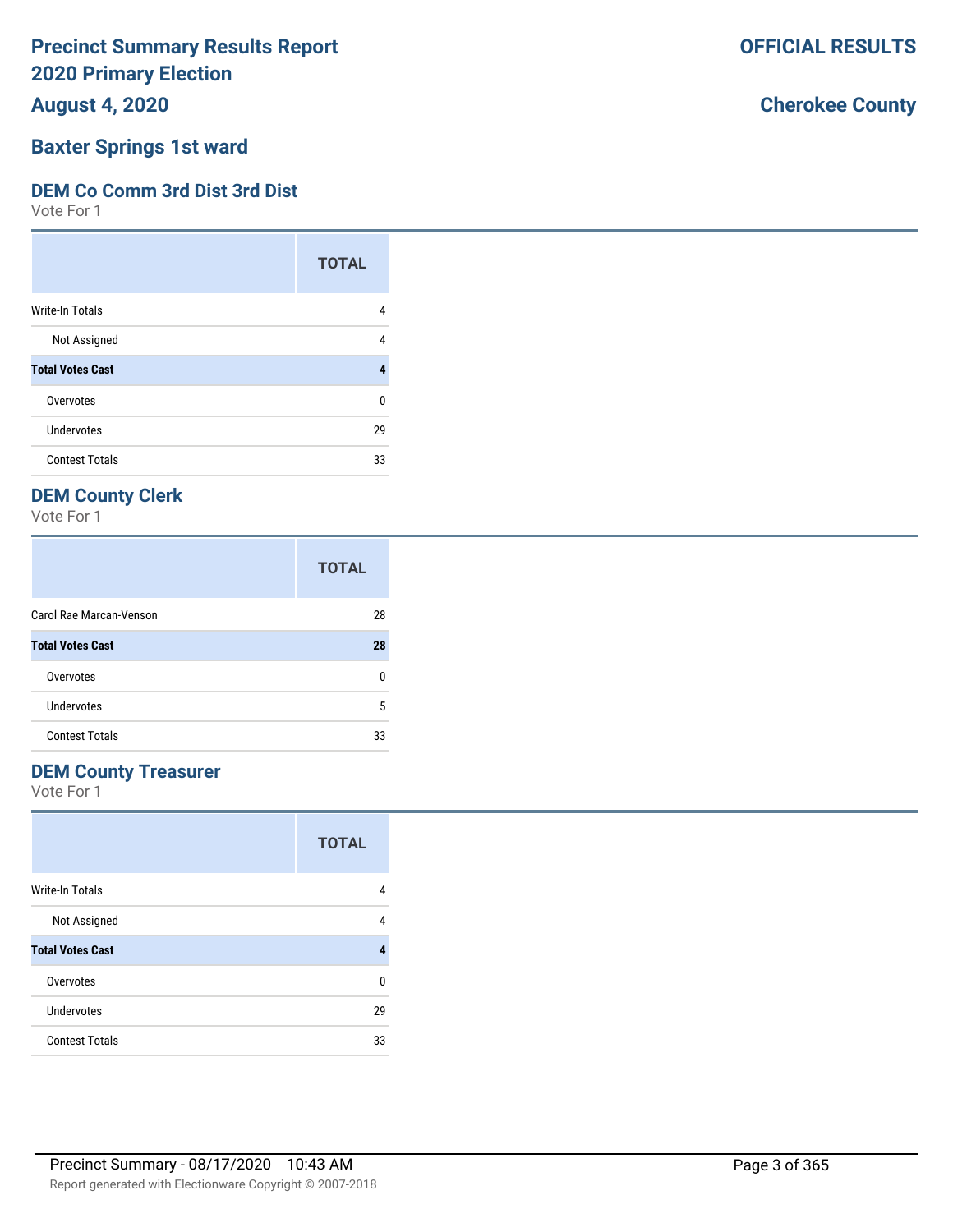**August 4, 2020**

### **Baxter Springs 1st ward**

#### **DEM County Register of Deeds**

Vote For 1

|                         | <b>TOTAL</b> |
|-------------------------|--------------|
| Write-In Totals         | 3            |
| Not Assigned            | 3            |
| <b>Total Votes Cast</b> | 3            |
| Overvotes               | ŋ            |
| Undervotes              | 30           |
| <b>Contest Totals</b>   | 33           |

### **DEM County Attorney**

Vote For 1

|                         | <b>TOTAL</b> |
|-------------------------|--------------|
| <b>Write-In Totals</b>  | 3            |
| Not Assigned            | 3            |
| <b>Total Votes Cast</b> | 3            |
| Overvotes               | ŋ            |
| Undervotes              | 30           |
| <b>Contest Totals</b>   | 33           |

### **DEM County Sheriff**

Vote For 1

|                         | <b>TOTAL</b> |
|-------------------------|--------------|
| David M. Groves         | 32           |
| <b>Total Votes Cast</b> | 32           |
| Overvotes               | n            |
| <b>Undervotes</b>       |              |
| <b>Contest Totals</b>   | 33           |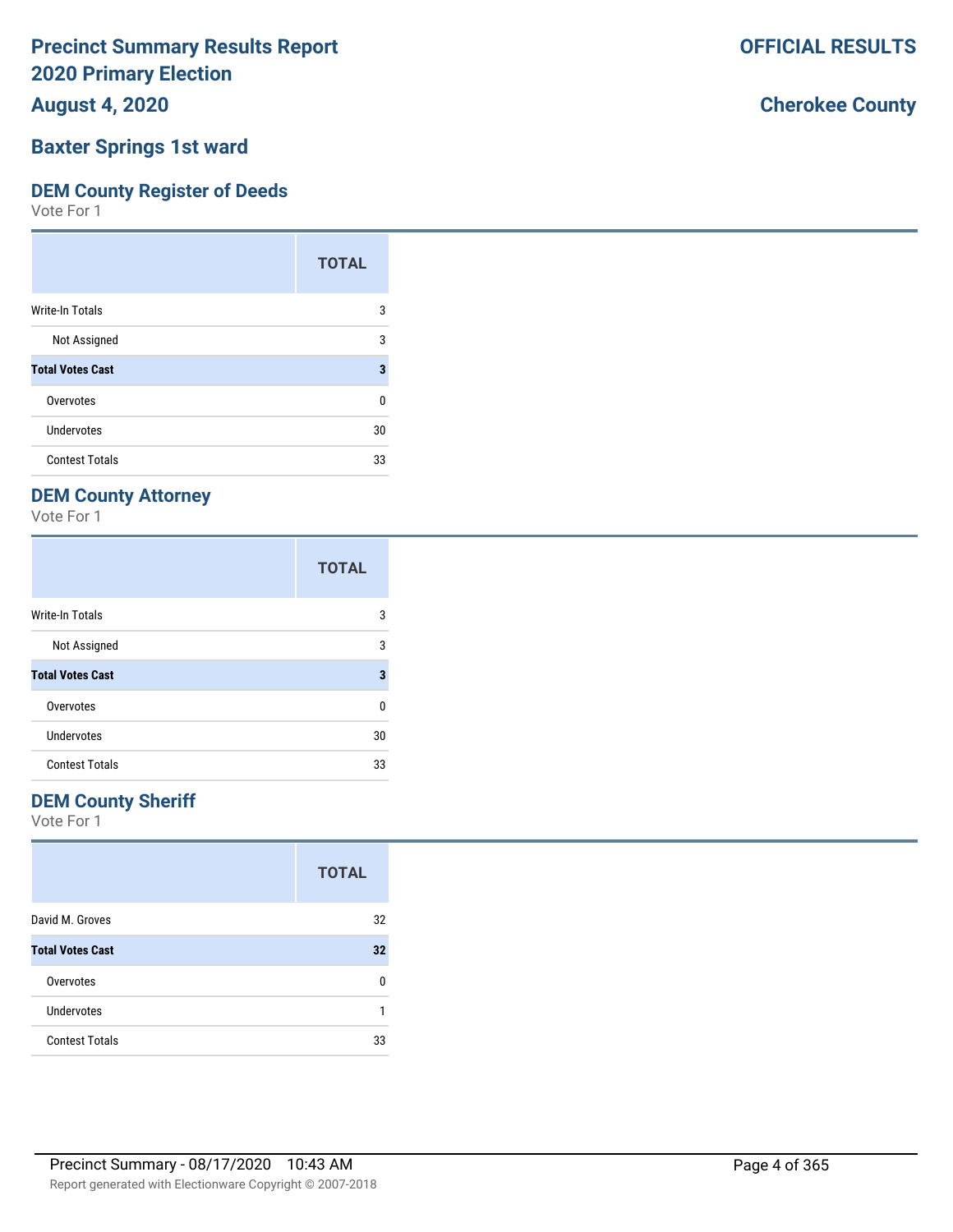**August 4, 2020**

# **Baxter Springs 1st ward**

### **DEM Pct Com m Baxter Springs 1st Ward**

Vote For 1

|                         | <b>TOTAL</b> |
|-------------------------|--------------|
| Write-In Totals         | 3            |
| Not Assigned            | 3            |
| <b>Total Votes Cast</b> | 3            |
| Overvotes               | U            |
| Undervotes              | 30           |
| <b>Contest Totals</b>   | 33           |

# **DEM Pct Com w Baxter Springs 1st Ward**

Vote For 1

|                         | <b>TOTAL</b> |
|-------------------------|--------------|
| Rachel Ann Goodrich     | 30           |
| <b>Write-In Totals</b>  | U            |
| Not Assigned            | U            |
| <b>Total Votes Cast</b> | 30           |
| Overvotes               | 0            |
| Undervotes              | 3            |
| <b>Contest Totals</b>   | 33           |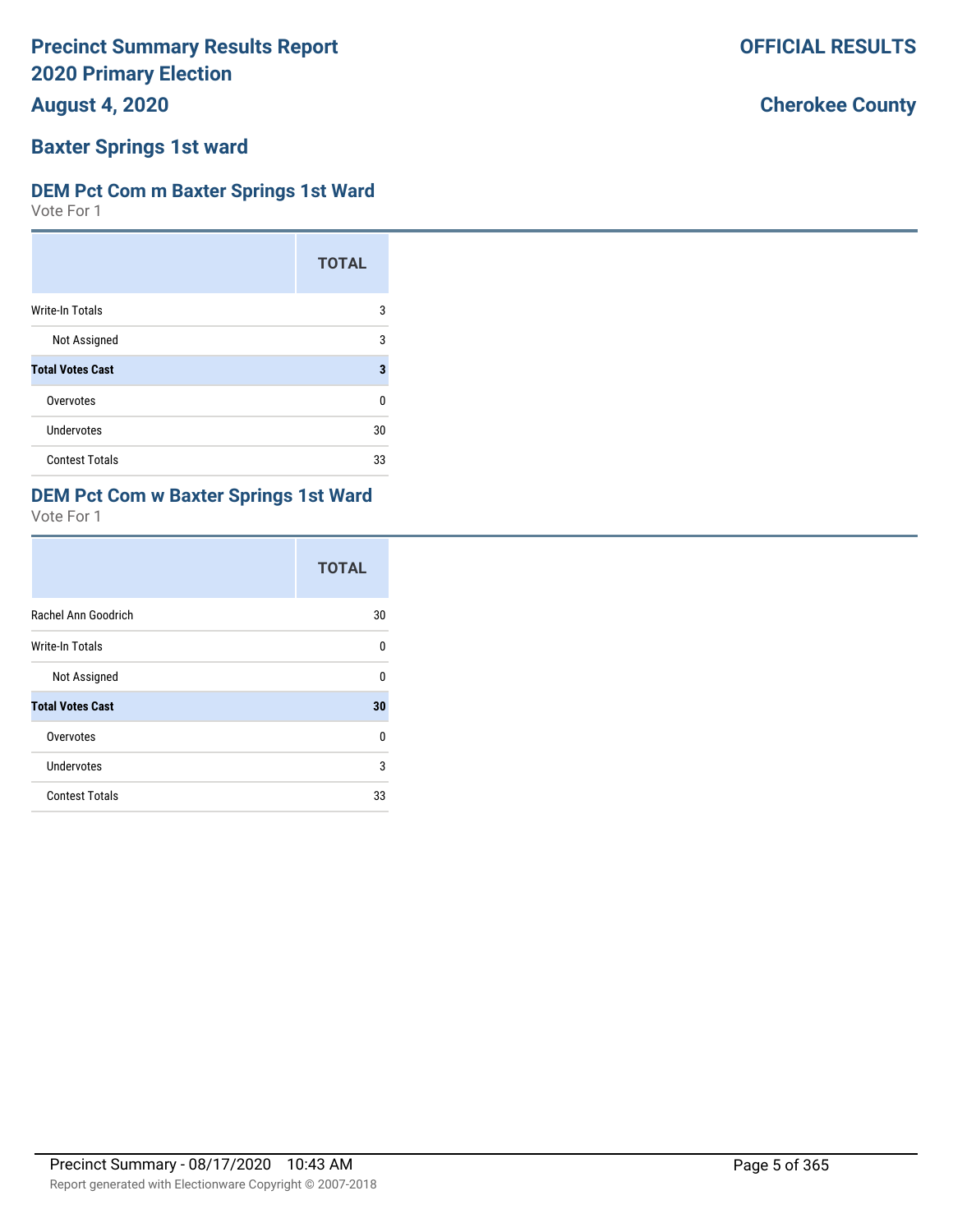**August 4, 2020**

### **Baxter Springs 1st ward**

#### **REP United States Senator**

Vote For 1

|                            | <b>TOTAL</b>   |
|----------------------------|----------------|
| Lance Berland              | $\Omega$       |
| John L. Berman             | 0              |
| Derek C. Ellis             | 0              |
| <b>Bob Hamilton</b>        | 9              |
| Kris Kobach                | 34             |
| David Alan Lindstrom       | 3              |
| Roger Marshall             | 14             |
| <b>Brian Matlock</b>       | $\overline{2}$ |
| John Miller                | 1              |
| <b>Steve Roberts</b>       | 1              |
| <b>Gabriel Mark Robles</b> | 2              |
| <b>Total Votes Cast</b>    | 66             |
| Overvotes                  | 0              |
| Undervotes                 | 0              |
| <b>Contest Totals</b>      | 66             |

### **REP US House Rep 2nd Dist**

Vote For 1

|                         | <b>TOTAL</b> |
|-------------------------|--------------|
| Jake LaTurner           | 46           |
| Dennis Taylor           | 5            |
| <b>Steve Watkins</b>    | 14           |
| <b>Total Votes Cast</b> | 65           |
| Overvotes               | U            |
| Undervotes              | 1            |
| <b>Contest Totals</b>   | 66           |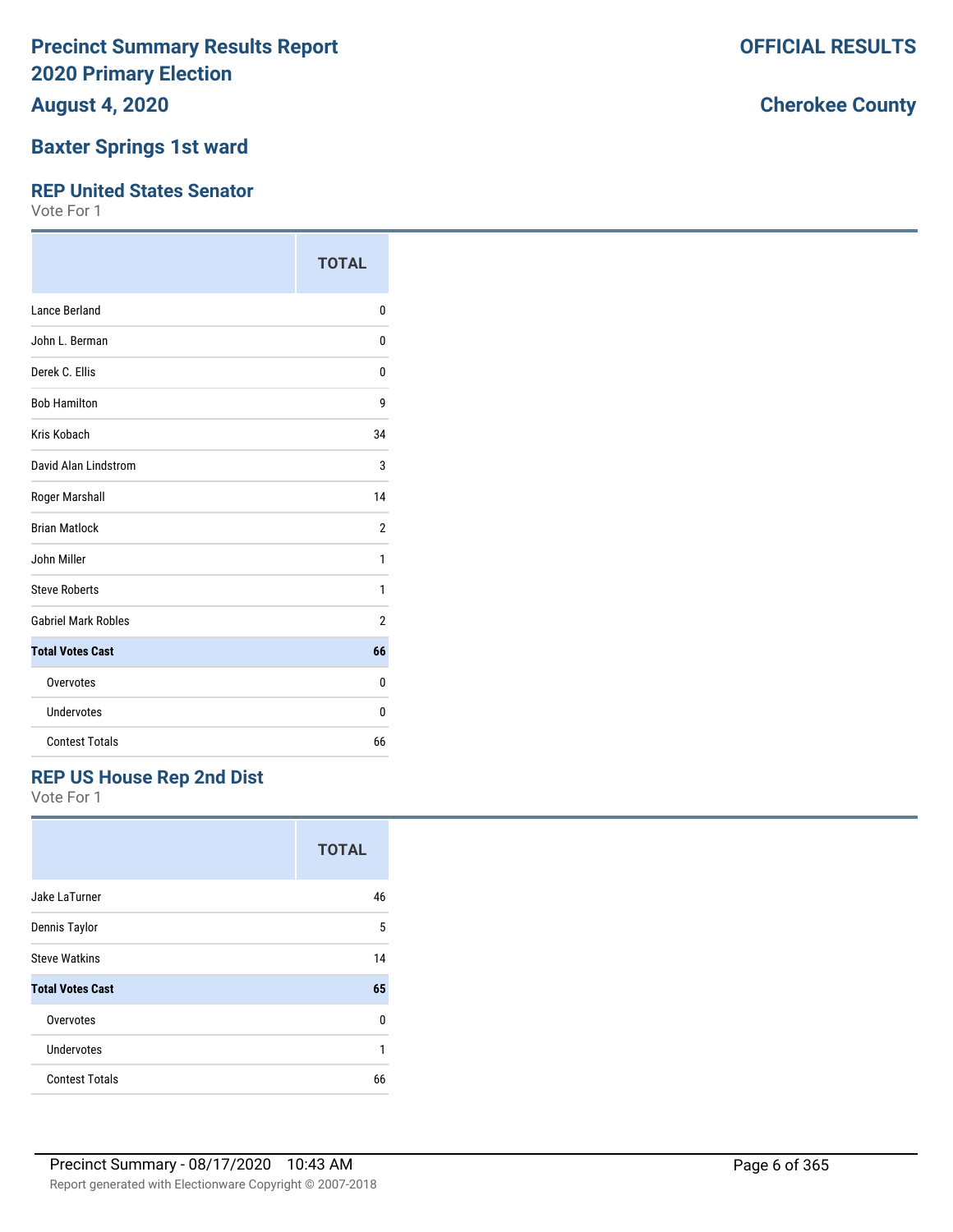**August 4, 2020**

### **Baxter Springs 1st ward**

#### **REP KS Senator 13th Dist**

Vote For 1

|                            | <b>TOTAL</b> |
|----------------------------|--------------|
| <b>Richard Hilderbrand</b> | 65           |
| <b>Total Votes Cast</b>    | 65           |
| Overvotes                  | ŋ            |
| <b>Undervotes</b>          |              |
| <b>Contest Totals</b>      | 66           |

### **REP KS House of Rep 1st Dist**

Vote For 1

|                         | <b>TOTAL</b> |
|-------------------------|--------------|
| Ronald Coquillette      | 13           |
| <b>Michael Houser</b>   | 53           |
| <b>Total Votes Cast</b> | 66           |
| Overvotes               | 0            |
| Undervotes              | U            |
| <b>Contest Totals</b>   | 66           |

### **REP Co Comm 3rd Dist 3rd Dist**

Vote For 1

|                         | <b>TOTAL</b> |
|-------------------------|--------------|
| <b>Cory Moates</b>      | 63           |
| <b>Total Votes Cast</b> | 63           |
| Overvotes               | U            |
| Undervotes              | 3            |
| <b>Contest Totals</b>   | 66           |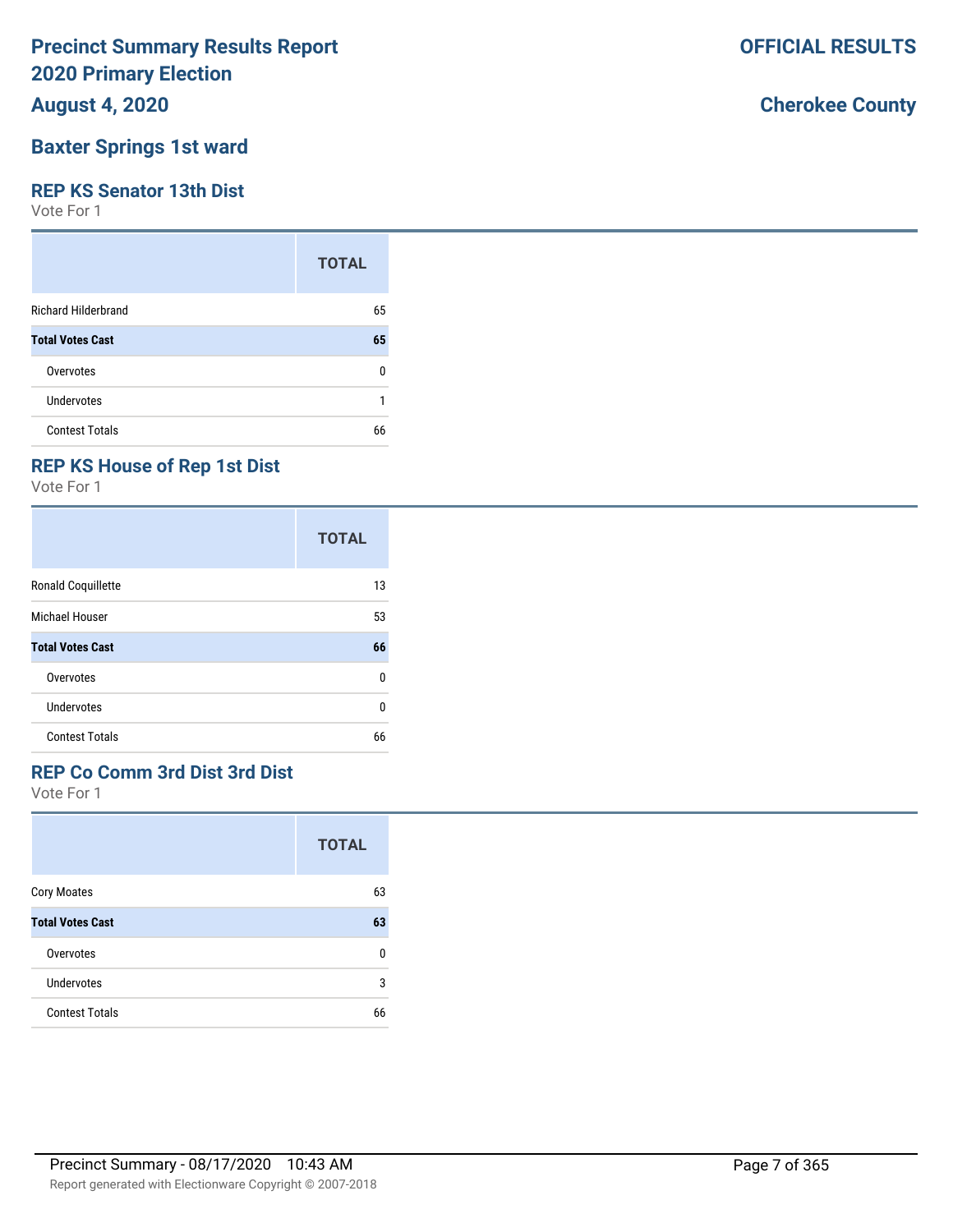**August 4, 2020**

### **Baxter Springs 1st ward**

### **REP County Clerk**

Vote For 1

|                         | <b>TOTAL</b> |
|-------------------------|--------------|
| Sammye Opela            | 34           |
| Kyle D. Rennie          | 27           |
| <b>Total Votes Cast</b> | 61           |
| Overvotes               | 0            |
| Undervotes              | 5            |
| <b>Contest Totals</b>   | 66           |

### **REP County Treasurer**

Vote For 1

|                         | <b>TOTAL</b> |
|-------------------------|--------------|
| Raven Elmore            | 60           |
| <b>Total Votes Cast</b> | 60           |
| Overvotes               | n            |
| Undervotes              | 6            |
| <b>Contest Totals</b>   | 66           |

# **REP County Register of Deeds**

Vote For 1

|                         | <b>TOTAL</b> |
|-------------------------|--------------|
| Barbara S. Bilke        | 63           |
| <b>Total Votes Cast</b> | 63           |
| Overvotes               | n            |
| Undervotes              | 3            |
| <b>Contest Totals</b>   | 66           |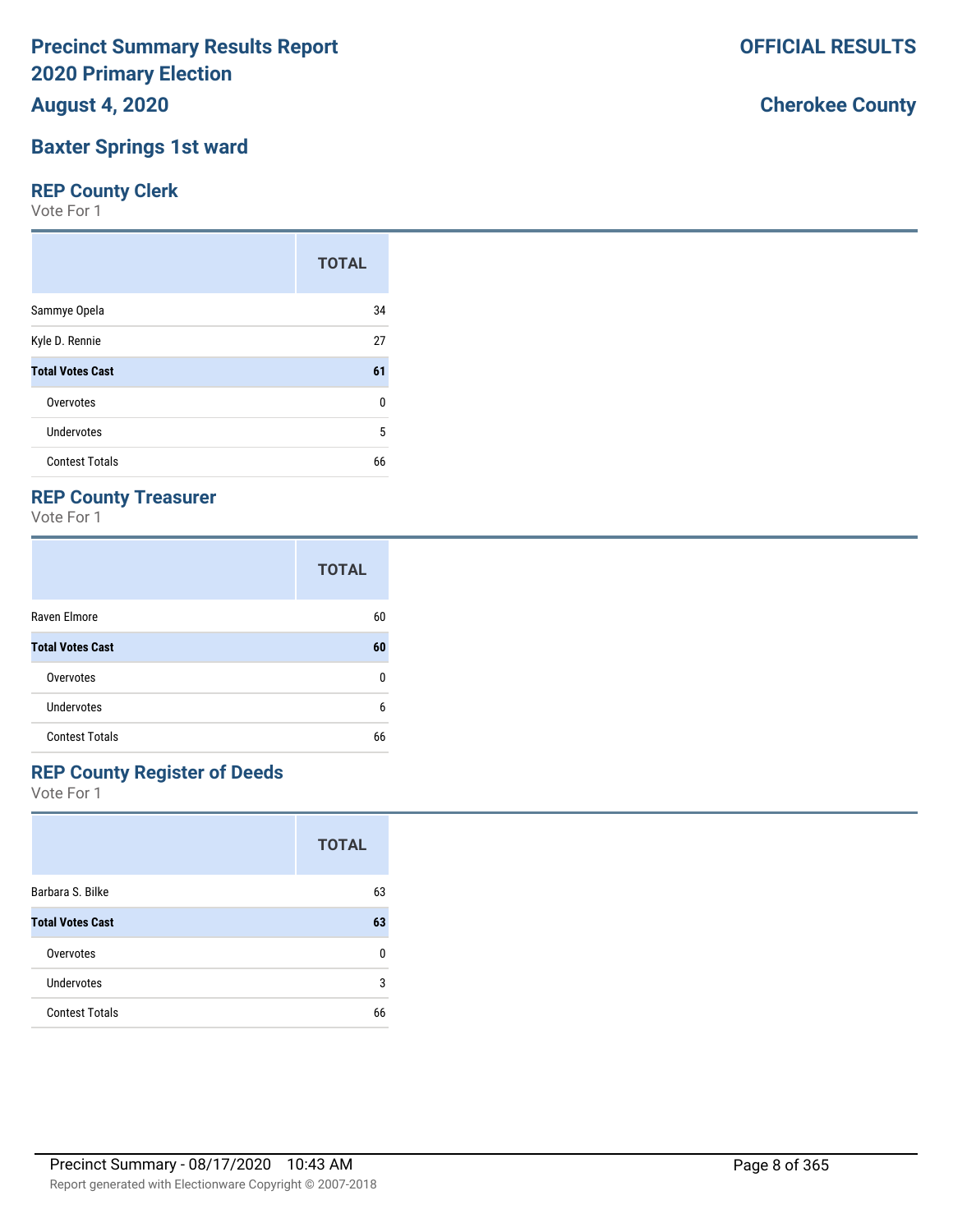**August 4, 2020**

## **Baxter Springs 1st ward**

### **REP County Attorney**

Vote For 1

|                         | <b>TOTAL</b> |
|-------------------------|--------------|
| Jake Conard             | 61           |
| <b>Total Votes Cast</b> | 61           |
| Overvotes               | n            |
| Undervotes              | 5            |
| <b>Contest Totals</b>   | 66           |

# **REP County Sheriff**

Vote For 1

|                         | <b>TOTAL</b> |
|-------------------------|--------------|
| Write-In Totals         | 13           |
| Not Assigned            | 13           |
| <b>Total Votes Cast</b> | 13           |
| Overvotes               | 0            |
| Undervotes              | 53           |
| <b>Contest Totals</b>   | 66           |

#### Vote For 1 **REP Pct Com m Baxter Springs 1st Ward**

| $V \cup C + U + I$      |              |
|-------------------------|--------------|
|                         | <b>TOTAL</b> |
| <b>Write-In Totals</b>  | 8            |
| Not Assigned            | 8            |
| <b>Total Votes Cast</b> | 8            |
| Overvotes               |              |

| Overvotes             | 0  |
|-----------------------|----|
| <b>Undervotes</b>     | 58 |
| <b>Contest Totals</b> | 66 |
|                       |    |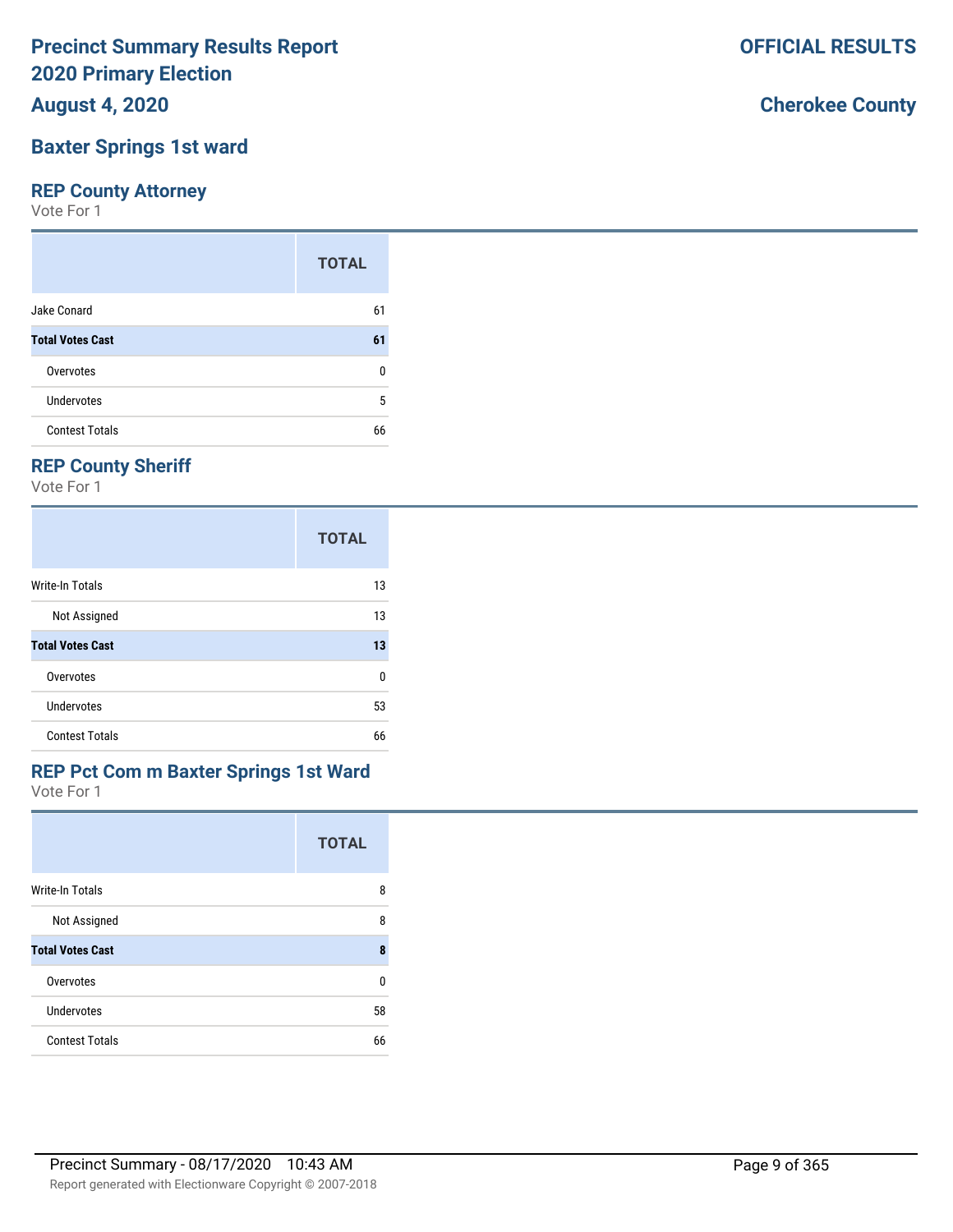**August 4, 2020**

## **Baxter Springs 1st ward**

### **REP Pct Com w Baxter Springs 1st Ward**

Vote For 1

|                         | <b>TOTAL</b> |
|-------------------------|--------------|
| Write-In Totals         | 8            |
| Not Assigned            | 8            |
| <b>Total Votes Cast</b> | 8            |
| Overvotes               | n            |
| Undervotes              | 58           |
| <b>Contest Totals</b>   | 66           |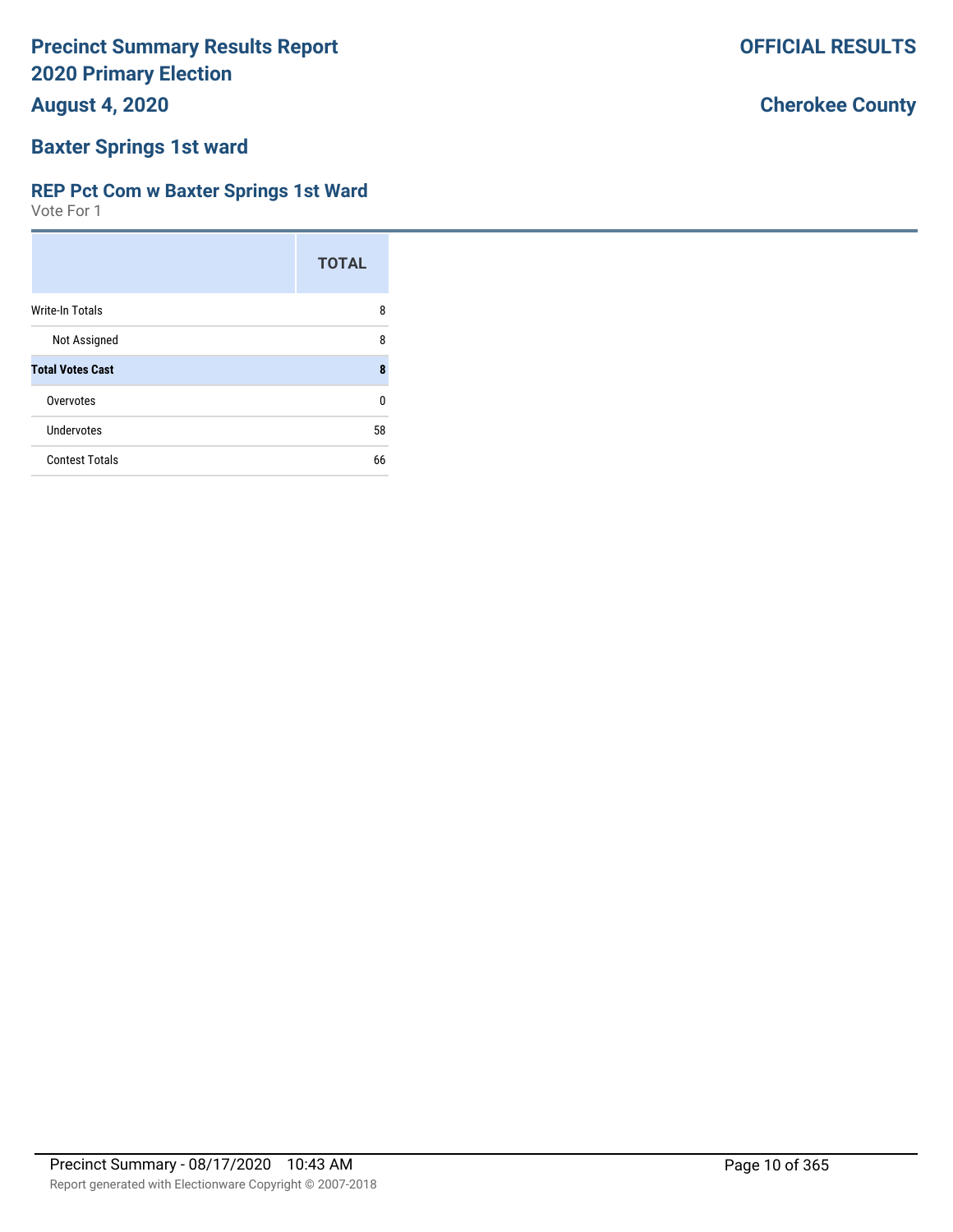### **Baxter Springs 2nd ward**

|                                    | TOTAL  |
|------------------------------------|--------|
| Registered Voters - Total          | 550    |
| Registered Voters - NONPARTISAN    | 237    |
| Registered Voters - Democratic     | 133    |
| Registered Voters - Republican     | 180    |
| <b>Ballots Cast - Total</b>        | 59     |
| <b>Ballots Cast - NONPARTISAN</b>  | 0      |
| <b>Ballots Cast - Democratic</b>   | 16     |
| Ballots Cast - Republican          | 43     |
| <b>Ballots Cast - Blank</b>        | 0      |
| Voter Turnout - Total              | 10.73% |
| <b>Voter Turnout - NONPARTISAN</b> | 0.00%  |
| Voter Turnout - Democratic         | 12.03% |
| Voter Turnout - Republican         | 23.89% |

### **DEM United States Senator**

Vote For 1

|                         | <b>TOTAL</b> |
|-------------------------|--------------|
| Barbara Bollier         | 10           |
| Robert Leon Tillman     | 6            |
| <b>Total Votes Cast</b> | 16           |
| Overvotes               | U            |
| Undervotes              | U            |
| <b>Contest Totals</b>   | 16           |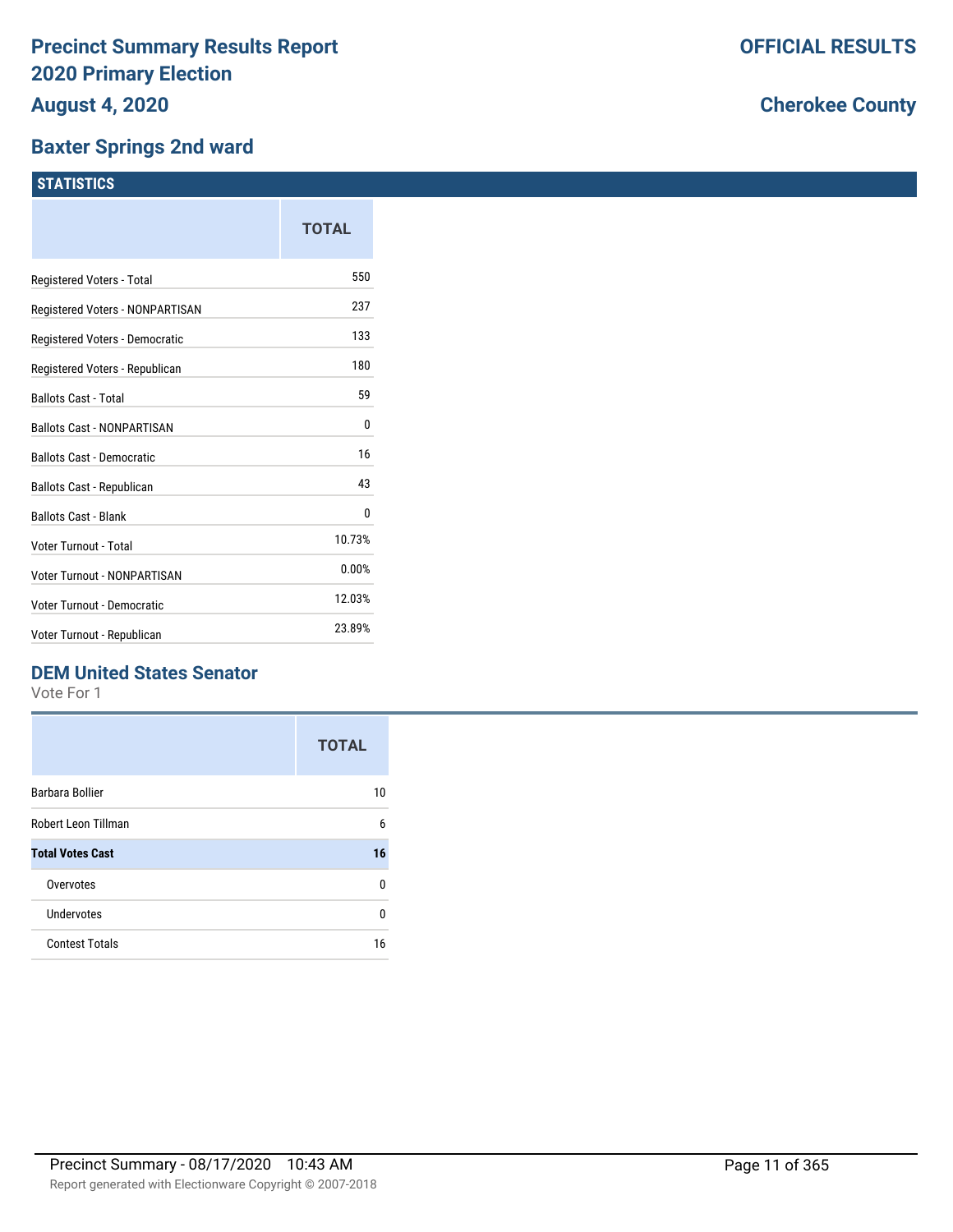### **August 4, 2020**

### **Baxter Springs 2nd ward**

### **DEM US House Rep 2nd Dist**

Vote For 1

|                         | <b>TOTAL</b> |
|-------------------------|--------------|
| Michelle De La Isla     | 11           |
| James K. Windholz       | 5            |
| <b>Total Votes Cast</b> | 16           |
| Overvotes               | 0            |
| Undervotes              | ŋ            |
| <b>Contest Totals</b>   | 16           |

### **DEM KS Senator 13th Dist**

Vote For 1

|                         | <b>TOTAL</b> |
|-------------------------|--------------|
| Nancy J. Ingle          | 14           |
| <b>Total Votes Cast</b> | 14           |
| Overvotes               | n            |
| <b>Undervotes</b>       | 2            |
| <b>Contest Totals</b>   | 16           |

### **DEM KS House of Rep 1st Dist**

Vote For 1

|                         | <b>TOTAL</b> |
|-------------------------|--------------|
| <b>Write-In Totals</b>  | 2            |
| Not Assigned            | 2            |
| <b>Total Votes Cast</b> | 2            |
| Overvotes               | U            |
| Undervotes              | 14           |
| <b>Contest Totals</b>   | 16           |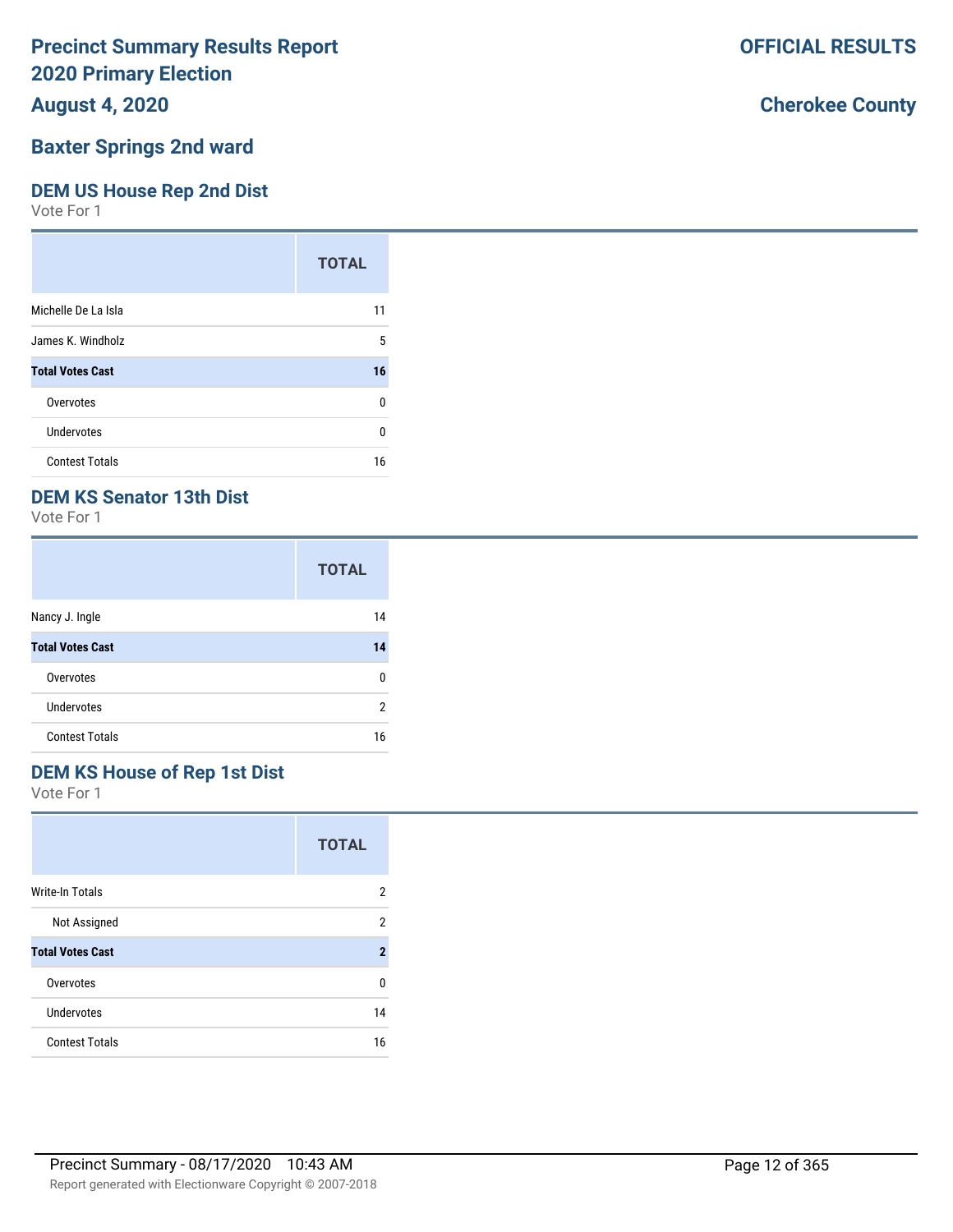**August 4, 2020**

# **Baxter Springs 2nd ward**

### **DEM Co Comm 3rd Dist 3rd Dist**

Vote For 1

|                         | <b>TOTAL</b> |
|-------------------------|--------------|
| Write-In Totals         | 3            |
| Not Assigned            | 3            |
| <b>Total Votes Cast</b> | 3            |
| Overvotes               | 0            |
| Undervotes              | 13           |
| <b>Contest Totals</b>   | 16           |

# **DEM County Clerk**

Vote For 1

|                         | <b>TOTAL</b> |
|-------------------------|--------------|
| Carol Rae Marcan-Venson | 12           |
| <b>Total Votes Cast</b> | 12           |
| Overvotes               | n            |
| Undervotes              | 4            |
| <b>Contest Totals</b>   | 16           |

### **DEM County Treasurer**

Vote For 1

|                         | <b>TOTAL</b>   |
|-------------------------|----------------|
| Write-In Totals         | 2              |
| Not Assigned            | 2              |
| <b>Total Votes Cast</b> | $\overline{2}$ |
| Overvotes               | U              |
| Undervotes              | 14             |
| <b>Contest Totals</b>   | 16             |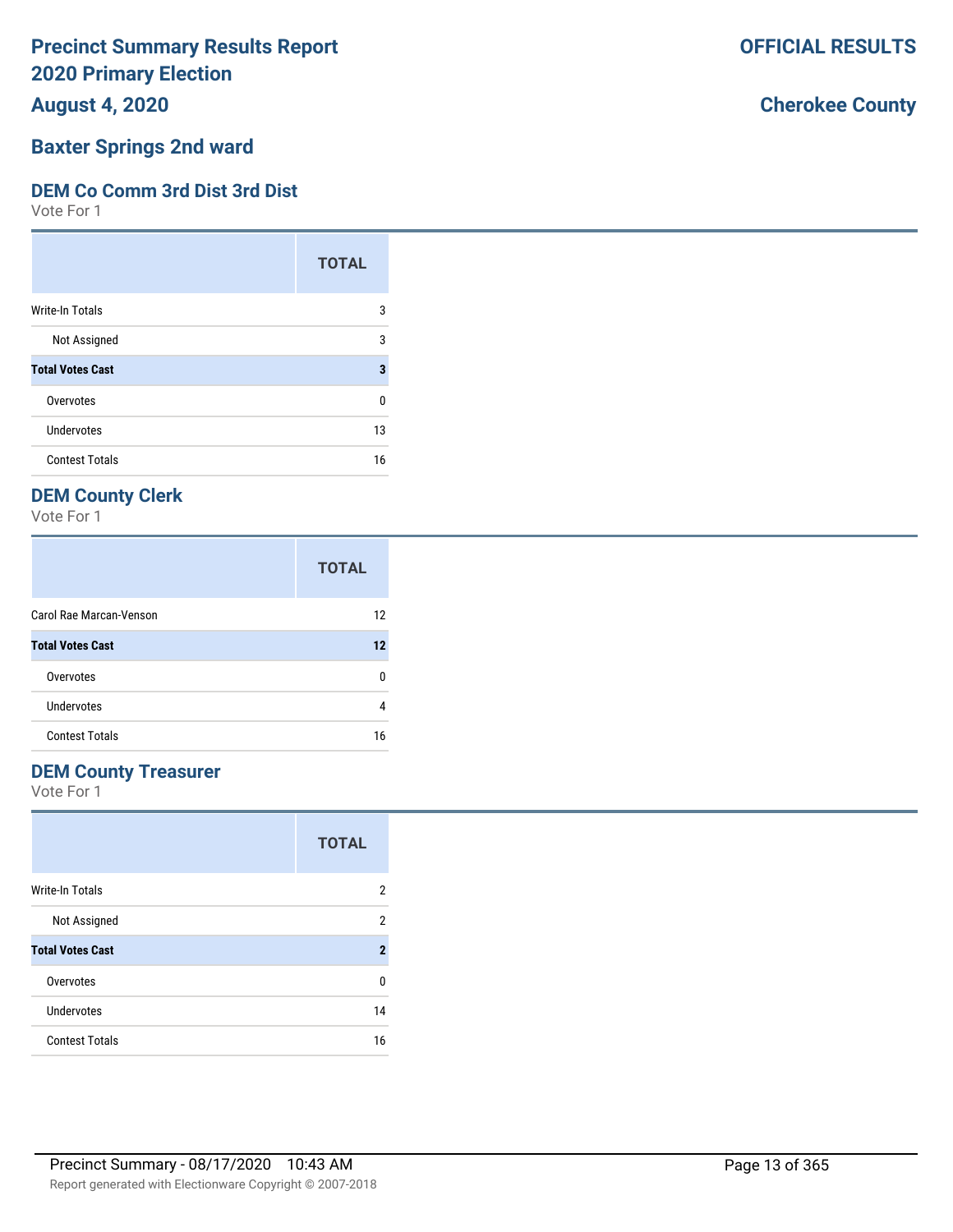**August 4, 2020**

#### **Baxter Springs 2nd ward**

#### **DEM County Register of Deeds**

Vote For 1

|                         | <b>TOTAL</b>        |
|-------------------------|---------------------|
| Write-In Totals         | 2                   |
| Not Assigned            | 2                   |
| <b>Total Votes Cast</b> | $\boldsymbol{\eta}$ |
| Overvotes               | 0                   |
| Undervotes              | 14                  |
| <b>Contest Totals</b>   | 16                  |

### **DEM County Attorney**

Vote For 1

|                         | <b>TOTAL</b>   |
|-------------------------|----------------|
| <b>Write-In Totals</b>  | 2              |
| Not Assigned            | 2              |
| <b>Total Votes Cast</b> | $\overline{2}$ |
| Overvotes               | 0              |
| Undervotes              | 14             |
| <b>Contest Totals</b>   | 16             |

### **DEM County Sheriff**

Vote For 1

|                         | <b>TOTAL</b> |
|-------------------------|--------------|
| David M. Groves         | 14           |
| <b>Total Votes Cast</b> | 14           |
| Overvotes               | n            |
| <b>Undervotes</b>       | 2            |
| <b>Contest Totals</b>   | 16           |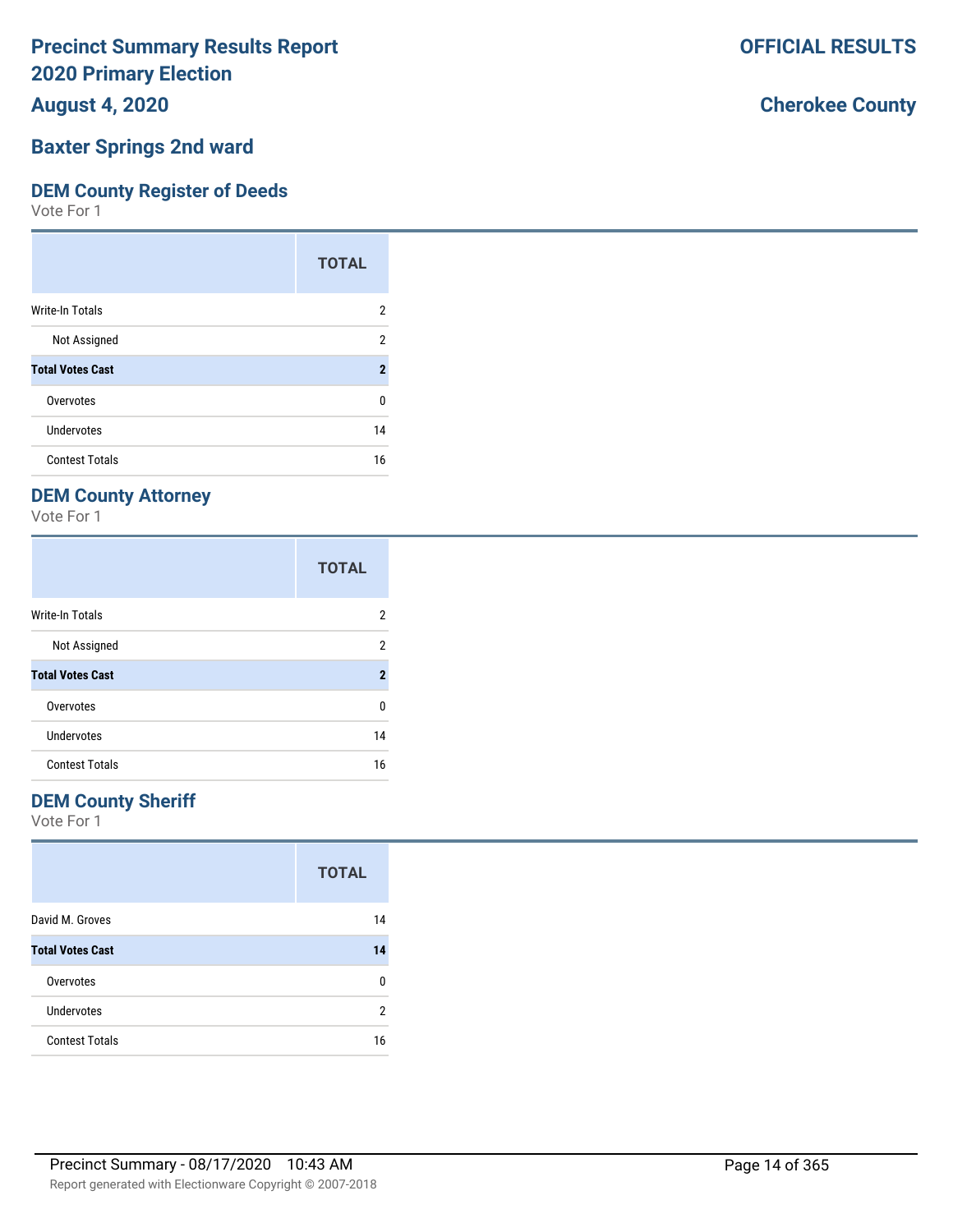**August 4, 2020**

# **Baxter Springs 2nd ward**

### **DEM Pct Com m Baxter Springs 2nd Ward**

Vote For 1

|                         | <b>TOTAL</b>   |
|-------------------------|----------------|
| <b>Write-In Totals</b>  | 2              |
| Not Assigned            | 2              |
| <b>Total Votes Cast</b> | $\overline{2}$ |
| Overvotes               | U              |
| Undervotes              | 14             |
| <b>Contest Totals</b>   | 16             |

# **DEM Pct Com w Baxter Springs 2nd Ward**

Vote For 1

|                         | <b>TOTAL</b>   |
|-------------------------|----------------|
| Write-In Totals         | 2              |
| Not Assigned            | 2              |
| <b>Total Votes Cast</b> | $\overline{2}$ |
| Overvotes               | U              |
| <b>Undervotes</b>       | 14             |
| <b>Contest Totals</b>   | 16             |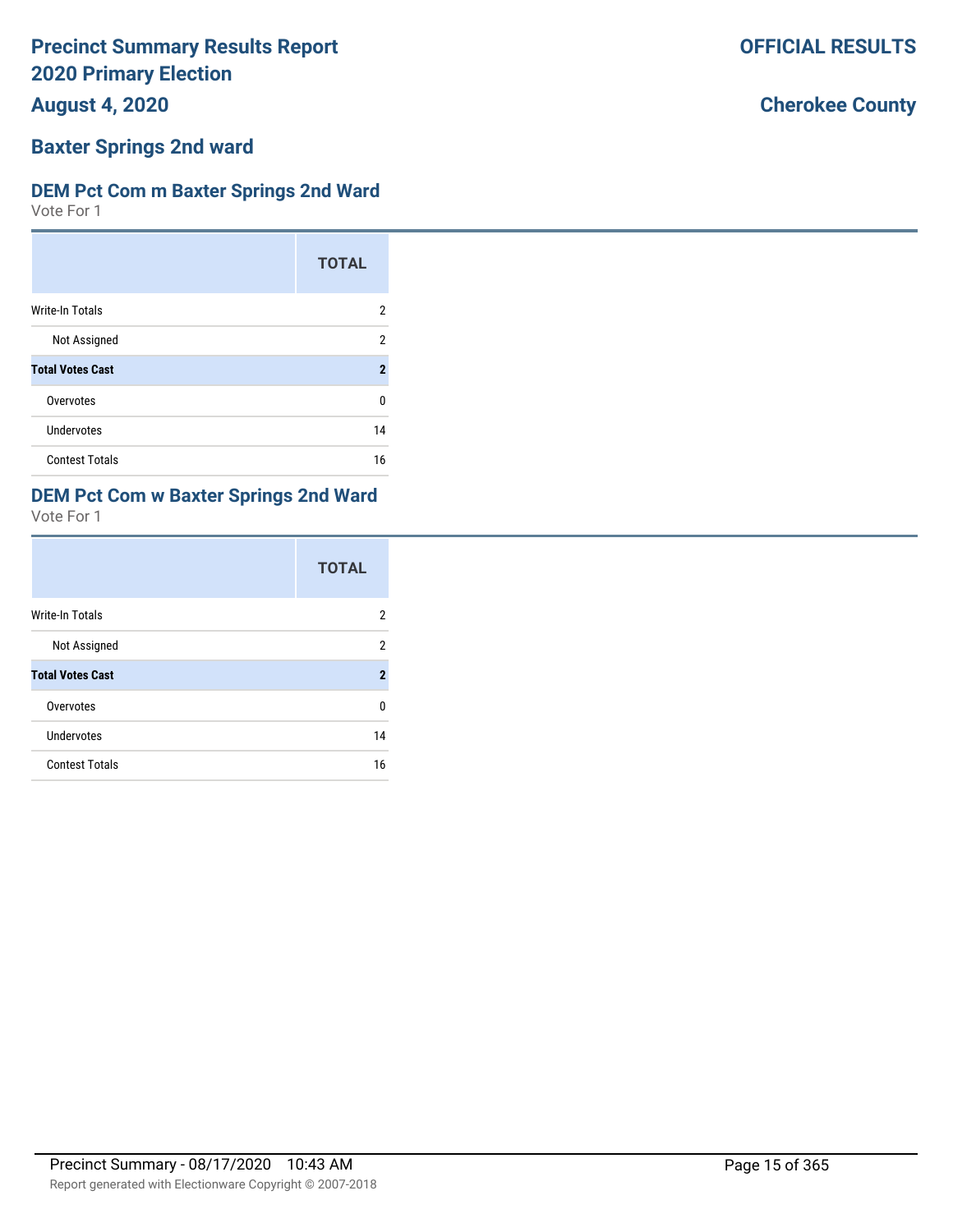**August 4, 2020**

### **Baxter Springs 2nd ward**

#### **REP United States Senator**

Vote For 1

|                            | <b>TOTAL</b> |
|----------------------------|--------------|
| Lance Berland              | 1            |
| John L. Berman             | 0            |
| Derek C. Ellis             | 0            |
| <b>Bob Hamilton</b>        | 7            |
| Kris Kobach                | 14           |
| David Alan Lindstrom       | 2            |
| Roger Marshall             | 16           |
| <b>Brian Matlock</b>       | 1            |
| John Miller                | 2            |
| <b>Steve Roberts</b>       | 0            |
| <b>Gabriel Mark Robles</b> | U            |
| <b>Total Votes Cast</b>    | 43           |
| Overvotes                  | 0            |
| Undervotes                 | 0            |
| <b>Contest Totals</b>      | 43           |

### **REP US House Rep 2nd Dist**

Vote For 1

|                         | <b>TOTAL</b> |
|-------------------------|--------------|
| Jake LaTurner           | 30           |
| Dennis Taylor           | 5            |
| <b>Steve Watkins</b>    | 8            |
| <b>Total Votes Cast</b> | 43           |
| Overvotes               | $\Omega$     |
| Undervotes              | $\Omega$     |
| <b>Contest Totals</b>   | 43           |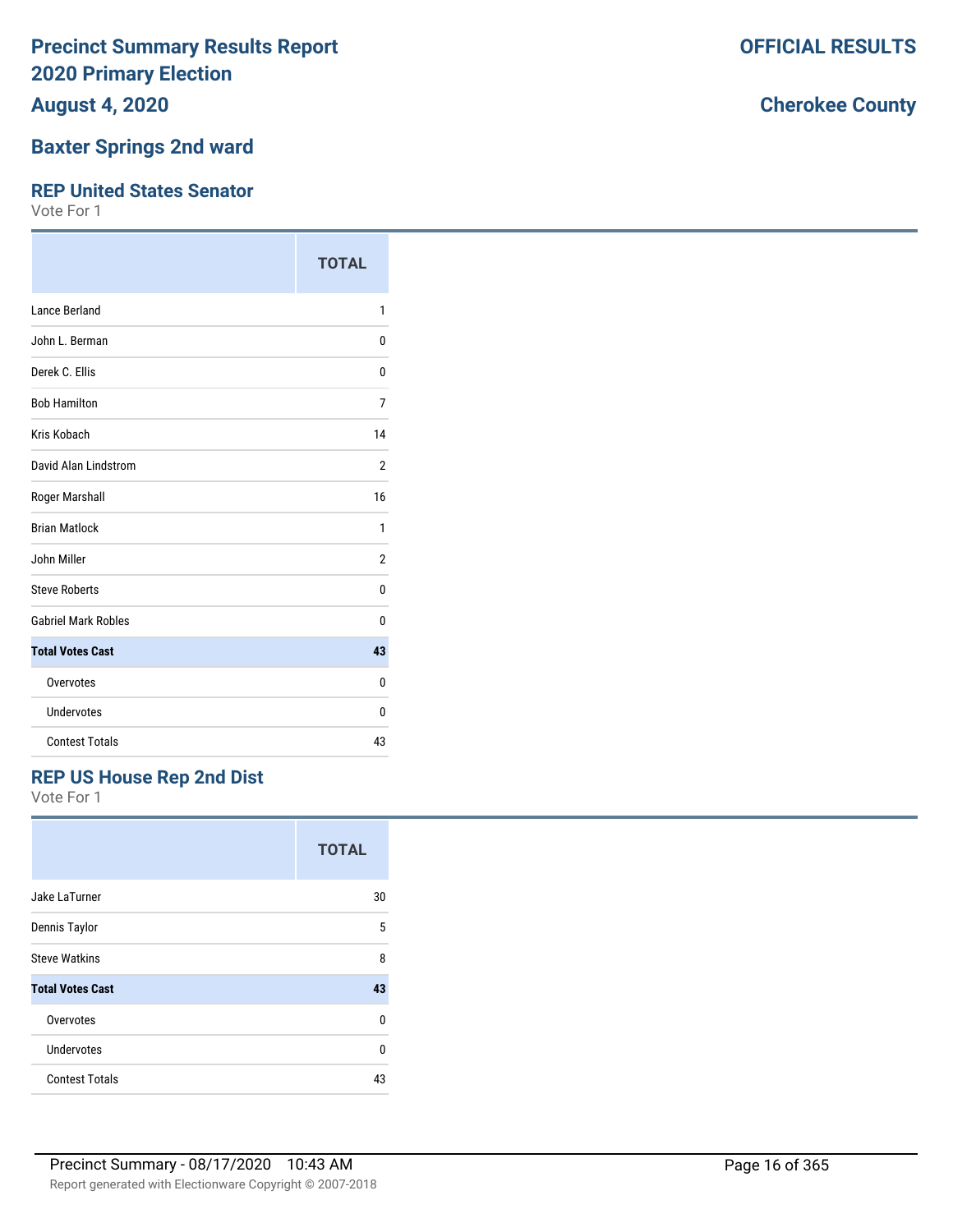### **August 4, 2020**

### **Baxter Springs 2nd ward**

#### **REP KS Senator 13th Dist**

Vote For 1

|                            | <b>TOTAL</b> |
|----------------------------|--------------|
| <b>Richard Hilderbrand</b> | 43           |
| <b>Total Votes Cast</b>    | 43           |
| Overvotes                  | ŋ            |
| Undervotes                 | n            |
| <b>Contest Totals</b>      | 43           |

## **REP KS House of Rep 1st Dist**

Vote For 1

|                         | <b>TOTAL</b> |
|-------------------------|--------------|
| Ronald Coquillette      |              |
| Michael Houser          | 33           |
| <b>Total Votes Cast</b> | 40           |
| Overvotes               | 0            |
| Undervotes              | 3            |
| <b>Contest Totals</b>   | 43           |

### **REP Co Comm 3rd Dist 3rd Dist**

Vote For 1

|                         | <b>TOTAL</b> |
|-------------------------|--------------|
| <b>Cory Moates</b>      | 40           |
| <b>Total Votes Cast</b> | 40           |
| Overvotes               | n            |
| Undervotes              | 3            |
| <b>Contest Totals</b>   | 43           |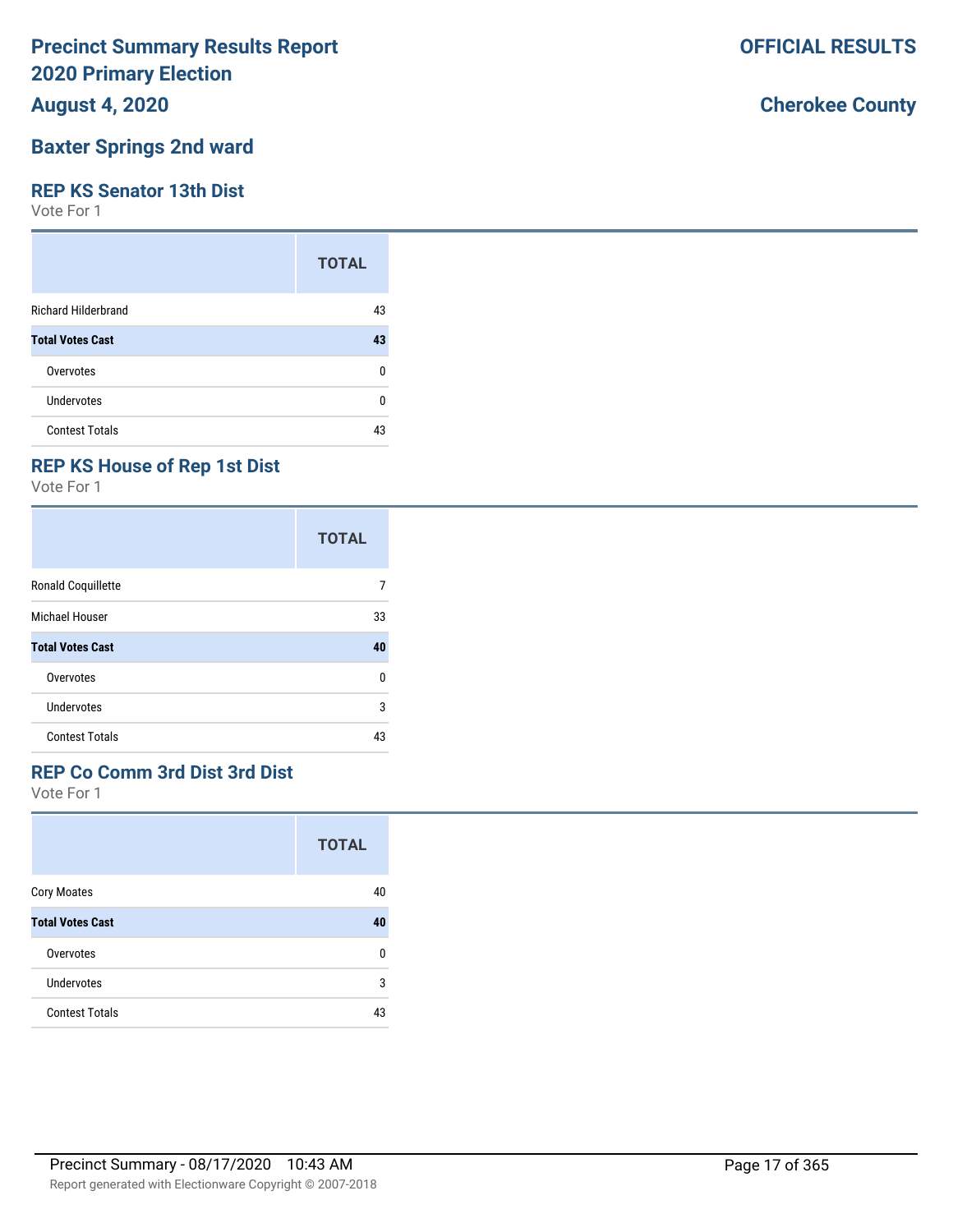**August 4, 2020**

# **Baxter Springs 2nd ward**

## **REP County Clerk**

Vote For 1

|                         | <b>TOTAL</b> |
|-------------------------|--------------|
| Sammye Opela            | 22           |
| Kyle D. Rennie          | 18           |
| <b>Total Votes Cast</b> | 40           |
| Overvotes               | 0            |
| Undervotes              | 3            |
| <b>Contest Totals</b>   | 43           |

# **REP County Treasurer**

Vote For 1

|                         | <b>TOTAL</b> |
|-------------------------|--------------|
| Raven Elmore            | 40           |
| <b>Total Votes Cast</b> | 40           |
| Overvotes               | n            |
| Undervotes              | 3            |
| <b>Contest Totals</b>   | 43           |

# **REP County Register of Deeds**

Vote For 1

|                         | <b>TOTAL</b> |
|-------------------------|--------------|
| Barbara S. Bilke        | 40           |
| <b>Total Votes Cast</b> | 40           |
| Overvotes               | n            |
| Undervotes              | 3            |
| <b>Contest Totals</b>   | 43           |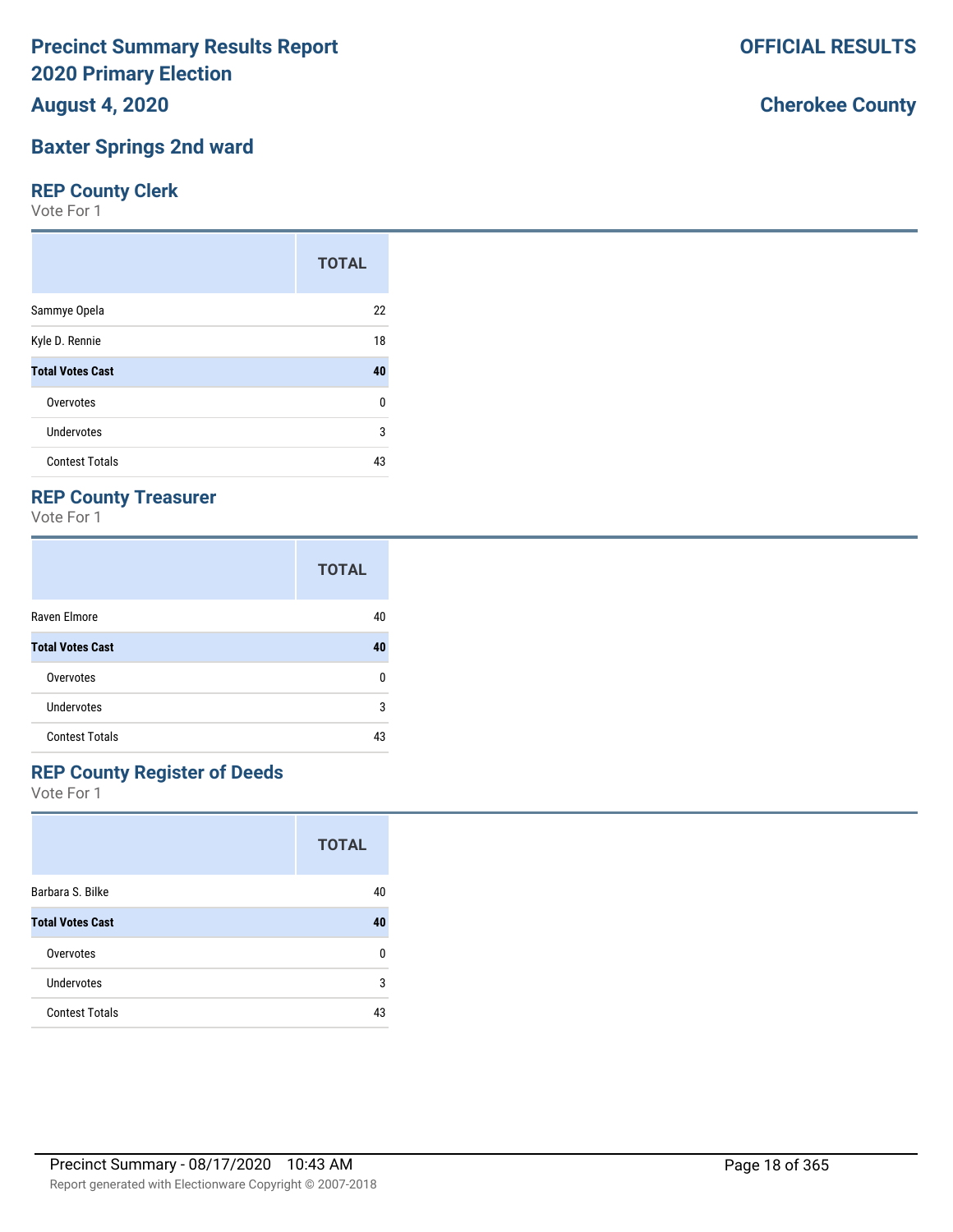**August 4, 2020**

## **Baxter Springs 2nd ward**

### **REP County Attorney**

Vote For 1

|                         | <b>TOTAL</b> |
|-------------------------|--------------|
| Jake Conard             | 40           |
| <b>Total Votes Cast</b> | 40           |
| Overvotes               | U            |
| Undervotes              | 3            |
| <b>Contest Totals</b>   | 43           |

# **REP County Sheriff**

Vote For 1

|                         | <b>TOTAL</b> |
|-------------------------|--------------|
| Write-In Totals         | 4            |
| Not Assigned            | 4            |
| <b>Total Votes Cast</b> | Δ            |
| Overvotes               | U            |
| Undervotes              | 39           |
| <b>Contest Totals</b>   | 43           |

# **REP Pct Com m Baxter Springs 2nd Ward**

Vote For 1

|                         | <b>TOTAL</b> |
|-------------------------|--------------|
| Write-In Totals         | 3            |
| Not Assigned            | 3            |
| <b>Total Votes Cast</b> | 3            |
| Overvotes               | U            |
| Undervotes              | 40           |
| <b>Contest Totals</b>   | 43           |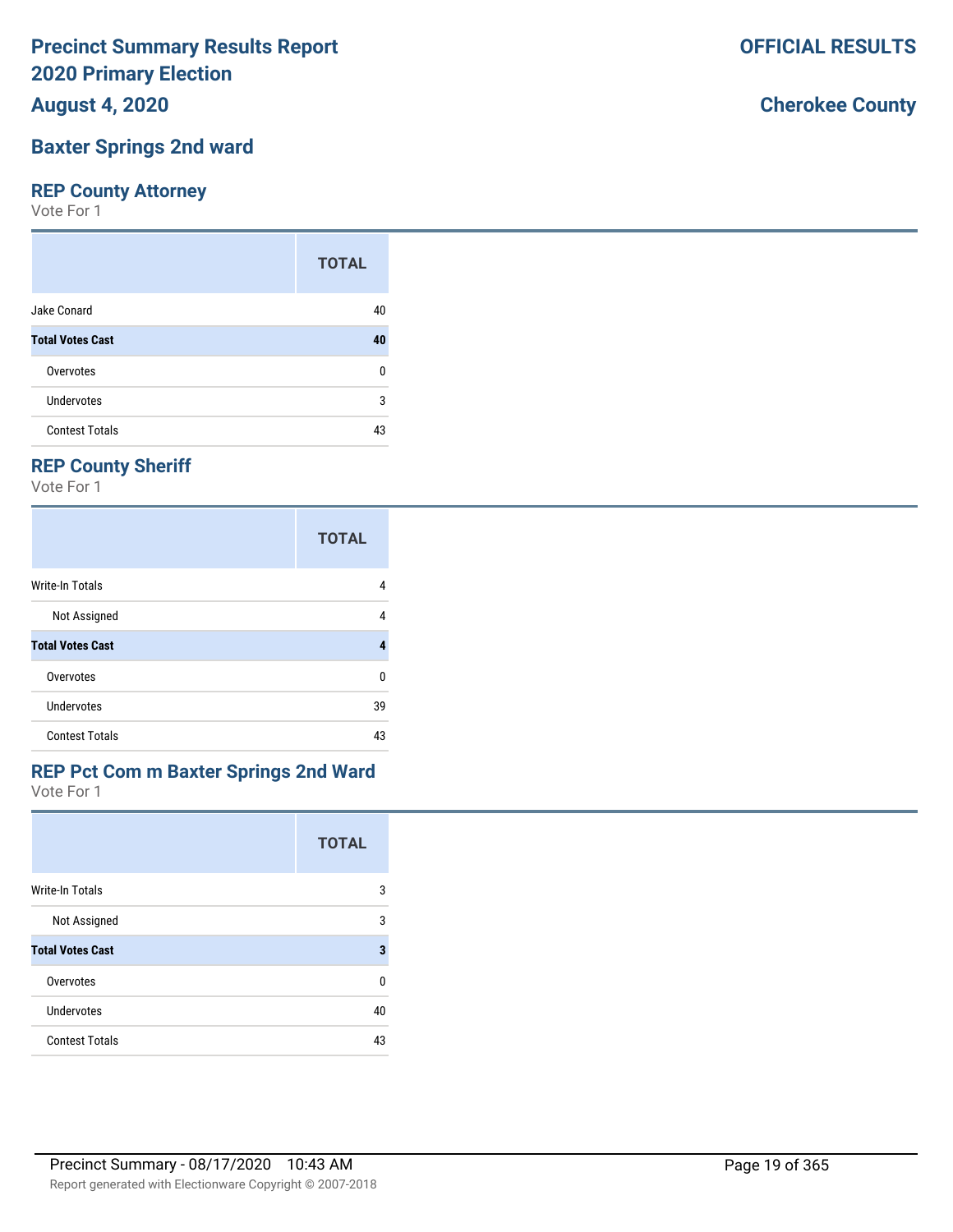**August 4, 2020**

# **Baxter Springs 2nd ward**

### **REP Pct Com w Baxter Springs 2nd Ward**

Vote For 1

|                         | <b>TOTAL</b> |
|-------------------------|--------------|
| Write-In Totals         |              |
| Not Assigned            | 1            |
| <b>Total Votes Cast</b> |              |
| Overvotes               | U            |
| Undervotes              | 42           |
| <b>Contest Totals</b>   | 43           |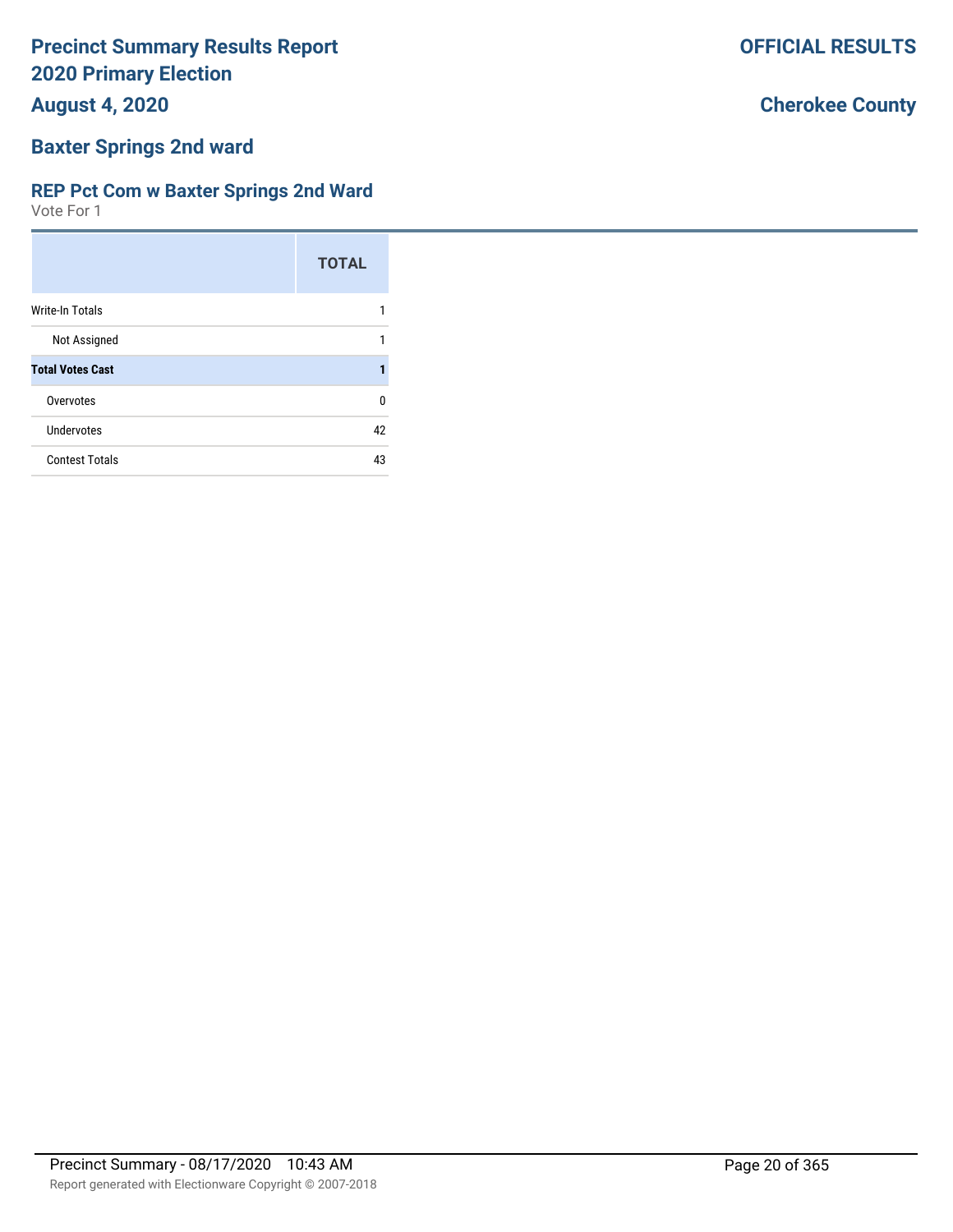### **Baxter Springs 3rd ward**

|                                   | TOTAL  |
|-----------------------------------|--------|
| Registered Voters - Total         | 1,015  |
| Registered Voters - NONPARTISAN   | 326    |
| Registered Voters - Democratic    | 233    |
| Registered Voters - Republican    | 456    |
| <b>Ballots Cast - Total</b>       | 217    |
| <b>Ballots Cast - NONPARTISAN</b> | 0      |
| <b>Ballots Cast - Democratic</b>  | 42     |
| <b>Ballots Cast - Republican</b>  | 175    |
| <b>Ballots Cast - Blank</b>       | 0      |
| Voter Turnout - Total             | 21.38% |
| Voter Turnout - NONPARTISAN       | 0.00%  |
| Voter Turnout - Democratic        | 18.03% |
| Voter Turnout - Republican        | 38.38% |
|                                   |        |

### **DEM United States Senator**

Vote For 1

|                         | <b>TOTAL</b> |
|-------------------------|--------------|
| Barbara Bollier         | 30           |
| Robert Leon Tillman     | 10           |
| <b>Total Votes Cast</b> | 40           |
| Overvotes               | U            |
| Undervotes              | 2            |
| <b>Contest Totals</b>   | 42           |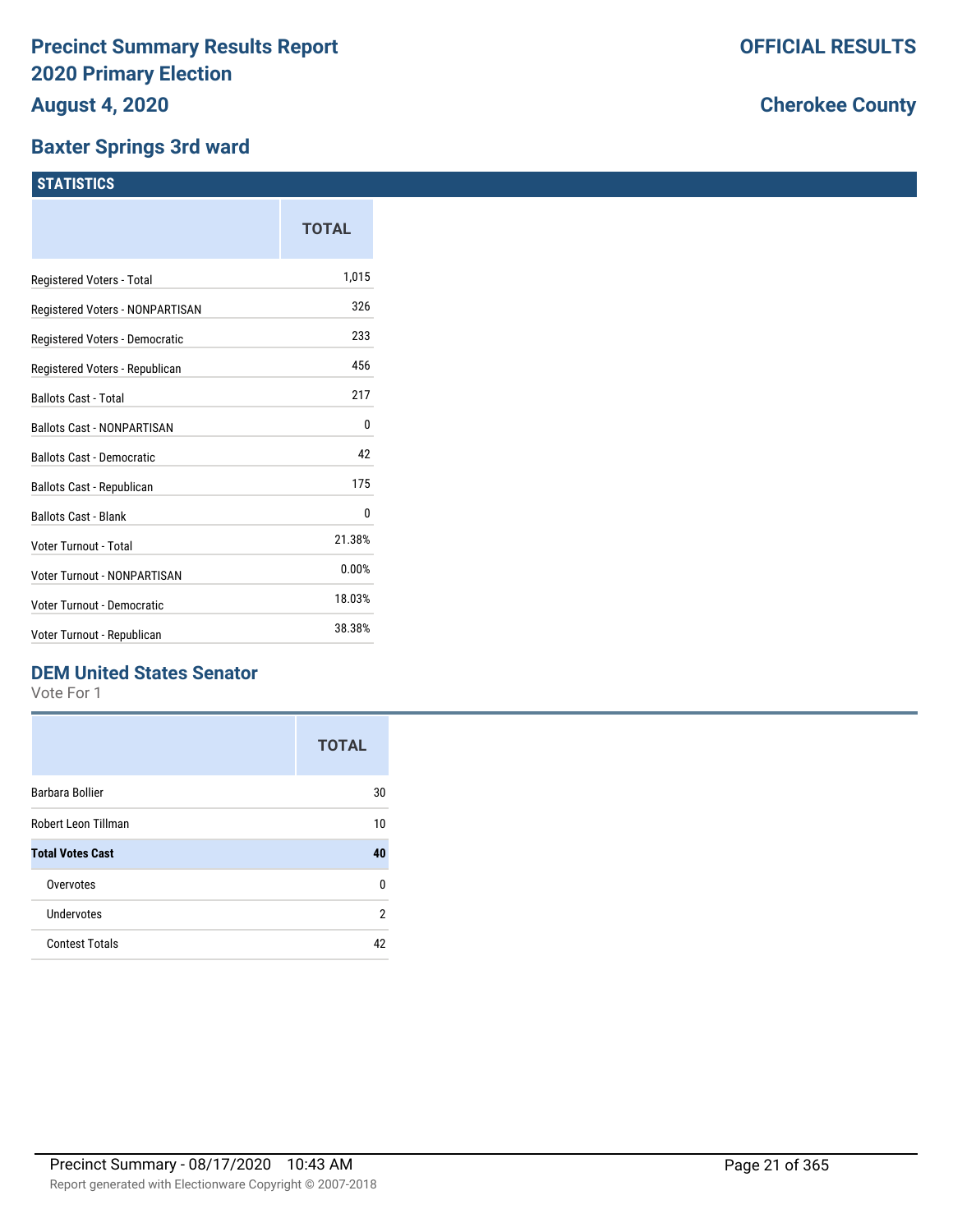### **August 4, 2020**

### **Baxter Springs 3rd ward**

### **DEM US House Rep 2nd Dist**

Vote For 1

|                         | <b>TOTAL</b> |
|-------------------------|--------------|
| Michelle De La Isla     | 26           |
| James K. Windholz       | 12           |
| <b>Total Votes Cast</b> | 38           |
| Overvotes               | 0            |
| Undervotes              | 4            |
| <b>Contest Totals</b>   | 42           |

### **DEM KS Senator 13th Dist**

Vote For 1

|                         | <b>TOTAL</b> |
|-------------------------|--------------|
| Nancy J. Ingle          | 37           |
| <b>Total Votes Cast</b> | 37           |
| Overvotes               | n            |
| <b>Undervotes</b>       | 5            |
| <b>Contest Totals</b>   | 42           |

### **DEM KS House of Rep 1st Dist**

Vote For 1

|                         | <b>TOTAL</b> |
|-------------------------|--------------|
| <b>Write-In Totals</b>  | 2            |
| Not Assigned            | 2            |
| <b>Total Votes Cast</b> | 2            |
| Overvotes               | U            |
| Undervotes              | 40           |
| <b>Contest Totals</b>   | 42           |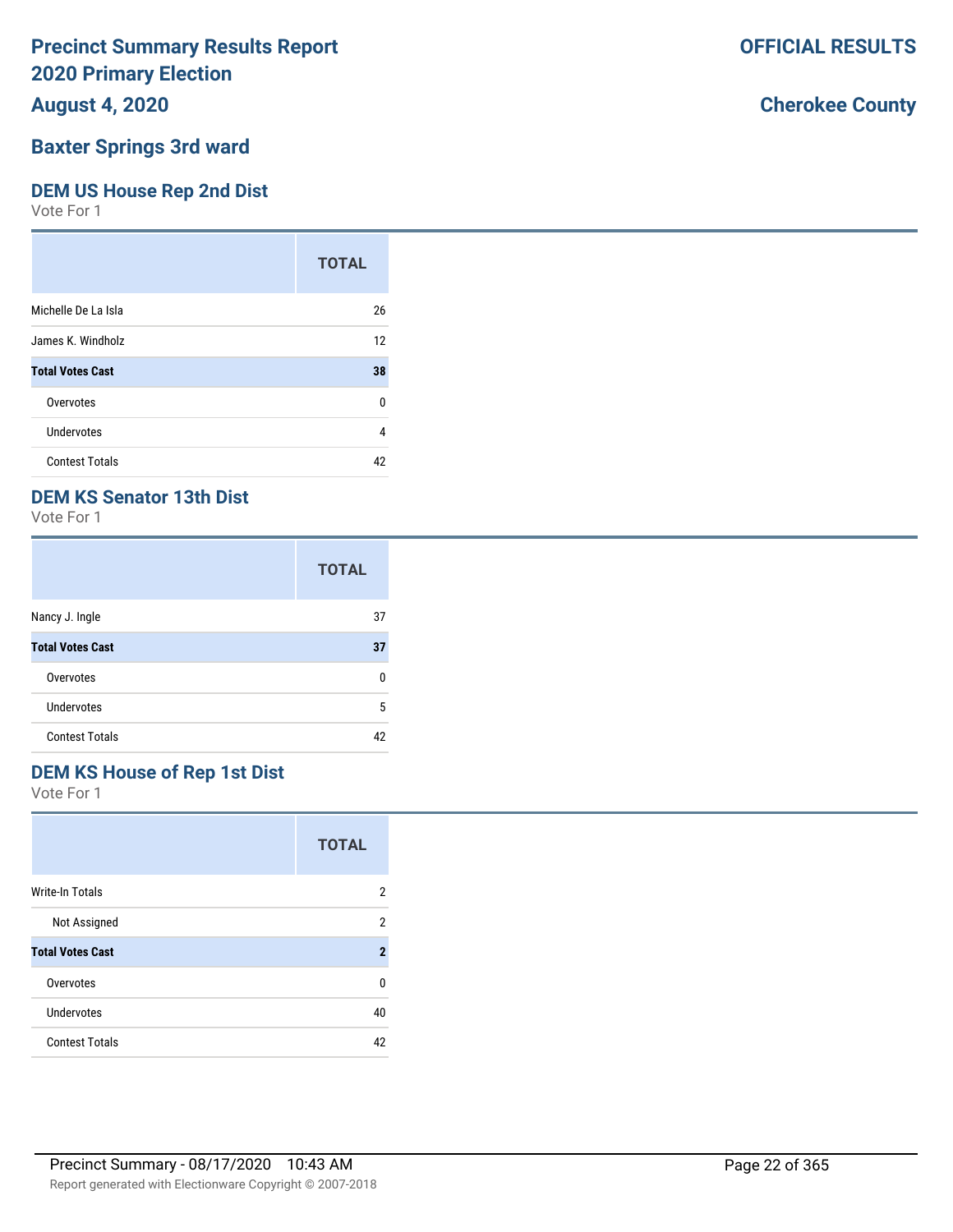**August 4, 2020**

#### **Baxter Springs 3rd ward**

#### **DEM Co Comm 3rd Dist 3rd Dist**

Vote For 1

|                         | <b>TOTAL</b> |
|-------------------------|--------------|
| Write-In Totals         |              |
| Not Assigned            |              |
| <b>Total Votes Cast</b> |              |
| Overvotes               | ŋ            |
| <b>Undervotes</b>       | 41           |
| <b>Contest Totals</b>   | 42           |

### **DEM County Clerk**

Vote For 1

|                         | <b>TOTAL</b> |
|-------------------------|--------------|
| Carol Rae Marcan-Venson | 37           |
| <b>Total Votes Cast</b> | 37           |
| Overvotes               | n            |
| Undervotes              | 5            |
| <b>Contest Totals</b>   | 42           |

### **DEM County Treasurer**

Vote For 1

|                         | <b>TOTAL</b> |
|-------------------------|--------------|
| Write-In Totals         | 0            |
| Not Assigned            | n            |
| <b>Total Votes Cast</b> | O            |
| Overvotes               | U            |
| Undervotes              | 42           |
| <b>Contest Totals</b>   | 42           |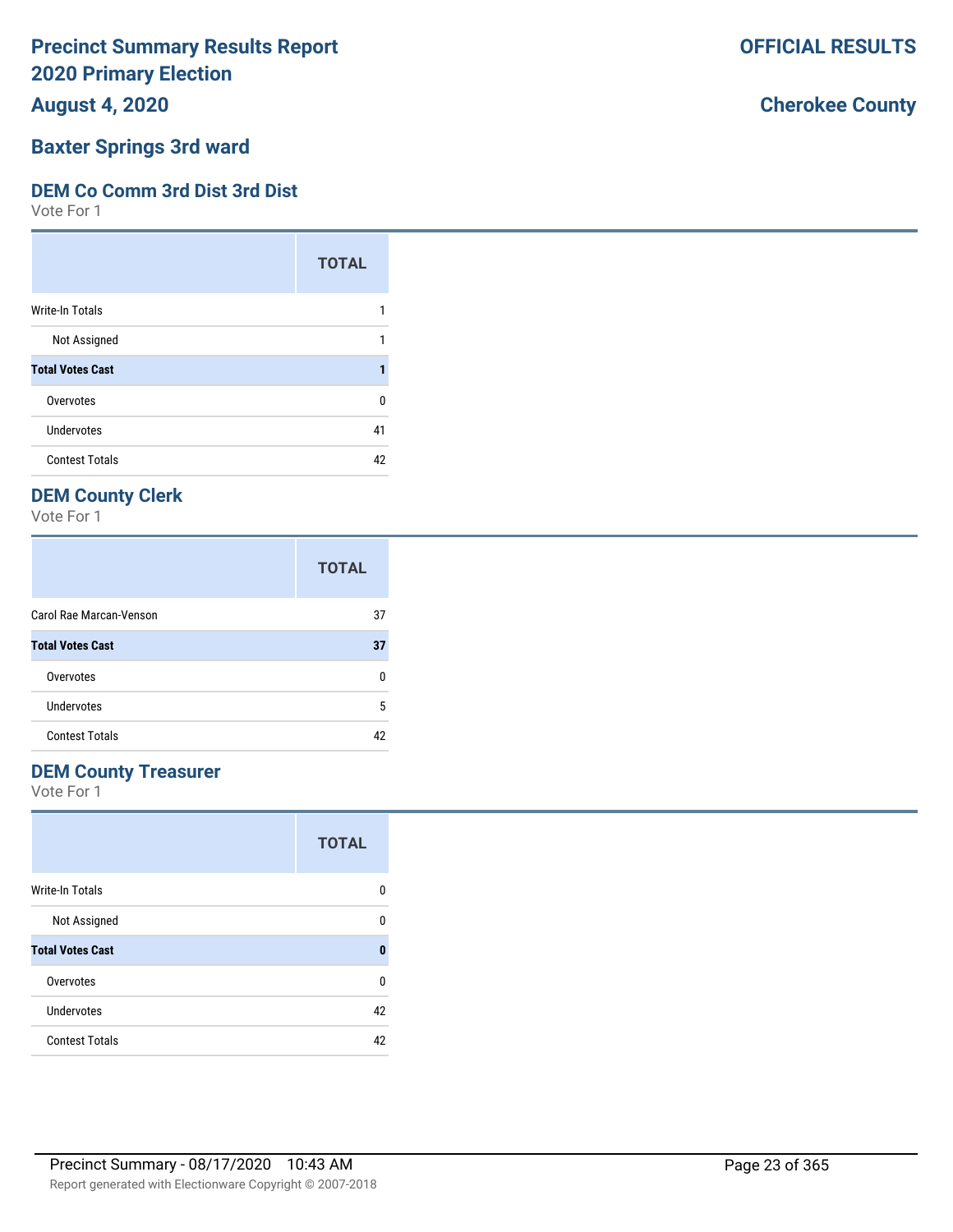**August 4, 2020**

#### **Baxter Springs 3rd ward**

#### **DEM County Register of Deeds**

Vote For 1

|                         | <b>TOTAL</b> |
|-------------------------|--------------|
| Write-In Totals         | n            |
| Not Assigned            | n            |
| <b>Total Votes Cast</b> | n            |
| Overvotes               | ŋ            |
| Undervotes              | 42           |
| <b>Contest Totals</b>   | 42           |

### **DEM County Attorney**

Vote For 1

|                         | <b>TOTAL</b> |
|-------------------------|--------------|
| <b>Write-In Totals</b>  | n            |
| Not Assigned            | ŋ            |
| <b>Total Votes Cast</b> | 0            |
| Overvotes               | U            |
| Undervotes              | 42           |
| <b>Contest Totals</b>   | 42           |

### **DEM County Sheriff**

Vote For 1

|                         | <b>TOTAL</b> |
|-------------------------|--------------|
| David M. Groves         | 38           |
| <b>Total Votes Cast</b> | 38           |
| Overvotes               | n            |
| <b>Undervotes</b>       | 4            |
| <b>Contest Totals</b>   | 42           |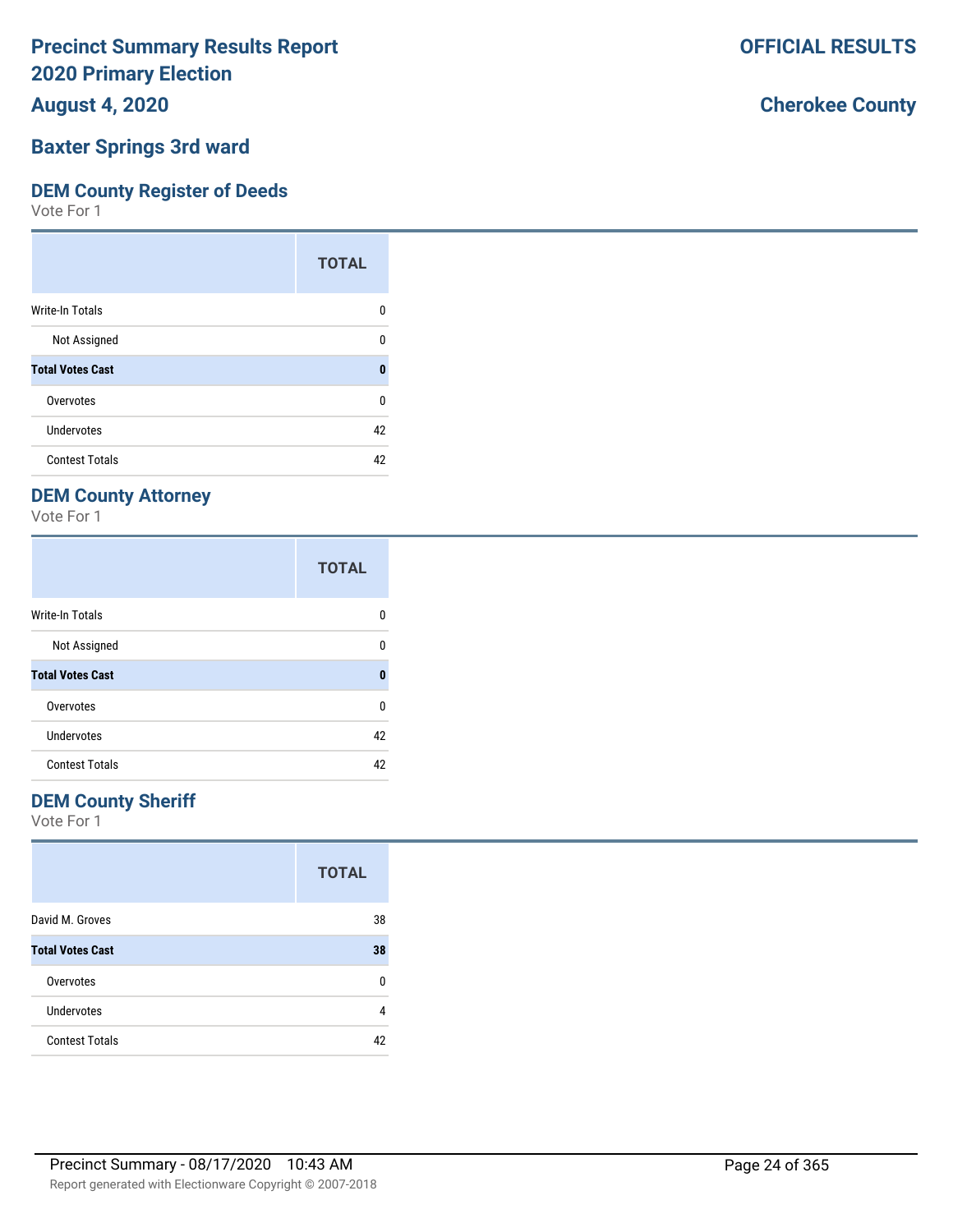**August 4, 2020**

# **Baxter Springs 3rd ward**

### **DEM Pct Com m Baxter Springs 3rd Ward**

Vote For 1

|                         | <b>TOTAL</b> |
|-------------------------|--------------|
| Gary W. Allen           | 36           |
| Write-In Totals         | $\Omega$     |
| Not Assigned            | 0            |
| <b>Total Votes Cast</b> | 36           |
| Overvotes               | U            |
| Undervotes              | 6            |
| <b>Contest Totals</b>   | 42           |

# **DEM Pct Com w Baxter Springs 3rd Ward**

Vote For 1

|                         | <b>TOTAL</b> |
|-------------------------|--------------|
| <b>Write-In Totals</b>  | 3            |
| Not Assigned            | 3            |
| <b>Total Votes Cast</b> | 3            |
| Overvotes               | U            |
| Undervotes              | 39           |
| <b>Contest Totals</b>   | 42           |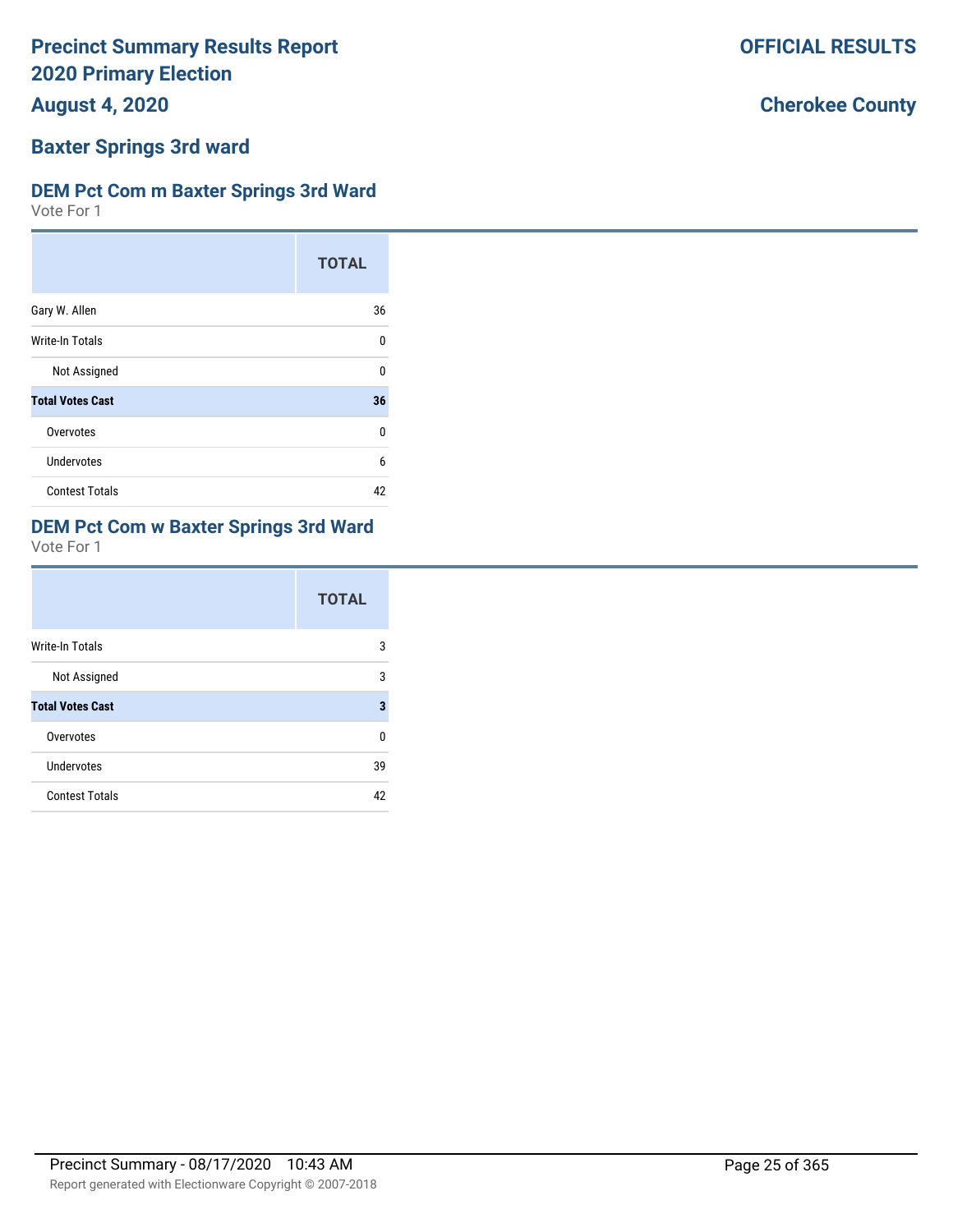**August 4, 2020**

### **Baxter Springs 3rd ward**

#### **REP United States Senator**

Vote For 1

|                            | <b>TOTAL</b> |
|----------------------------|--------------|
| Lance Berland              | 1            |
| John L. Berman             | 1            |
| Derek C. Ellis             | 1            |
| <b>Bob Hamilton</b>        | 20           |
| Kris Kobach                | 55           |
| David Alan Lindstrom       | 6            |
| Roger Marshall             | 78           |
| <b>Brian Matlock</b>       | 1            |
| John Miller                | 4            |
| <b>Steve Roberts</b>       | 2            |
| <b>Gabriel Mark Robles</b> | 0            |
| <b>Total Votes Cast</b>    | 169          |
| Overvotes                  | 1            |
| Undervotes                 | 5            |
| <b>Contest Totals</b>      | 175          |

### **REP US House Rep 2nd Dist**

Vote For 1

|                         | <b>TOTAL</b> |
|-------------------------|--------------|
| Jake LaTurner           | 129          |
| Dennis Taylor           | 17           |
| <b>Steve Watkins</b>    | 28           |
| <b>Total Votes Cast</b> | 174          |
| Overvotes               | U            |
| Undervotes              | 1            |
| <b>Contest Totals</b>   | 175          |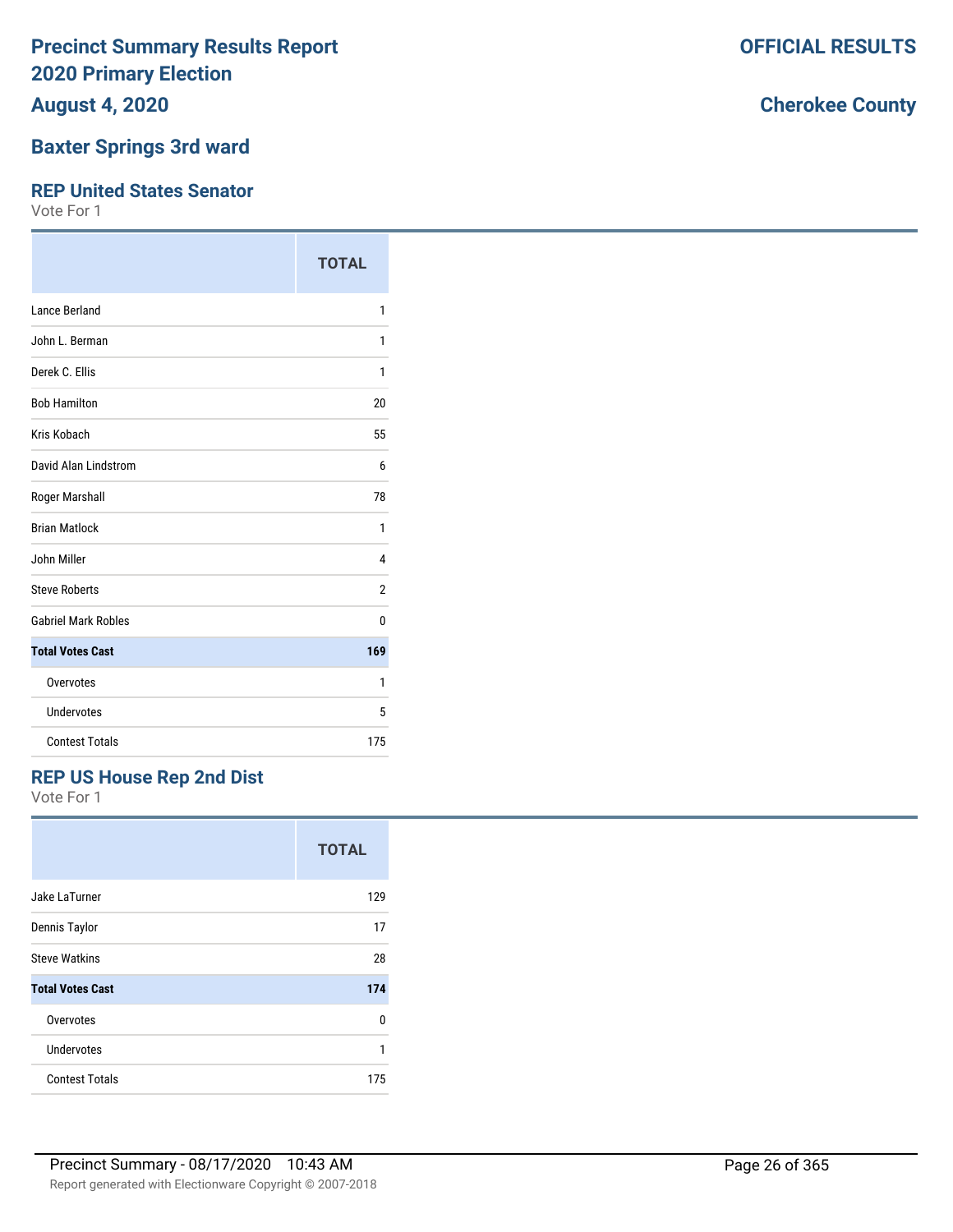**August 4, 2020**

### **Baxter Springs 3rd ward**

#### **REP KS Senator 13th Dist**

Vote For 1

|                            | <b>TOTAL</b> |
|----------------------------|--------------|
| <b>Richard Hilderbrand</b> | 164          |
| <b>Total Votes Cast</b>    | 164          |
| Overvotes                  | ŋ            |
| <b>Undervotes</b>          | 11           |
| <b>Contest Totals</b>      | 175          |

### **REP KS House of Rep 1st Dist**

Vote For 1

|                         | <b>TOTAL</b> |
|-------------------------|--------------|
| Ronald Coquillette      | 31           |
| Michael Houser          | 138          |
| <b>Total Votes Cast</b> | 169          |
| Overvotes               | 0            |
| Undervotes              | 6            |
| <b>Contest Totals</b>   | 175          |

### **REP Co Comm 3rd Dist 3rd Dist**

Vote For 1

|                         | <b>TOTAL</b> |
|-------------------------|--------------|
| <b>Cory Moates</b>      | 162          |
| <b>Total Votes Cast</b> | 162          |
| Overvotes               | n            |
| Undervotes              | 13           |
| <b>Contest Totals</b>   | 175          |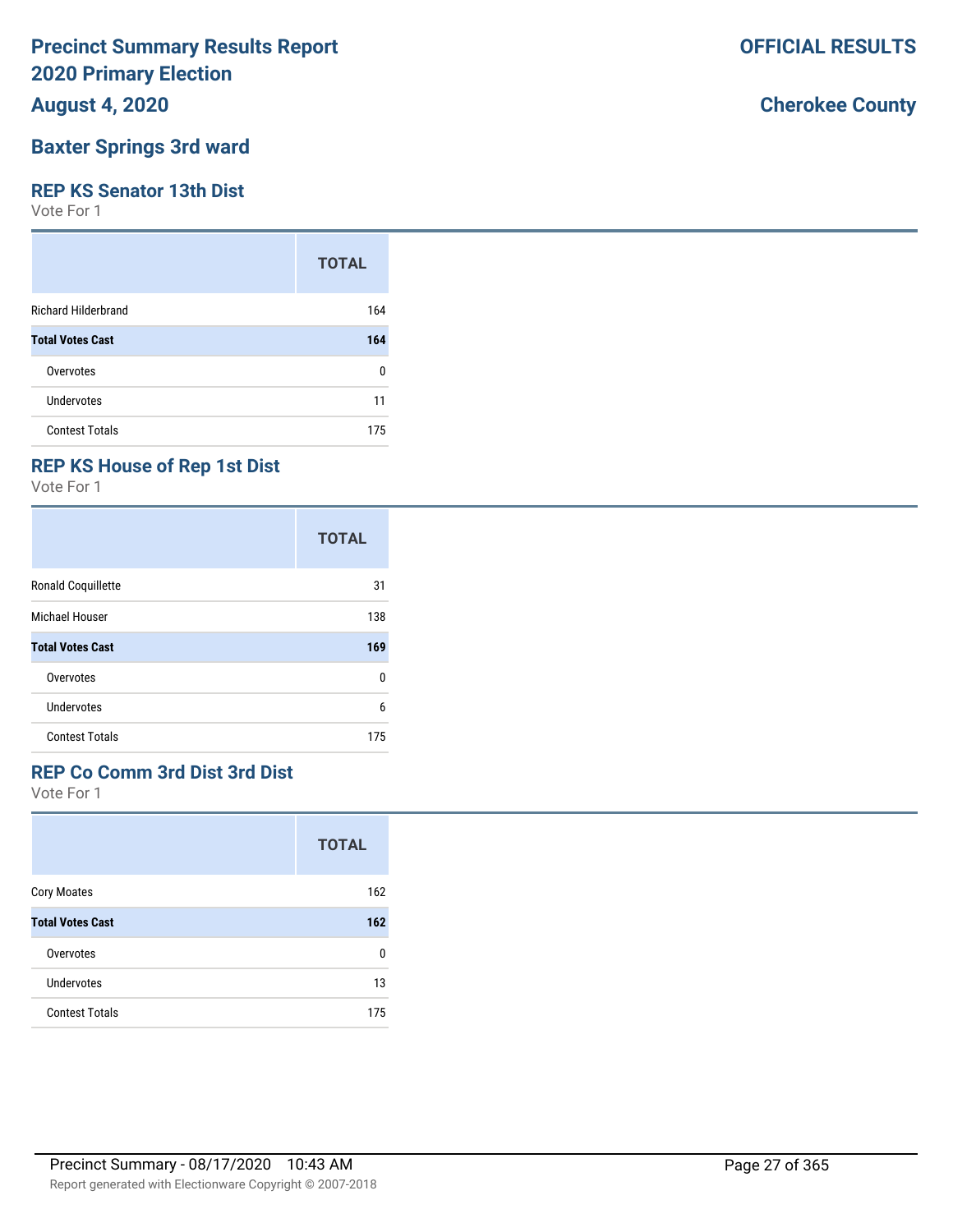**August 4, 2020**

### **Baxter Springs 3rd ward**

### **REP County Clerk**

Vote For 1

|                         | <b>TOTAL</b> |
|-------------------------|--------------|
| Sammye Opela            | 99           |
| Kyle D. Rennie          | 64           |
| <b>Total Votes Cast</b> | 163          |
| Overvotes               | 0            |
| Undervotes              | 12           |
| <b>Contest Totals</b>   | 175          |

### **REP County Treasurer**

Vote For 1

|                         | <b>TOTAL</b> |
|-------------------------|--------------|
| Raven Elmore            | 156          |
| <b>Total Votes Cast</b> | 156          |
| Overvotes               | n            |
| Undervotes              | 19           |
| <b>Contest Totals</b>   | 175          |

### **REP County Register of Deeds**

Vote For 1

|                         | <b>TOTAL</b> |
|-------------------------|--------------|
| Barbara S. Bilke        | 159          |
| <b>Total Votes Cast</b> | 159          |
| Overvotes               | o            |
| Undervotes              | 16           |
| <b>Contest Totals</b>   | 175          |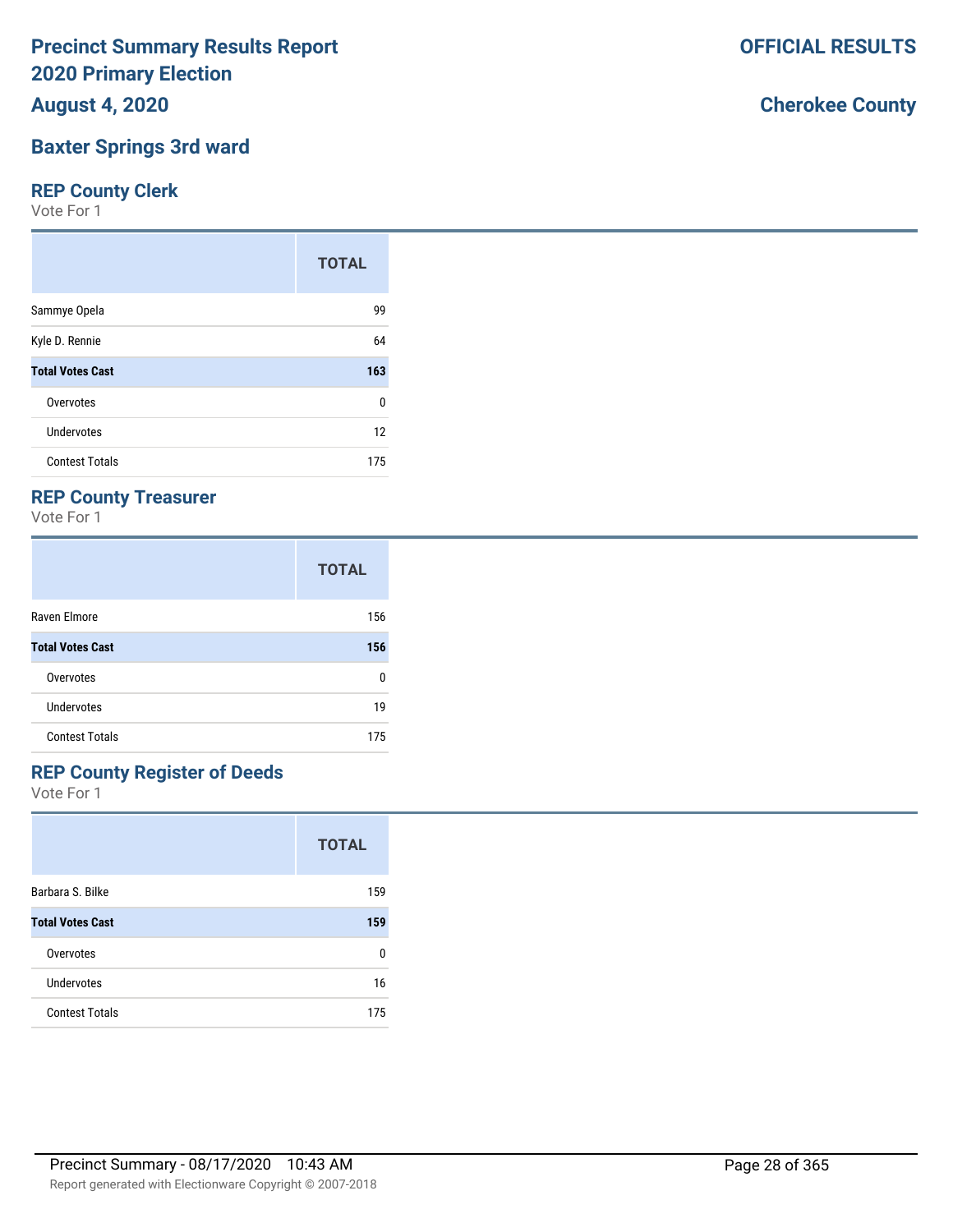**August 4, 2020**

# **Baxter Springs 3rd ward**

### **REP County Attorney**

Vote For 1

|                         | <b>TOTAL</b> |
|-------------------------|--------------|
| Jake Conard             | 151          |
| <b>Total Votes Cast</b> | 151          |
| Overvotes               | ŋ            |
| Undervotes              | 24           |
| <b>Contest Totals</b>   | 175          |

# **REP County Sheriff**

Vote For 1

|                         | <b>TOTAL</b> |
|-------------------------|--------------|
| Write-In Totals         | 24           |
| Not Assigned            | 24           |
| <b>Total Votes Cast</b> | 24           |
| Overvotes               | 0            |
| Undervotes              | 151          |
| <b>Contest Totals</b>   | 175          |

#### Vote For 1 **REP Pct Com m Baxter Springs 3rd Ward**

|                         | <b>TOTAL</b> |
|-------------------------|--------------|
| <b>Write-In Totals</b>  | 13           |
| Not Assigned            | 13           |
| <b>Total Votes Cast</b> | 13           |
| Overvotes               | 0            |
| Undervotes              | 162          |
| <b>Contest Totals</b>   | 175          |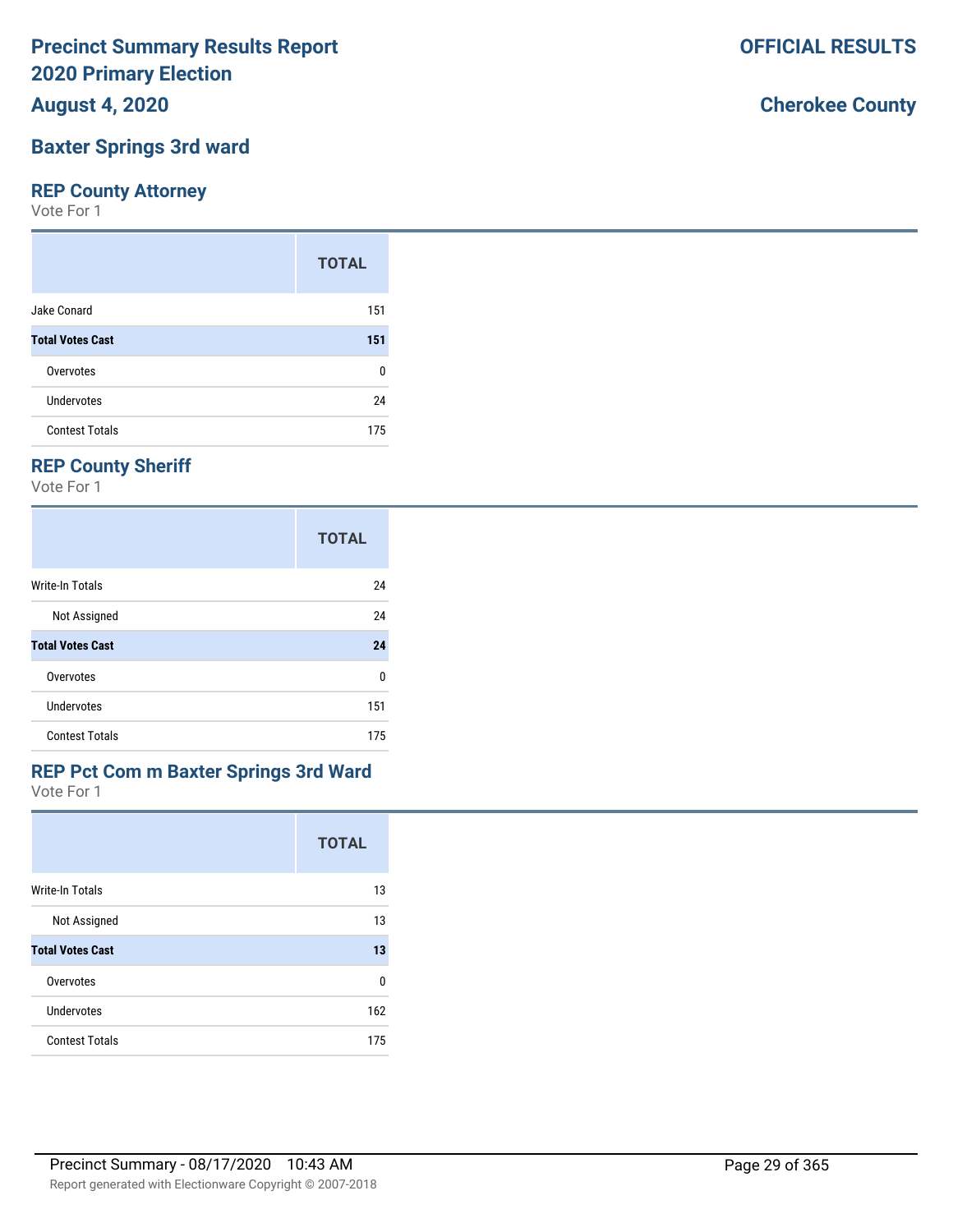**August 4, 2020**

### **Baxter Springs 3rd ward**

#### **REP Pct Com w Baxter Springs 3rd Ward**

Vote For 1

|                         | <b>TOTAL</b> |
|-------------------------|--------------|
| <b>Write-In Totals</b>  | 8            |
| Not Assigned            | 8            |
| <b>Total Votes Cast</b> | 8            |
| Overvotes               | U            |
| Undervotes              | 167          |
| <b>Contest Totals</b>   | 175          |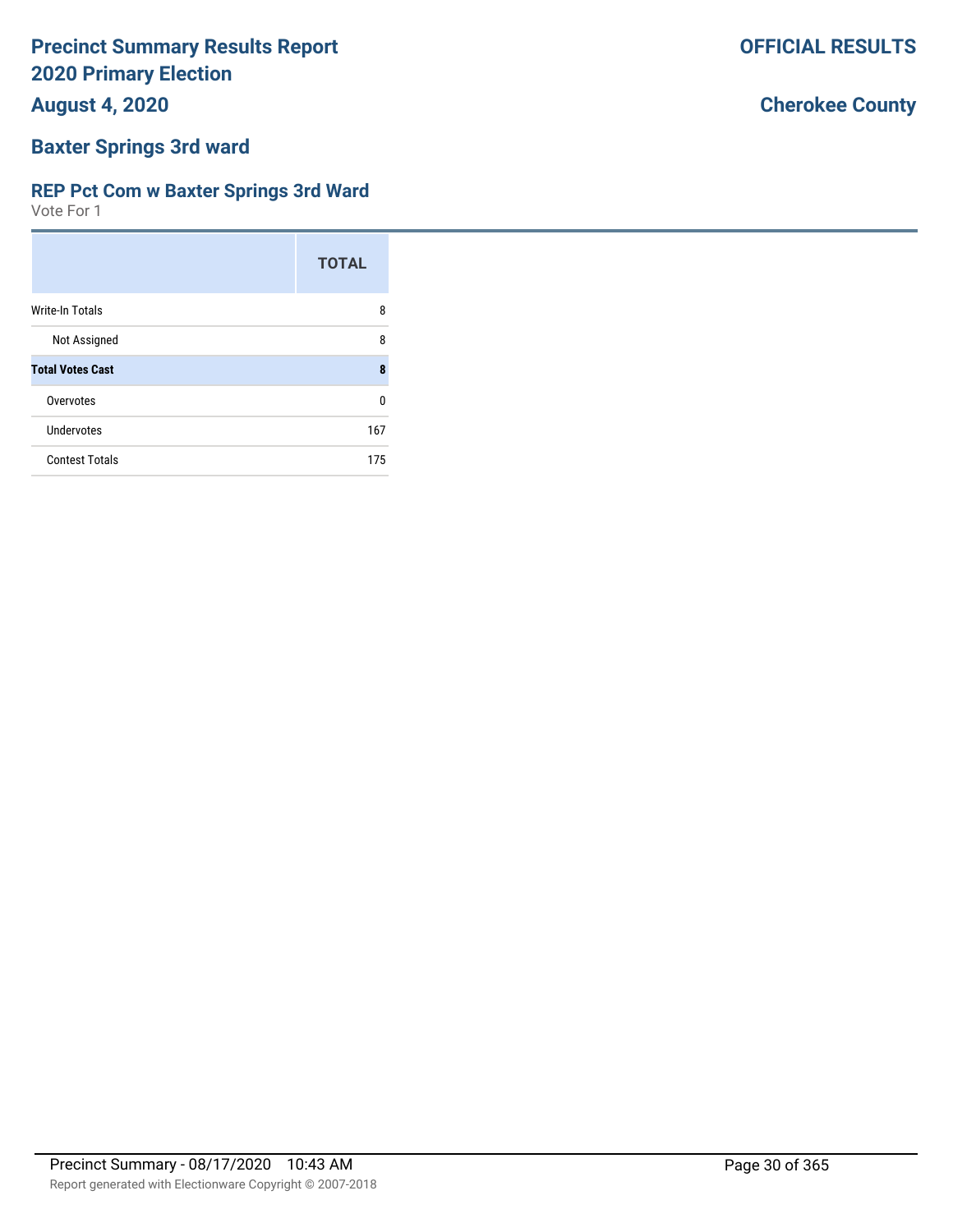### **Baxter Springs 4th ward**

### **STATISTICS**

| TOTAL  |
|--------|
| 688    |
| 287    |
| 169    |
| 232    |
| 116    |
| 0      |
| 31     |
| 85     |
| 0      |
| 16.86% |
| 0.00%  |
| 18.34% |
| 36.64% |
|        |

### **DEM United States Senator**

Vote For 1

|                         | <b>TOTAL</b> |
|-------------------------|--------------|
| <b>Barbara Bollier</b>  | 11           |
| Robert Leon Tillman     | 16           |
| <b>Total Votes Cast</b> | 27           |
| Overvotes               | n            |
| Undervotes              | 4            |
| <b>Contest Totals</b>   | 31           |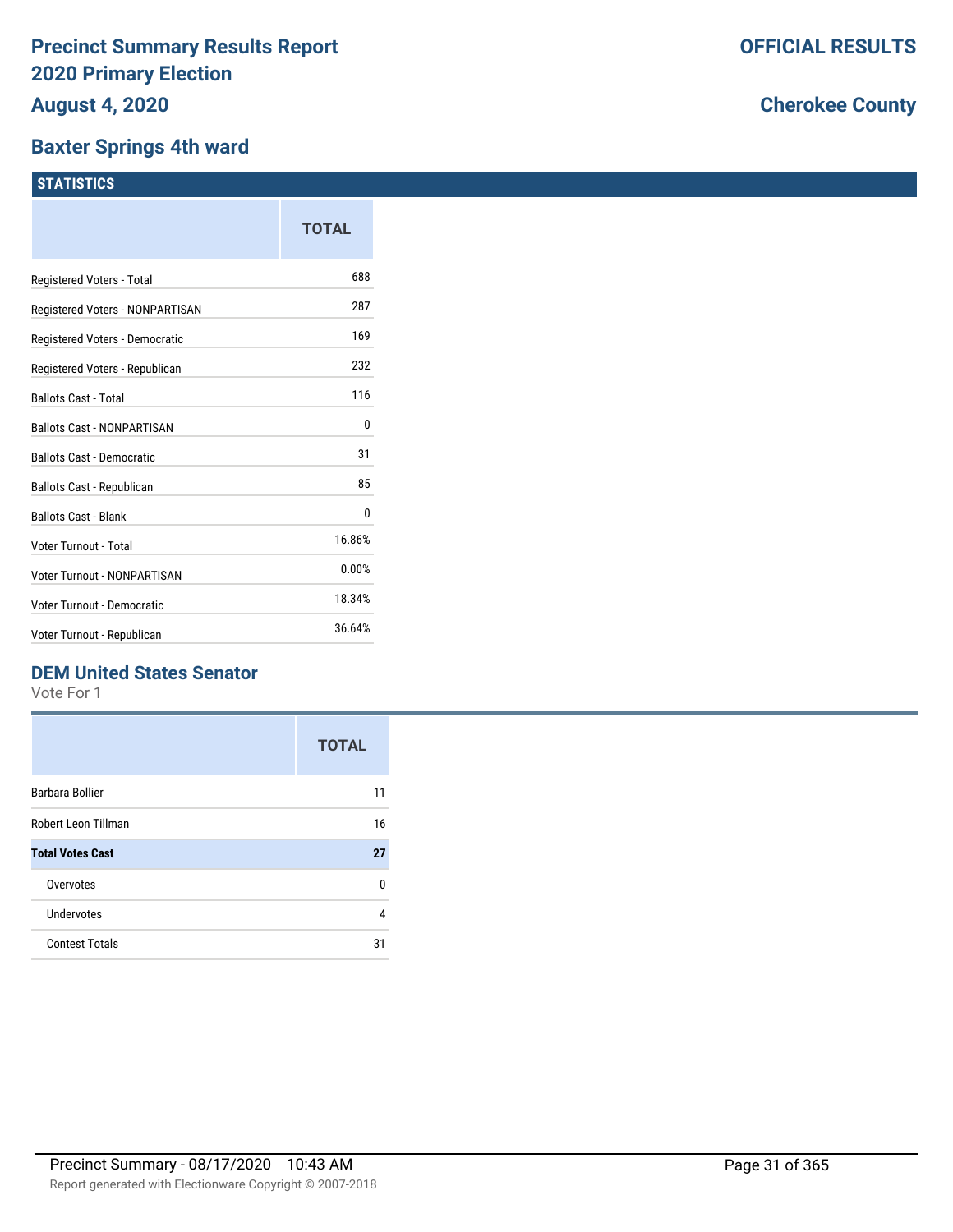### **August 4, 2020**

### **Baxter Springs 4th ward**

### **DEM US House Rep 2nd Dist**

Vote For 1

|                         | <b>TOTAL</b> |
|-------------------------|--------------|
| Michelle De La Isla     | 11           |
| James K. Windholz       | 16           |
| <b>Total Votes Cast</b> | 27           |
| Overvotes               | ŋ            |
| Undervotes              | 4            |
| <b>Contest Totals</b>   | 31           |

### **DEM KS Senator 13th Dist**

Vote For 1

|                         | <b>TOTAL</b> |
|-------------------------|--------------|
| Nancy J. Ingle          | 28           |
| <b>Total Votes Cast</b> | 28           |
| Overvotes               | n            |
| Undervotes              | 3            |
| <b>Contest Totals</b>   | 31           |

### **DEM KS House of Rep 1st Dist**

Vote For 1

|                         | <b>TOTAL</b> |
|-------------------------|--------------|
| <b>Write-In Totals</b>  | 5            |
| Not Assigned            | 5            |
| <b>Total Votes Cast</b> | 5            |
| Overvotes               | U            |
| Undervotes              | 26           |
| <b>Contest Totals</b>   | 31           |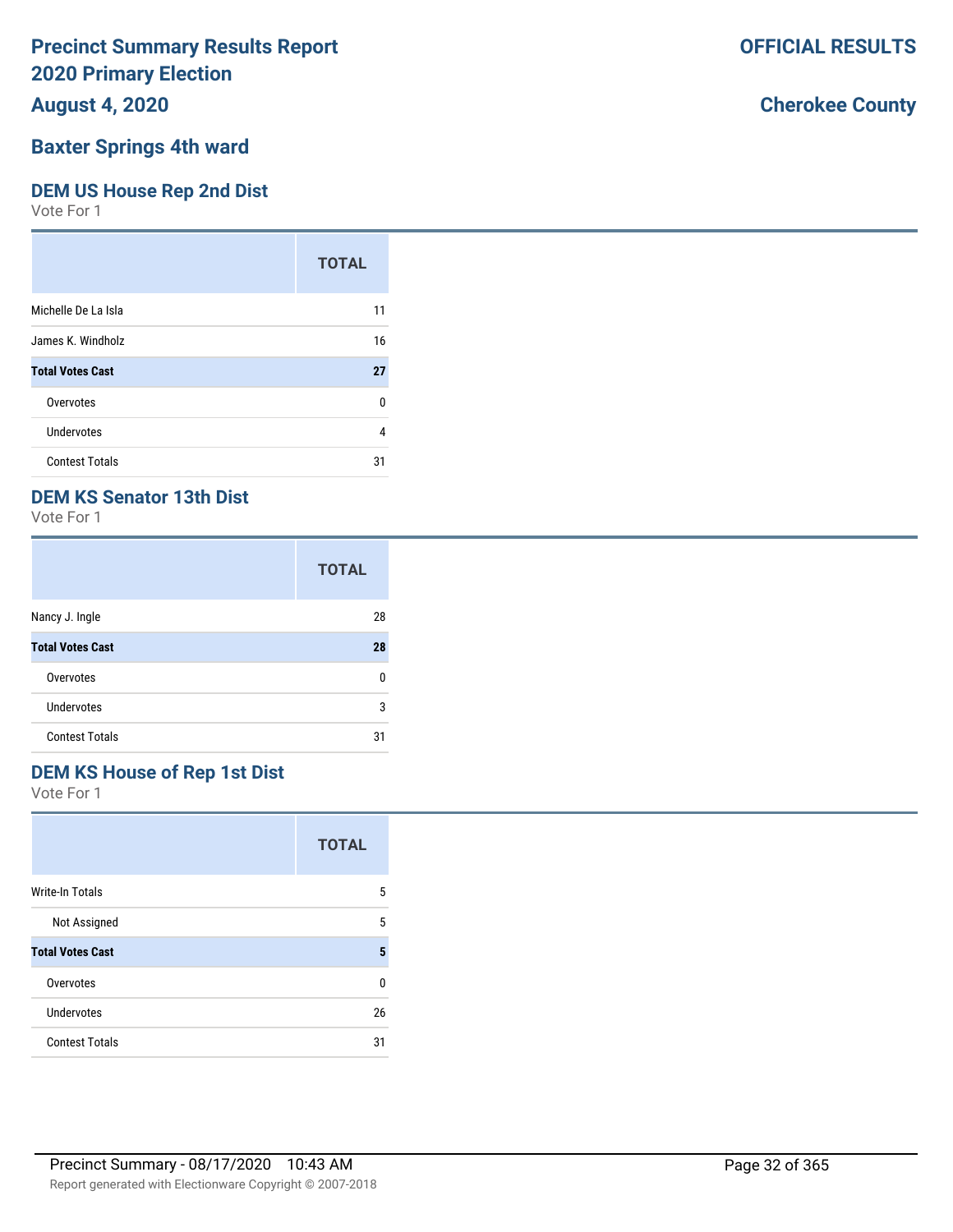**August 4, 2020**

# **Baxter Springs 4th ward**

### **DEM Co Comm 3rd Dist 3rd Dist**

Vote For 1

|                         | <b>TOTAL</b> |
|-------------------------|--------------|
| Write-In Totals         | 5            |
| Not Assigned            | 5            |
| <b>Total Votes Cast</b> | 5            |
| Overvotes               | 0            |
| Undervotes              | 26           |
| <b>Contest Totals</b>   | 31           |

# **DEM County Clerk**

Vote For 1

|                         | <b>TOTAL</b> |
|-------------------------|--------------|
| Carol Rae Marcan-Venson | 25           |
| <b>Total Votes Cast</b> | 25           |
| Overvotes               | n            |
| Undervotes              | 6            |
| <b>Contest Totals</b>   | 31           |

### **DEM County Treasurer**

Vote For 1

|                         | <b>TOTAL</b> |
|-------------------------|--------------|
| <b>Write-In Totals</b>  | 5            |
| Not Assigned            | 5            |
| <b>Total Votes Cast</b> | 5            |
| Overvotes               | U            |
| Undervotes              | 26           |
| <b>Contest Totals</b>   | 31           |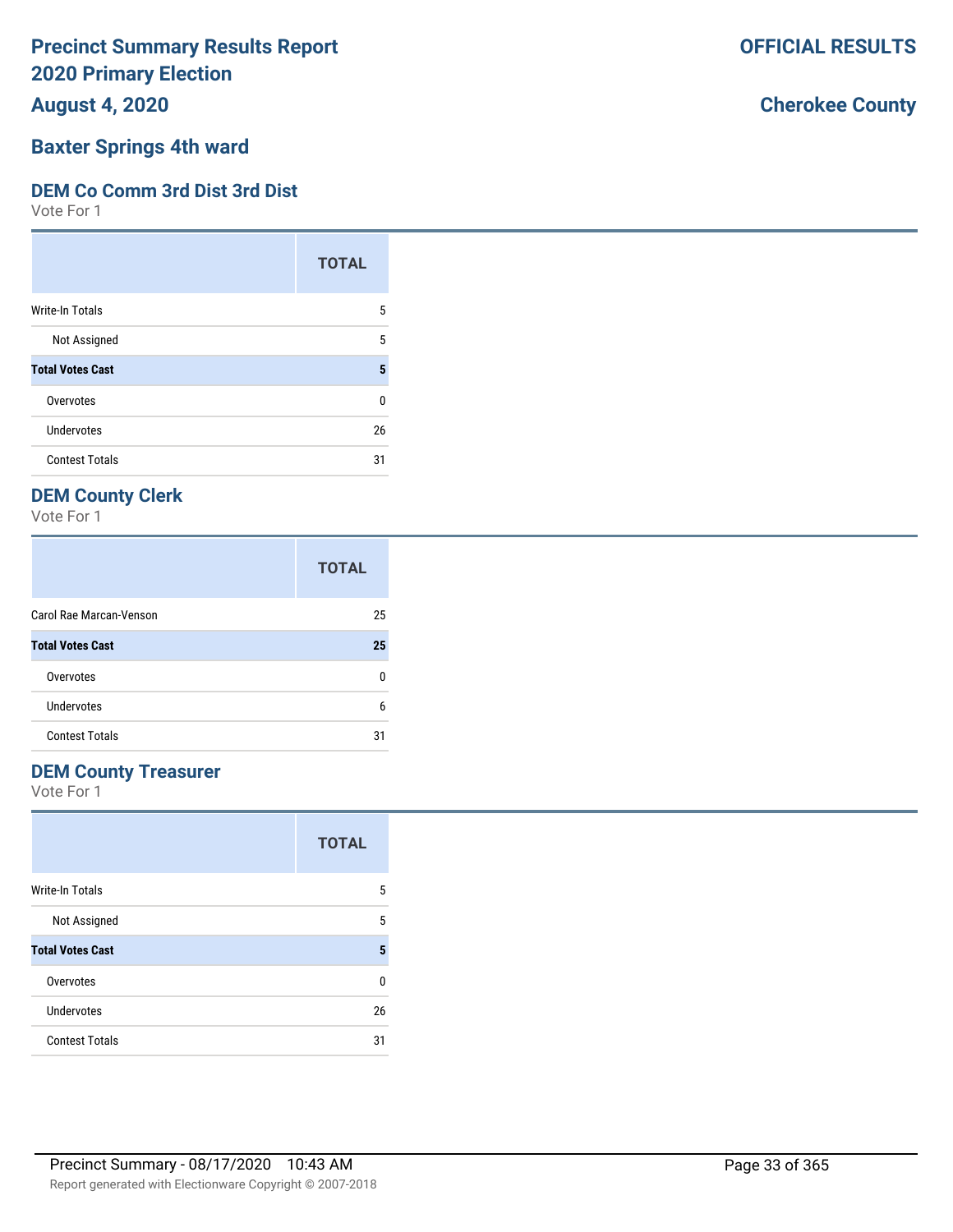**August 4, 2020**

### **Baxter Springs 4th ward**

#### **DEM County Register of Deeds**

Vote For 1

|                         | <b>TOTAL</b> |
|-------------------------|--------------|
| Write-In Totals         | 5            |
| Not Assigned            | 5            |
| <b>Total Votes Cast</b> | 5            |
| Overvotes               | 0            |
| Undervotes              | 26           |
| <b>Contest Totals</b>   | 31           |

### **DEM County Attorney**

Vote For 1

|                         | <b>TOTAL</b> |
|-------------------------|--------------|
| <b>Write-In Totals</b>  | 8            |
| Not Assigned            | 8            |
| <b>Total Votes Cast</b> | 8            |
| Overvotes               | 0            |
| Undervotes              | 23           |
| <b>Contest Totals</b>   | 31           |

### **DEM County Sheriff**

Vote For 1

|                         | <b>TOTAL</b> |
|-------------------------|--------------|
| David M. Groves         | 29           |
| <b>Total Votes Cast</b> | 29           |
| Overvotes               | n            |
| <b>Undervotes</b>       | 2            |
| <b>Contest Totals</b>   | 31           |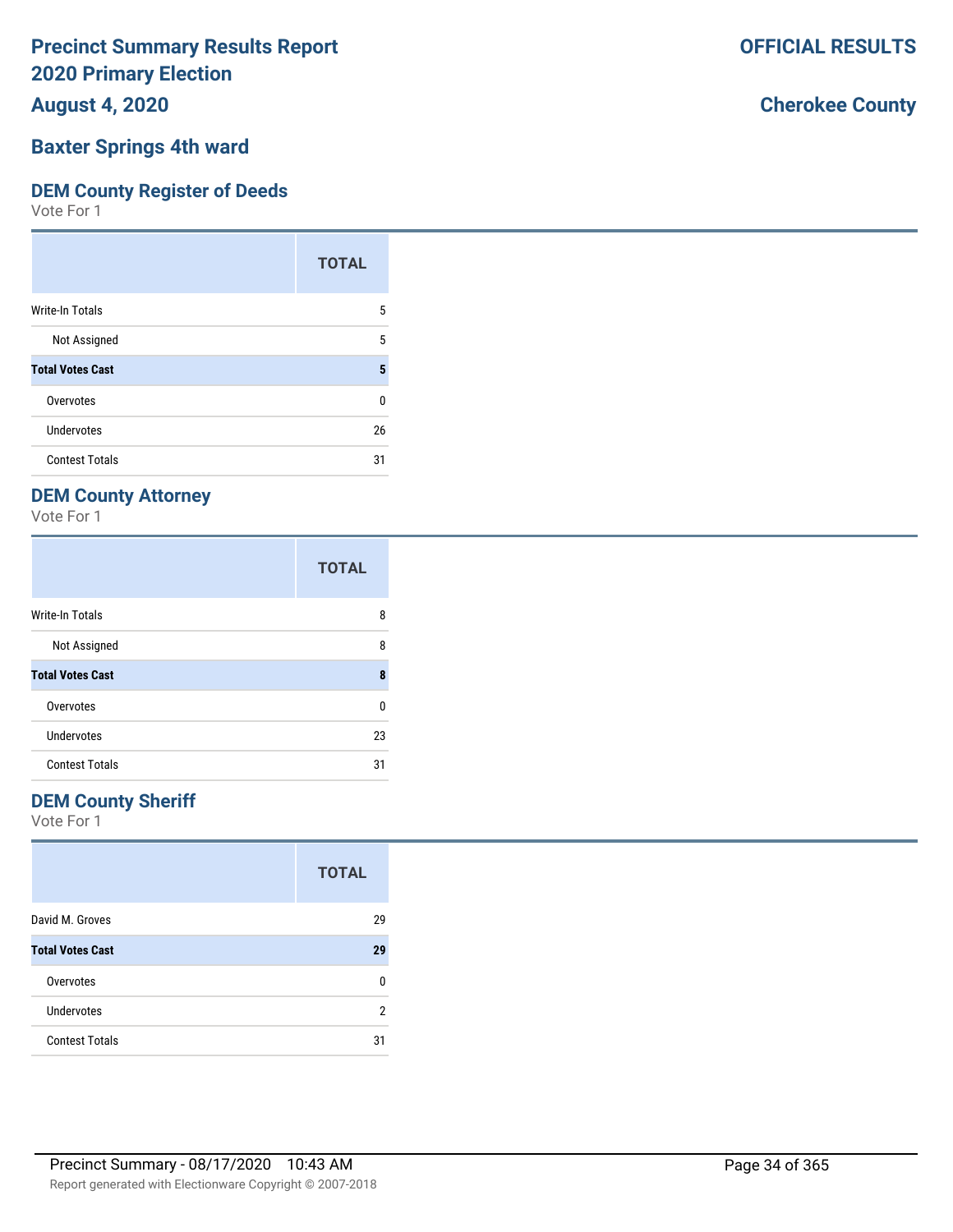**August 4, 2020**

## **Baxter Springs 4th ward**

### **DEM Pct Com m Baxter Springs 4th Ward**

Vote For 1

|                         | <b>TOTAL</b> |
|-------------------------|--------------|
| Joel Livingston         | 31           |
| Write-In Totals         | O            |
| Not Assigned            | ŋ            |
| <b>Total Votes Cast</b> | 31           |
| Overvotes               | U            |
| Undervotes              | U            |
| <b>Contest Totals</b>   | 31           |

## **DEM Pct Com w Baxter Springs 4th Ward**

Vote For 1

|                         | <b>TOTAL</b> |
|-------------------------|--------------|
| <b>Write-In Totals</b>  | 5            |
| Not Assigned            | 5            |
| <b>Total Votes Cast</b> | 5            |
| Overvotes               | U            |
| Undervotes              | 26           |
| <b>Contest Totals</b>   | 31           |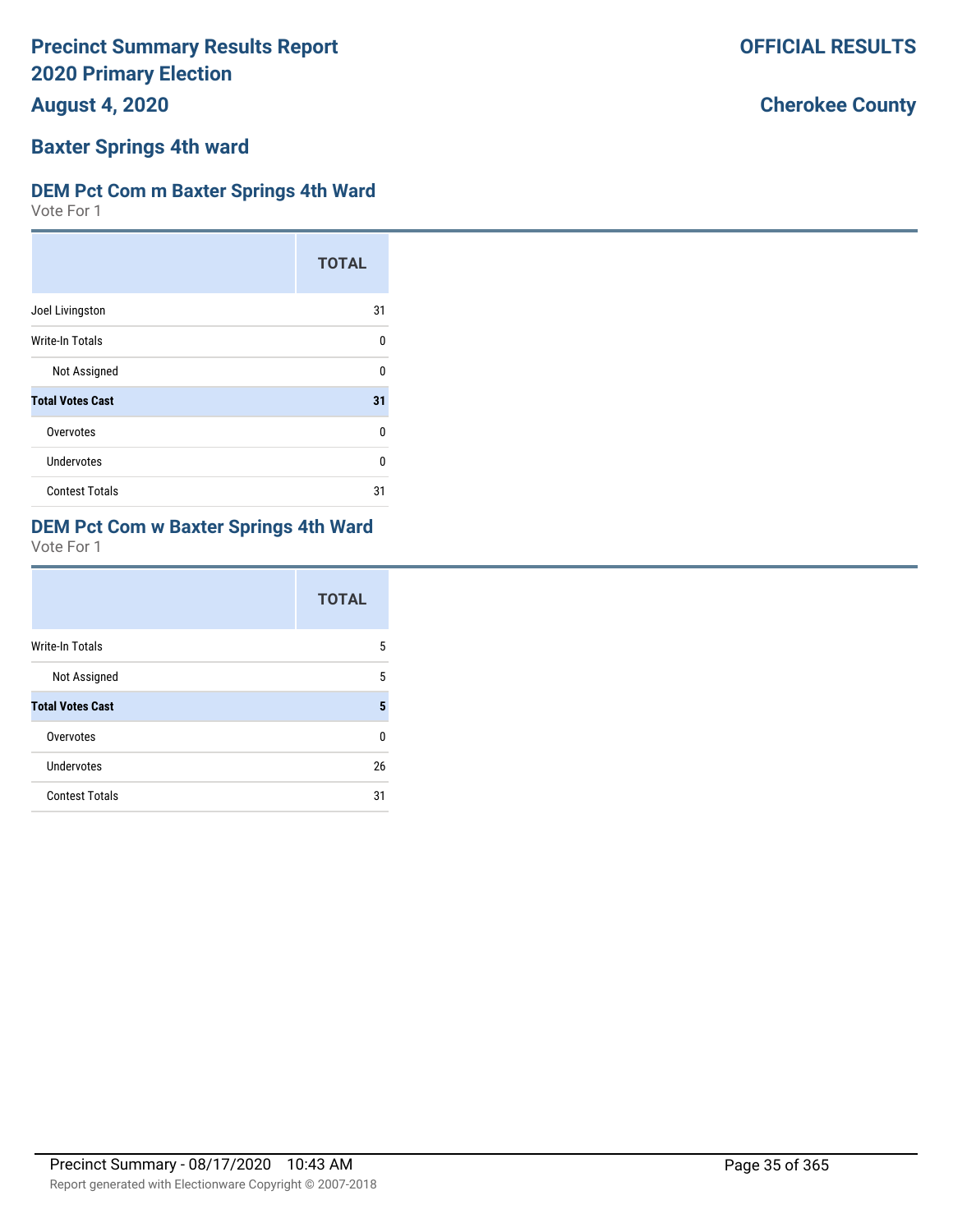**August 4, 2020**

### **Baxter Springs 4th ward**

#### **REP United States Senator**

Vote For 1

|                            | <b>TOTAL</b> |
|----------------------------|--------------|
| Lance Berland              | 1            |
| John L. Berman             | 0            |
| Derek C. Ellis             | 0            |
| <b>Bob Hamilton</b>        | 13           |
| Kris Kobach                | 36           |
| David Alan Lindstrom       | 7            |
| Roger Marshall             | 23           |
| <b>Brian Matlock</b>       | 1            |
| John Miller                | 0            |
| <b>Steve Roberts</b>       | 3            |
| <b>Gabriel Mark Robles</b> | 0            |
| <b>Total Votes Cast</b>    | 84           |
| Overvotes                  | 0            |
| Undervotes                 | 1            |
| <b>Contest Totals</b>      | 85           |

### **REP US House Rep 2nd Dist**

Vote For 1

|                         | <b>TOTAL</b> |
|-------------------------|--------------|
| Jake LaTurner           | 65           |
| Dennis Taylor           | 6            |
| <b>Steve Watkins</b>    | 14           |
| <b>Total Votes Cast</b> | 85           |
| Overvotes               | U            |
| Undervotes              | U            |
| <b>Contest Totals</b>   | 85           |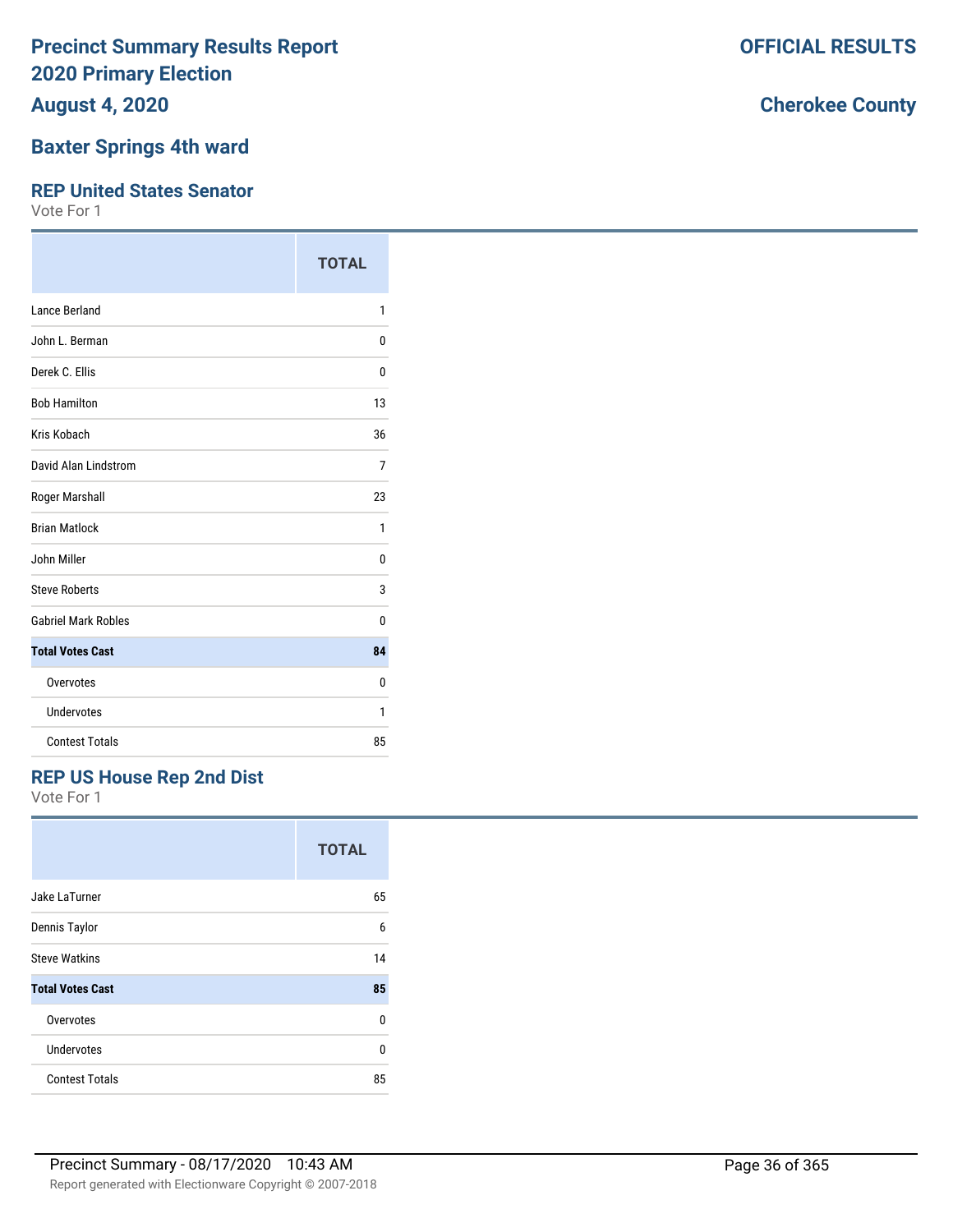**August 4, 2020**

## **Baxter Springs 4th ward**

#### **REP KS Senator 13th Dist**

Vote For 1

|                            | <b>TOTAL</b> |
|----------------------------|--------------|
| <b>Richard Hilderbrand</b> | 80           |
| <b>Total Votes Cast</b>    | 80           |
| Overvotes                  | 0            |
| Undervotes                 | 5            |
| <b>Contest Totals</b>      | 85           |

## **REP KS House of Rep 1st Dist**

Vote For 1

|                         | <b>TOTAL</b> |
|-------------------------|--------------|
| Ronald Coquillette      | 18           |
| Michael Houser          | 63           |
| <b>Total Votes Cast</b> | 81           |
| Overvotes               | 0            |
| Undervotes              | 4            |
| <b>Contest Totals</b>   | 85           |

## **REP Co Comm 3rd Dist 3rd Dist**

Vote For 1

|                         | <b>TOTAL</b> |
|-------------------------|--------------|
| <b>Cory Moates</b>      | 74           |
| <b>Total Votes Cast</b> | 74           |
| Overvotes               | 0            |
| Undervotes              | 11           |
| <b>Contest Totals</b>   | 85           |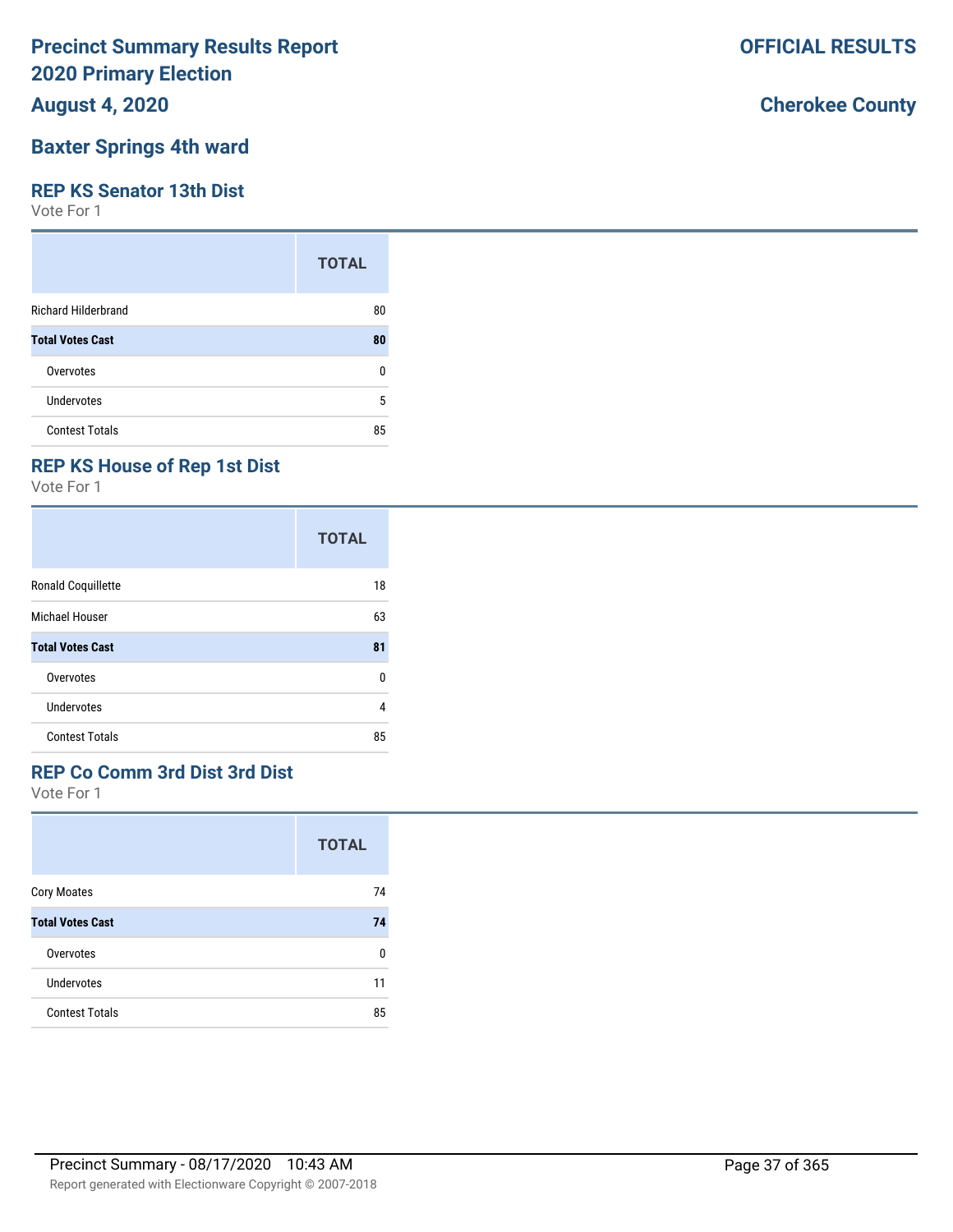**August 4, 2020**

#### **Baxter Springs 4th ward**

### **REP County Clerk**

Vote For 1

|                         | <b>TOTAL</b> |
|-------------------------|--------------|
| Sammye Opela            | 41           |
| Kyle D. Rennie          | 38           |
| <b>Total Votes Cast</b> | 79           |
| Overvotes               | 0            |
| Undervotes              | 6            |
| <b>Contest Totals</b>   | 85           |

## **REP County Treasurer**

Vote For 1

|                         | <b>TOTAL</b> |
|-------------------------|--------------|
| Raven Elmore            | 75           |
| <b>Total Votes Cast</b> | 75           |
| Overvotes               | n            |
| <b>Undervotes</b>       | 10           |
| <b>Contest Totals</b>   | 85           |

## **REP County Register of Deeds**

Vote For 1

|                         | <b>TOTAL</b> |
|-------------------------|--------------|
| Barbara S. Bilke        | 77           |
| <b>Total Votes Cast</b> | 77           |
| Overvotes               | n            |
| Undervotes              | 8            |
| <b>Contest Totals</b>   | 85           |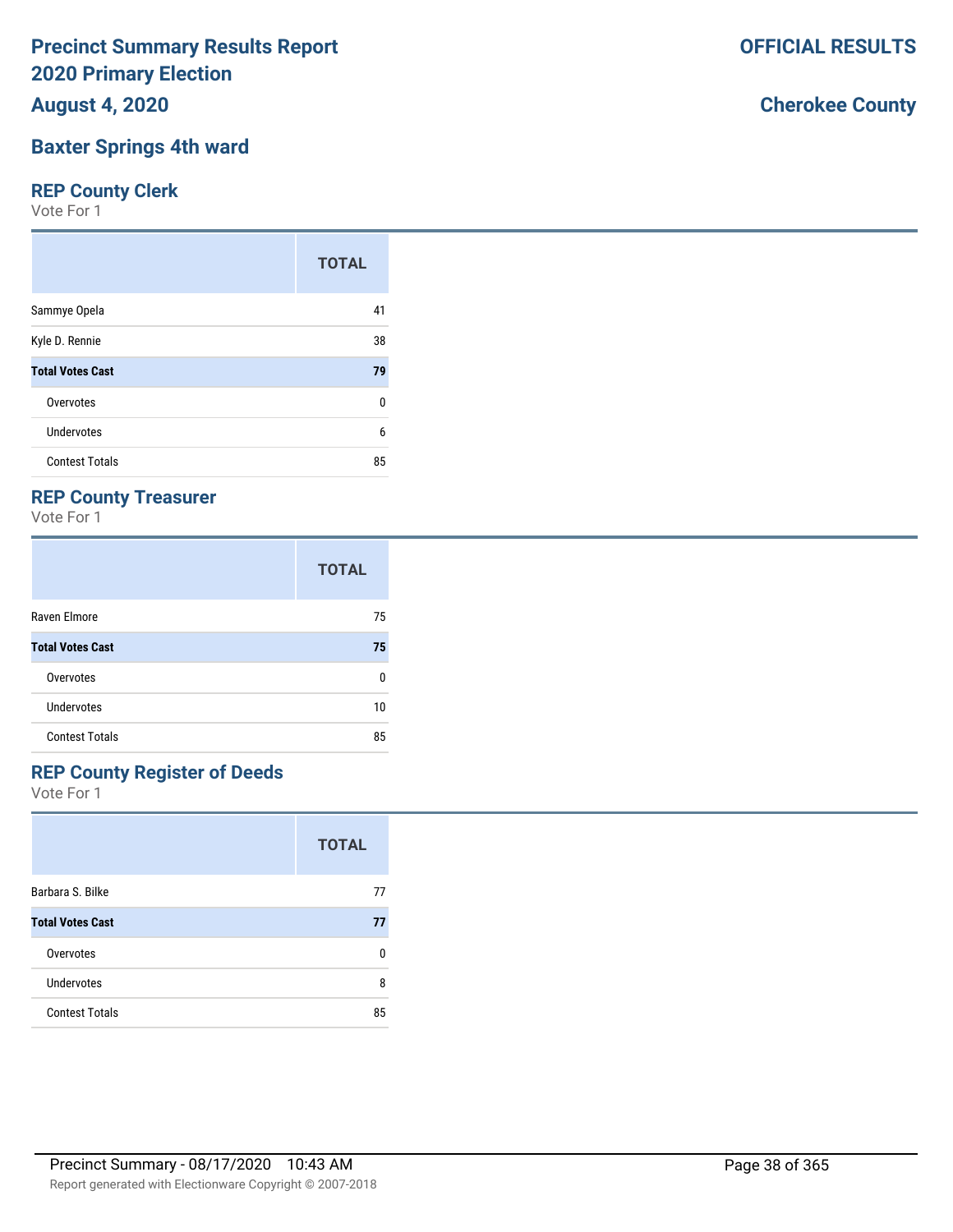**August 4, 2020**

## **Baxter Springs 4th ward**

## **REP County Attorney**

Vote For 1

|                         | <b>TOTAL</b> |
|-------------------------|--------------|
| Jake Conard             | 76           |
| <b>Total Votes Cast</b> | 76           |
| Overvotes               | ŋ            |
| Undervotes              | g            |
| <b>Contest Totals</b>   | 85           |

# **REP County Sheriff**

Vote For 1

|                         | <b>TOTAL</b> |
|-------------------------|--------------|
| Write-In Totals         | 13           |
| Not Assigned            | 13           |
| <b>Total Votes Cast</b> | 13           |
| Overvotes               | 0            |
| Undervotes              | 72           |
| <b>Contest Totals</b>   | 85           |

# **REP Pct Com m Baxter Springs 4th Ward**

Vote For 1

|                         | <b>TOTAL</b> |
|-------------------------|--------------|
| <b>Write-In Totals</b>  | 5            |
| Not Assigned            | 5            |
| <b>Total Votes Cast</b> | 5            |
| Overvotes               | U            |
| Undervotes              | 80           |
| <b>Contest Totals</b>   | 85           |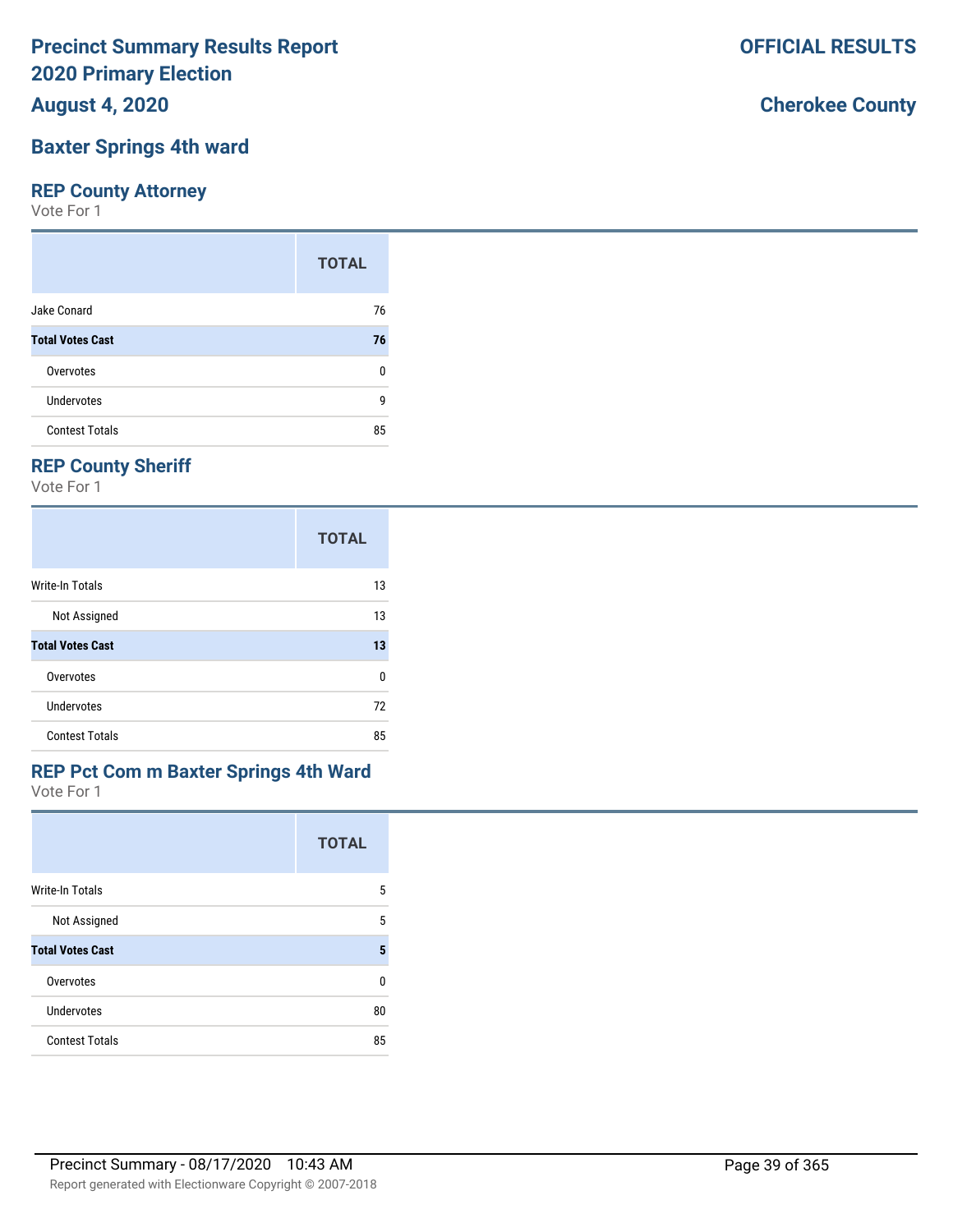**August 4, 2020**

## **Baxter Springs 4th ward**

#### **REP Pct Com w Baxter Springs 4th Ward**

Vote For 1

|                         | <b>TOTAL</b> |
|-------------------------|--------------|
| <b>Write-In Totals</b>  | 4            |
| Not Assigned            | 4            |
| <b>Total Votes Cast</b> | 4            |
| Overvotes               | U            |
| Undervotes              | 81           |
| <b>Contest Totals</b>   | 85           |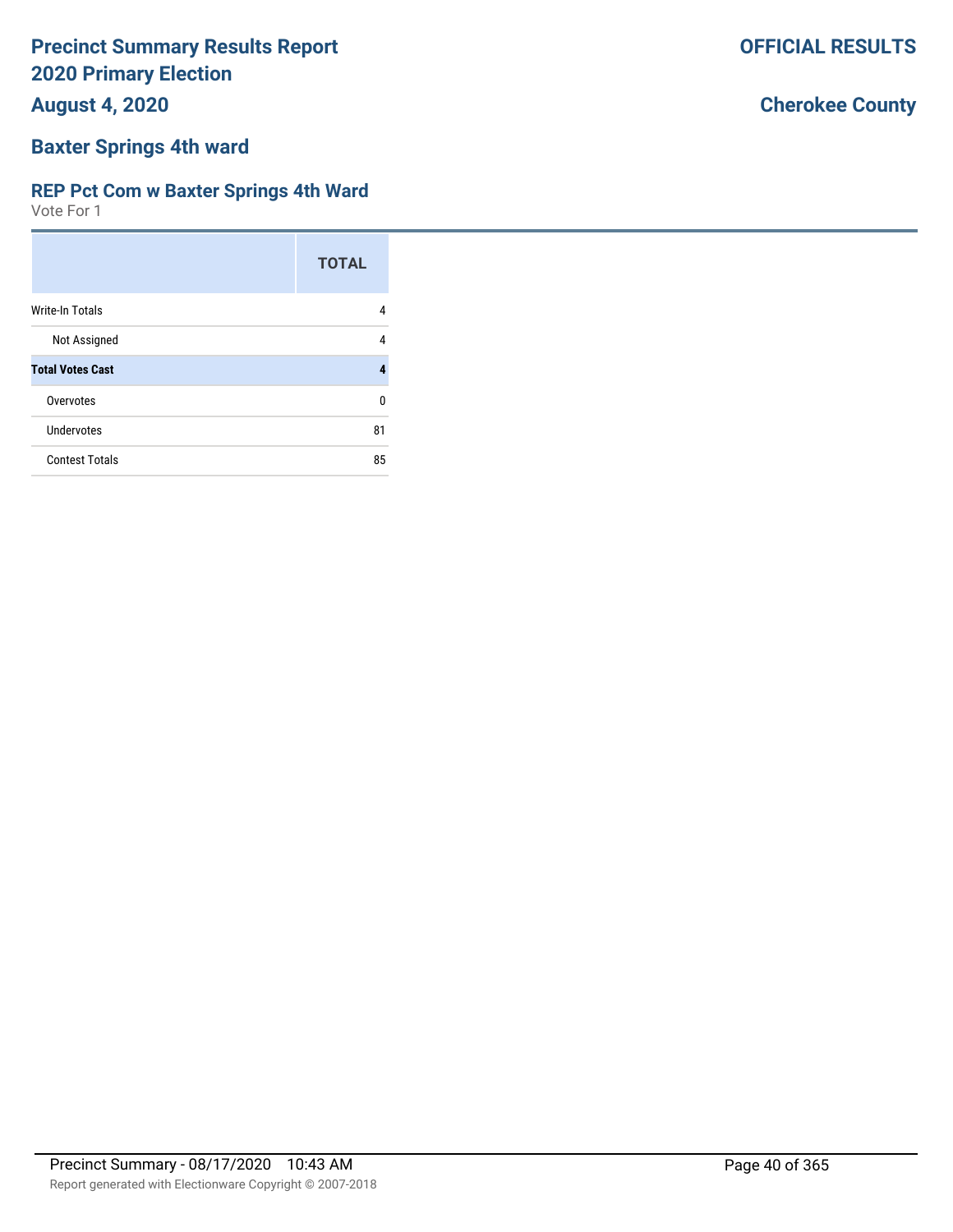#### **Columbus 1st ward**

|                                   | <b>TOTAL</b> |
|-----------------------------------|--------------|
| Registered Voters - Total         | 350          |
| Registered Voters - NONPARTISAN   | 120          |
| Registered Voters - Democratic    | 90           |
| Registered Voters - Republican    | 140          |
| <b>Ballots Cast - Total</b>       | 100          |
| <b>Ballots Cast - NONPARTISAN</b> | 0            |
| <b>Ballots Cast - Democratic</b>  | 37           |
| Ballots Cast - Republican         | 63           |
| <b>Ballots Cast - Blank</b>       | 0            |
| Voter Turnout - Total             | 28.57%       |
| Voter Turnout - NONPARTISAN       | 0.00%        |
| Voter Turnout - Democratic        | 41.11%       |
| Voter Turnout - Republican        | 45.00%       |
|                                   |              |

## **DEM United States Senator**

Vote For 1

|                         | <b>TOTAL</b> |
|-------------------------|--------------|
| Barbara Bollier         | 24           |
| Robert Leon Tillman     | 11           |
| <b>Total Votes Cast</b> | 35           |
| Overvotes               | U            |
| Undervotes              | 2            |
| <b>Contest Totals</b>   | 37           |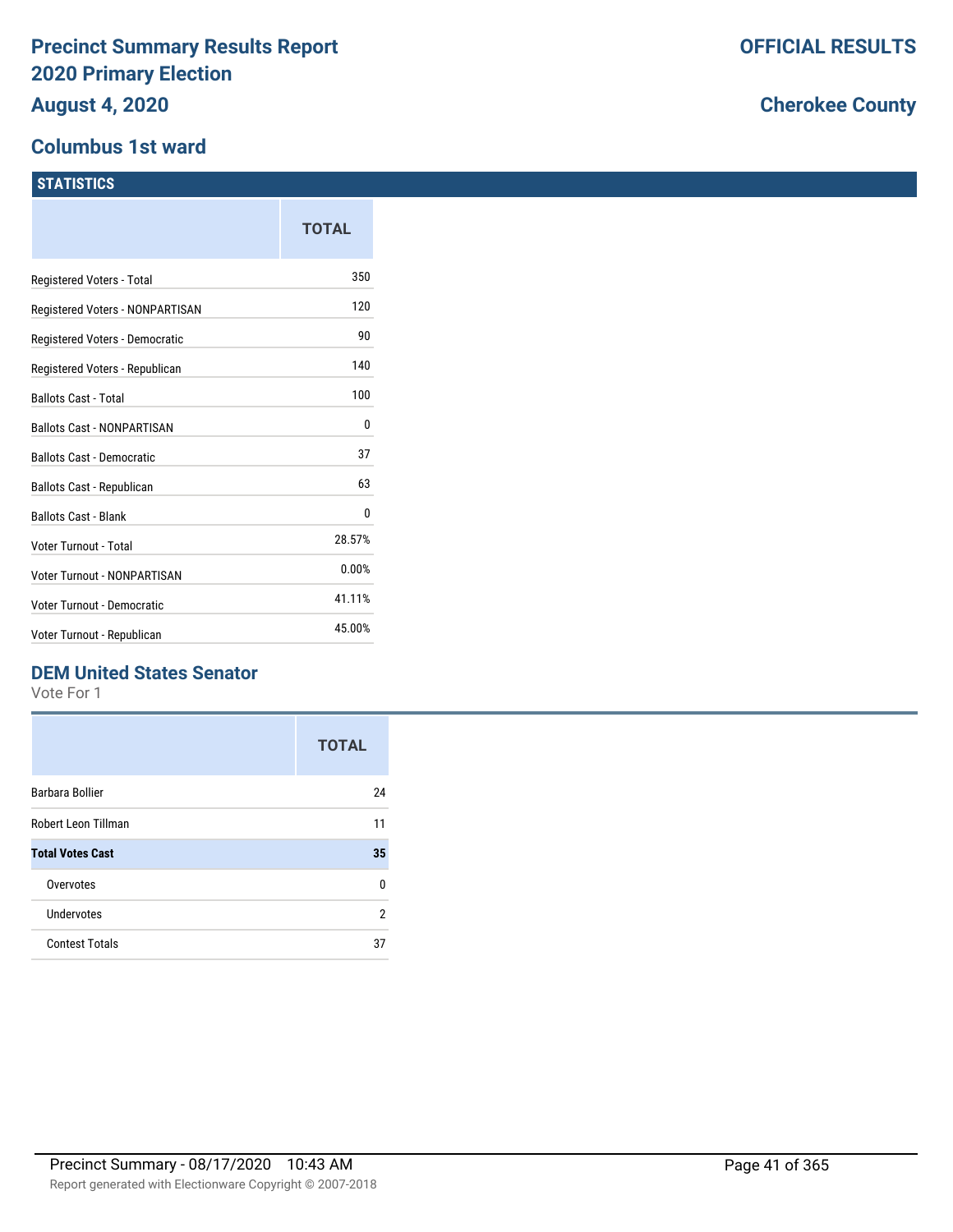## **August 4, 2020**

#### **Columbus 1st ward**

#### **DEM US House Rep 2nd Dist**

Vote For 1

|                         | <b>TOTAL</b> |
|-------------------------|--------------|
| Michelle De La Isla     | 23           |
| James K. Windholz       | 13           |
| <b>Total Votes Cast</b> | 36           |
| Overvotes               | U            |
| Undervotes              | 1            |
| <b>Contest Totals</b>   | 37           |

## **DEM KS Senator 13th Dist**

Vote For 1

|                         | <b>TOTAL</b> |
|-------------------------|--------------|
| Nancy J. Ingle          | 35           |
| <b>Total Votes Cast</b> | 35           |
| Overvotes               | n            |
| Undervotes              | 2            |
| <b>Contest Totals</b>   | 37           |

# **DEM KS House of Rep 1st Dist**

Vote For 1

|                         | <b>TOTAL</b> |
|-------------------------|--------------|
| <b>Write-In Totals</b>  | 4            |
| Not Assigned            | 4            |
| <b>Total Votes Cast</b> | 4            |
| Overvotes               | n            |
| Undervotes              | 33           |
| <b>Contest Totals</b>   | 37           |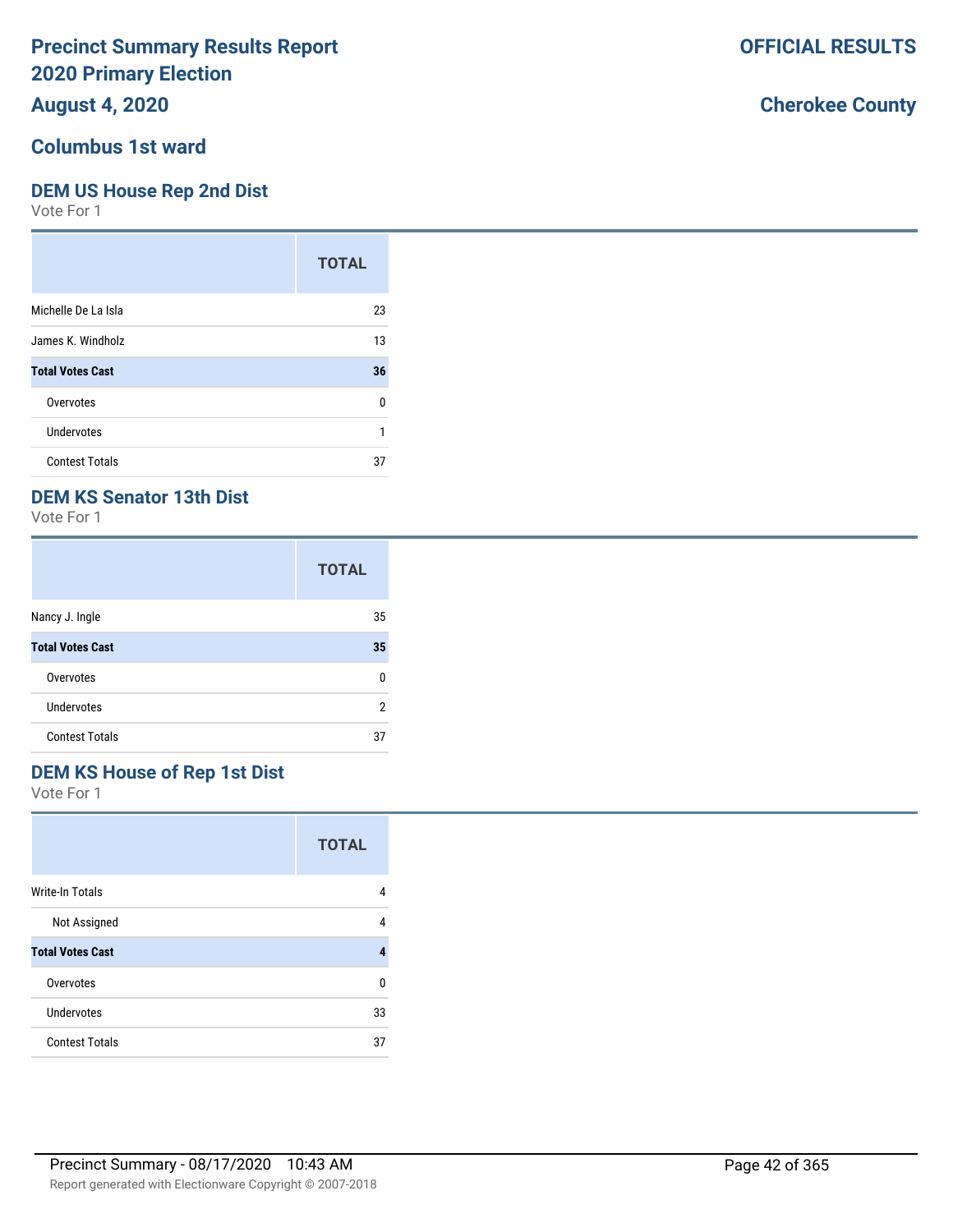**August 4, 2020**

#### **Columbus 1st ward**

#### **DEM Co Comm 2nd Dist 2nd Dist**

Vote For 1

|                         | <b>TOTAL</b> |
|-------------------------|--------------|
| Owen Tom Pryor          | 33           |
| <b>Total Votes Cast</b> | 33           |
| Overvotes               | U            |
| <b>Undervotes</b>       |              |
| <b>Contest Totals</b>   | 37           |

## **DEM County Clerk**

Vote For 1

|                         | <b>TOTAL</b> |
|-------------------------|--------------|
| Carol Rae Marcan-Venson | 31           |
| <b>Total Votes Cast</b> | 31           |
| Overvotes               |              |
| Undervotes              | 6            |
| <b>Contest Totals</b>   | 37           |

### **DEM County Treasurer**

Vote For 1

|                         | <b>TOTAL</b> |
|-------------------------|--------------|
| <b>Write-In Totals</b>  | 3            |
| Not Assigned            | 3            |
| <b>Total Votes Cast</b> | 3            |
| Overvotes               | 0            |
| Undervotes              | 34           |
| <b>Contest Totals</b>   | 37           |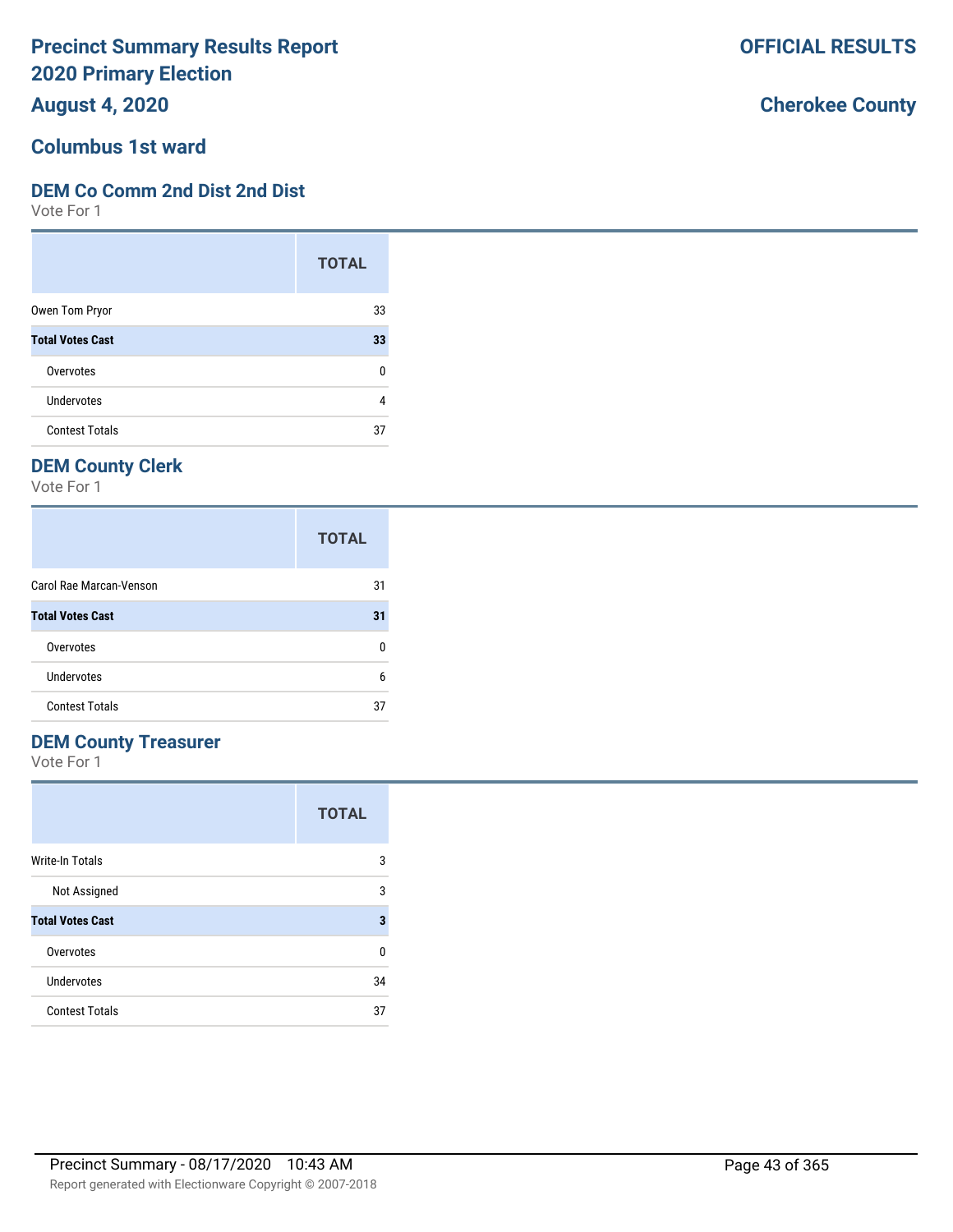**August 4, 2020**

## **Columbus 1st ward**

### **DEM County Register of Deeds**

Vote For 1

|                         | <b>TOTAL</b> |
|-------------------------|--------------|
| <b>Write-In Totals</b>  | 3            |
| Not Assigned            | 3            |
| <b>Total Votes Cast</b> | 3            |
| Overvotes               | ŋ            |
| Undervotes              | 34           |
| <b>Contest Totals</b>   | 37           |

# **DEM County Attorney**

Vote For 1

|                         | <b>TOTAL</b> |
|-------------------------|--------------|
| <b>Write-In Totals</b>  | 3            |
| Not Assigned            | 3            |
| <b>Total Votes Cast</b> | 3            |
| Overvotes               | U            |
| Undervotes              | 34           |
| <b>Contest Totals</b>   | 37           |

### **DEM County Sheriff**

Vote For 1

|                         | <b>TOTAL</b> |
|-------------------------|--------------|
| David M. Groves         | 34           |
| <b>Total Votes Cast</b> | 34           |
| Overvotes               | n            |
| <b>Undervotes</b>       | 3            |
| <b>Contest Totals</b>   | 37           |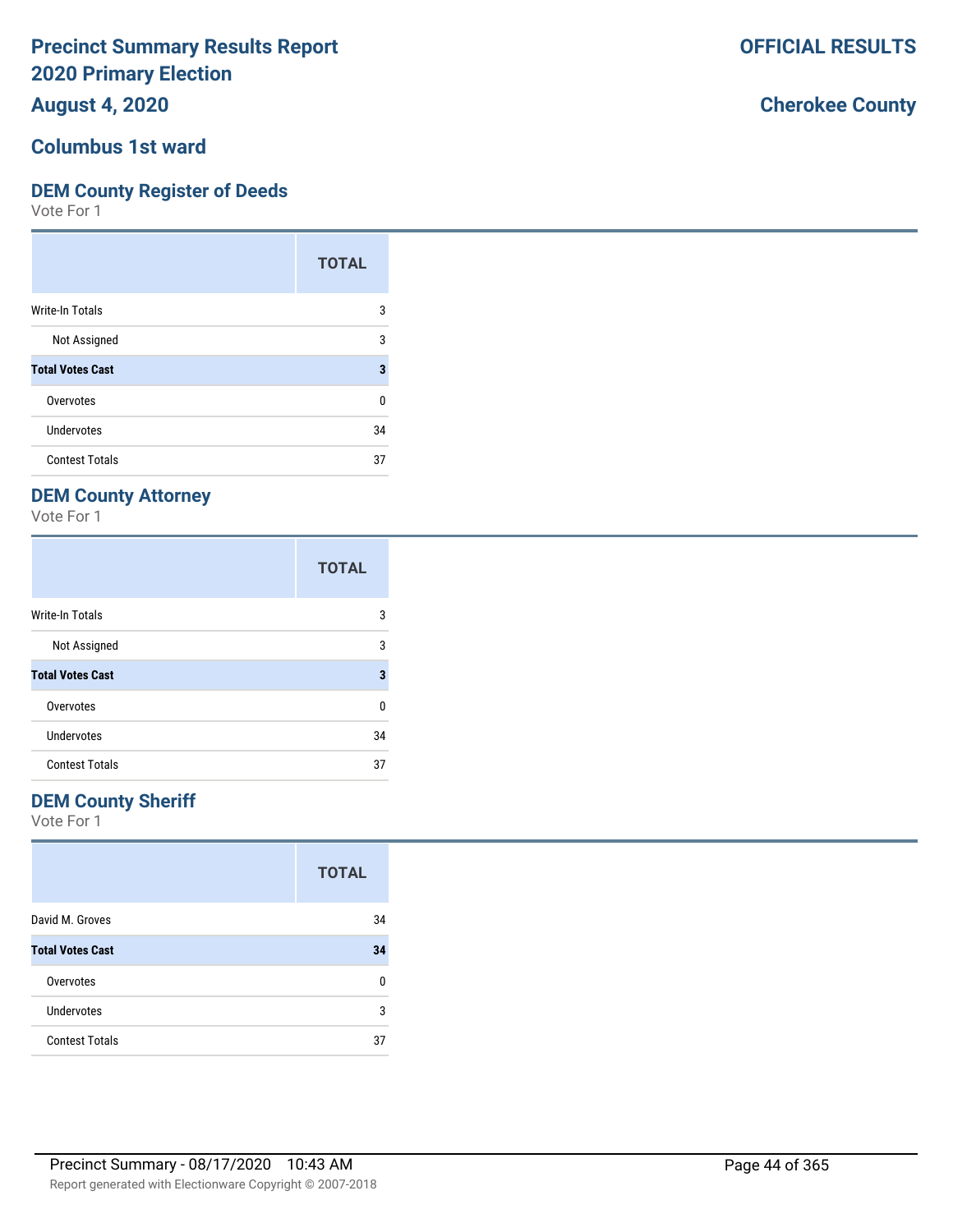**August 4, 2020**

#### **Columbus 1st ward**

#### **DEM Pct Com m Columbus 1st Ward**

Vote For 1

|                         | <b>TOTAL</b> |
|-------------------------|--------------|
| Steven L. Langerot      | 34           |
| Write-In Totals         | ŋ            |
| Not Assigned            | n            |
| <b>Total Votes Cast</b> | 34           |
| Overvotes               | U            |
| Undervotes              | 3            |
| <b>Contest Totals</b>   | 37           |

## **DEM Pct Com w Columbus 1st Ward**

Vote For 1

|                         | <b>TOTAL</b>   |
|-------------------------|----------------|
| <b>Write-In Totals</b>  | 2              |
| Not Assigned            | 2              |
| <b>Total Votes Cast</b> | $\overline{2}$ |
| Overvotes               | U              |
| <b>Undervotes</b>       | 35             |
| <b>Contest Totals</b>   | 37             |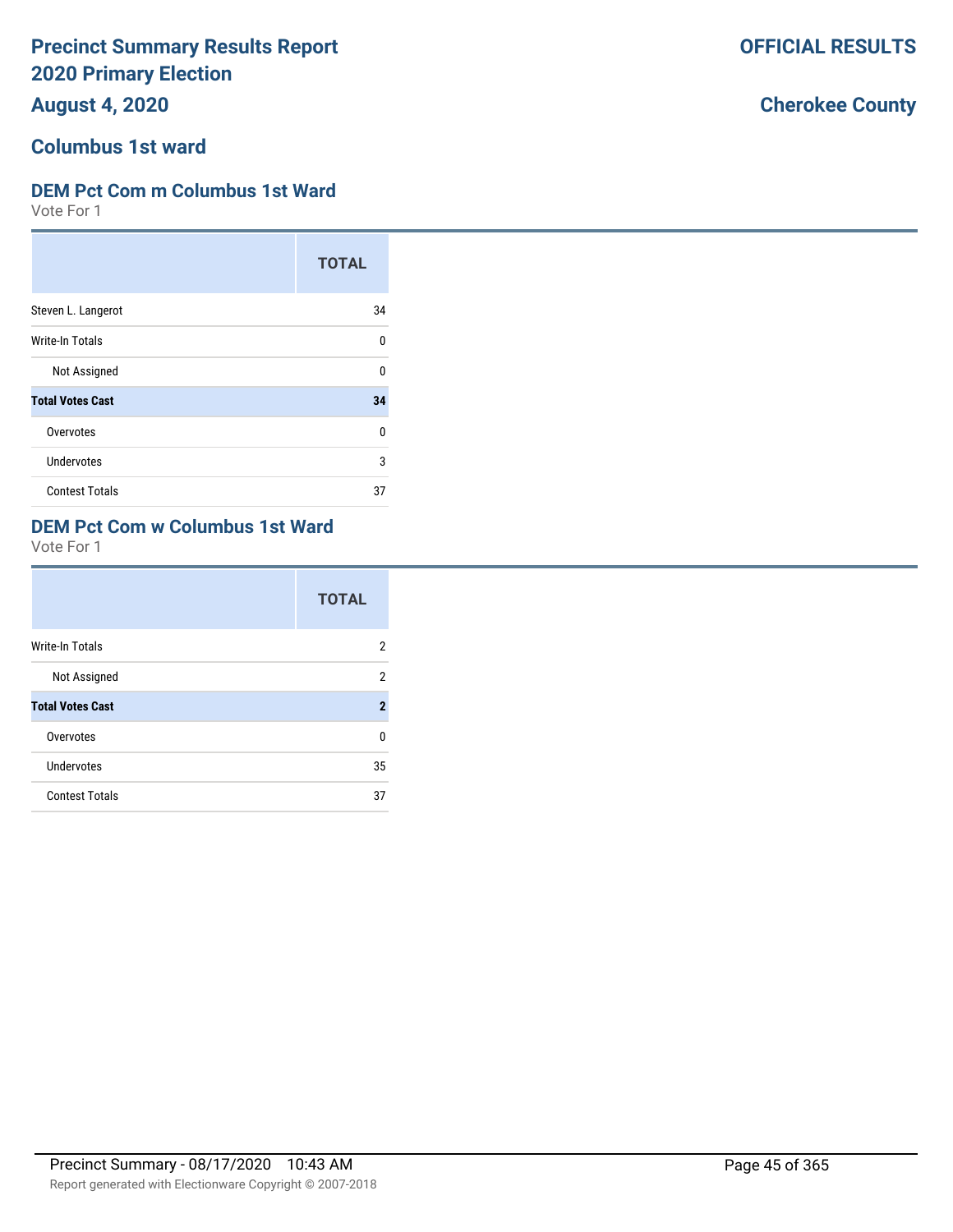**August 4, 2020**

#### **Columbus 1st ward**

#### **REP United States Senator**

Vote For 1

|                            | <b>TOTAL</b>   |
|----------------------------|----------------|
| <b>Lance Berland</b>       | 0              |
| John L. Berman             | 0              |
| Derek C. Ellis             | $\overline{2}$ |
| <b>Bob Hamilton</b>        | 6              |
| Kris Kobach                | 30             |
| David Alan Lindstrom       | 1              |
| Roger Marshall             | 17             |
| <b>Brian Matlock</b>       | 1              |
| John Miller                | 1              |
| <b>Steve Roberts</b>       | 1              |
| <b>Gabriel Mark Robles</b> | 0              |
| <b>Total Votes Cast</b>    | 59             |
| Overvotes                  | 0              |
| Undervotes                 | 4              |
| <b>Contest Totals</b>      | 63             |

#### **REP US House Rep 2nd Dist**

Vote For 1

|                         | <b>TOTAL</b>   |
|-------------------------|----------------|
| Jake LaTurner           | 42             |
| Dennis Taylor           | 5              |
| <b>Steve Watkins</b>    | 14             |
| <b>Total Votes Cast</b> | 61             |
| Overvotes               | $\Omega$       |
| Undervotes              | $\overline{2}$ |
| <b>Contest Totals</b>   | 63             |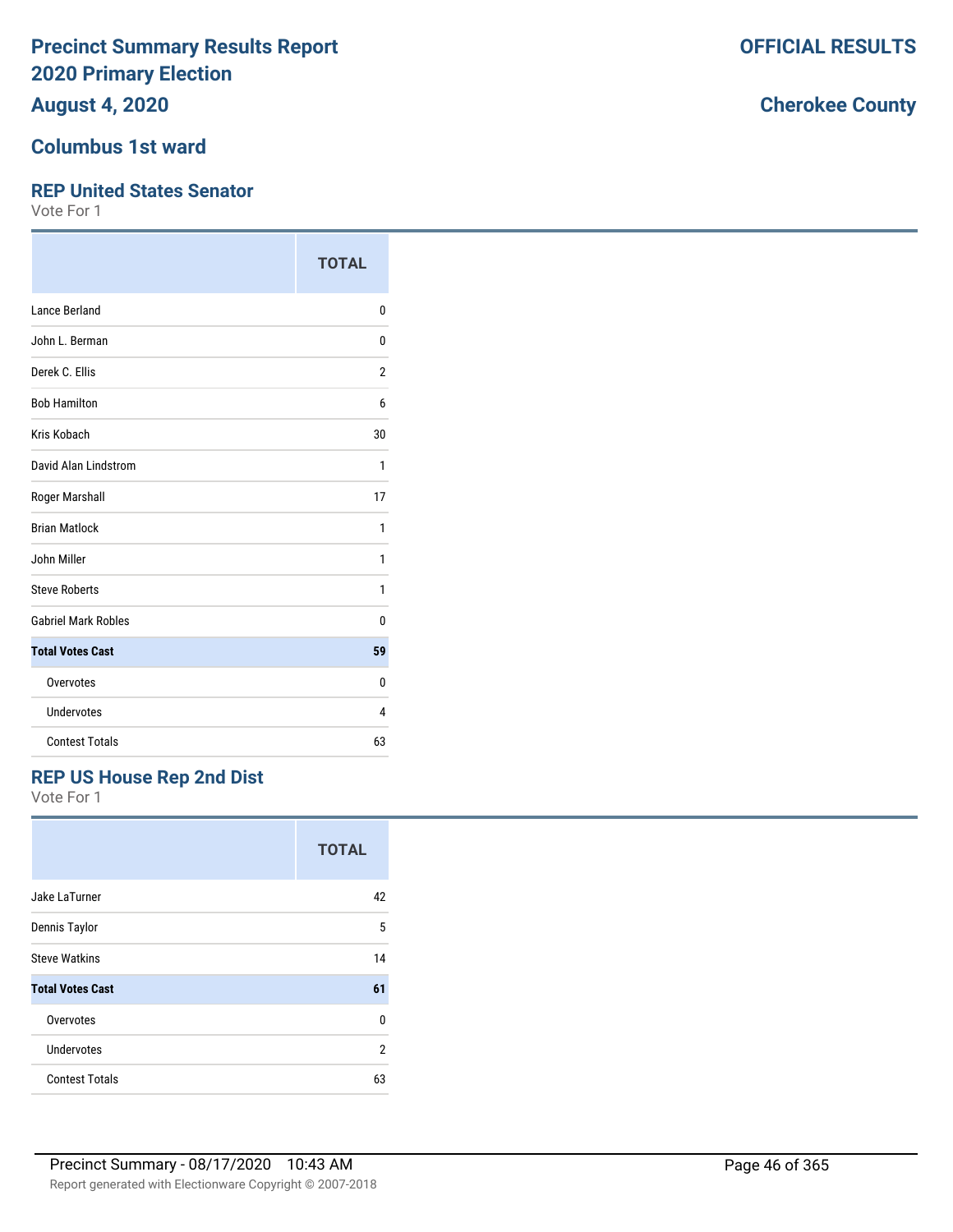## **August 4, 2020**

#### **Columbus 1st ward**

#### **REP KS Senator 13th Dist**

Vote For 1

|                            | <b>TOTAL</b> |
|----------------------------|--------------|
| <b>Richard Hilderbrand</b> | 58           |
| <b>Total Votes Cast</b>    | 58           |
| Overvotes                  | ŋ            |
| <b>Undervotes</b>          | 5            |
| <b>Contest Totals</b>      | 63           |

## **REP KS House of Rep 1st Dist**

Vote For 1

|                         | <b>TOTAL</b> |
|-------------------------|--------------|
| Ronald Coquillette      | 6            |
| Michael Houser          | 57           |
| <b>Total Votes Cast</b> | 63           |
| Overvotes               | U            |
| Undervotes              | ŋ            |
| <b>Contest Totals</b>   | 63           |

## **REP Co Comm 2nd Dist 2nd Dist**

Vote For 1

|                         | <b>TOTAL</b> |
|-------------------------|--------------|
| Lorie M. Johnson        | 58           |
| <b>Total Votes Cast</b> | 58           |
| Overvotes               | ŋ            |
| Undervotes              | 5            |
| <b>Contest Totals</b>   | 63           |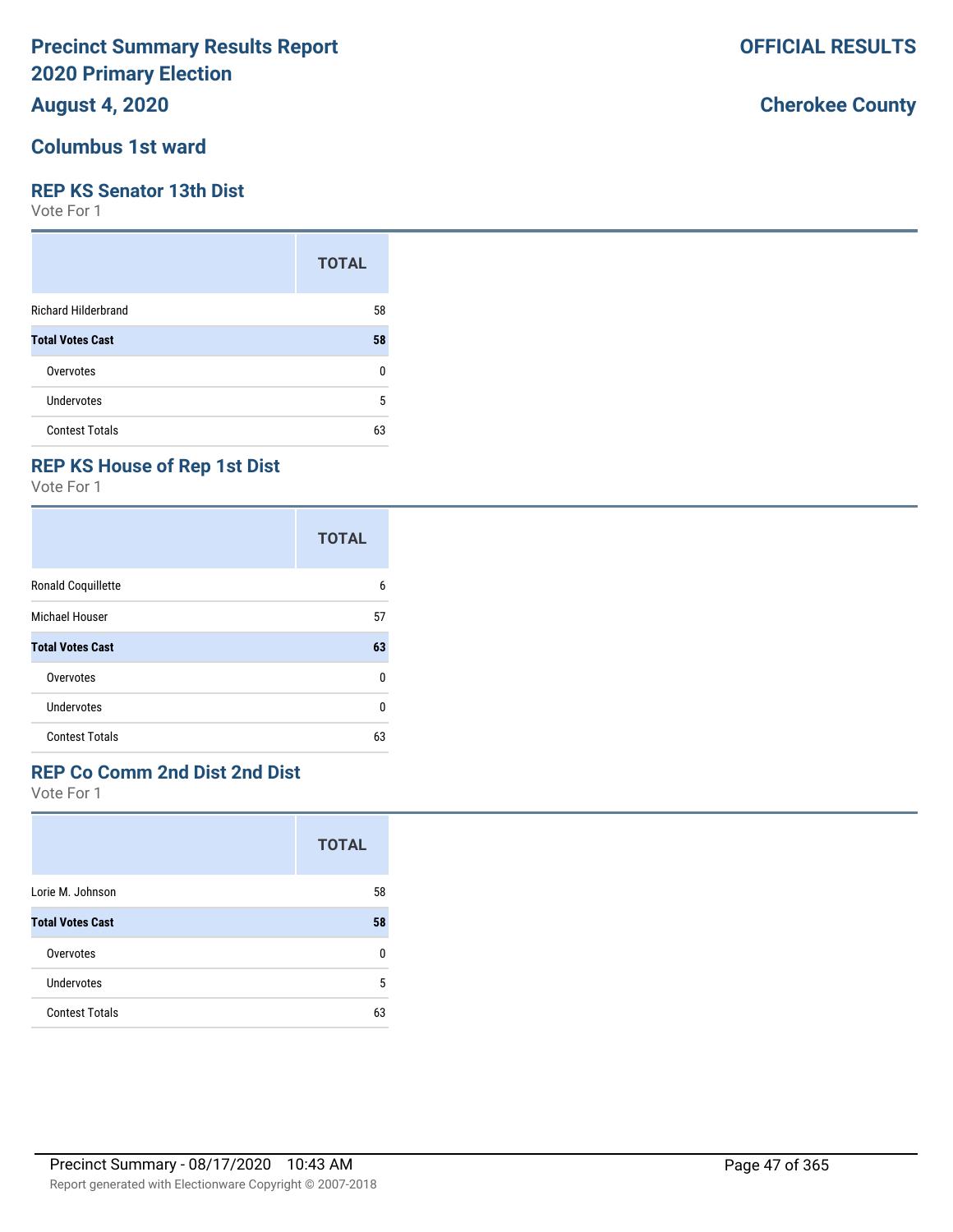## **August 4, 2020**

#### **Columbus 1st ward**

#### **REP County Clerk**

Vote For 1

|                         | <b>TOTAL</b> |
|-------------------------|--------------|
| Sammye Opela            | 22           |
| Kyle D. Rennie          | 41           |
| <b>Total Votes Cast</b> | 63           |
| Overvotes               | 0            |
| Undervotes              | 0            |
| <b>Contest Totals</b>   | 63           |

### **REP County Treasurer**

Vote For 1

|                         | <b>TOTAL</b> |
|-------------------------|--------------|
| Raven Elmore            | 55           |
| <b>Total Votes Cast</b> | 55           |
| Overvotes               | n            |
| Undervotes              | 8            |
| <b>Contest Totals</b>   | 63           |

# **REP County Register of Deeds**

Vote For 1

|                         | <b>TOTAL</b> |
|-------------------------|--------------|
| Barbara S. Bilke        | 54           |
| <b>Total Votes Cast</b> | 54           |
| Overvotes               | n            |
| Undervotes              | g            |
| <b>Contest Totals</b>   | 63           |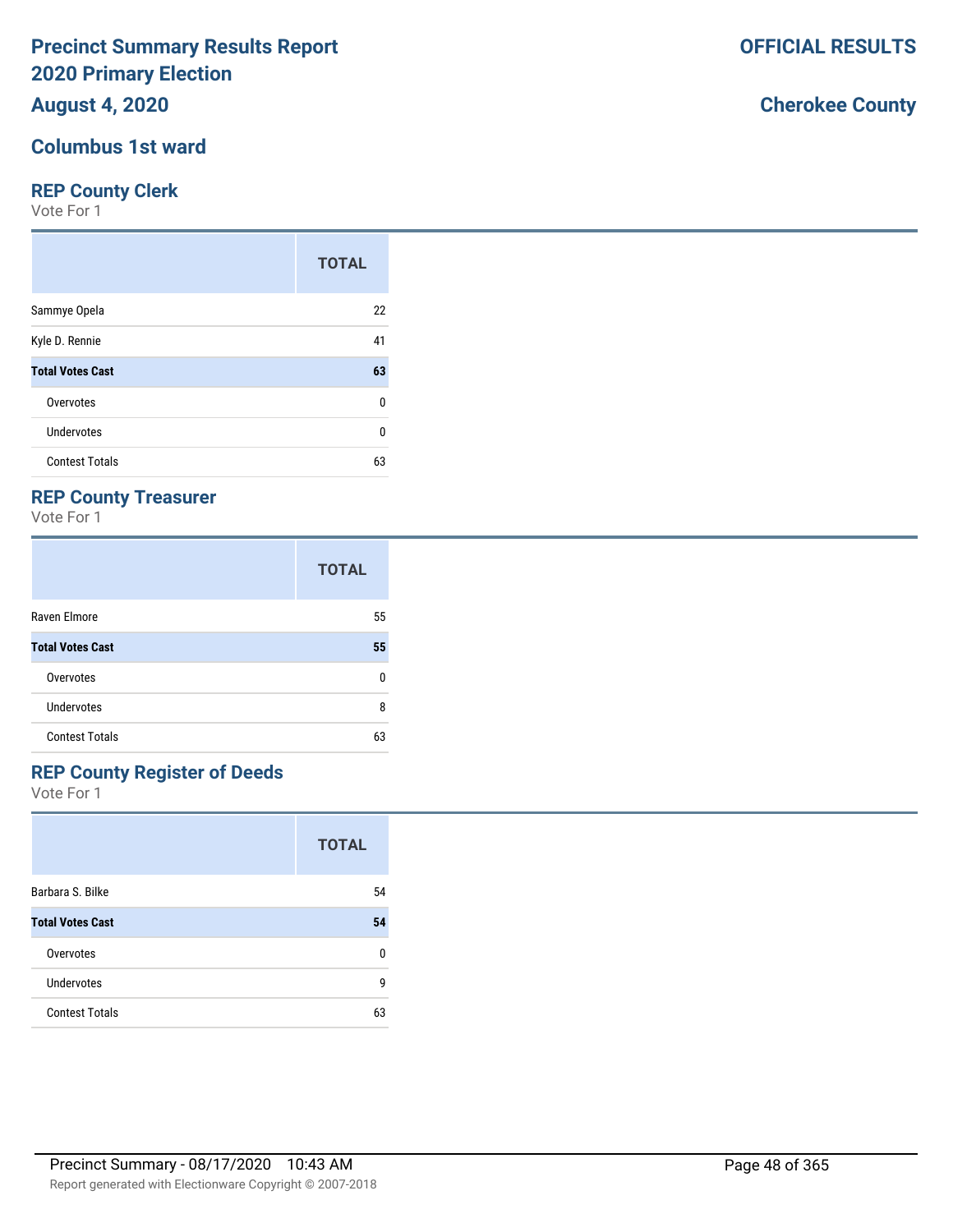## **August 4, 2020**

#### **Columbus 1st ward**

#### **REP County Attorney**

Vote For 1

|                         | <b>TOTAL</b> |
|-------------------------|--------------|
| Jake Conard             | 57           |
| <b>Total Votes Cast</b> | 57           |
| Overvotes               | 0            |
| Undervotes              | 6            |
| <b>Contest Totals</b>   | 63           |

## **REP County Sheriff**

Vote For 1

|                         | <b>TOTAL</b> |
|-------------------------|--------------|
| Write-In Totals         | 9            |
| Not Assigned            | 9            |
| <b>Total Votes Cast</b> | 9            |
| Overvotes               | 0            |
| Undervotes              | 54           |
| <b>Contest Totals</b>   | 63           |

### **REP Pct Com m Columbus 1st Ward**

Vote For 1

|                         | <b>TOTAL</b> |
|-------------------------|--------------|
| <b>Write-In Totals</b>  | 4            |
| Not Assigned            | 4            |
| <b>Total Votes Cast</b> | 4            |
| Overvotes               | U            |
| Undervotes              | 59           |
| <b>Contest Totals</b>   | 63           |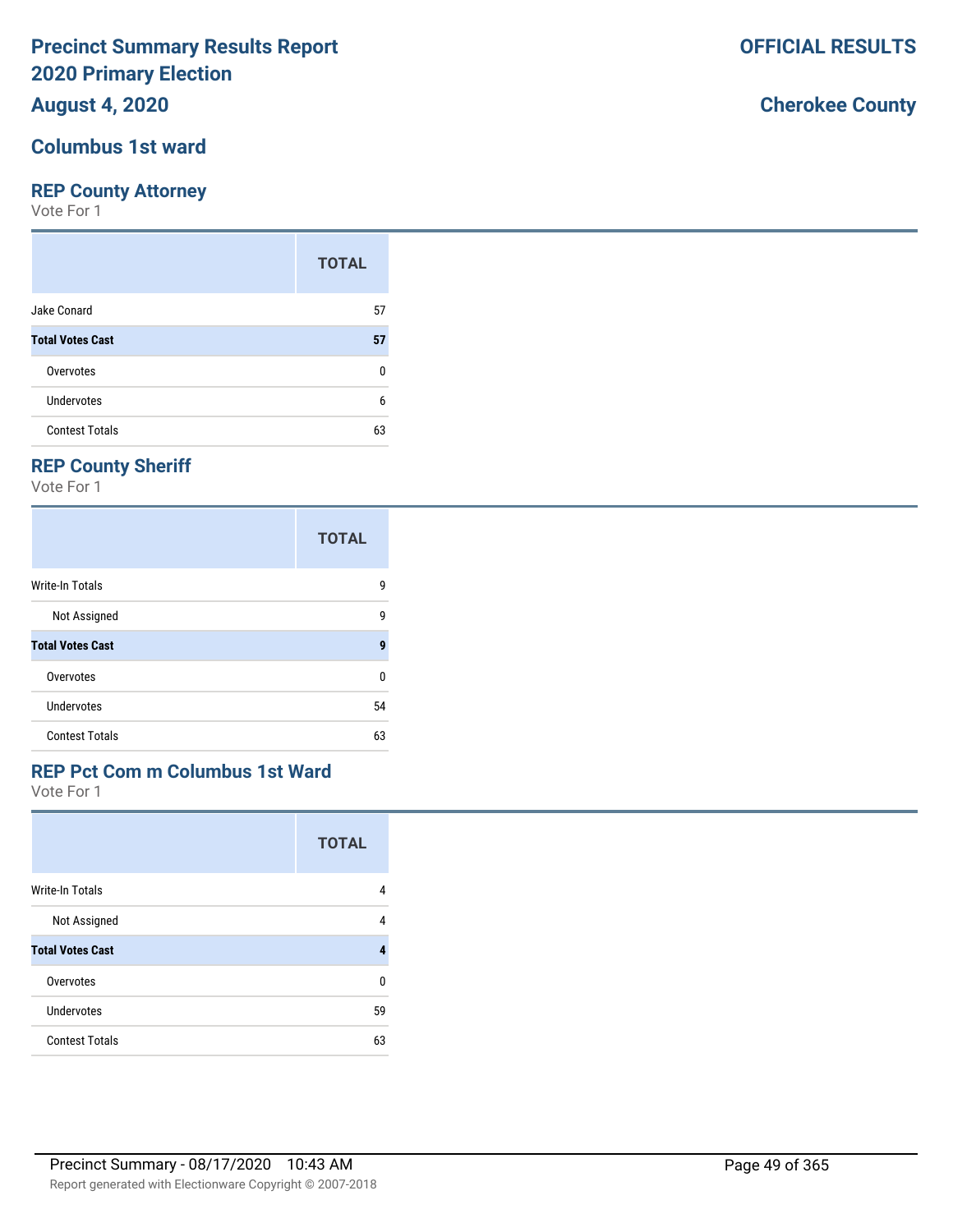**August 4, 2020**

#### **Columbus 1st ward**

#### **REP Pct Com w Columbus 1st Ward**

Vote For 1

|                         | <b>TOTAL</b> |
|-------------------------|--------------|
| <b>Mavis Bowin</b>      | 54           |
| Write-In Totals         | $\Omega$     |
| Not Assigned            | $\Omega$     |
| <b>Total Votes Cast</b> | 54           |
| Overvotes               | $\Omega$     |
| <b>Undervotes</b>       | 9            |
| <b>Contest Totals</b>   | 63           |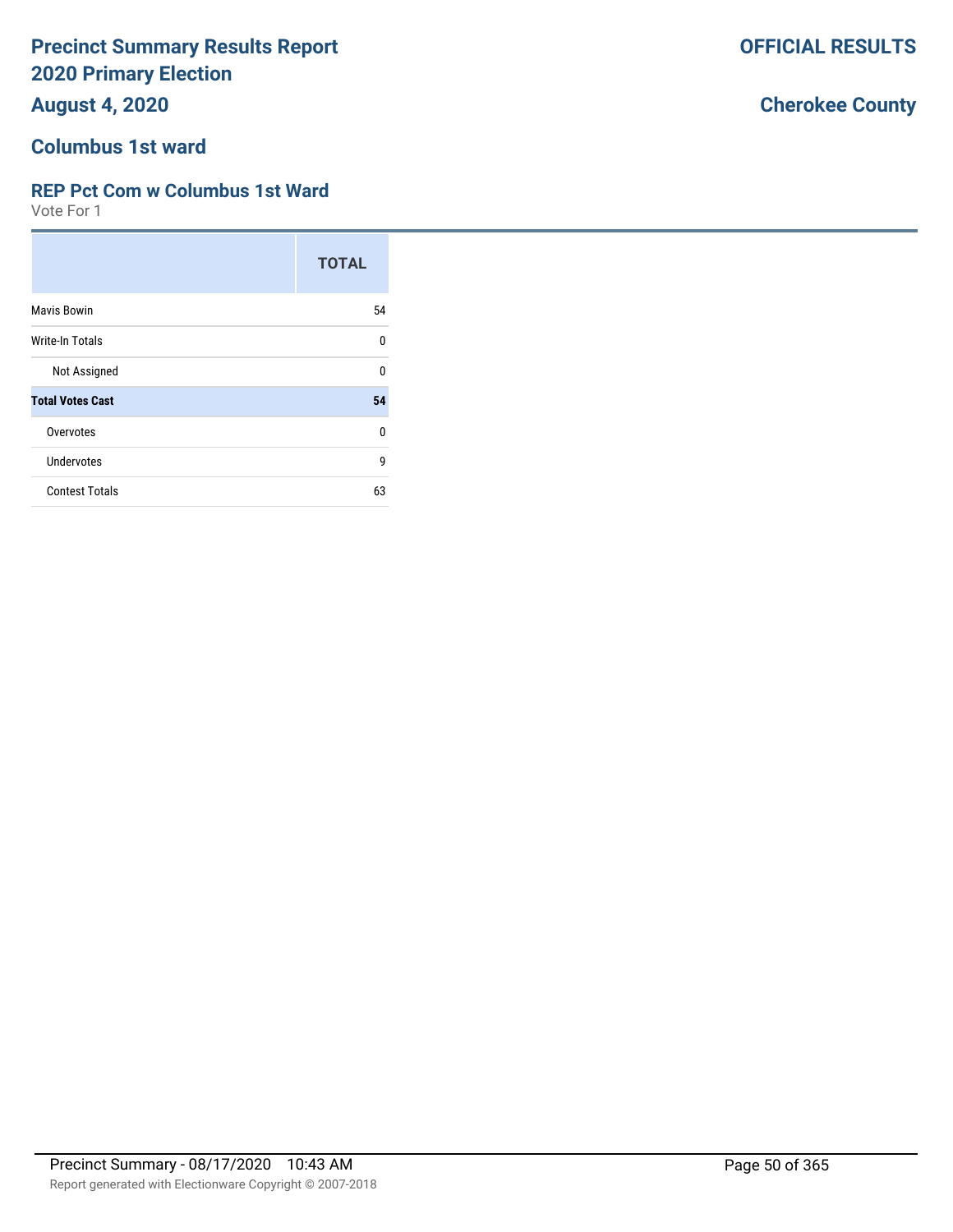#### **Columbus 2nd ward**

#### **STATISTICS**

|                                   | TOTAL  |
|-----------------------------------|--------|
| Registered Voters - Total         | 480    |
| Registered Voters - NONPARTISAN   | 104    |
| Registered Voters - Democratic    | 131    |
| Registered Voters - Republican    | 245    |
| <b>Ballots Cast - Total</b>       | 170    |
| <b>Ballots Cast - NONPARTISAN</b> | 0      |
| <b>Ballots Cast - Democratic</b>  | 52     |
| Ballots Cast - Republican         | 118    |
| <b>Ballots Cast - Blank</b>       | 0      |
| Voter Turnout - Total             | 35.42% |
| Voter Turnout - NONPARTISAN       | 0.00%  |
| Voter Turnout - Democratic        | 39.69% |
| Voter Turnout - Republican        | 48.16% |

### **DEM United States Senator**

Vote For 1

|                         | <b>TOTAL</b> |
|-------------------------|--------------|
| Barbara Bollier         | 37           |
| Robert Leon Tillman     | 14           |
| <b>Total Votes Cast</b> | 51           |
| Overvotes               | n            |
| Undervotes              | 1            |
| <b>Contest Totals</b>   | 52           |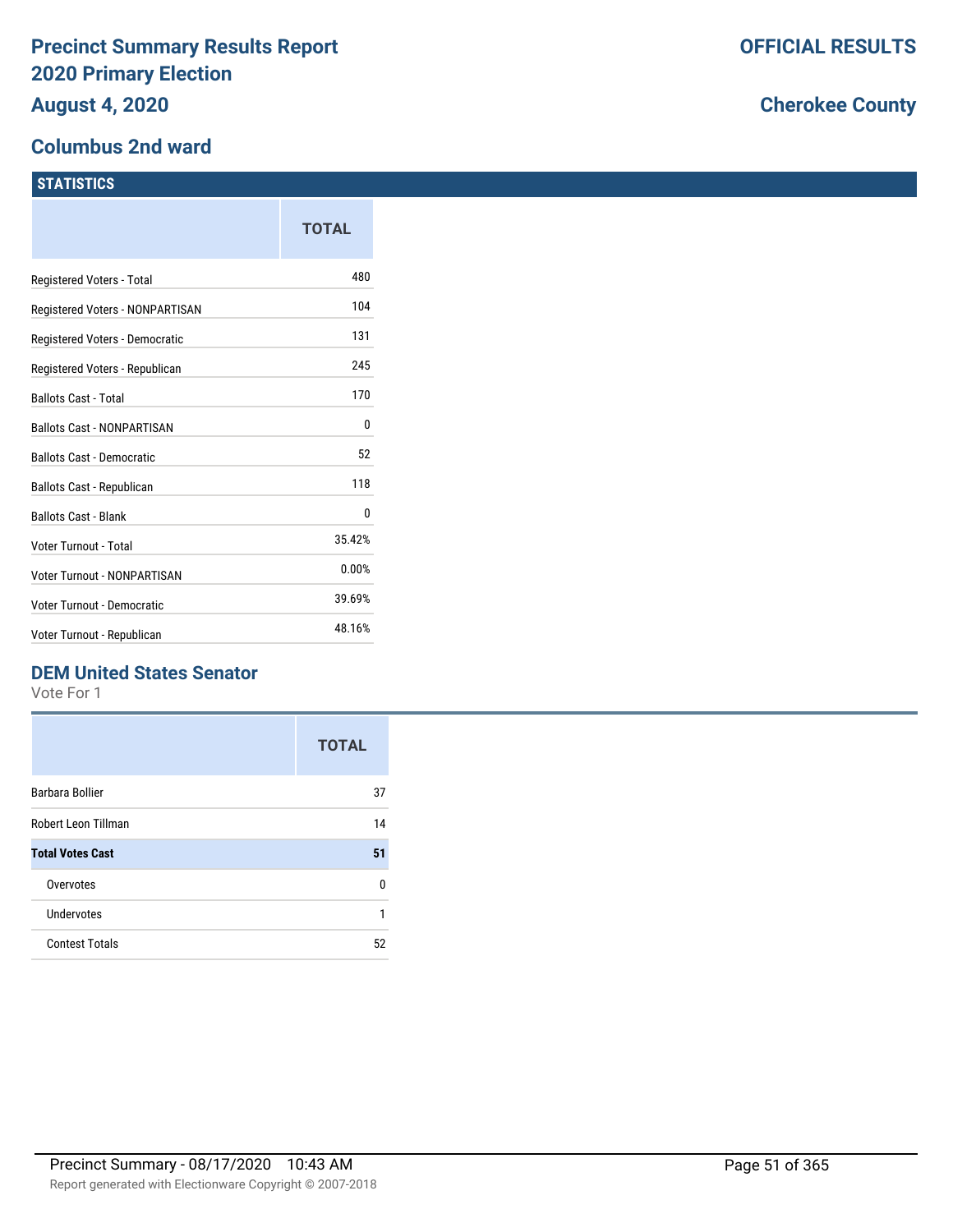## **August 4, 2020**

## **Columbus 2nd ward**

#### **DEM US House Rep 2nd Dist**

Vote For 1

|                         | <b>TOTAL</b> |
|-------------------------|--------------|
| Michelle De La Isla     | 33           |
| James K. Windholz       | 18           |
| <b>Total Votes Cast</b> | 51           |
| Overvotes               | ŋ            |
| Undervotes              | 1            |
| <b>Contest Totals</b>   | 52           |

### **DEM KS Senator 13th Dist**

Vote For 1

|                         | <b>TOTAL</b> |
|-------------------------|--------------|
| Nancy J. Ingle          | 49           |
| <b>Total Votes Cast</b> | 49           |
| Overvotes               | n            |
| Undervotes              | 3            |
| <b>Contest Totals</b>   | 52           |

## **DEM KS House of Rep 1st Dist**

Vote For 1

|                         | <b>TOTAL</b> |
|-------------------------|--------------|
| <b>Write-In Totals</b>  | 3            |
| Not Assigned            | 3            |
| <b>Total Votes Cast</b> | 3            |
| Overvotes               | U            |
| <b>Undervotes</b>       | 49           |
| <b>Contest Totals</b>   | 52           |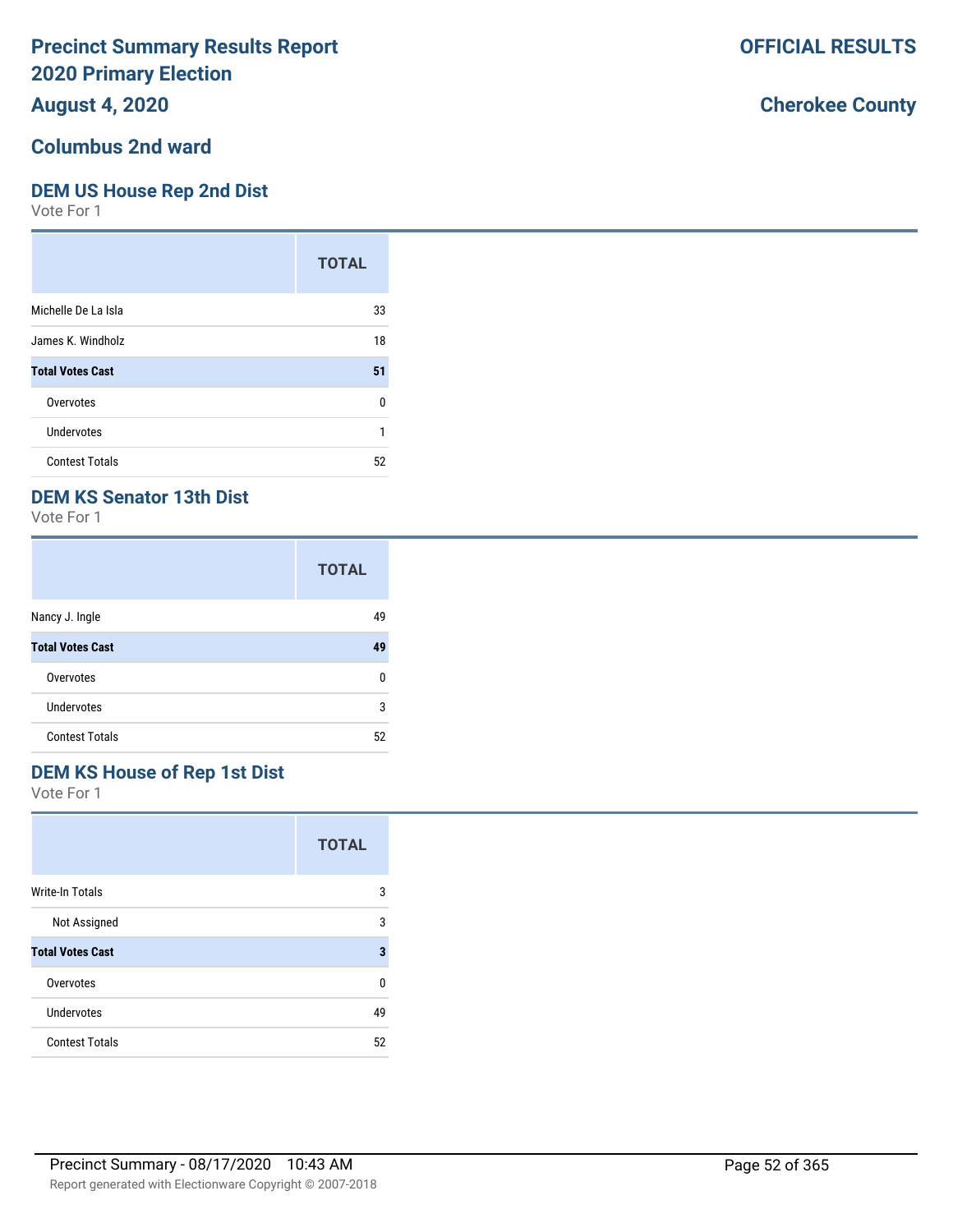**August 4, 2020**

# **Columbus 2nd ward**

#### **DEM Co Comm 2nd Dist 2nd Dist**

Vote For 1

|                         | <b>TOTAL</b> |
|-------------------------|--------------|
| Owen Tom Pryor          | 48           |
| <b>Total Votes Cast</b> | 48           |
| Overvotes               | ŋ            |
| Undervotes              | 4            |
| <b>Contest Totals</b>   | 52           |

## **DEM County Clerk**

Vote For 1

|                         | <b>TOTAL</b> |
|-------------------------|--------------|
| Carol Rae Marcan-Venson | 46           |
| <b>Total Votes Cast</b> | 46           |
| Overvotes               | n            |
| Undervotes              | 6            |
| <b>Contest Totals</b>   | 52           |

### **DEM County Treasurer**

Vote For 1

|                         | <b>TOTAL</b> |
|-------------------------|--------------|
| Write-In Totals         | 2            |
| Not Assigned            | 2            |
| <b>Total Votes Cast</b> | $\mathbf 2$  |
| Overvotes               | n            |
| Undervotes              | 50           |
| <b>Contest Totals</b>   | 52           |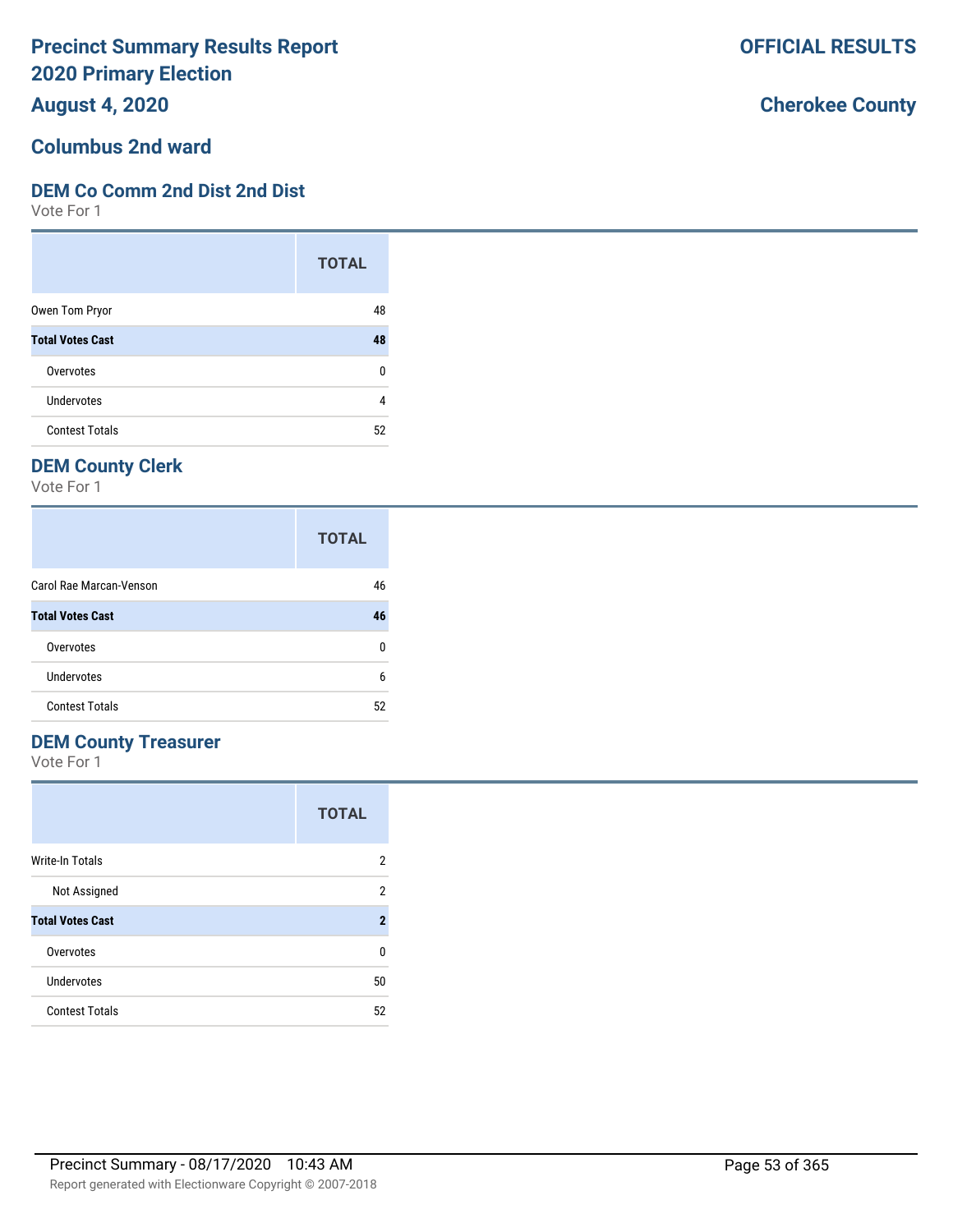**August 4, 2020**

#### **Columbus 2nd ward**

#### **DEM County Register of Deeds**

Vote For 1

|                         | <b>TOTAL</b>   |
|-------------------------|----------------|
| Write-In Totals         | 2              |
| Not Assigned            | 2              |
| <b>Total Votes Cast</b> | $\overline{2}$ |
| Overvotes               | 0              |
| Undervotes              | 50             |
| <b>Contest Totals</b>   | 52             |

## **DEM County Attorney**

Vote For 1

|                         | <b>TOTAL</b>   |
|-------------------------|----------------|
| <b>Write-In Totals</b>  | 2              |
| Not Assigned            | 2              |
| <b>Total Votes Cast</b> | $\overline{2}$ |
| Overvotes               | 0              |
| Undervotes              | 50             |
| <b>Contest Totals</b>   | 52             |

### **DEM County Sheriff**

Vote For 1

|                         | <b>TOTAL</b> |
|-------------------------|--------------|
| David M. Groves         | 47           |
| <b>Total Votes Cast</b> | 47           |
| Overvotes               | n            |
| <b>Undervotes</b>       | 5            |
| <b>Contest Totals</b>   | 52           |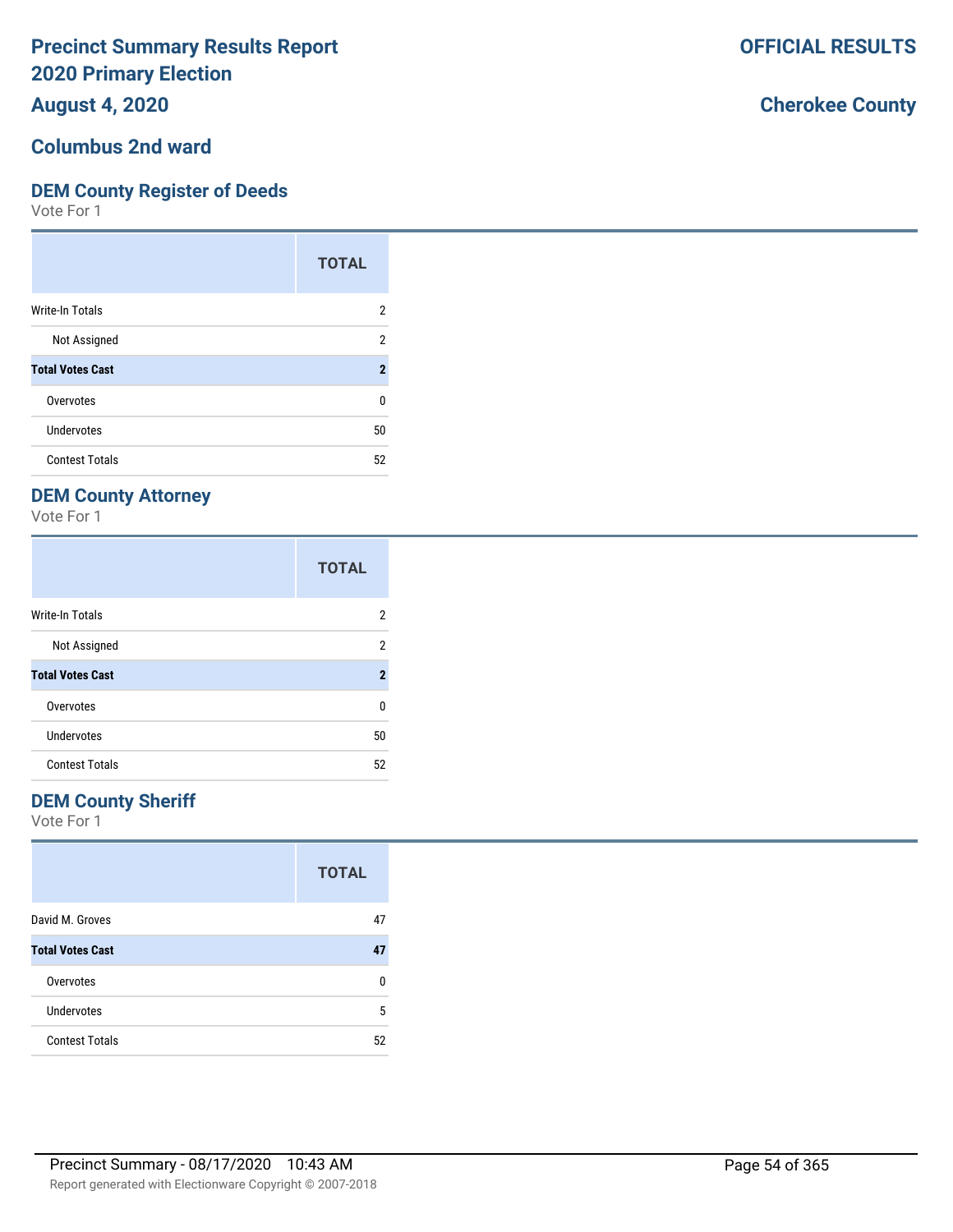**August 4, 2020**

# **Columbus 2nd ward**

### **DEM Pct Com m Columbus 2nd Ward**

Vote For 1

|                         | <b>TOTAL</b> |
|-------------------------|--------------|
| Write-In Totals         | 3            |
| Not Assigned            | 3            |
| <b>Total Votes Cast</b> | 3            |
| Overvotes               | 0            |
| <b>Undervotes</b>       | 49           |
| <b>Contest Totals</b>   | 52           |

## **DEM Pct Com w Columbus 2nd Ward**

Vote For 1

|                         | <b>TOTAL</b> |
|-------------------------|--------------|
| Anita M. Davolt         | 49           |
| Write-In Totals         | U            |
| Not Assigned            | U            |
| <b>Total Votes Cast</b> | 49           |
| Overvotes               | U            |
| Undervotes              | 3            |
| <b>Contest Totals</b>   | 52           |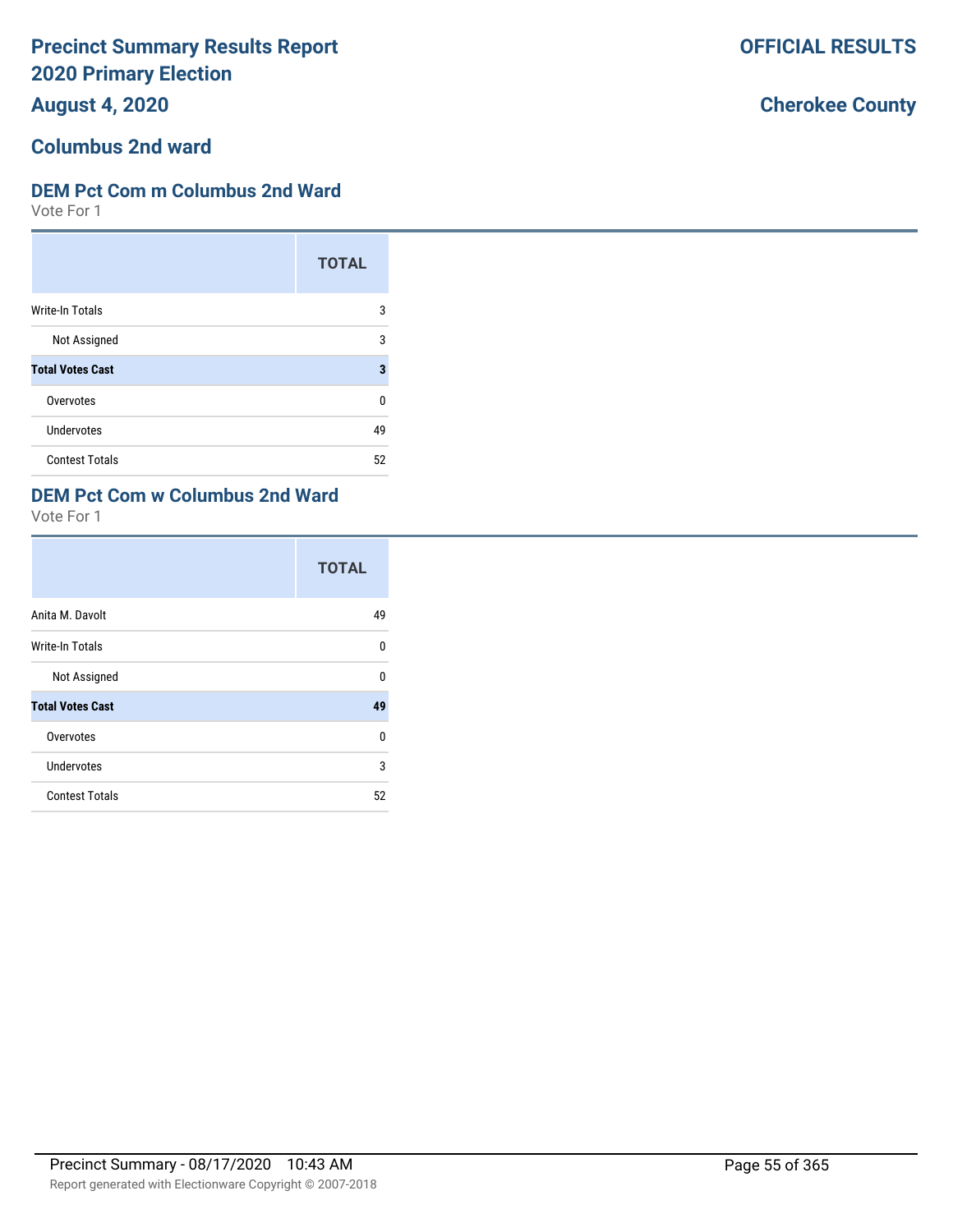**August 4, 2020**

#### **Columbus 2nd ward**

#### **REP United States Senator**

Vote For 1

|                            | <b>TOTAL</b>   |
|----------------------------|----------------|
| <b>Lance Berland</b>       | 2              |
| John L. Berman             | 0              |
| Derek C. Ellis             | 3              |
| <b>Bob Hamilton</b>        | 16             |
| Kris Kobach                | 33             |
| David Alan Lindstrom       | 4              |
| Roger Marshall             | 44             |
| <b>Brian Matlock</b>       | 3              |
| John Miller                | 1              |
| <b>Steve Roberts</b>       | 4              |
| <b>Gabriel Mark Robles</b> | $\overline{2}$ |
| <b>Total Votes Cast</b>    | 112            |
| Overvotes                  | $\overline{2}$ |
| <b>Undervotes</b>          | 4              |
| <b>Contest Totals</b>      | 118            |

#### **REP US House Rep 2nd Dist**

Vote For 1

|                         | <b>TOTAL</b> |
|-------------------------|--------------|
| Jake LaTurner           | 97           |
| Dennis Taylor           | 4            |
| <b>Steve Watkins</b>    | 15           |
| <b>Total Votes Cast</b> | 116          |
| Overvotes               | U            |
| Undervotes              | 2            |
| <b>Contest Totals</b>   | 118          |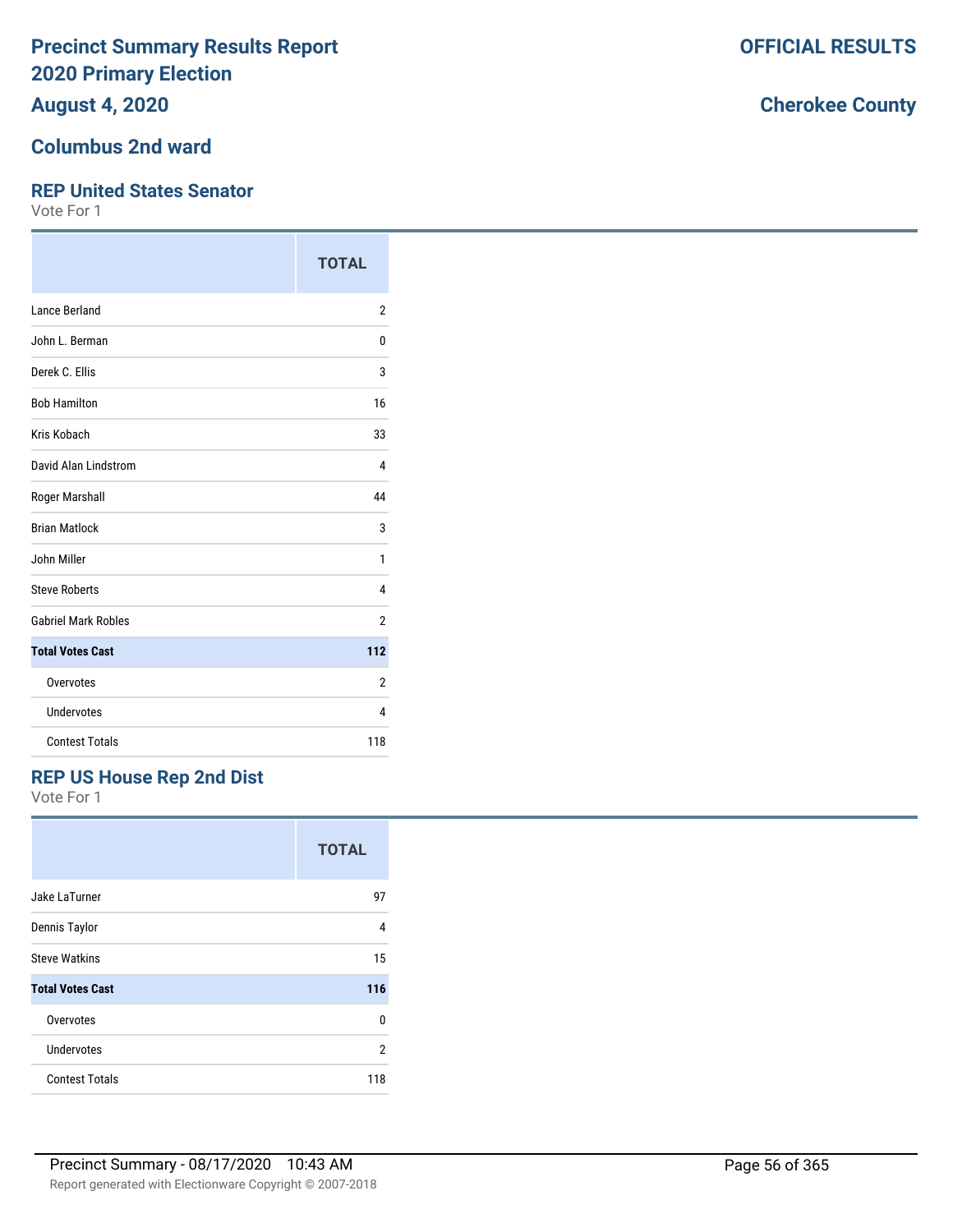## **August 4, 2020**

#### **Columbus 2nd ward**

#### **REP KS Senator 13th Dist**

Vote For 1

|                            | <b>TOTAL</b> |
|----------------------------|--------------|
| <b>Richard Hilderbrand</b> | 107          |
| <b>Total Votes Cast</b>    | 107          |
| Overvotes                  | ŋ            |
| Undervotes                 | 11           |
| <b>Contest Totals</b>      | 118          |

## **REP KS House of Rep 1st Dist**

Vote For 1

|                         | <b>TOTAL</b> |
|-------------------------|--------------|
| Ronald Coquillette      | 14           |
| Michael Houser          | 101          |
| <b>Total Votes Cast</b> | 115          |
| Overvotes               | 0            |
| Undervotes              | 3            |
| <b>Contest Totals</b>   | 118          |

## **REP Co Comm 2nd Dist 2nd Dist**

Vote For 1

|                         | <b>TOTAL</b> |
|-------------------------|--------------|
| Lorie M. Johnson        | 102          |
| <b>Total Votes Cast</b> | 102          |
| Overvotes               | n            |
| Undervotes              | 16           |
| <b>Contest Totals</b>   | 118          |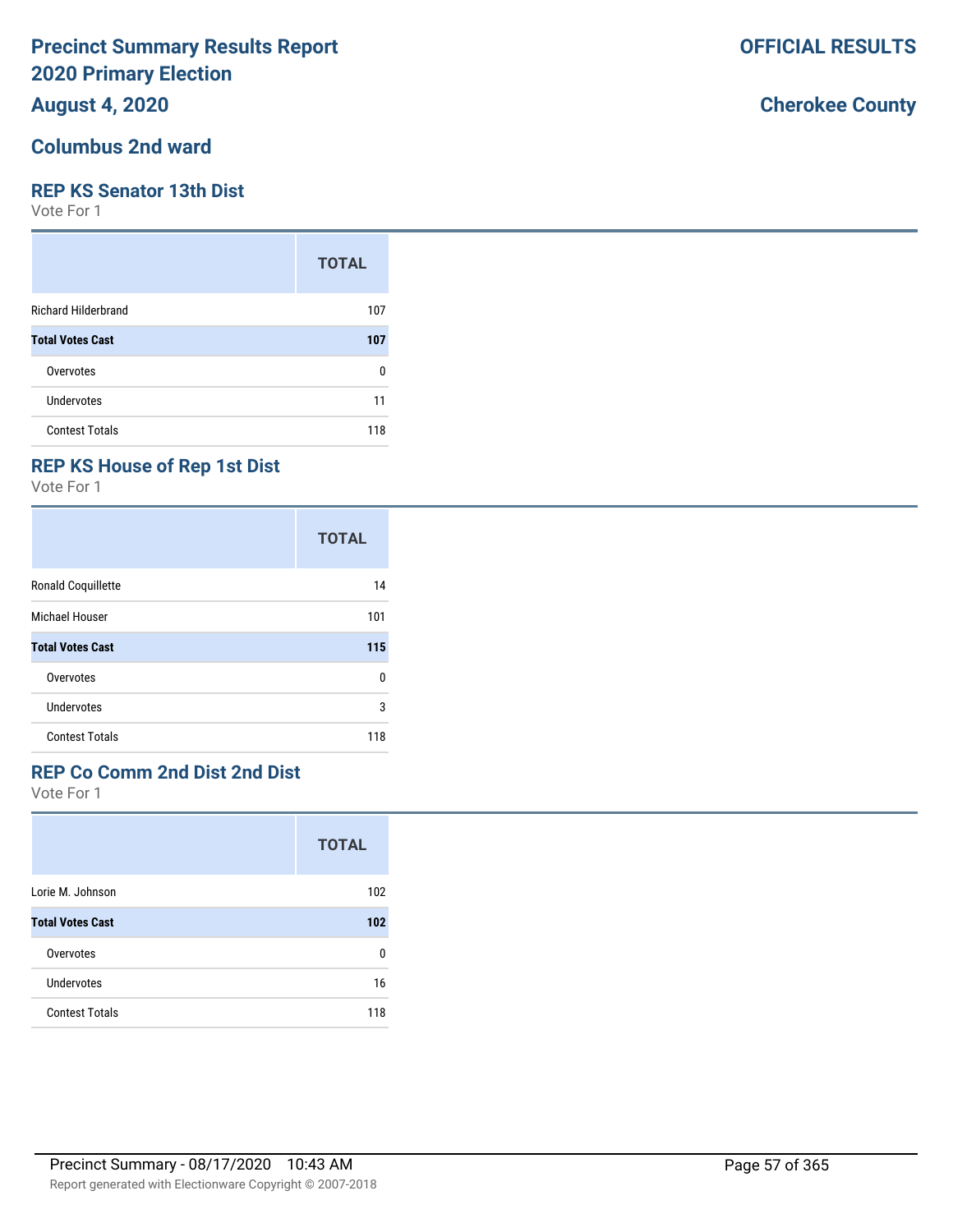## **August 4, 2020**

#### **Columbus 2nd ward**

#### **REP County Clerk**

Vote For 1

|                         | <b>TOTAL</b> |
|-------------------------|--------------|
| Sammye Opela            | 40           |
| Kyle D. Rennie          | 76           |
| <b>Total Votes Cast</b> | 116          |
| Overvotes               | 0            |
| Undervotes              | 2            |
| <b>Contest Totals</b>   | 118          |

### **REP County Treasurer**

Vote For 1

|                         | <b>TOTAL</b> |
|-------------------------|--------------|
| Raven Elmore            | 110          |
| <b>Total Votes Cast</b> | 110          |
| Overvotes               | n            |
| <b>Undervotes</b>       | 8            |
| <b>Contest Totals</b>   | 118          |

# **REP County Register of Deeds**

Vote For 1

|                         | <b>TOTAL</b> |
|-------------------------|--------------|
| Barbara S. Bilke        | 108          |
| <b>Total Votes Cast</b> | 108          |
| Overvotes               | O            |
| Undervotes              | 10           |
| <b>Contest Totals</b>   | 118          |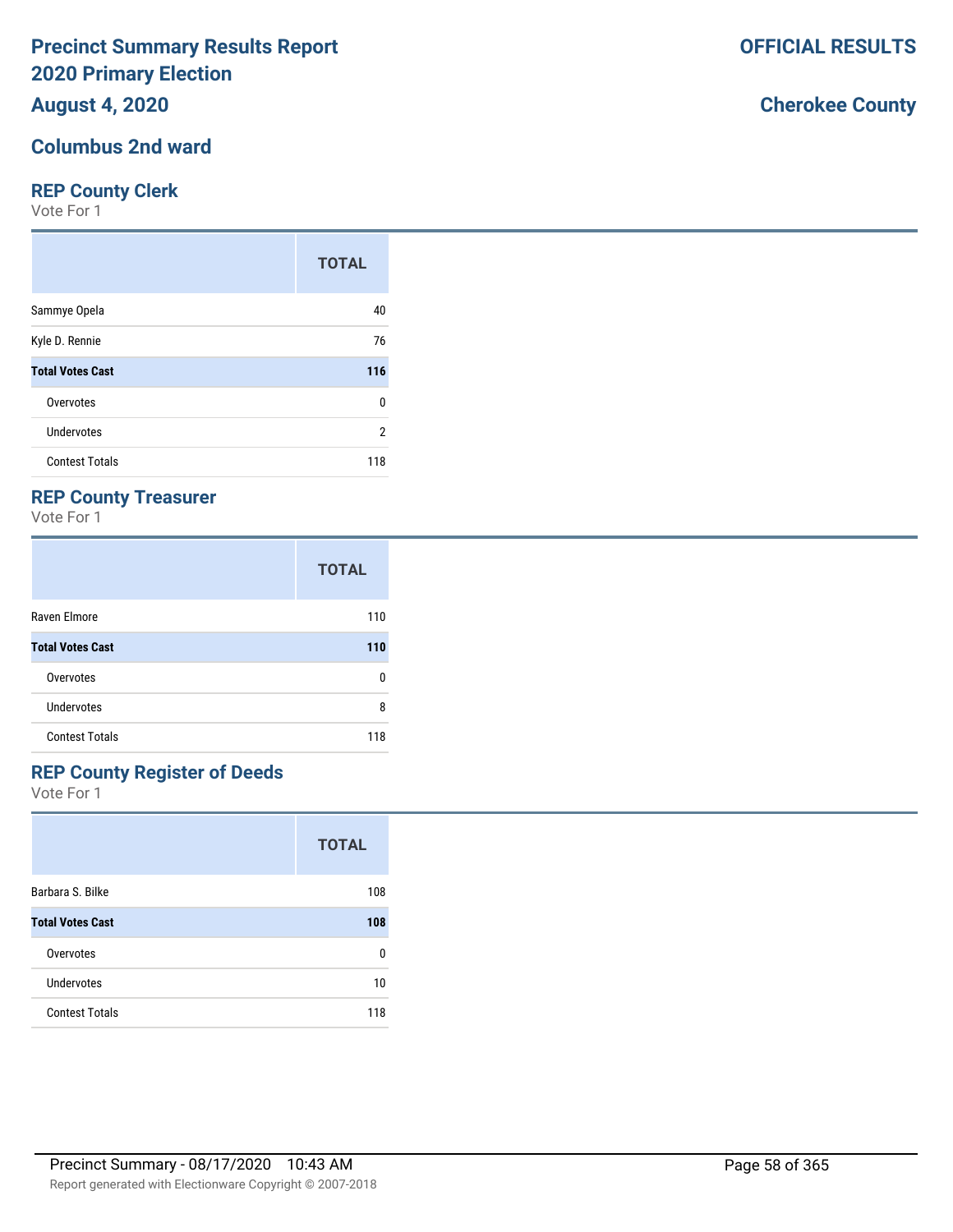## **August 4, 2020**

#### **Columbus 2nd ward**

#### **REP County Attorney**

Vote For 1

|                         | <b>TOTAL</b> |
|-------------------------|--------------|
| Jake Conard             | 107          |
| <b>Total Votes Cast</b> | 107          |
| Overvotes               | O            |
| Undervotes              | 11           |
| <b>Contest Totals</b>   | 118          |

## **REP County Sheriff**

Vote For 1

|                         | <b>TOTAL</b> |
|-------------------------|--------------|
| Write-In Totals         | 15           |
| Not Assigned            | 15           |
| <b>Total Votes Cast</b> | 15           |
| Overvotes               | 0            |
| <b>Undervotes</b>       | 103          |
| <b>Contest Totals</b>   | 118          |

### **REP Pct Com m Columbus 2nd Ward**

Vote For 1

|                         | <b>TOTAL</b> |
|-------------------------|--------------|
| Christopher John Perry  | 111          |
| Write-In Totals         | 1            |
| Not Assigned            | 1            |
| <b>Total Votes Cast</b> | 112          |
| Overvotes               | U            |
| Undervotes              | 6            |
| <b>Contest Totals</b>   | 118          |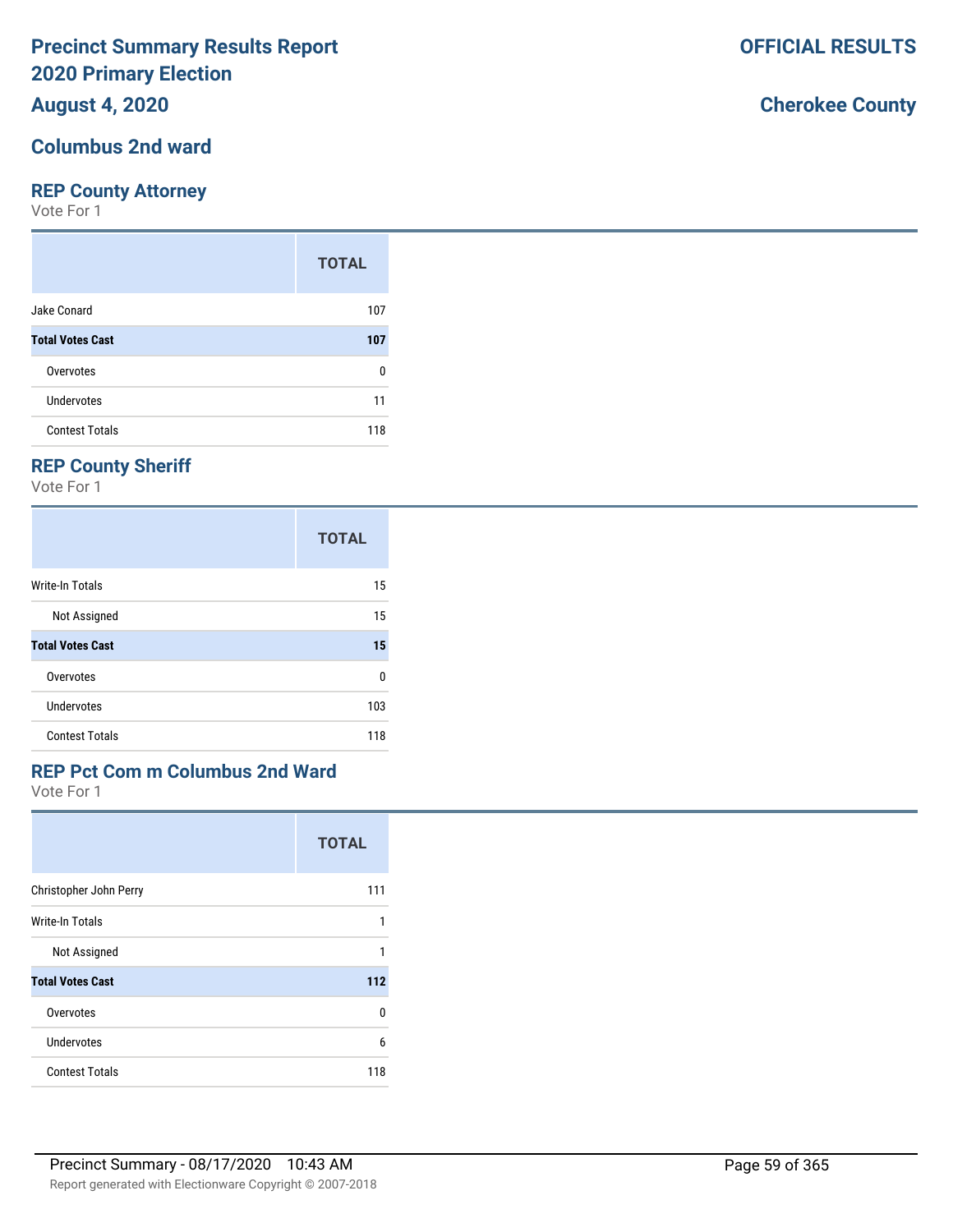**August 4, 2020**

## **Columbus 2nd ward**

#### **REP Pct Com w Columbus 2nd Ward**

Vote For 1

|                         | <b>TOTAL</b>   |
|-------------------------|----------------|
| Shannon Lynn Perry      | 110            |
| Write-In Totals         | $\overline{2}$ |
| Not Assigned            | $\mathfrak{p}$ |
| <b>Total Votes Cast</b> | 112            |
| Overvotes               | 0              |
| <b>Undervotes</b>       | 6              |
| <b>Contest Totals</b>   | 118            |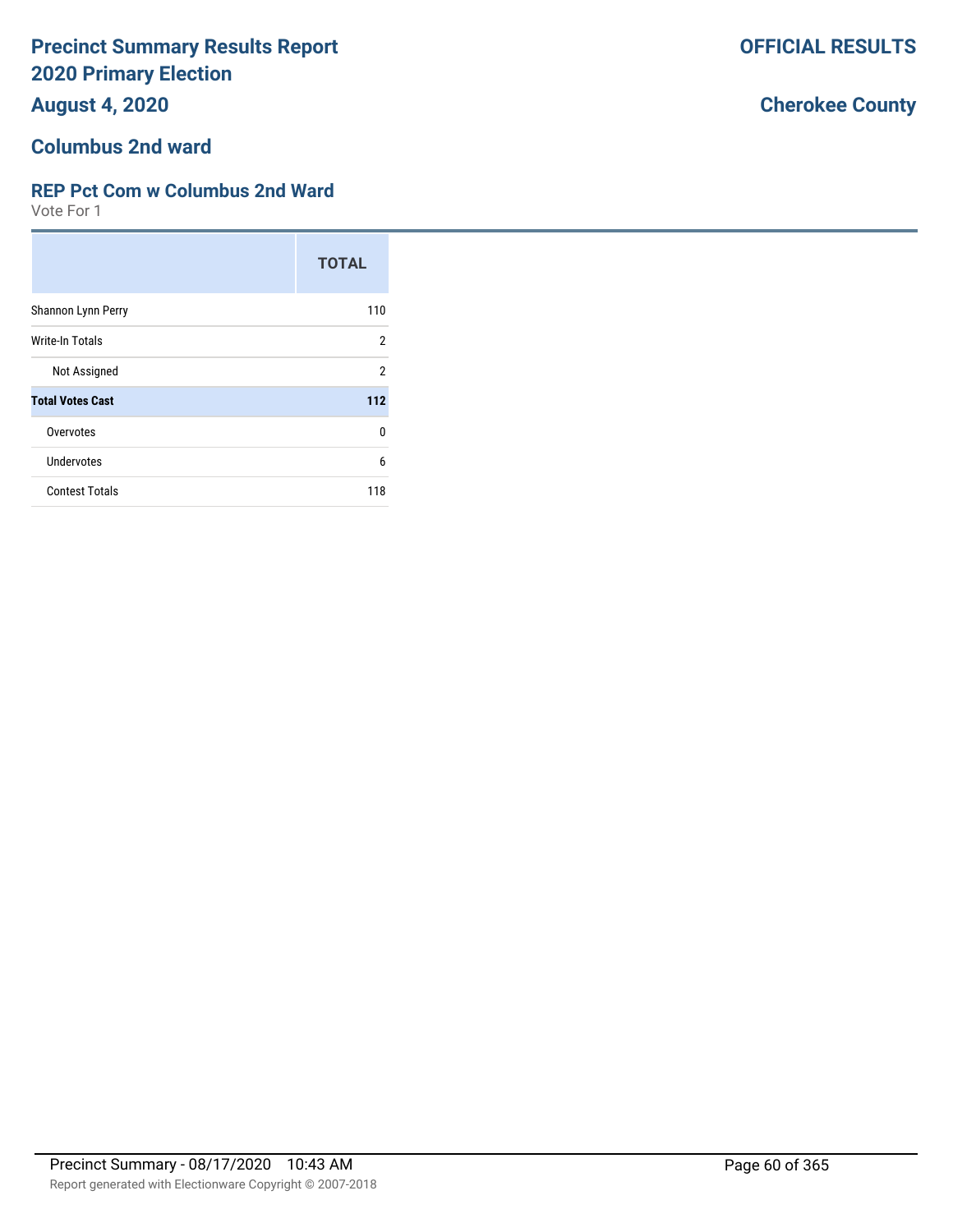#### **Columbus 3rd ward**

#### **STATISTICS**

|                                   | TOTAL  |
|-----------------------------------|--------|
| Registered Voters - Total         | 416    |
| Registered Voters - NONPARTISAN   | 117    |
| Registered Voters - Democratic    | 104    |
| Registered Voters - Republican    | 195    |
| <b>Ballots Cast - Total</b>       | 133    |
| <b>Ballots Cast - NONPARTISAN</b> | 0      |
| <b>Ballots Cast - Democratic</b>  | 33     |
| Ballots Cast - Republican         | 100    |
| <b>Ballots Cast - Blank</b>       | 0      |
| Voter Turnout - Total             | 31.97% |
| Voter Turnout - NONPARTISAN       | 0.00%  |
| Voter Turnout - Democratic        | 31.73% |
| Voter Turnout - Republican        | 51.28% |

## **DEM United States Senator**

Vote For 1

|                         | <b>TOTAL</b> |
|-------------------------|--------------|
| Barbara Bollier         | 21           |
| Robert Leon Tillman     | g            |
| <b>Total Votes Cast</b> | 30           |
| Overvotes               | n            |
| Undervotes              | 3            |
| <b>Contest Totals</b>   | 33           |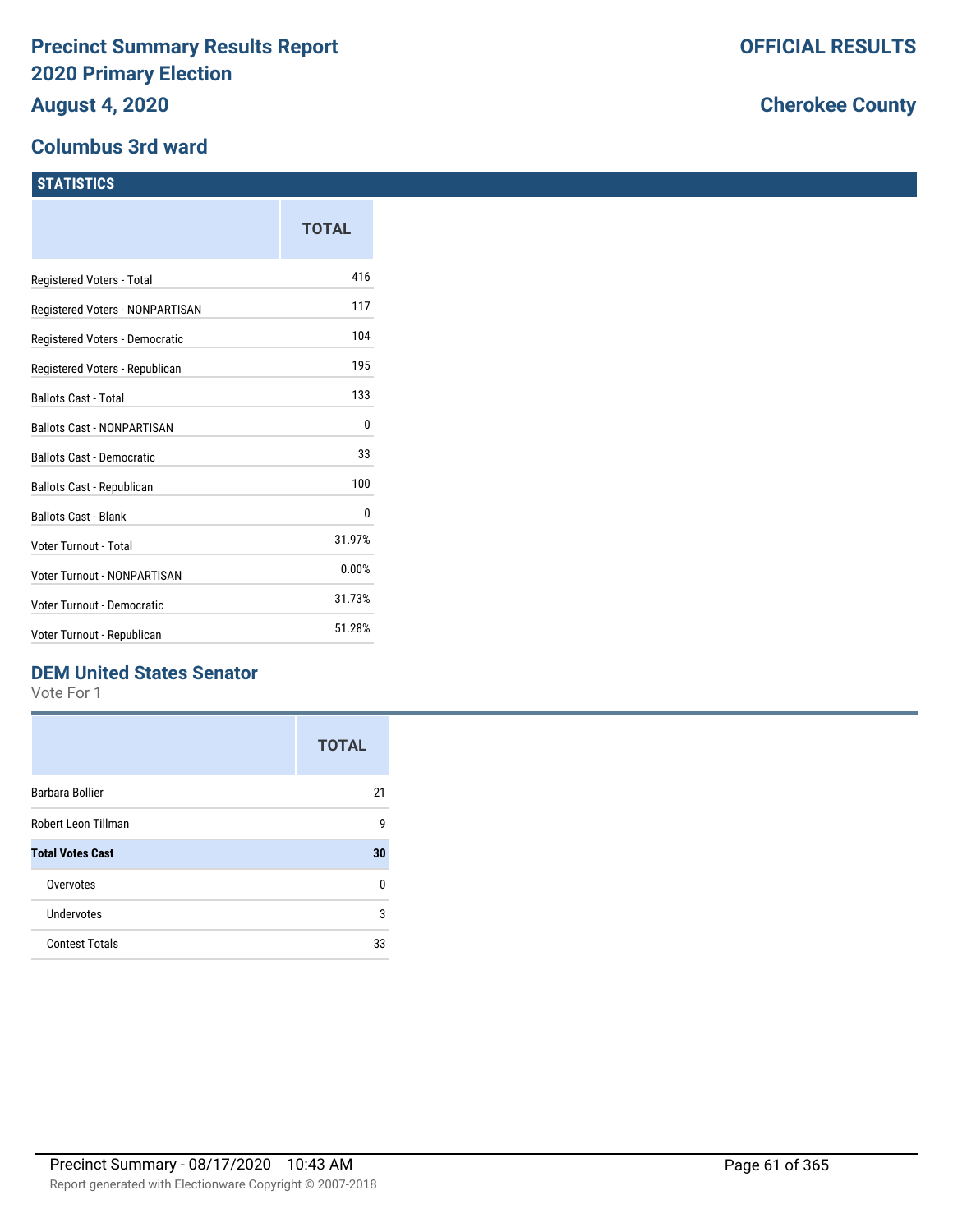## **August 4, 2020**

#### **Columbus 3rd ward**

#### **DEM US House Rep 2nd Dist**

Vote For 1

|                         | <b>TOTAL</b> |
|-------------------------|--------------|
| Michelle De La Isla     | 21           |
| James K. Windholz       | 8            |
| <b>Total Votes Cast</b> | 29           |
| Overvotes               | ŋ            |
| Undervotes              | 4            |
| <b>Contest Totals</b>   | 33           |

## **DEM KS Senator 13th Dist**

Vote For 1

|                         | <b>TOTAL</b> |
|-------------------------|--------------|
| Nancy J. Ingle          | 27           |
| <b>Total Votes Cast</b> | 27           |
| Overvotes               | n            |
| Undervotes              | 6            |
| <b>Contest Totals</b>   | 33           |

## **DEM KS House of Rep 1st Dist**

Vote For 1

|                         | <b>TOTAL</b> |
|-------------------------|--------------|
| <b>Write-In Totals</b>  | 4            |
| Not Assigned            | 4            |
| <b>Total Votes Cast</b> | 4            |
| Overvotes               | U            |
| Undervotes              | 31           |
| <b>Contest Totals</b>   | 35           |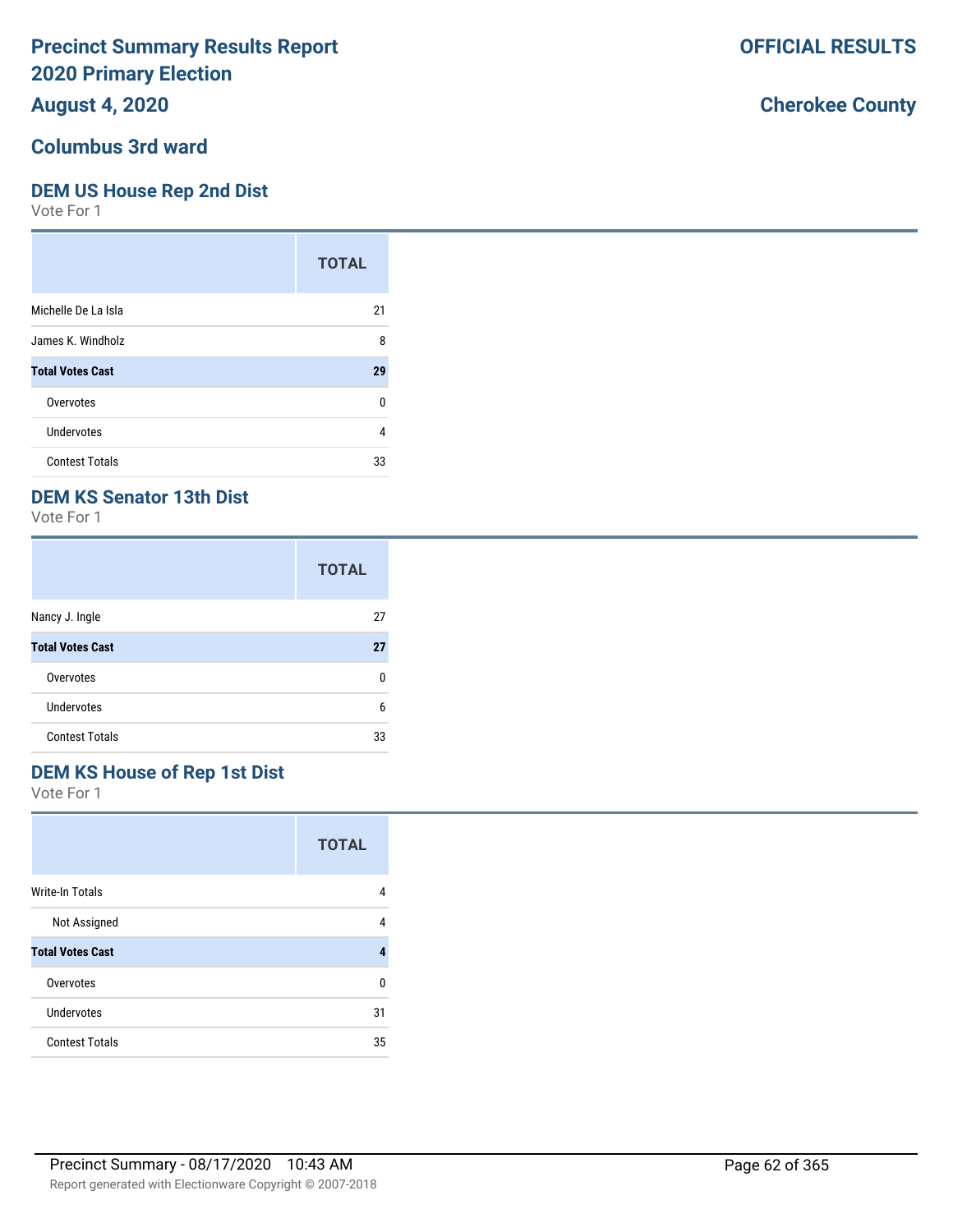**August 4, 2020**

#### **Columbus 3rd ward**

#### **DEM Co Comm 2nd Dist 2nd Dist**

Vote For 1

|                         | <b>TOTAL</b> |
|-------------------------|--------------|
| Owen Tom Pryor          | 31           |
| <b>Total Votes Cast</b> | 31           |
| Overvotes               | ŋ            |
| <b>Undervotes</b>       | 2            |
| <b>Contest Totals</b>   | 33           |

## **DEM County Clerk**

Vote For 1

|                         | <b>TOTAL</b> |
|-------------------------|--------------|
| Carol Rae Marcan-Venson | 27           |
| <b>Total Votes Cast</b> | 27           |
| Overvotes               | O            |
| Undervotes              | 6            |
| <b>Contest Totals</b>   | 33           |

### **DEM County Treasurer**

Vote For 1

|                         | <b>TOTAL</b> |
|-------------------------|--------------|
| Write-In Totals         | 4            |
| Not Assigned            | 4            |
| <b>Total Votes Cast</b> | 4            |
| Overvotes               | 0            |
| Undervotes              | 30           |
| <b>Contest Totals</b>   | 34           |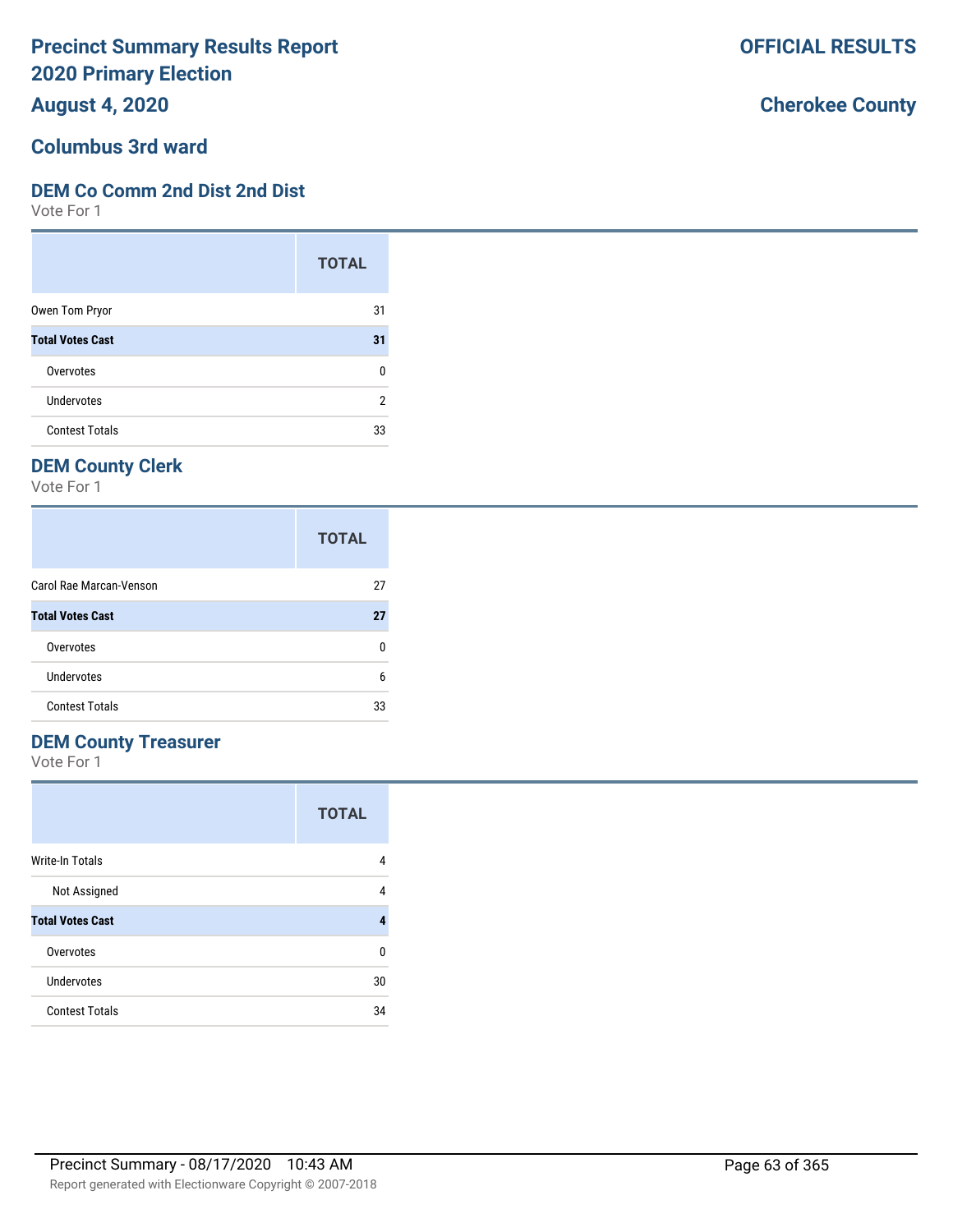**August 4, 2020**

#### **Columbus 3rd ward**

#### **DEM County Register of Deeds**

Vote For 1

|                         | <b>TOTAL</b>        |
|-------------------------|---------------------|
| Write-In Totals         | 2                   |
| Not Assigned            | 2                   |
| <b>Total Votes Cast</b> | $\boldsymbol{\eta}$ |
| Overvotes               | 0                   |
| Undervotes              | 32                  |
| <b>Contest Totals</b>   | 34                  |

## **DEM County Attorney**

Vote For 1

|                         | <b>TOTAL</b>   |
|-------------------------|----------------|
| <b>Write-In Totals</b>  | 2              |
| Not Assigned            | 2              |
| <b>Total Votes Cast</b> | $\overline{2}$ |
| Overvotes               | U              |
| Undervotes              | 32             |
| <b>Contest Totals</b>   | 34             |

### **DEM County Sheriff**

Vote For 1

|                         | <b>TOTAL</b> |
|-------------------------|--------------|
| David M. Groves         | 31           |
| <b>Total Votes Cast</b> | 31           |
| Overvotes               | n            |
| <b>Undervotes</b>       | 2            |
| <b>Contest Totals</b>   | 33           |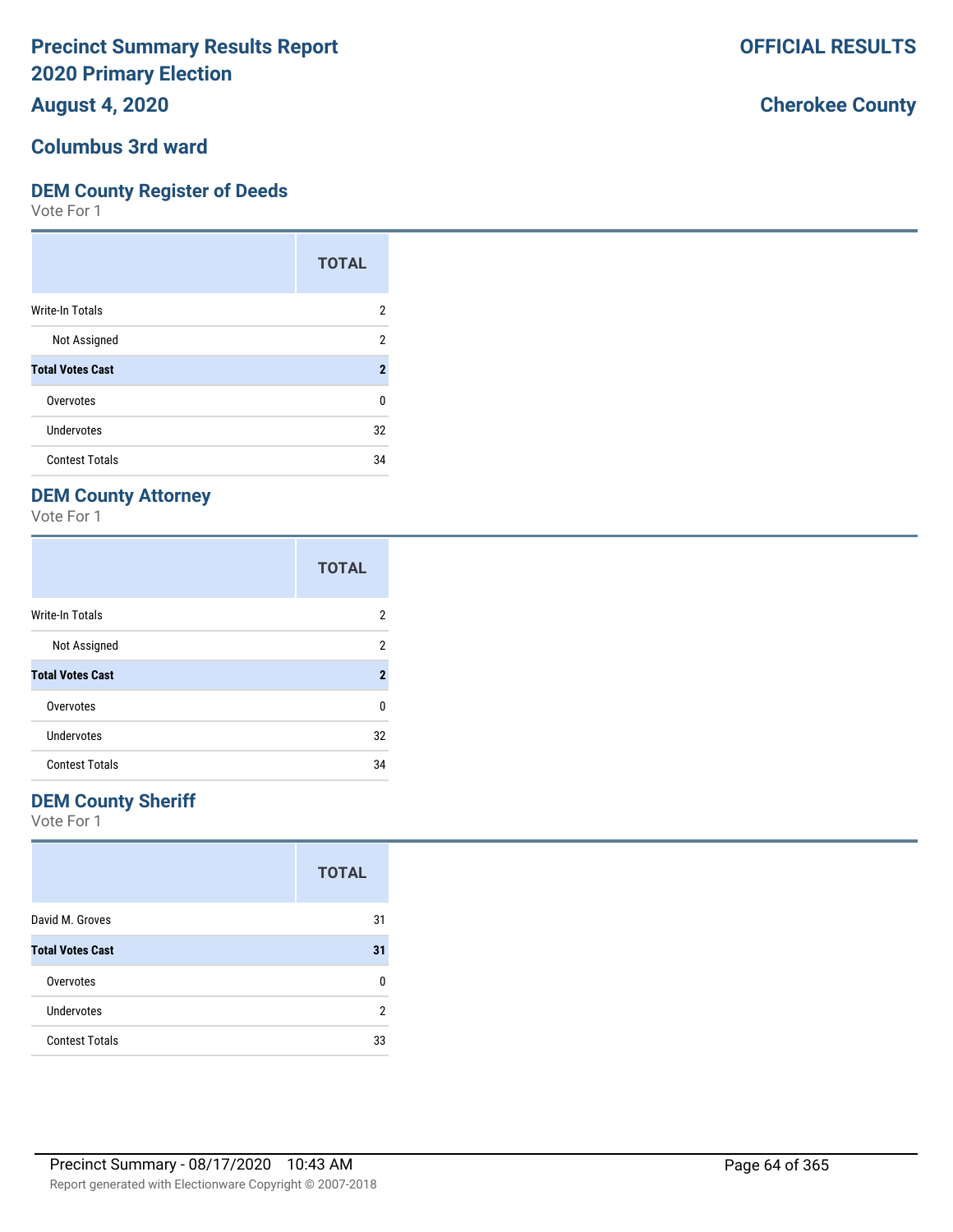**August 4, 2020**

# **Columbus 3rd ward**

#### **DEM Pct Com m Columbus 3rd Ward**

Vote For 1

|                         | <b>TOTAL</b> |
|-------------------------|--------------|
| Owen Tom Pryor          | 29           |
| <b>Write-In Totals</b>  | 0            |
| Not Assigned            | U            |
| <b>Total Votes Cast</b> | 29           |
| Overvotes               | U            |
| <b>Undervotes</b>       | 5            |
| <b>Contest Totals</b>   | 34           |

## **DEM Pct Com w Columbus 3rd Ward**

Vote For 1

|                         | <b>TOTAL</b> |
|-------------------------|--------------|
| <b>Toni Spieth</b>      | 27           |
| Write-In Totals         | U            |
| Not Assigned            | U            |
| <b>Total Votes Cast</b> | 27           |
| Overvotes               | U            |
| Undervotes              | 6            |
| <b>Contest Totals</b>   | 33           |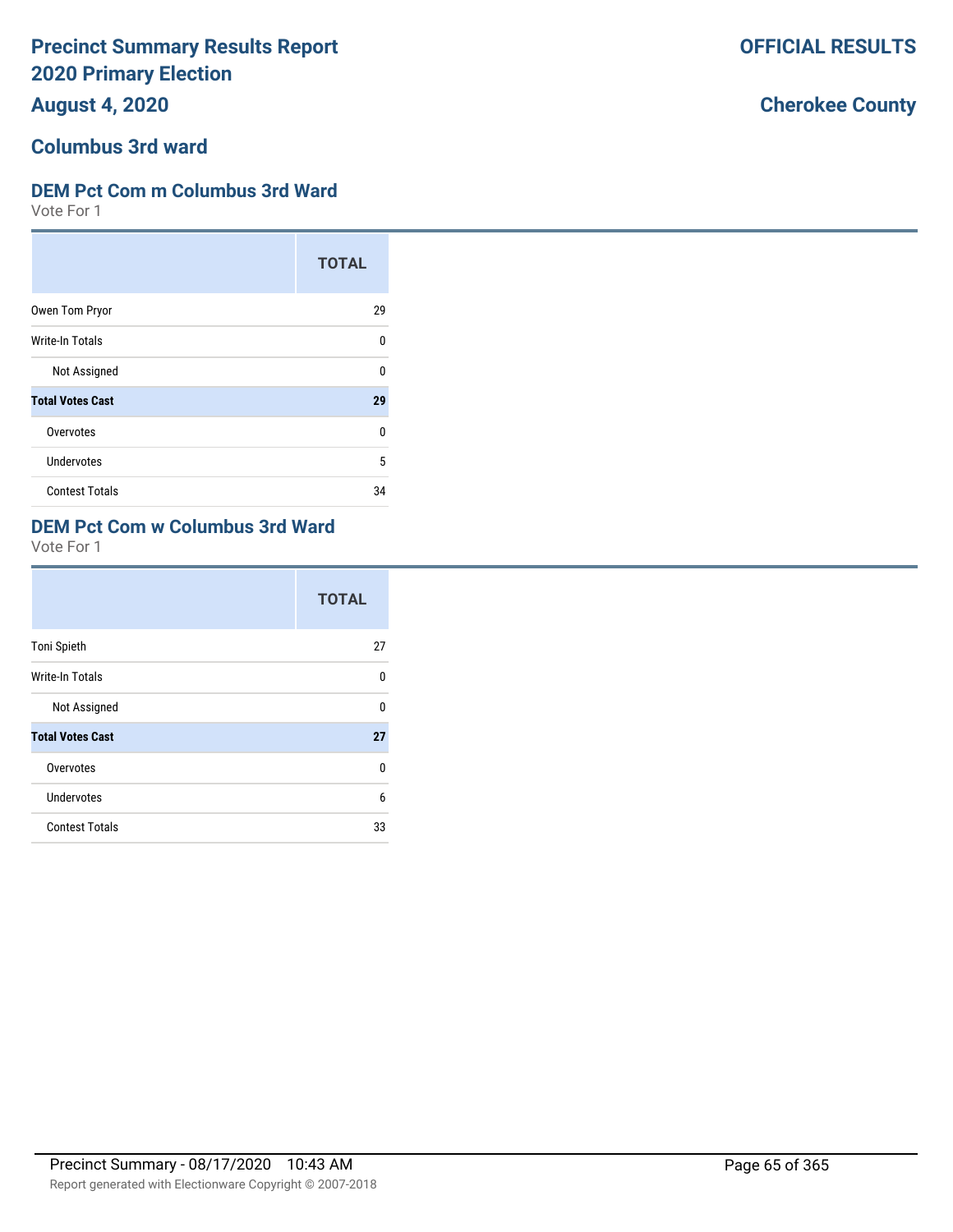**August 4, 2020**

#### **Columbus 3rd ward**

#### **REP United States Senator**

Vote For 1

|                            | <b>TOTAL</b> |
|----------------------------|--------------|
| <b>Lance Berland</b>       | 0            |
| John L. Berman             | 0            |
| Derek C. Ellis             | 0            |
| <b>Bob Hamilton</b>        | 18           |
| Kris Kobach                | 42           |
| David Alan Lindstrom       | 6            |
| Roger Marshall             | 18           |
| <b>Brian Matlock</b>       | 3            |
| John Miller                | 1            |
| <b>Steve Roberts</b>       | 8            |
| <b>Gabriel Mark Robles</b> | 0            |
| <b>Total Votes Cast</b>    | 96           |
| Overvotes                  | 0            |
| Undervotes                 | 4            |
| <b>Contest Totals</b>      | 100          |

## **REP US House Rep 2nd Dist**

Vote For 1

|                         | <b>TOTAL</b> |
|-------------------------|--------------|
| Jake LaTurner           | 66           |
| Dennis Taylor           | 8            |
| <b>Steve Watkins</b>    | 24           |
| <b>Total Votes Cast</b> | 98           |
| Overvotes               | 0            |
| <b>Undervotes</b>       | 2            |
| <b>Contest Totals</b>   | 100          |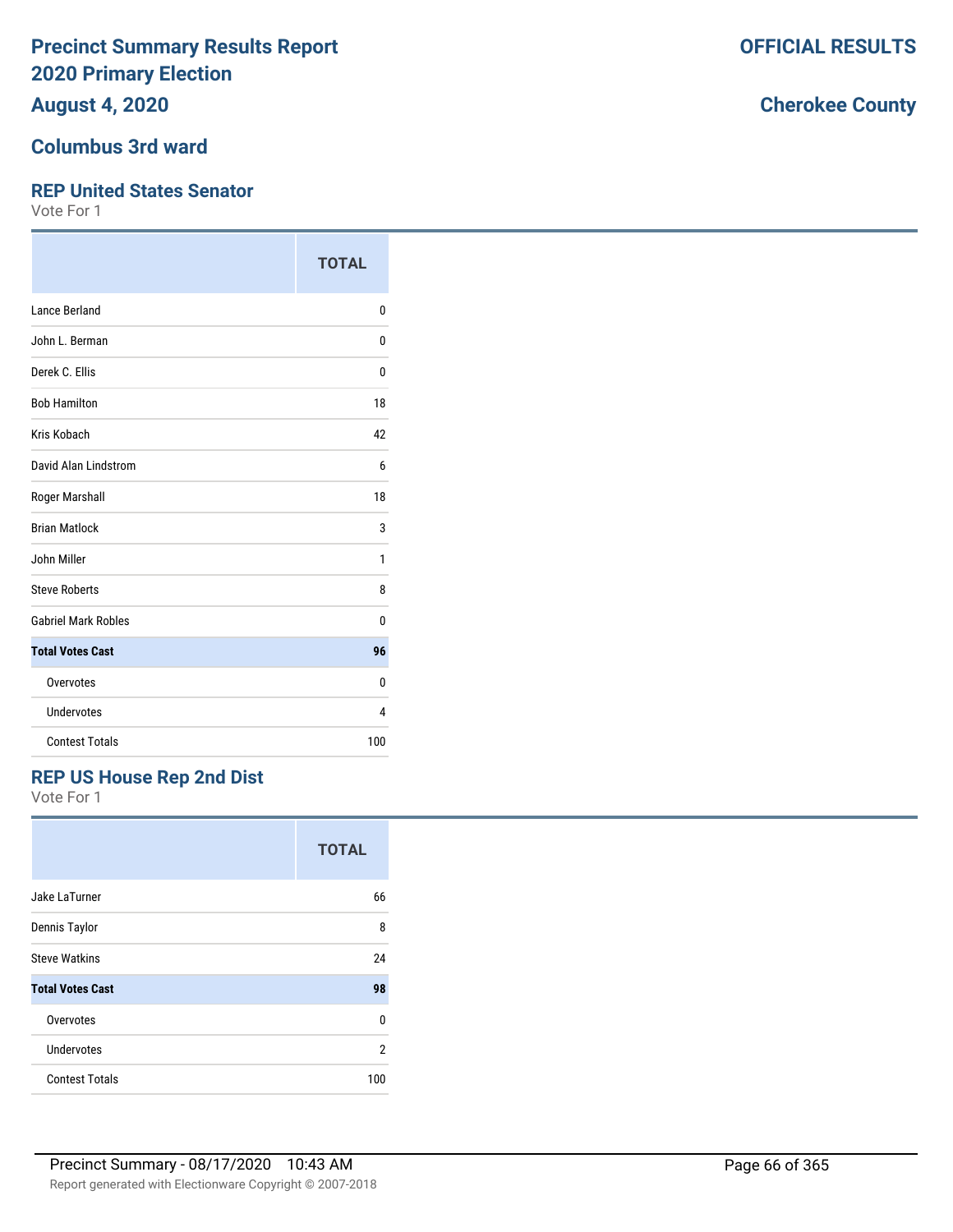## **August 4, 2020**

#### **Columbus 3rd ward**

#### **REP KS Senator 13th Dist**

Vote For 1

|                            | <b>TOTAL</b> |
|----------------------------|--------------|
| <b>Richard Hilderbrand</b> | 96           |
| <b>Total Votes Cast</b>    | 96           |
| Overvotes                  | ŋ            |
| Undervotes                 | 4            |
| <b>Contest Totals</b>      | 100          |

## **REP KS House of Rep 1st Dist**

Vote For 1

|                         | <b>TOTAL</b> |
|-------------------------|--------------|
| Ronald Coquillette      | 13           |
| Michael Houser          | 86           |
| <b>Total Votes Cast</b> | 99           |
| Overvotes               | 0            |
| Undervotes              |              |
| <b>Contest Totals</b>   | 100          |

## **REP Co Comm 2nd Dist 2nd Dist**

Vote For 1

|                         | <b>TOTAL</b> |
|-------------------------|--------------|
| Lorie M. Johnson        | 86           |
| <b>Total Votes Cast</b> | 86           |
| Overvotes               | U            |
| <b>Undervotes</b>       | 14           |
| <b>Contest Totals</b>   | 100          |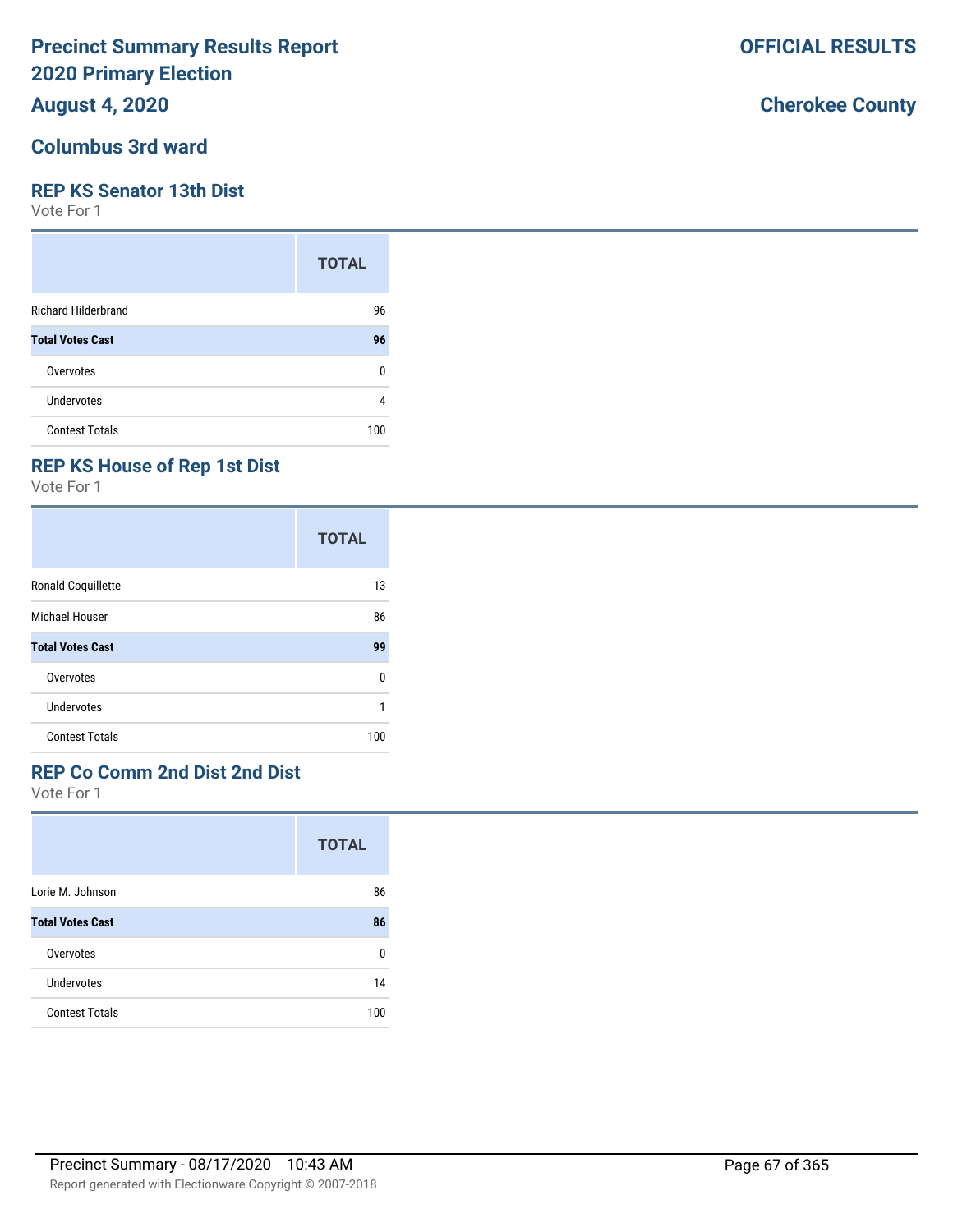## **August 4, 2020**

### **Columbus 3rd ward**

#### **REP County Clerk**

Vote For 1

|                         | <b>TOTAL</b> |
|-------------------------|--------------|
| Sammye Opela            | 23           |
| Kyle D. Rennie          | 76           |
| <b>Total Votes Cast</b> | 99           |
| Overvotes               | 0            |
| Undervotes              |              |
| <b>Contest Totals</b>   | 100          |

### **REP County Treasurer**

Vote For 1

|                         | <b>TOTAL</b> |
|-------------------------|--------------|
| Raven Elmore            | 95           |
| <b>Total Votes Cast</b> | 95           |
| Overvotes               | n            |
| <b>Undervotes</b>       | 5            |
| <b>Contest Totals</b>   | 100          |

## **REP County Register of Deeds**

Vote For 1

|                         | <b>TOTAL</b> |
|-------------------------|--------------|
| Barbara S. Bilke        | 92           |
| <b>Total Votes Cast</b> | 92           |
| Overvotes               | n            |
| Undervotes              | 8            |
| <b>Contest Totals</b>   | 100          |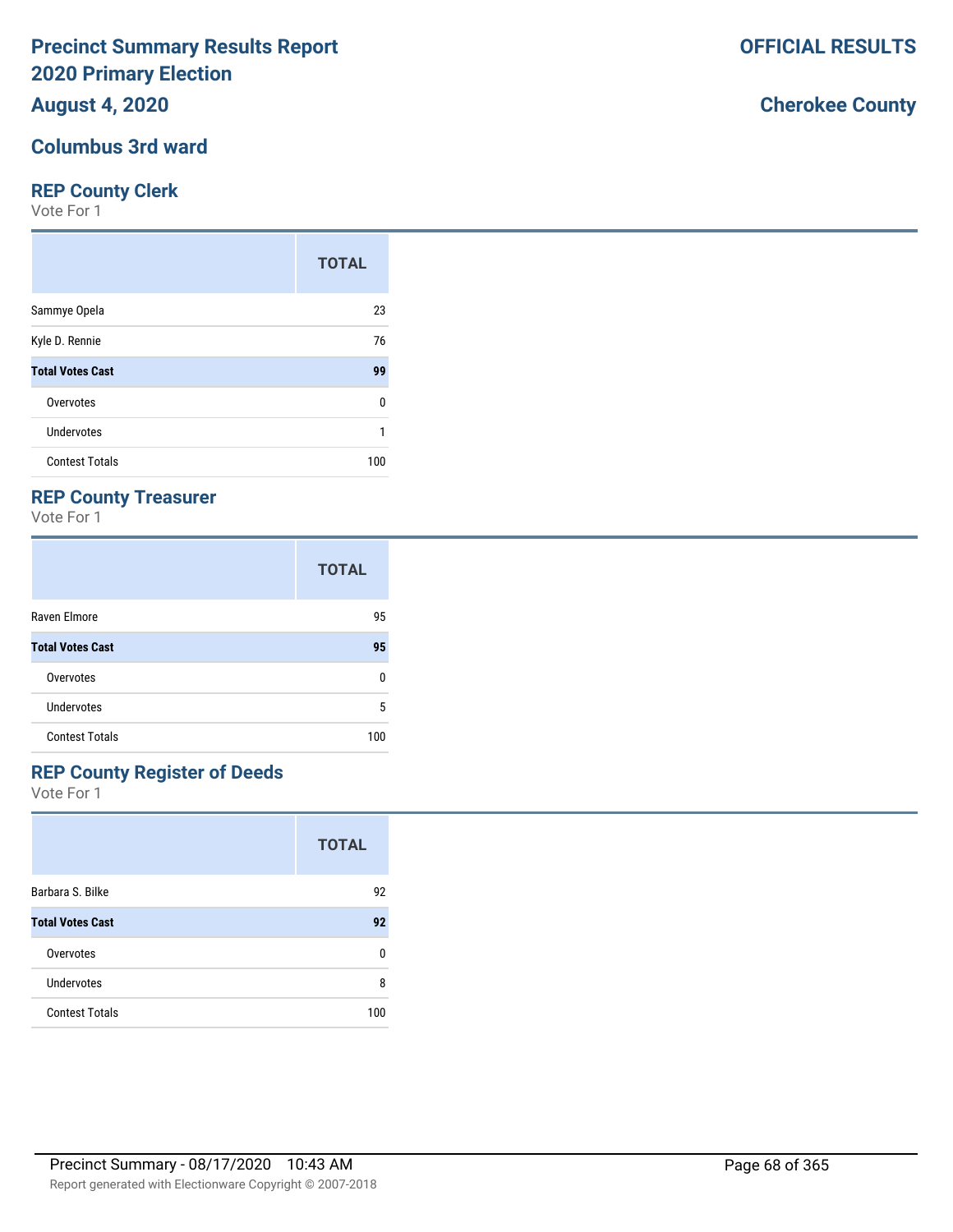## **August 4, 2020**

#### **Columbus 3rd ward**

#### **REP County Attorney**

Vote For 1

|                         | <b>TOTAL</b> |
|-------------------------|--------------|
| Jake Conard             | 95           |
| <b>Total Votes Cast</b> | 95           |
| Overvotes               | n            |
| Undervotes              | 5            |
| <b>Contest Totals</b>   | 100          |

## **REP County Sheriff**

Vote For 1

|                         | <b>TOTAL</b> |
|-------------------------|--------------|
| Write-In Totals         | 15           |
| Not Assigned            | 15           |
| <b>Total Votes Cast</b> | 15           |
| Overvotes               | n            |
| Undervotes              | 85           |
| <b>Contest Totals</b>   | 100          |

### **REP Pct Com m Columbus 3rd Ward**

Vote For 1

|                         | <b>TOTAL</b> |
|-------------------------|--------------|
| <b>Write-In Totals</b>  | 6            |
| Not Assigned            | 6            |
| <b>Total Votes Cast</b> | 6            |
| Overvotes               | U            |
| Undervotes              | 94           |
| <b>Contest Totals</b>   | 100          |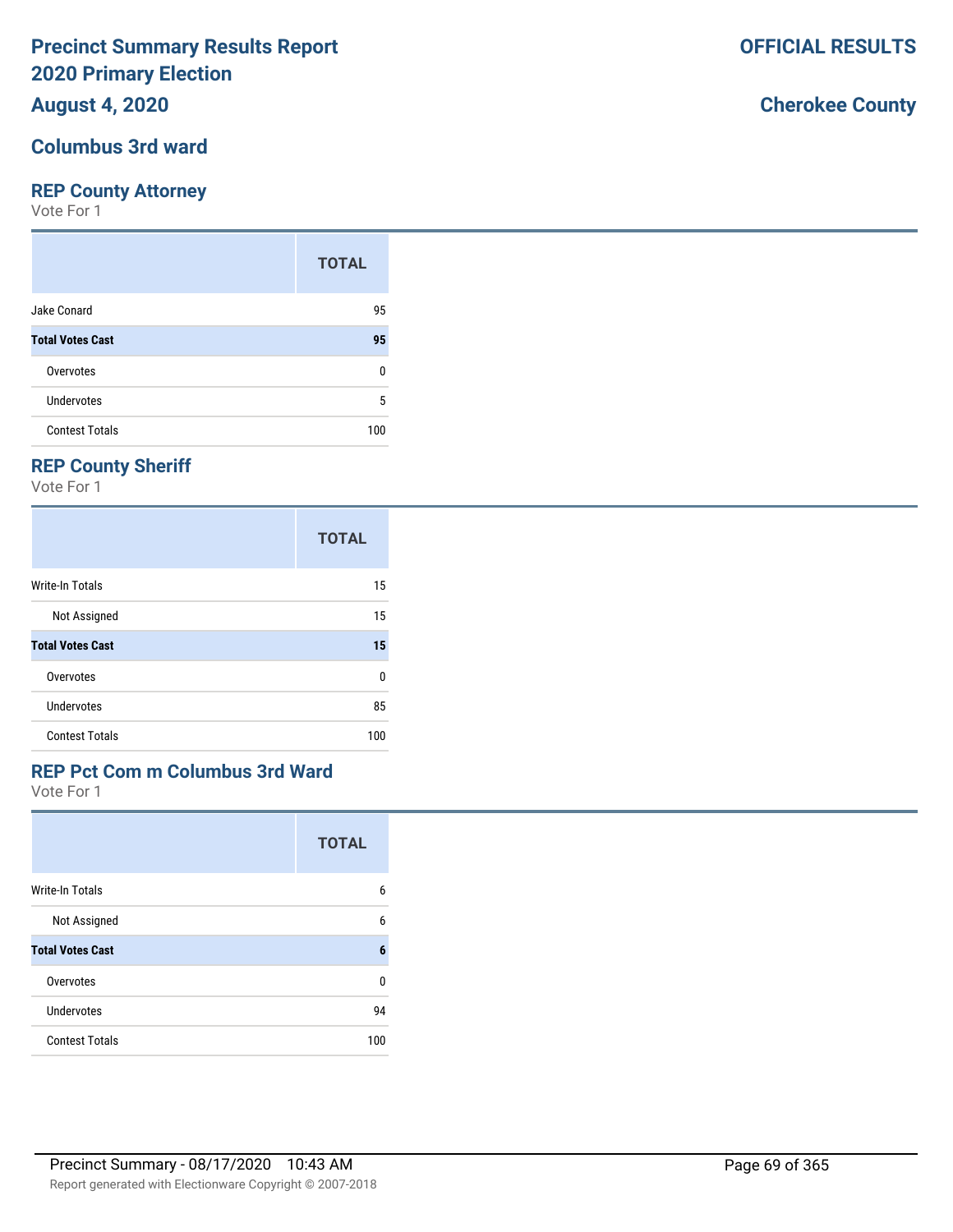**August 4, 2020**

# **Columbus 3rd ward**

### **REP Pct Com w Columbus 3rd Ward**

Vote For 1

|                         | <b>TOTAL</b> |
|-------------------------|--------------|
| <b>Write-In Totals</b>  | 5            |
| Not Assigned            | 5            |
| <b>Total Votes Cast</b> | 5            |
| Overvotes               | ŋ            |
| Undervotes              | 95           |
| <b>Contest Totals</b>   | 100          |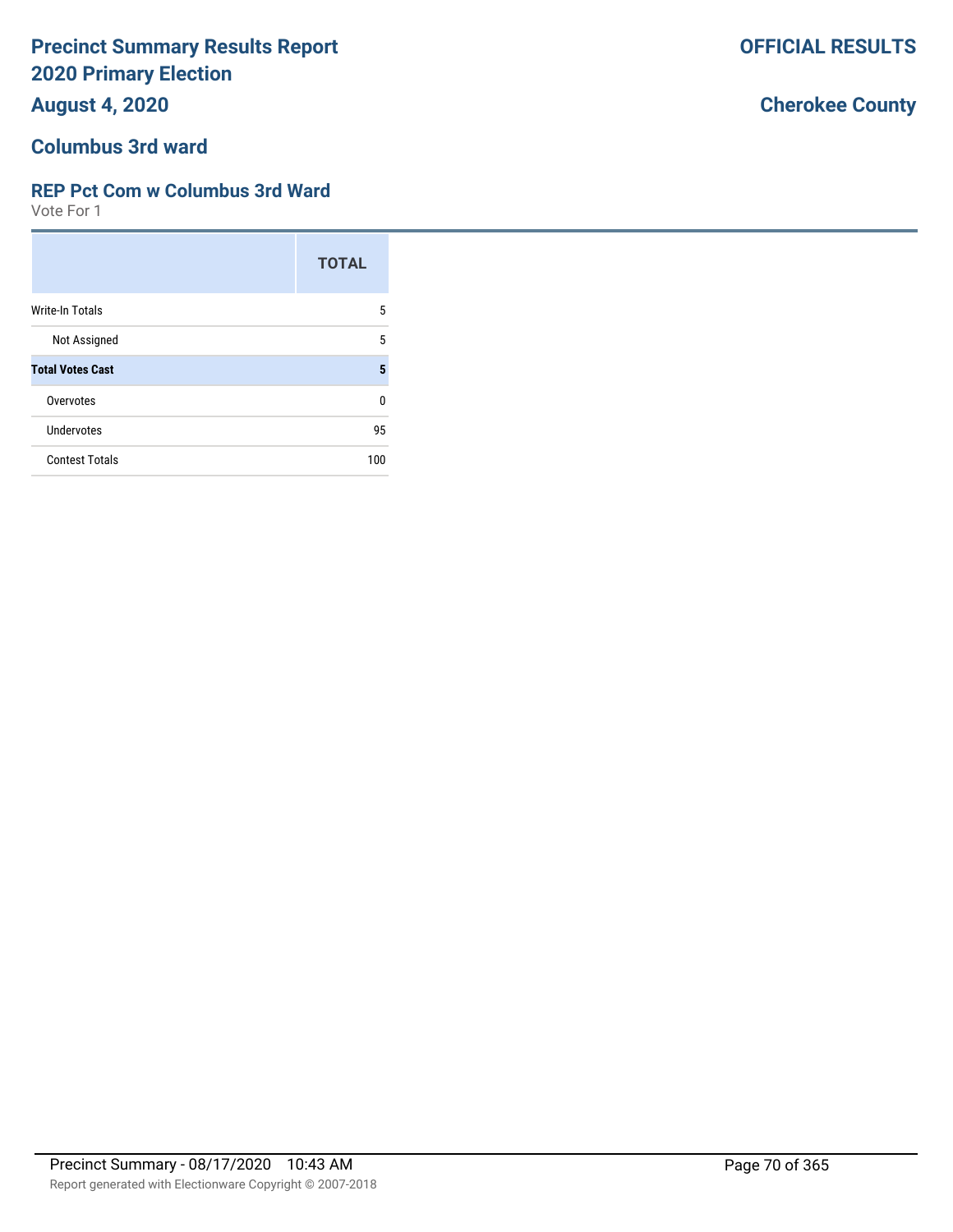### **Columbus 4th ward**

|                                   | TOTAL  |
|-----------------------------------|--------|
| Registered Voters - Total         | 397    |
| Registered Voters - NONPARTISAN   | 123    |
| Registered Voters - Democratic    | 101    |
| Registered Voters - Republican    | 173    |
| <b>Ballots Cast - Total</b>       | 100    |
| <b>Ballots Cast - NONPARTISAN</b> | 0      |
| <b>Ballots Cast - Democratic</b>  | 27     |
| Ballots Cast - Republican         | 73     |
| <b>Ballots Cast - Blank</b>       | 0      |
| Voter Turnout - Total             | 25.19% |
| Voter Turnout - NONPARTISAN       | 0.00%  |
| Voter Turnout - Democratic        | 26.73% |
| Voter Turnout - Republican        | 42.20% |
|                                   |        |

## **DEM United States Senator**

Vote For 1

|                         | <b>TOTAL</b> |
|-------------------------|--------------|
| Barbara Bollier         | 20           |
| Robert Leon Tillman     | 3            |
| <b>Total Votes Cast</b> | 23           |
| Overvotes               | n            |
| Undervotes              | 4            |
| <b>Contest Totals</b>   | 27           |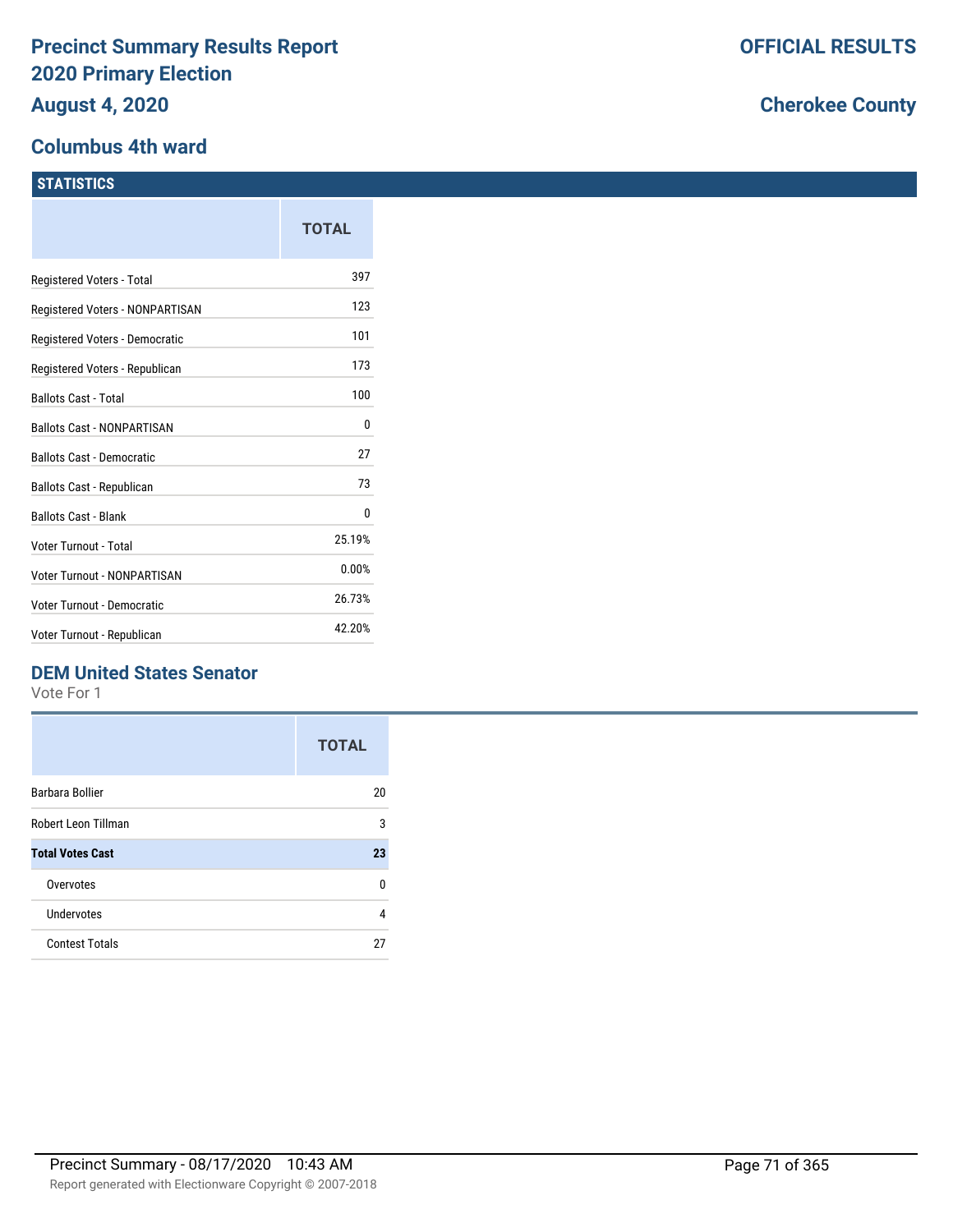## **August 4, 2020**

## **Columbus 4th ward**

#### **DEM US House Rep 2nd Dist**

Vote For 1

|                         | <b>TOTAL</b> |
|-------------------------|--------------|
| Michelle De La Isla     | 13           |
| James K. Windholz       | 9            |
| <b>Total Votes Cast</b> | 22           |
| Overvotes               | 0            |
| <b>Undervotes</b>       | 5            |
| <b>Contest Totals</b>   | 27           |

## **DEM KS Senator 13th Dist**

Vote For 1

|                         | <b>TOTAL</b> |
|-------------------------|--------------|
| Nancy J. Ingle          | 23           |
| <b>Total Votes Cast</b> | 23           |
| Overvotes               | n            |
| Undervotes              | 4            |
| <b>Contest Totals</b>   | 27           |

# **DEM KS House of Rep 1st Dist**

Vote For 1

|                         | <b>TOTAL</b> |
|-------------------------|--------------|
| <b>Write-In Totals</b>  |              |
| Not Assigned            |              |
| <b>Total Votes Cast</b> |              |
| Overvotes               | n            |
| Undervotes              | 26           |
| <b>Contest Totals</b>   | 27           |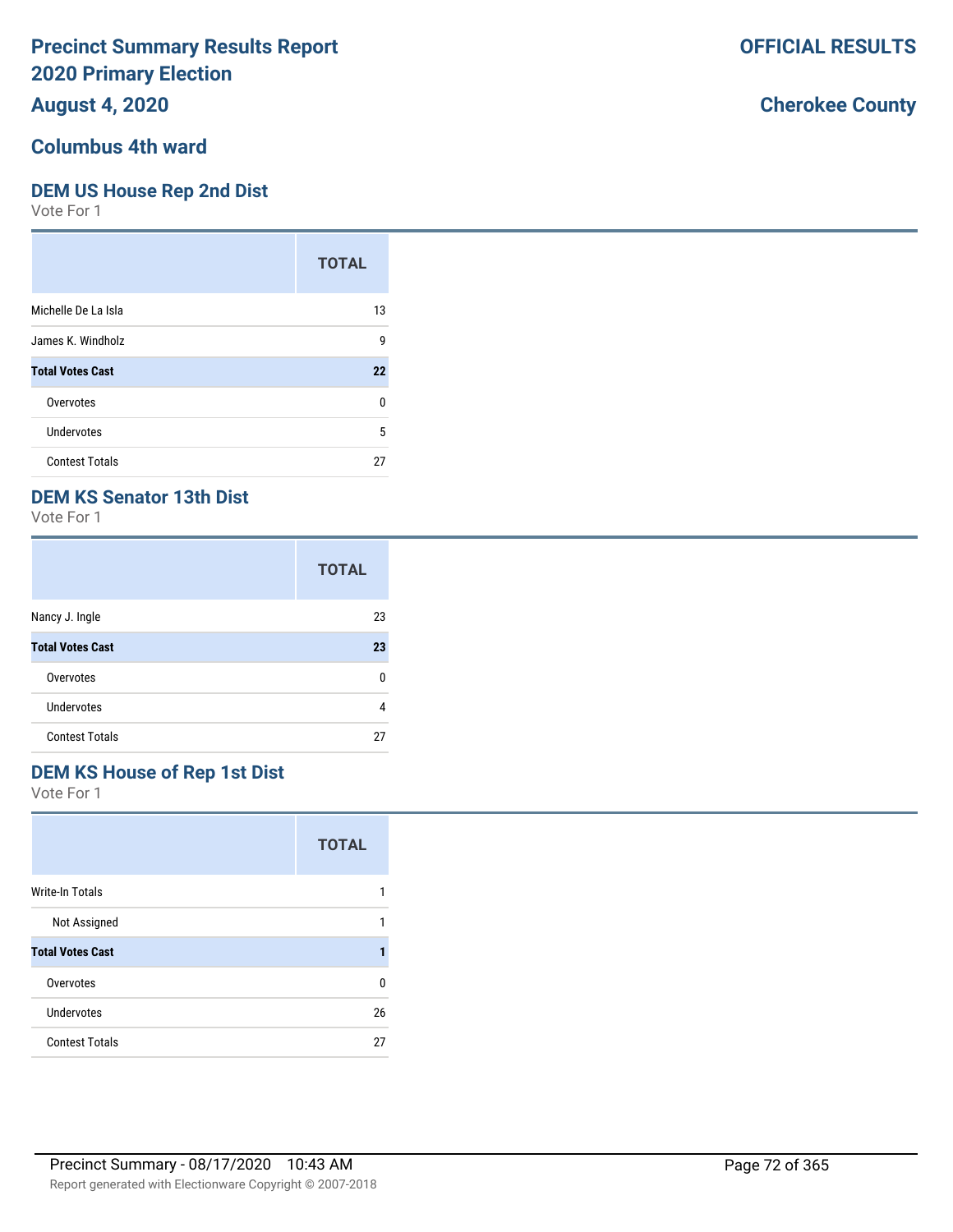**August 4, 2020**

# **Columbus 4th ward**

#### **DEM Co Comm 2nd Dist 2nd Dist**

Vote For 1

|                         | <b>TOTAL</b> |
|-------------------------|--------------|
| Owen Tom Pryor          | 24           |
| <b>Total Votes Cast</b> | 24           |
| Overvotes               | ŋ            |
| Undervotes              | 3            |
| <b>Contest Totals</b>   | 27           |

## **DEM County Clerk**

Vote For 1

|                         | <b>TOTAL</b> |
|-------------------------|--------------|
| Carol Rae Marcan-Venson | 22           |
| <b>Total Votes Cast</b> | 22           |
| Overvotes               |              |
| Undervotes              | 5            |
| <b>Contest Totals</b>   | 27           |

### **DEM County Treasurer**

Vote For 1

|                         | <b>TOTAL</b> |
|-------------------------|--------------|
| <b>Write-In Totals</b>  |              |
| Not Assigned            |              |
| <b>Total Votes Cast</b> |              |
| Overvotes               | n            |
| Undervotes              | 26           |
| <b>Contest Totals</b>   | 27           |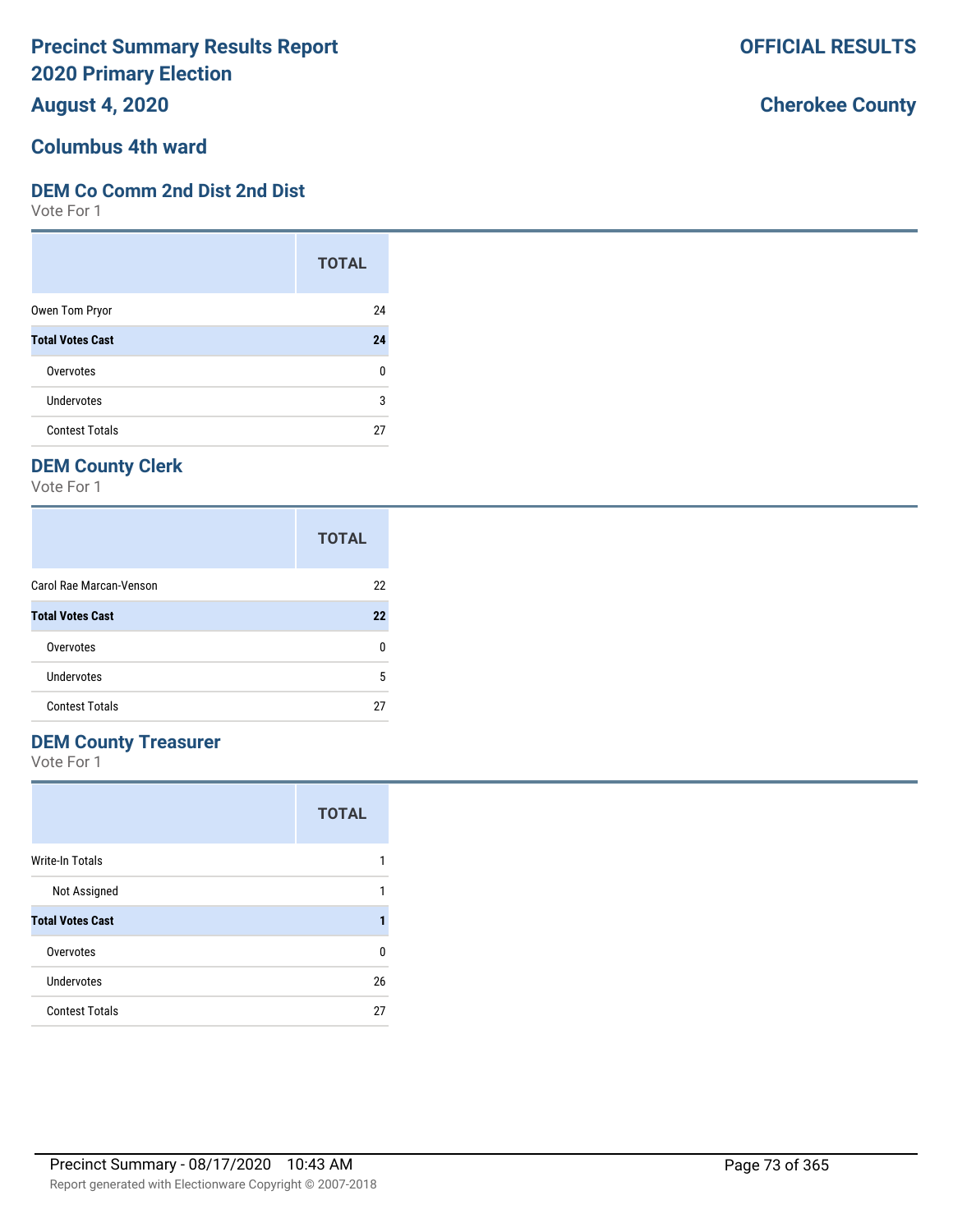**August 4, 2020**

# **Columbus 4th ward**

### **DEM County Register of Deeds**

Vote For 1

|                         | <b>TOTAL</b> |
|-------------------------|--------------|
| Write-In Totals         | O            |
| Not Assigned            | n            |
| <b>Total Votes Cast</b> | Ω            |
| Overvotes               | 0            |
| <b>Undervotes</b>       | 27           |
| <b>Contest Totals</b>   | 27           |

# **DEM County Attorney**

Vote For 1

|                         | <b>TOTAL</b> |
|-------------------------|--------------|
| <b>Write-In Totals</b>  | o            |
| Not Assigned            | U            |
| <b>Total Votes Cast</b> | O            |
| Overvotes               | U            |
| Undervotes              | 27           |
| <b>Contest Totals</b>   | 27           |

### **DEM County Sheriff**

Vote For 1

|                         | <b>TOTAL</b> |
|-------------------------|--------------|
| David M. Groves         | 26           |
| <b>Total Votes Cast</b> | 26           |
| Overvotes               | n            |
| Undervotes              |              |
| <b>Contest Totals</b>   | 27           |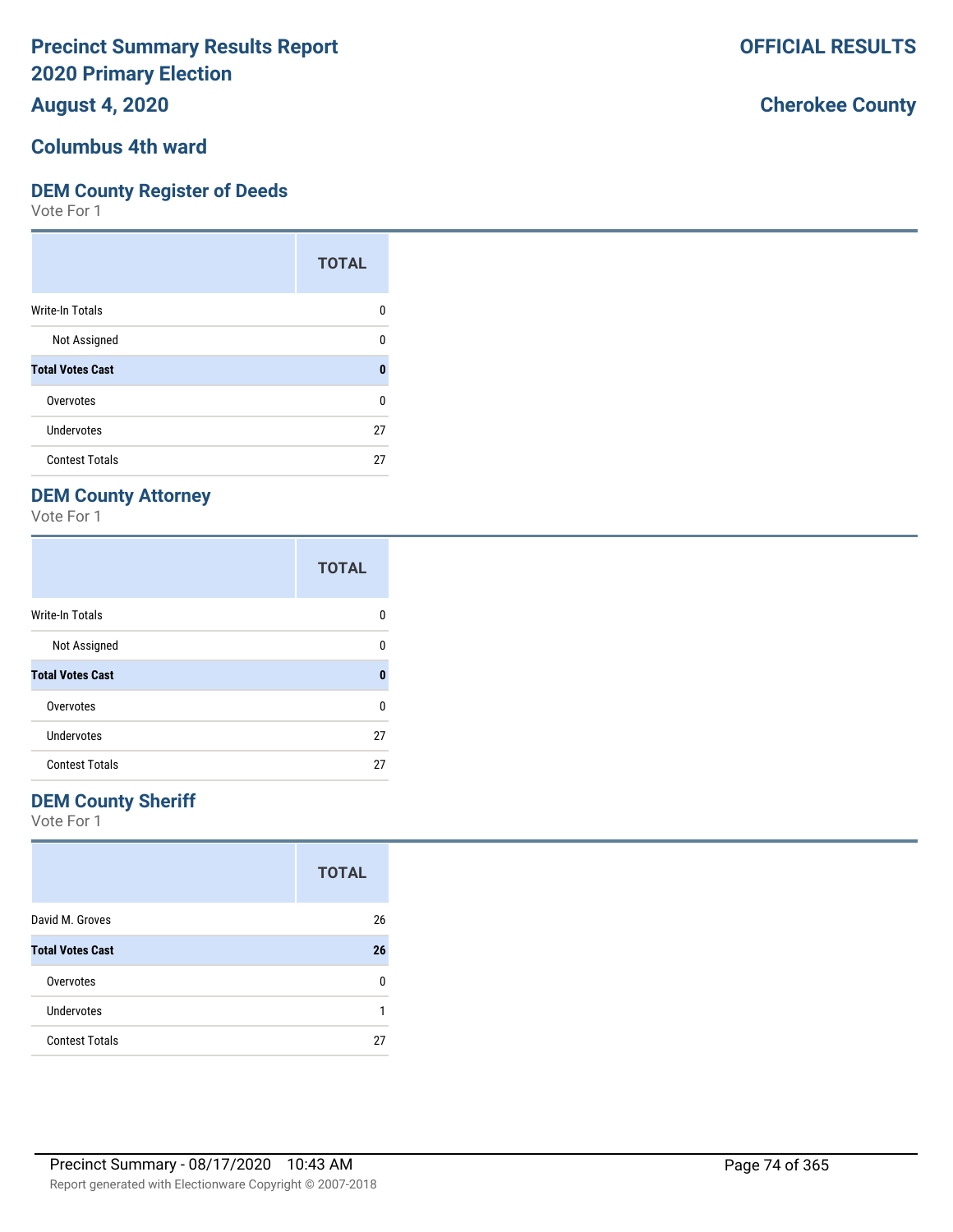**August 4, 2020**

# **Columbus 4th ward**

### **DEM Pct Com m Columbus 4th Ward**

Vote For 1

|                         | <b>TOTAL</b> |
|-------------------------|--------------|
| <b>Write-In Totals</b>  | n            |
| Not Assigned            | n            |
| <b>Total Votes Cast</b> | Λ            |
| Overvotes               | ŋ            |
| Undervotes              | 27           |
| <b>Contest Totals</b>   | 27           |

#### **DEM Pct Com w Columbus 4th Ward**

Vote For 1

|                         | <b>TOTAL</b> |
|-------------------------|--------------|
| <b>Betty McBride</b>    | 24           |
| Write-In Totals         | $\Omega$     |
| Not Assigned            | $\Omega$     |
| <b>Total Votes Cast</b> | 24           |
| Overvotes               | 0            |
| Undervotes              | 3            |
| <b>Contest Totals</b>   | 27           |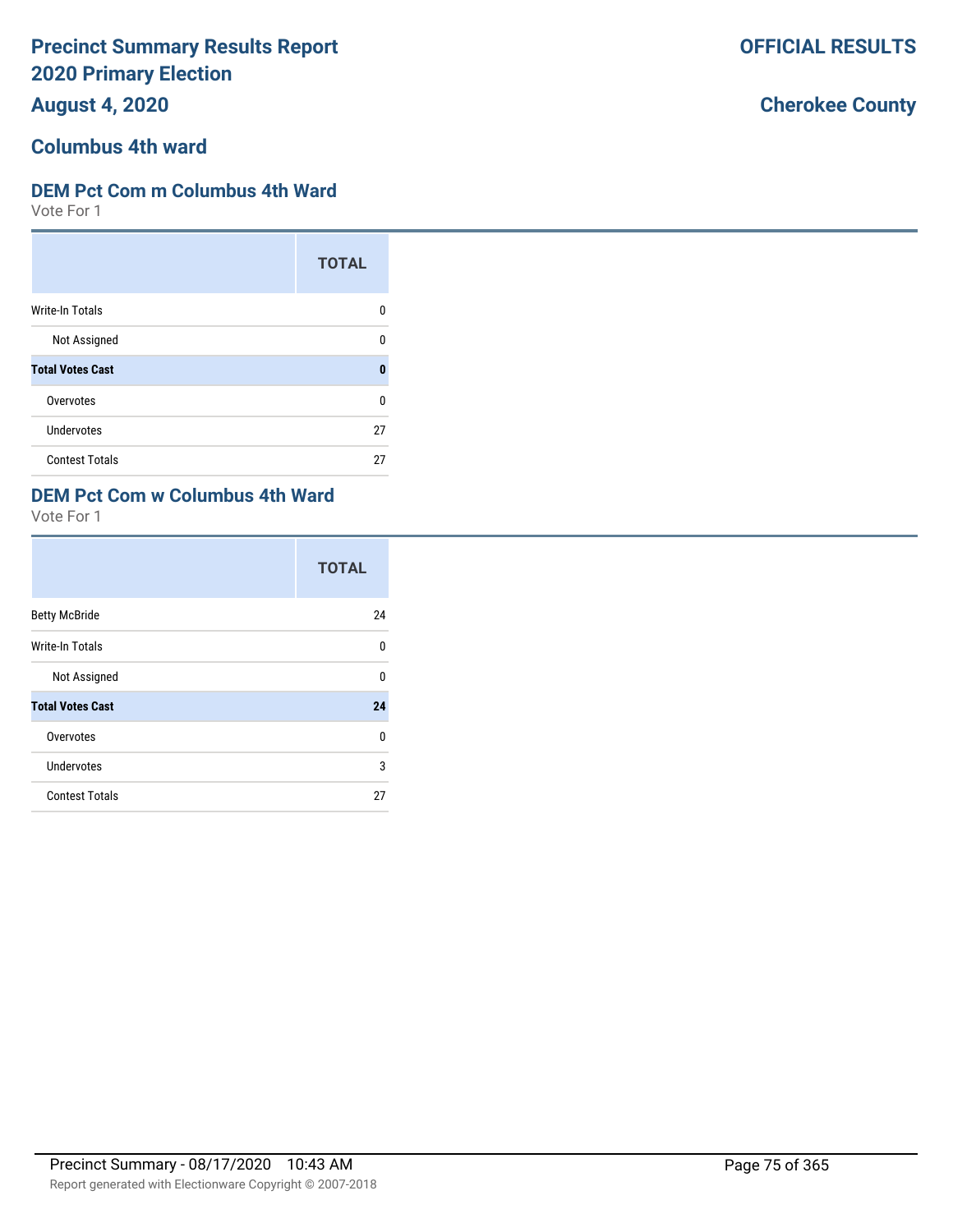**August 4, 2020**

# **Columbus 4th ward**

#### **REP United States Senator**

Vote For 1

|                            | <b>TOTAL</b>   |
|----------------------------|----------------|
| Lance Berland              | 1              |
| John L. Berman             | 0              |
| Derek C. Ellis             | 0              |
| <b>Bob Hamilton</b>        | 12             |
| Kris Kobach                | 31             |
| David Alan Lindstrom       | 3              |
| Roger Marshall             | 21             |
| <b>Brian Matlock</b>       | $\overline{2}$ |
| John Miller                | 1              |
| <b>Steve Roberts</b>       | 0              |
| <b>Gabriel Mark Robles</b> | 0              |
| <b>Total Votes Cast</b>    | 71             |
| Overvotes                  | 0              |
| Undervotes                 | 2              |
| <b>Contest Totals</b>      | 73             |

### **REP US House Rep 2nd Dist**

Vote For 1

|                         | <b>TOTAL</b> |
|-------------------------|--------------|
| Jake LaTurner           | 52           |
| Dennis Taylor           | 4            |
| <b>Steve Watkins</b>    | 16           |
| <b>Total Votes Cast</b> | 72           |
| Overvotes               | n            |
| Undervotes              | 1            |
| <b>Contest Totals</b>   | 73           |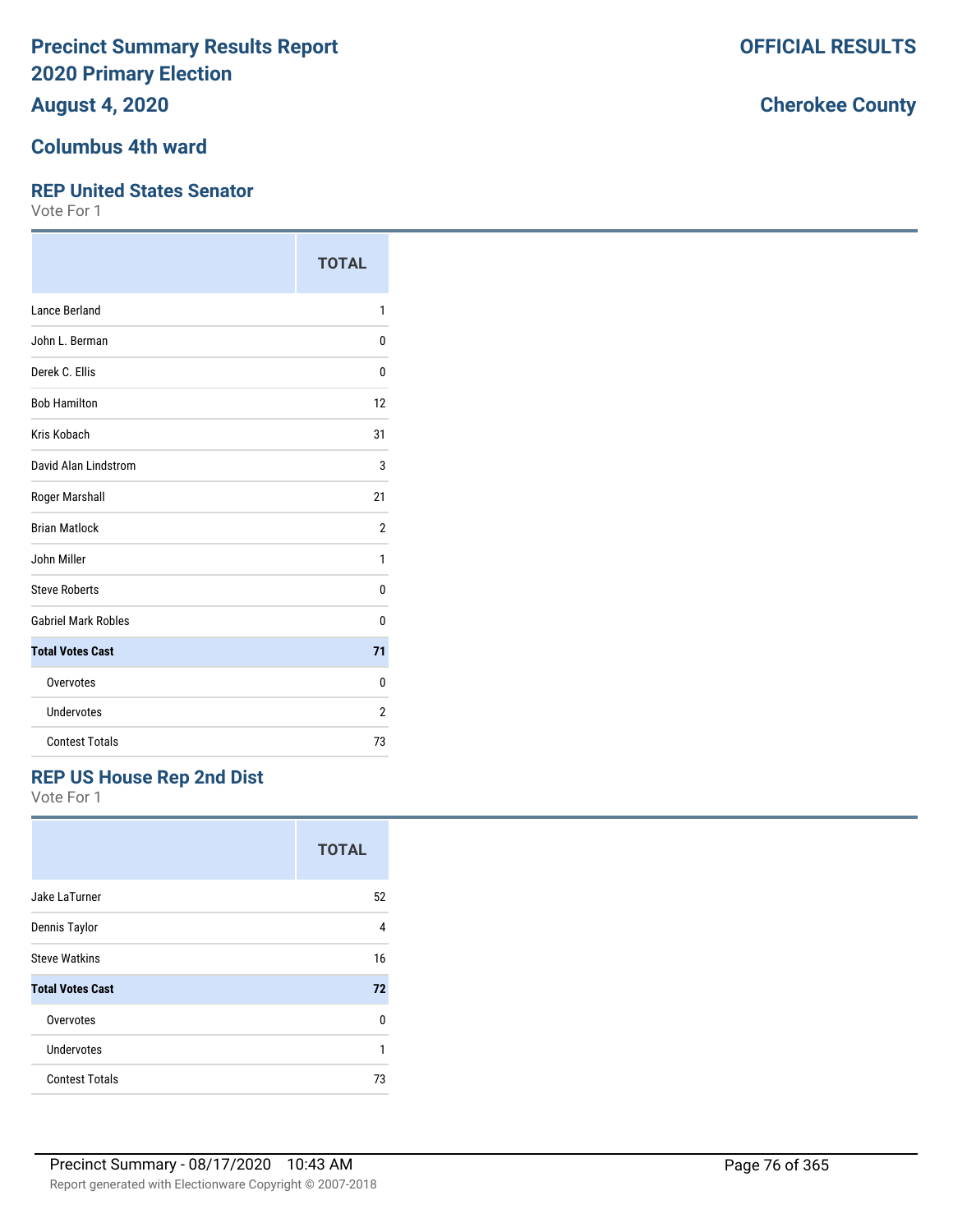### **August 4, 2020**

## **Columbus 4th ward**

#### **REP KS Senator 13th Dist**

Vote For 1

|                            | <b>TOTAL</b> |
|----------------------------|--------------|
| <b>Richard Hilderbrand</b> | 71           |
| <b>Total Votes Cast</b>    | 71           |
| Overvotes                  | n            |
| <b>Undervotes</b>          | 2            |
| <b>Contest Totals</b>      | 73           |

### **REP KS House of Rep 1st Dist**

Vote For 1

|                         | <b>TOTAL</b> |
|-------------------------|--------------|
| Ronald Coquillette      | 10           |
| <b>Michael Houser</b>   | 62           |
| <b>Total Votes Cast</b> | 72           |
| Overvotes               | 0            |
| Undervotes              |              |
| <b>Contest Totals</b>   | 73           |

### **REP Co Comm 2nd Dist 2nd Dist**

Vote For 1

|                         | <b>TOTAL</b> |
|-------------------------|--------------|
| Lorie M. Johnson        | 71           |
| <b>Total Votes Cast</b> | 71           |
| Overvotes               | n            |
| Undervotes              | 2            |
| <b>Contest Totals</b>   | 73           |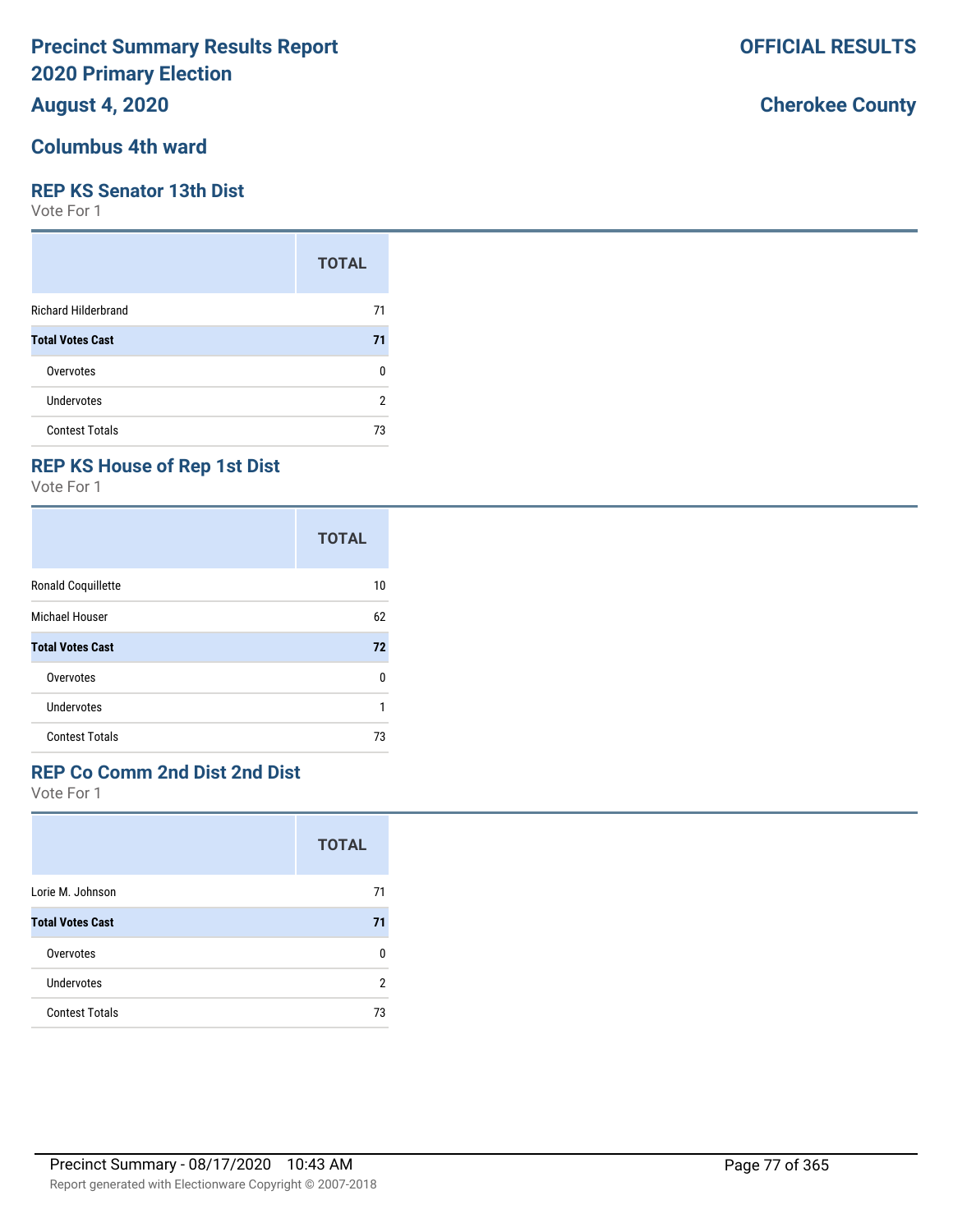**August 4, 2020**

# **Columbus 4th ward**

#### **REP County Clerk**

Vote For 1

|                         | <b>TOTAL</b> |
|-------------------------|--------------|
| Sammye Opela            | 26           |
| Kyle D. Rennie          | 47           |
| <b>Total Votes Cast</b> | 73           |
| Overvotes               | 0            |
| Undervotes              | 0            |
| <b>Contest Totals</b>   | 73           |

### **REP County Treasurer**

Vote For 1

|                         | <b>TOTAL</b> |
|-------------------------|--------------|
| Raven Elmore            | 70           |
| <b>Total Votes Cast</b> | 70           |
| Overvotes               | n            |
| Undervotes              | 3            |
| <b>Contest Totals</b>   | 73           |

# **REP County Register of Deeds**

Vote For 1

|                         | <b>TOTAL</b> |
|-------------------------|--------------|
| Barbara S. Bilke        | 64           |
| <b>Total Votes Cast</b> | 64           |
| Overvotes               | ŋ            |
| Undervotes              | g            |
| <b>Contest Totals</b>   | 73           |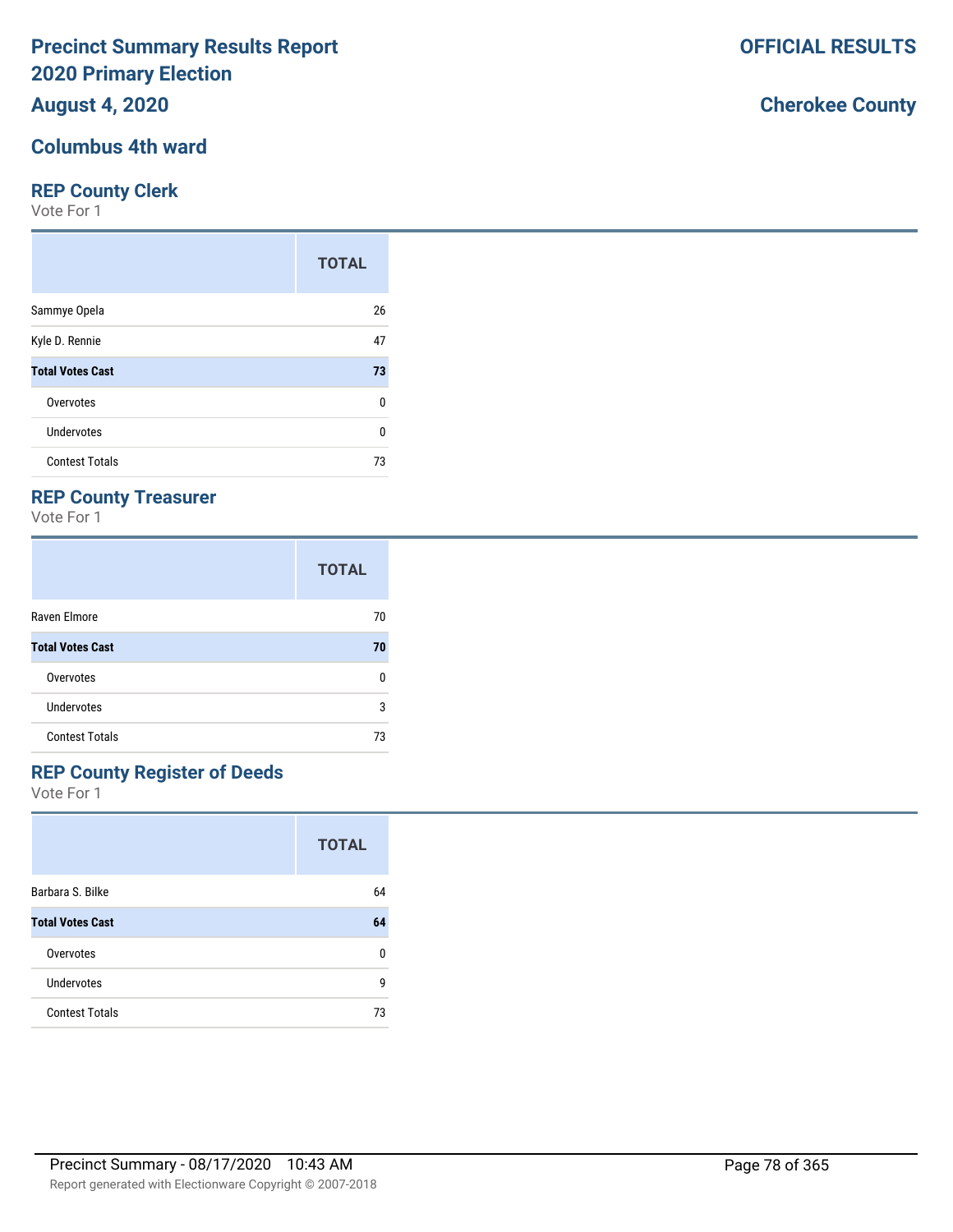### **August 4, 2020**

## **Columbus 4th ward**

#### **REP County Attorney**

Vote For 1

|                         | <b>TOTAL</b> |
|-------------------------|--------------|
| Jake Conard             | 65           |
| <b>Total Votes Cast</b> | 65           |
| Overvotes               | ŋ            |
| Undervotes              | 8            |
| <b>Contest Totals</b>   | 73           |

## **REP County Sheriff**

Vote For 1

|                         | <b>TOTAL</b> |
|-------------------------|--------------|
| Write-In Totals         | 17           |
| Not Assigned            | 17           |
| <b>Total Votes Cast</b> | 17           |
| Overvotes               | 0            |
| Undervotes              | 56           |
| <b>Contest Totals</b>   | 73           |

### **REP Pct Com m Columbus 4th Ward**

Vote For 1

|                         | <b>TOTAL</b> |
|-------------------------|--------------|
| <b>Write-In Totals</b>  | 4            |
| Not Assigned            | 4            |
| <b>Total Votes Cast</b> | 4            |
| Overvotes               | U            |
| Undervotes              | 69           |
| <b>Contest Totals</b>   | 73           |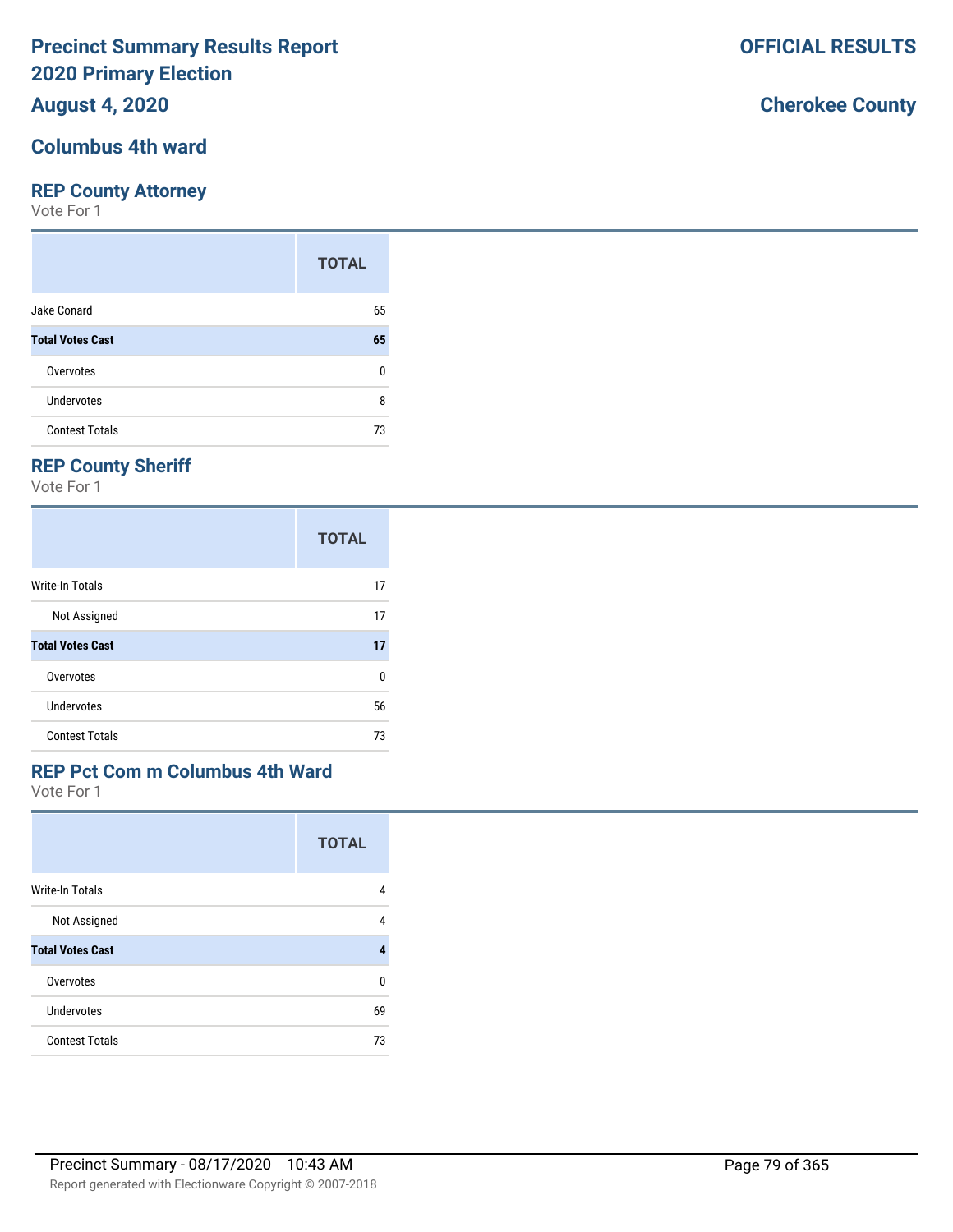**August 4, 2020**

# **Columbus 4th ward**

### **REP Pct Com w Columbus 4th Ward**

Vote For 1

|                         | <b>TOTAL</b>   |
|-------------------------|----------------|
| Write-In Totals         | 2              |
| Not Assigned            | 2              |
| <b>Total Votes Cast</b> | $\overline{2}$ |
| Overvotes               | n              |
| Undervotes              | 71             |
| <b>Contest Totals</b>   | 73             |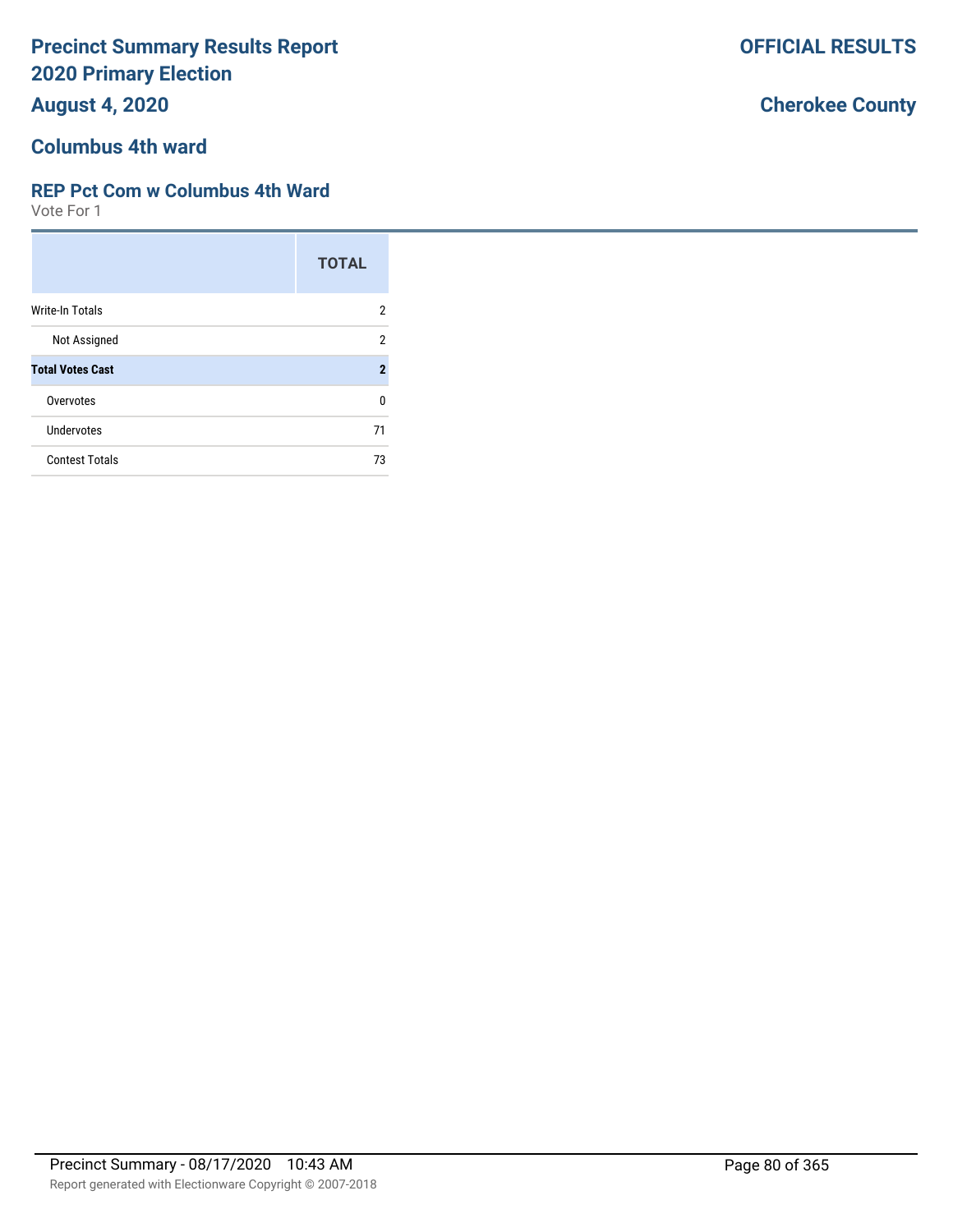#### **Columbus 5th ward**

#### **STATISTICS**

|                                   | TOTAL  |
|-----------------------------------|--------|
| Registered Voters - Total         | 345    |
| Registered Voters - NONPARTISAN   | 118    |
| Registered Voters - Democratic    | 85     |
| Registered Voters - Republican    | 142    |
| <b>Ballots Cast - Total</b>       | 91     |
| <b>Ballots Cast - NONPARTISAN</b> | 0      |
| <b>Ballots Cast - Democratic</b>  | 28     |
| Ballots Cast - Republican         | 63     |
| <b>Ballots Cast - Blank</b>       | 0      |
| Voter Turnout - Total             | 26.38% |
| Voter Turnout - NONPARTISAN       | 0.00%  |
| Voter Turnout - Democratic        | 32.94% |
| Voter Turnout - Republican        | 44.37% |

### **DEM United States Senator**

Vote For 1

|                         | <b>TOTAL</b> |
|-------------------------|--------------|
| <b>Barbara Bollier</b>  | 12           |
| Robert Leon Tillman     | 15           |
| <b>Total Votes Cast</b> | 27           |
| Overvotes               | n            |
| Undervotes              | 1            |
| <b>Contest Totals</b>   | 28           |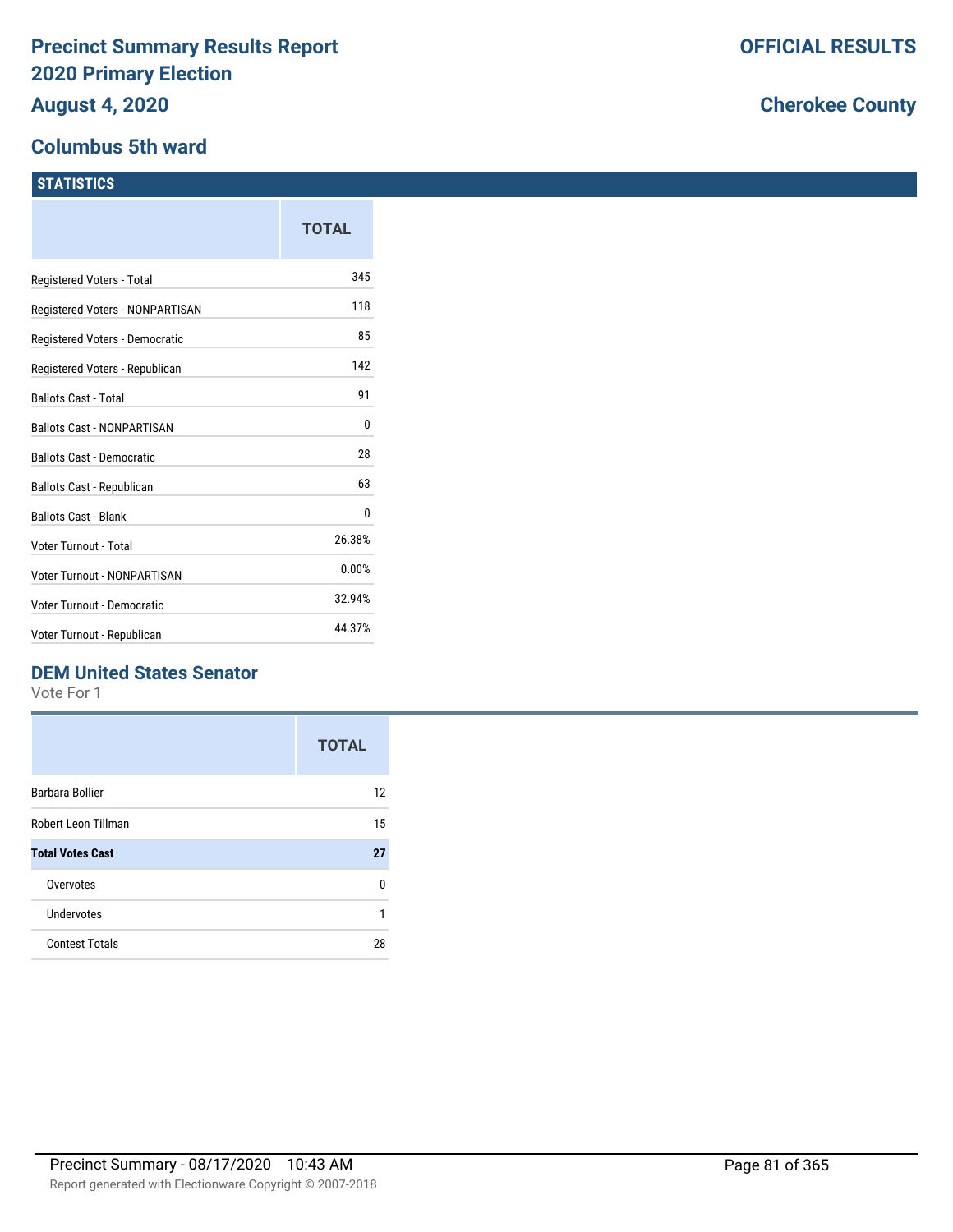## **August 4, 2020**

## **Columbus 5th ward**

#### **DEM US House Rep 2nd Dist**

Vote For 1

|                         | <b>TOTAL</b>   |
|-------------------------|----------------|
| Michelle De La Isla     | 17             |
| James K. Windholz       | 9              |
| <b>Total Votes Cast</b> | 26             |
| Overvotes               | 0              |
| Undervotes              | $\overline{2}$ |
| <b>Contest Totals</b>   | 28             |

### **DEM KS Senator 13th Dist**

Vote For 1

|                         | <b>TOTAL</b> |
|-------------------------|--------------|
| Nancy J. Ingle          | 26           |
| <b>Total Votes Cast</b> | 26           |
| Overvotes               | n            |
| Undervotes              | 2            |
| <b>Contest Totals</b>   | 28           |

# **DEM KS House of Rep 1st Dist**

Vote For 1

|                         | <b>TOTAL</b> |
|-------------------------|--------------|
| <b>Write-In Totals</b>  | 3            |
| Not Assigned            | 3            |
| <b>Total Votes Cast</b> | 3            |
| Overvotes               | U            |
| Undervotes              | 25           |
| <b>Contest Totals</b>   | 28           |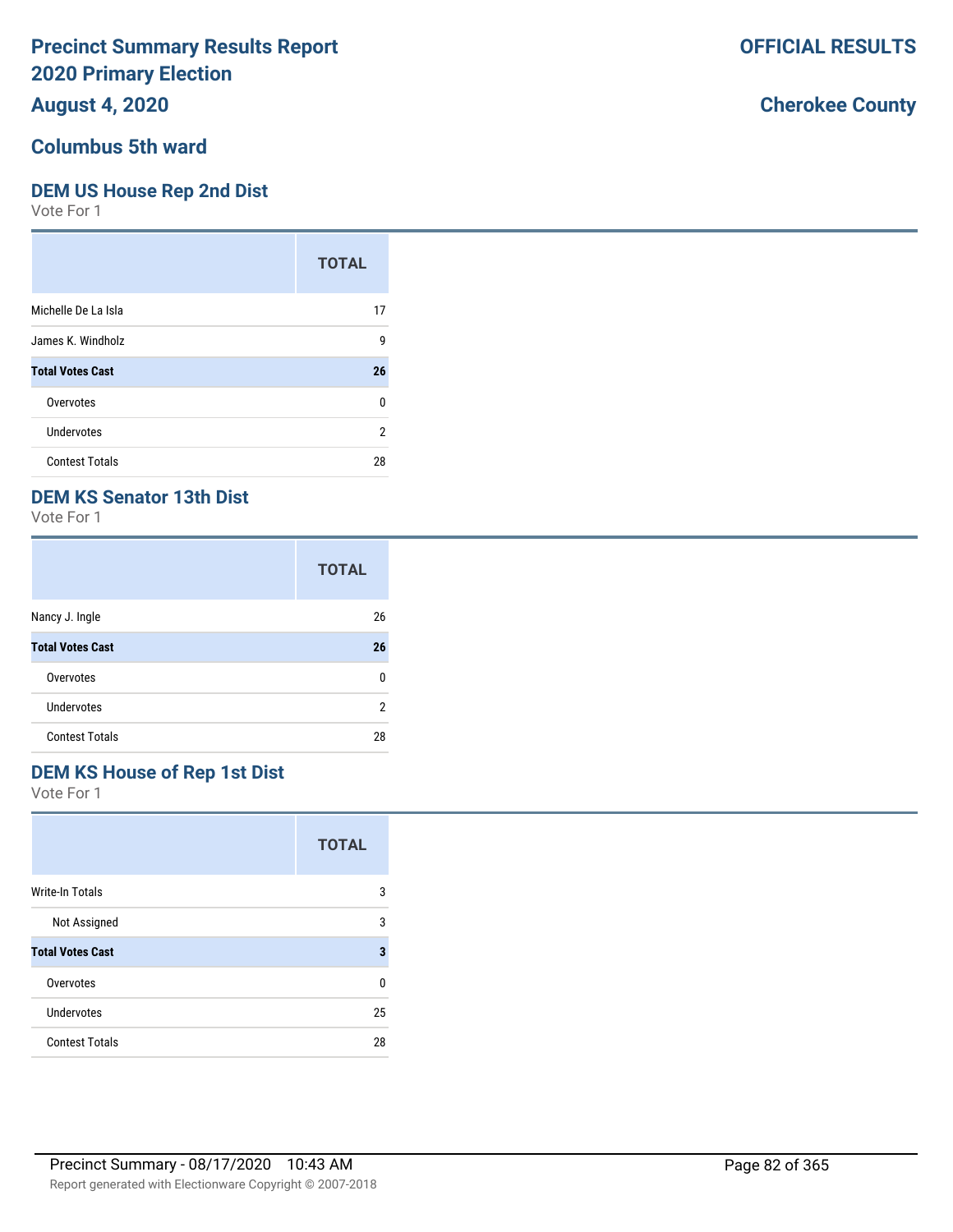**August 4, 2020**

# **Columbus 5th ward**

#### **DEM Co Comm 2nd Dist 2nd Dist**

Vote For 1

|                         | <b>TOTAL</b> |
|-------------------------|--------------|
| Owen Tom Pryor          | 23           |
| <b>Total Votes Cast</b> | 23           |
| Overvotes               | ŋ            |
| Undervotes              | 5            |
| <b>Contest Totals</b>   | 28           |

## **DEM County Clerk**

Vote For 1

|                         | <b>TOTAL</b> |
|-------------------------|--------------|
| Carol Rae Marcan-Venson | 24           |
| <b>Total Votes Cast</b> | 24           |
| Overvotes               |              |
| Undervotes              |              |
| <b>Contest Totals</b>   | 28           |

### **DEM County Treasurer**

Vote For 1

|                         | <b>TOTAL</b>   |
|-------------------------|----------------|
| Write-In Totals         | 2              |
| Not Assigned            | 2              |
| <b>Total Votes Cast</b> | $\overline{2}$ |
| Overvotes               | U              |
| Undervotes              | 26             |
| <b>Contest Totals</b>   | 28             |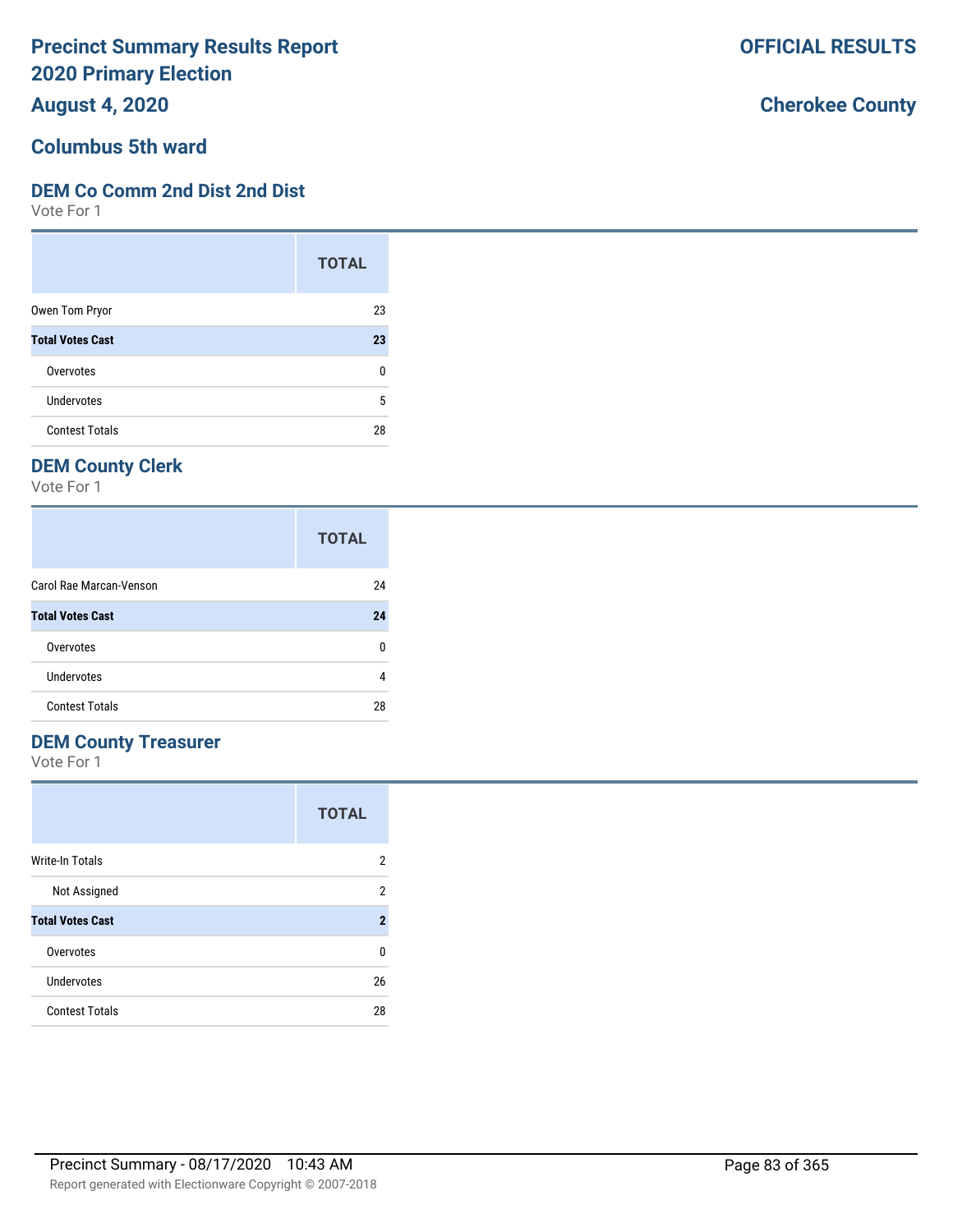**August 4, 2020**

### **Columbus 5th ward**

#### **DEM County Register of Deeds**

Vote For 1

|                         | <b>TOTAL</b> |
|-------------------------|--------------|
| Write-In Totals         |              |
| Not Assigned            |              |
| <b>Total Votes Cast</b> |              |
| Overvotes               | ŋ            |
| Undervotes              | 27           |
| <b>Contest Totals</b>   | 28           |

## **DEM County Attorney**

Vote For 1

|                         | <b>TOTAL</b> |
|-------------------------|--------------|
| <b>Write-In Totals</b>  | O            |
| Not Assigned            | ŋ            |
| <b>Total Votes Cast</b> | 0            |
| Overvotes               | U            |
| Undervotes              | 28           |
| <b>Contest Totals</b>   | 28           |

### **DEM County Sheriff**

Vote For 1

|                         | <b>TOTAL</b> |
|-------------------------|--------------|
| David M. Groves         | 27           |
| <b>Total Votes Cast</b> | 27           |
| Overvotes               | n            |
| <b>Undervotes</b>       |              |
| <b>Contest Totals</b>   | 28           |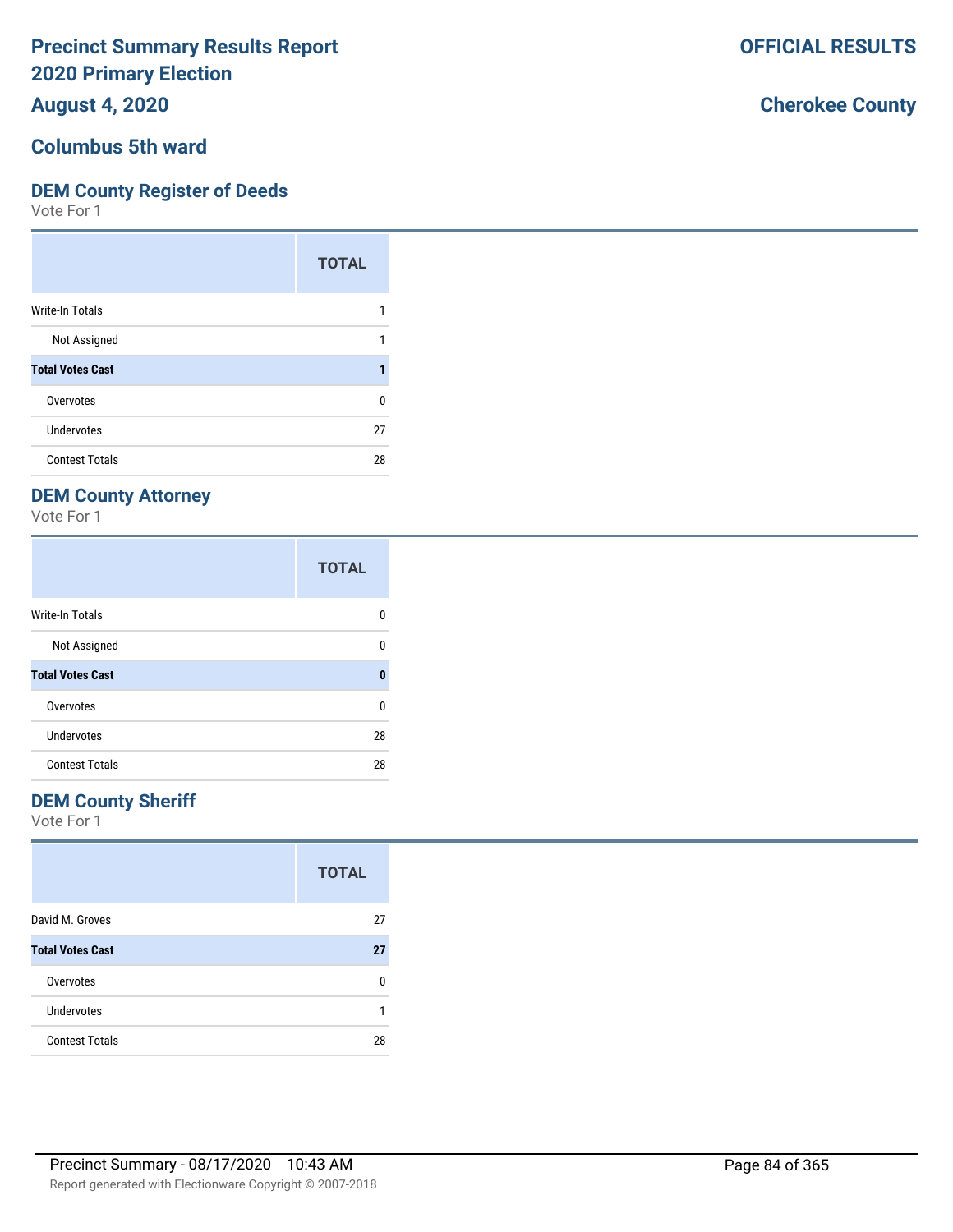**August 4, 2020**

# **Columbus 5th ward**

### **DEM Pct Com m Columbus 5th Ward**

Vote For 1

|                         | <b>TOTAL</b> |
|-------------------------|--------------|
| <b>Write-In Totals</b>  | 3            |
| Not Assigned            | 3            |
| <b>Total Votes Cast</b> | 3            |
| Overvotes               | 0            |
| <b>Undervotes</b>       | 25           |
| <b>Contest Totals</b>   | 28           |

### **DEM Pct Com w Columbus 5th Ward**

Vote For 1

|                         | <b>TOTAL</b> |
|-------------------------|--------------|
| <b>Write-In Totals</b>  | 4            |
| Not Assigned            | 4            |
| <b>Total Votes Cast</b> | 4            |
| Overvotes               | U            |
| <b>Undervotes</b>       | 24           |
| <b>Contest Totals</b>   | 28           |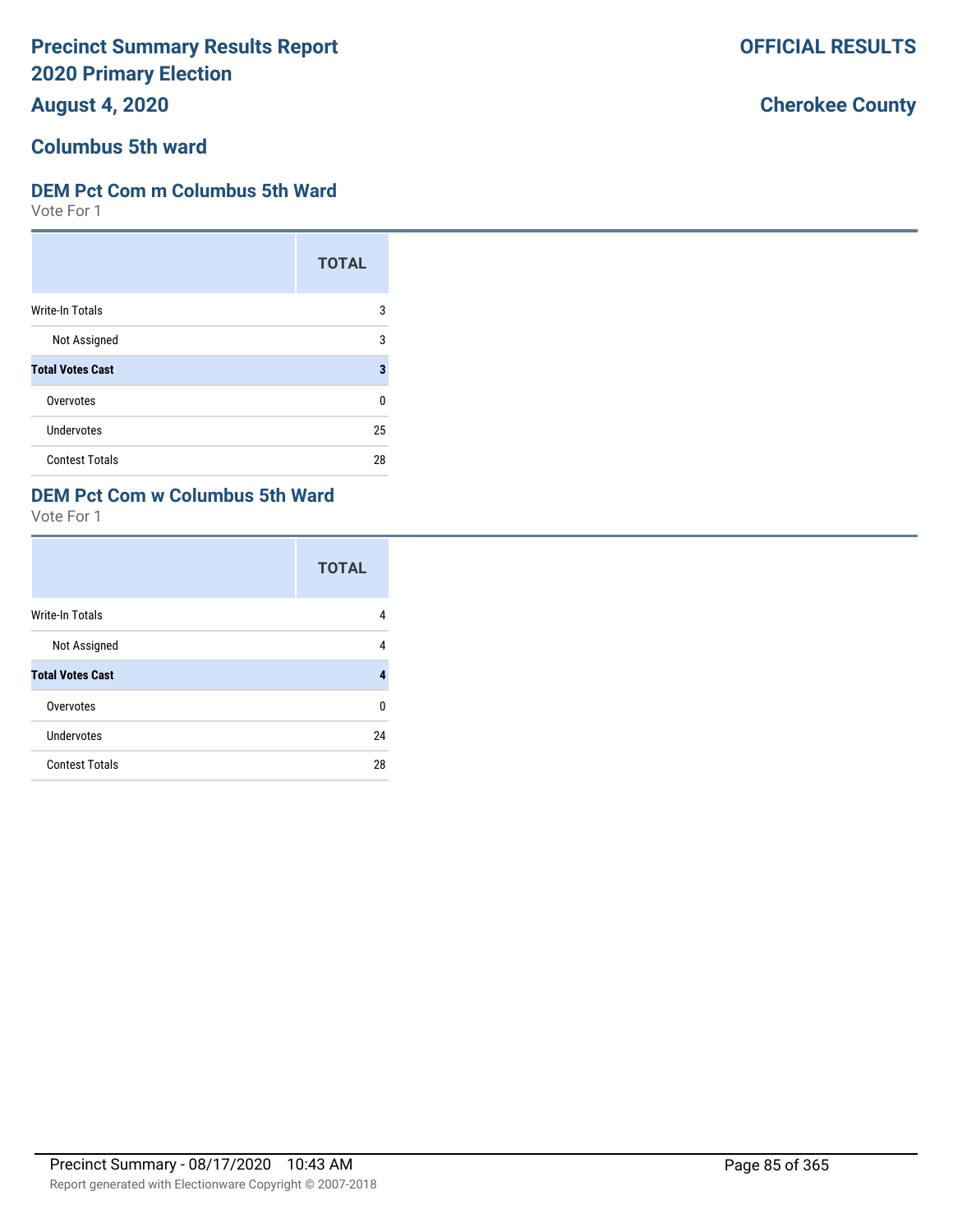**August 4, 2020**

### **Columbus 5th ward**

#### **REP United States Senator**

Vote For 1

|                            | <b>TOTAL</b>   |
|----------------------------|----------------|
| <b>Lance Berland</b>       | 1              |
| John L. Berman             | 0              |
| Derek C. Ellis             | 0              |
| <b>Bob Hamilton</b>        | 5              |
| Kris Kobach                | 21             |
| David Alan Lindstrom       | $\overline{2}$ |
| Roger Marshall             | 23             |
| <b>Brian Matlock</b>       | $\overline{2}$ |
| John Miller                | 2              |
| <b>Steve Roberts</b>       | 1              |
| <b>Gabriel Mark Robles</b> | 1              |
| <b>Total Votes Cast</b>    | 58             |
| Overvotes                  | 0              |
| Undervotes                 | 5              |
| <b>Contest Totals</b>      | 63             |

### **REP US House Rep 2nd Dist**

Vote For 1

|                         | <b>TOTAL</b> |
|-------------------------|--------------|
| Jake LaTurner           | 43           |
| Dennis Taylor           | 4            |
| <b>Steve Watkins</b>    | 15           |
| <b>Total Votes Cast</b> | 62           |
| Overvotes               | U            |
| Undervotes              | 1            |
| <b>Contest Totals</b>   | 63           |

# **Cherokee County**

**OFFICIAL RESULTS**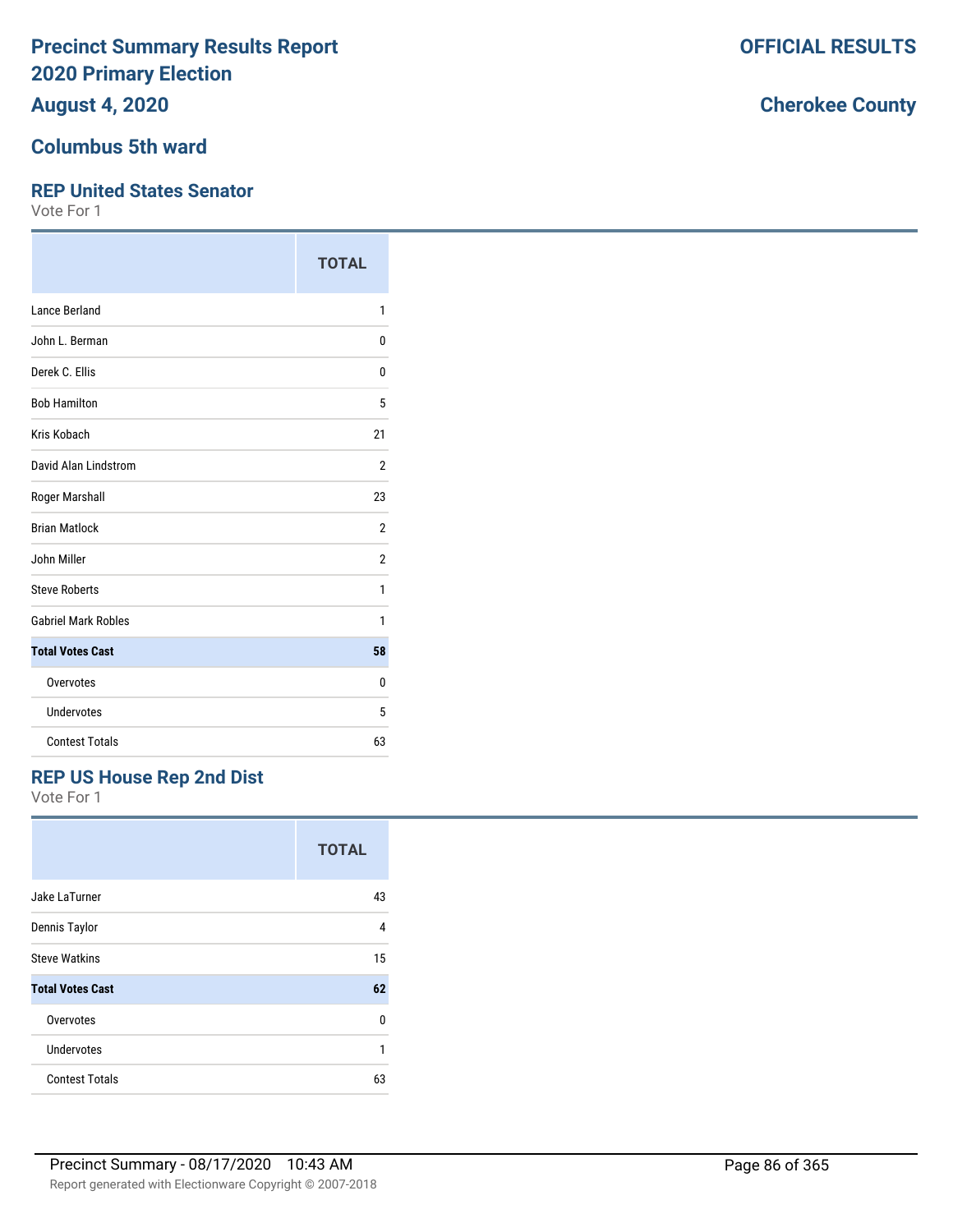### **August 4, 2020**

#### **Columbus 5th ward**

#### **REP KS Senator 13th Dist**

Vote For 1

|                            | <b>TOTAL</b> |
|----------------------------|--------------|
| <b>Richard Hilderbrand</b> | 59           |
| <b>Total Votes Cast</b>    | 59           |
| Overvotes                  | ŋ            |
| Undervotes                 | 4            |
| <b>Contest Totals</b>      | 63           |

## **REP KS House of Rep 1st Dist**

Vote For 1

|                         | <b>TOTAL</b> |
|-------------------------|--------------|
| Ronald Coquillette      | 10           |
| Michael Houser          | 52           |
| <b>Total Votes Cast</b> | 62           |
| Overvotes               | 0            |
| Undervotes              |              |
| <b>Contest Totals</b>   | 63           |

### **REP Co Comm 2nd Dist 2nd Dist**

Vote For 1

|                         | <b>TOTAL</b> |
|-------------------------|--------------|
| Lorie M. Johnson        | 55           |
| <b>Total Votes Cast</b> | 55           |
| Overvotes               | n            |
| Undervotes              | 8            |
| <b>Contest Totals</b>   | 63           |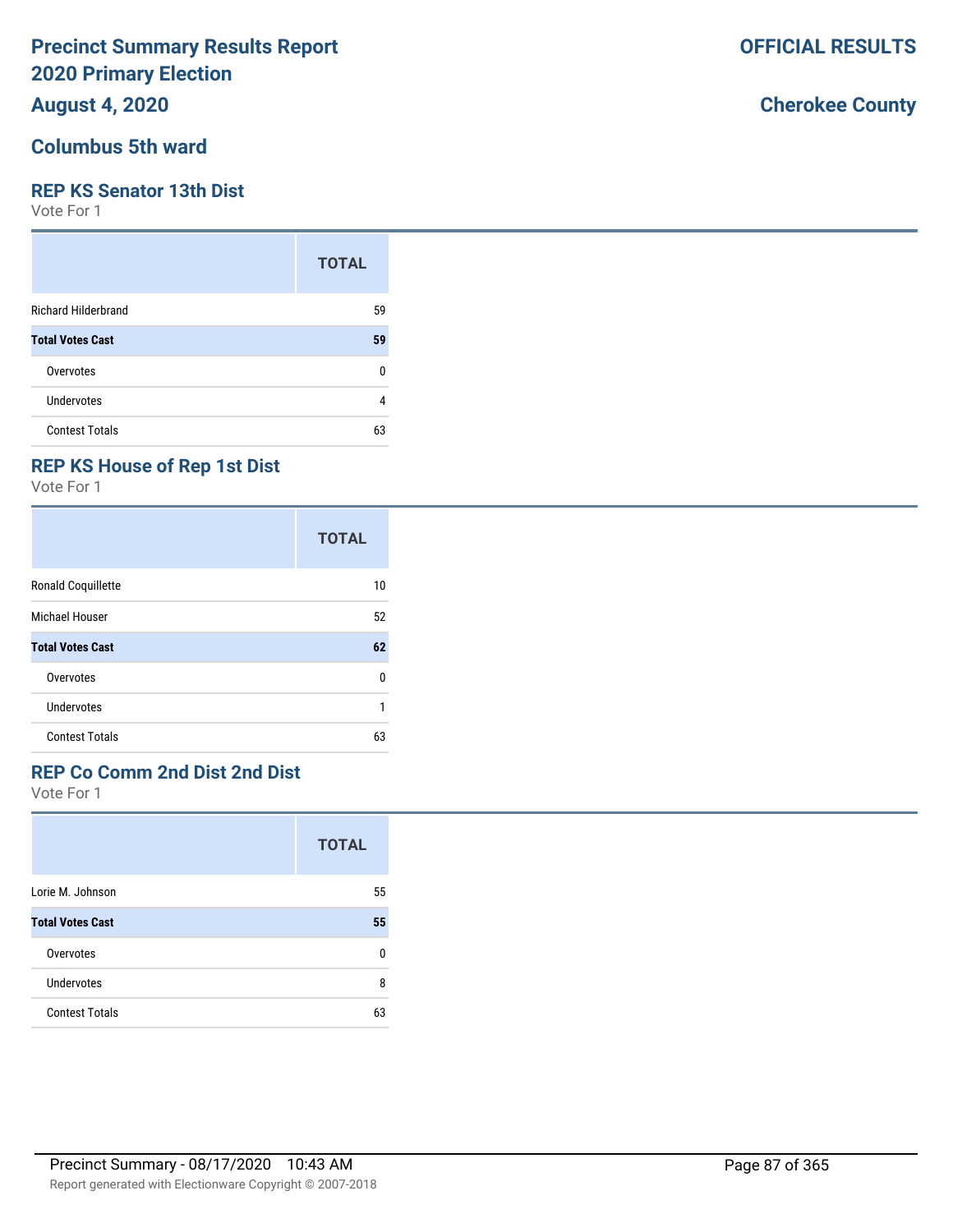**August 4, 2020**

### **Columbus 5th ward**

#### **REP County Clerk**

Vote For 1

|                         | <b>TOTAL</b> |
|-------------------------|--------------|
| Sammye Opela            | 15           |
| Kyle D. Rennie          | 47           |
| <b>Total Votes Cast</b> | 62           |
| Overvotes               | 0            |
| Undervotes              |              |
| <b>Contest Totals</b>   | 63           |

### **REP County Treasurer**

Vote For 1

|                         | <b>TOTAL</b> |
|-------------------------|--------------|
| Raven Elmore            | 56           |
| <b>Total Votes Cast</b> | 56           |
| Overvotes               | n            |
| Undervotes              |              |
| <b>Contest Totals</b>   | 63           |

# **REP County Register of Deeds**

Vote For 1

|                         | <b>TOTAL</b> |
|-------------------------|--------------|
| Barbara S. Bilke        | 58           |
| <b>Total Votes Cast</b> | 58           |
| Overvotes               | n            |
| Undervotes              | 5            |
| <b>Contest Totals</b>   | 63           |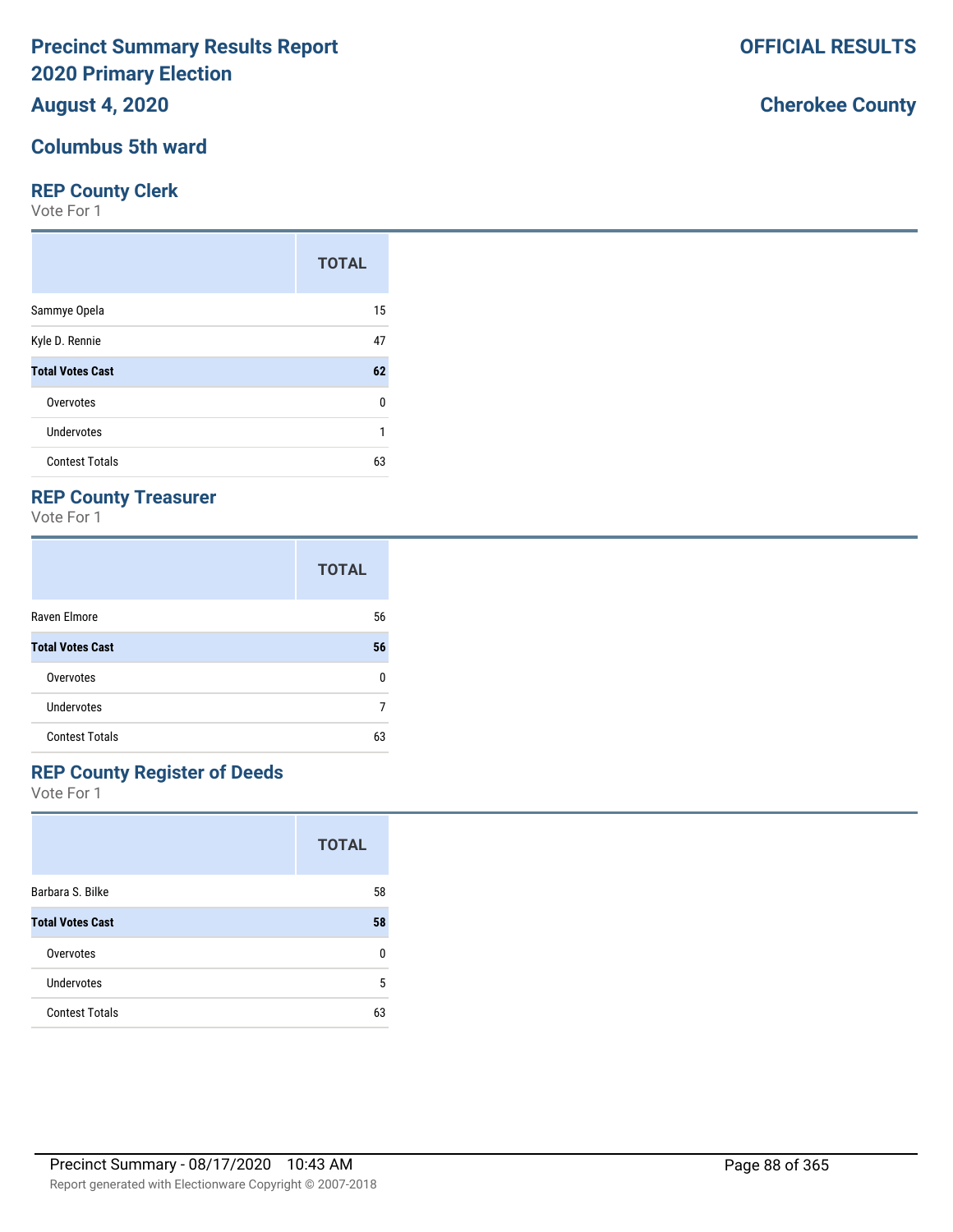### **August 4, 2020**

#### **Columbus 5th ward**

#### **REP County Attorney**

Vote For 1

|                         | <b>TOTAL</b> |
|-------------------------|--------------|
| Jake Conard             | 60           |
| <b>Total Votes Cast</b> | 60           |
| Overvotes               | n            |
| Undervotes              | 3            |
| <b>Contest Totals</b>   | 63           |

## **REP County Sheriff**

Vote For 1

|                         | <b>TOTAL</b> |
|-------------------------|--------------|
| Write-In Totals         | 10           |
| Not Assigned            | 10           |
| <b>Total Votes Cast</b> | 10           |
| Overvotes               | 0            |
| Undervotes              | 53           |
| <b>Contest Totals</b>   | 63           |

### **REP Pct Com m Columbus 5th Ward**

Vote For 1

|                         | <b>TOTAL</b> |
|-------------------------|--------------|
| <b>Write-In Totals</b>  | 5            |
| Not Assigned            | 5            |
| <b>Total Votes Cast</b> | 5            |
| Overvotes               | U            |
| Undervotes              | 58           |
| <b>Contest Totals</b>   | 63           |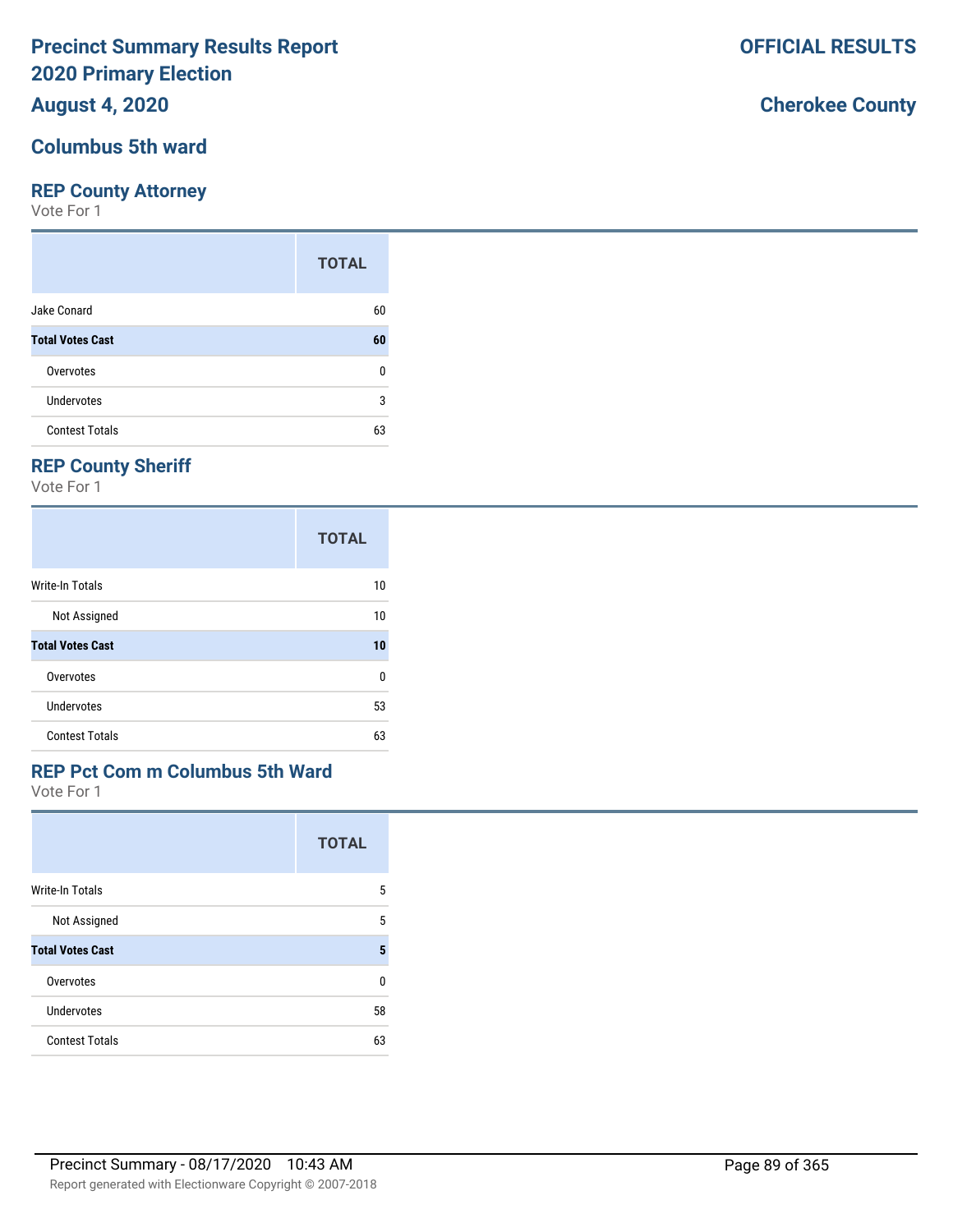**August 4, 2020**

# **Columbus 5th ward**

### **REP Pct Com w Columbus 5th Ward**

Vote For 1

|                         | <b>TOTAL</b> |
|-------------------------|--------------|
| Write-In Totals         | 5            |
| Not Assigned            | 5            |
| <b>Total Votes Cast</b> | 5            |
| Overvotes               | n            |
| Undervotes              | 58           |
| <b>Contest Totals</b>   | 63           |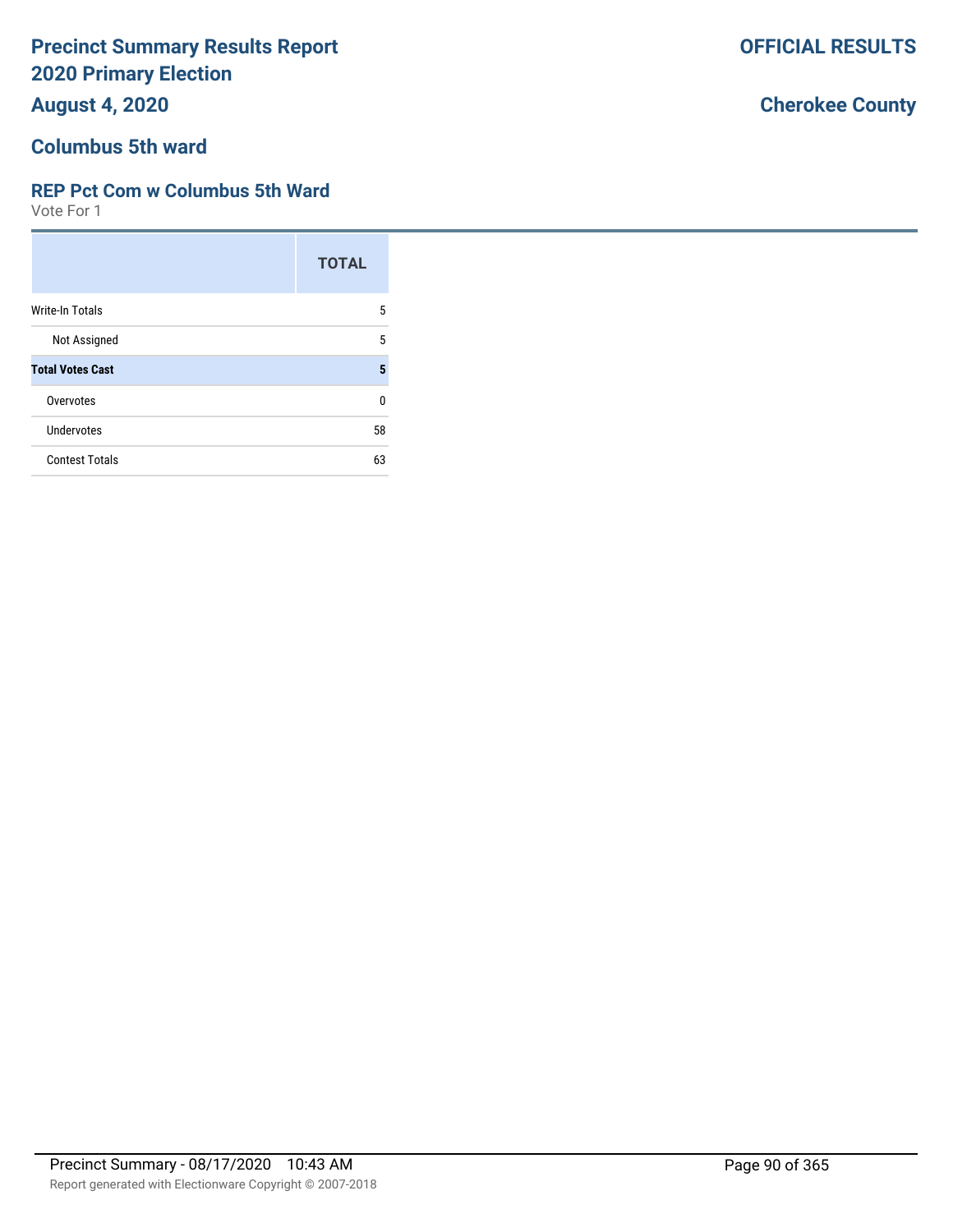#### **Galena 1st ward**

#### **STATISTICS**

|                                    | TOTAL  |
|------------------------------------|--------|
| Registered Voters - Total          | 527    |
| Registered Voters - NONPARTISAN    | 224    |
| Registered Voters - Democratic     | 104    |
| Registered Voters - Republican     | 199    |
| <b>Ballots Cast - Total</b>        | 87     |
| <b>Ballots Cast - NONPARTISAN</b>  | 0      |
| <b>Ballots Cast - Democratic</b>   | 26     |
| Ballots Cast - Republican          | 61     |
| <b>Ballots Cast - Blank</b>        | 1      |
| Voter Turnout - Total              | 16.51% |
| <b>Voter Turnout - NONPARTISAN</b> | 0.00%  |
| Voter Turnout - Democratic         | 25.00% |
| Voter Turnout - Republican         | 30.65% |

### **DEM United States Senator**

Vote For 1

|                         | <b>TOTAL</b> |
|-------------------------|--------------|
| <b>Barbara Bollier</b>  | 14           |
| Robert Leon Tillman     | 8            |
| <b>Total Votes Cast</b> | 22           |
| Overvotes               | n            |
| Undervotes              | 4            |
| <b>Contest Totals</b>   | 26           |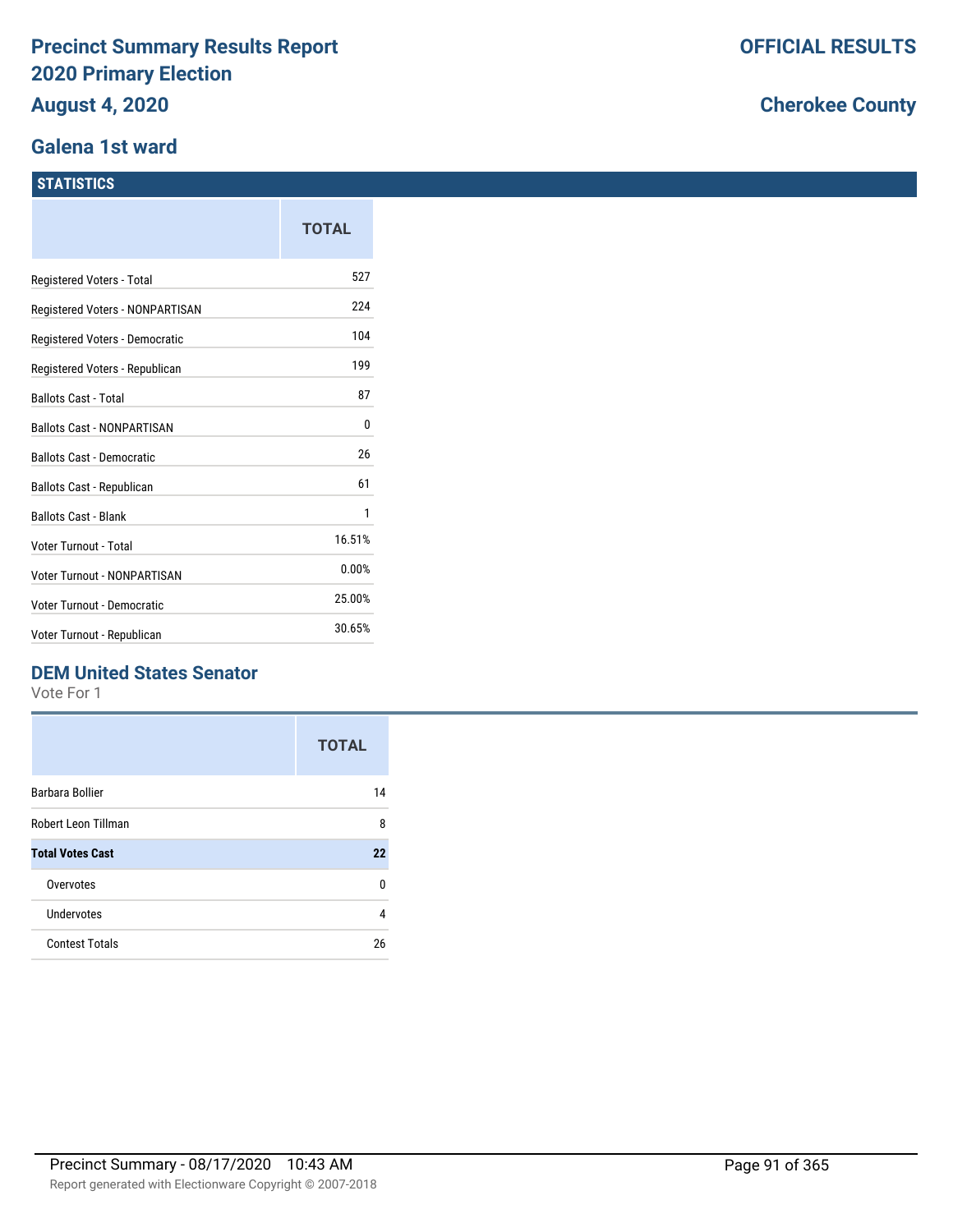**August 4, 2020**

### **Galena 1st ward**

#### **DEM US House Rep 2nd Dist**

Vote For 1

|                         | <b>TOTAL</b> |
|-------------------------|--------------|
| Michelle De La Isla     | 14           |
| James K. Windholz       | 8            |
| <b>Total Votes Cast</b> | 22           |
| Overvotes               | 0            |
| Undervotes              | 4            |
| <b>Contest Totals</b>   | 26           |

### **DEM KS Senator 13th Dist**

Vote For 1

|                         | <b>TOTAL</b> |
|-------------------------|--------------|
| Nancy J. Ingle          | 22           |
| <b>Total Votes Cast</b> | 22           |
| Overvotes               | n            |
| Undervotes              | 4            |
| <b>Contest Totals</b>   | 26           |

### **DEM KS House of Rep 1st Dist**

Vote For 1

|                         | <b>TOTAL</b> |
|-------------------------|--------------|
| <b>Write-In Totals</b>  | n            |
| Not Assigned            | ŋ            |
| <b>Total Votes Cast</b> | 0            |
| Overvotes               | U            |
| Undervotes              | 26           |
| <b>Contest Totals</b>   | 26           |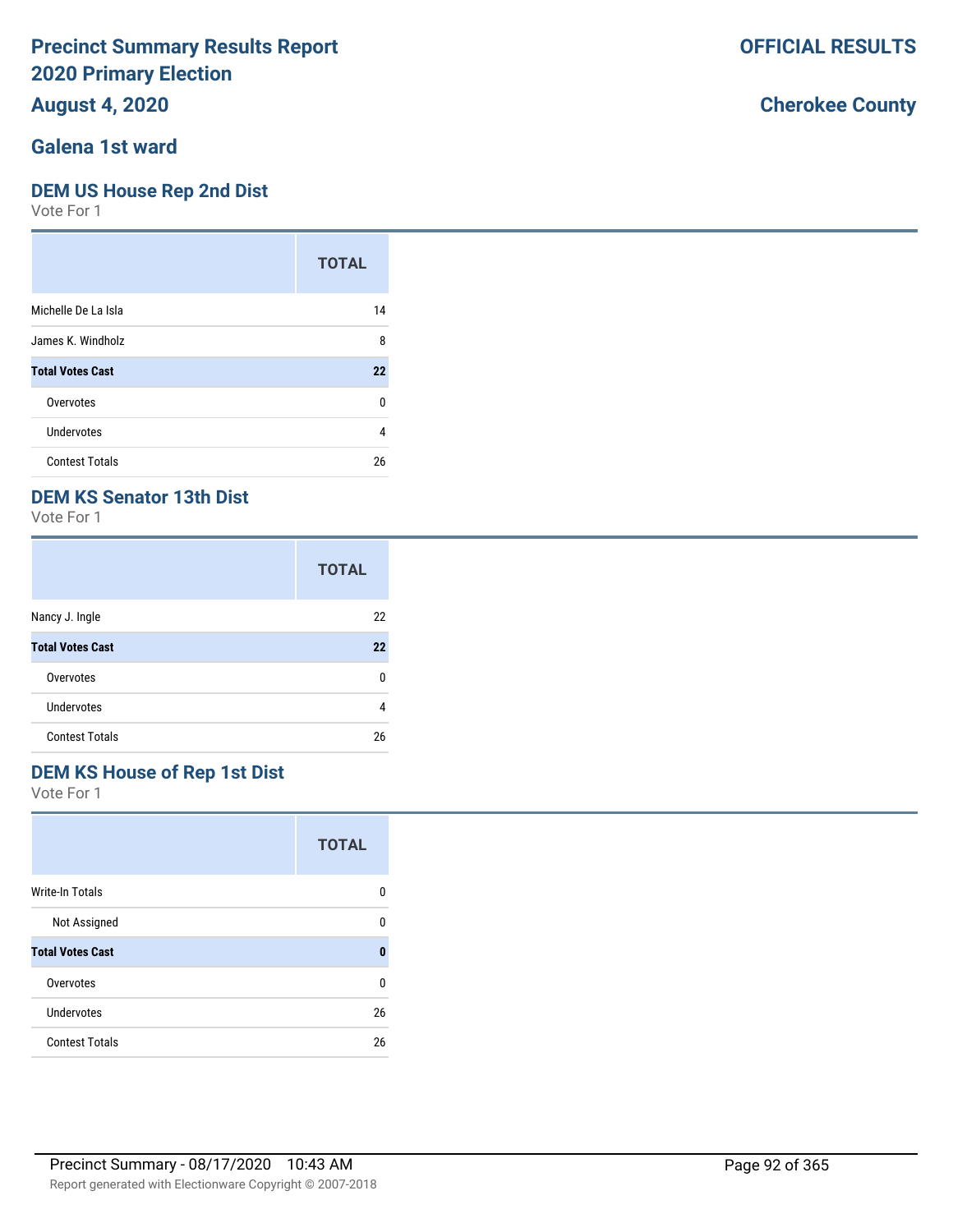### **August 4, 2020**

### **Galena 1st ward**

#### **DEM County Clerk**

Vote For 1

|                         | <b>TOTAL</b> |
|-------------------------|--------------|
| Carol Rae Marcan-Venson | 19           |
| <b>Total Votes Cast</b> | 19           |
| Overvotes               | n            |
| Undervotes              |              |
| <b>Contest Totals</b>   | 26           |

## **DEM County Treasurer**

Vote For 1

|                         | <b>TOTAL</b> |
|-------------------------|--------------|
| Write-In Totals         | O            |
| Not Assigned            | 0            |
| <b>Total Votes Cast</b> | Ω            |
| Overvotes               | 0            |
| Undervotes              | 26           |
| <b>Contest Totals</b>   | 26           |

## **DEM County Register of Deeds**

Vote For 1

|                         | <b>TOTAL</b> |
|-------------------------|--------------|
| Write-In Totals         | 0            |
| Not Assigned            | n            |
| <b>Total Votes Cast</b> | O            |
| Overvotes               | U            |
| Undervotes              | 26           |
| <b>Contest Totals</b>   | 26           |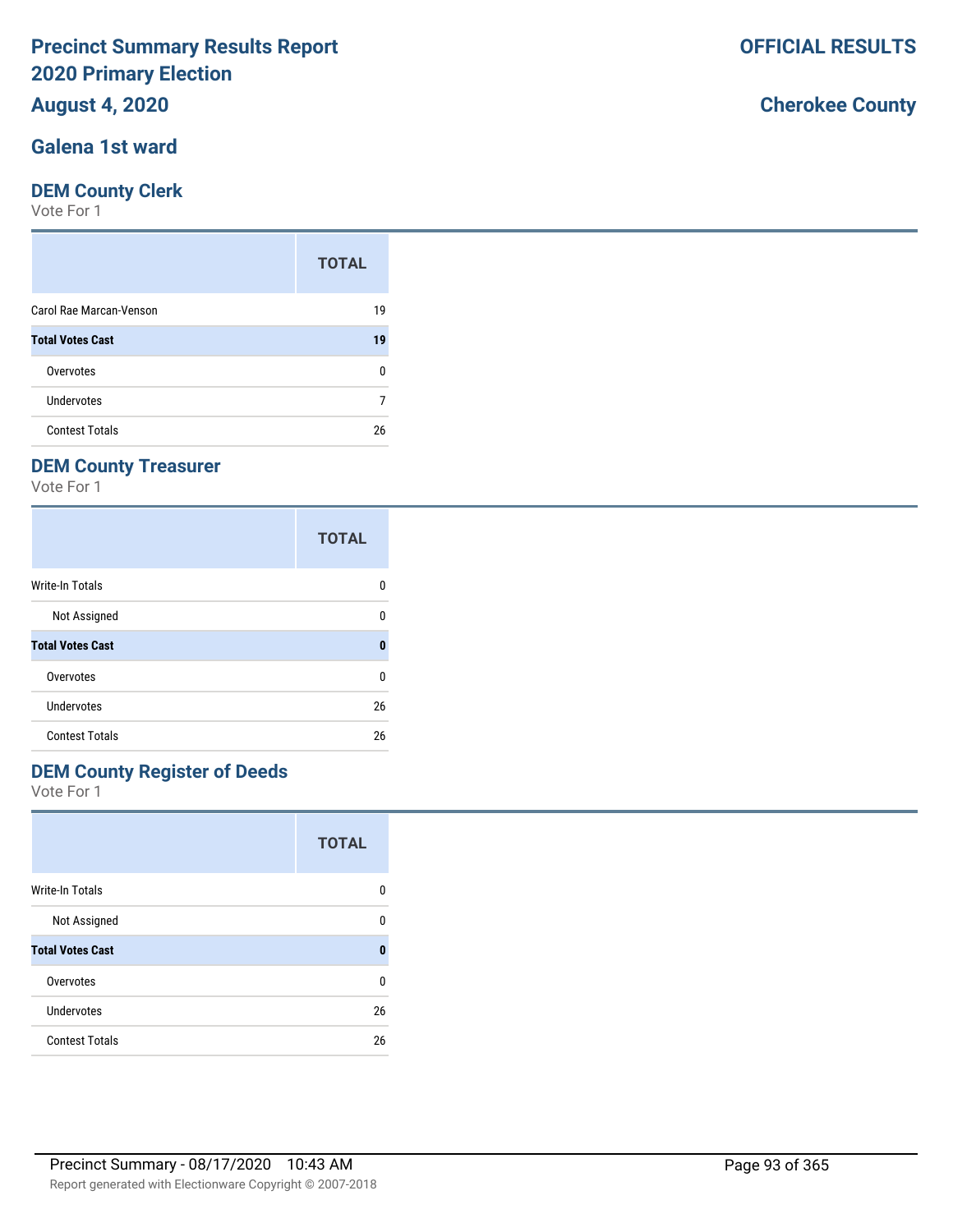### **August 4, 2020**

### **Galena 1st ward**

#### **DEM County Attorney**

Vote For 1

|                         | <b>TOTAL</b> |
|-------------------------|--------------|
| Write-In Totals         |              |
| Not Assigned            |              |
| <b>Total Votes Cast</b> |              |
| Overvotes               | 0            |
| <b>Undervotes</b>       | 25           |
| <b>Contest Totals</b>   | 26           |

### **DEM County Sheriff**

Vote For 1

|                         | <b>TOTAL</b> |
|-------------------------|--------------|
| David M. Groves         | 20           |
| <b>Total Votes Cast</b> | 20           |
| Overvotes               | n            |
| Undervotes              | 6            |
| <b>Contest Totals</b>   | 26           |

# **DEM Pct Com m Galena 1st Ward**

Vote For 1

|                         | <b>TOTAL</b> |
|-------------------------|--------------|
| <b>Write-In Totals</b>  | n            |
| Not Assigned            | ŋ            |
| <b>Total Votes Cast</b> | 0            |
| Overvotes               | U            |
| Undervotes              | 26           |
| <b>Contest Totals</b>   | 26           |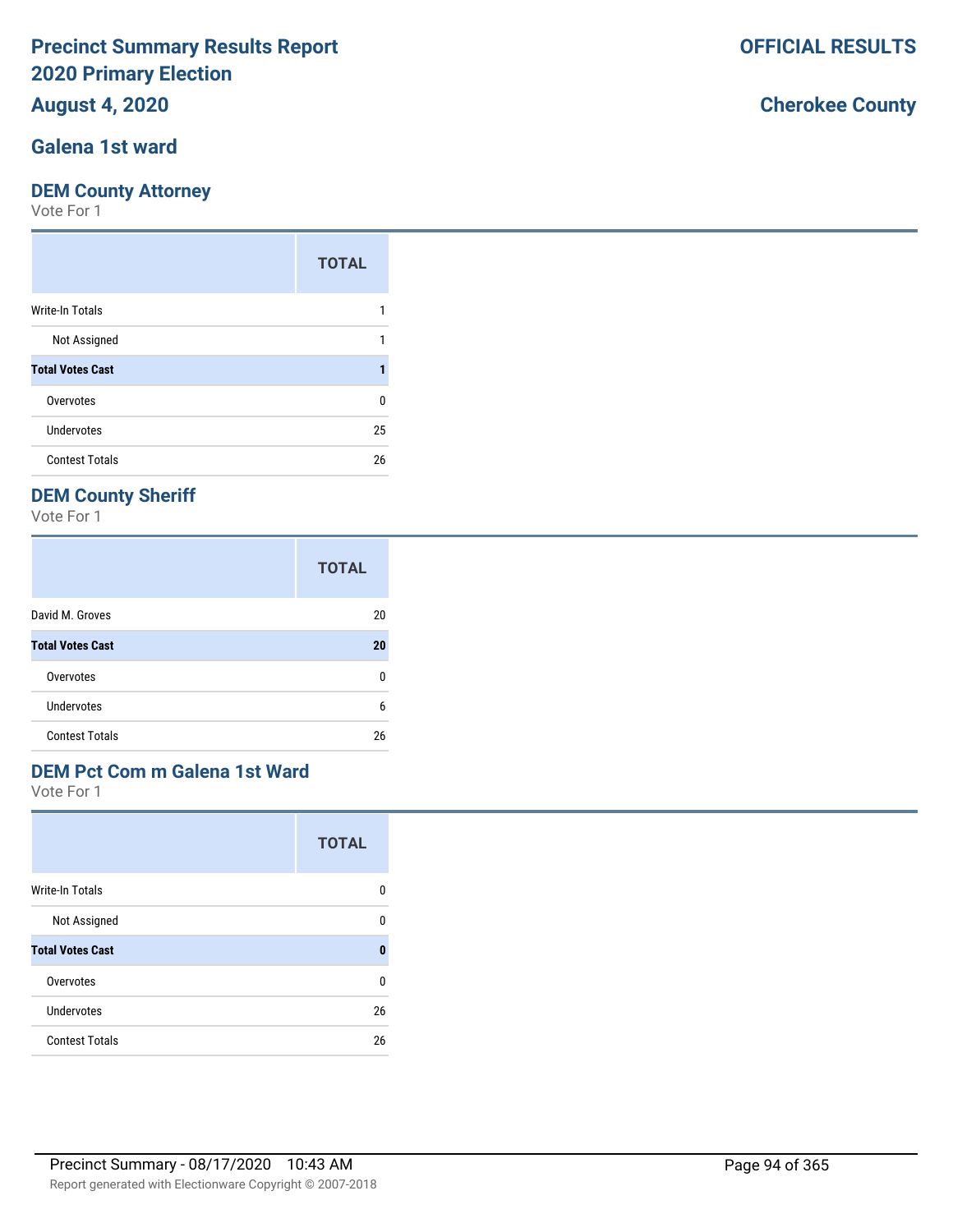**August 4, 2020**

### **Galena 1st ward**

#### **DEM Pct Com w Galena 1st Ward**

Vote For 1

|                         | <b>TOTAL</b> |
|-------------------------|--------------|
| <b>Write-In Totals</b>  | 0            |
| Not Assigned            | 0            |
| <b>Total Votes Cast</b> | 0            |
| Overvotes               | U            |
| Undervotes              | 26           |
| <b>Contest Totals</b>   | 26           |

### **REP United States Senator**

Vote For 1

|                            | <b>TOTAL</b>   |
|----------------------------|----------------|
| Lance Berland              | 1              |
| John L. Berman             | 0              |
| Derek C. Ellis             | 1              |
| <b>Bob Hamilton</b>        | 2              |
| Kris Kobach                | 27             |
| David Alan Lindstrom       | 1              |
| Roger Marshall             | 21             |
| <b>Brian Matlock</b>       | $\overline{2}$ |
| John Miller                | 0              |
| <b>Steve Roberts</b>       | 2              |
| <b>Gabriel Mark Robles</b> | 1              |
| <b>Total Votes Cast</b>    | 58             |
| Overvotes                  | 0              |
| Undervotes                 | 3              |
| <b>Contest Totals</b>      | 61             |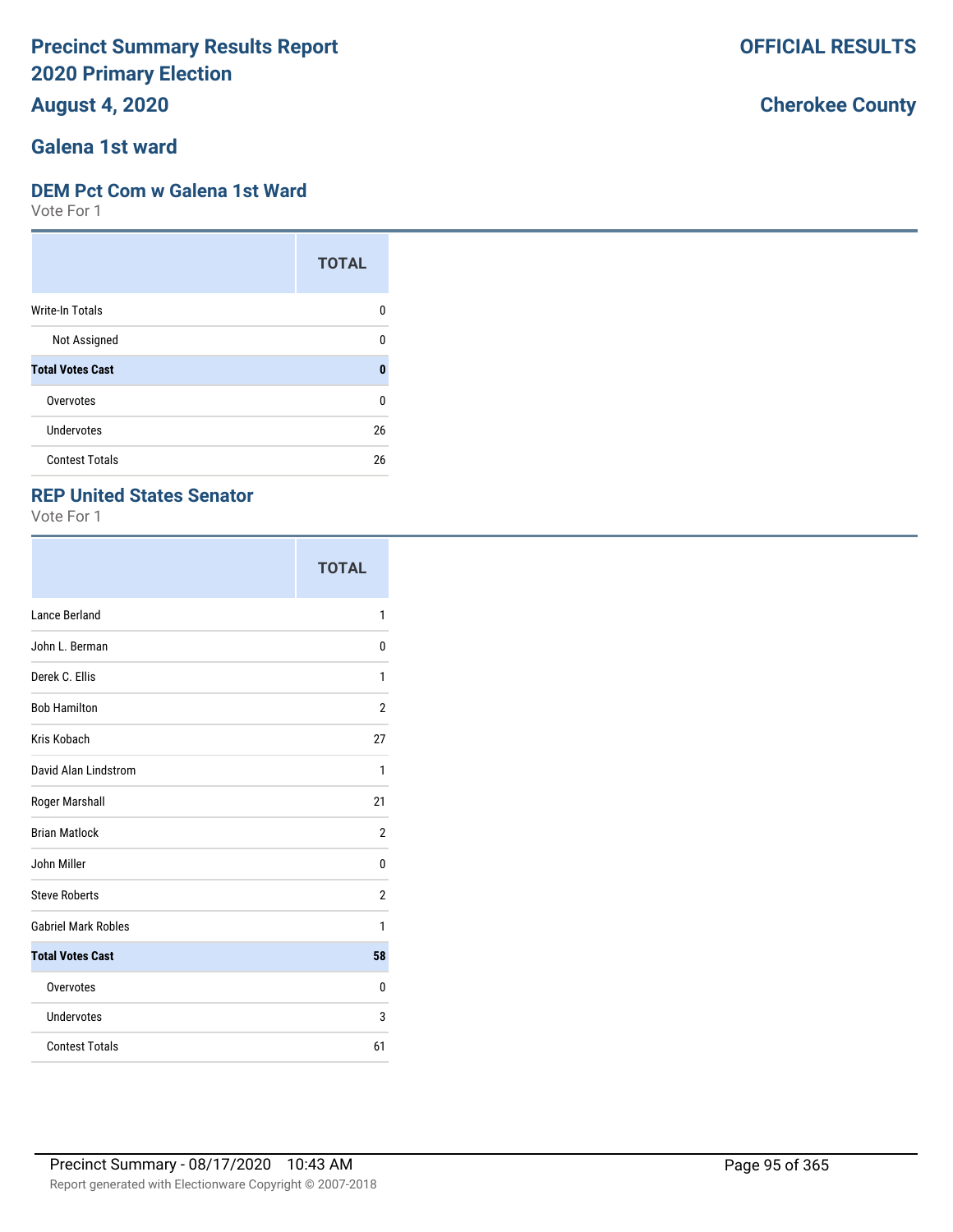**August 4, 2020**

### **Galena 1st ward**

#### **REP US House Rep 2nd Dist**

Vote For 1

|                         | <b>TOTAL</b> |
|-------------------------|--------------|
| Jake LaTurner           | 50           |
| Dennis Taylor           | 3            |
| <b>Steve Watkins</b>    | 8            |
| <b>Total Votes Cast</b> | 61           |
| Overvotes               | 0            |
| Undervotes              | 0            |
| <b>Contest Totals</b>   | 61           |

### **REP KS Senator 13th Dist**

Vote For 1

|                            | <b>TOTAL</b> |
|----------------------------|--------------|
| <b>Richard Hilderbrand</b> | 57           |
| <b>Total Votes Cast</b>    | 57           |
| Overvotes                  | ŋ            |
| Undervotes                 |              |
| <b>Contest Totals</b>      | 61           |

### **REP KS House of Rep 1st Dist**

Vote For 1

|                         | <b>TOTAL</b> |
|-------------------------|--------------|
| Ronald Coquillette      | 26           |
| Michael Houser          | 31           |
| <b>Total Votes Cast</b> | 57           |
| Overvotes               | U            |
| Undervotes              | 4            |
| <b>Contest Totals</b>   | 61           |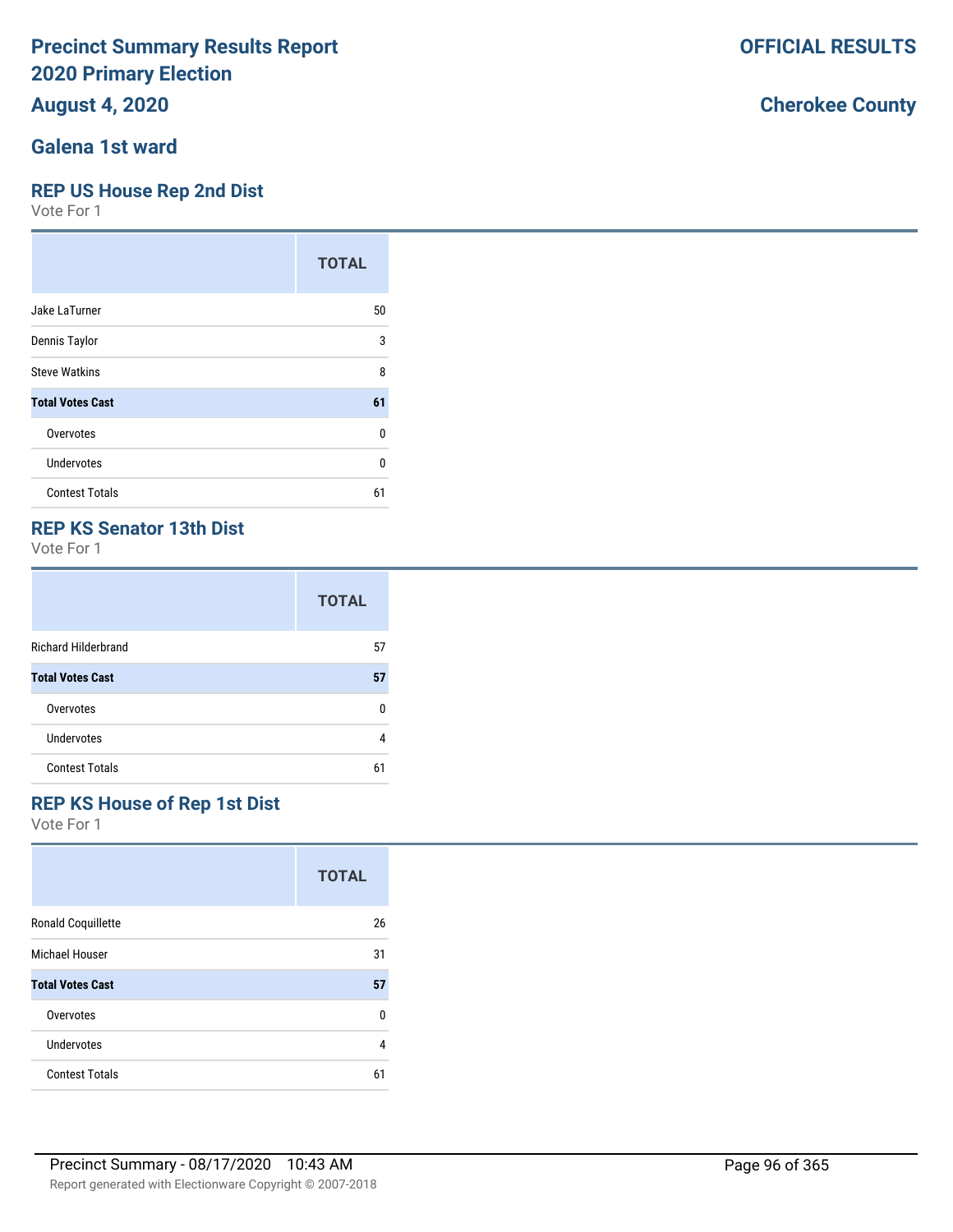## **August 4, 2020**

### **Galena 1st ward**

#### **REP County Clerk**

Vote For 1

|                         | <b>TOTAL</b> |
|-------------------------|--------------|
| Sammye Opela            | 37           |
| Kyle D. Rennie          | 16           |
| <b>Total Votes Cast</b> | 53           |
| Overvotes               | 0            |
| <b>Undervotes</b>       | 8            |
| <b>Contest Totals</b>   | 61           |

### **REP County Treasurer**

Vote For 1

|                         | <b>TOTAL</b> |
|-------------------------|--------------|
| Raven Elmore            | 55           |
| <b>Total Votes Cast</b> | 55           |
| Overvotes               | n            |
| Undervotes              | 6            |
| <b>Contest Totals</b>   | 61           |

# **REP County Register of Deeds**

Vote For 1

|                         | <b>TOTAL</b> |
|-------------------------|--------------|
| Barbara S. Bilke        | 56           |
| <b>Total Votes Cast</b> | 56           |
| Overvotes               | U            |
| <b>Undervotes</b>       | 5            |
| <b>Contest Totals</b>   | 61           |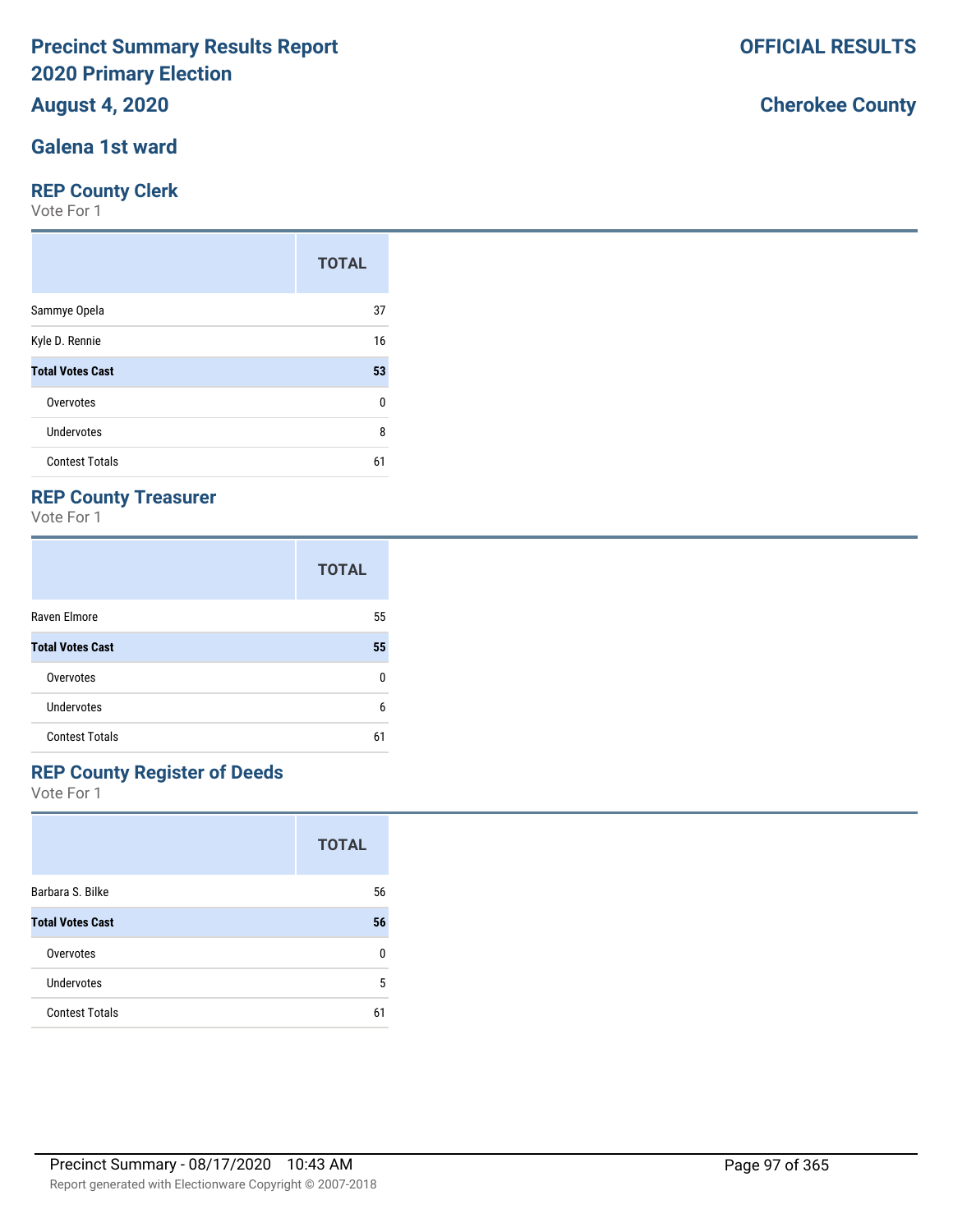### **August 4, 2020**

### **Galena 1st ward**

#### **REP County Attorney**

Vote For 1

|                         | <b>TOTAL</b> |
|-------------------------|--------------|
| Jake Conard             | 53           |
| <b>Total Votes Cast</b> | 53           |
| Overvotes               | n            |
| Undervotes              | 8            |
| <b>Contest Totals</b>   | 61           |

## **REP County Sheriff**

Vote For 1

|                         | <b>TOTAL</b> |
|-------------------------|--------------|
| Write-In Totals         | 16           |
| Not Assigned            | 16           |
| <b>Total Votes Cast</b> | 16           |
| Overvotes               | 0            |
| Undervotes              | 45           |
| <b>Contest Totals</b>   | 61           |

### **REP Pct Com m Galena 1st Ward**

Vote For 1

|                         | <b>TOTAL</b> |
|-------------------------|--------------|
| <b>Write-In Totals</b>  | 6            |
| Not Assigned            | 6            |
| <b>Total Votes Cast</b> | 6            |
| Overvotes               | U            |
| Undervotes              | 55           |
| <b>Contest Totals</b>   | 61           |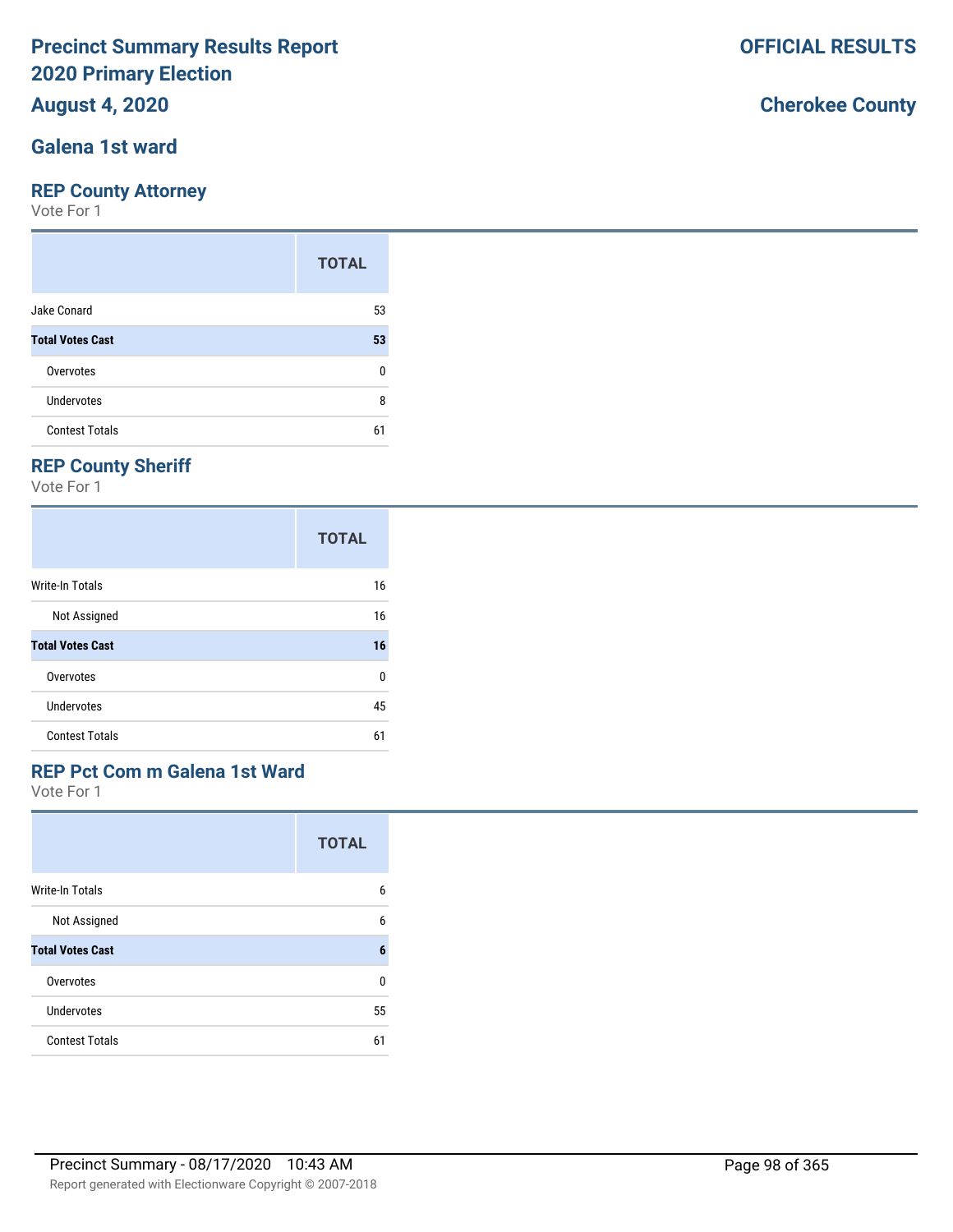**August 4, 2020**

### **Galena 1st ward**

#### **REP Pct Com w Galena 1st Ward**

Vote For 1

|                         | <b>TOTAL</b> |
|-------------------------|--------------|
| Write-In Totals         |              |
| Not Assigned            |              |
| <b>Total Votes Cast</b> |              |
| Overvotes               | ŋ            |
| Undervotes              | 54           |
| <b>Contest Totals</b>   | 61           |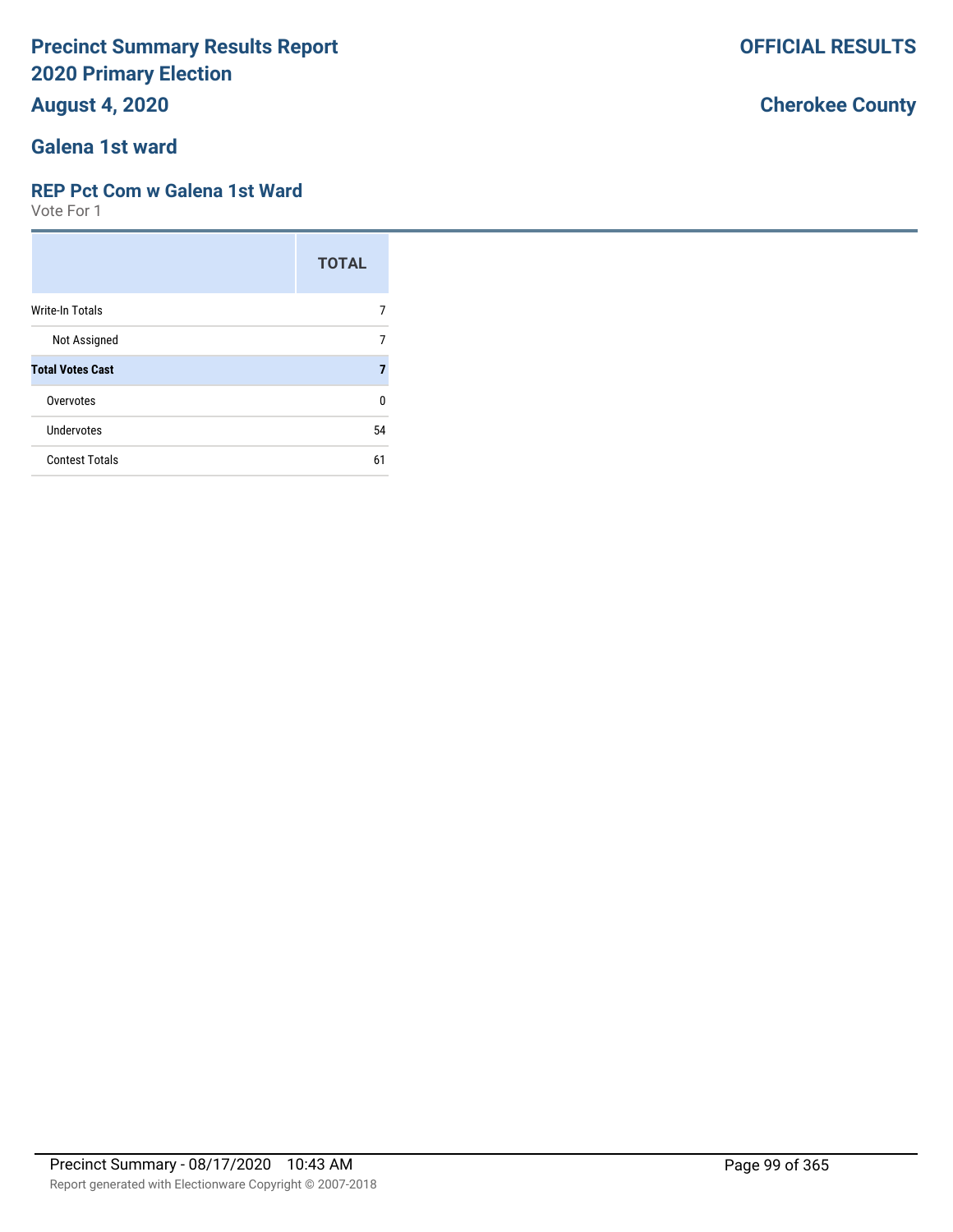#### **Galena 2nd ward**

#### **STATISTICS**

|                                   | TOTAL  |
|-----------------------------------|--------|
| Registered Voters - Total         | 395    |
| Registered Voters - NONPARTISAN   | 156    |
| Registered Voters - Democratic    | 81     |
| Registered Voters - Republican    | 158    |
| <b>Ballots Cast - Total</b>       | 71     |
| <b>Ballots Cast - NONPARTISAN</b> | 0      |
| <b>Ballots Cast - Democratic</b>  | 15     |
| Ballots Cast - Republican         | 56     |
| <b>Ballots Cast - Blank</b>       | 0      |
| Voter Turnout - Total             | 17.97% |
| Voter Turnout - NONPARTISAN       | 0.00%  |
| Voter Turnout - Democratic        | 18.52% |
| Voter Turnout - Republican        | 35.44% |

### **DEM United States Senator**

Vote For 1

|                         | <b>TOTAL</b> |
|-------------------------|--------------|
| Barbara Bollier         | 11           |
| Robert Leon Tillman     | 3            |
| <b>Total Votes Cast</b> | 14           |
| Overvotes               | U            |
| Undervotes              | 1            |
| <b>Contest Totals</b>   | 15           |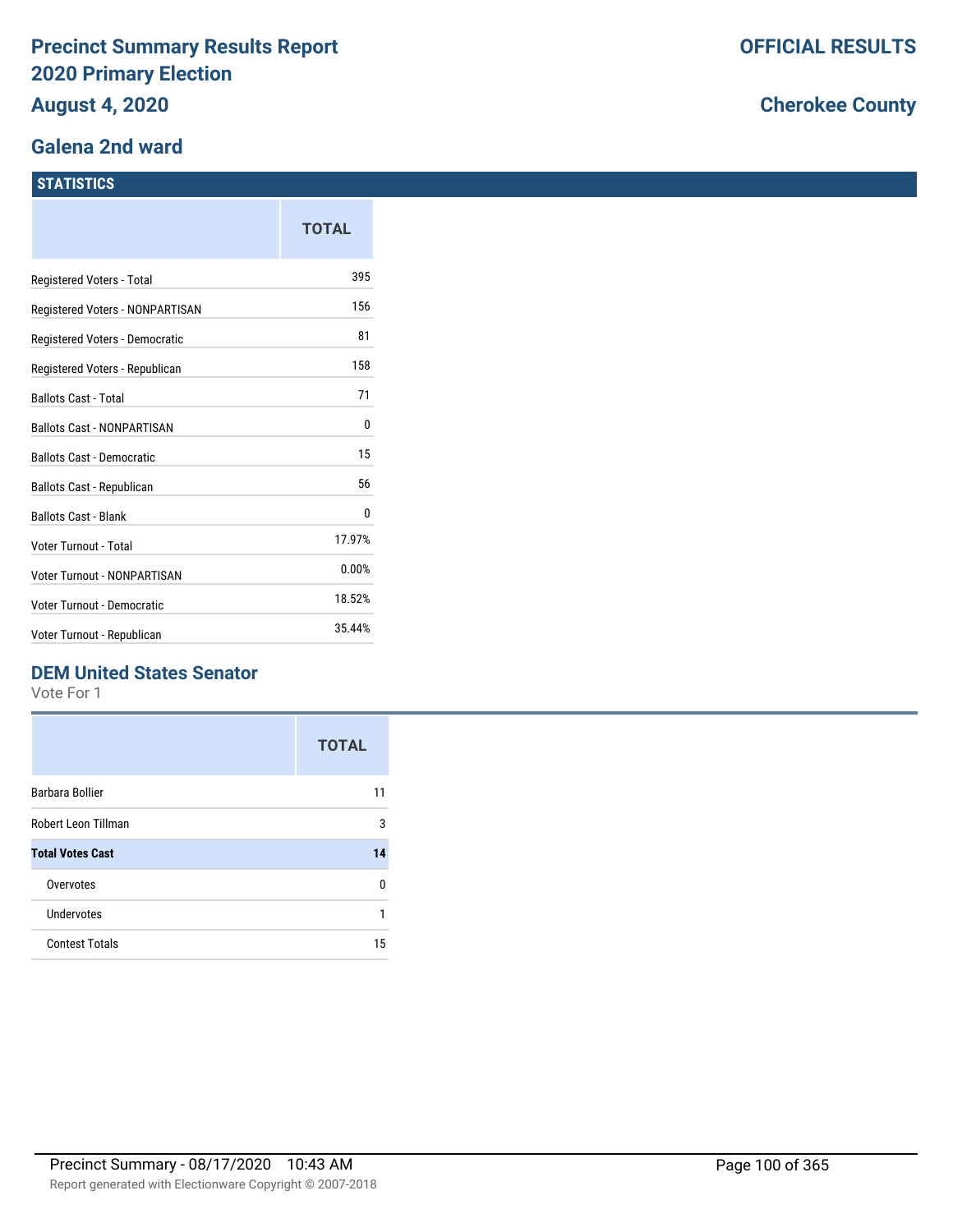### **August 4, 2020**

### **Galena 2nd ward**

#### **DEM US House Rep 2nd Dist**

Vote For 1

|                         | <b>TOTAL</b>   |
|-------------------------|----------------|
| Michelle De La Isla     | 11             |
| James K. Windholz       | $\overline{2}$ |
| <b>Total Votes Cast</b> | 13             |
| Overvotes               | 0              |
| Undervotes              | 2              |
| <b>Contest Totals</b>   | 15             |

### **DEM KS Senator 13th Dist**

Vote For 1

|                         | <b>TOTAL</b> |
|-------------------------|--------------|
| Nancy J. Ingle          | 13           |
| <b>Total Votes Cast</b> | 13           |
| Overvotes               | n            |
| <b>Undervotes</b>       | 2            |
| <b>Contest Totals</b>   | 15           |

### **DEM KS House of Rep 1st Dist**

Vote For 1

|                         | <b>TOTAL</b> |
|-------------------------|--------------|
| <b>Write-In Totals</b>  | 4            |
| Not Assigned            | 4            |
| <b>Total Votes Cast</b> | 4            |
| Overvotes               | U            |
| Undervotes              | 11           |
| <b>Contest Totals</b>   | 15           |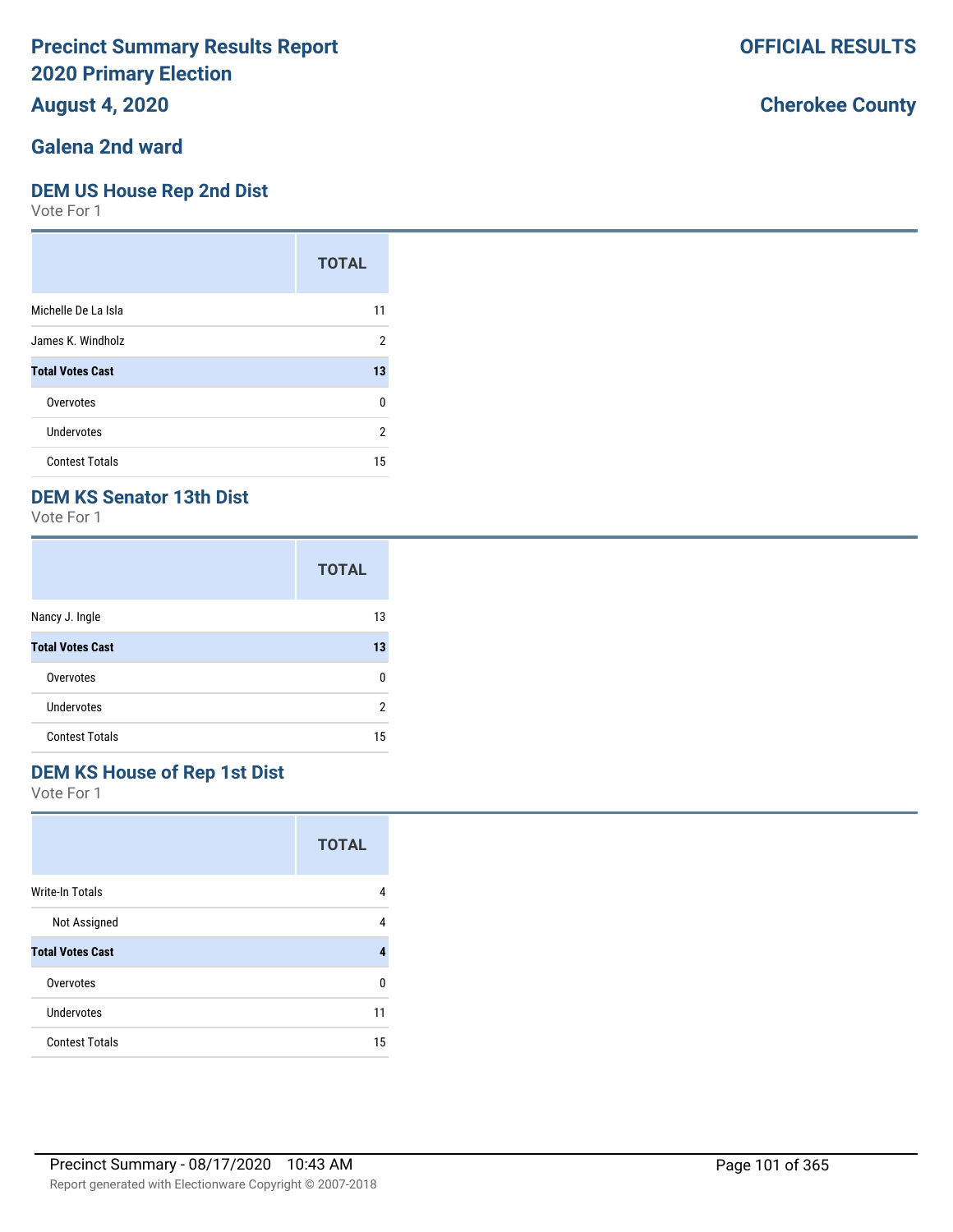### **August 4, 2020**

#### **Galena 2nd ward**

#### **DEM County Clerk**

Vote For 1

|                         | <b>TOTAL</b> |
|-------------------------|--------------|
| Carol Rae Marcan-Venson | 12           |
| <b>Total Votes Cast</b> | 12           |
| Overvotes               | n            |
| Undervotes              | 3            |
| <b>Contest Totals</b>   | 15           |

## **DEM County Treasurer**

Vote For 1

|                         | <b>TOTAL</b> |
|-------------------------|--------------|
| Write-In Totals         | 4            |
| Not Assigned            | 4            |
| <b>Total Votes Cast</b> | 4            |
| Overvotes               | ŋ            |
| Undervotes              | 11           |
| <b>Contest Totals</b>   | 15           |

### **DEM County Register of Deeds**

Vote For 1

|                         | <b>TOTAL</b> |
|-------------------------|--------------|
| <b>Write-In Totals</b>  | 4            |
| Not Assigned            | 4            |
| <b>Total Votes Cast</b> | 4            |
| Overvotes               | U            |
| Undervotes              | 11           |
| <b>Contest Totals</b>   | 15           |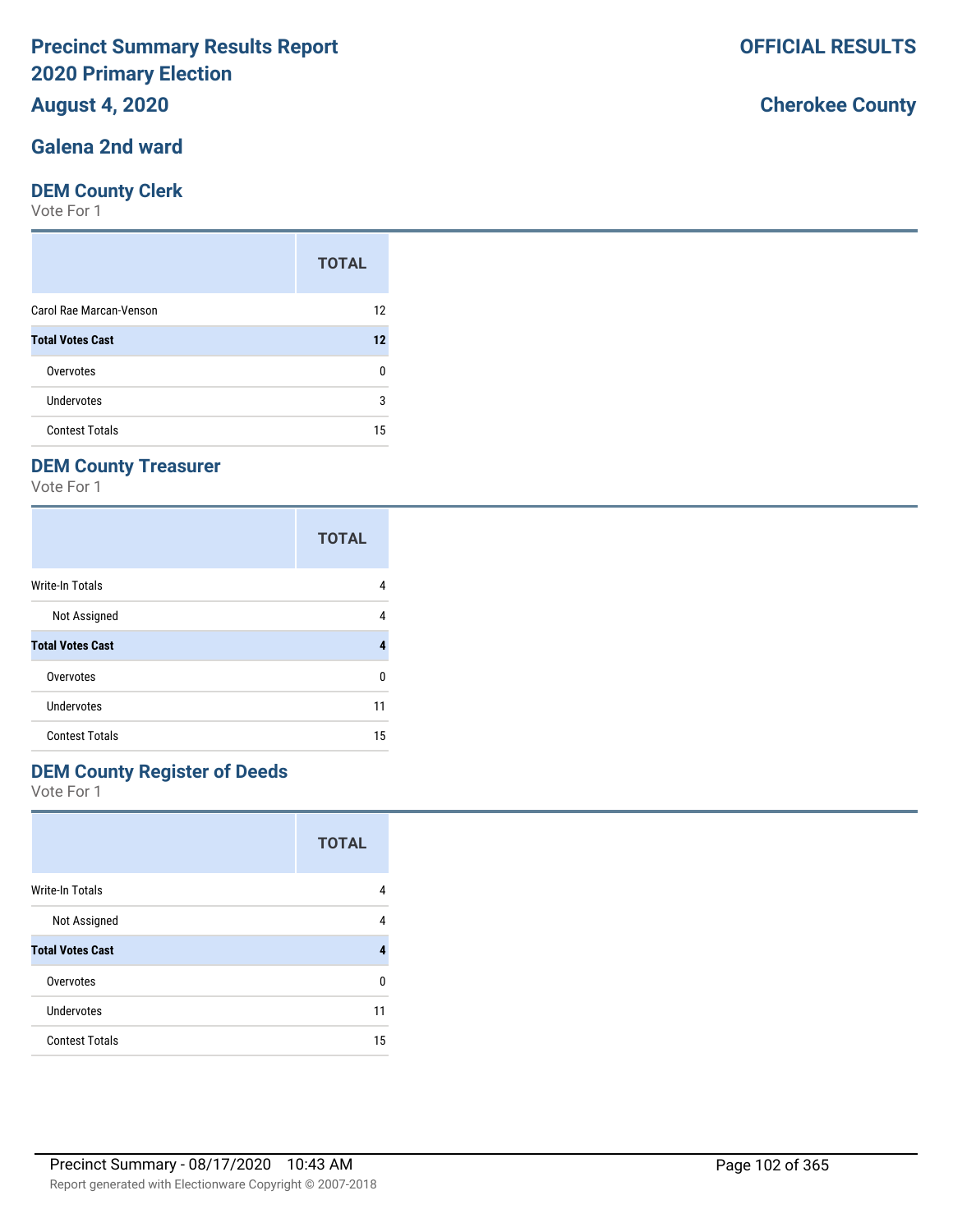### **August 4, 2020**

### **Galena 2nd ward**

#### **DEM County Attorney**

Vote For 1

|                         | <b>TOTAL</b> |
|-------------------------|--------------|
| Write-In Totals         | 3            |
| Not Assigned            | 3            |
| <b>Total Votes Cast</b> | 3            |
| Overvotes               | 0            |
| Undervotes              | 12           |
| <b>Contest Totals</b>   | 15           |

### **DEM County Sheriff**

Vote For 1

|                         | <b>TOTAL</b> |
|-------------------------|--------------|
| David M. Groves         | 12           |
| <b>Total Votes Cast</b> | 12           |
| Overvotes               | n            |
| Undervotes              | 3            |
| <b>Contest Totals</b>   | 15           |

# **DEM Pct Com m Galena 2nd Ward**

Vote For 1

|                         | <b>TOTAL</b> |
|-------------------------|--------------|
| <b>Write-In Totals</b>  | 3            |
| Not Assigned            | 3            |
| <b>Total Votes Cast</b> | 3            |
| Overvotes               | U            |
| Undervotes              | 12           |
| <b>Contest Totals</b>   | 15           |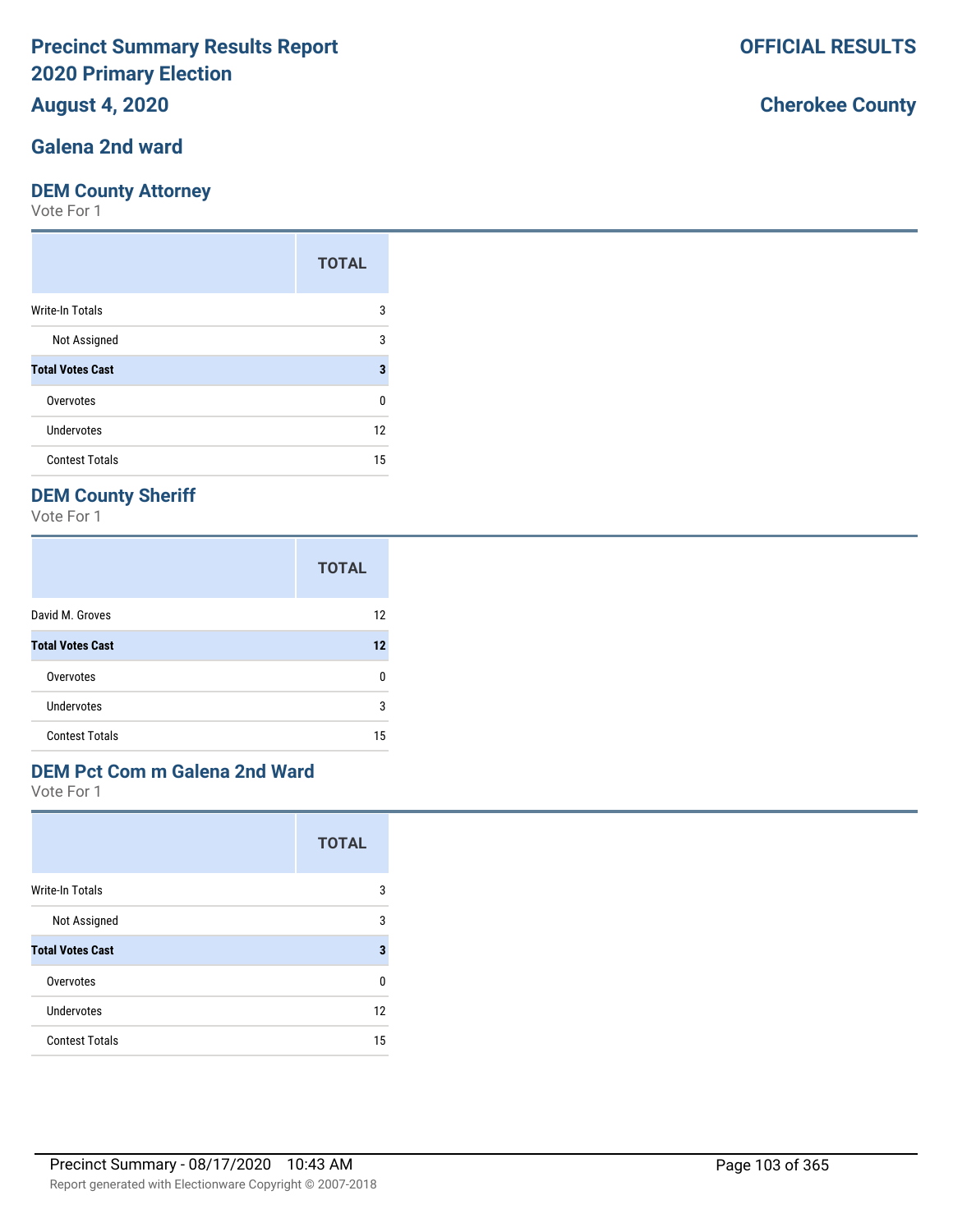**August 4, 2020**

# **Galena 2nd ward**

#### **DEM Pct Com w Galena 2nd Ward**

Vote For 1

|                         | <b>TOTAL</b> |
|-------------------------|--------------|
| <b>Write-In Totals</b>  | 3            |
| Not Assigned            | 3            |
| <b>Total Votes Cast</b> | 3            |
| Overvotes               | 0            |
| Undervotes              | 12           |
| <b>Contest Totals</b>   | 15           |

### **REP United States Senator**

Vote For 1

|                            | <b>TOTAL</b> |
|----------------------------|--------------|
| Lance Berland              | 0            |
| John L. Berman             | 0            |
| Derek C. Ellis             | 3            |
| <b>Bob Hamilton</b>        | 7            |
| Kris Kobach                | 17           |
| David Alan Lindstrom       | 2            |
| Roger Marshall             | 19           |
| <b>Brian Matlock</b>       | 1            |
| John Miller                | 1            |
| <b>Steve Roberts</b>       | 3            |
| <b>Gabriel Mark Robles</b> | 1            |
| <b>Total Votes Cast</b>    | 54           |
| Overvotes                  | 0            |
| Undervotes                 | 2            |
| <b>Contest Totals</b>      | 56           |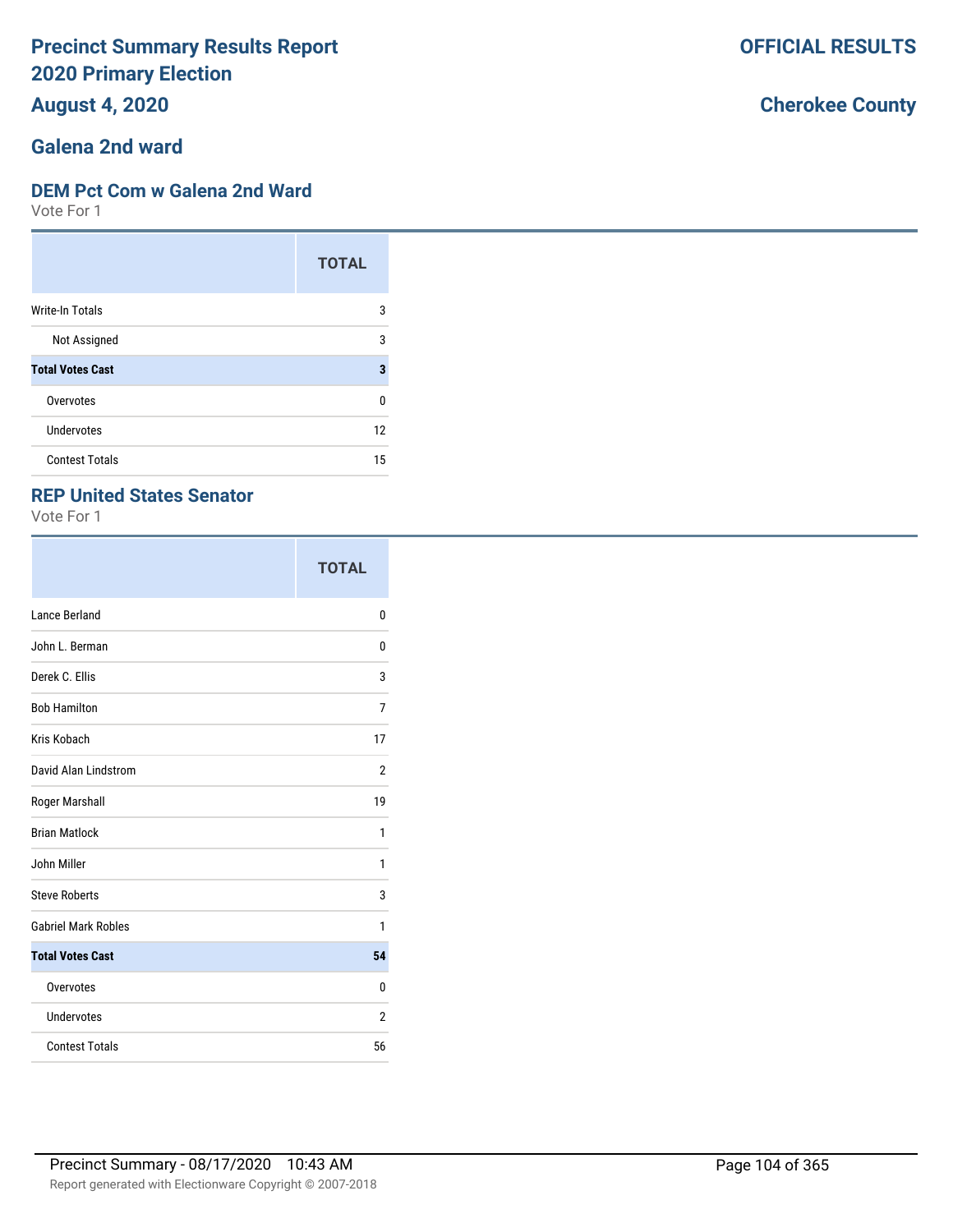## **August 4, 2020**

## **Galena 2nd ward**

#### **REP US House Rep 2nd Dist**

Vote For 1

|                         | <b>TOTAL</b> |
|-------------------------|--------------|
| Jake LaTurner           | 43           |
| Dennis Taylor           | 5            |
| <b>Steve Watkins</b>    | 7            |
| <b>Total Votes Cast</b> | 55           |
| Overvotes               | U            |
| <b>Undervotes</b>       | 1            |
| <b>Contest Totals</b>   | 56           |

### **REP KS Senator 13th Dist**

Vote For 1

|                            | <b>TOTAL</b> |
|----------------------------|--------------|
| <b>Richard Hilderbrand</b> | 51           |
| <b>Total Votes Cast</b>    | 51           |
| Overvotes                  | n            |
| Undervotes                 | 5            |
| <b>Contest Totals</b>      | 56           |

### **REP KS House of Rep 1st Dist**

Vote For 1

|                           | <b>TOTAL</b> |
|---------------------------|--------------|
| <b>Ronald Coquillette</b> | 30           |
| Michael Houser            | 24           |
| <b>Total Votes Cast</b>   | 54           |
| Overvotes                 | U            |
| Undervotes                | 2            |
| <b>Contest Totals</b>     | 56           |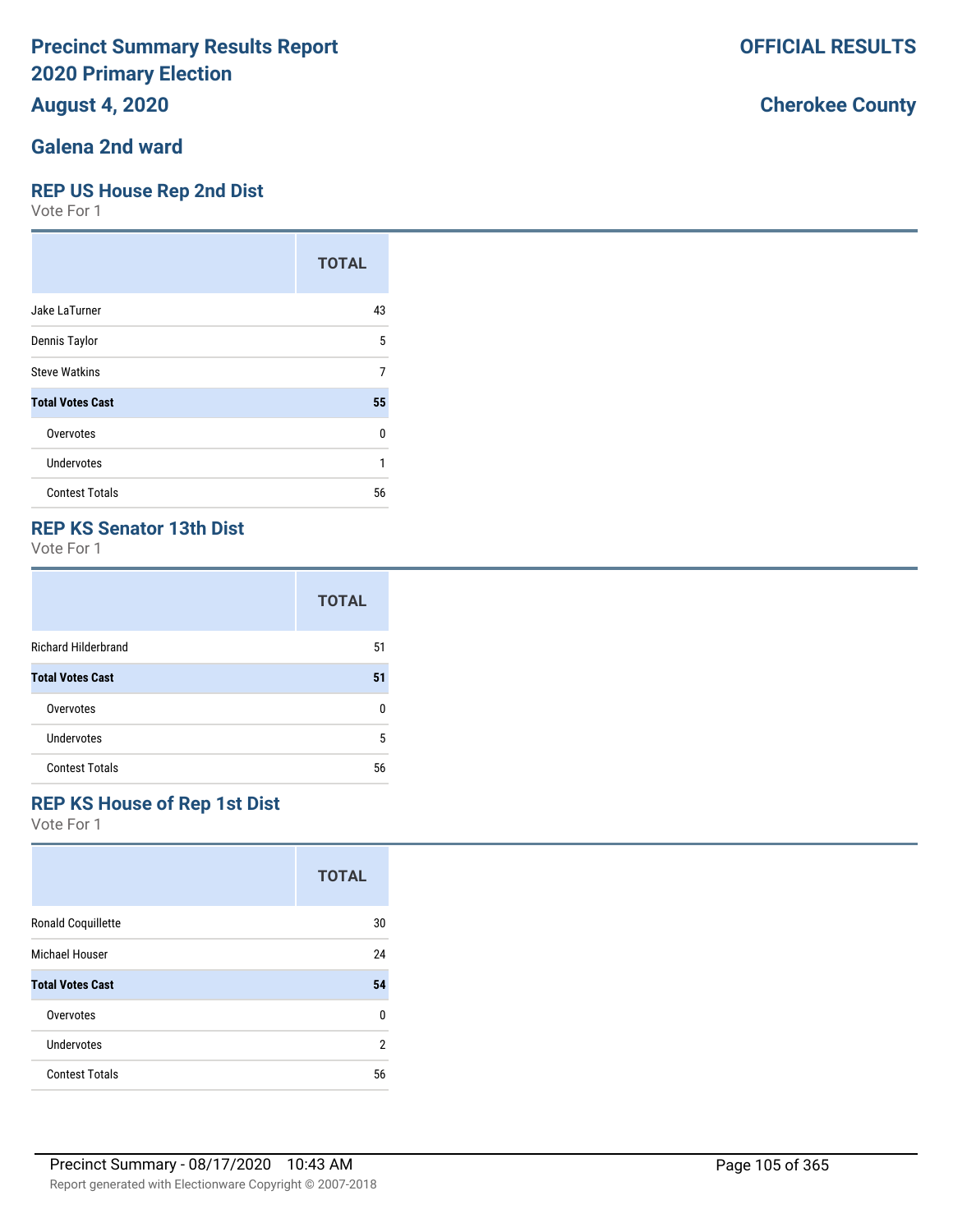## **August 4, 2020**

#### **Galena 2nd ward**

#### **REP County Clerk**

Vote For 1

|                         | <b>TOTAL</b> |
|-------------------------|--------------|
| Sammye Opela            | 36           |
| Kyle D. Rennie          | 14           |
| <b>Total Votes Cast</b> | 50           |
| Overvotes               | 0            |
| Undervotes              | 6            |
| <b>Contest Totals</b>   | 56           |

### **REP County Treasurer**

Vote For 1

|                         | <b>TOTAL</b> |
|-------------------------|--------------|
| Raven Elmore            | 49           |
| <b>Total Votes Cast</b> | 49           |
| Overvotes               | n            |
| <b>Undervotes</b>       |              |
| <b>Contest Totals</b>   | 56           |

### **REP County Register of Deeds**

Vote For 1

|                         | <b>TOTAL</b> |
|-------------------------|--------------|
| Barbara S. Bilke        | 48           |
| <b>Total Votes Cast</b> | 48           |
| Overvotes               | n            |
| Undervotes              | 8            |
| <b>Contest Totals</b>   | 56           |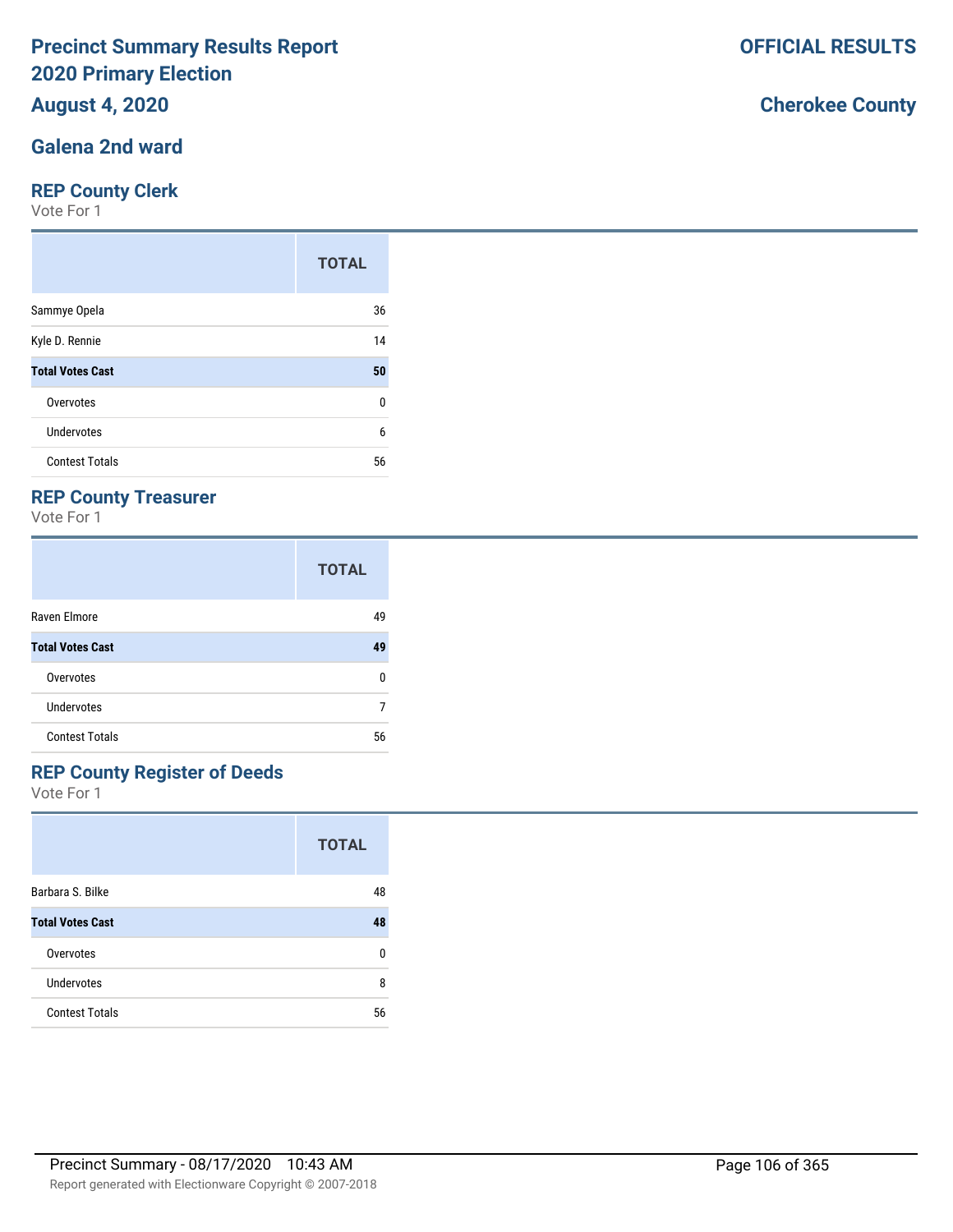### **August 4, 2020**

#### **Galena 2nd ward**

#### **REP County Attorney**

Vote For 1

|                         | <b>TOTAL</b> |
|-------------------------|--------------|
| Jake Conard             | 47           |
| <b>Total Votes Cast</b> | 47           |
| Overvotes               | ŋ            |
| Undervotes              | g            |
| <b>Contest Totals</b>   | 56           |

## **REP County Sheriff**

Vote For 1

|                         | <b>TOTAL</b> |
|-------------------------|--------------|
| Write-In Totals         | 17           |
| Not Assigned            | 17           |
| <b>Total Votes Cast</b> | 17           |
| Overvotes               | 0            |
| Undervotes              | 39           |
| <b>Contest Totals</b>   | 56           |

# **REP Pct Com m Galena 2nd Ward**

Vote For 1

|                         | <b>TOTAL</b> |
|-------------------------|--------------|
| <b>Write-In Totals</b>  |              |
| Not Assigned            |              |
| <b>Total Votes Cast</b> |              |
| Overvotes               | U            |
| Undervotes              | 55           |
| <b>Contest Totals</b>   | 56           |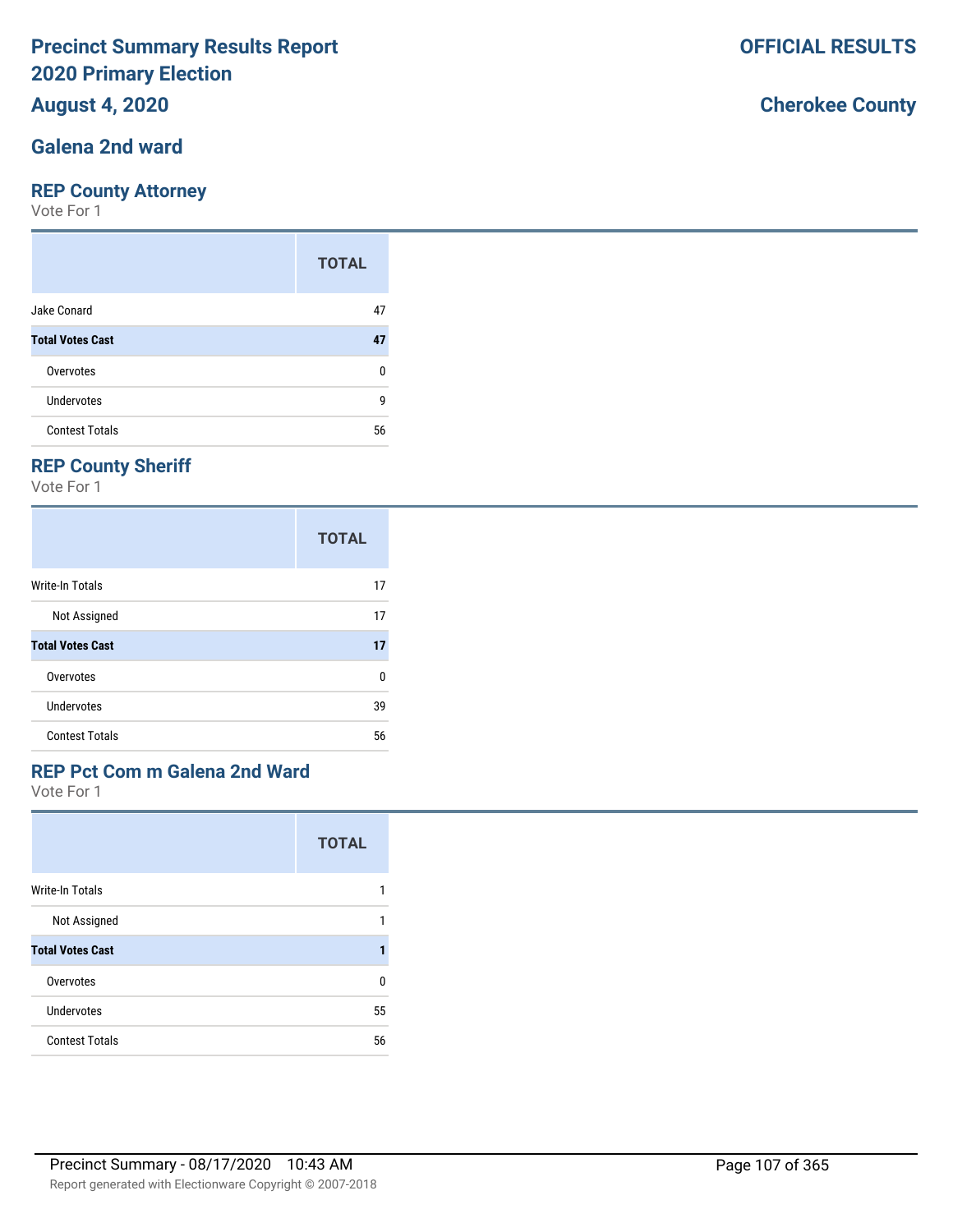**August 4, 2020**

# **Galena 2nd ward**

#### **REP Pct Com w Galena 2nd Ward**

Vote For 1

|                         | <b>TOTAL</b> |
|-------------------------|--------------|
| Write-In Totals         |              |
| Not Assigned            | 1            |
| <b>Total Votes Cast</b> |              |
| Overvotes               | U            |
| Undervotes              | 55           |
| <b>Contest Totals</b>   | 56           |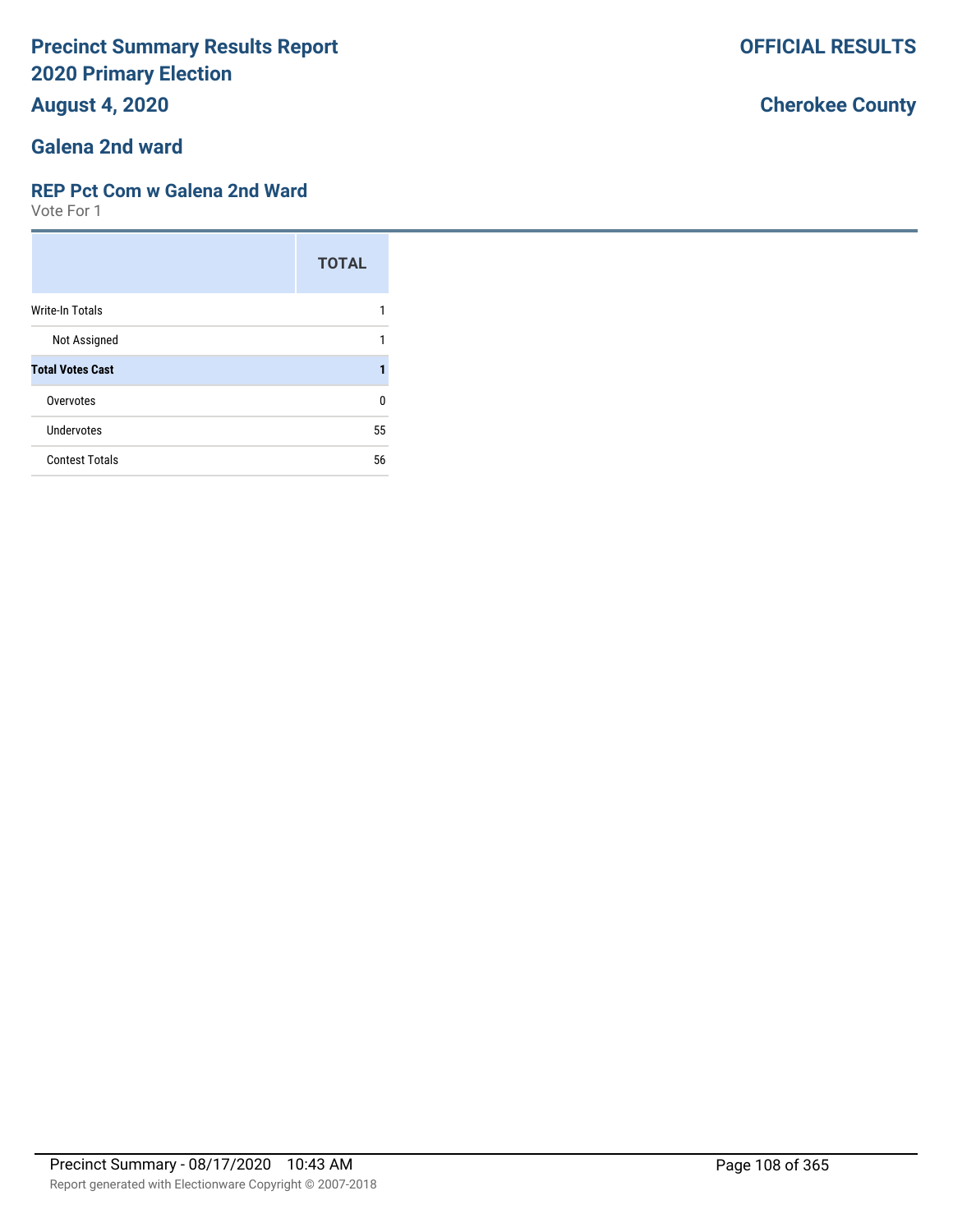### **Galena 3rd ward**

#### **STATISTICS**

|                                  | <b>TOTAL</b> |
|----------------------------------|--------------|
| Registered Voters - Total        | 626          |
| Registered Voters - NONPARTISAN  | 230          |
| Registered Voters - Democratic   | 144          |
| Registered Voters - Republican   | 252          |
| <b>Ballots Cast - Total</b>      | 121          |
| Ballots Cast - NONPARTISAN       | 0            |
| <b>Ballots Cast - Democratic</b> | 32           |
| <b>Ballots Cast - Republican</b> | 89           |
| <b>Ballots Cast - Blank</b>      | 0            |
| <b>Voter Turnout - Total</b>     | 19.33%       |
| Voter Turnout - NONPARTISAN      | 0.00%        |
| Voter Turnout - Democratic       | 22.22%       |
| Voter Turnout - Republican       | 35.32%       |

## **DEM United States Senator**

Vote For 1

|                         | <b>TOTAL</b> |
|-------------------------|--------------|
| Barbara Bollier         | 18           |
| Robert Leon Tillman     | 13           |
| <b>Total Votes Cast</b> | 31           |
| Overvotes               | n            |
| Undervotes              | 1            |
| <b>Contest Totals</b>   | 32           |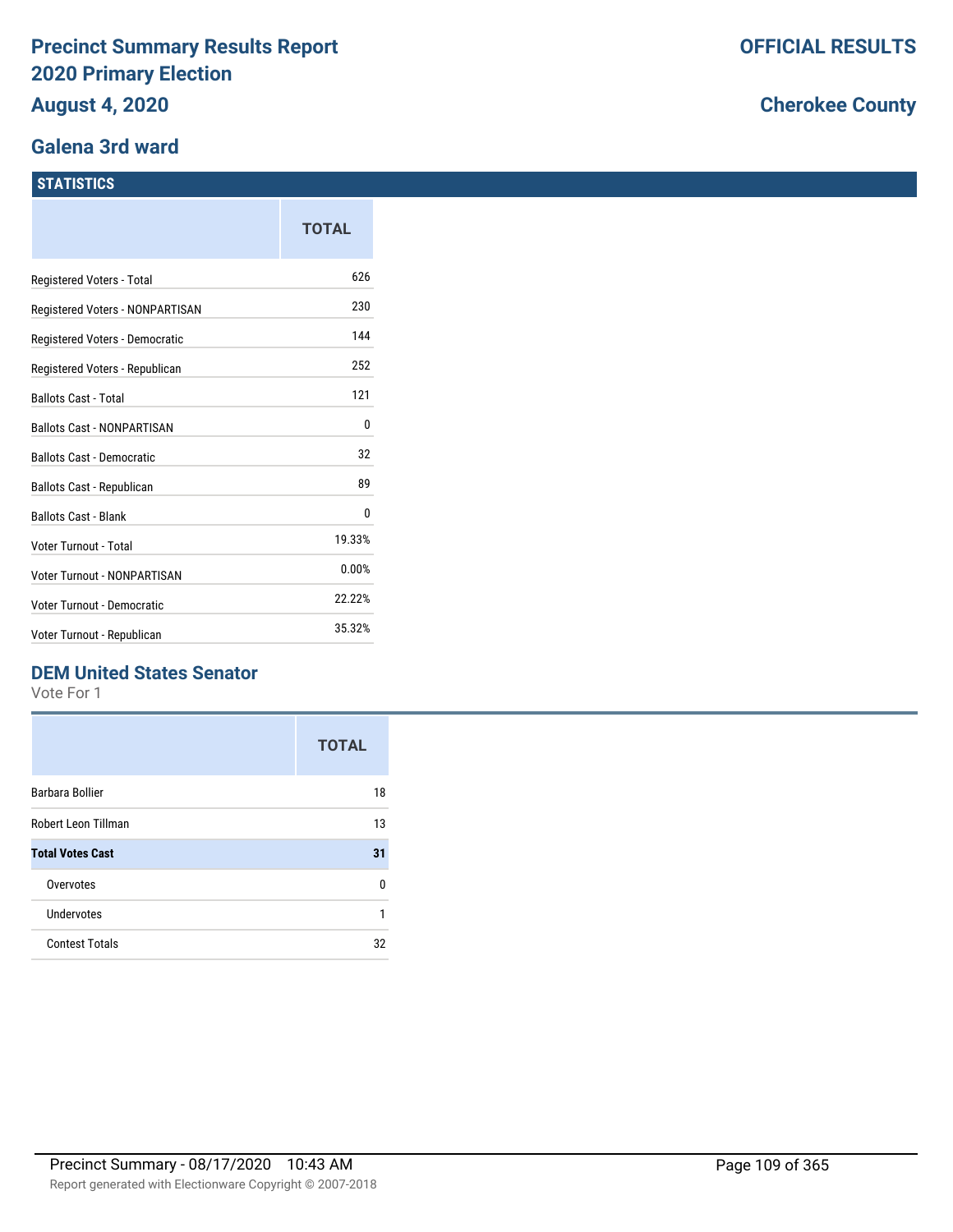## **August 4, 2020**

### **Galena 3rd ward**

#### **DEM US House Rep 2nd Dist**

Vote For 1

|                         | <b>TOTAL</b> |
|-------------------------|--------------|
| Michelle De La Isla     | 21           |
| James K. Windholz       | 10           |
| <b>Total Votes Cast</b> | 31           |
| Overvotes               | ŋ            |
| Undervotes              |              |
| <b>Contest Totals</b>   | 32           |

## **DEM KS Senator 13th Dist**

Vote For 1

|                         | <b>TOTAL</b> |
|-------------------------|--------------|
| Nancy J. Ingle          | 30           |
| <b>Total Votes Cast</b> | 30           |
| Overvotes               | U            |
| <b>Undervotes</b>       | 2            |
| <b>Contest Totals</b>   | 32           |

## **DEM KS House of Rep 1st Dist**

Vote For 1

|                         | <b>TOTAL</b> |
|-------------------------|--------------|
| <b>Write-In Totals</b>  |              |
| Not Assigned            |              |
| <b>Total Votes Cast</b> | 7            |
| Overvotes               | U            |
| Undervotes              | 25           |
| <b>Contest Totals</b>   | 32           |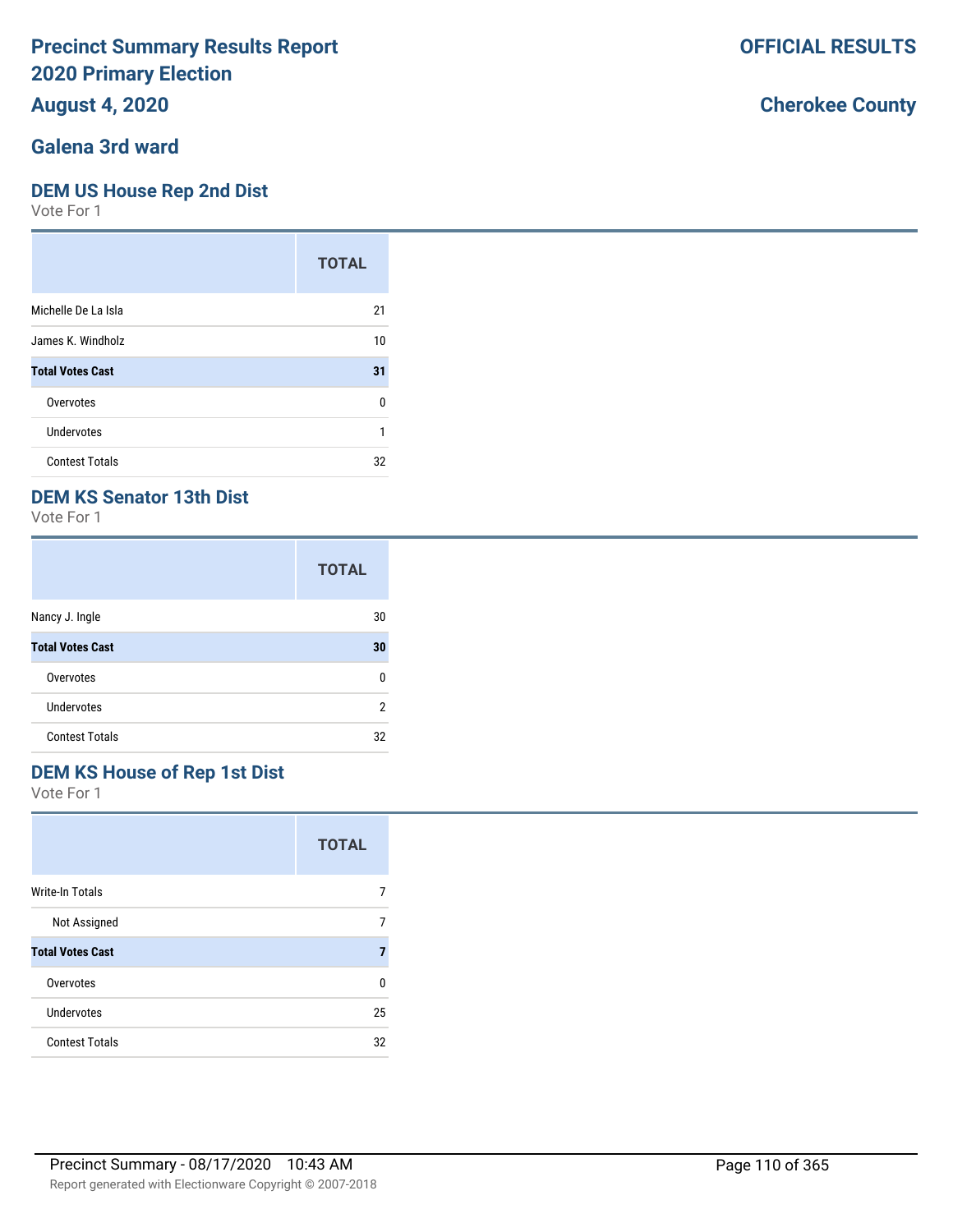## **August 4, 2020**

### **Galena 3rd ward**

#### **DEM County Clerk**

Vote For 1

|                         | <b>TOTAL</b> |
|-------------------------|--------------|
| Carol Rae Marcan-Venson | 30           |
| <b>Total Votes Cast</b> | 30           |
| Overvotes               | n            |
| Undervotes              | 2            |
| <b>Contest Totals</b>   | 32           |

## **DEM County Treasurer**

Vote For 1

|                         | <b>TOTAL</b>   |
|-------------------------|----------------|
| Write-In Totals         | 2              |
| Not Assigned            | 2              |
| <b>Total Votes Cast</b> | $\overline{2}$ |
| Overvotes               | 0              |
| Undervotes              | 30             |
| <b>Contest Totals</b>   | 32             |

## **DEM County Register of Deeds**

Vote For 1

|                         | <b>TOTAL</b>   |
|-------------------------|----------------|
| <b>Write-In Totals</b>  | 2              |
| Not Assigned            | 2              |
| <b>Total Votes Cast</b> | $\overline{2}$ |
| Overvotes               | U              |
| Undervotes              | 30             |
| <b>Contest Totals</b>   | 32             |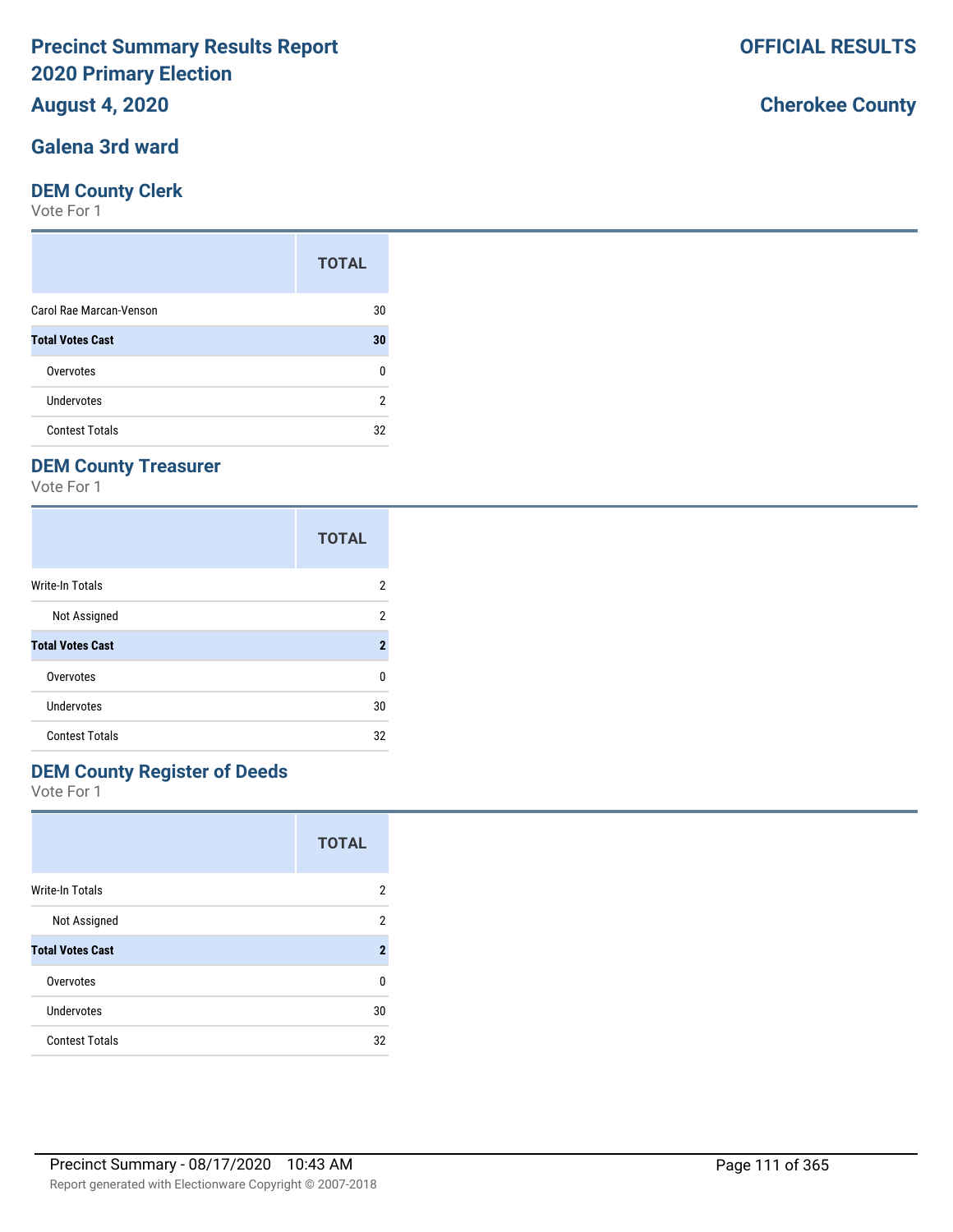## **August 4, 2020**

### **Galena 3rd ward**

#### **DEM County Attorney**

Vote For 1

|                         | <b>TOTAL</b> |
|-------------------------|--------------|
| Write-In Totals         | O            |
| Not Assigned            | n            |
| <b>Total Votes Cast</b> | O            |
| Overvotes               | U            |
| Undervotes              | 32           |
| <b>Contest Totals</b>   | 32           |

## **DEM County Sheriff**

Vote For 1

|                         | <b>TOTAL</b> |
|-------------------------|--------------|
| David M. Groves         | 27           |
| <b>Total Votes Cast</b> | 27           |
| Overvotes               | n            |
| Undervotes              | 5            |
| <b>Contest Totals</b>   | 32           |

# **DEM Pct Com m Galena 3rd Ward**

Vote For 1

|                         | <b>TOTAL</b> |
|-------------------------|--------------|
| Doug Gatewood           | 28           |
| Write-In Totals         | 1            |
| Not Assigned            | 1            |
| <b>Total Votes Cast</b> | 29           |
| Overvotes               | 0            |
| Undervotes              | 3            |
| <b>Contest Totals</b>   | 32           |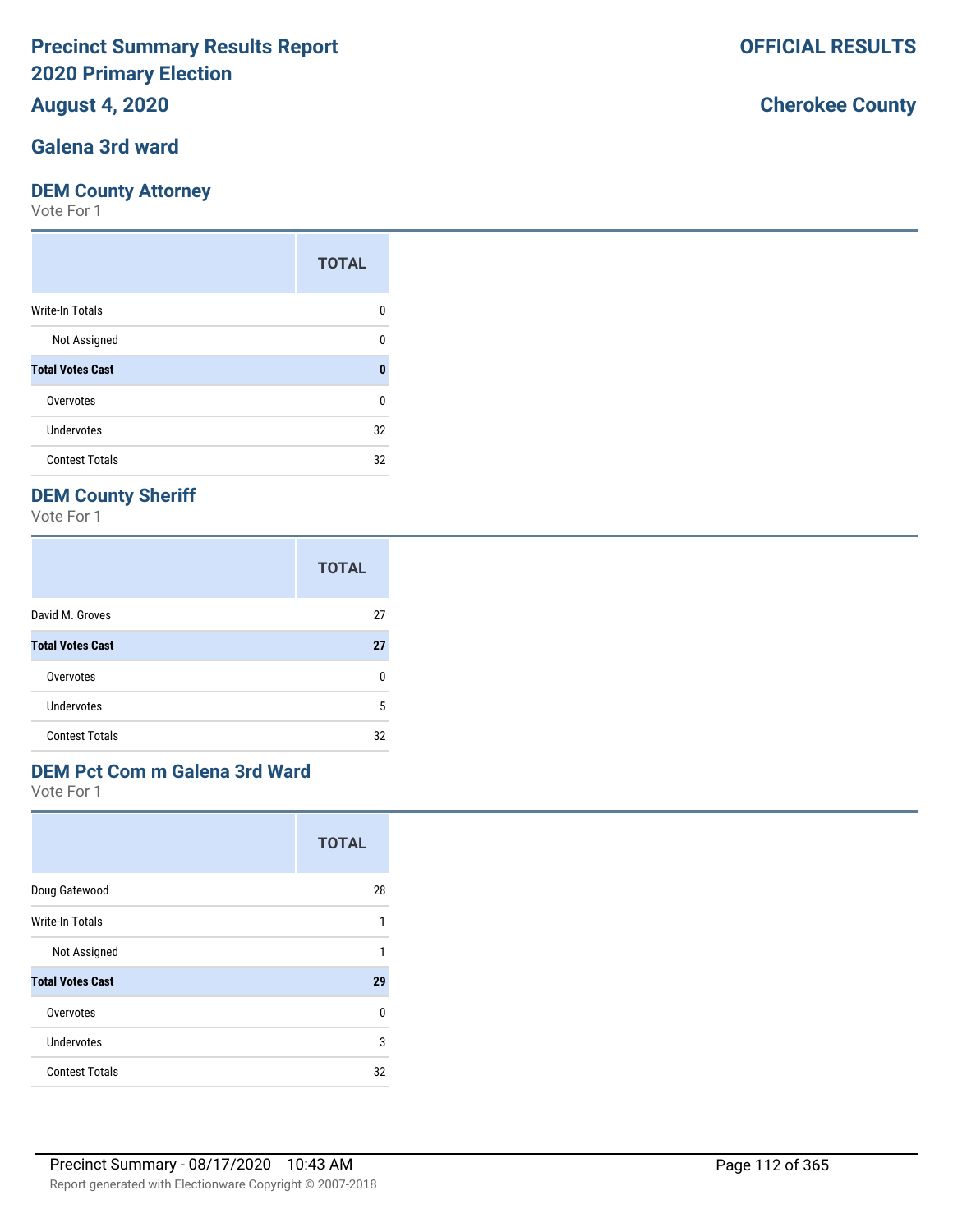**August 4, 2020**

# **Galena 3rd ward**

#### **DEM Pct Com w Galena 3rd Ward**

Vote For 1

|                         | <b>TOTAL</b> |
|-------------------------|--------------|
| Linda Louise Phipps     | 32           |
| Write-In Totals         | U            |
| Not Assigned            | U            |
| <b>Total Votes Cast</b> | 32           |
| Overvotes               | $\Omega$     |
| Undervotes              | 0            |
| <b>Contest Totals</b>   | 32           |

### **REP United States Senator**

Vote For 1

|                            | <b>TOTAL</b> |
|----------------------------|--------------|
| Lance Berland              | 3            |
| John L. Berman             | 0            |
| Derek C. Ellis             | 3            |
| <b>Bob Hamilton</b>        | 14           |
| Kris Kobach                | 33           |
| David Alan Lindstrom       | 1            |
| Roger Marshall             | 25           |
| <b>Brian Matlock</b>       | 1            |
| John Miller                | 0            |
| <b>Steve Roberts</b>       | 3            |
| <b>Gabriel Mark Robles</b> | 0            |
| <b>Total Votes Cast</b>    | 83           |
| Overvotes                  | 1            |
| Undervotes                 | 5            |
| <b>Contest Totals</b>      | 89           |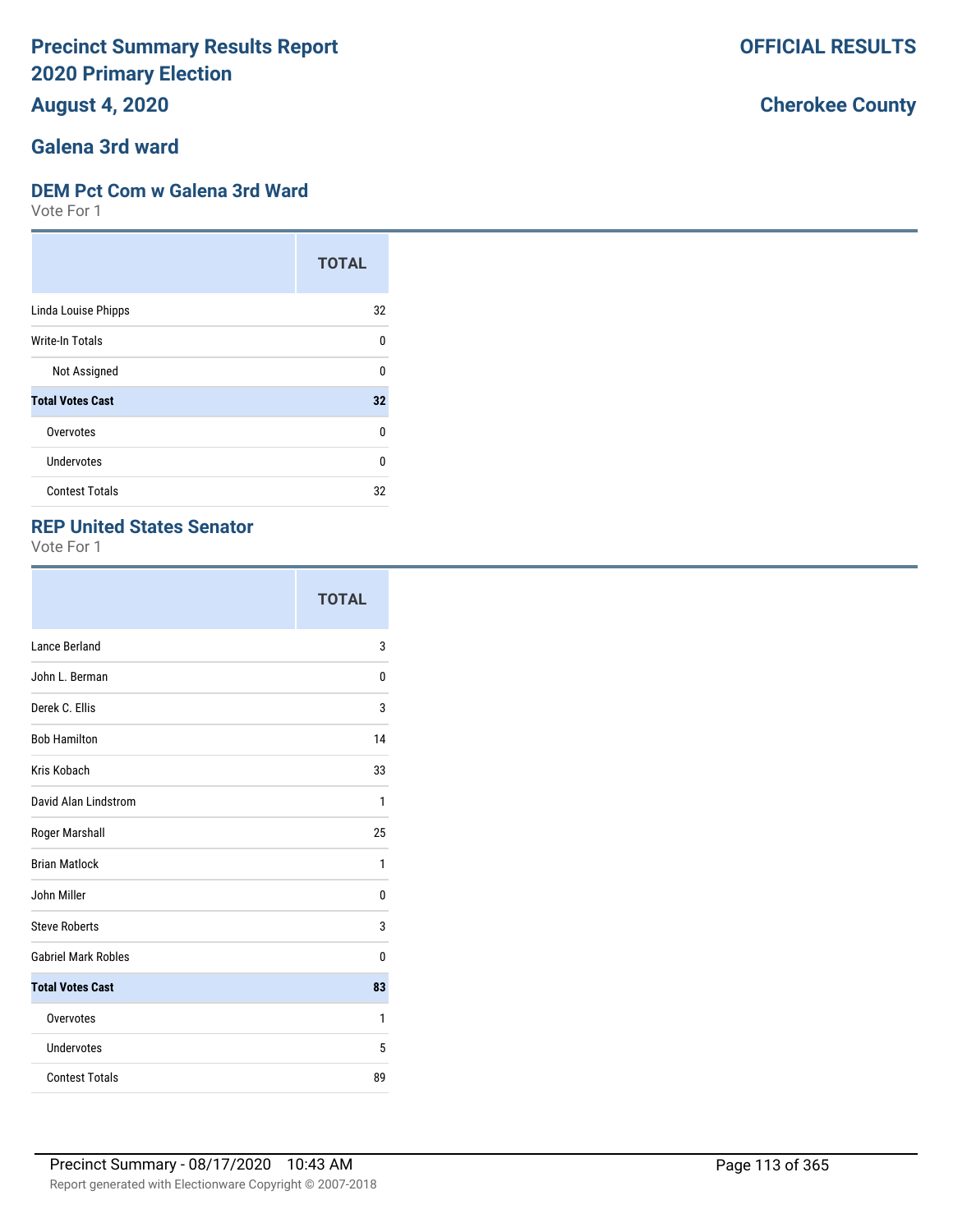## **August 4, 2020**

### **Galena 3rd ward**

#### **REP US House Rep 2nd Dist**

Vote For 1

|                         | <b>TOTAL</b> |
|-------------------------|--------------|
| Jake LaTurner           | 65           |
| Dennis Taylor           | 7            |
| <b>Steve Watkins</b>    | 16           |
| <b>Total Votes Cast</b> | 88           |
| Overvotes               | 1            |
| Undervotes              | U            |
| <b>Contest Totals</b>   | 89           |

### **REP KS Senator 13th Dist**

Vote For 1

|                            | <b>TOTAL</b> |
|----------------------------|--------------|
| <b>Richard Hilderbrand</b> | 85           |
| <b>Total Votes Cast</b>    | 85           |
| Overvotes                  | n            |
| Undervotes                 | 4            |
| <b>Contest Totals</b>      | 89           |

#### **REP KS House of Rep 1st Dist**

Vote For 1

|                           | <b>TOTAL</b> |
|---------------------------|--------------|
| <b>Ronald Coquillette</b> | 42           |
| Michael Houser            | 44           |
| <b>Total Votes Cast</b>   | 86           |
| Overvotes                 | 0            |
| Undervotes                | 3            |
| <b>Contest Totals</b>     | 89           |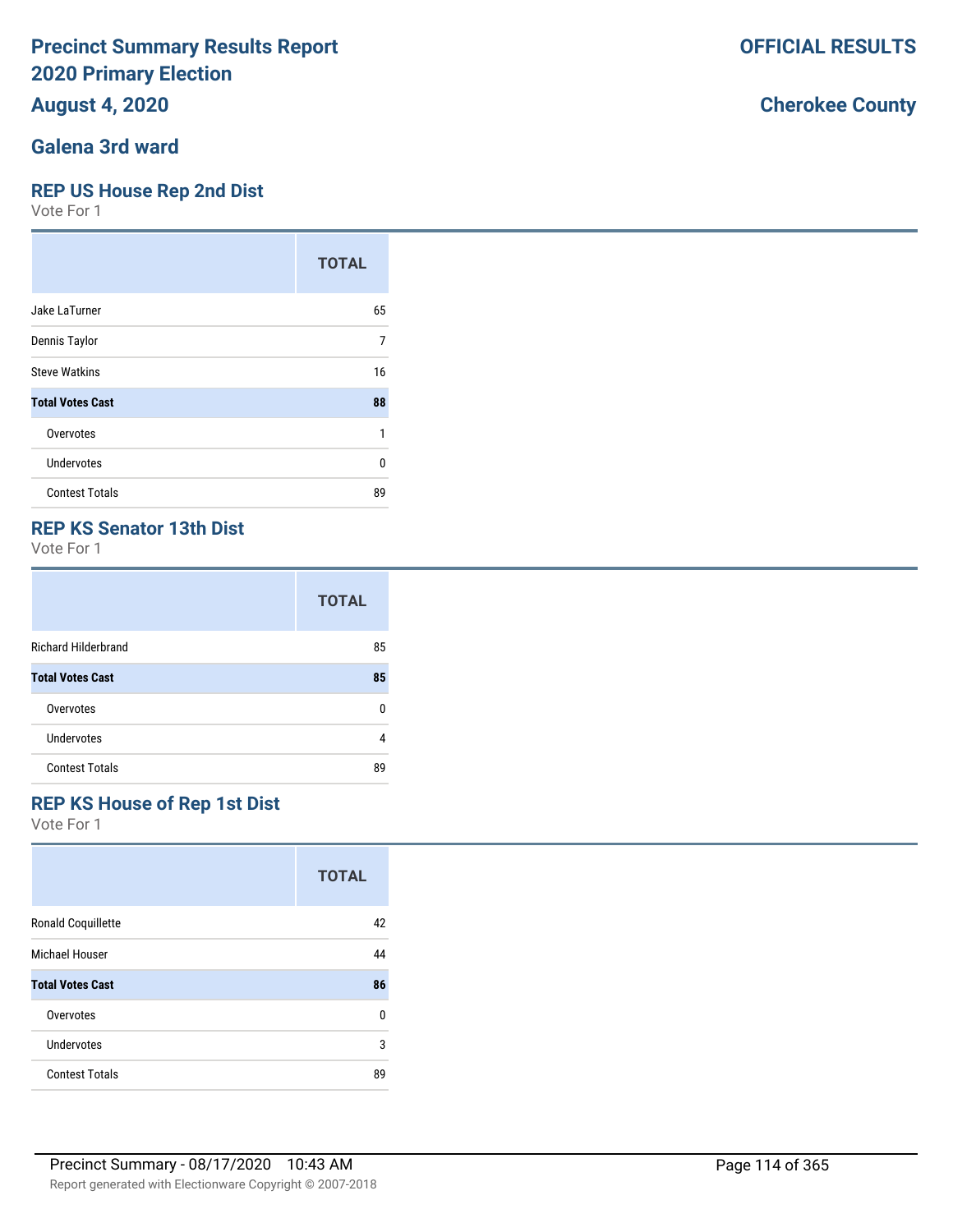## **August 4, 2020**

### **Galena 3rd ward**

#### **REP County Clerk**

Vote For 1

|                         | <b>TOTAL</b> |
|-------------------------|--------------|
| Sammye Opela            | 51           |
| Kyle D. Rennie          | 27           |
| <b>Total Votes Cast</b> | 78           |
| Overvotes               | 0            |
| <b>Undervotes</b>       | 11           |
| <b>Contest Totals</b>   | 89           |

## **REP County Treasurer**

Vote For 1

|                         | <b>TOTAL</b> |
|-------------------------|--------------|
| Raven Elmore            | 81           |
| <b>Total Votes Cast</b> | 81           |
| Overvotes               | n            |
| <b>Undervotes</b>       | 8            |
| <b>Contest Totals</b>   | 89           |

# **REP County Register of Deeds**

Vote For 1

|                         | <b>TOTAL</b> |
|-------------------------|--------------|
| Barbara S. Bilke        | 79           |
| <b>Total Votes Cast</b> | 79           |
| Overvotes               | n            |
| Undervotes              | 10           |
| <b>Contest Totals</b>   | 89           |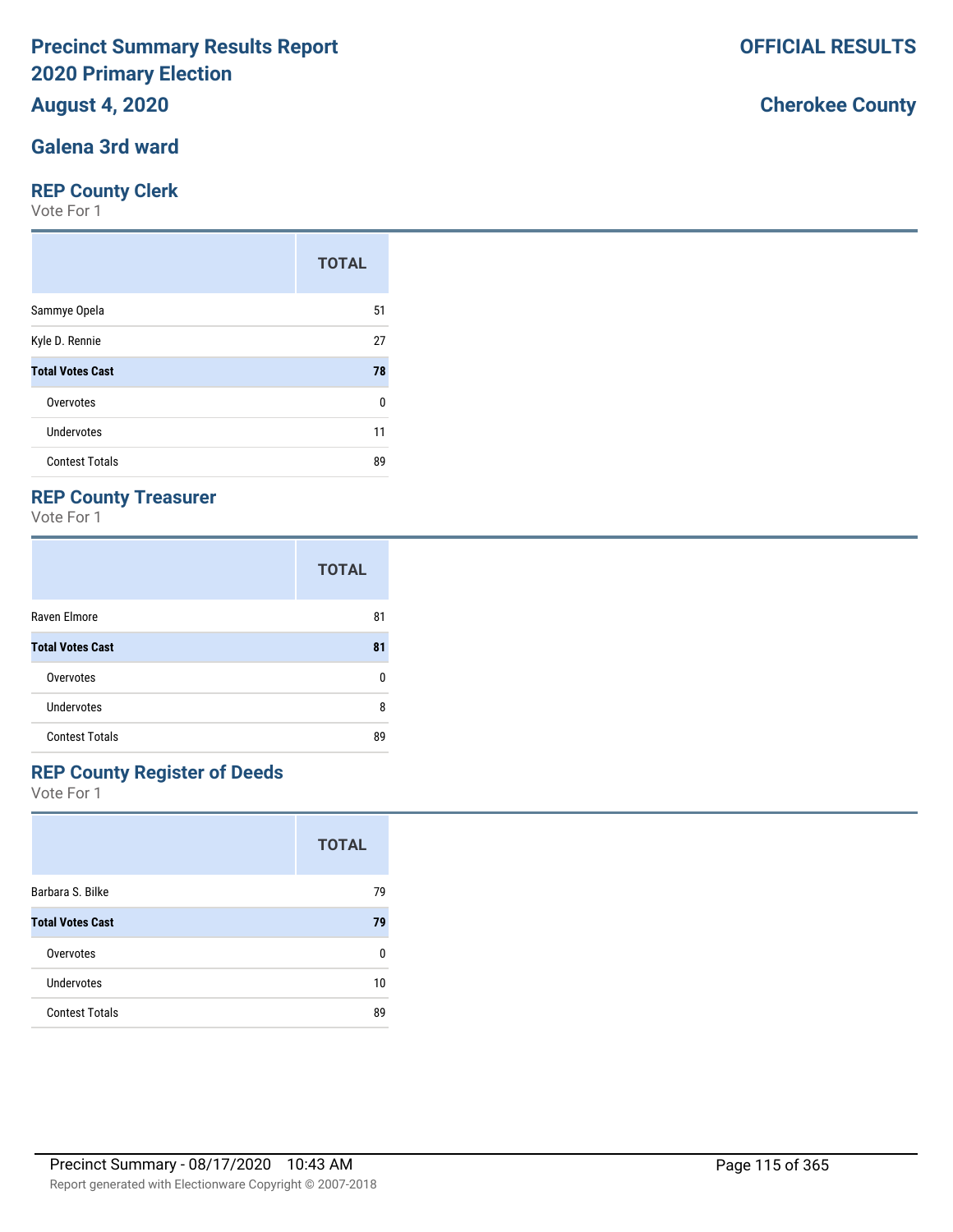## **August 4, 2020**

### **Galena 3rd ward**

#### **REP County Attorney**

Vote For 1

|                         | <b>TOTAL</b> |
|-------------------------|--------------|
| Jake Conard             | 77           |
| <b>Total Votes Cast</b> | 77           |
| Overvotes               | ŋ            |
| Undervotes              | 12           |
| <b>Contest Totals</b>   | 89           |

## **REP County Sheriff**

Vote For 1

|                         | <b>TOTAL</b> |
|-------------------------|--------------|
| Write-In Totals         | 27           |
| Not Assigned            | 27           |
| <b>Total Votes Cast</b> | 27           |
| Overvotes               | 0            |
| Undervotes              | 62           |
| <b>Contest Totals</b>   | 89           |

# **REP Pct Com m Galena 3rd Ward**

Vote For 1

|                         | <b>TOTAL</b> |
|-------------------------|--------------|
| <b>Write-In Totals</b>  | 5            |
| Not Assigned            | 5            |
| <b>Total Votes Cast</b> | 5            |
| Overvotes               | U            |
| Undervotes              | 84           |
| <b>Contest Totals</b>   | 89           |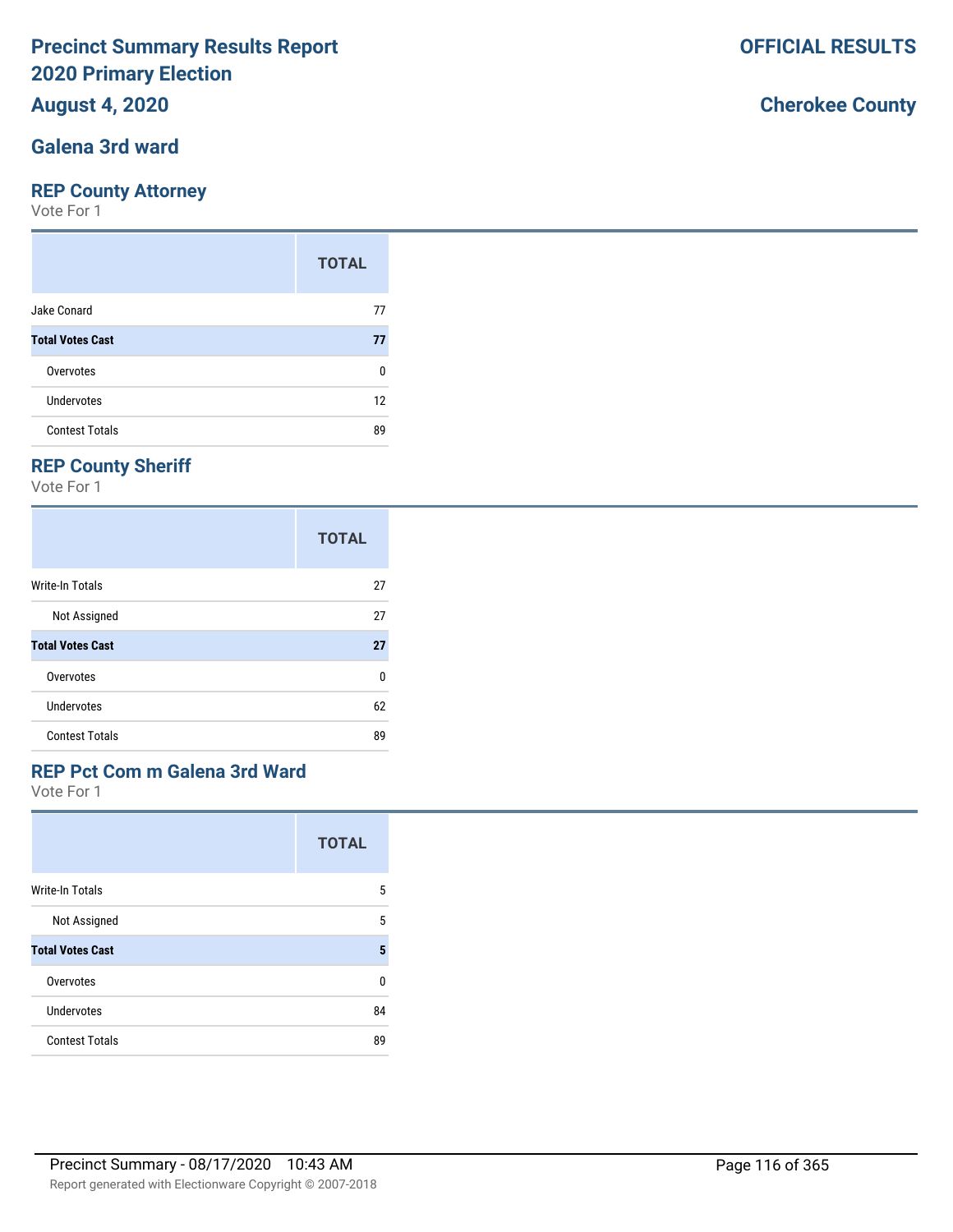**August 4, 2020**

### **Galena 3rd ward**

#### **REP Pct Com w Galena 3rd Ward**

Vote For 1

|                         | <b>TOTAL</b> |
|-------------------------|--------------|
| Myra Carlisle Frazier   | 76           |
| Write-In Totals         | 3            |
| Not Assigned            | 3            |
| <b>Total Votes Cast</b> | 79           |
| Overvotes               | 0            |
| Undervotes              | 10           |
| <b>Contest Totals</b>   | 89           |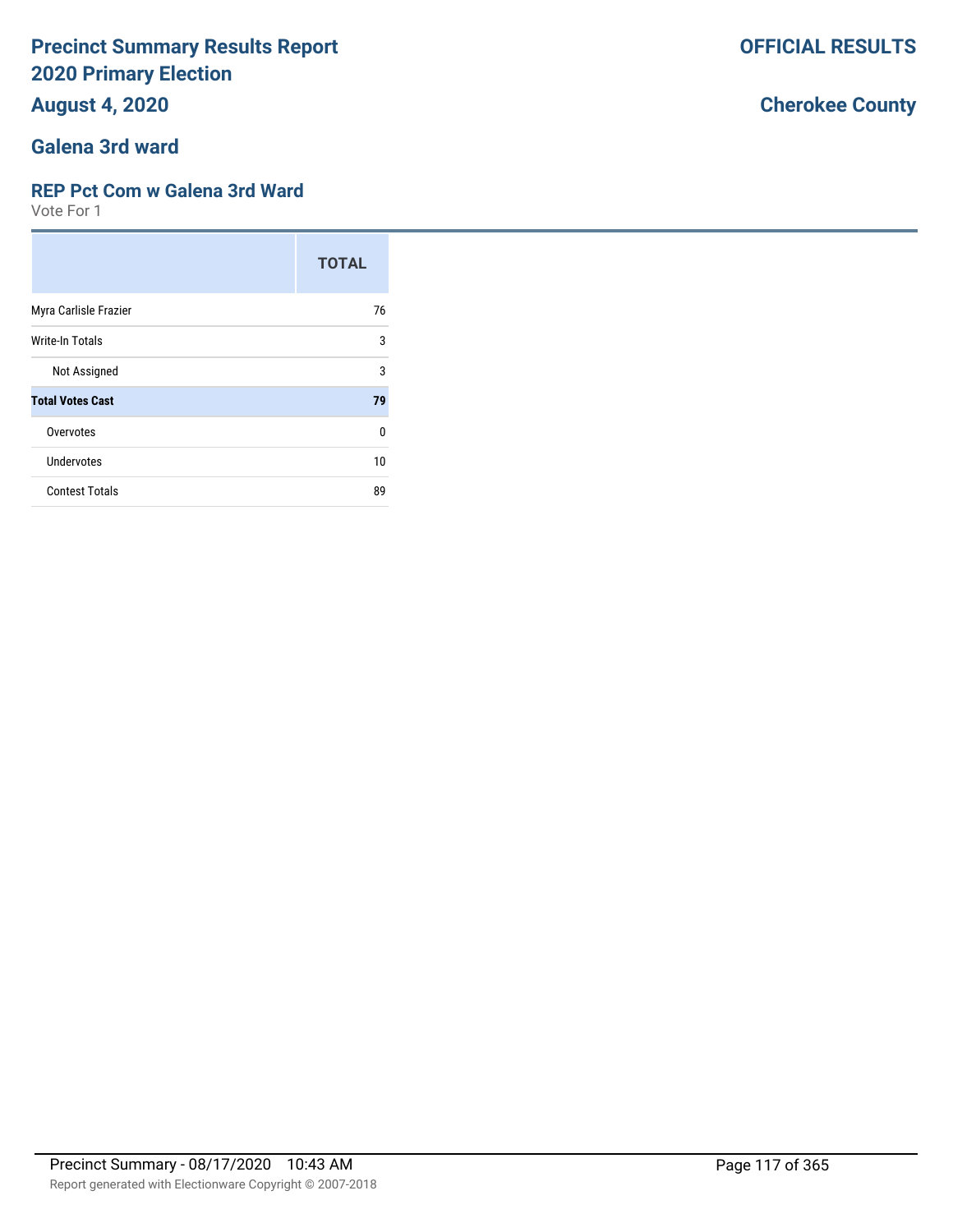#### **Galena 4th ward**

#### **STATISTICS**

|                                  | <b>TOTAL</b> |
|----------------------------------|--------------|
| Registered Voters - Total        | 379          |
| Registered Voters - NONPARTISAN  | 167          |
| Registered Voters - Democratic   | 98           |
| Registered Voters - Republican   | 114          |
| <b>Ballots Cast - Total</b>      | 60           |
| Ballots Cast - NONPARTISAN       | 0            |
| <b>Ballots Cast - Democratic</b> | 16           |
| <b>Ballots Cast - Republican</b> | 44           |
| <b>Ballots Cast - Blank</b>      | 0            |
| Voter Turnout - Total            | 15.83%       |
| Voter Turnout - NONPARTISAN      | 0.00%        |
| Voter Turnout - Democratic       | 16.33%       |
| Voter Turnout - Republican       | 38.60%       |

## **DEM United States Senator**

Vote For 1

|                         | <b>TOTAL</b> |
|-------------------------|--------------|
| Barbara Bollier         |              |
| Robert Leon Tillman     | g            |
| <b>Total Votes Cast</b> | 13           |
| Overvotes               | n            |
| Undervotes              | 3            |
| <b>Contest Totals</b>   | 16           |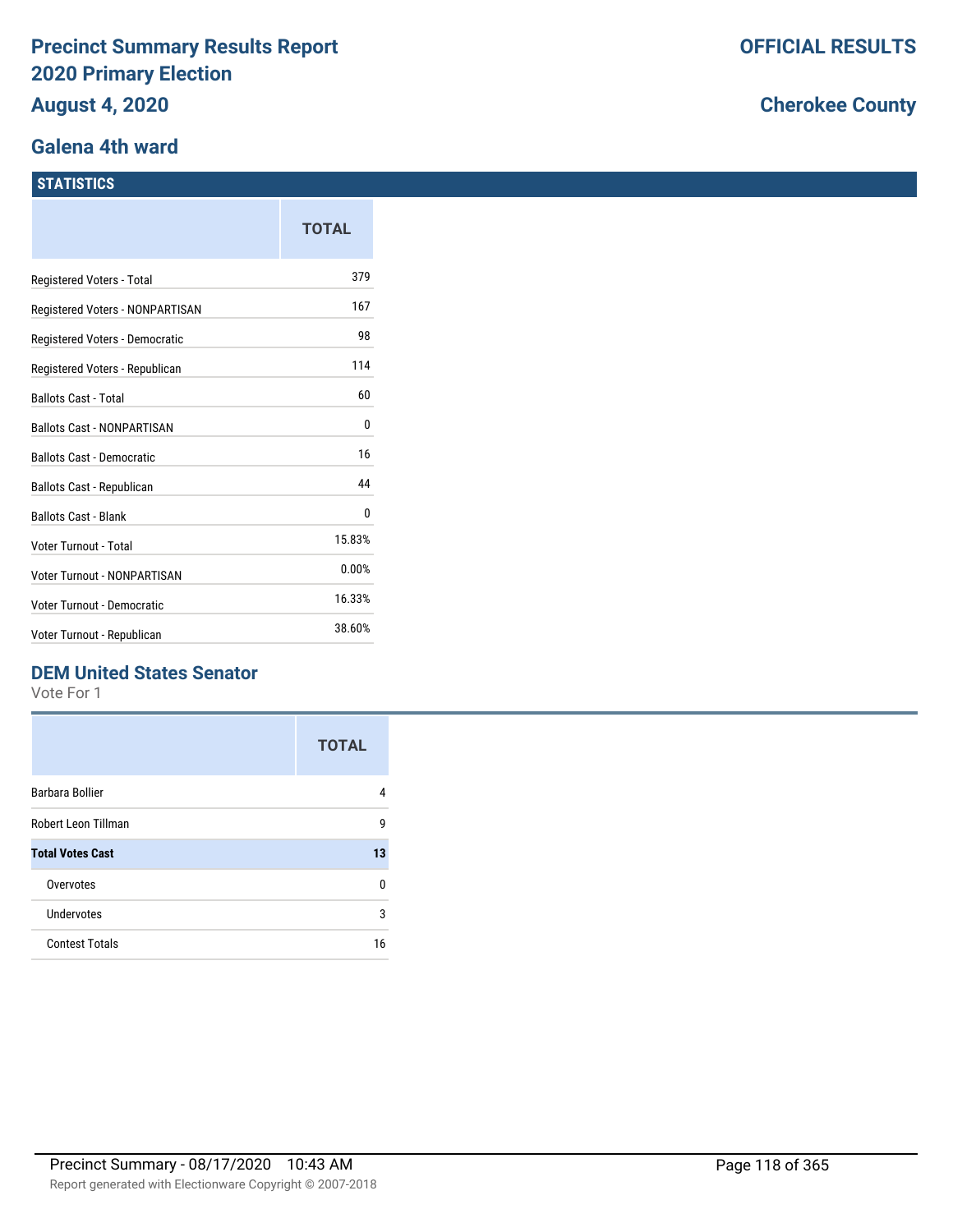## **August 4, 2020**

# **Galena 4th ward**

#### **DEM US House Rep 2nd Dist**

Vote For 1

|                         | <b>TOTAL</b> |
|-------------------------|--------------|
| Michelle De La Isla     | 4            |
| James K. Windholz       | 9            |
| <b>Total Votes Cast</b> | 13           |
| Overvotes               | 0            |
| Undervotes              | 3            |
| <b>Contest Totals</b>   | 16           |

## **DEM KS Senator 13th Dist**

Vote For 1

|                         | <b>TOTAL</b> |
|-------------------------|--------------|
| Nancy J. Ingle          | 11           |
| <b>Total Votes Cast</b> | 11           |
| Overvotes               | n            |
| <b>Undervotes</b>       | 5            |
| <b>Contest Totals</b>   | 16           |

# **DEM KS House of Rep 1st Dist**

Vote For 1

|                         | <b>TOTAL</b>        |
|-------------------------|---------------------|
| <b>Write-In Totals</b>  | 2                   |
| Not Assigned            | 2                   |
| <b>Total Votes Cast</b> | $\boldsymbol{\eta}$ |
| Overvotes               | U                   |
| Undervotes              | 14                  |
| <b>Contest Totals</b>   | 16                  |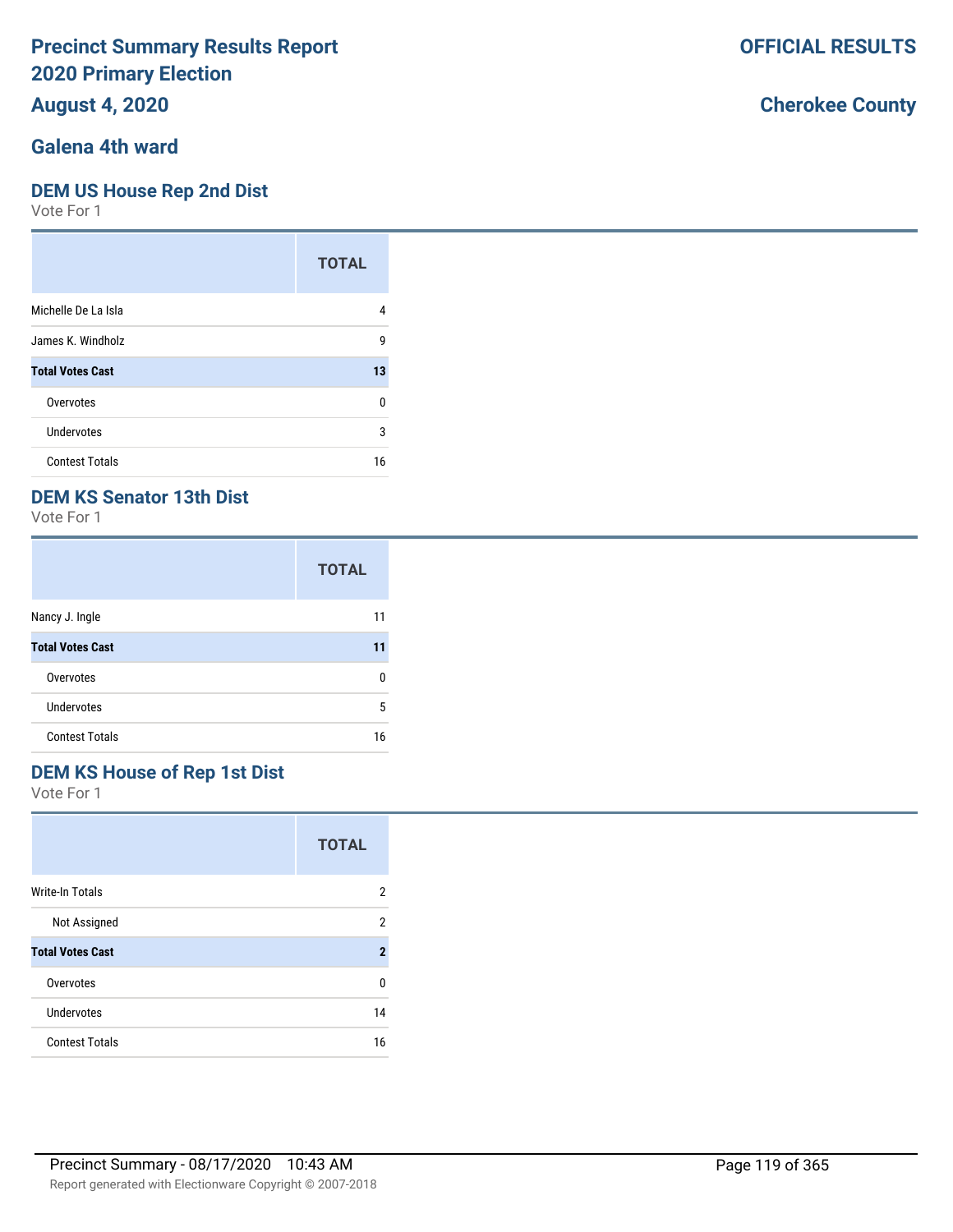## **August 4, 2020**

## **Galena 4th ward**

#### **DEM County Clerk**

Vote For 1

|                         | <b>TOTAL</b> |
|-------------------------|--------------|
| Carol Rae Marcan-Venson | 10           |
| <b>Total Votes Cast</b> | 10           |
| Overvotes               | n            |
| Undervotes              | 6            |
| <b>Contest Totals</b>   | 16           |

## **DEM County Treasurer**

Vote For 1

|                         | <b>TOTAL</b> |
|-------------------------|--------------|
| Write-In Totals         |              |
| Not Assigned            |              |
| <b>Total Votes Cast</b> | 1            |
| Overvotes               | 0            |
| Undervotes              | 15           |
| <b>Contest Totals</b>   | 16           |

## **DEM County Register of Deeds**

Vote For 1

|                         | <b>TOTAL</b> |
|-------------------------|--------------|
| <b>Write-In Totals</b>  |              |
| Not Assigned            |              |
| <b>Total Votes Cast</b> |              |
| Overvotes               | U            |
| Undervotes              | 15           |
| <b>Contest Totals</b>   | 16           |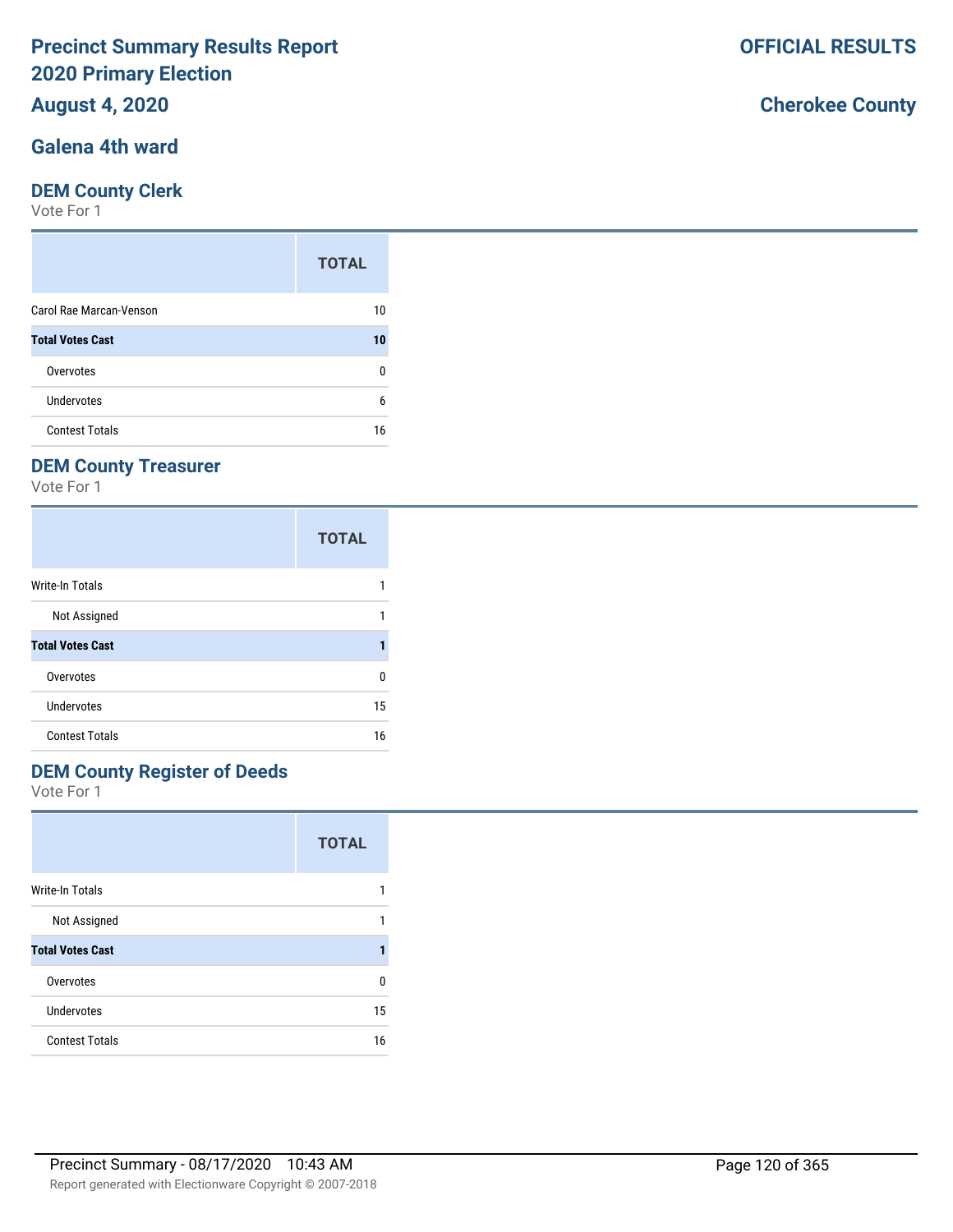## **August 4, 2020**

# **Galena 4th ward**

### **DEM County Attorney**

Vote For 1

|                         | <b>TOTAL</b> |
|-------------------------|--------------|
| Write-In Totals         |              |
| Not Assigned            |              |
| <b>Total Votes Cast</b> | 1            |
| Overvotes               | ŋ            |
| <b>Undervotes</b>       | 15           |
| <b>Contest Totals</b>   | 16           |

## **DEM County Sheriff**

Vote For 1

|                         | <b>TOTAL</b> |
|-------------------------|--------------|
| David M. Groves         | 15           |
| <b>Total Votes Cast</b> | 15           |
| Overvotes               | n            |
| Undervotes              | 1            |
| <b>Contest Totals</b>   | 16           |

# **DEM Pct Com m Galena 4th Ward**

Vote For 1

|                         | <b>TOTAL</b> |
|-------------------------|--------------|
| Write-In Totals         |              |
| Not Assigned            | 1            |
| <b>Total Votes Cast</b> |              |
| Overvotes               | U            |
| Undervotes              | 15           |
| <b>Contest Totals</b>   | 16           |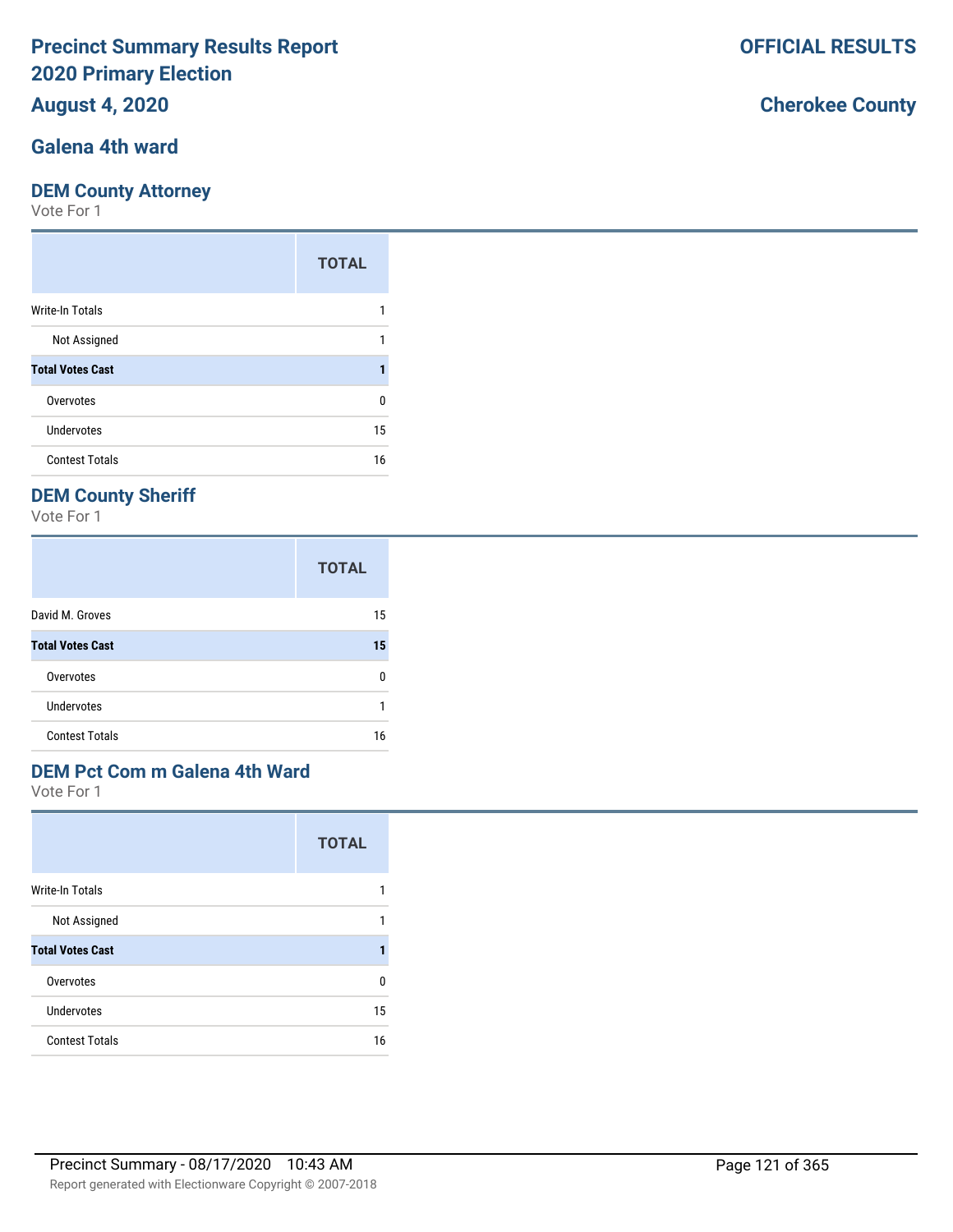**August 4, 2020**

# **Galena 4th ward**

#### **DEM Pct Com w Galena 4th Ward**

Vote For 1

|                         | <b>TOTAL</b>   |
|-------------------------|----------------|
| <b>Write-In Totals</b>  | 2              |
| Not Assigned            | 2              |
| <b>Total Votes Cast</b> | $\overline{2}$ |
| Overvotes               | 0              |
| Undervotes              | 14             |
| <b>Contest Totals</b>   | 16             |

#### **REP United States Senator**

Vote For 1

|                            | <b>TOTAL</b>   |
|----------------------------|----------------|
| Lance Berland              | $\overline{2}$ |
| John L. Berman             | 0              |
| Derek C. Ellis             | 0              |
| <b>Bob Hamilton</b>        | 3              |
| Kris Kobach                | 21             |
| David Alan Lindstrom       | 0              |
| Roger Marshall             | 14             |
| <b>Brian Matlock</b>       | 1              |
| John Miller                | $\overline{2}$ |
| <b>Steve Roberts</b>       | 0              |
| <b>Gabriel Mark Robles</b> | 0              |
| <b>Total Votes Cast</b>    | 43             |
| Overvotes                  | 0              |
| Undervotes                 | 1              |
| <b>Contest Totals</b>      | 44             |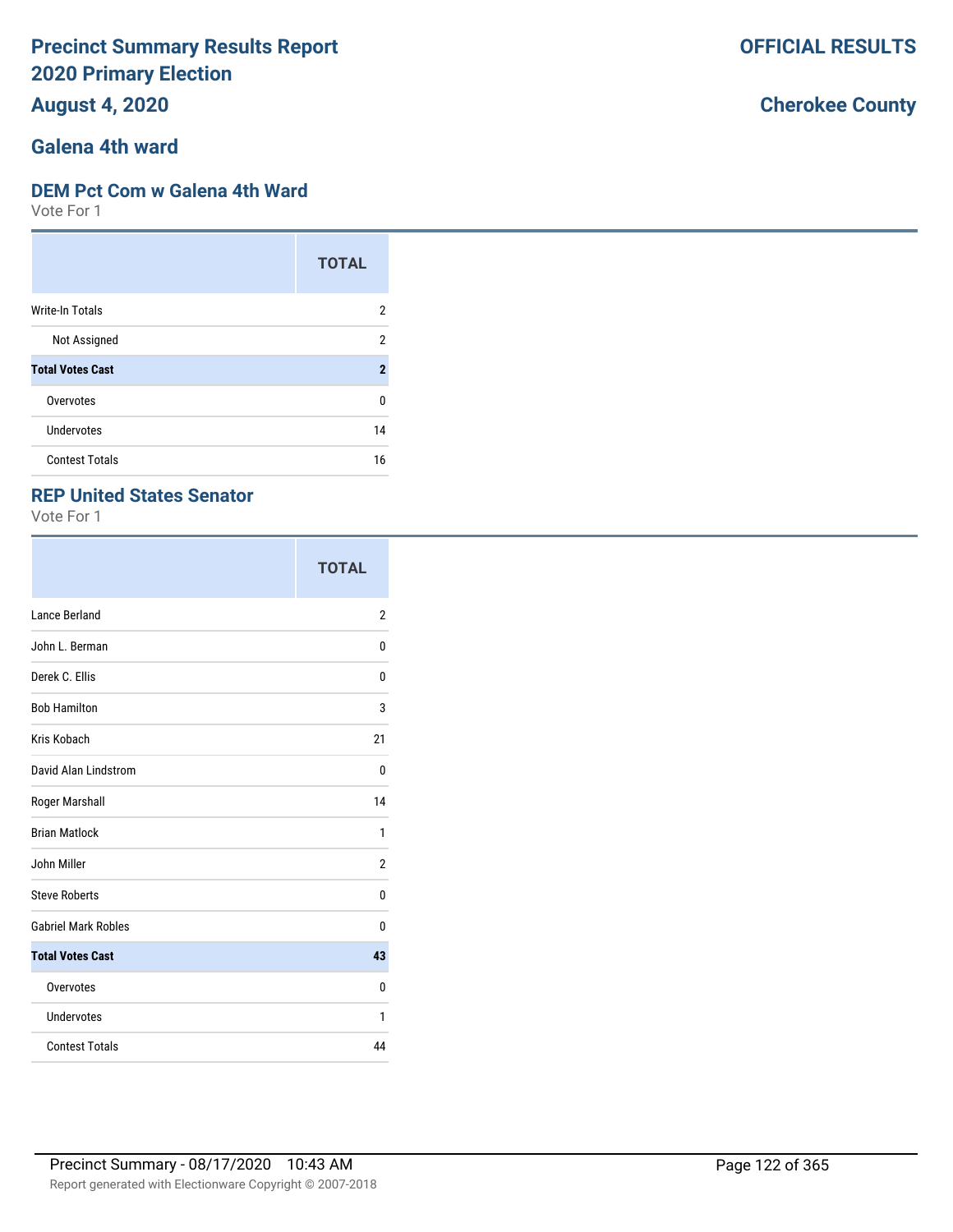**August 4, 2020**

# **Galena 4th ward**

#### **REP US House Rep 2nd Dist**

Vote For 1

|                         | <b>TOTAL</b> |
|-------------------------|--------------|
| Jake LaTurner           | 33           |
| Dennis Taylor           | 3            |
| <b>Steve Watkins</b>    | 7            |
| <b>Total Votes Cast</b> | 43           |
| Overvotes               | 0            |
| Undervotes              | 1            |
| <b>Contest Totals</b>   | ΔΔ           |

### **REP KS Senator 13th Dist**

Vote For 1

|                            | <b>TOTAL</b> |
|----------------------------|--------------|
| <b>Richard Hilderbrand</b> | 42           |
| <b>Total Votes Cast</b>    | 42           |
| Overvotes                  | ŋ            |
| Undervotes                 | 2            |
| <b>Contest Totals</b>      |              |

## **REP KS House of Rep 1st Dist**

Vote For 1

|                           | <b>TOTAL</b> |
|---------------------------|--------------|
| <b>Ronald Coquillette</b> | 19           |
| Michael Houser            | 23           |
| <b>Total Votes Cast</b>   | 42           |
| Overvotes                 | 0            |
| Undervotes                | 2            |
| <b>Contest Totals</b>     | 44           |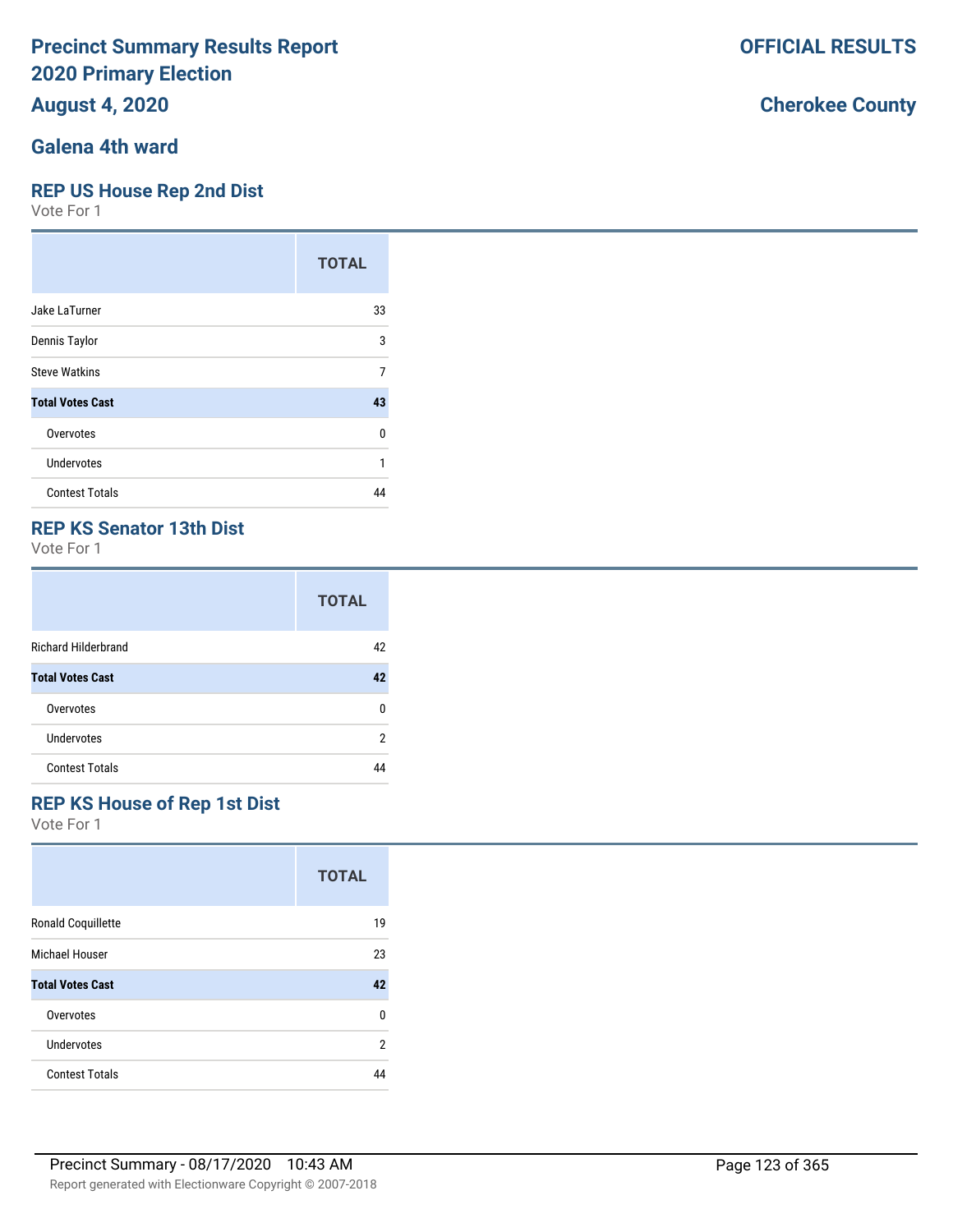## **August 4, 2020**

## **Galena 4th ward**

#### **REP County Clerk**

Vote For 1

|                         | <b>TOTAL</b> |
|-------------------------|--------------|
| Sammye Opela            | 22           |
| Kyle D. Rennie          | 16           |
| <b>Total Votes Cast</b> | 38           |
| Overvotes               | 0            |
| Undervotes              | 6            |
| <b>Contest Totals</b>   | 44           |

## **REP County Treasurer**

Vote For 1

|                         | <b>TOTAL</b> |
|-------------------------|--------------|
| Raven Elmore            | 40           |
| <b>Total Votes Cast</b> | 40           |
| Overvotes               | n            |
| <b>Undervotes</b>       | 4            |
| <b>Contest Totals</b>   |              |

## **REP County Register of Deeds**

Vote For 1

|                         | <b>TOTAL</b> |
|-------------------------|--------------|
| Barbara S. Bilke        | 40           |
| <b>Total Votes Cast</b> | 40           |
| Overvotes               | U            |
| <b>Undervotes</b>       | 4            |
| <b>Contest Totals</b>   |              |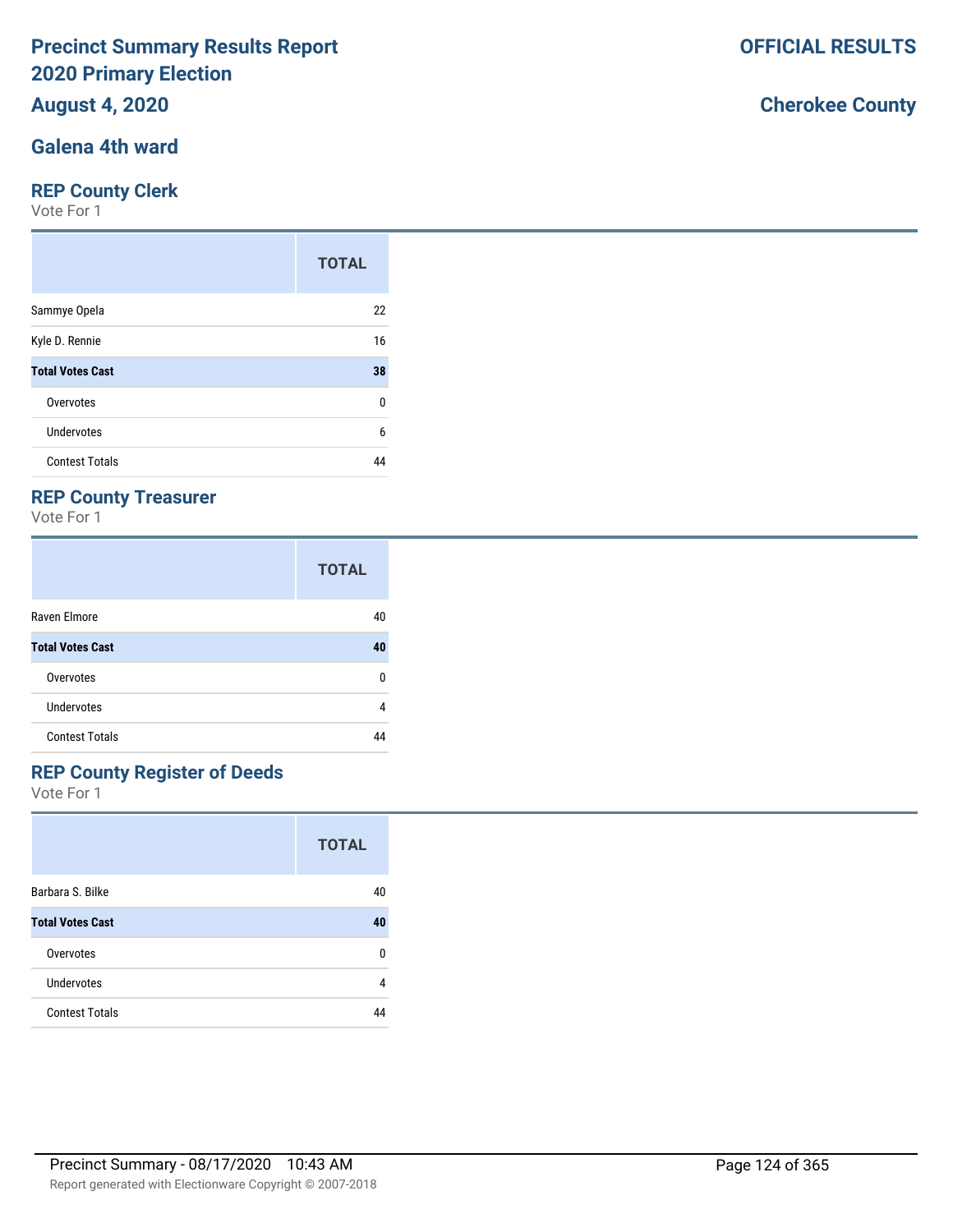## **August 4, 2020**

# **Galena 4th ward**

### **REP County Attorney**

Vote For 1

|                         | <b>TOTAL</b> |
|-------------------------|--------------|
| Jake Conard             | 40           |
| <b>Total Votes Cast</b> | 40           |
| Overvotes               | n            |
| Undervotes              | 4            |
| <b>Contest Totals</b>   |              |

## **REP County Sheriff**

Vote For 1

|                         | <b>TOTAL</b> |
|-------------------------|--------------|
| <b>Write-In Totals</b>  | 11           |
| Not Assigned            | 11           |
| <b>Total Votes Cast</b> | 11           |
| Overvotes               | 0            |
| Undervotes              | 33           |
| <b>Contest Totals</b>   |              |

# **REP Pct Com m Galena 4th Ward**

Vote For 1

|                         | <b>TOTAL</b> |
|-------------------------|--------------|
| <b>Write-In Totals</b>  | n            |
| Not Assigned            | n            |
| <b>Total Votes Cast</b> | 0            |
| Overvotes               | U            |
| Undervotes              | 44           |
| <b>Contest Totals</b>   | 44           |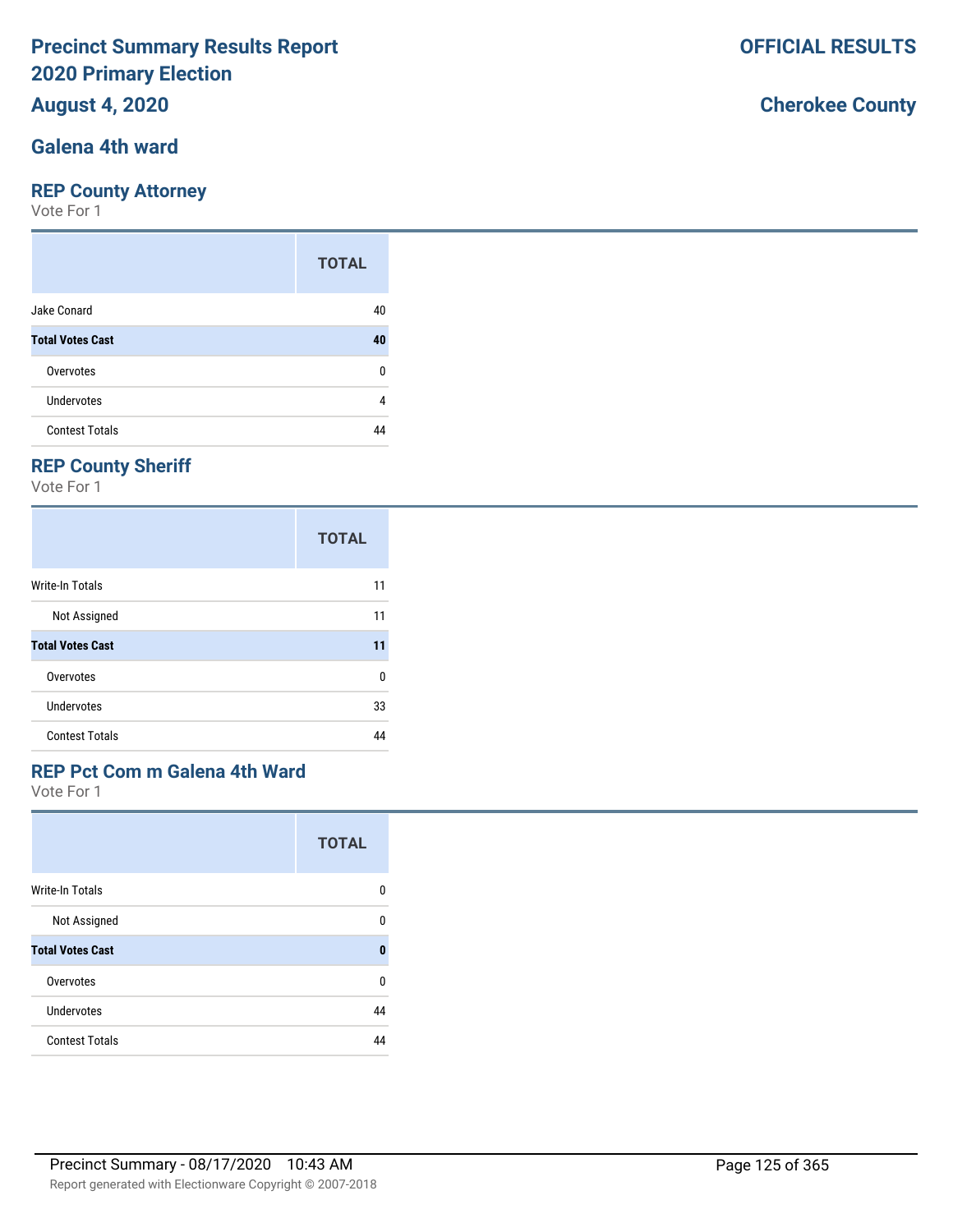**August 4, 2020**

# **Galena 4th ward**

#### **REP Pct Com w Galena 4th Ward**

Vote For 1

|                         | <b>TOTAL</b> |
|-------------------------|--------------|
| Write-In Totals         | n            |
| Not Assigned            | U            |
| <b>Total Votes Cast</b> | 0            |
| Overvotes               | 0            |
| Undervotes              | 44           |
| <b>Contest Totals</b>   | ΔΔ           |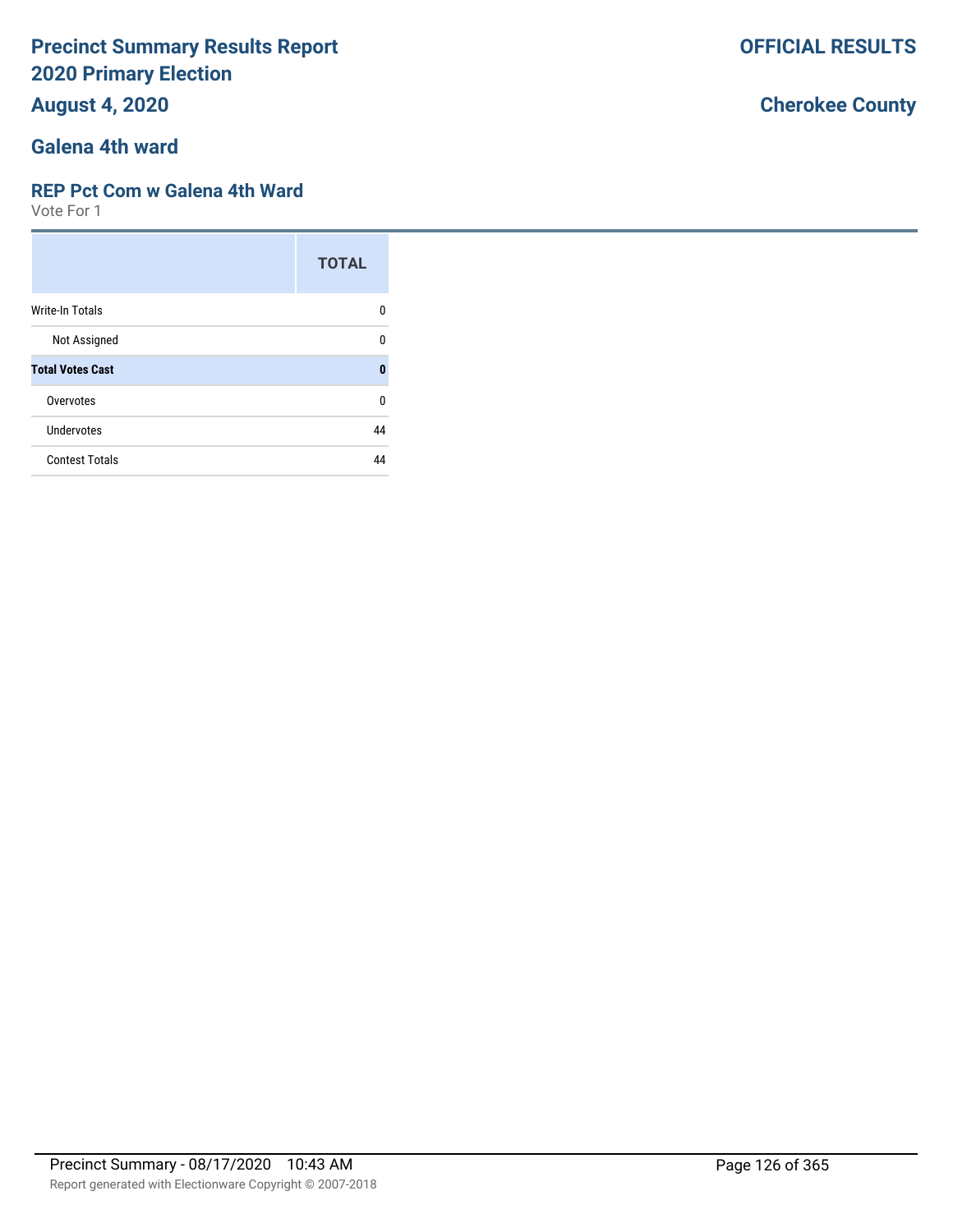#### **Scammon 1st ward**

#### **STATISTICS**

|                                  | <b>TOTAL</b> |
|----------------------------------|--------------|
| Registered Voters - Total        | 70           |
| Registered Voters - NONPARTISAN  | 16           |
| Registered Voters - Democratic   | 31           |
| Registered Voters - Republican   | 23           |
| <b>Ballots Cast - Total</b>      | 22           |
| Ballots Cast - NONPARTISAN       | 0            |
| <b>Ballots Cast - Democratic</b> | 8            |
| <b>Ballots Cast - Republican</b> | 14           |
| <b>Ballots Cast - Blank</b>      | 0            |
| <b>Voter Turnout - Total</b>     | 31.43%       |
| Voter Turnout - NONPARTISAN      | 0.00%        |
| Voter Turnout - Democratic       | 25.81%       |
| Voter Turnout - Republican       | 60.87%       |

## **DEM United States Senator**

Vote For 1

|                         | <b>TOTAL</b> |
|-------------------------|--------------|
| Barbara Bollier         | 5            |
| Robert Leon Tillman     | 3            |
| <b>Total Votes Cast</b> | 8            |
| Overvotes               | n            |
| Undervotes              | n            |
| <b>Contest Totals</b>   | ጸ            |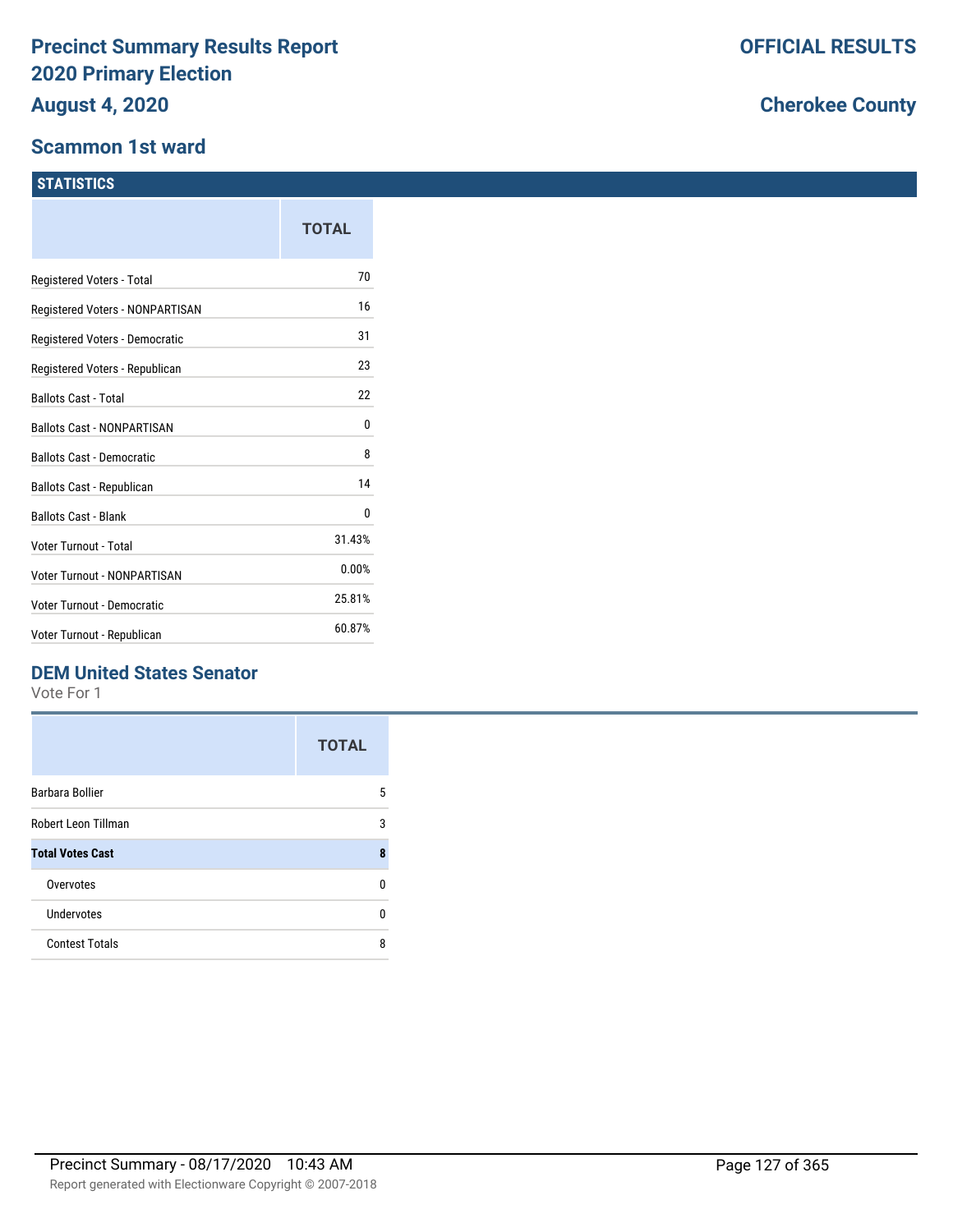## **August 4, 2020**

#### **Scammon 1st ward**

#### **DEM US House Rep 2nd Dist**

Vote For 1

|                         | <b>TOTAL</b> |
|-------------------------|--------------|
| Michelle De La Isla     | 4            |
| James K. Windholz       | 3            |
| <b>Total Votes Cast</b> | 7            |
| Overvotes               | n            |
| Undervotes              |              |
| <b>Contest Totals</b>   | 8            |

## **DEM KS Senator 13th Dist**

Vote For 1

|                         | <b>TOTAL</b> |
|-------------------------|--------------|
| Nancy J. Ingle          | 8            |
| <b>Total Votes Cast</b> | 8            |
| Overvotes               | n            |
| Undervotes              | n            |
| <b>Contest Totals</b>   | 8            |

## **DEM KS House of Rep 1st Dist**

Vote For 1

|                         | <b>TOTAL</b> |
|-------------------------|--------------|
| <b>Write-In Totals</b>  |              |
| Not Assigned            | 1            |
| <b>Total Votes Cast</b> |              |
| Overvotes               | n            |
| Undervotes              |              |
| <b>Contest Totals</b>   | ጸ            |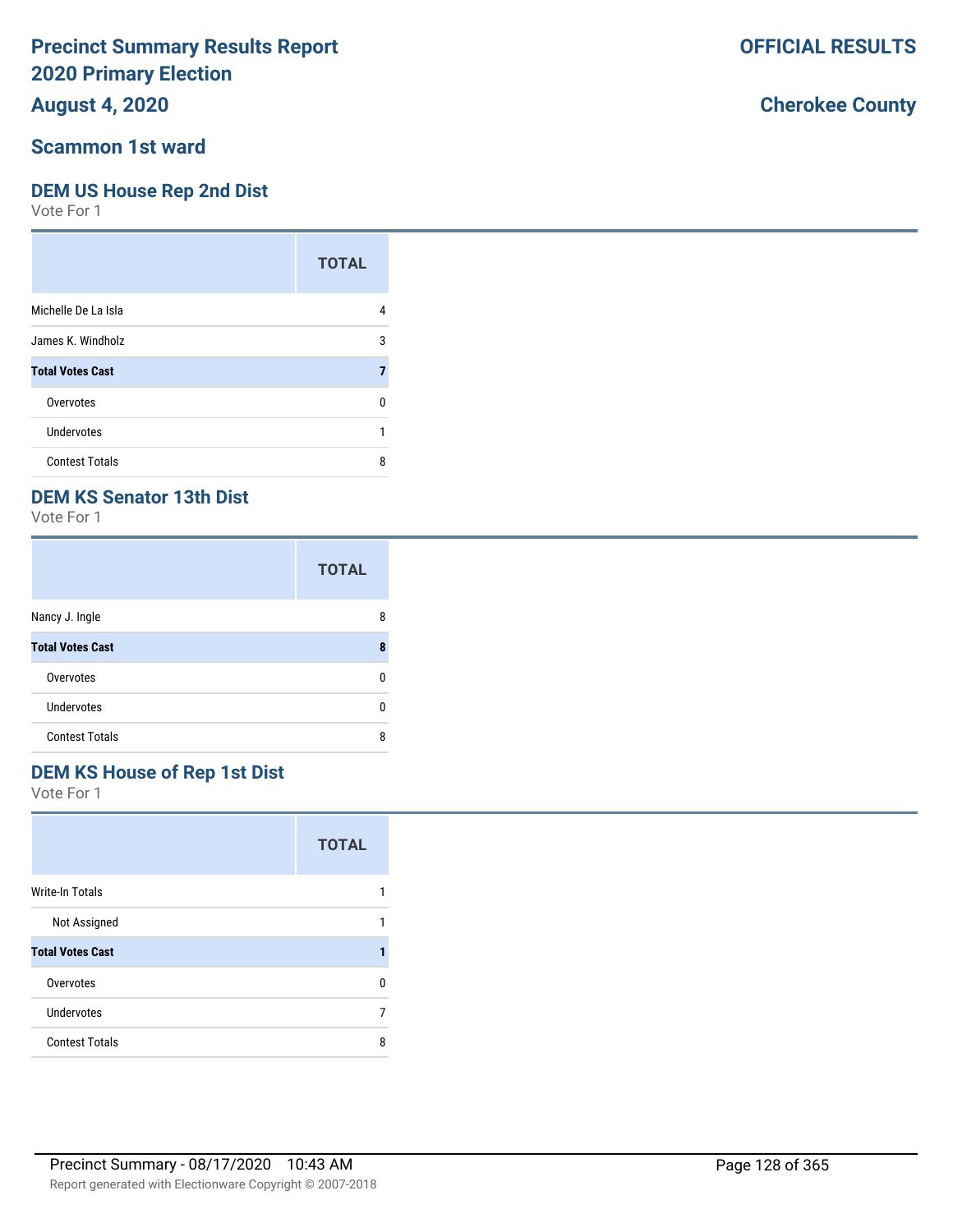**August 4, 2020**

### **Scammon 1st ward**

#### **DEM County Clerk**

Vote For 1

|                         | <b>TOTAL</b> |
|-------------------------|--------------|
| Carol Rae Marcan-Venson |              |
| <b>Total Votes Cast</b> |              |
| Overvotes               |              |
| Undervotes              |              |
| <b>Contest Totals</b>   |              |

## **DEM County Treasurer**

Vote For 1

|                         | <b>TOTAL</b> |
|-------------------------|--------------|
| <b>Write-In Totals</b>  |              |
| Not Assigned            |              |
| <b>Total Votes Cast</b> |              |
| Overvotes               | n            |
| Undervotes              |              |
| <b>Contest Totals</b>   | 8            |

# **DEM County Register of Deeds**

Vote For 1

|                         | <b>TOTAL</b> |
|-------------------------|--------------|
| Write-In Totals         |              |
| Not Assigned            | 1            |
| <b>Total Votes Cast</b> |              |
| Overvotes               | n            |
| Undervotes              |              |
| <b>Contest Totals</b>   | ጸ            |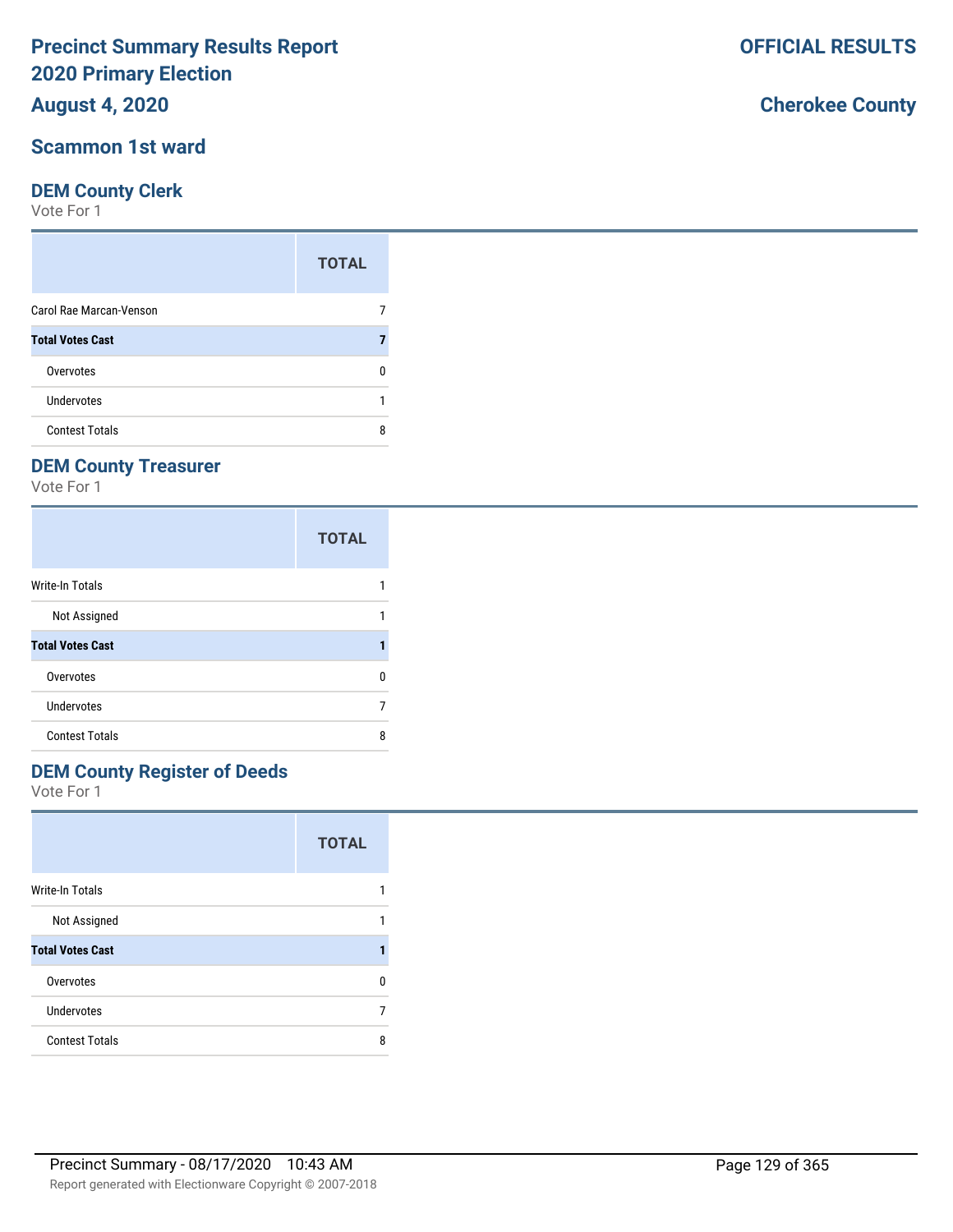## **August 4, 2020**

#### **Scammon 1st ward**

#### **DEM County Attorney**

Vote For 1

|                         | <b>TOTAL</b> |
|-------------------------|--------------|
| <b>Write-In Totals</b>  | 2            |
| Not Assigned            | 2            |
| <b>Total Votes Cast</b> | 2            |
| Overvotes               | U            |
| <b>Undervotes</b>       | 6            |
| <b>Contest Totals</b>   | 8            |

## **DEM County Sheriff**

Vote For 1

|                         | <b>TOTAL</b> |
|-------------------------|--------------|
| David M. Groves         | 8            |
| <b>Total Votes Cast</b> | 8            |
| Overvotes               | n            |
| <b>Undervotes</b>       | n            |
| <b>Contest Totals</b>   | 8            |

## **DEM Pct Com m Scammon 1st Ward**

Vote For 1

|                           | <b>TOTAL</b> |
|---------------------------|--------------|
| <b>Gilbert Lee Venson</b> | 6            |
| Write-In Totals           | U            |
| Not Assigned              | U            |
| <b>Total Votes Cast</b>   | 6            |
| Overvotes                 | 0            |
| Undervotes                | 2            |
| <b>Contest Totals</b>     | 8            |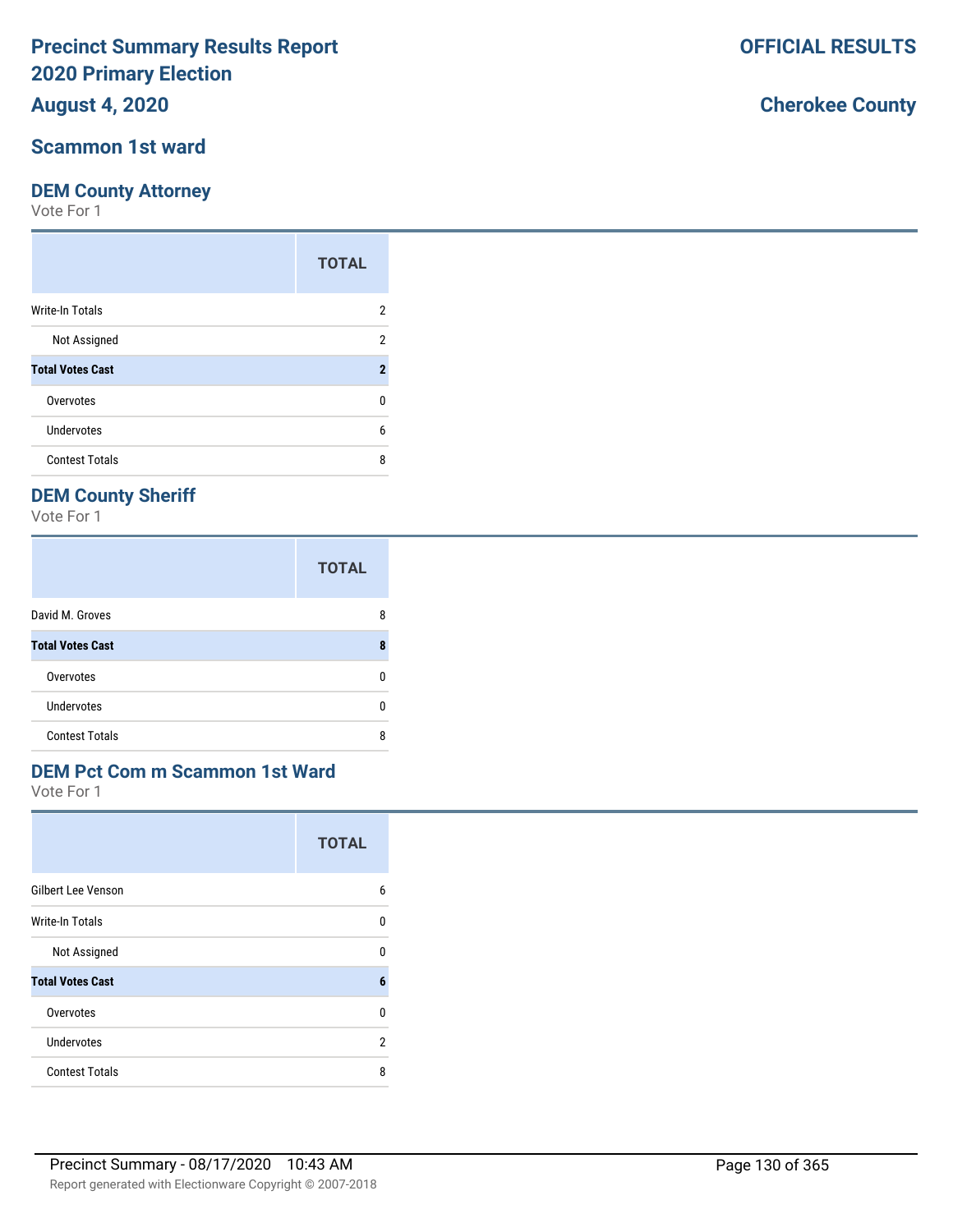**August 4, 2020**

#### **Scammon 1st ward**

#### **DEM Pct Com w Scammon 1st Ward**

Vote For 1

|                         | <b>TOTAL</b> |
|-------------------------|--------------|
| Carol Rae Marcan-Venson | 5            |
| Write-In Totals         | 1            |
| Not Assigned            | 1            |
| <b>Total Votes Cast</b> | 6            |
| Overvotes               | 0            |
| Undervotes              | 2            |
| <b>Contest Totals</b>   | 8            |

## **REP United States Senator**

Vote For 1

|                             | <b>TOTAL</b> |
|-----------------------------|--------------|
| Lance Berland               | 0            |
| John L. Berman              | 0            |
| Derek C. Ellis              | 0            |
| <b>Bob Hamilton</b>         | 3            |
| Kris Kobach                 | 3            |
| <b>David Alan Lindstrom</b> | 0            |
| Roger Marshall              | 7            |
| <b>Brian Matlock</b>        | 0            |
| John Miller                 | $\Omega$     |
| <b>Steve Roberts</b>        | 1            |
| <b>Gabriel Mark Robles</b>  | 0            |
| <b>Total Votes Cast</b>     | 14           |
| Overvotes                   | 0            |
| Undervotes                  | 0            |
| <b>Contest Totals</b>       | 14           |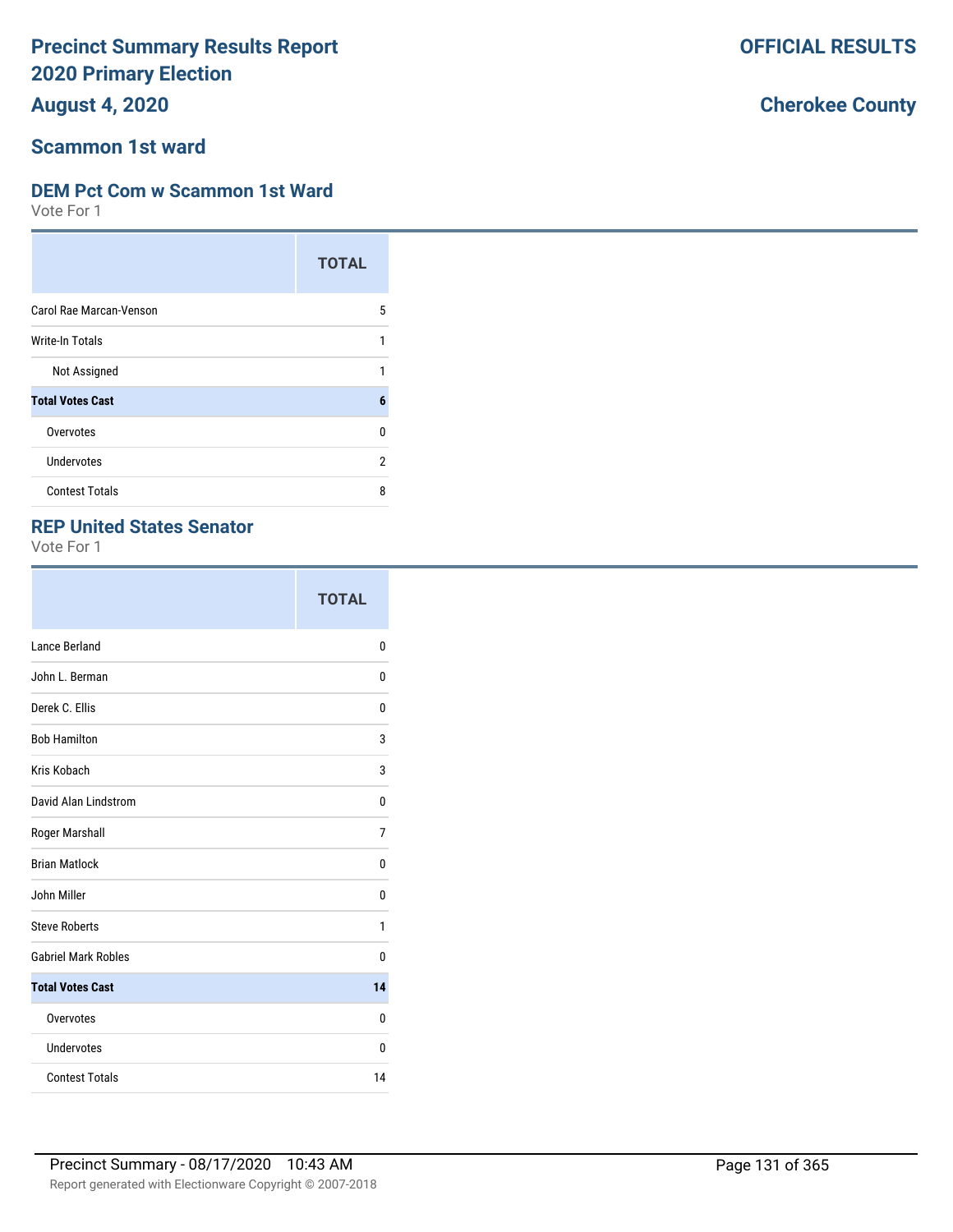**August 4, 2020**

### **Scammon 1st ward**

### **REP US House Rep 2nd Dist**

Vote For 1

|                         | <b>TOTAL</b> |
|-------------------------|--------------|
| Jake LaTurner           |              |
| Dennis Taylor           | 3            |
| <b>Steve Watkins</b>    | 4            |
| <b>Total Votes Cast</b> | 14           |
| Overvotes               | U            |
| <b>Undervotes</b>       | U            |
| <b>Contest Totals</b>   | 14           |

### **REP KS Senator 13th Dist**

Vote For 1

|                            | <b>TOTAL</b> |
|----------------------------|--------------|
| <b>Richard Hilderbrand</b> | 14           |
| <b>Total Votes Cast</b>    | 14           |
| Overvotes                  | n            |
| <b>Undervotes</b>          | n            |
| <b>Contest Totals</b>      | 14           |

## **REP KS House of Rep 1st Dist**

Vote For 1

|                         | <b>TOTAL</b> |
|-------------------------|--------------|
| Ronald Coquillette      | 3            |
| Michael Houser          | 11           |
| <b>Total Votes Cast</b> | 14           |
| Overvotes               | 0            |
| Undervotes              | U            |
| <b>Contest Totals</b>   | 14           |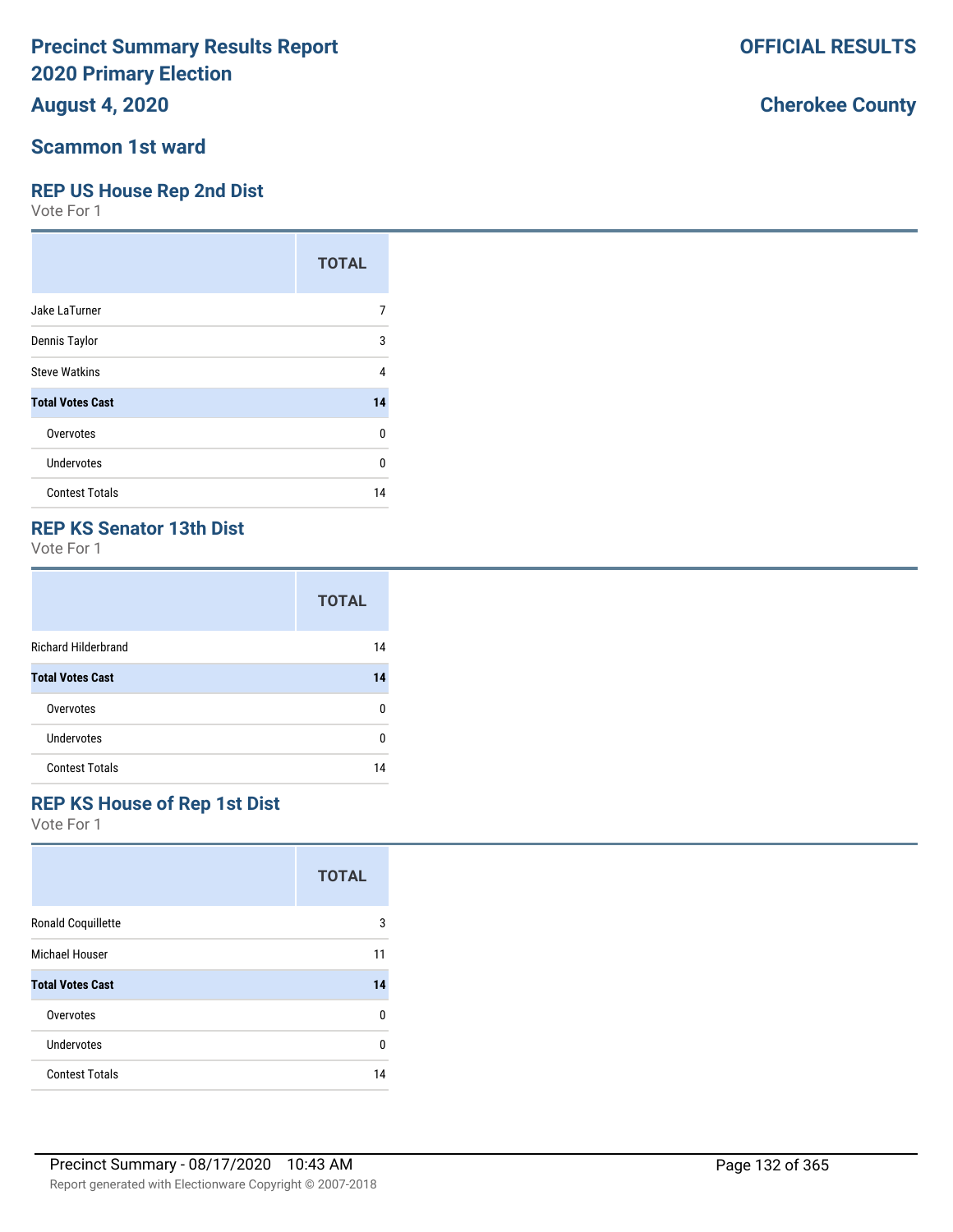**August 4, 2020**

### **Scammon 1st ward**

#### **REP County Clerk**

Vote For 1

|                         | <b>TOTAL</b> |
|-------------------------|--------------|
| Sammye Opela            | 4            |
| Kyle D. Rennie          | 10           |
| <b>Total Votes Cast</b> | 14           |
| Overvotes               | 0            |
| Undervotes              | 0            |
| <b>Contest Totals</b>   | 14           |

## **REP County Treasurer**

Vote For 1

|                         | <b>TOTAL</b> |
|-------------------------|--------------|
| Raven Elmore            | 13           |
| <b>Total Votes Cast</b> | 13           |
| Overvotes               | n            |
| Undervotes              |              |
| <b>Contest Totals</b>   | 14           |

# **REP County Register of Deeds**

Vote For 1

|                         | <b>TOTAL</b> |
|-------------------------|--------------|
| Barbara S. Bilke        | 13           |
| <b>Total Votes Cast</b> | 13           |
| Overvotes               | n            |
| Undervotes              |              |
| <b>Contest Totals</b>   | 14           |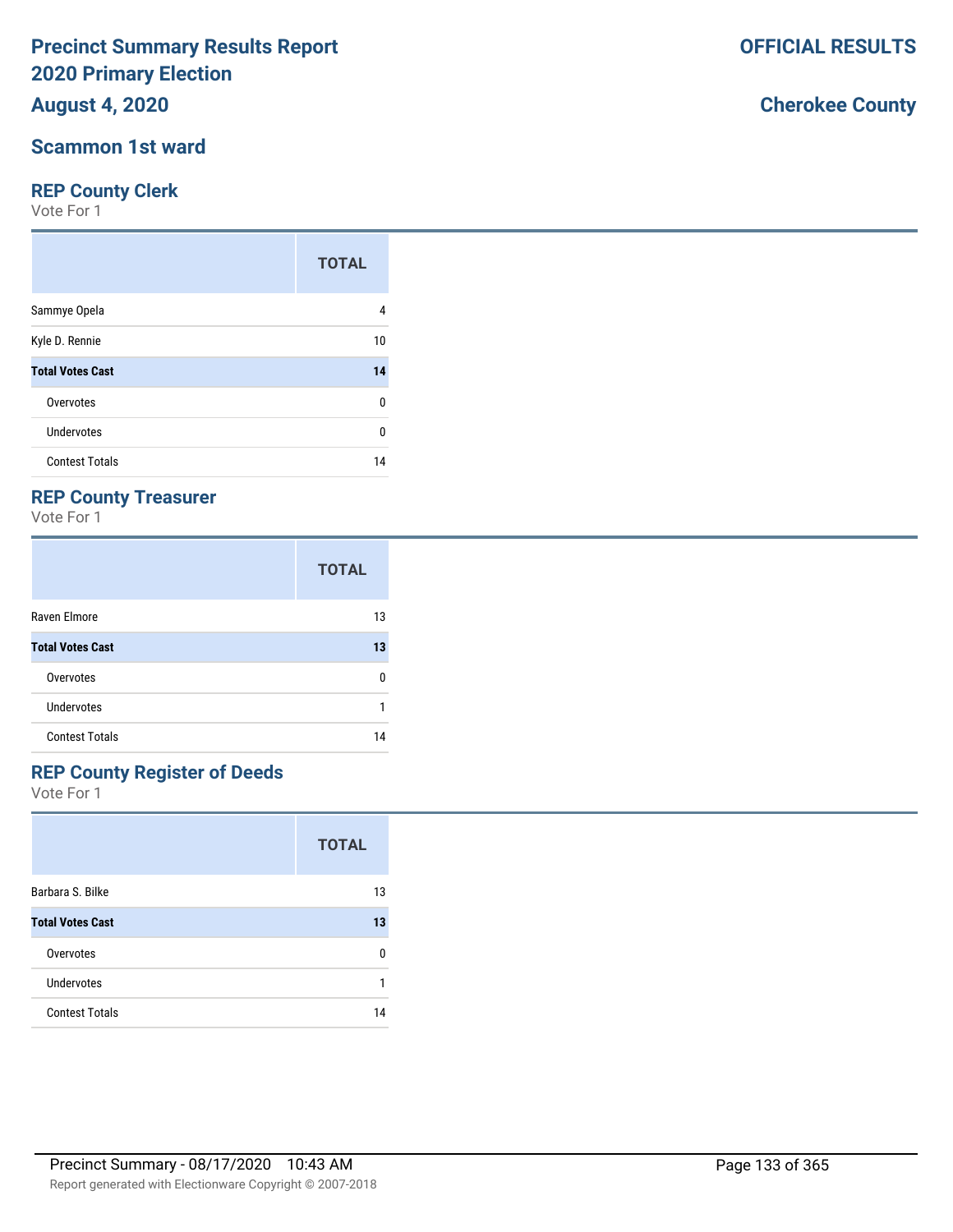## **August 4, 2020**

#### **Scammon 1st ward**

#### **REP County Attorney**

Vote For 1

|                         | <b>TOTAL</b> |
|-------------------------|--------------|
| Jake Conard             | 13           |
| <b>Total Votes Cast</b> | 13           |
| Overvotes               | 0            |
| Undervotes              |              |
| <b>Contest Totals</b>   | 14           |

## **REP County Sheriff**

Vote For 1

|                         | <b>TOTAL</b> |
|-------------------------|--------------|
| Write-In Totals         |              |
| Not Assigned            |              |
| <b>Total Votes Cast</b> |              |
| Overvotes               | 0            |
| Undervotes              | 13           |
| <b>Contest Totals</b>   | 14           |

## **REP Pct Com m Scammon 1st Ward**

Vote For 1

|                         | <b>TOTAL</b> |
|-------------------------|--------------|
| <b>Write-In Totals</b>  | U            |
| Not Assigned            | n            |
| <b>Total Votes Cast</b> | 0            |
| Overvotes               | n            |
| Undervotes              | 14           |
| <b>Contest Totals</b>   | 14           |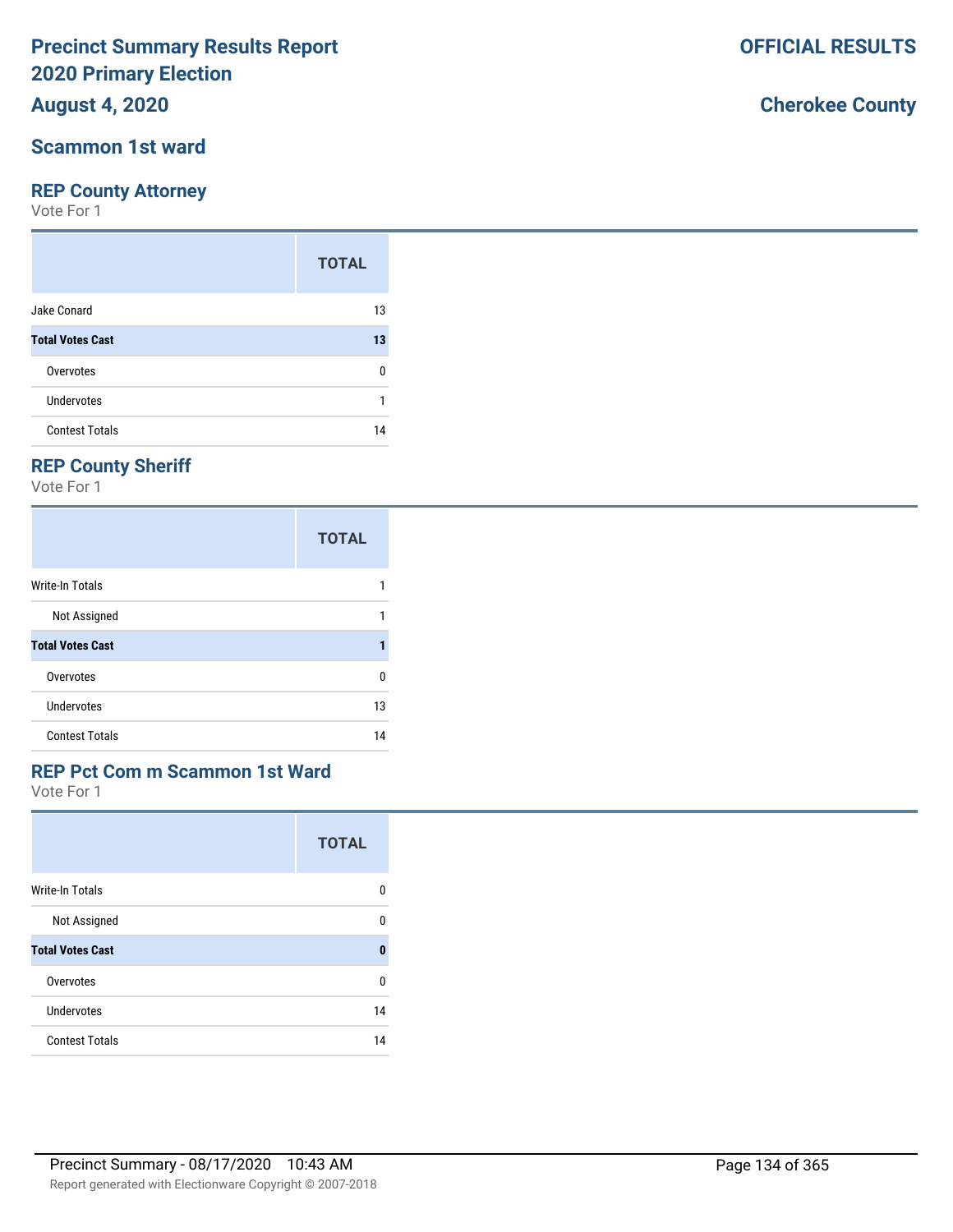**August 4, 2020**

## **Scammon 1st ward**

### **REP Pct Com w Scammon 1st Ward**

Vote For 1

|                         | <b>TOTAL</b> |
|-------------------------|--------------|
| Write-In Totals         | n            |
| Not Assigned            | U            |
| <b>Total Votes Cast</b> | O            |
| Overvotes               | U            |
| Undervotes              | 14           |
| <b>Contest Totals</b>   | 14           |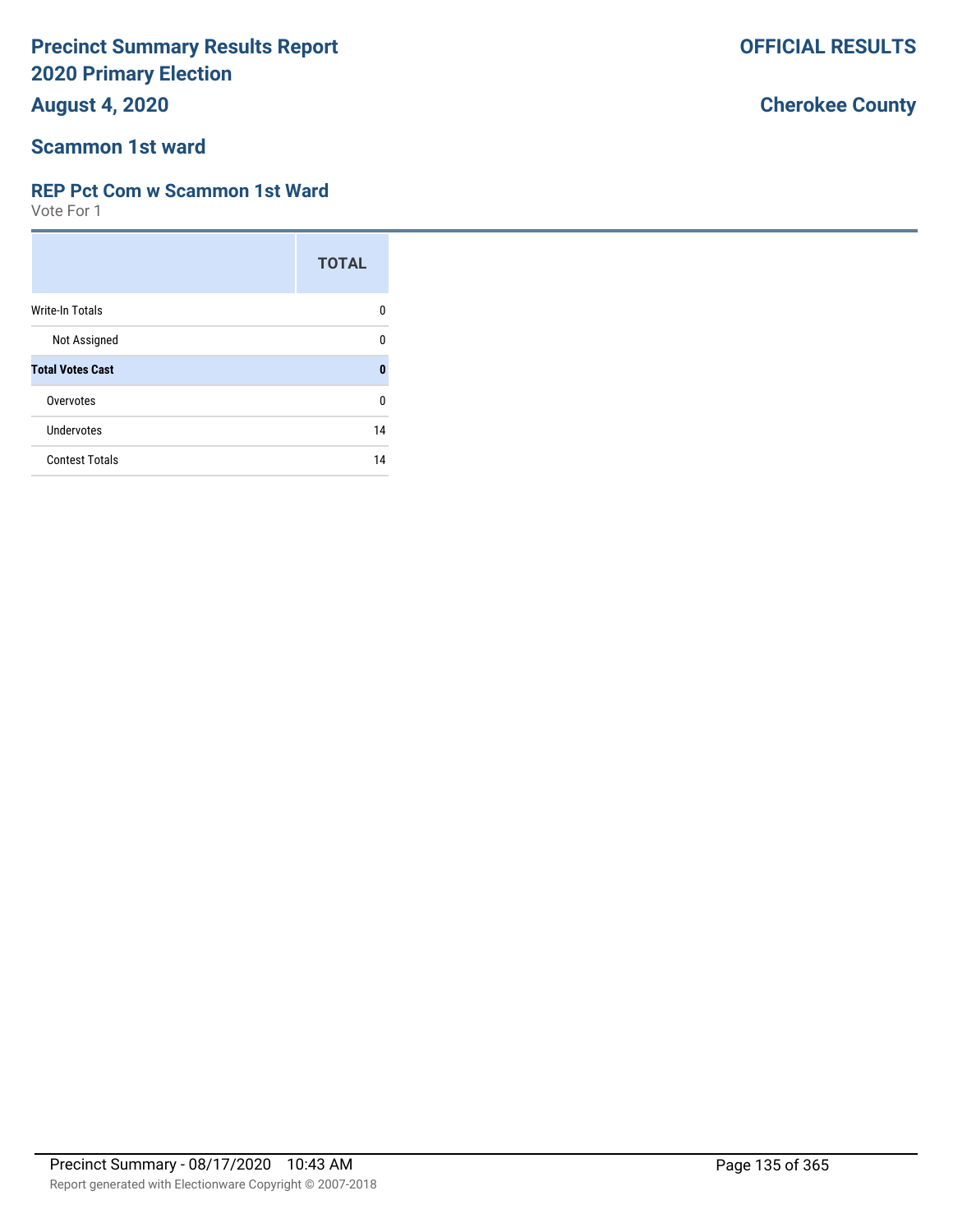#### **Scammon 2nd ward**

#### **STATISTICS**

|                                   | TOTAL  |
|-----------------------------------|--------|
| Registered Voters - Total         | 104    |
| Registered Voters - NONPARTISAN   | 34     |
| Registered Voters - Democratic    | 31     |
| Registered Voters - Republican    | 39     |
| <b>Ballots Cast - Total</b>       | 32     |
| <b>Ballots Cast - NONPARTISAN</b> | 0      |
| <b>Ballots Cast - Democratic</b>  | 16     |
| Ballots Cast - Republican         | 16     |
| <b>Ballots Cast - Blank</b>       | 0      |
| Voter Turnout - Total             | 30.77% |
| Voter Turnout - NONPARTISAN       | 0.00%  |
| Voter Turnout - Democratic        | 51.61% |
| Voter Turnout - Republican        | 41.03% |
|                                   |        |

## **DEM United States Senator**

Vote For 1

|                         | <b>TOTAL</b> |
|-------------------------|--------------|
| Barbara Bollier         |              |
| Robert Leon Tillman     | 6            |
| <b>Total Votes Cast</b> | 13           |
| Overvotes               | n            |
| Undervotes              | 3            |
| <b>Contest Totals</b>   | 16           |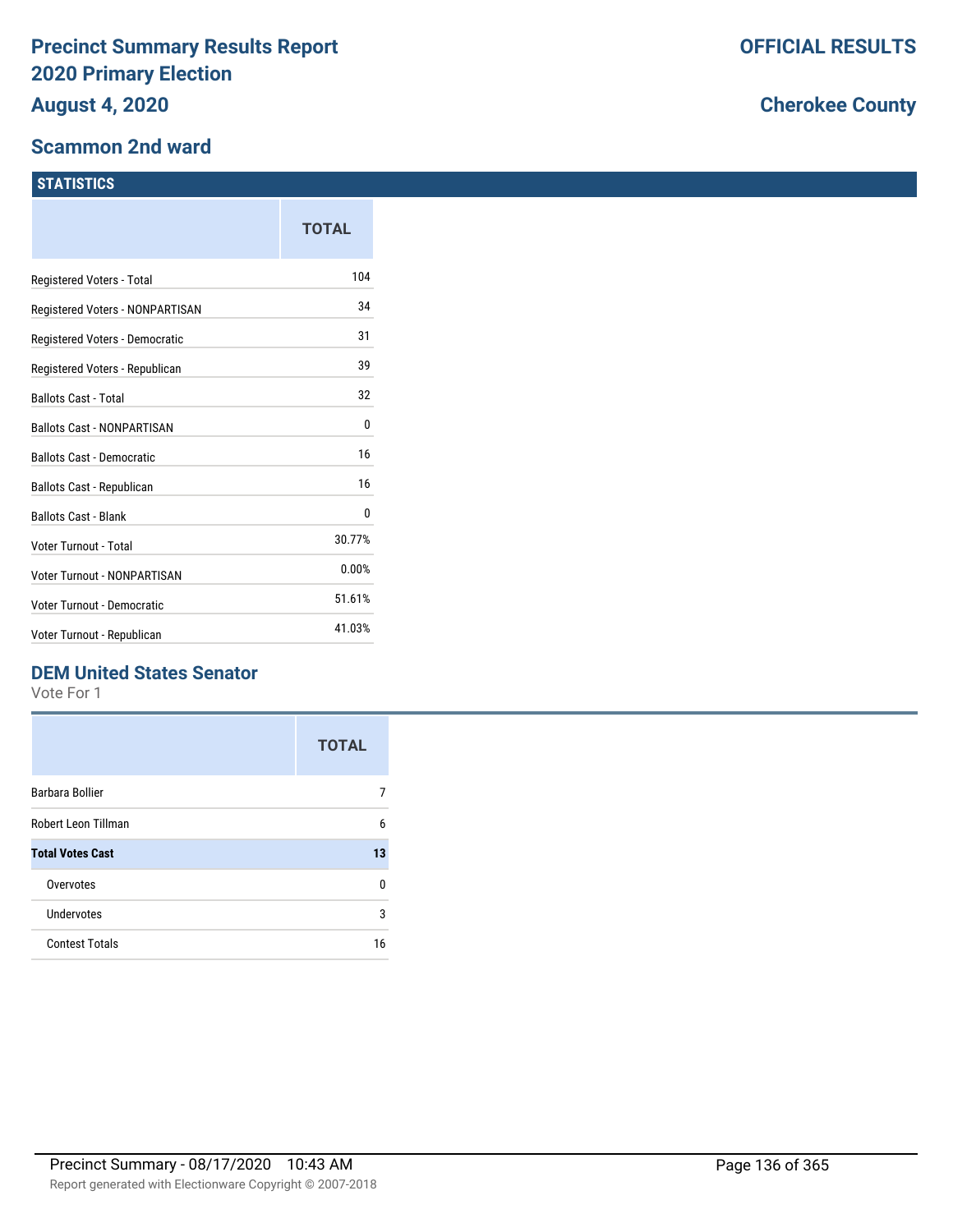## **August 4, 2020**

#### **Scammon 2nd ward**

#### **DEM US House Rep 2nd Dist**

Vote For 1

|                         | <b>TOTAL</b> |
|-------------------------|--------------|
| Michelle De La Isla     |              |
| James K. Windholz       | 6            |
| <b>Total Votes Cast</b> | 13           |
| Overvotes               | 0            |
| Undervotes              | 3            |
| <b>Contest Totals</b>   | 16           |

## **DEM KS Senator 13th Dist**

Vote For 1

|                         | <b>TOTAL</b> |
|-------------------------|--------------|
| Nancy J. Ingle          | 12           |
| <b>Total Votes Cast</b> | 12           |
| Overvotes               | n            |
| <b>Undervotes</b>       | 4            |
| <b>Contest Totals</b>   | 16           |

# **DEM KS House of Rep 1st Dist**

Vote For 1

|                         | <b>TOTAL</b>   |
|-------------------------|----------------|
| <b>Write-In Totals</b>  | 2              |
| Not Assigned            | 2              |
| <b>Total Votes Cast</b> | $\overline{2}$ |
| Overvotes               | U              |
| Undervotes              | 14             |
| <b>Contest Totals</b>   | 16             |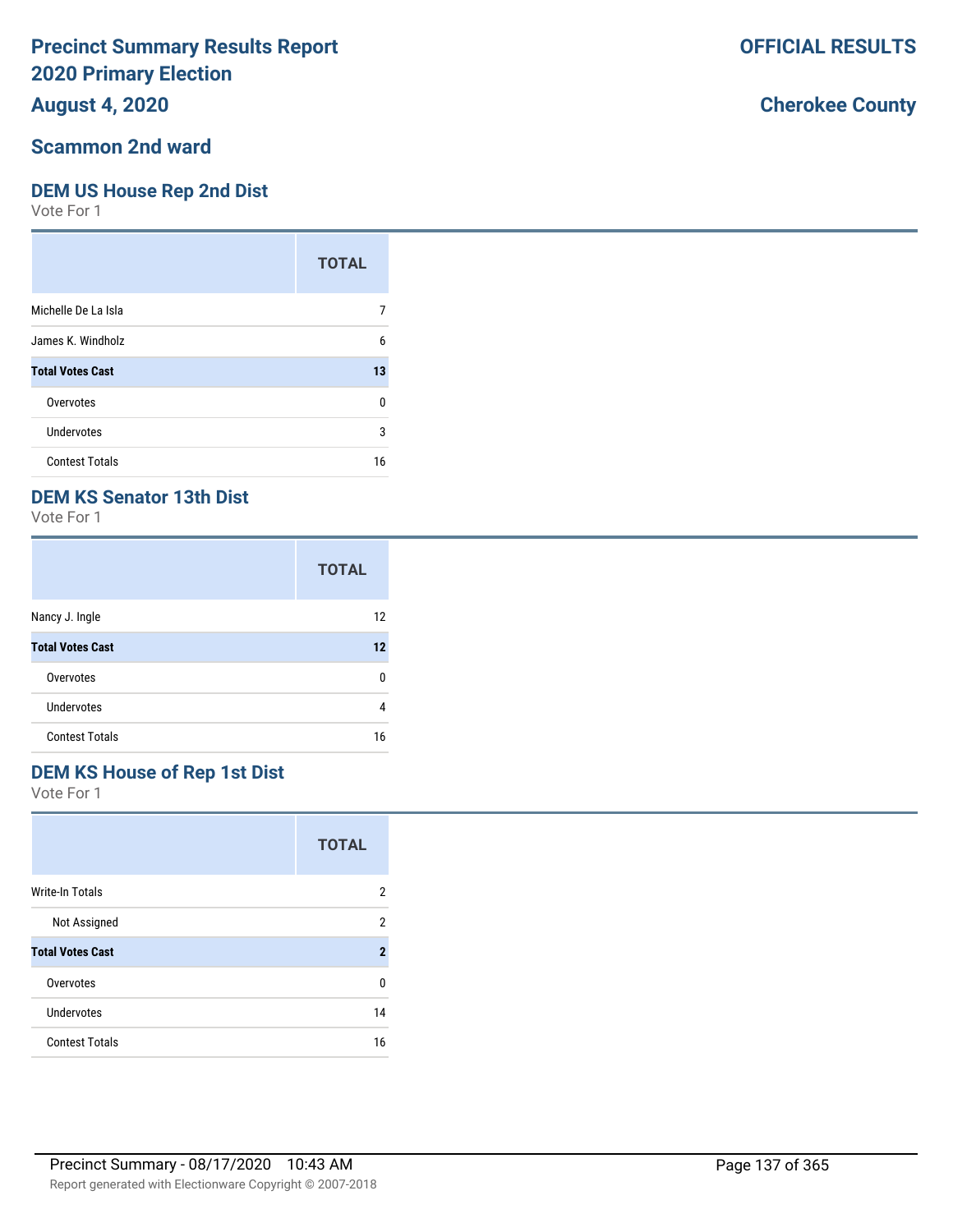### **August 4, 2020**

#### **Scammon 2nd ward**

#### **DEM County Clerk**

Vote For 1

|                         | <b>TOTAL</b> |
|-------------------------|--------------|
| Carol Rae Marcan-Venson | 14           |
| <b>Total Votes Cast</b> | 14           |
| Overvotes               |              |
| Undervotes              | 2            |
| <b>Contest Totals</b>   | 16           |

## **DEM County Treasurer**

Vote For 1

|                         | <b>TOTAL</b> |
|-------------------------|--------------|
| Write-In Totals         |              |
| Not Assigned            |              |
| <b>Total Votes Cast</b> | 1            |
| Overvotes               | 0            |
| Undervotes              | 15           |
| <b>Contest Totals</b>   | 16           |

## **DEM County Register of Deeds**

Vote For 1

|                         | <b>TOTAL</b> |
|-------------------------|--------------|
| <b>Write-In Totals</b>  |              |
| Not Assigned            |              |
| <b>Total Votes Cast</b> |              |
| Overvotes               | n            |
| Undervotes              | 15           |
| <b>Contest Totals</b>   | 16           |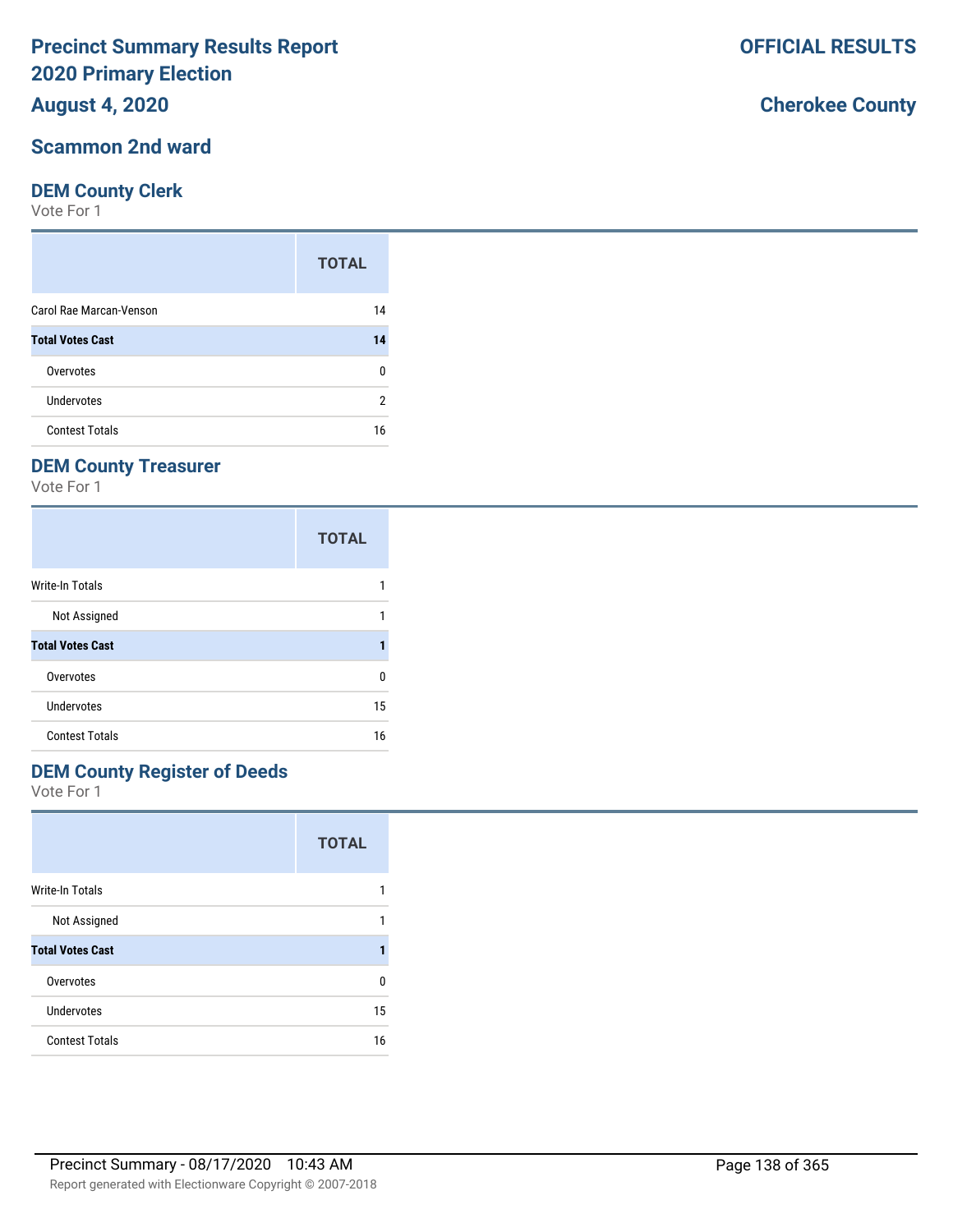## **August 4, 2020**

### **Scammon 2nd ward**

#### **DEM County Attorney**

Vote For 1

|                         | <b>TOTAL</b> |
|-------------------------|--------------|
| Write-In Totals         |              |
| Not Assigned            |              |
| <b>Total Votes Cast</b> |              |
| Overvotes               | 0            |
| Undervotes              | 15           |
| <b>Contest Totals</b>   | 16           |

## **DEM County Sheriff**

Vote For 1

|                         | <b>TOTAL</b> |
|-------------------------|--------------|
| David M. Groves         | 15           |
| <b>Total Votes Cast</b> | 15           |
| Overvotes               | n            |
| <b>Undervotes</b>       |              |
| <b>Contest Totals</b>   | 16           |

## **DEM Pct Com m Scammon 2nd Ward**

Vote For 1

|                         | <b>TOTAL</b> |
|-------------------------|--------------|
| Write-In Totals         |              |
| Not Assigned            | 1            |
| <b>Total Votes Cast</b> |              |
| Overvotes               | ŋ            |
| Undervotes              | 15           |
| <b>Contest Totals</b>   | 16           |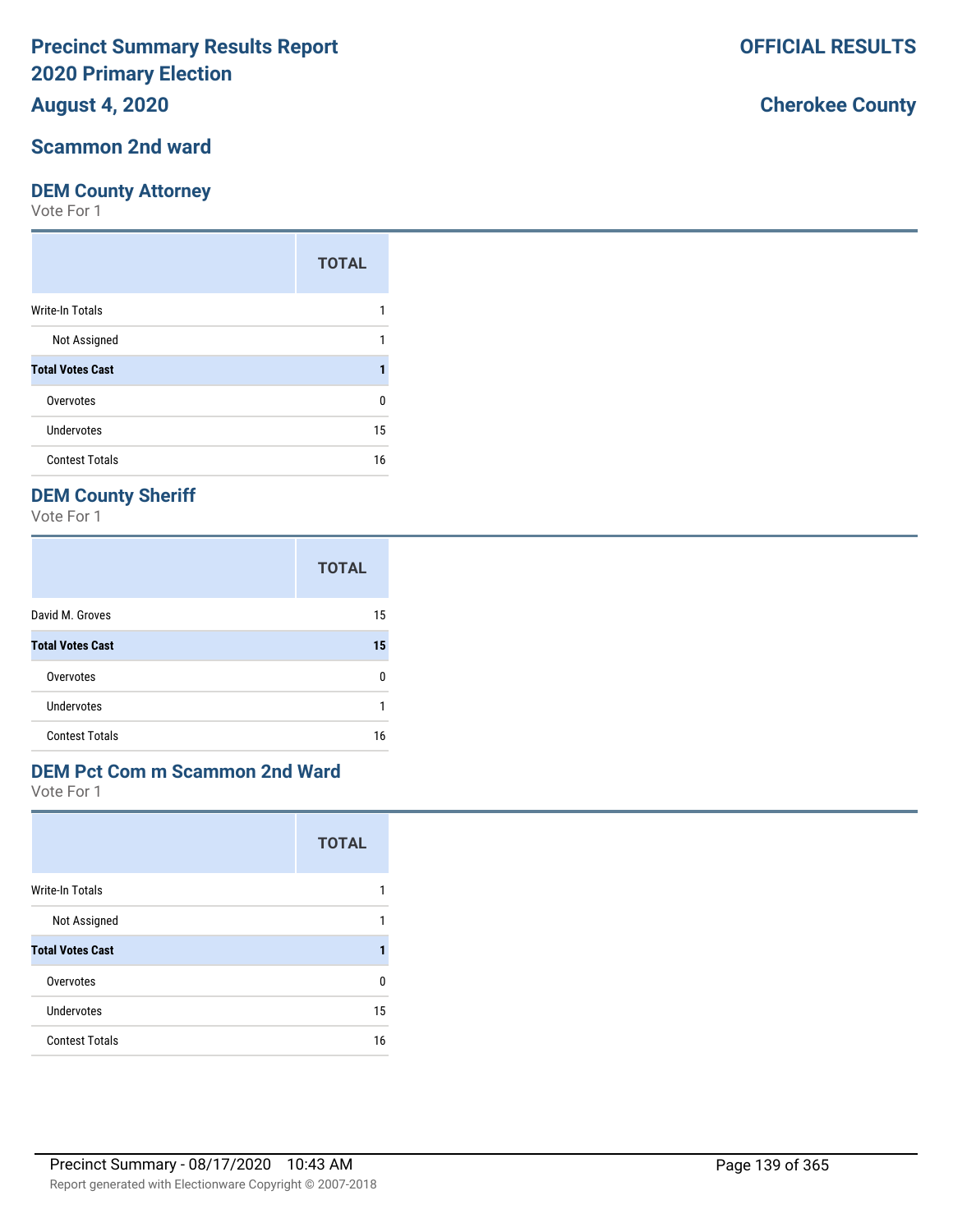**August 4, 2020**

#### **Scammon 2nd ward**

#### **DEM Pct Com w Scammon 2nd Ward**

Vote For 1

|                         | <b>TOTAL</b>   |
|-------------------------|----------------|
| <b>Write-In Totals</b>  | 2              |
| Not Assigned            | 2              |
| <b>Total Votes Cast</b> | $\overline{2}$ |
| Overvotes               | 0              |
| Undervotes              | 14             |
| <b>Contest Totals</b>   | 16             |

#### **REP United States Senator**

Vote For 1

|                            | <b>TOTAL</b> |
|----------------------------|--------------|
| Lance Berland              | 0            |
| John L. Berman             | 0            |
| Derek C. Ellis             | 2            |
| <b>Bob Hamilton</b>        | 0            |
| Kris Kobach                | 7            |
| David Alan Lindstrom       | 2            |
| Roger Marshall             | 3            |
| <b>Brian Matlock</b>       | 0            |
| John Miller                | 0            |
| <b>Steve Roberts</b>       | 1            |
| <b>Gabriel Mark Robles</b> | 1            |
| <b>Total Votes Cast</b>    | 16           |
| Overvotes                  | $\Omega$     |
| Undervotes                 | 0            |
| <b>Contest Totals</b>      | 16           |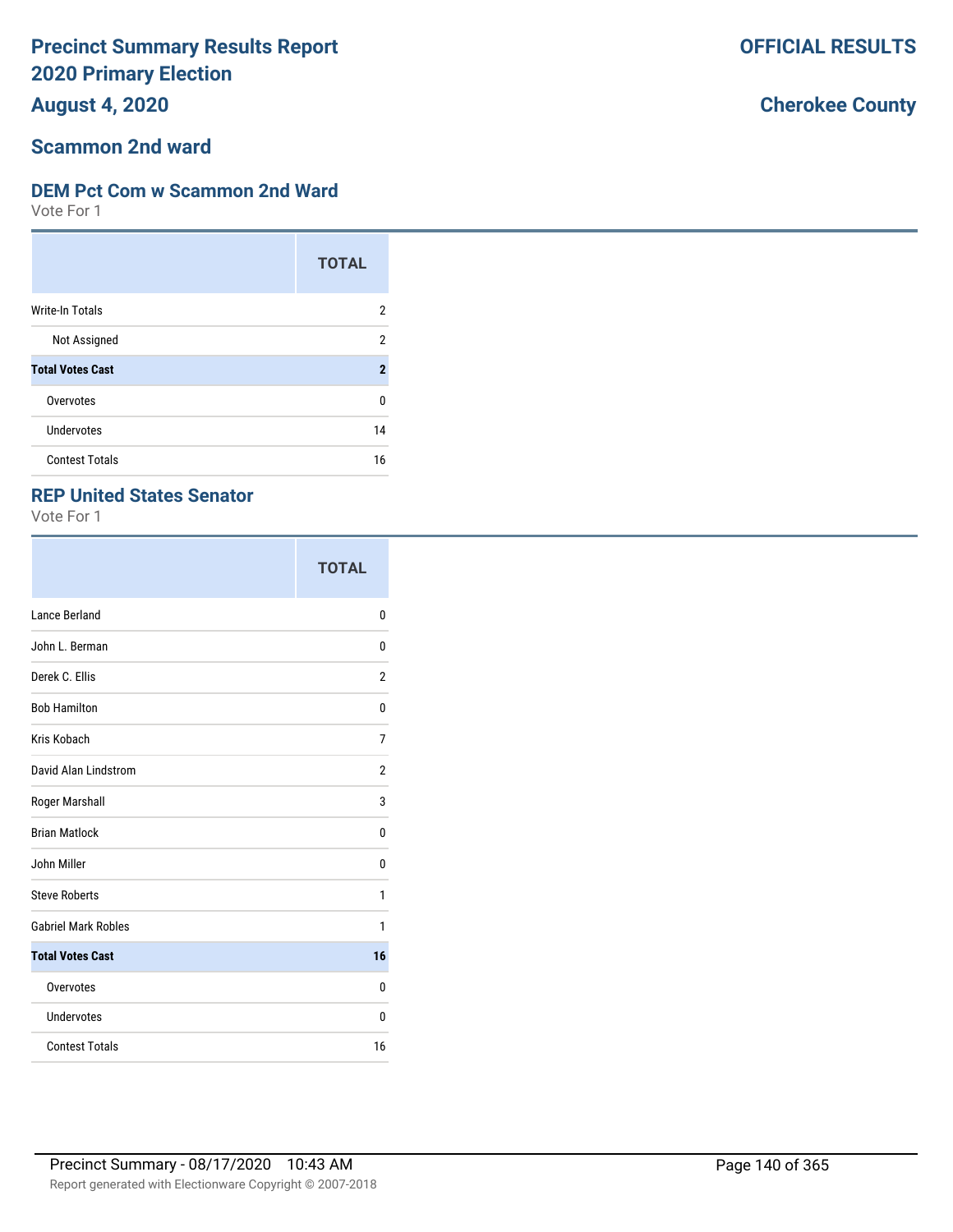## **August 4, 2020**

#### **Scammon 2nd ward**

#### **REP US House Rep 2nd Dist**

Vote For 1

|                         | <b>TOTAL</b> |
|-------------------------|--------------|
| Jake LaTurner           | 13           |
| Dennis Taylor           | 2            |
| <b>Steve Watkins</b>    | 1            |
| <b>Total Votes Cast</b> | 16           |
| Overvotes               | 0            |
| Undervotes              | 0            |
| <b>Contest Totals</b>   | 16           |

### **REP KS Senator 13th Dist**

Vote For 1

|                            | <b>TOTAL</b> |
|----------------------------|--------------|
| <b>Richard Hilderbrand</b> | 15           |
| <b>Total Votes Cast</b>    | 15           |
| Overvotes                  | n            |
| Undervotes                 |              |
| <b>Contest Totals</b>      | 16           |

## **REP KS House of Rep 1st Dist**

Vote For 1

|                         | <b>TOTAL</b> |
|-------------------------|--------------|
| Ronald Coquillette      | 3            |
| Michael Houser          | 13           |
| <b>Total Votes Cast</b> | 16           |
| Overvotes               | 0            |
| Undervotes              | U            |
| <b>Contest Totals</b>   | 16           |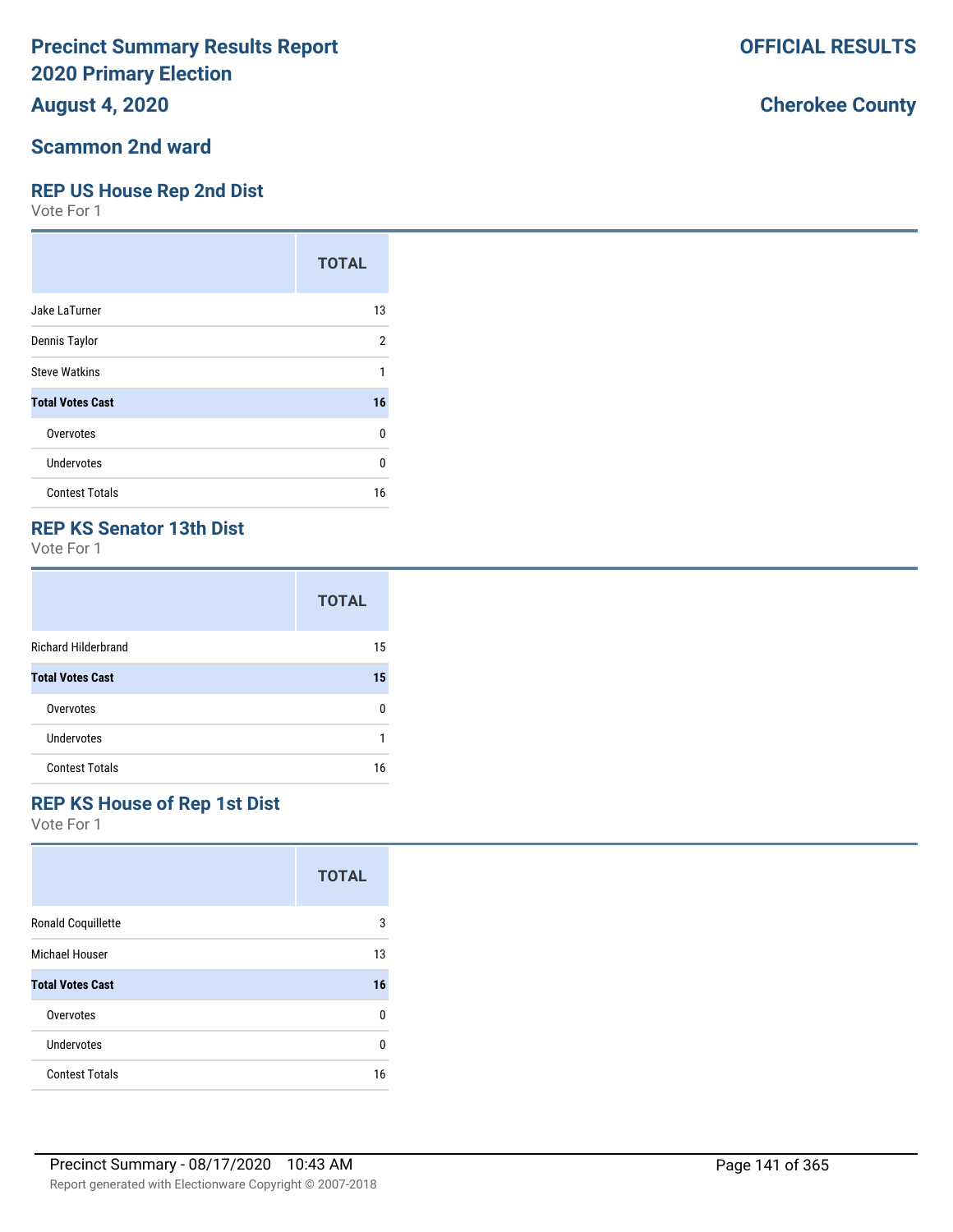## **August 4, 2020**

### **Scammon 2nd ward**

#### **REP County Clerk**

Vote For 1

|                         | <b>TOTAL</b> |
|-------------------------|--------------|
| Sammye Opela            | 5            |
| Kyle D. Rennie          | 10           |
| <b>Total Votes Cast</b> | 15           |
| Overvotes               | 0            |
| Undervotes              |              |
| <b>Contest Totals</b>   | 16           |

## **REP County Treasurer**

Vote For 1

|                         | <b>TOTAL</b> |
|-------------------------|--------------|
| Raven Elmore            | 16           |
| <b>Total Votes Cast</b> | 16           |
| Overvotes               | n            |
| <b>Undervotes</b>       | n            |
| <b>Contest Totals</b>   | 16           |

## **REP County Register of Deeds**

Vote For 1

|                         | <b>TOTAL</b> |
|-------------------------|--------------|
| Barbara S. Bilke        | 14           |
| <b>Total Votes Cast</b> | 14           |
| Overvotes               | U            |
| <b>Undervotes</b>       | 2            |
| <b>Contest Totals</b>   | 16           |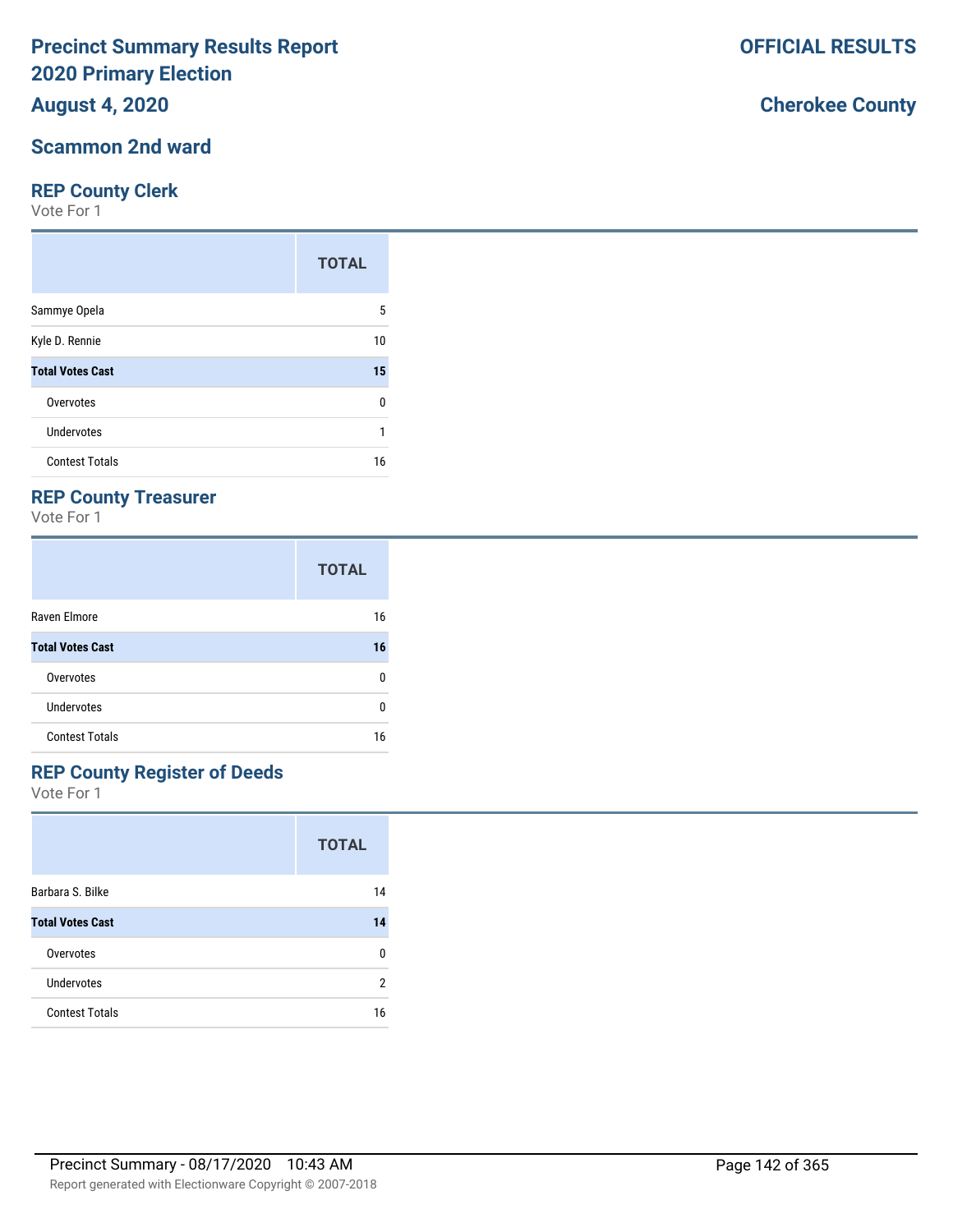## **August 4, 2020**

### **Scammon 2nd ward**

#### **REP County Attorney**

Vote For 1

|                         | <b>TOTAL</b> |
|-------------------------|--------------|
| Jake Conard             | 15           |
| <b>Total Votes Cast</b> | 15           |
| Overvotes               | ŋ            |
| Undervotes              |              |
| <b>Contest Totals</b>   | 16           |

## **REP County Sheriff**

Vote For 1

|                         | <b>TOTAL</b> |
|-------------------------|--------------|
| Write-In Totals         | 6            |
| Not Assigned            | 6            |
| <b>Total Votes Cast</b> | 6            |
| Overvotes               | 0            |
| Undervotes              | 10           |
| <b>Contest Totals</b>   | 16           |

## **REP Pct Com m Scammon 2nd Ward**

Vote For 1

|                         | <b>TOTAL</b> |
|-------------------------|--------------|
| <b>Write-In Totals</b>  | 3            |
| Not Assigned            | 3            |
| <b>Total Votes Cast</b> | 3            |
| Overvotes               | U            |
| Undervotes              | 13           |
| <b>Contest Totals</b>   | 16           |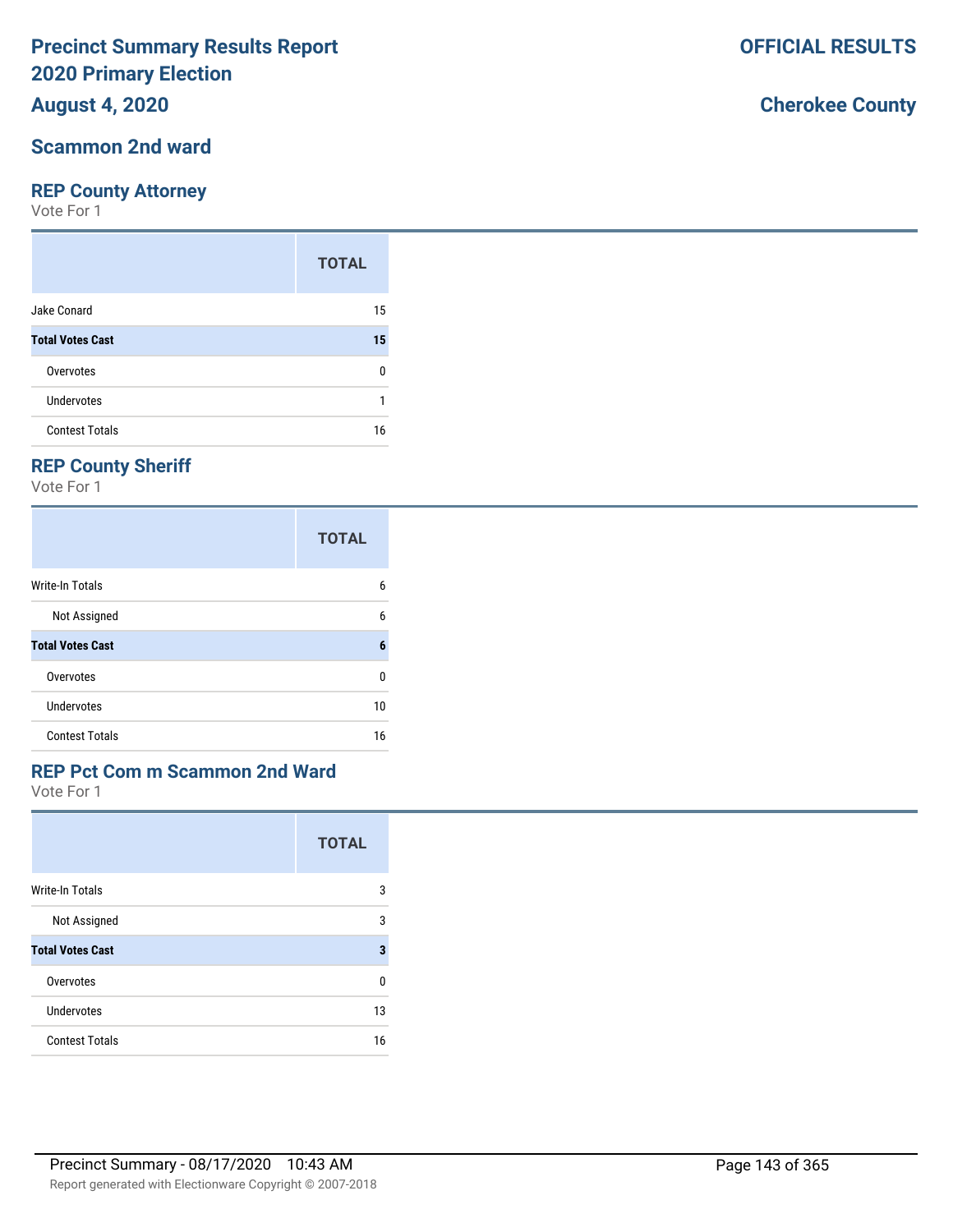**August 4, 2020**

#### **Scammon 2nd ward**

#### **REP Pct Com w Scammon 2nd Ward**

Vote For 1

|                         | <b>TOTAL</b> |
|-------------------------|--------------|
| Write-In Totals         | 4            |
| Not Assigned            | 4            |
| <b>Total Votes Cast</b> | 4            |
| Overvotes               | 0            |
| Undervotes              | 12           |
| <b>Contest Totals</b>   | 16           |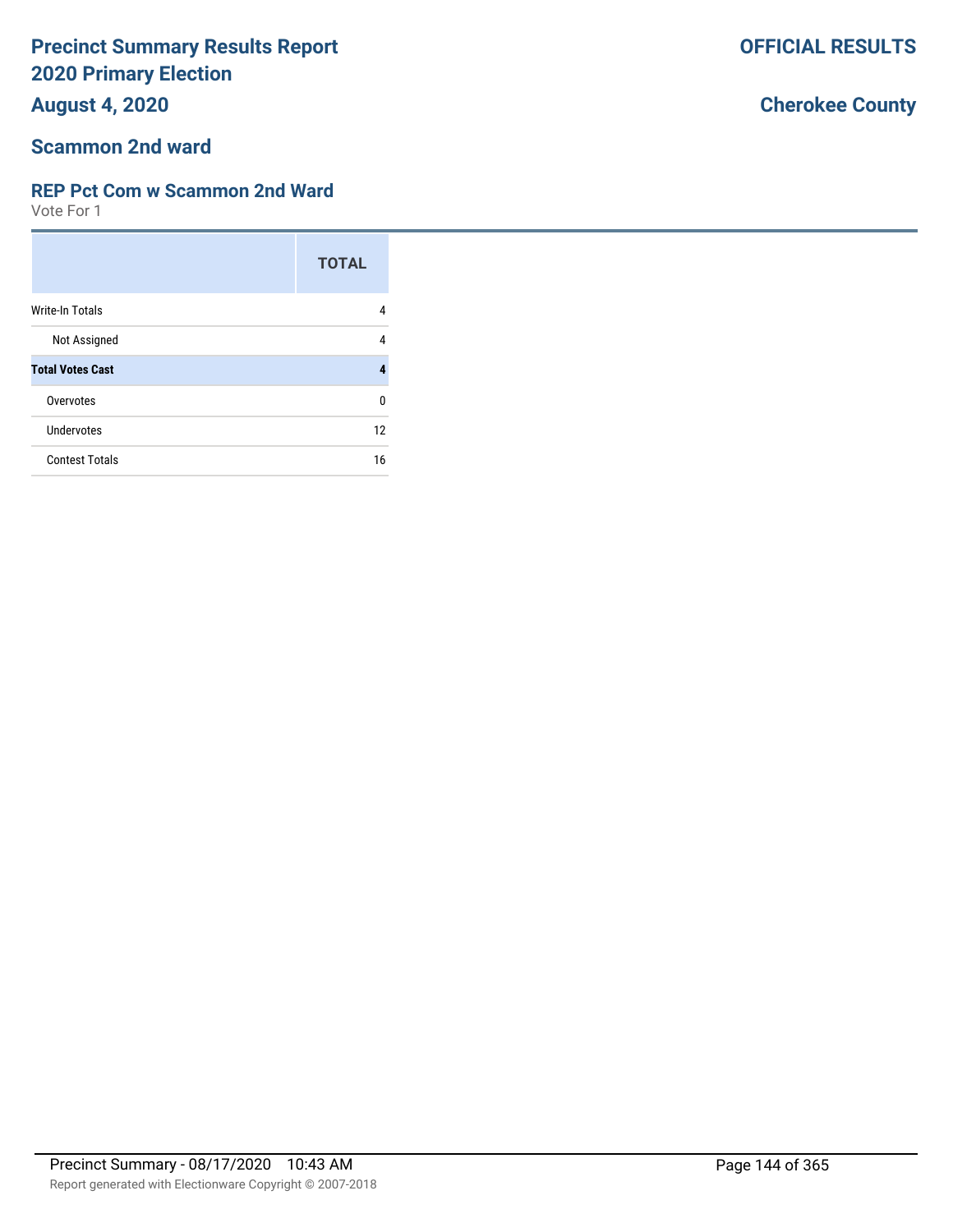#### **Scammon 3rd ward**

|                                   | TOTAL  |
|-----------------------------------|--------|
| Registered Voters - Total         | 112    |
| Registered Voters - NONPARTISAN   | 32     |
| Registered Voters - Democratic    | 36     |
| Registered Voters - Republican    | 44     |
| <b>Ballots Cast - Total</b>       | 40     |
| <b>Ballots Cast - NONPARTISAN</b> | 0      |
| <b>Ballots Cast - Democratic</b>  | 14     |
| Ballots Cast - Republican         | 26     |
| <b>Ballots Cast - Blank</b>       | 0      |
| Voter Turnout - Total             | 35.71% |
| Voter Turnout - NONPARTISAN       | 0.00%  |
| Voter Turnout - Democratic        | 38.89% |
| Voter Turnout - Republican        | 59.09% |
|                                   |        |

## **DEM United States Senator**

Vote For 1

|                         | <b>TOTAL</b> |
|-------------------------|--------------|
| Barbara Bollier         | 11           |
| Robert Leon Tillman     | 1            |
| <b>Total Votes Cast</b> | 12           |
| Overvotes               | n            |
| Undervotes              | 2            |
| <b>Contest Totals</b>   | 14           |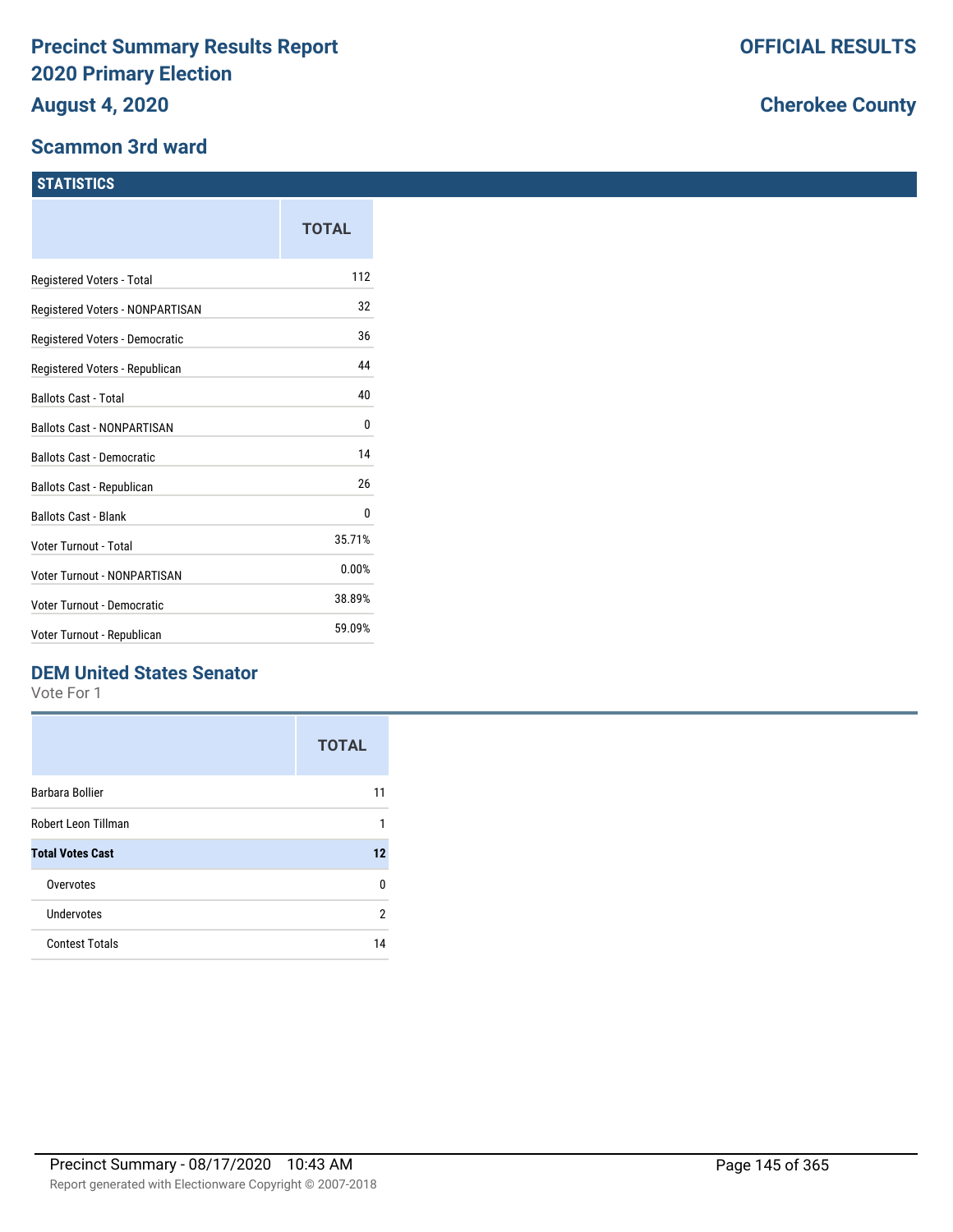### **August 4, 2020**

#### **Scammon 3rd ward**

#### **DEM US House Rep 2nd Dist**

Vote For 1

|                         | <b>TOTAL</b> |
|-------------------------|--------------|
| Michelle De La Isla     | 11           |
| James K. Windholz       | 2            |
| <b>Total Votes Cast</b> | 13           |
| Overvotes               | U            |
| Undervotes              |              |
| <b>Contest Totals</b>   | 14           |

### **DEM KS Senator 13th Dist**

Vote For 1

|                         | <b>TOTAL</b> |
|-------------------------|--------------|
| Nancy J. Ingle          | 11           |
| <b>Total Votes Cast</b> | 11           |
| Overvotes               | n            |
| <b>Undervotes</b>       | 3            |
| <b>Contest Totals</b>   | 14           |

## **DEM KS House of Rep 1st Dist**

Vote For 1

|                         | <b>TOTAL</b> |
|-------------------------|--------------|
| Write-In Totals         |              |
| Not Assigned            | 1            |
| <b>Total Votes Cast</b> |              |
| Overvotes               | n            |
| Undervotes              | 13           |
| <b>Contest Totals</b>   | 14           |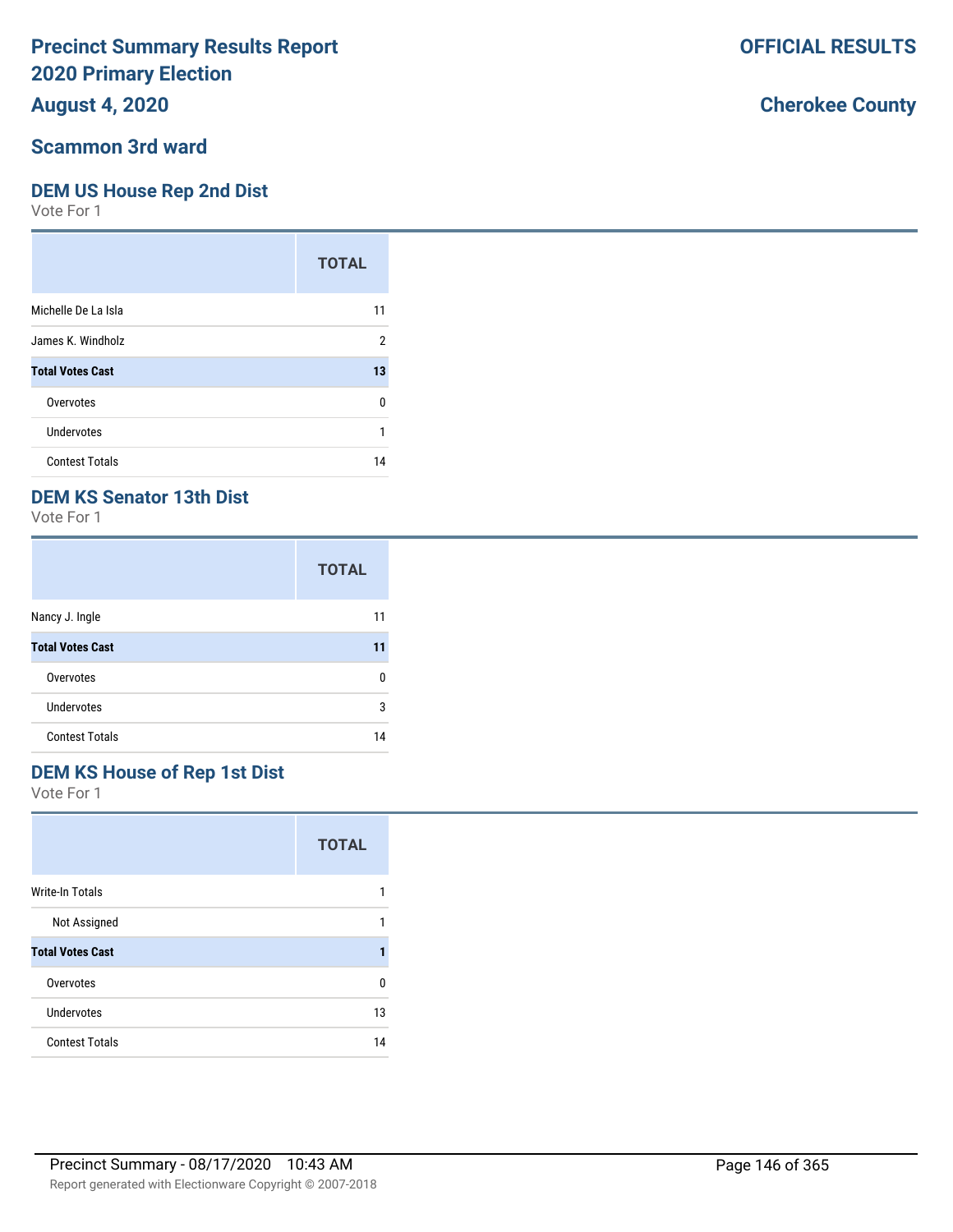#### **August 4, 2020**

#### **Scammon 3rd ward**

#### **DEM County Clerk**

Vote For 1

|                         | <b>TOTAL</b> |
|-------------------------|--------------|
| Carol Rae Marcan-Venson | g            |
| <b>Total Votes Cast</b> | g            |
| Overvotes               |              |
| Undervotes              | 5            |
| <b>Contest Totals</b>   | 14           |

## **DEM County Treasurer**

Vote For 1

|                         | <b>TOTAL</b>   |
|-------------------------|----------------|
| Write-In Totals         | 2              |
| Not Assigned            | 2              |
| <b>Total Votes Cast</b> | $\overline{2}$ |
| Overvotes               | 0              |
| Undervotes              | 12             |
| <b>Contest Totals</b>   | 14             |

## **DEM County Register of Deeds**

Vote For 1

|                         | <b>TOTAL</b> |
|-------------------------|--------------|
| <b>Write-In Totals</b>  |              |
| Not Assigned            |              |
| <b>Total Votes Cast</b> |              |
| Overvotes               | n            |
| Undervotes              | 13           |
| <b>Contest Totals</b>   | 14           |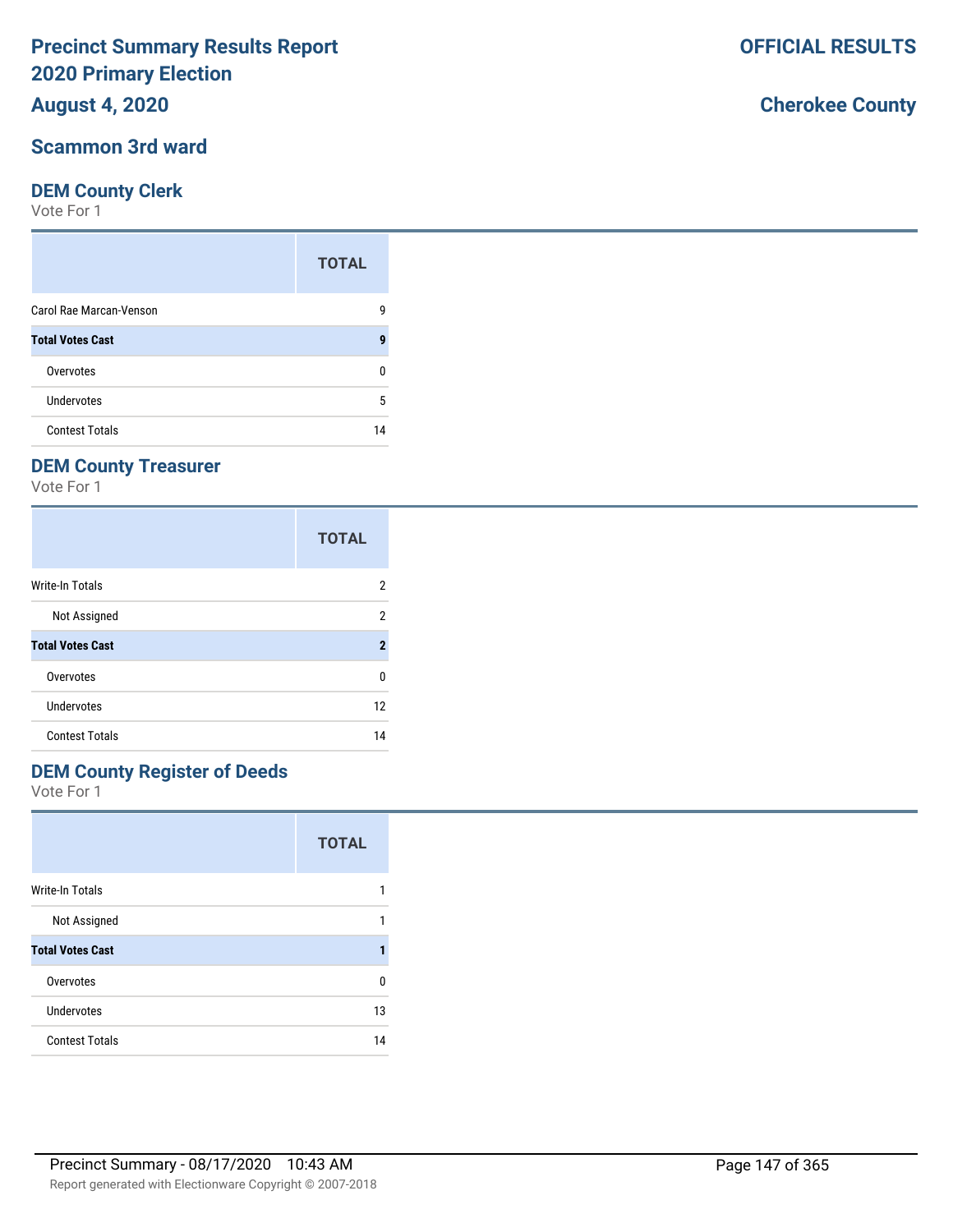## **August 4, 2020**

#### **Scammon 3rd ward**

#### **DEM County Attorney**

Vote For 1

|                         | <b>TOTAL</b> |
|-------------------------|--------------|
| Write-In Totals         |              |
| Not Assigned            |              |
| <b>Total Votes Cast</b> |              |
| Overvotes               | 0            |
| <b>Undervotes</b>       | 13           |
| <b>Contest Totals</b>   | 14           |

### **DEM County Sheriff**

Vote For 1

|                         | <b>TOTAL</b> |
|-------------------------|--------------|
| David M. Groves         | 14           |
| <b>Total Votes Cast</b> | 14           |
| Overvotes               | n            |
| Undervotes              | n            |
| <b>Contest Totals</b>   |              |

#### **DEM Pct Com m Scammon 3rd Ward**

Vote For 1

|                         | <b>TOTAL</b> |
|-------------------------|--------------|
| <b>Write-In Totals</b>  | 1            |
| Not Assigned            | 1            |
| <b>Total Votes Cast</b> |              |
| Overvotes               | n            |
| Undervotes              | 13           |
| <b>Contest Totals</b>   | 14           |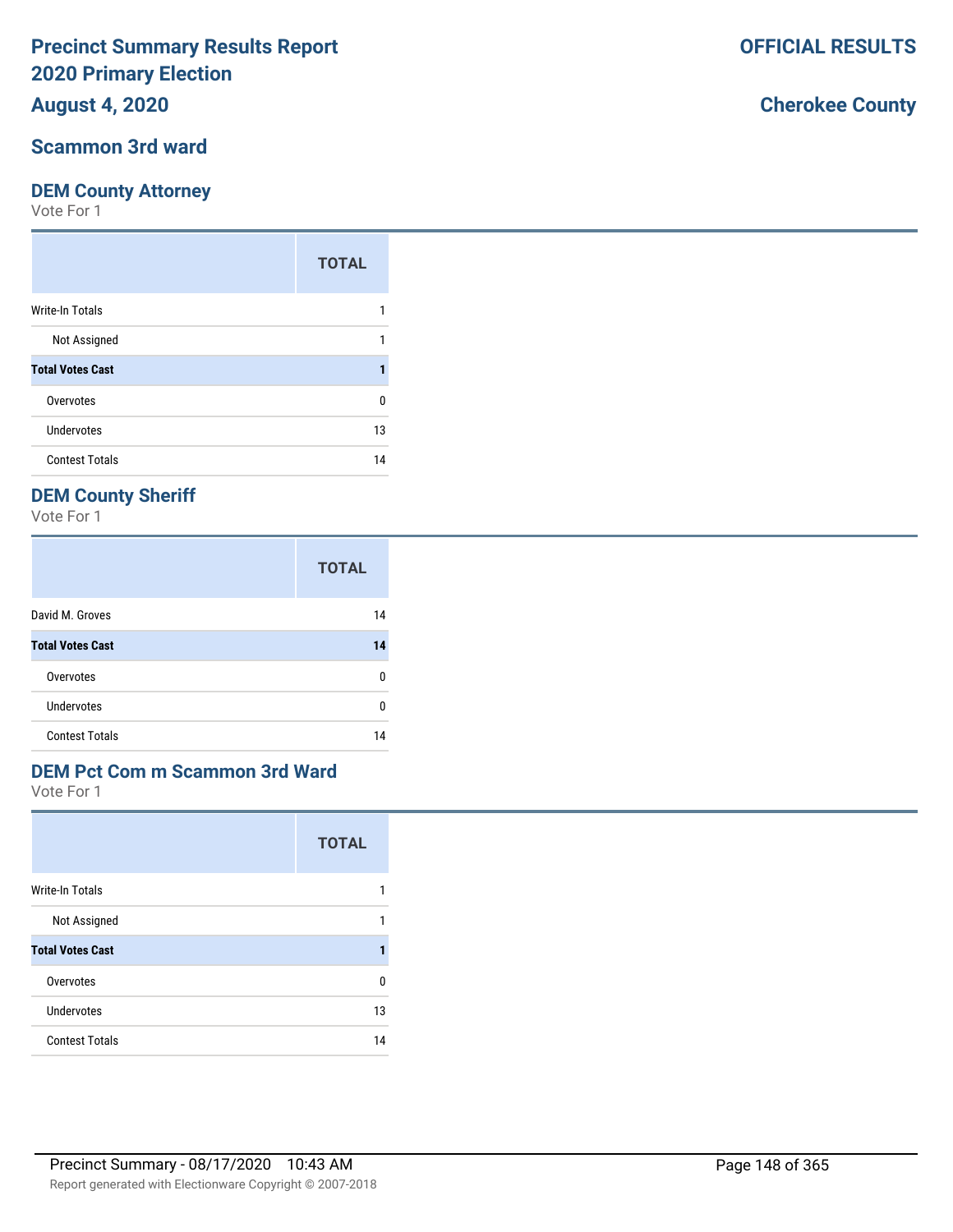**August 4, 2020**

#### **Scammon 3rd ward**

#### **DEM Pct Com w Scammon 3rd Ward**

Vote For 1

|                         | <b>TOTAL</b> |
|-------------------------|--------------|
| <b>Write-In Totals</b>  |              |
| Not Assigned            |              |
| <b>Total Votes Cast</b> |              |
| Overvotes               | 0            |
| Undervotes              | 13           |
| <b>Contest Totals</b>   | 14           |

#### **REP United States Senator**

Vote For 1

|                            | <b>TOTAL</b> |
|----------------------------|--------------|
| Lance Berland              | 0            |
| John L. Berman             | 0            |
| Derek C. Ellis             | 0            |
| <b>Bob Hamilton</b>        | 1            |
| Kris Kobach                | 10           |
| David Alan Lindstrom       | 5            |
| Roger Marshall             | 8            |
| <b>Brian Matlock</b>       | 0            |
| John Miller                | 2            |
| <b>Steve Roberts</b>       | 0            |
| <b>Gabriel Mark Robles</b> | 0            |
| <b>Total Votes Cast</b>    | 26           |
| Overvotes                  | 0            |
| Undervotes                 | 0            |
| <b>Contest Totals</b>      | 26           |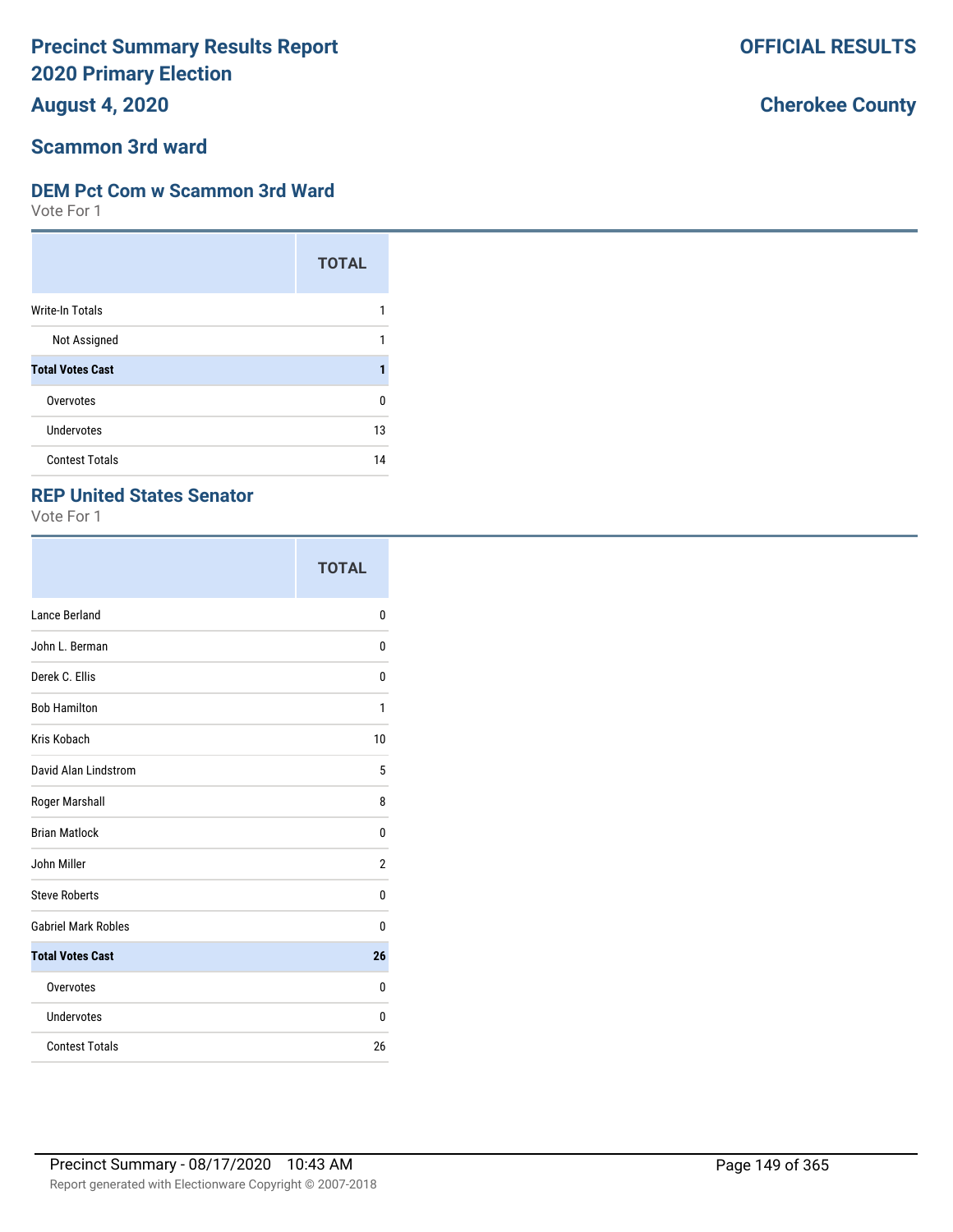## **August 4, 2020**

#### **Scammon 3rd ward**

#### **REP US House Rep 2nd Dist**

Vote For 1

|                         | <b>TOTAL</b> |
|-------------------------|--------------|
| Jake LaTurner           | 16           |
| Dennis Taylor           | 1            |
| <b>Steve Watkins</b>    | 9            |
| <b>Total Votes Cast</b> | 26           |
| Overvotes               | 0            |
| Undervotes              | 0            |
| <b>Contest Totals</b>   | 26           |

#### **REP KS Senator 13th Dist**

Vote For 1

|                            | <b>TOTAL</b> |
|----------------------------|--------------|
| <b>Richard Hilderbrand</b> | 21           |
| <b>Total Votes Cast</b>    | 21           |
| Overvotes                  | ŋ            |
| Undervotes                 | 5            |
| <b>Contest Totals</b>      | 26           |

#### **REP KS House of Rep 1st Dist**

Vote For 1

|                           | <b>TOTAL</b> |
|---------------------------|--------------|
| <b>Ronald Coquillette</b> |              |
| <b>Michael Houser</b>     | 21           |
| <b>Total Votes Cast</b>   | 22           |
| Overvotes                 | 0            |
| Undervotes                | 4            |
| <b>Contest Totals</b>     | 26           |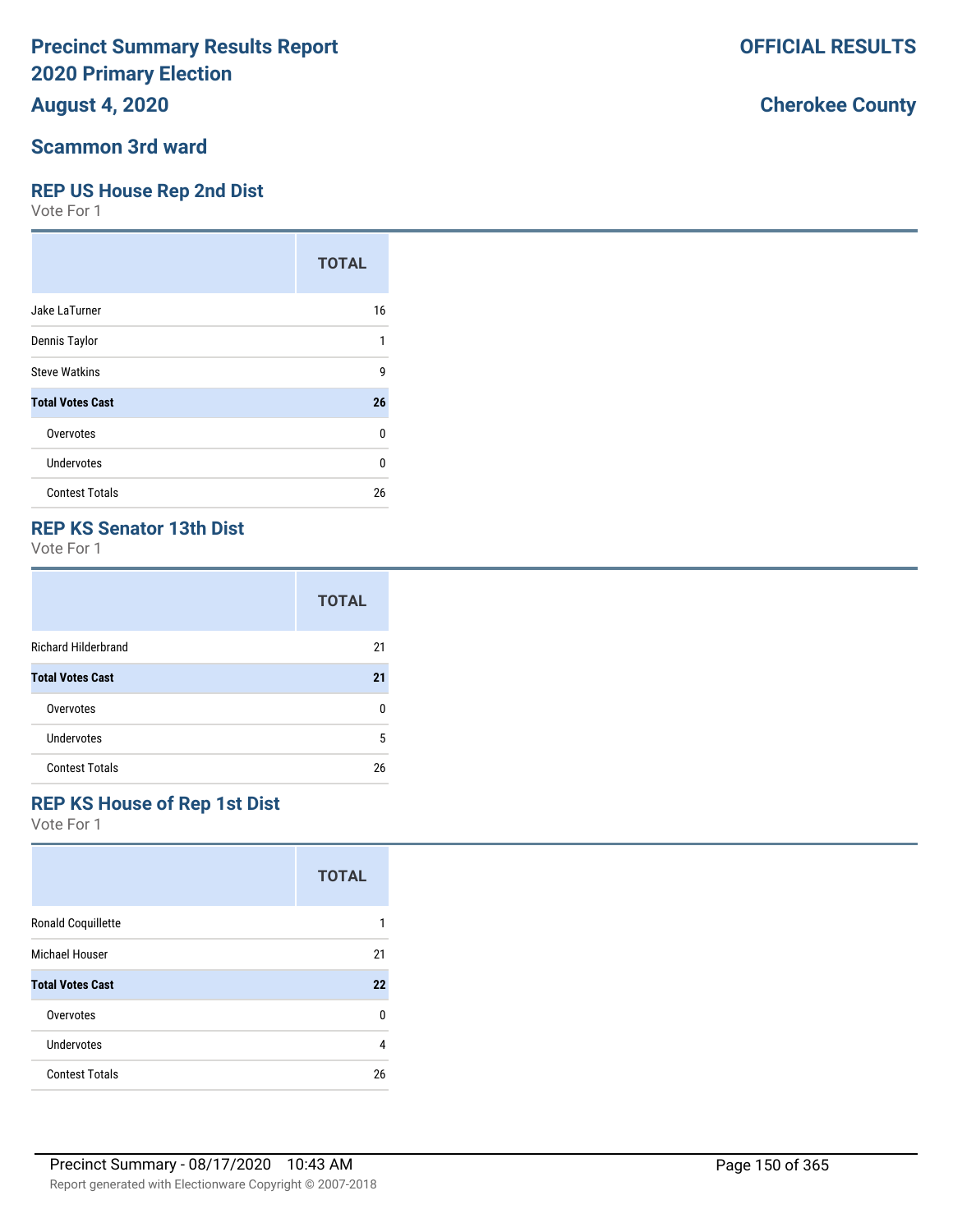**August 4, 2020**

#### **Scammon 3rd ward**

#### **REP County Clerk**

Vote For 1

|                         | <b>TOTAL</b> |
|-------------------------|--------------|
| Sammye Opela            | 4            |
| Kyle D. Rennie          | 19           |
| <b>Total Votes Cast</b> | 23           |
| Overvotes               | 0            |
| Undervotes              | 3            |
| <b>Contest Totals</b>   | 26           |

### **REP County Treasurer**

Vote For 1

|                         | <b>TOTAL</b> |
|-------------------------|--------------|
| Raven Elmore            | 22           |
| <b>Total Votes Cast</b> | 22           |
| Overvotes               | n            |
| <b>Undervotes</b>       | 4            |
| <b>Contest Totals</b>   | 26           |

## **REP County Register of Deeds**

Vote For 1

|                         | <b>TOTAL</b> |
|-------------------------|--------------|
| Barbara S. Bilke        | 19           |
| <b>Total Votes Cast</b> | 19           |
| Overvotes               | n            |
| Undervotes              |              |
| <b>Contest Totals</b>   | 26           |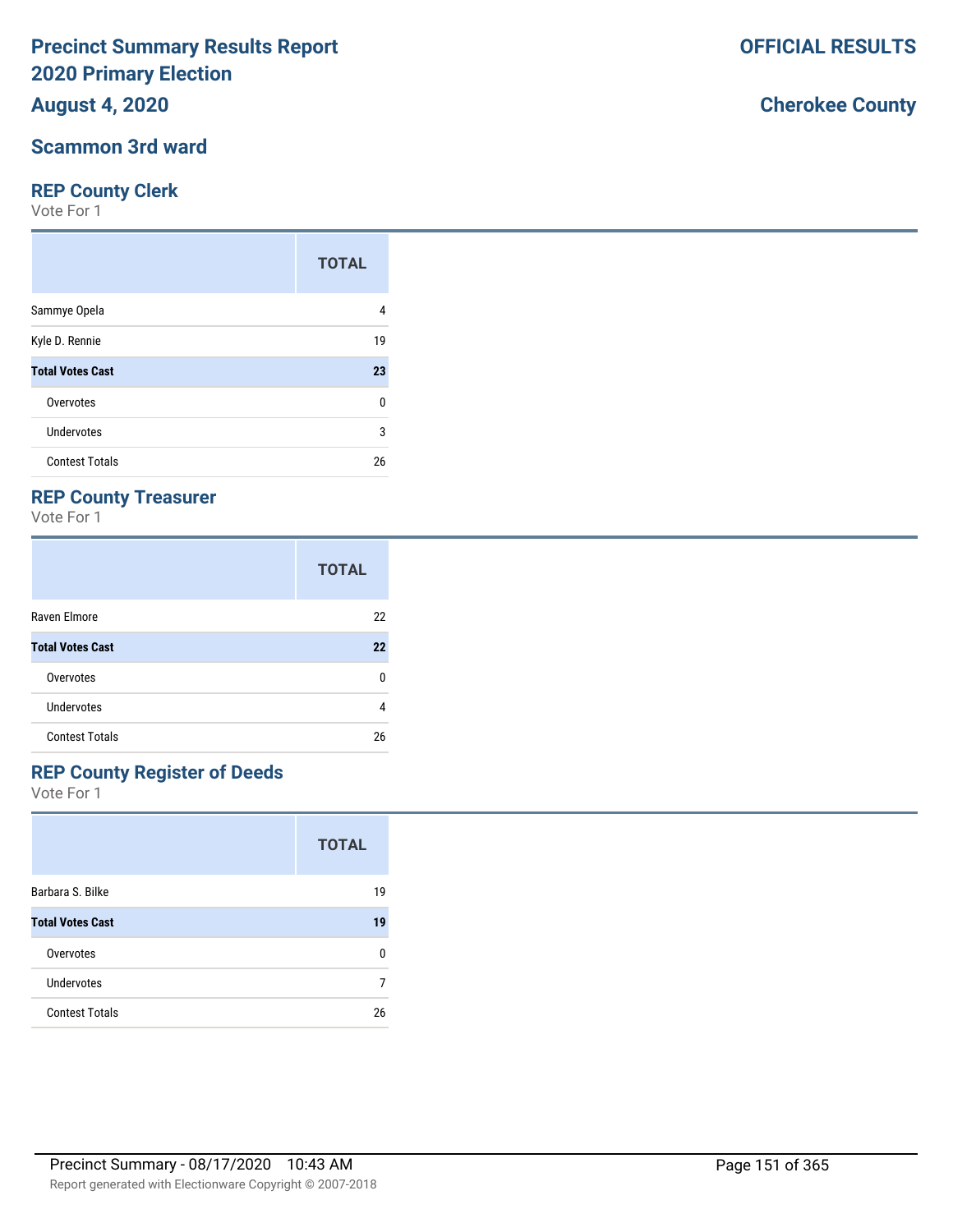## **August 4, 2020**

#### **Scammon 3rd ward**

#### **REP County Attorney**

Vote For 1

|                         | <b>TOTAL</b> |
|-------------------------|--------------|
| Jake Conard             | 21           |
| <b>Total Votes Cast</b> | 21           |
| Overvotes               | n            |
| Undervotes              | 5            |
| <b>Contest Totals</b>   | 26           |

## **REP County Sheriff**

Vote For 1

|                         | <b>TOTAL</b> |
|-------------------------|--------------|
| Write-In Totals         | 6            |
| Not Assigned            | 6            |
| <b>Total Votes Cast</b> | 6            |
| Overvotes               | 0            |
| Undervotes              | 20           |
| <b>Contest Totals</b>   | 26           |

#### **REP Pct Com m Scammon 3rd Ward**

Vote For 1

|                         | <b>TOTAL</b> |
|-------------------------|--------------|
| <b>Write-In Totals</b>  | 1            |
| Not Assigned            | 1            |
| <b>Total Votes Cast</b> |              |
| Overvotes               | n            |
| Undervotes              | 25           |
| <b>Contest Totals</b>   | 26           |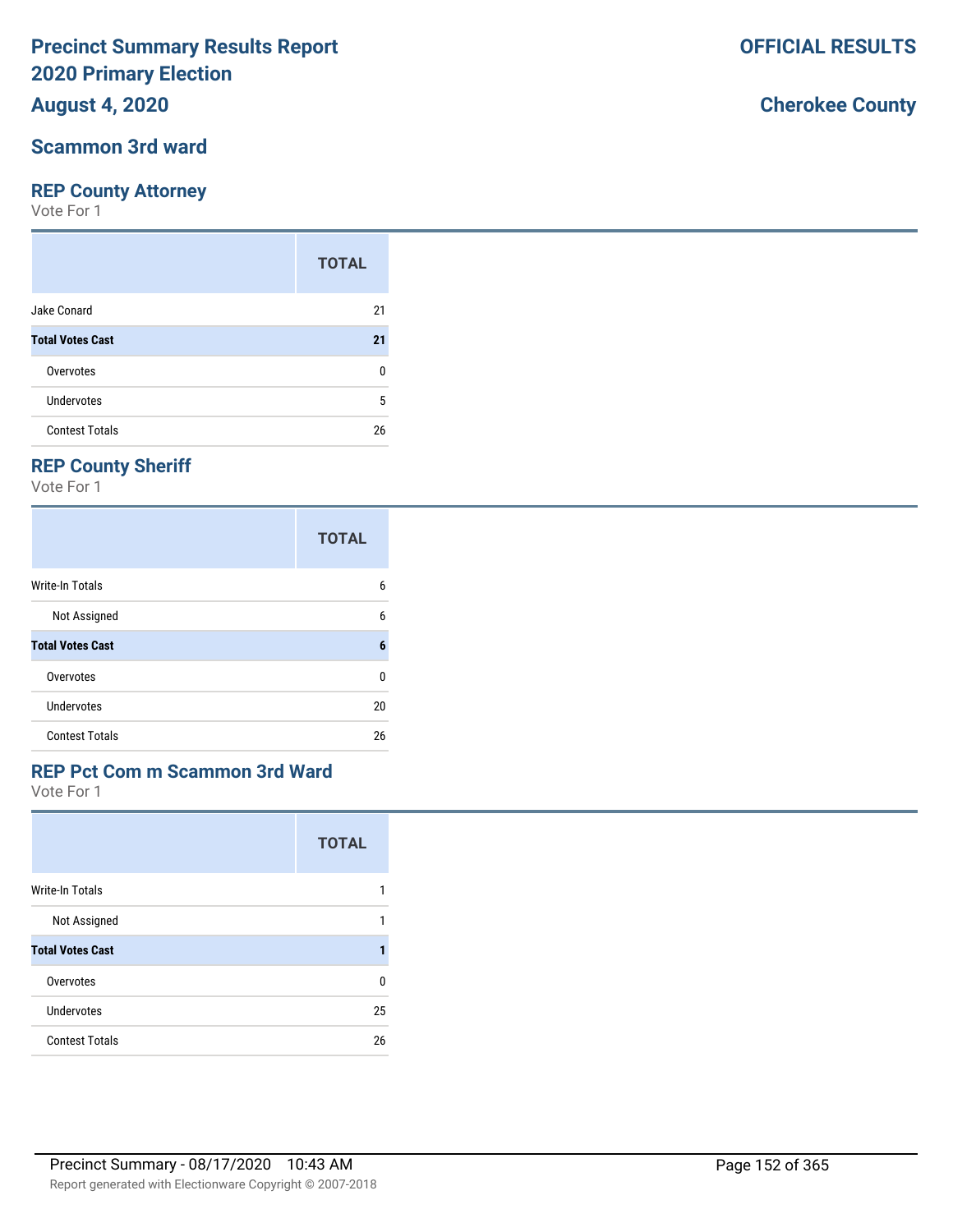**August 4, 2020**

## **Scammon 3rd ward**

#### **REP Pct Com w Scammon 3rd Ward**

Vote For 1

|                         | <b>TOTAL</b> |
|-------------------------|--------------|
| Write-In Totals         |              |
| Not Assigned            | 1            |
| <b>Total Votes Cast</b> |              |
| Overvotes               | U            |
| Undervotes              | 25           |
| <b>Contest Totals</b>   | 26           |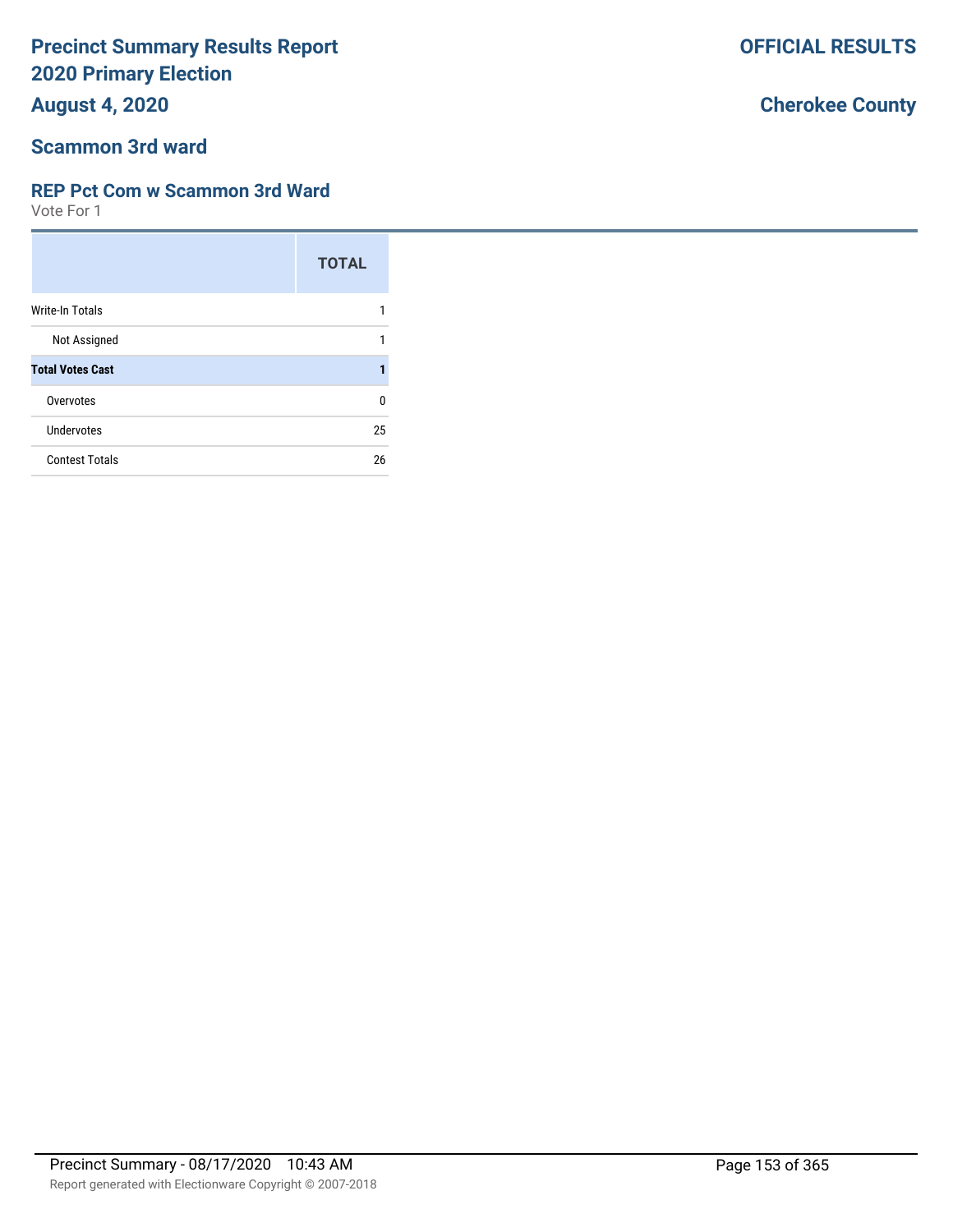#### **Weir City**

#### **STATISTICS**

|                                   | TOTAL  |
|-----------------------------------|--------|
| Registered Voters - Total         | 432    |
| Registered Voters - NONPARTISAN   | 170    |
| Registered Voters - Democratic    | 143    |
| Registered Voters - Republican    | 119    |
| <b>Ballots Cast - Total</b>       | 79     |
| <b>Ballots Cast - NONPARTISAN</b> | 0      |
| <b>Ballots Cast - Democratic</b>  | 28     |
| Ballots Cast - Republican         | 51     |
| <b>Ballots Cast - Blank</b>       | 0      |
| Voter Turnout - Total             | 18.29% |
| Voter Turnout - NONPARTISAN       | 0.00%  |
| Voter Turnout - Democratic        | 19.58% |
| Voter Turnout - Republican        | 42.86% |

### **DEM United States Senator**

Vote For 1

|                         | <b>TOTAL</b> |
|-------------------------|--------------|
| Barbara Bollier         | 23           |
| Robert Leon Tillman     | 4            |
| <b>Total Votes Cast</b> | 27           |
| Overvotes               | n            |
| Undervotes              | 1            |
| <b>Contest Totals</b>   | 28           |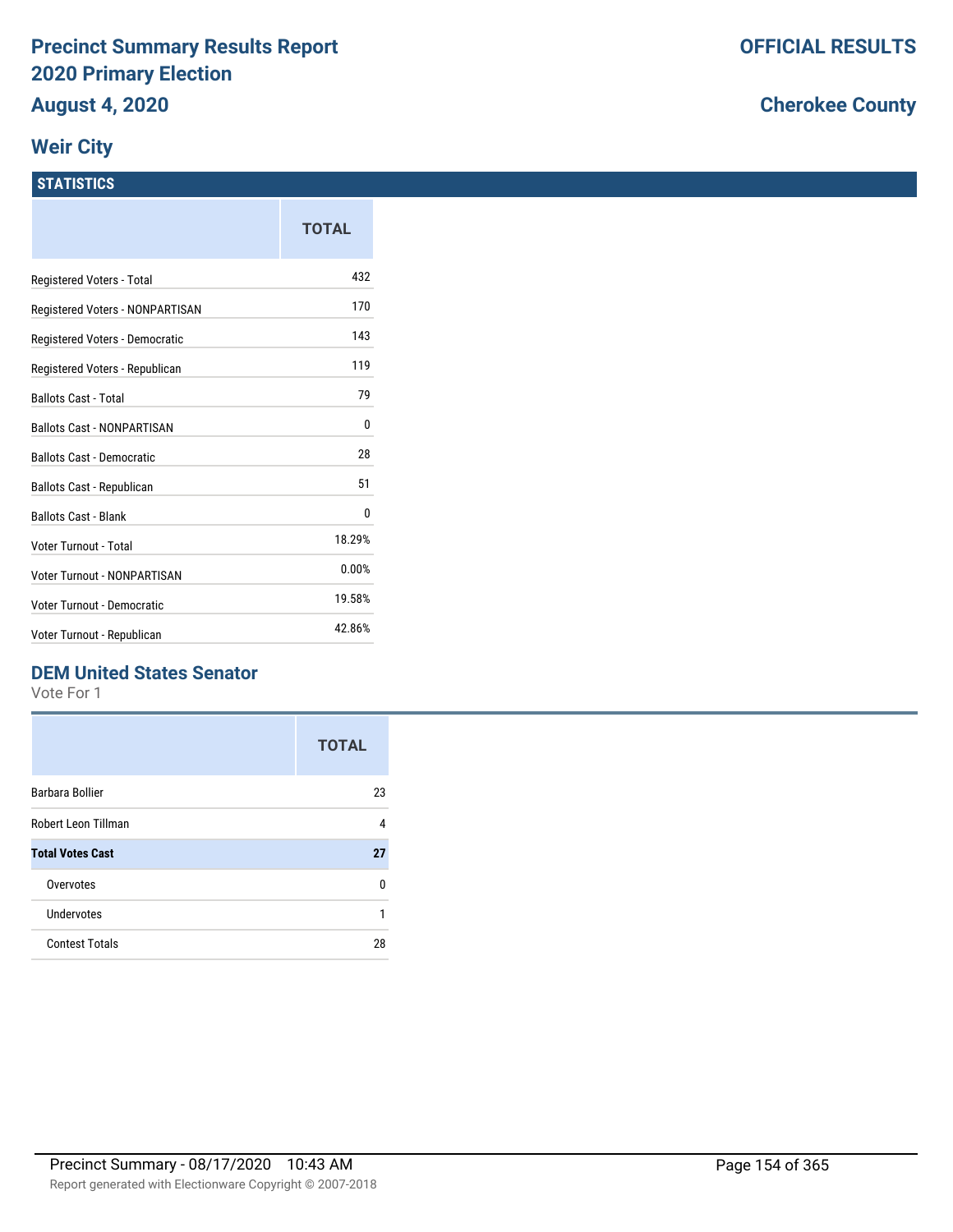**August 4, 2020**

## **Weir City**

#### **DEM US House Rep 2nd Dist**

Vote For 1

|                         | <b>TOTAL</b> |
|-------------------------|--------------|
| Michelle De La Isla     | 21           |
| James K. Windholz       | 6            |
| <b>Total Votes Cast</b> | 27           |
| Overvotes               | 0            |
| Undervotes              |              |
| <b>Contest Totals</b>   | 28           |

### **DEM KS Senator 13th Dist**

Vote For 1

|                         | <b>TOTAL</b> |
|-------------------------|--------------|
| Nancy J. Ingle          | 25           |
| <b>Total Votes Cast</b> | 25           |
| Overvotes               | n            |
| <b>Undervotes</b>       | 3            |
| <b>Contest Totals</b>   | 28           |

## **DEM KS House of Rep 1st Dist**

Vote For 1

|                         | <b>TOTAL</b> |
|-------------------------|--------------|
| <b>Write-In Totals</b>  | 5            |
| Not Assigned            | 5            |
| <b>Total Votes Cast</b> | 5            |
| Overvotes               | U            |
| Undervotes              | 23           |
| <b>Contest Totals</b>   | 28           |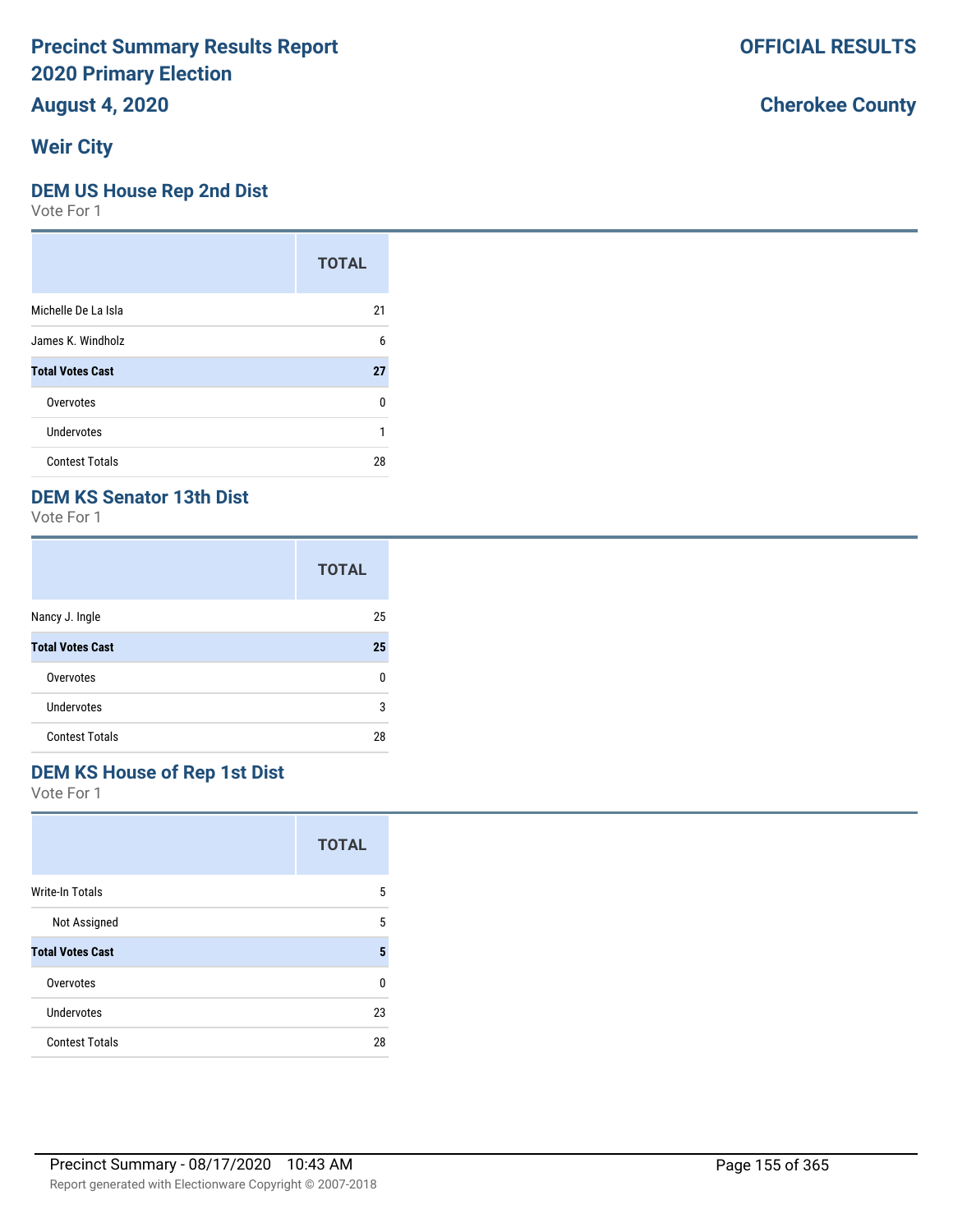# **August 4, 2020**

## **Weir City**

#### **DEM County Clerk**

Vote For 1

|                         | <b>TOTAL</b> |
|-------------------------|--------------|
| Carol Rae Marcan-Venson | 24           |
| <b>Total Votes Cast</b> | 24           |
| Overvotes               | O            |
| Undervotes              | 4            |
| <b>Contest Totals</b>   | 28           |

## **DEM County Treasurer**

Vote For 1

|                         | <b>TOTAL</b> |
|-------------------------|--------------|
| Write-In Totals         | 5            |
| Not Assigned            | 5            |
| <b>Total Votes Cast</b> | 5            |
| Overvotes               | 0            |
| Undervotes              | 23           |
| <b>Contest Totals</b>   | 28           |

## **DEM County Register of Deeds**

Vote For 1

|                         | <b>TOTAL</b> |
|-------------------------|--------------|
| <b>Write-In Totals</b>  | 4            |
| Not Assigned            | 4            |
| <b>Total Votes Cast</b> | 4            |
| Overvotes               | U            |
| Undervotes              | 24           |
| <b>Contest Totals</b>   | 28           |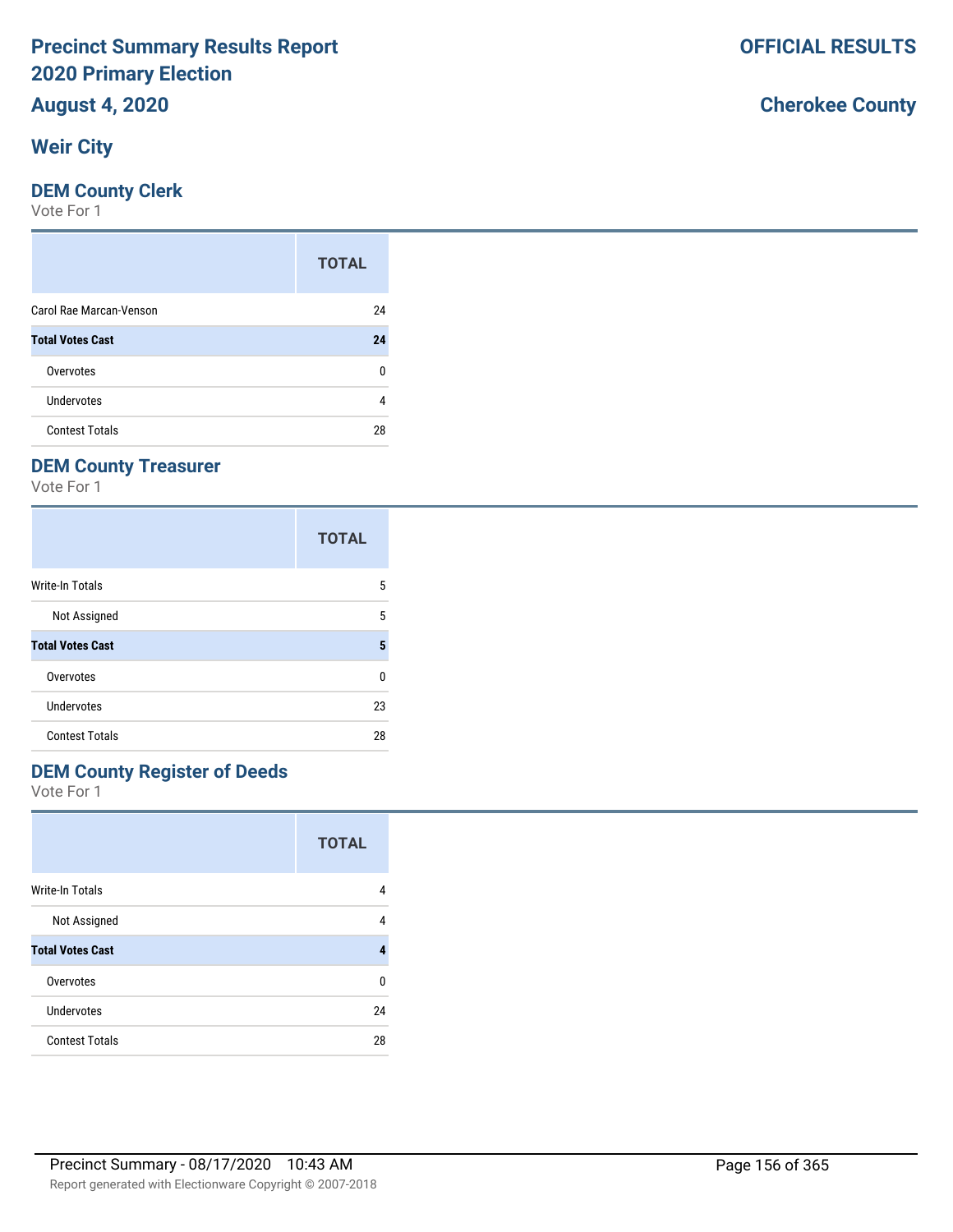## **August 4, 2020**

## **Weir City**

#### **DEM County Attorney**

Vote For 1

|                         | <b>TOTAL</b> |
|-------------------------|--------------|
| Write-In Totals         | 3            |
| Not Assigned            | 3            |
| <b>Total Votes Cast</b> | 3            |
| Overvotes               | 0            |
| Undervotes              | 25           |
| <b>Contest Totals</b>   | 28           |

## **DEM County Sheriff**

Vote For 1

|                         | <b>TOTAL</b> |
|-------------------------|--------------|
| David M. Groves         | 27           |
| <b>Total Votes Cast</b> | 27           |
| Overvotes               | n            |
| Undervotes              |              |
| <b>Contest Totals</b>   | 28           |

## **DEM Pct Com m Weir City**

Vote For 1

|                         | <b>TOTAL</b> |
|-------------------------|--------------|
| <b>Chandler Gravett</b> | 25           |
| Write-In Totals         | U            |
| Not Assigned            | U            |
| <b>Total Votes Cast</b> | 25           |
| Overvotes               | 0            |
| Undervotes              | 3            |
| <b>Contest Totals</b>   | 28           |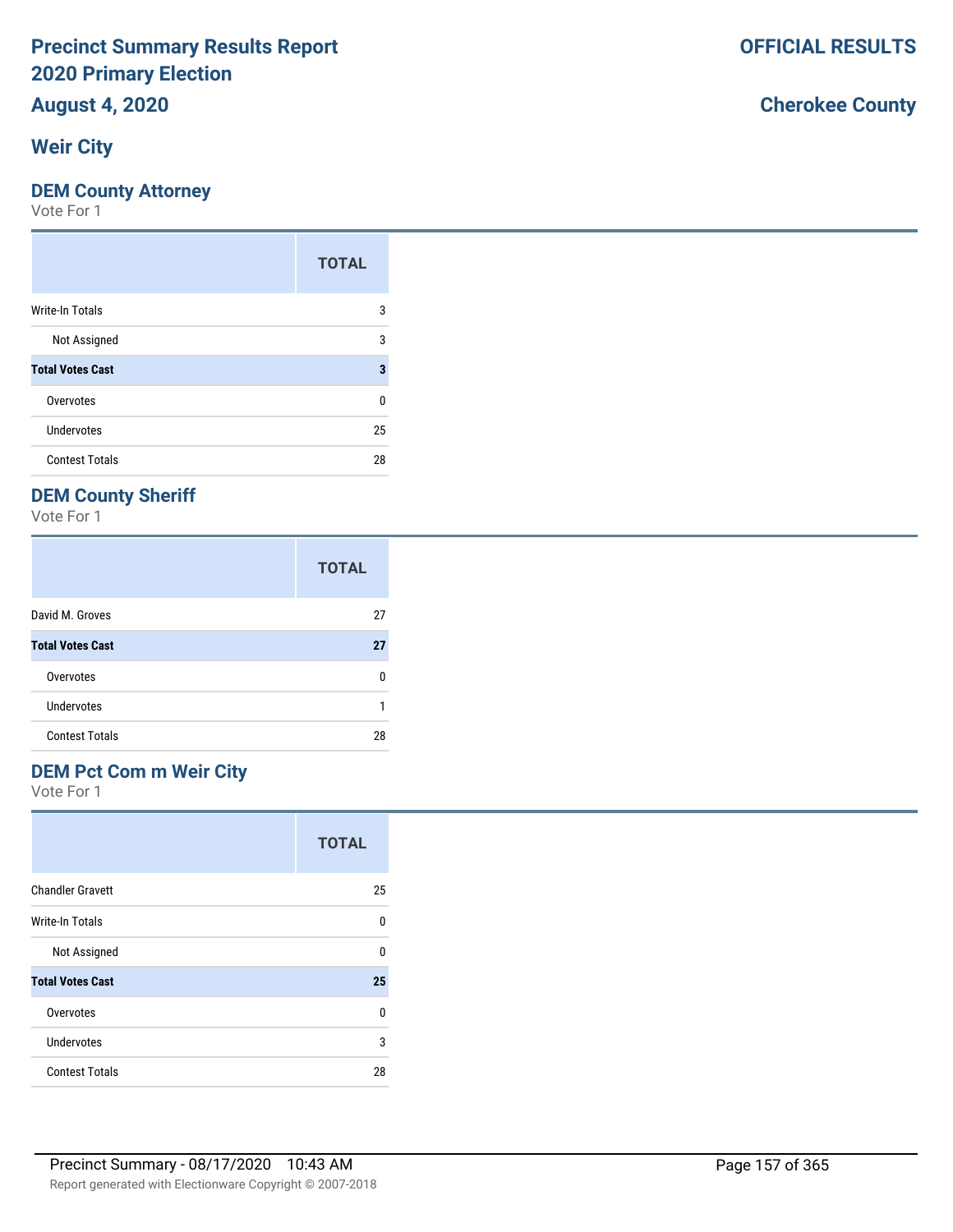# **August 4, 2020**

## **Weir City**

#### **DEM Pct Com w Weir City**

Vote For 1

|                         | <b>TOTAL</b> |
|-------------------------|--------------|
| Joely Gath              | 24           |
| Write-In Totals         | U            |
| Not Assigned            | U            |
| <b>Total Votes Cast</b> | 24           |
| Overvotes               | 0            |
| Undervotes              | 4            |
| <b>Contest Totals</b>   | 28           |

#### **REP United States Senator**

Vote For 1

|                            | <b>TOTAL</b> |
|----------------------------|--------------|
| Lance Berland              | 0            |
| John L. Berman             | 0            |
| Derek C. Ellis             | 1            |
| <b>Bob Hamilton</b>        | 5            |
| Kris Kobach                | 22           |
| David Alan Lindstrom       | 1            |
| Roger Marshall             | 20           |
| <b>Brian Matlock</b>       | 0            |
| John Miller                | 0            |
| <b>Steve Roberts</b>       | 1            |
| <b>Gabriel Mark Robles</b> | 1            |
| <b>Total Votes Cast</b>    | 51           |
| Overvotes                  | 0            |
| Undervotes                 | 0            |
| <b>Contest Totals</b>      | 51           |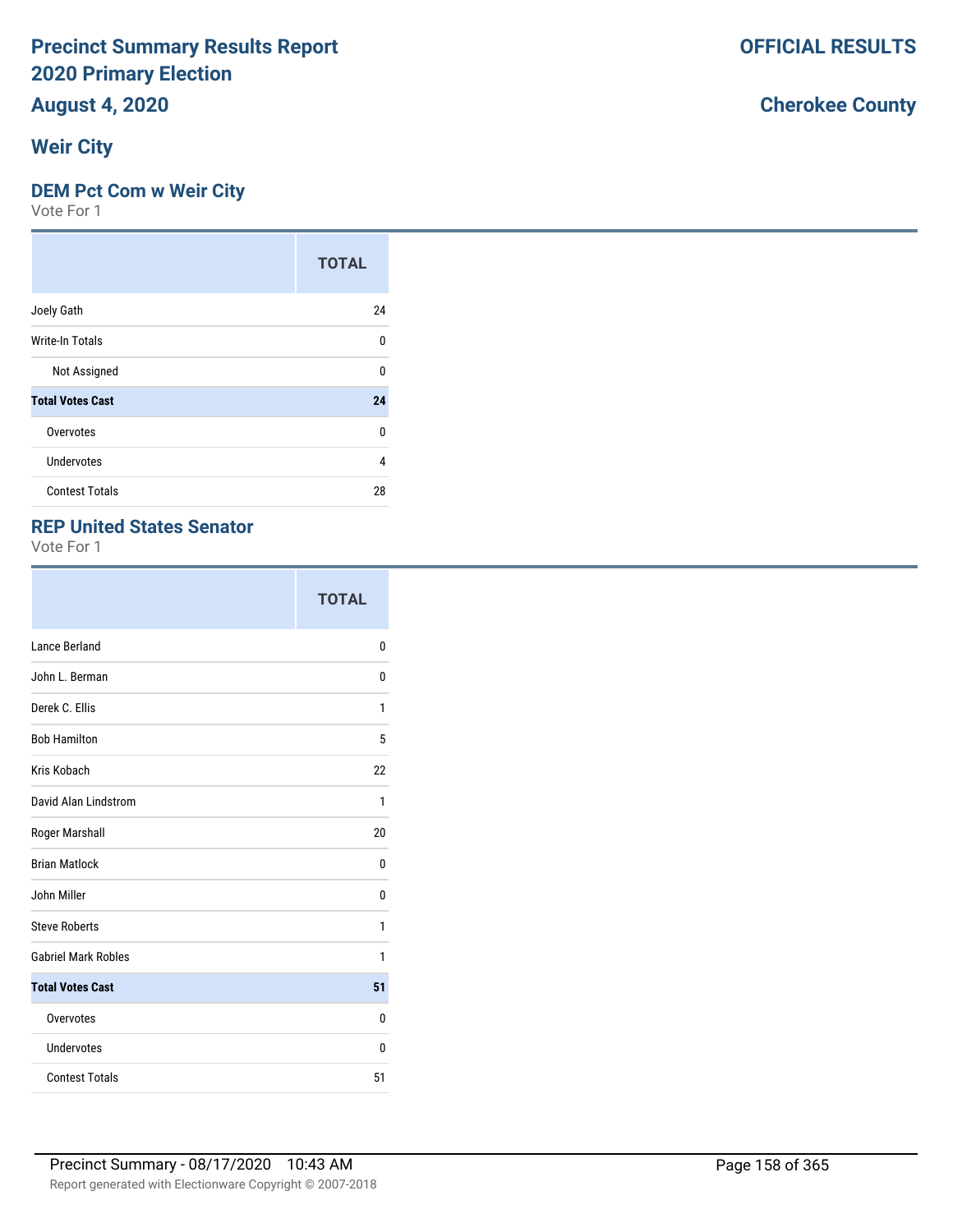# **August 4, 2020**

## **Weir City**

#### **REP US House Rep 2nd Dist**

Vote For 1

|                         | <b>TOTAL</b> |
|-------------------------|--------------|
| Jake LaTurner           | 28           |
| Dennis Taylor           | 2            |
| <b>Steve Watkins</b>    | 21           |
| <b>Total Votes Cast</b> | 51           |
| Overvotes               | 0            |
| Undervotes              | U            |
| <b>Contest Totals</b>   | 51           |

#### **REP KS Senator 13th Dist**

Vote For 1

|                            | <b>TOTAL</b> |
|----------------------------|--------------|
| <b>Richard Hilderbrand</b> | 47           |
| <b>Total Votes Cast</b>    | 47           |
| Overvotes                  | n            |
| Undervotes                 | 4            |
| <b>Contest Totals</b>      | 51           |

#### **REP KS House of Rep 1st Dist**

|                           | <b>TOTAL</b> |
|---------------------------|--------------|
| <b>Ronald Coquillette</b> | 5            |
| <b>Michael Houser</b>     | 45           |
| <b>Total Votes Cast</b>   | 50           |
| Overvotes                 | 0            |
| Undervotes                |              |
| <b>Contest Totals</b>     | 51           |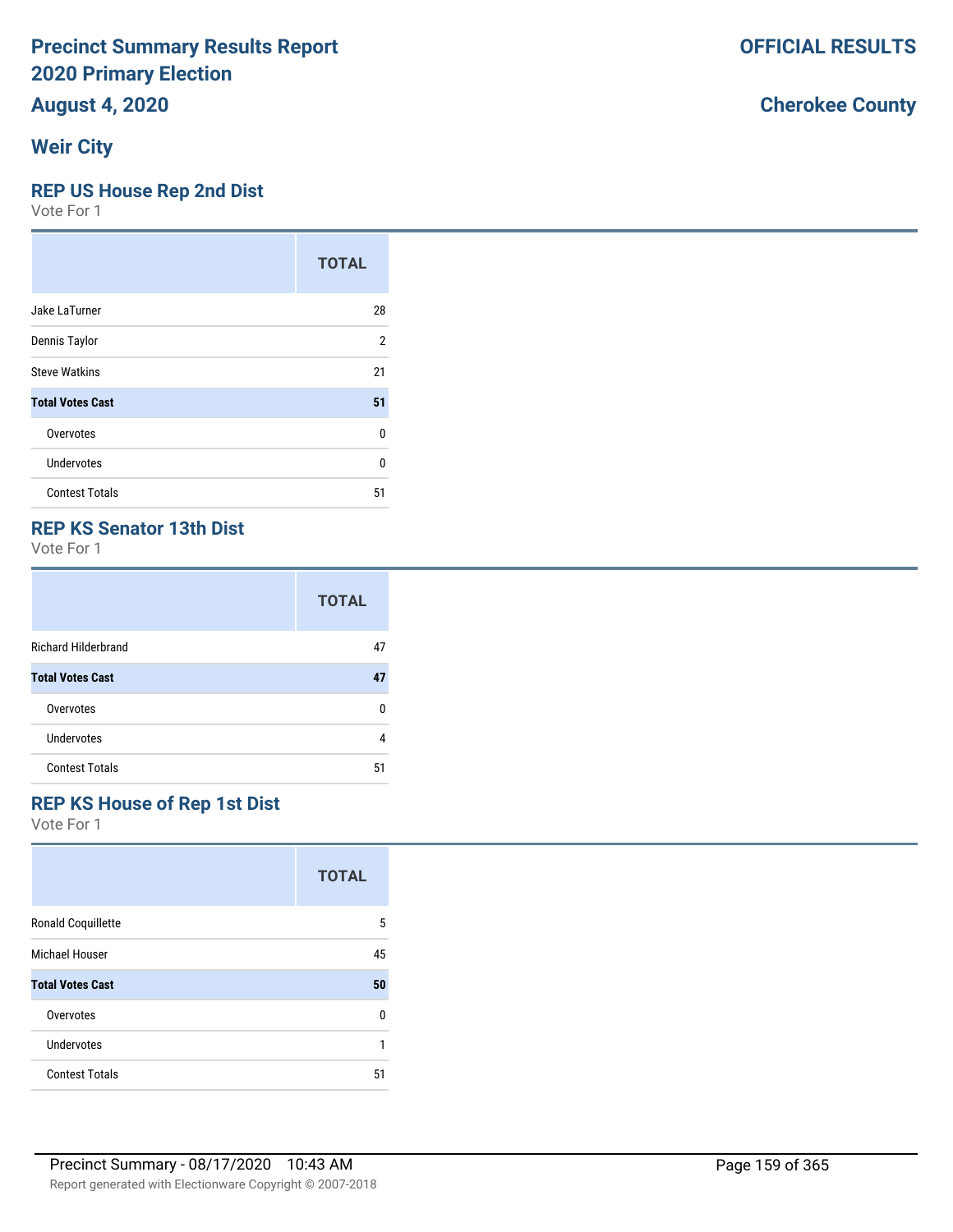# **August 4, 2020**

## **Weir City**

#### **REP County Clerk**

Vote For 1

|                         | <b>TOTAL</b> |
|-------------------------|--------------|
| Sammye Opela            | 13           |
| Kyle D. Rennie          | 33           |
| <b>Total Votes Cast</b> | 46           |
| Overvotes               | 0            |
| Undervotes              | 5            |
| <b>Contest Totals</b>   | 51           |

### **REP County Treasurer**

Vote For 1

|                         | <b>TOTAL</b> |
|-------------------------|--------------|
| Raven Elmore            | 47           |
| <b>Total Votes Cast</b> | 47           |
| Overvotes               | n            |
| <b>Undervotes</b>       | 4            |
| <b>Contest Totals</b>   | 51           |

## **REP County Register of Deeds**

Vote For 1

|                         | <b>TOTAL</b> |
|-------------------------|--------------|
| Barbara S. Bilke        | 48           |
| <b>Total Votes Cast</b> | 48           |
| Overvotes               | n            |
| Undervotes              | 3            |
| <b>Contest Totals</b>   | 51           |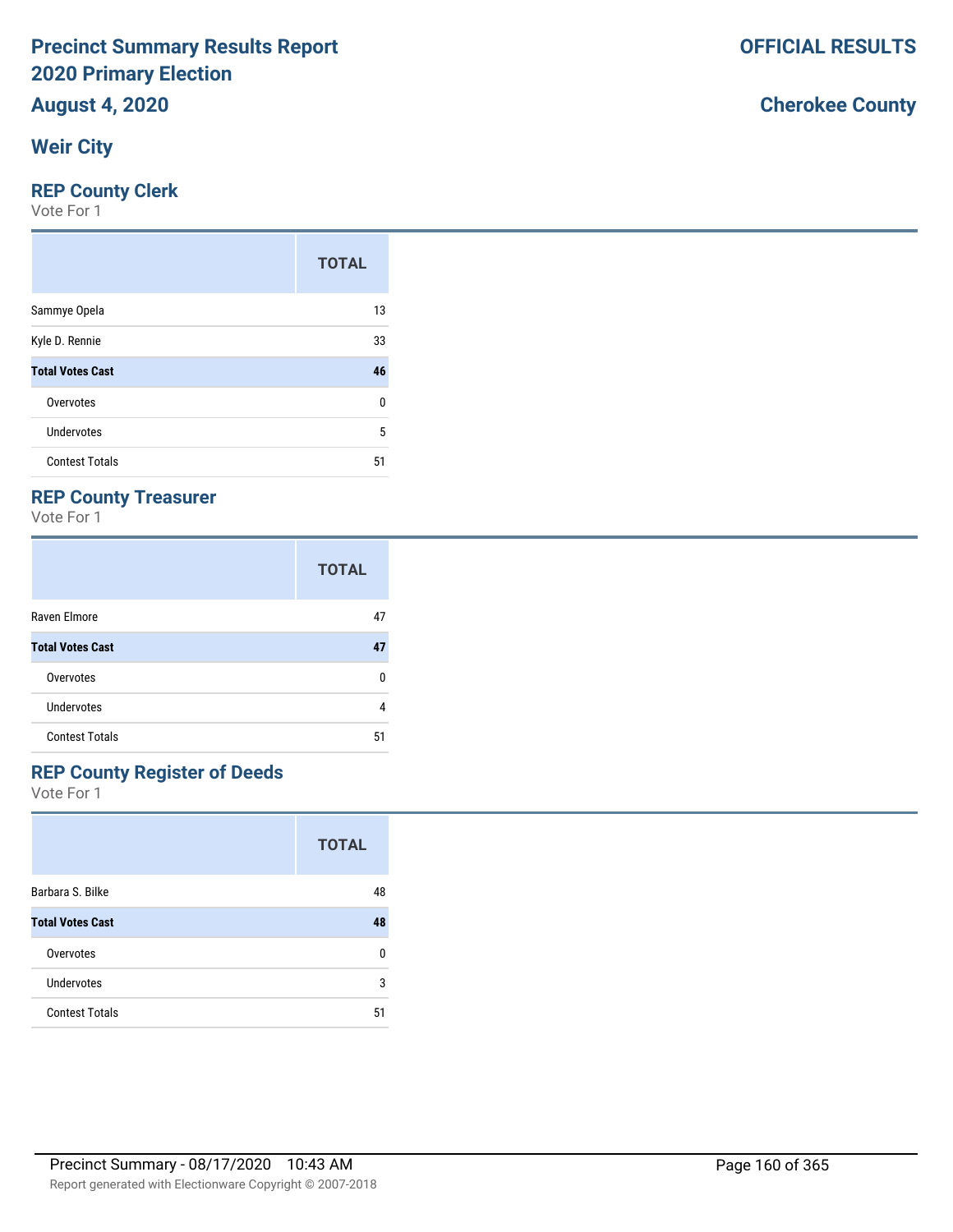# **August 4, 2020**

## **Weir City**

### **REP County Attorney**

Vote For 1

|                         | <b>TOTAL</b> |
|-------------------------|--------------|
| Jake Conard             | 47           |
| <b>Total Votes Cast</b> | 47           |
| Overvotes               | n            |
| <b>Undervotes</b>       | 4            |
| <b>Contest Totals</b>   | 51           |

## **REP County Sheriff**

Vote For 1

|                         | <b>TOTAL</b> |
|-------------------------|--------------|
| <b>Write-In Totals</b>  | 14           |
| Not Assigned            | 14           |
| <b>Total Votes Cast</b> | 14           |
| Overvotes               | 0            |
| Undervotes              | 37           |
| <b>Contest Totals</b>   | 51           |

## **REP Pct Com m Weir City**

Vote For 1

|                         | <b>TOTAL</b> |
|-------------------------|--------------|
| Write-In Totals         | 3            |
| Not Assigned            | 3            |
| <b>Total Votes Cast</b> | 3            |
| Overvotes               | U            |
| Undervotes              | 48           |
| <b>Contest Totals</b>   | 51           |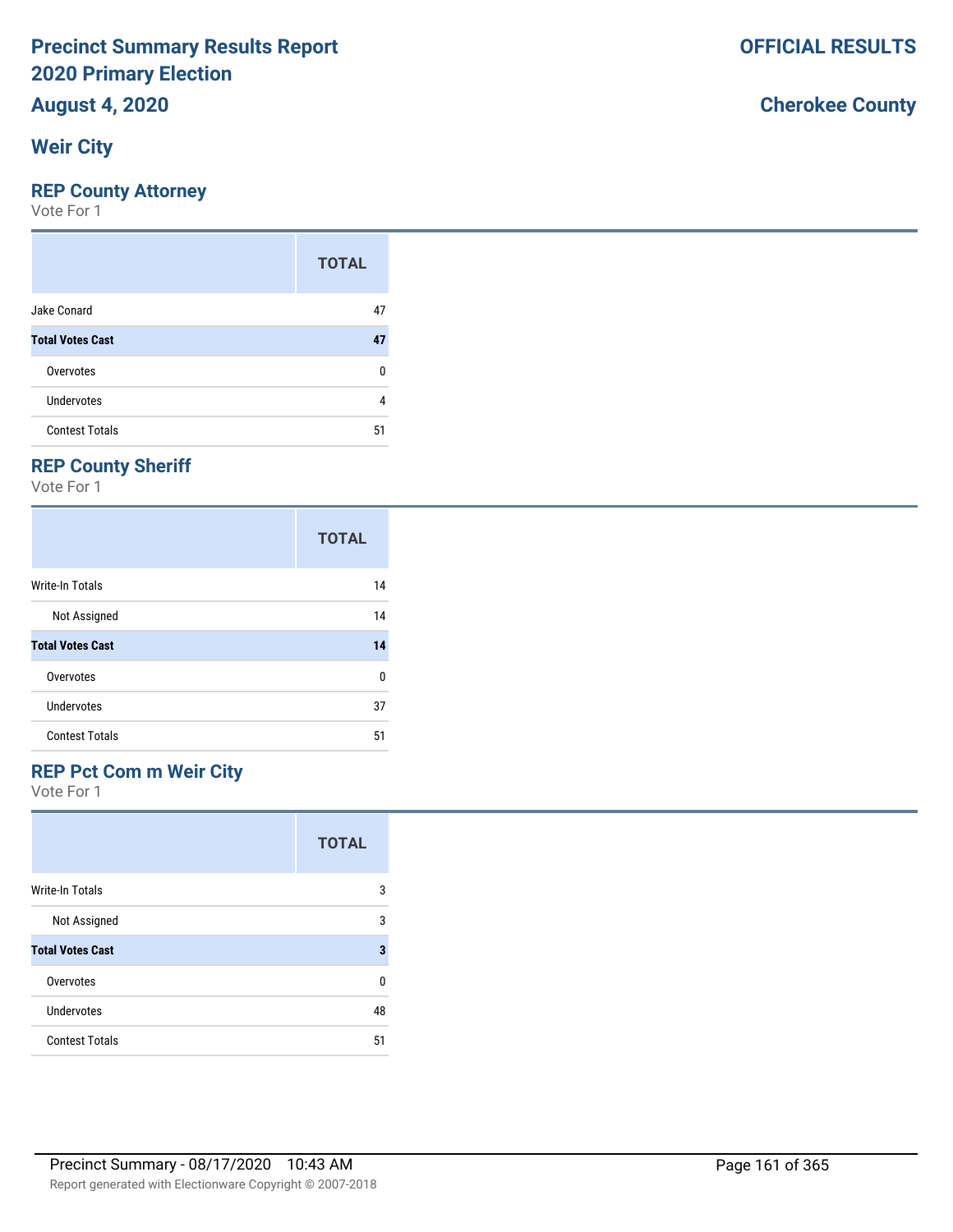# **August 4, 2020**

## **Weir City**

#### **REP Pct Com w Weir City**

Vote For 1

|                         | <b>TOTAL</b> |
|-------------------------|--------------|
| <b>Write-In Totals</b>  | 4            |
| Not Assigned            | 4            |
| <b>Total Votes Cast</b> |              |
| Overvotes               | n            |
| <b>Undervotes</b>       | 47           |
| <b>Contest Totals</b>   | 51           |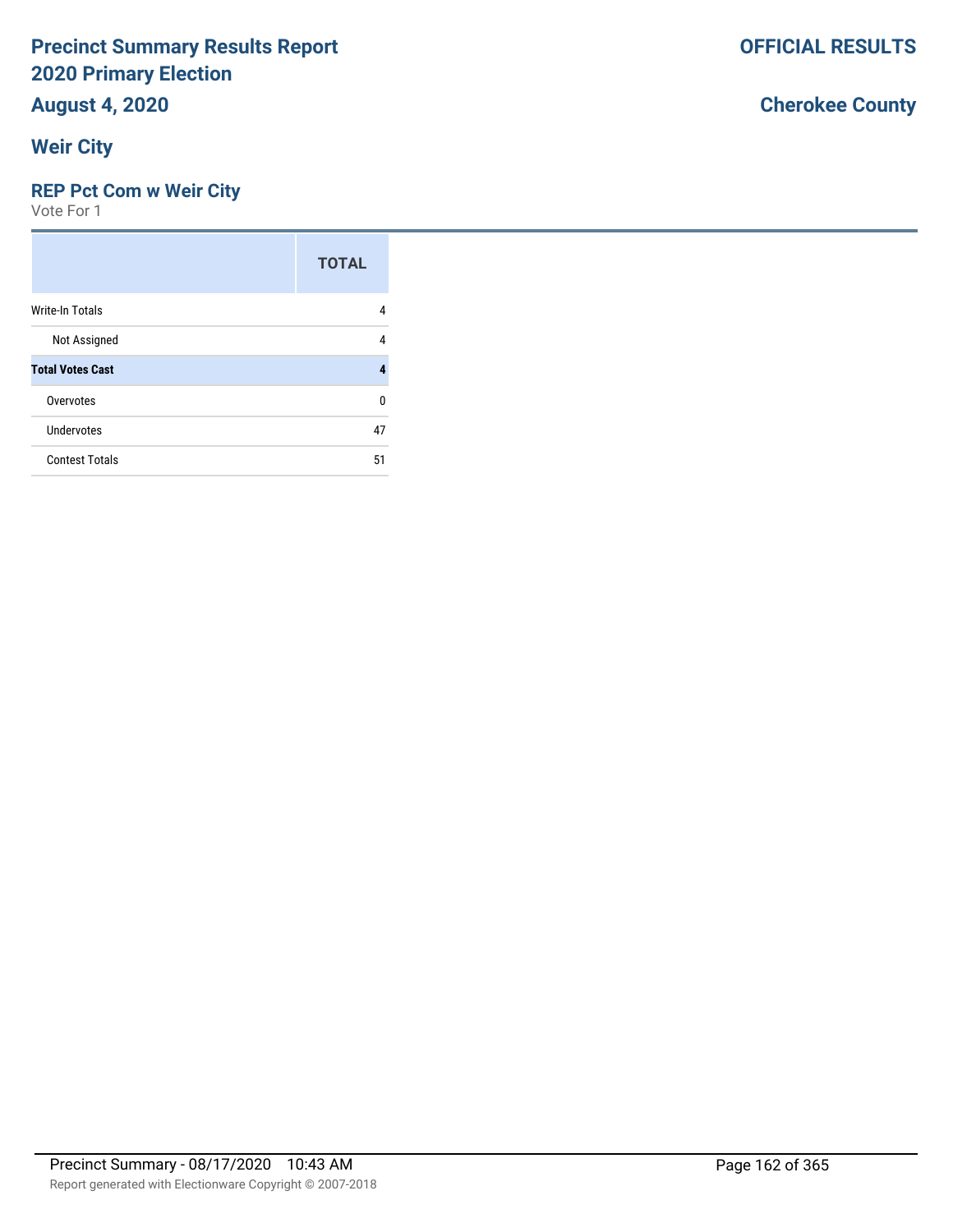## **Cherokee**

#### **STATISTICS**

| TOTAL  |
|--------|
| 238    |
| 79     |
| 65     |
| 94     |
| 70     |
| 0      |
| 22     |
| 48     |
| 0      |
| 29.41% |
| 0.00%  |
| 33.85% |
| 51.06% |
|        |

### **DEM United States Senator**

Vote For 1

|                         | <b>TOTAL</b> |
|-------------------------|--------------|
| Barbara Bollier         | 10           |
| Robert Leon Tillman     | 10           |
| <b>Total Votes Cast</b> | 20           |
| Overvotes               | n            |
| Undervotes              | 2            |
| <b>Contest Totals</b>   | 22           |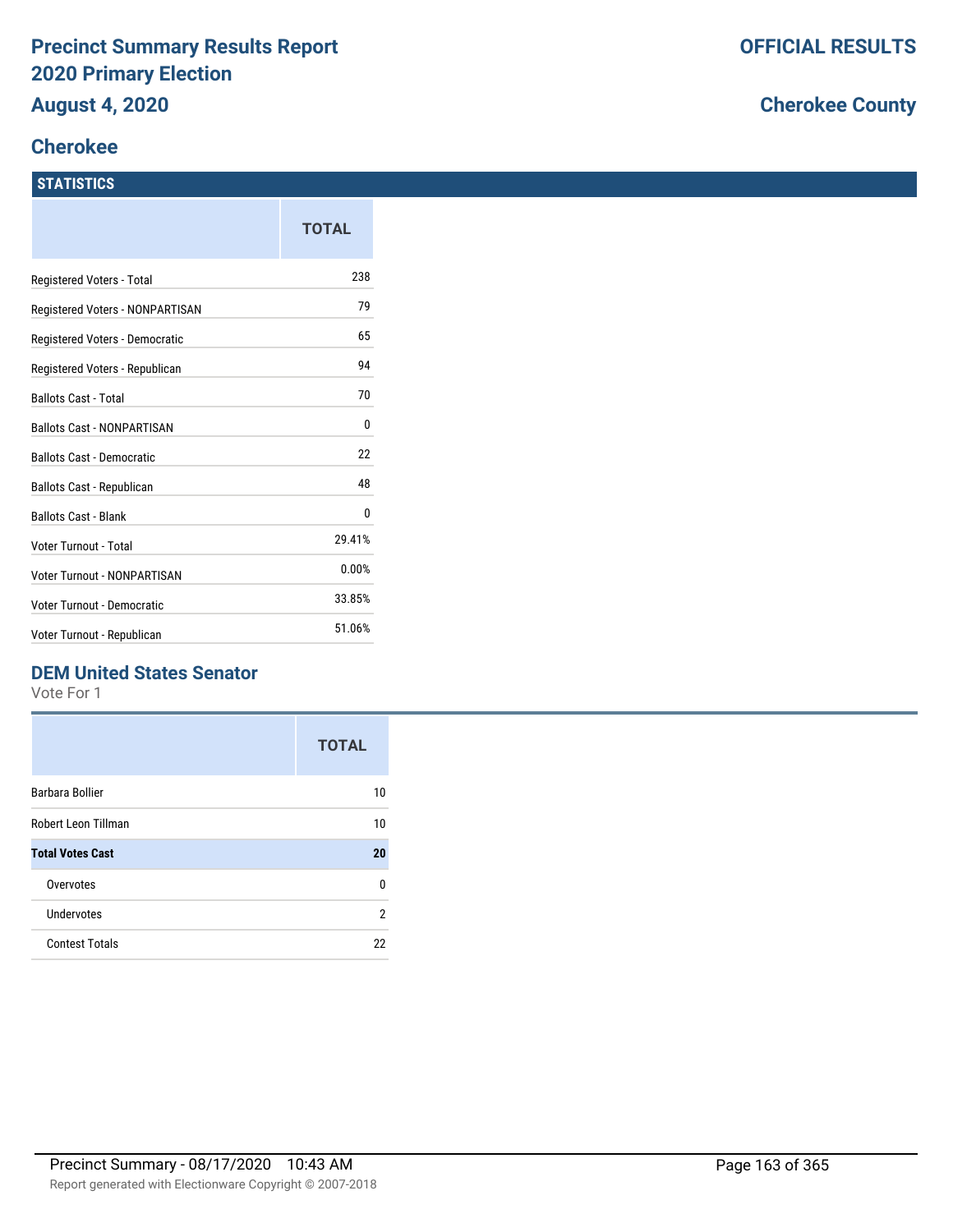# **August 4, 2020**

# **Cherokee**

#### **DEM US House Rep 2nd Dist**

Vote For 1

|                         | <b>TOTAL</b> |
|-------------------------|--------------|
| Michelle De La Isla     | 11           |
| James K. Windholz       | 9            |
| <b>Total Votes Cast</b> | 20           |
| Overvotes               | 0            |
| Undervotes              | 2            |
| <b>Contest Totals</b>   | 22           |

### **DEM KS Senator 13th Dist**

Vote For 1

|                         | <b>TOTAL</b> |
|-------------------------|--------------|
| Nancy J. Ingle          | 21           |
| <b>Total Votes Cast</b> | 21           |
| Overvotes               | n            |
| <b>Undervotes</b>       | 1            |
| <b>Contest Totals</b>   | 22           |

## **DEM KS House of Rep 1st Dist**

Vote For 1

|                         | <b>TOTAL</b> |
|-------------------------|--------------|
| <b>Write-In Totals</b>  | n            |
| Not Assigned            | n            |
| <b>Total Votes Cast</b> | 0            |
| Overvotes               | U            |
| Undervotes              | 22           |
| <b>Contest Totals</b>   | 22           |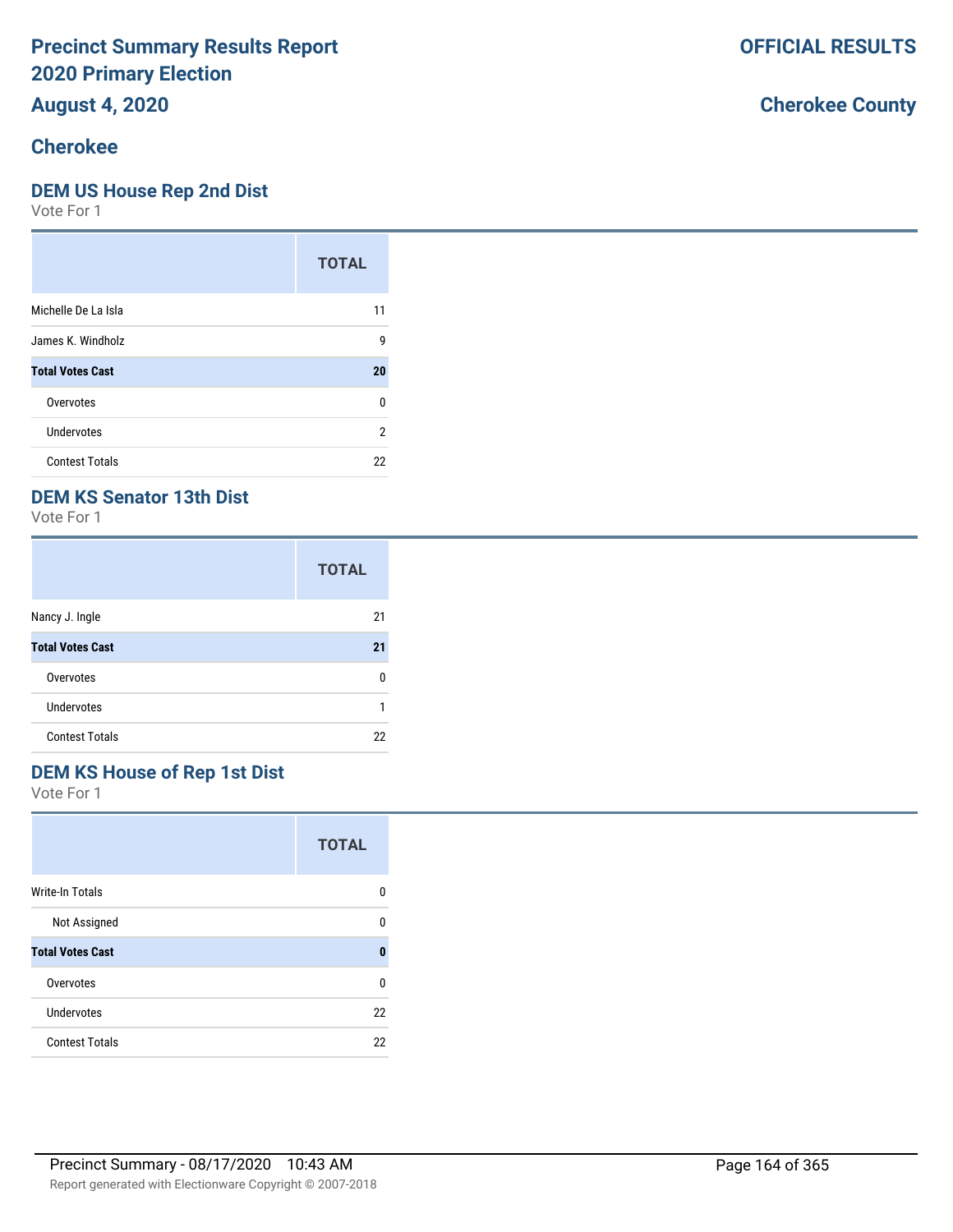# **August 4, 2020**

## **Cherokee**

#### **DEM County Clerk**

Vote For 1

|                         | <b>TOTAL</b> |
|-------------------------|--------------|
| Carol Rae Marcan-Venson | 19           |
| <b>Total Votes Cast</b> | 19           |
| Overvotes               | n            |
| Undervotes              | 3            |
| <b>Contest Totals</b>   | 22           |

## **DEM County Treasurer**

Vote For 1

|                         | <b>TOTAL</b> |
|-------------------------|--------------|
| Write-In Totals         | n            |
| Not Assigned            | n            |
| <b>Total Votes Cast</b> | Ω            |
| Overvotes               | ŋ            |
| Undervotes              | 22           |
| <b>Contest Totals</b>   | 22           |

## **DEM County Register of Deeds**

Vote For 1

|                         | <b>TOTAL</b> |
|-------------------------|--------------|
| <b>Write-In Totals</b>  | n            |
| Not Assigned            | n            |
| <b>Total Votes Cast</b> | ŋ            |
| Overvotes               | n            |
| Undervotes              | 22           |
| <b>Contest Totals</b>   | 22           |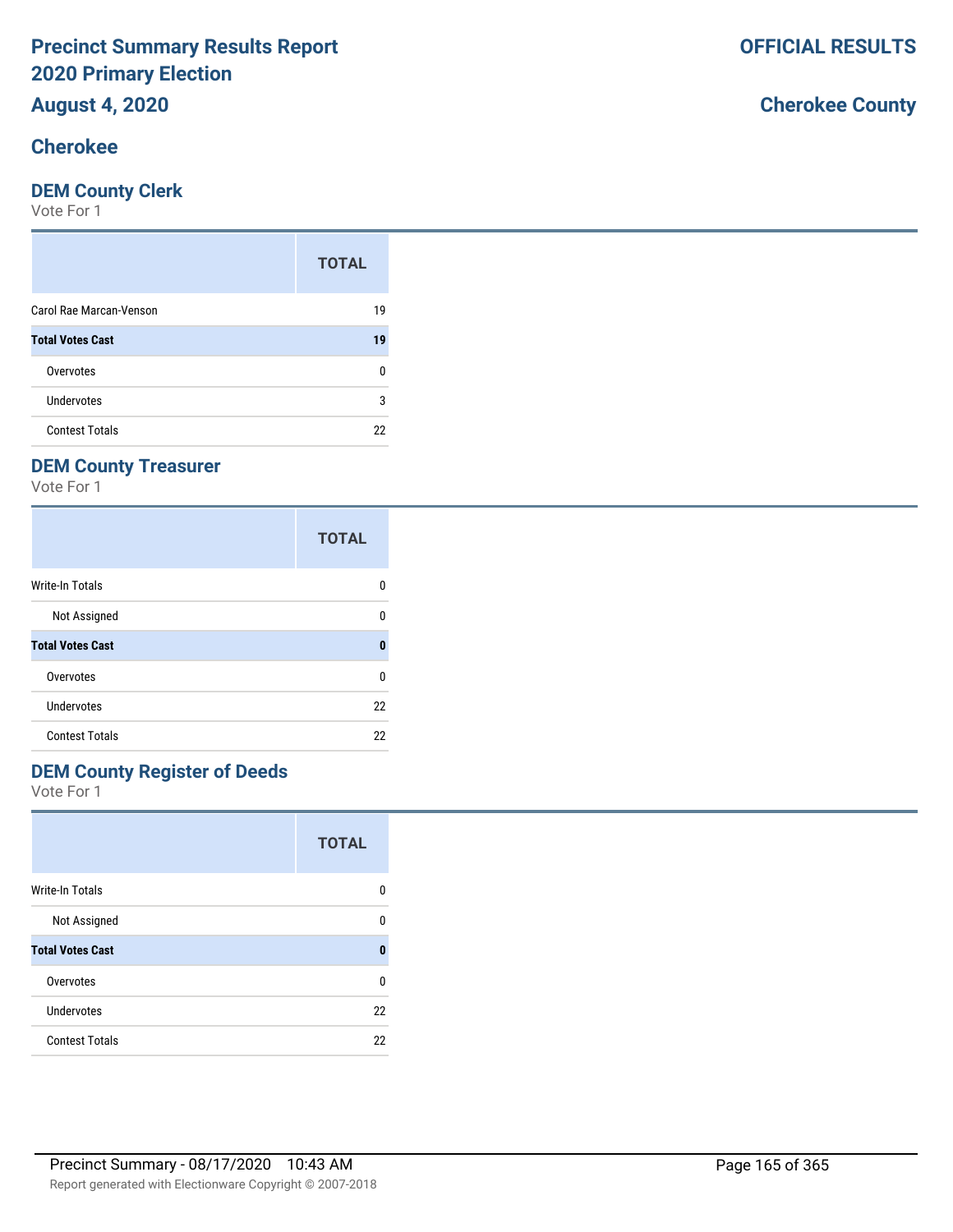# **August 4, 2020**

# **Cherokee**

#### **DEM County Attorney**

Vote For 1

|                         | <b>TOTAL</b> |
|-------------------------|--------------|
| Write-In Totals         | O            |
| Not Assigned            | n            |
| <b>Total Votes Cast</b> | 0            |
| Overvotes               | 0            |
| <b>Undervotes</b>       | 22           |
| <b>Contest Totals</b>   | 22           |

## **DEM County Sheriff**

Vote For 1

|                         | <b>TOTAL</b> |
|-------------------------|--------------|
| David M. Groves         | 22           |
| <b>Total Votes Cast</b> | 22           |
| Overvotes               | n            |
| Undervotes              | n            |
| <b>Contest Totals</b>   | 22           |

# **DEM Township Trustee Cherokee Twp**

Vote For 1

|                         | <b>TOTAL</b> |
|-------------------------|--------------|
| <b>Write-In Totals</b>  | 0            |
| Not Assigned            | n            |
| <b>Total Votes Cast</b> | O            |
| Overvotes               | U            |
| Undervotes              | 22           |
| <b>Contest Totals</b>   | 22           |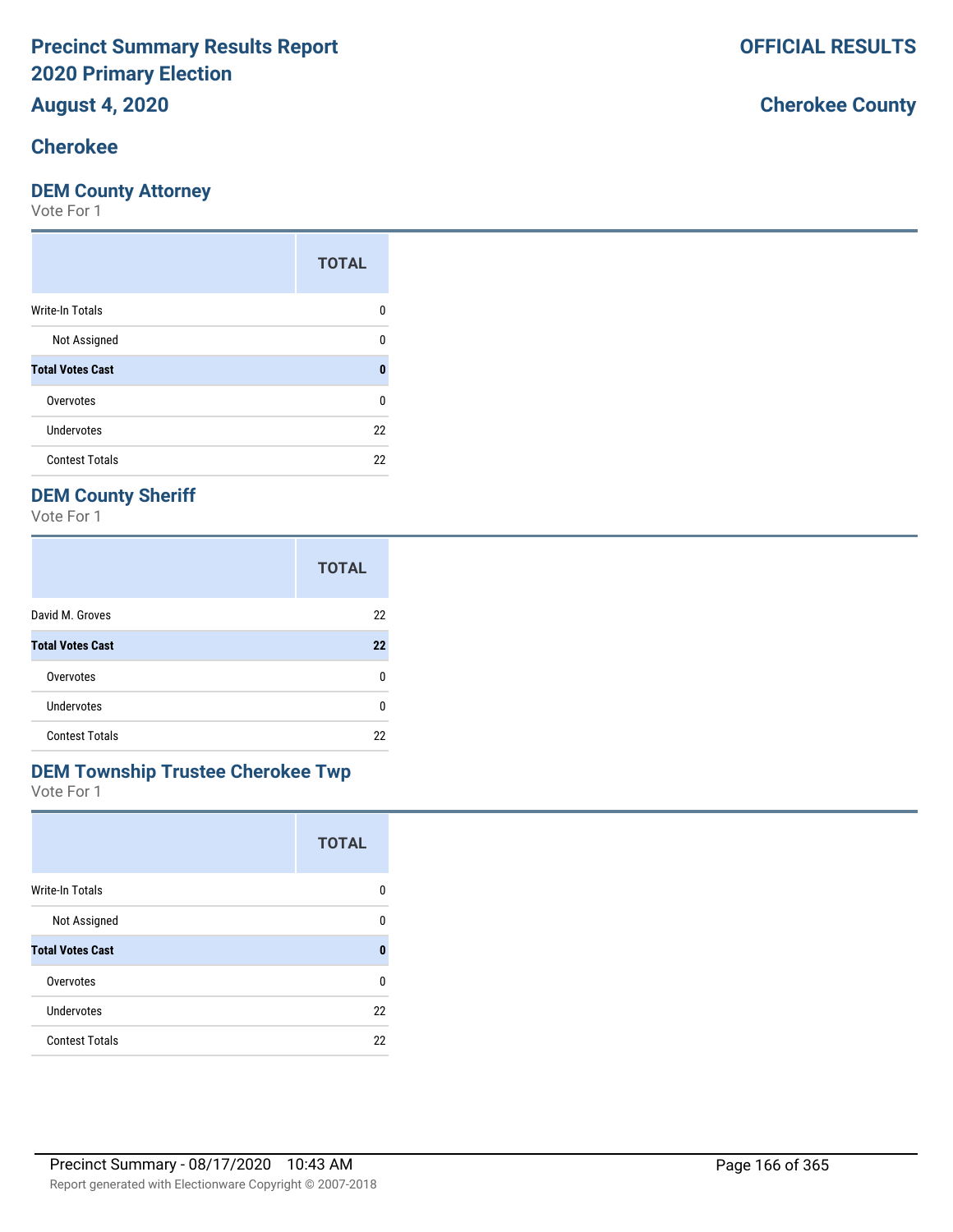**August 4, 2020**

## **Cherokee**

#### **DEM Township Treasurer Cherokee Twp**

Vote For 1

|                         | <b>TOTAL</b> |
|-------------------------|--------------|
| Jason A. Smith          | 22           |
| <b>Total Votes Cast</b> | 22           |
| Overvotes               | n            |
| <b>Undervotes</b>       | n            |
| <b>Contest Totals</b>   | 22           |

## **DEM Pct Com m Cherokee**

Vote For 1

|                         | <b>TOTAL</b> |
|-------------------------|--------------|
| Write-In Totals         | O            |
| Not Assigned            | U            |
| <b>Total Votes Cast</b> | 0            |
| Overvotes               | 0            |
| Undervotes              | 22           |
| <b>Contest Totals</b>   | 22           |

#### **DEM Pct Com w Cherokee**

|                         | <b>TOTAL</b> |
|-------------------------|--------------|
| <b>Write-In Totals</b>  | 0            |
| Not Assigned            | ŋ            |
| <b>Total Votes Cast</b> | O            |
| Overvotes               | U            |
| Undervotes              | 22           |
| <b>Contest Totals</b>   | 22           |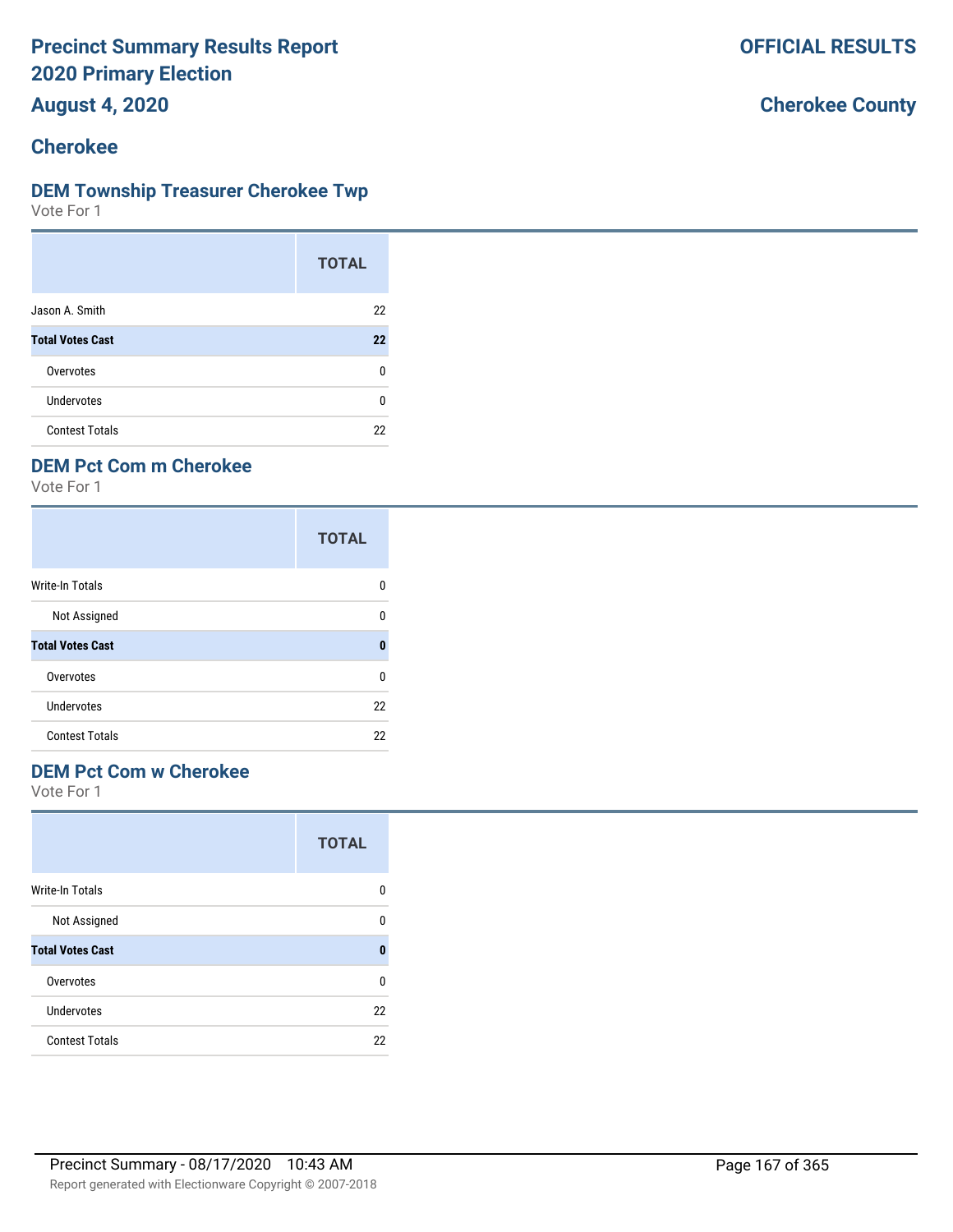# **August 4, 2020**

# **Cherokee**

#### **REP United States Senator**

Vote For 1

|                            | <b>TOTAL</b> |
|----------------------------|--------------|
| Lance Berland              | 0            |
| John L. Berman             | 0            |
| Derek C. Ellis             | 0            |
| <b>Bob Hamilton</b>        | 9            |
| Kris Kobach                | 20           |
| David Alan Lindstrom       | 0            |
| Roger Marshall             | 12           |
| <b>Brian Matlock</b>       | 0            |
| John Miller                | 0            |
| <b>Steve Roberts</b>       | 3            |
| <b>Gabriel Mark Robles</b> | U            |
| <b>Total Votes Cast</b>    | 44           |
| Overvotes                  | 0            |
| Undervotes                 | 4            |
| <b>Contest Totals</b>      | 48           |

### **REP US House Rep 2nd Dist**

|                         | <b>TOTAL</b> |
|-------------------------|--------------|
| Jake LaTurner           | 23           |
| Dennis Taylor           | 2            |
| <b>Steve Watkins</b>    | 23           |
| <b>Total Votes Cast</b> | 48           |
| Overvotes               | U            |
| Undervotes              | U            |
| <b>Contest Totals</b>   | 48           |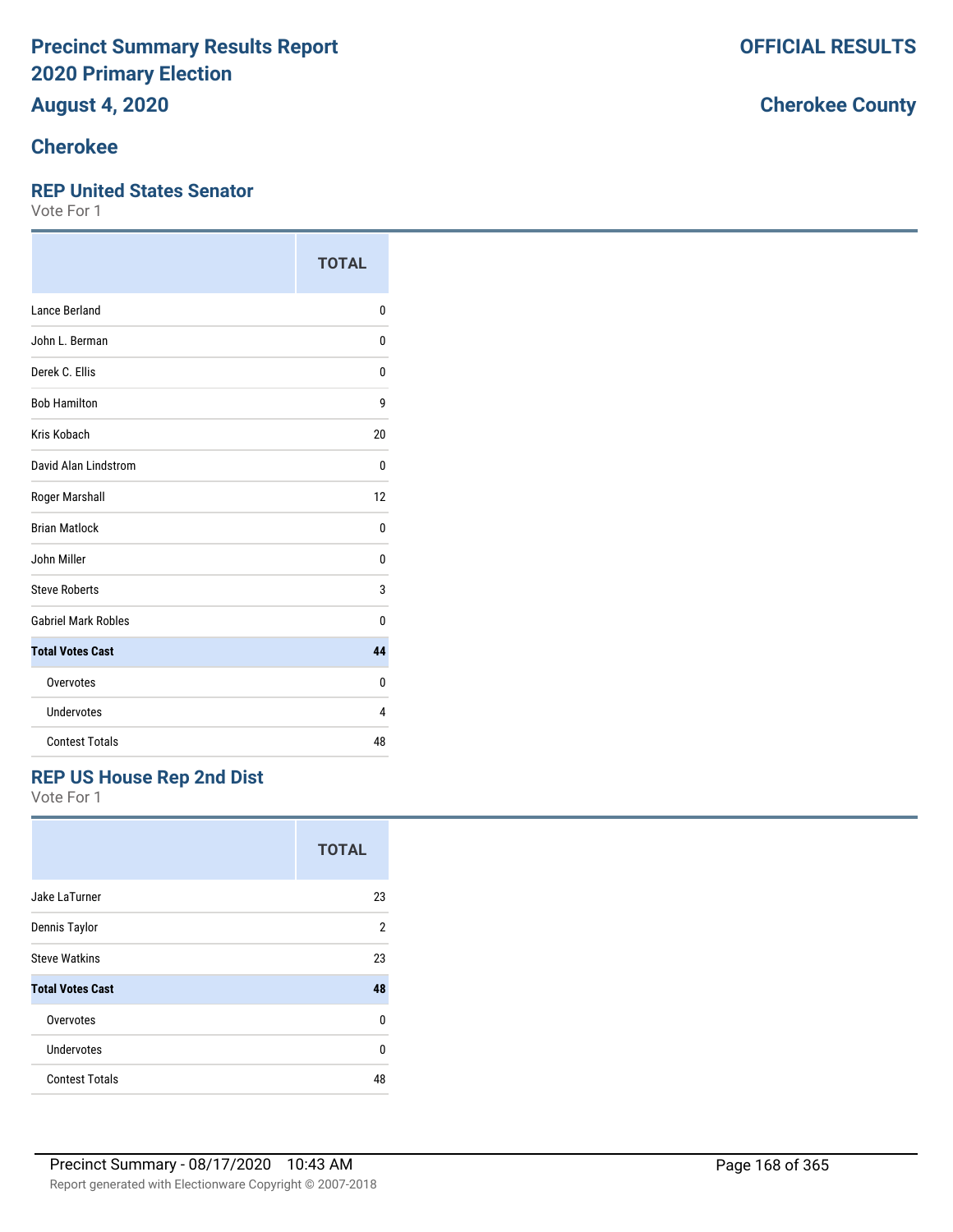**August 4, 2020**

## **Cherokee**

#### **REP KS Senator 13th Dist**

Vote For 1

|                            | <b>TOTAL</b> |
|----------------------------|--------------|
| <b>Richard Hilderbrand</b> | 45           |
| <b>Total Votes Cast</b>    | 45           |
| Overvotes                  | 0            |
| Undervotes                 | 3            |
| <b>Contest Totals</b>      | 48           |

## **REP KS House of Rep 1st Dist**

Vote For 1

|                           | <b>TOTAL</b> |
|---------------------------|--------------|
| <b>Ronald Coquillette</b> | 8            |
| Michael Houser            | 37           |
| <b>Total Votes Cast</b>   | 45           |
| Overvotes                 | n            |
| <b>Undervotes</b>         | 3            |
| <b>Contest Totals</b>     | 48           |

## **REP County Clerk**

|                         | <b>TOTAL</b> |
|-------------------------|--------------|
| Sammye Opela            | 16           |
| Kyle D. Rennie          | 31           |
| <b>Total Votes Cast</b> | 47           |
| Overvotes               | U            |
| Undervotes              | 1            |
| <b>Contest Totals</b>   | 48           |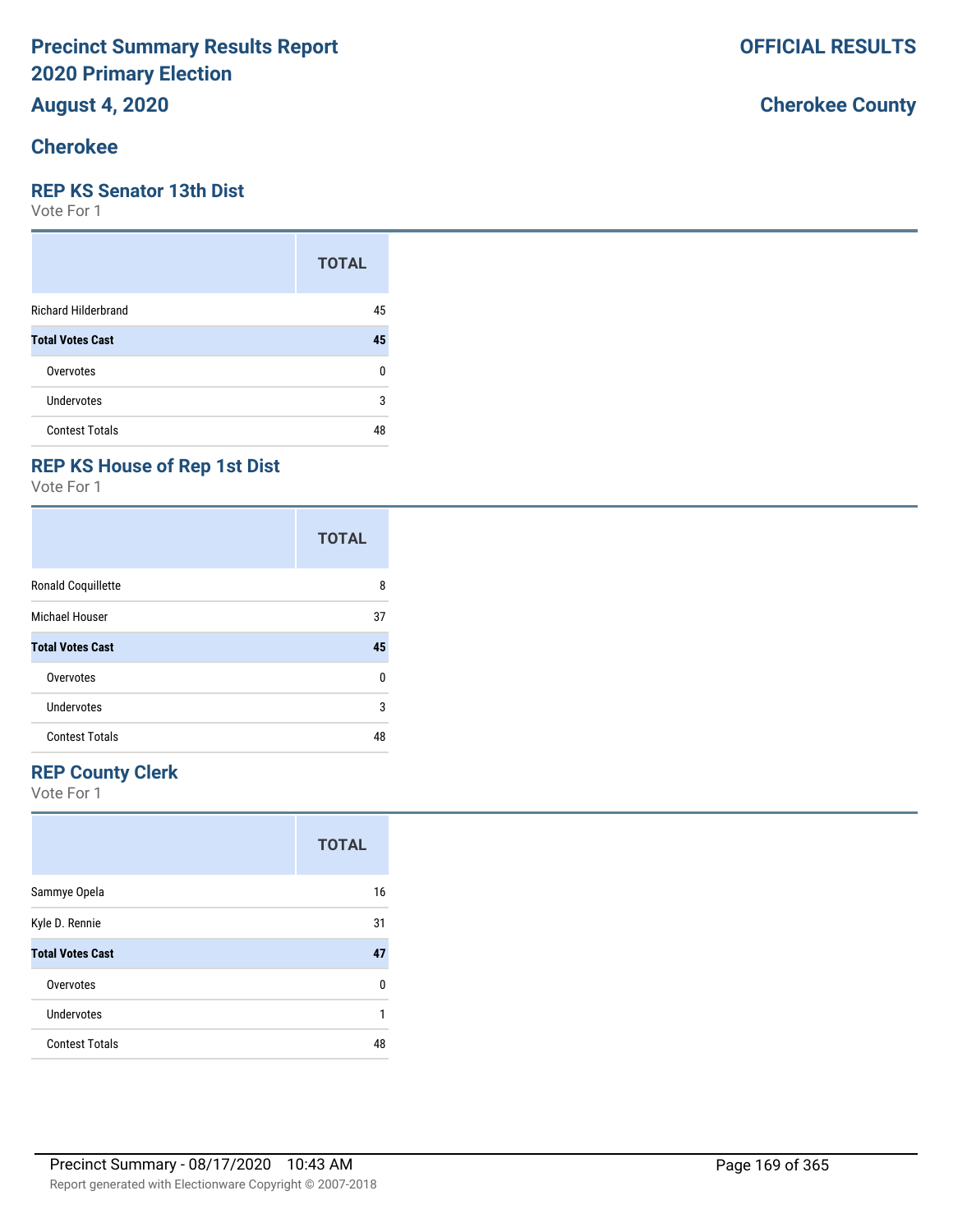## **August 4, 2020**

## **Cherokee**

#### **REP County Treasurer**

Vote For 1

|                         | <b>TOTAL</b> |
|-------------------------|--------------|
| Raven Elmore            | 42           |
| <b>Total Votes Cast</b> | 42           |
| Overvotes               | 0            |
| <b>Undervotes</b>       | 6            |
| <b>Contest Totals</b>   | 48           |

## **REP County Register of Deeds**

Vote For 1

|                         | <b>TOTAL</b> |
|-------------------------|--------------|
| Barbara S. Bilke        | 42           |
| <b>Total Votes Cast</b> | 42           |
| Overvotes               | 0            |
| Undervotes              | 6            |
| <b>Contest Totals</b>   | 48           |

#### **REP County Attorney**

Vote For 1

|                         | <b>TOTAL</b> |
|-------------------------|--------------|
| Jake Conard             | 44           |
| <b>Total Votes Cast</b> | 44           |
| Overvotes               | ŋ            |
| Undervotes              | 4            |
| <b>Contest Totals</b>   | 48           |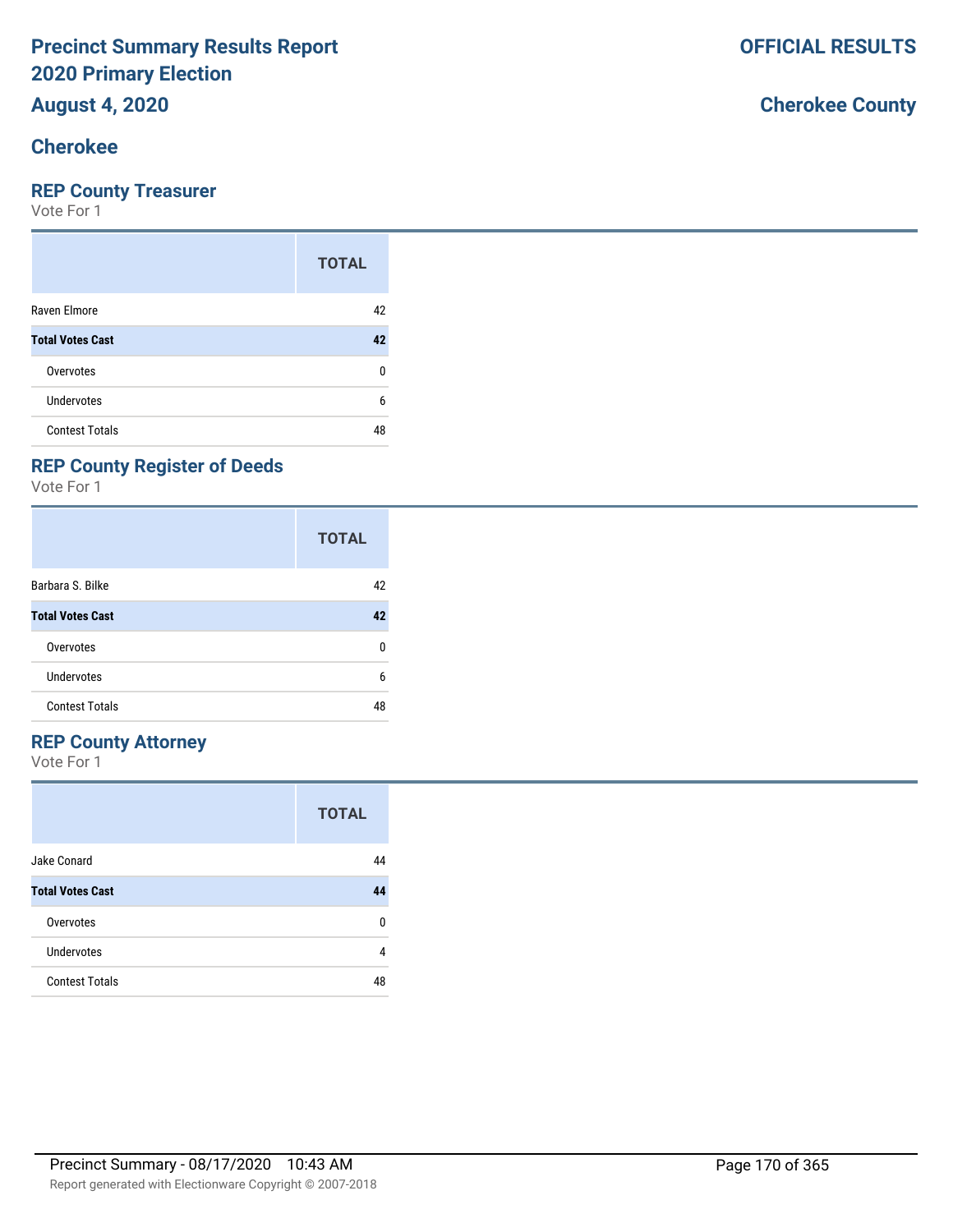# **August 4, 2020**

## **Cherokee**

#### **REP County Sheriff**

Vote For 1

|                         | <b>TOTAL</b> |
|-------------------------|--------------|
| Write-In Totals         | 6            |
| Not Assigned            | 6            |
| <b>Total Votes Cast</b> | 6            |
| Overvotes               | 0            |
| Undervotes              | 42           |
| <b>Contest Totals</b>   | 48           |

#### **REP Township Trustee Cherokee Twp**

Vote For 1

|                         | <b>TOTAL</b> |
|-------------------------|--------------|
| Kimberly Grissom        | 39           |
| <b>Total Votes Cast</b> | 39           |
| Overvotes               | U            |
| Undervotes              | g            |
| <b>Contest Totals</b>   | 48           |

#### Vote For 1 **REP Township Treasurer Cherokee Twp**

|                        | <b>TOTAL</b> |
|------------------------|--------------|
| <b>Write-In Totals</b> | 2            |
| Mat Assistant          | $\sqrt{2}$   |

| Not Assigned            |    |
|-------------------------|----|
| <b>Total Votes Cast</b> |    |
| Overvotes               |    |
| Undervotes              | 46 |
| <b>Contest Totals</b>   | 48 |
|                         |    |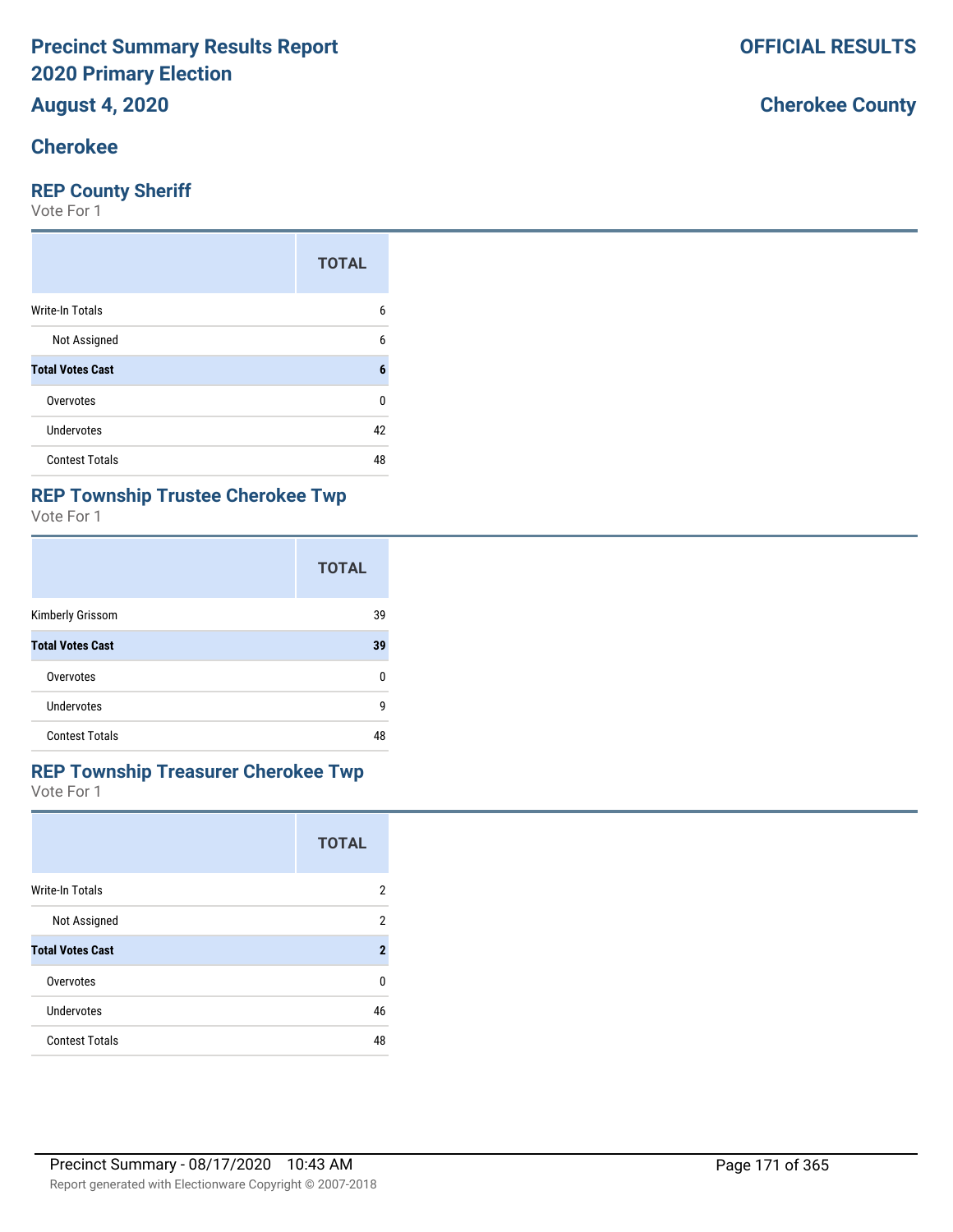# **August 4, 2020**

## **Cherokee**

#### **REP Pct Com m Cherokee**

Vote For 1

|                         | <b>TOTAL</b> |
|-------------------------|--------------|
| <b>Write-In Totals</b>  |              |
| Not Assigned            |              |
| <b>Total Votes Cast</b> |              |
| Overvotes               | U            |
| Undervotes              | 47           |
| <b>Contest Totals</b>   | 48           |

#### **REP Pct Com w Cherokee**

Vote For 1

|                         | <b>TOTAL</b> |
|-------------------------|--------------|
| <b>Write-In Totals</b>  |              |
| Not Assigned            | 1            |
| <b>Total Votes Cast</b> |              |
| Overvotes               | U            |
| <b>Undervotes</b>       | 47           |
| <b>Contest Totals</b>   | 48           |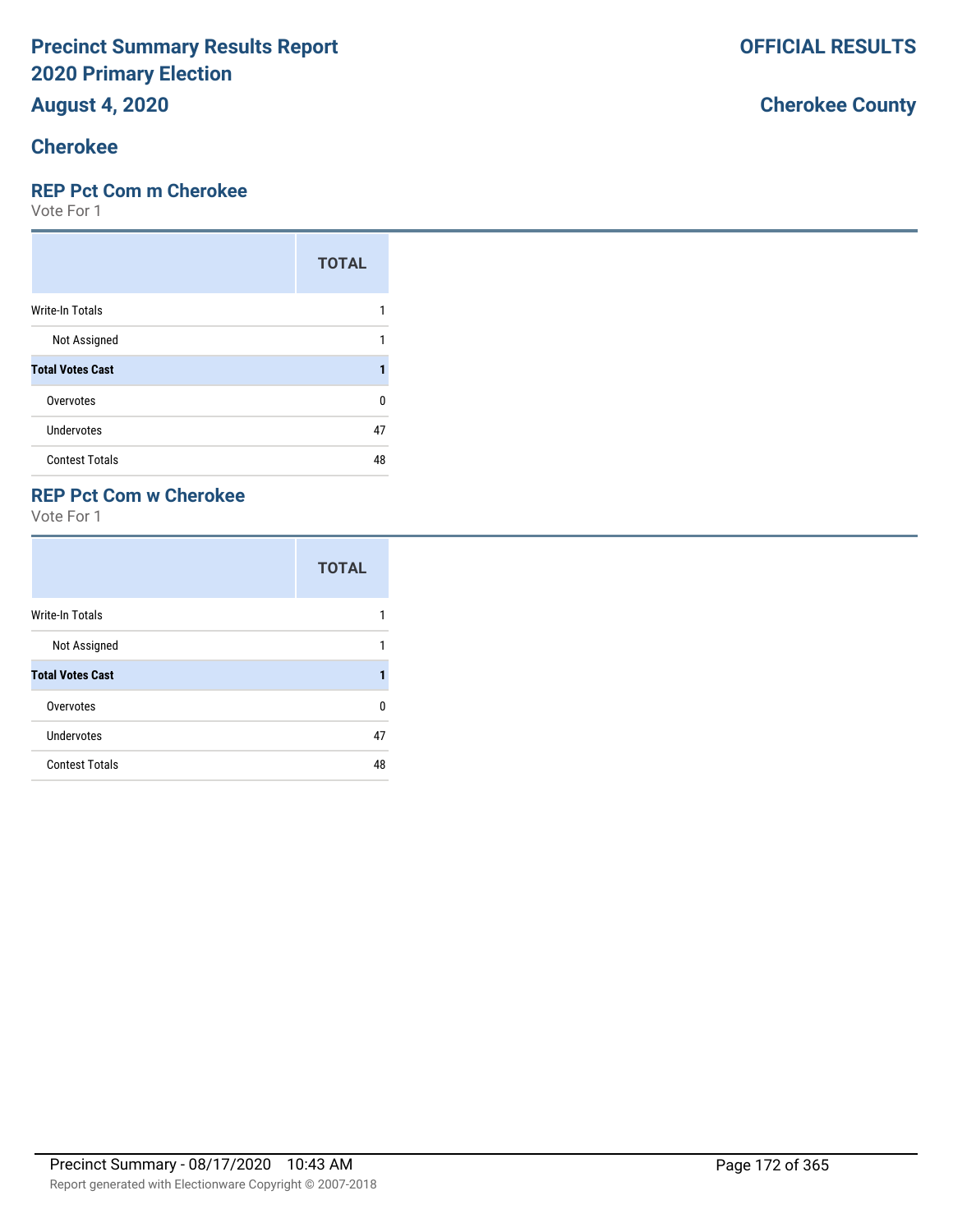#### **Crawford**

#### **STATISTICS**

|                                   | TOTAL  |
|-----------------------------------|--------|
| Registered Voters - Total         | 457    |
| Registered Voters - NONPARTISAN   | 89     |
| Registered Voters - Democratic    | 116    |
| Registered Voters - Republican    | 252    |
| <b>Ballots Cast - Total</b>       | 145    |
| <b>Ballots Cast - NONPARTISAN</b> | 0      |
| <b>Ballots Cast - Democratic</b>  | 34     |
| Ballots Cast - Republican         | 111    |
| <b>Ballots Cast - Blank</b>       | 0      |
| Voter Turnout - Total             | 31.73% |
| Voter Turnout - NONPARTISAN       | 0.00%  |
| Voter Turnout - Democratic        | 29.31% |
| Voter Turnout - Republican        | 44.05% |

### **DEM United States Senator**

Vote For 1

|                         | <b>TOTAL</b> |
|-------------------------|--------------|
| Barbara Bollier         | 25           |
| Robert Leon Tillman     | 8            |
| <b>Total Votes Cast</b> | 33           |
| Overvotes               | n            |
| Undervotes              | 1            |
| <b>Contest Totals</b>   | 34           |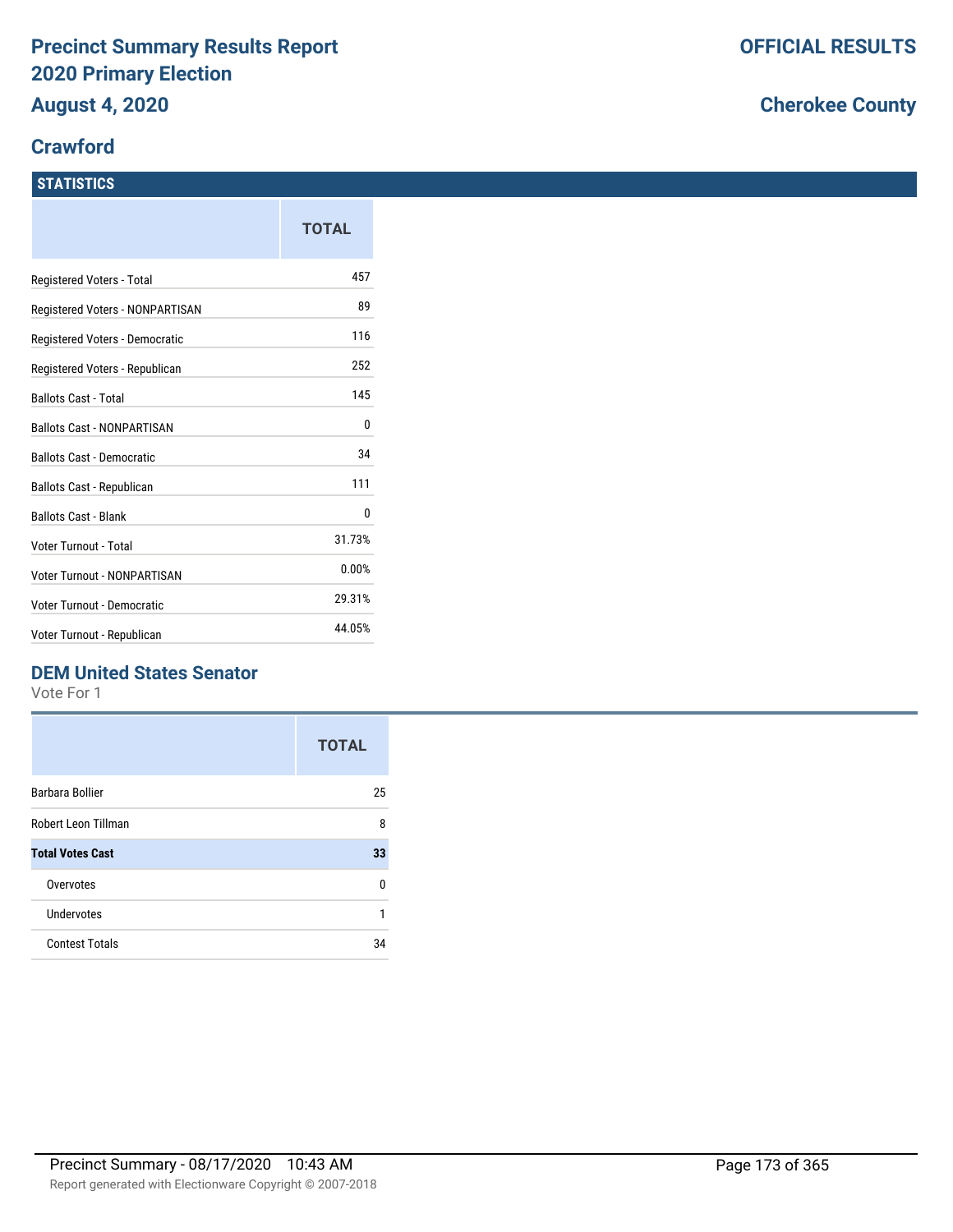**August 4, 2020**

#### **Crawford**

#### **DEM US House Rep 2nd Dist**

Vote For 1

|                         | <b>TOTAL</b> |
|-------------------------|--------------|
| Michelle De La Isla     | 22           |
| James K. Windholz       | 11           |
| <b>Total Votes Cast</b> | 33           |
| Overvotes               | ŋ            |
| Undervotes              |              |
| <b>Contest Totals</b>   | 34           |

### **DEM KS Senator 13th Dist**

Vote For 1

|                         | <b>TOTAL</b> |
|-------------------------|--------------|
| Nancy J. Ingle          | 30           |
| <b>Total Votes Cast</b> | 30           |
| Overvotes               | n            |
| <b>Undervotes</b>       | 4            |
| <b>Contest Totals</b>   | 34           |

## **DEM KS House of Rep 1st Dist**

Vote For 1

|                         | <b>TOTAL</b>   |
|-------------------------|----------------|
| <b>Write-In Totals</b>  | 2              |
| Not Assigned            | 2              |
| <b>Total Votes Cast</b> | $\overline{2}$ |
| Overvotes               | U              |
| Undervotes              | 32             |
| <b>Contest Totals</b>   | 34             |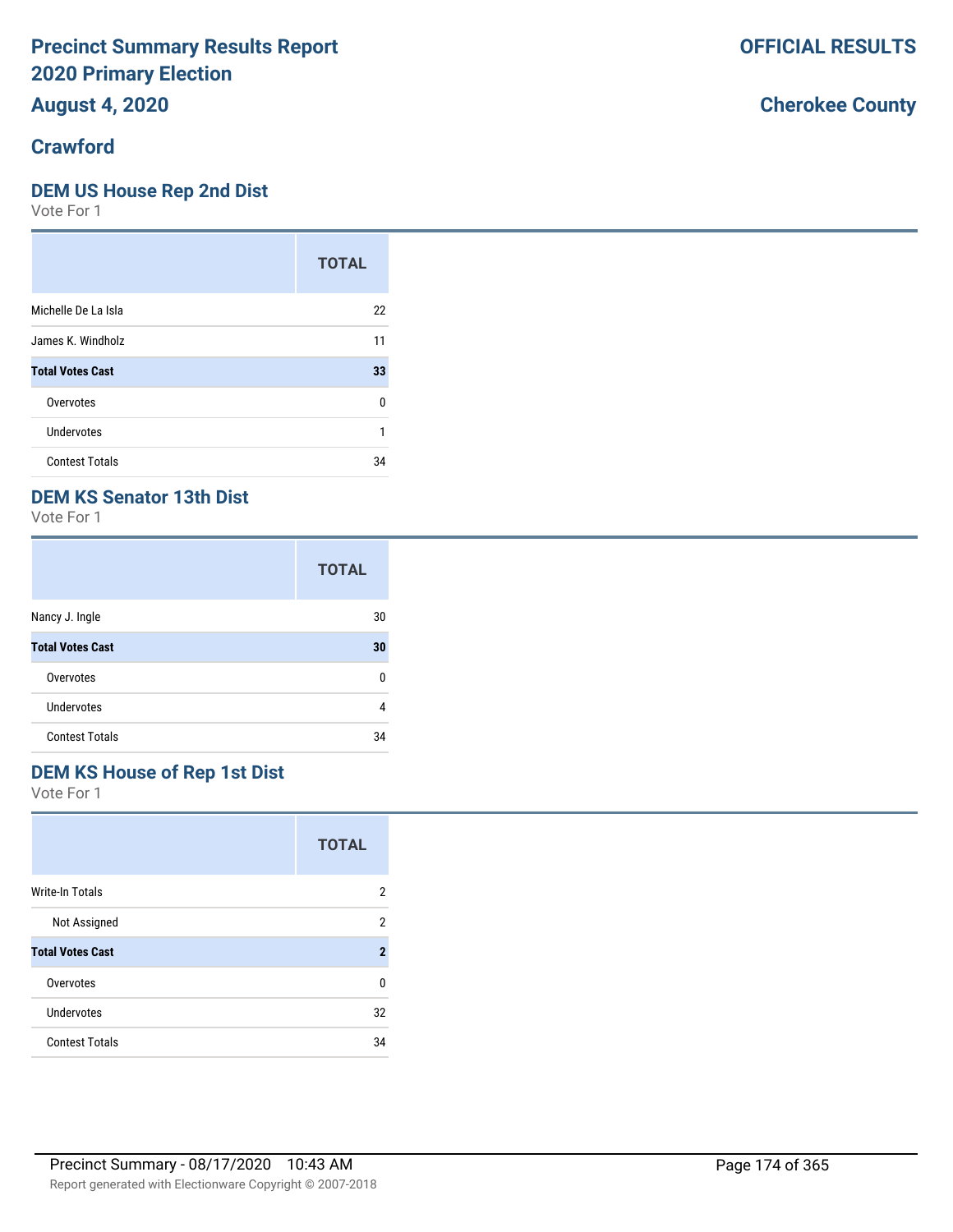**August 4, 2020**

#### **Crawford**

#### **DEM Co Comm 2nd Dist 2nd Dist**

Vote For 1

|                         | <b>TOTAL</b> |
|-------------------------|--------------|
| Owen Tom Pryor          | 31           |
| <b>Total Votes Cast</b> | 31           |
| Overvotes               | 0            |
| Undervotes              | 3            |
| <b>Contest Totals</b>   | 34           |

## **DEM County Clerk**

Vote For 1

|                         | <b>TOTAL</b> |
|-------------------------|--------------|
| Carol Rae Marcan-Venson | 29           |
| <b>Total Votes Cast</b> | 29           |
| Overvotes               | n            |
| Undervotes              | 5            |
| <b>Contest Totals</b>   | 34           |

### **DEM County Treasurer**

Vote For 1

|                         | <b>TOTAL</b> |
|-------------------------|--------------|
| <b>Write-In Totals</b>  | 0            |
| Not Assigned            | 0            |
| <b>Total Votes Cast</b> | 0            |
| Overvotes               | ŋ            |
| Undervotes              | 34           |
| <b>Contest Totals</b>   | 34           |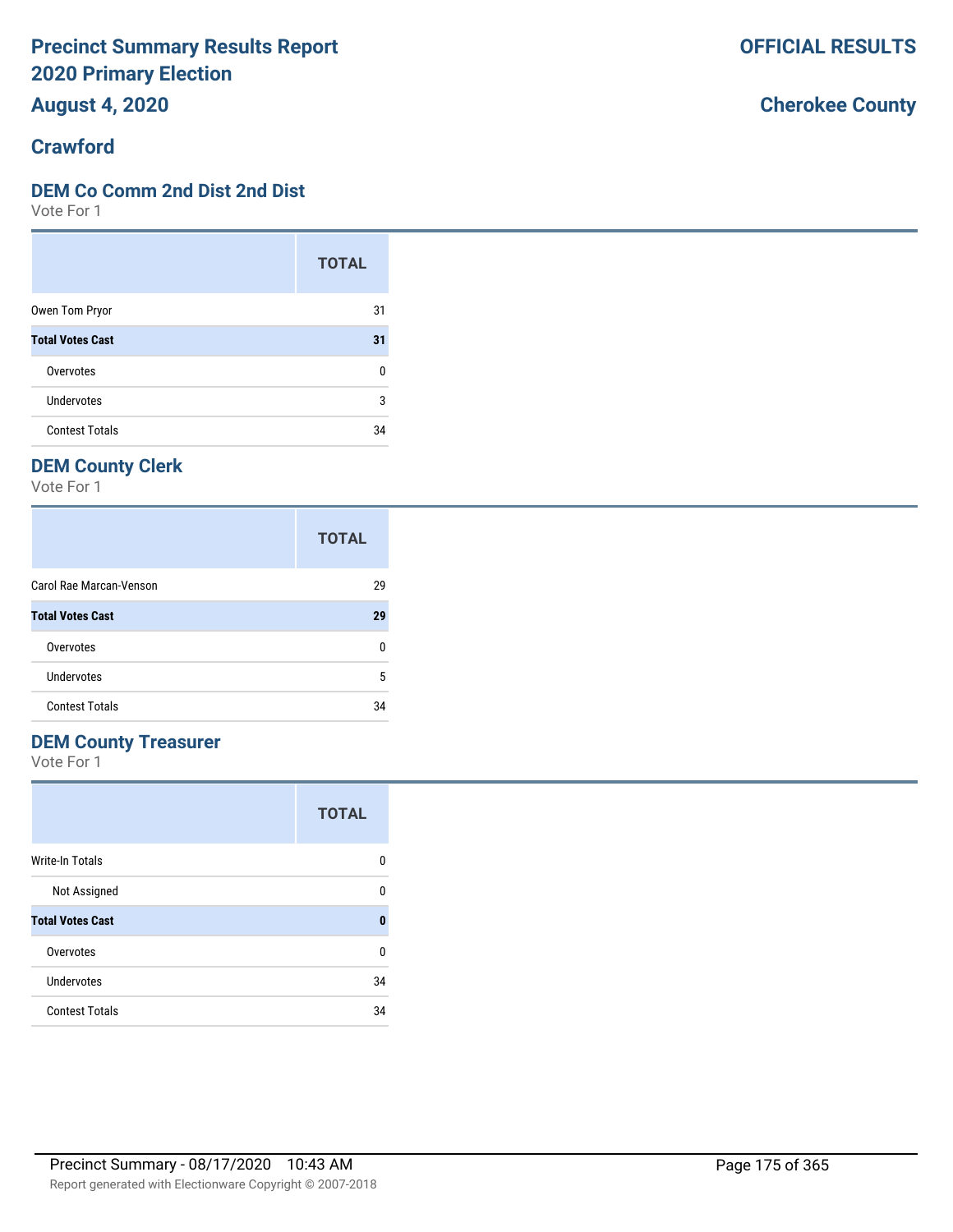**August 4, 2020**

#### **Crawford**

#### **DEM County Register of Deeds**

Vote For 1

|                         | <b>TOTAL</b> |
|-------------------------|--------------|
| Write-In Totals         | n            |
| Not Assigned            | 0            |
| <b>Total Votes Cast</b> | 0            |
| Overvotes               | U            |
| Undervotes              | 34           |
| <b>Contest Totals</b>   | 34           |

## **DEM County Attorney**

Vote For 1

|                         | <b>TOTAL</b> |
|-------------------------|--------------|
| <b>Write-In Totals</b>  | n            |
| Not Assigned            | ŋ            |
| <b>Total Votes Cast</b> | 0            |
| Overvotes               | 0            |
| Undervotes              | 34           |
| <b>Contest Totals</b>   | 34           |

#### **DEM County Sheriff**

Vote For 1

|                         | <b>TOTAL</b> |
|-------------------------|--------------|
| David M. Groves         | 32           |
| <b>Total Votes Cast</b> | 32           |
| Overvotes               | n            |
| Undervotes              | 2            |
| <b>Contest Totals</b>   | 34           |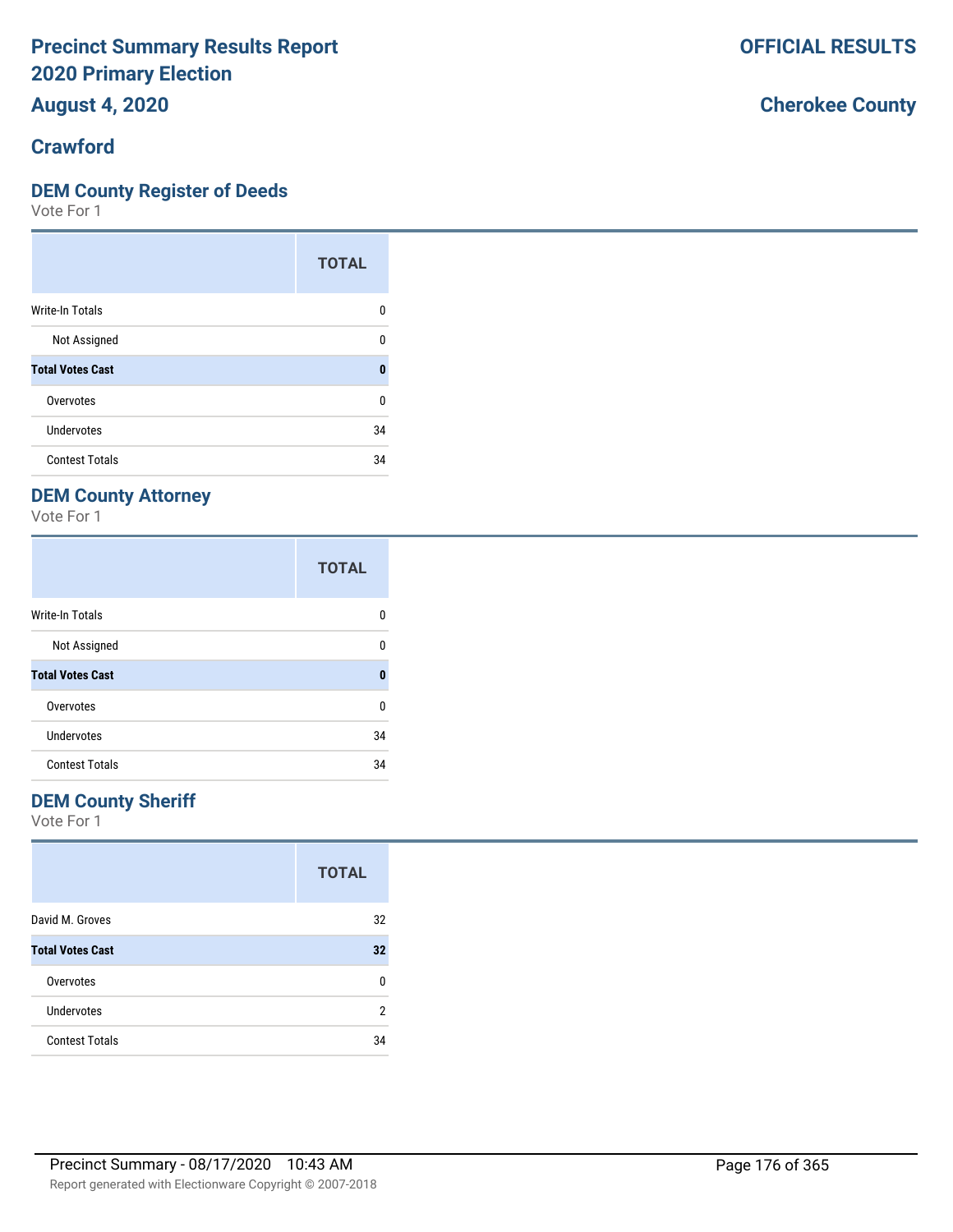**August 4, 2020**

#### **Crawford**

#### **DEM Township Trustee Crawford Twp**

Vote For 1

|                         | <b>TOTAL</b> |
|-------------------------|--------------|
| Write-In Totals         | n            |
| Not Assigned            | n            |
| <b>Total Votes Cast</b> | Λ            |
| Overvotes               | ŋ            |
| Undervotes              | 34           |
| <b>Contest Totals</b>   | 34           |

# **DEM Township Treasurer Crawford Twp**

Vote For 1

|                         | <b>TOTAL</b> |
|-------------------------|--------------|
| Jack D. Cossairt        | 34           |
| <b>Total Votes Cast</b> | 34           |
| Overvotes               | n            |
| Undervotes              | n            |
| <b>Contest Totals</b>   | 34           |

## **DEM Pct Com m Crawford**

|                         | <b>TOTAL</b> |
|-------------------------|--------------|
| <b>Write-In Totals</b>  | 0            |
| Not Assigned            | 0            |
| <b>Total Votes Cast</b> | 0            |
| Overvotes               | U            |
| Undervotes              | 34           |
| <b>Contest Totals</b>   | 34           |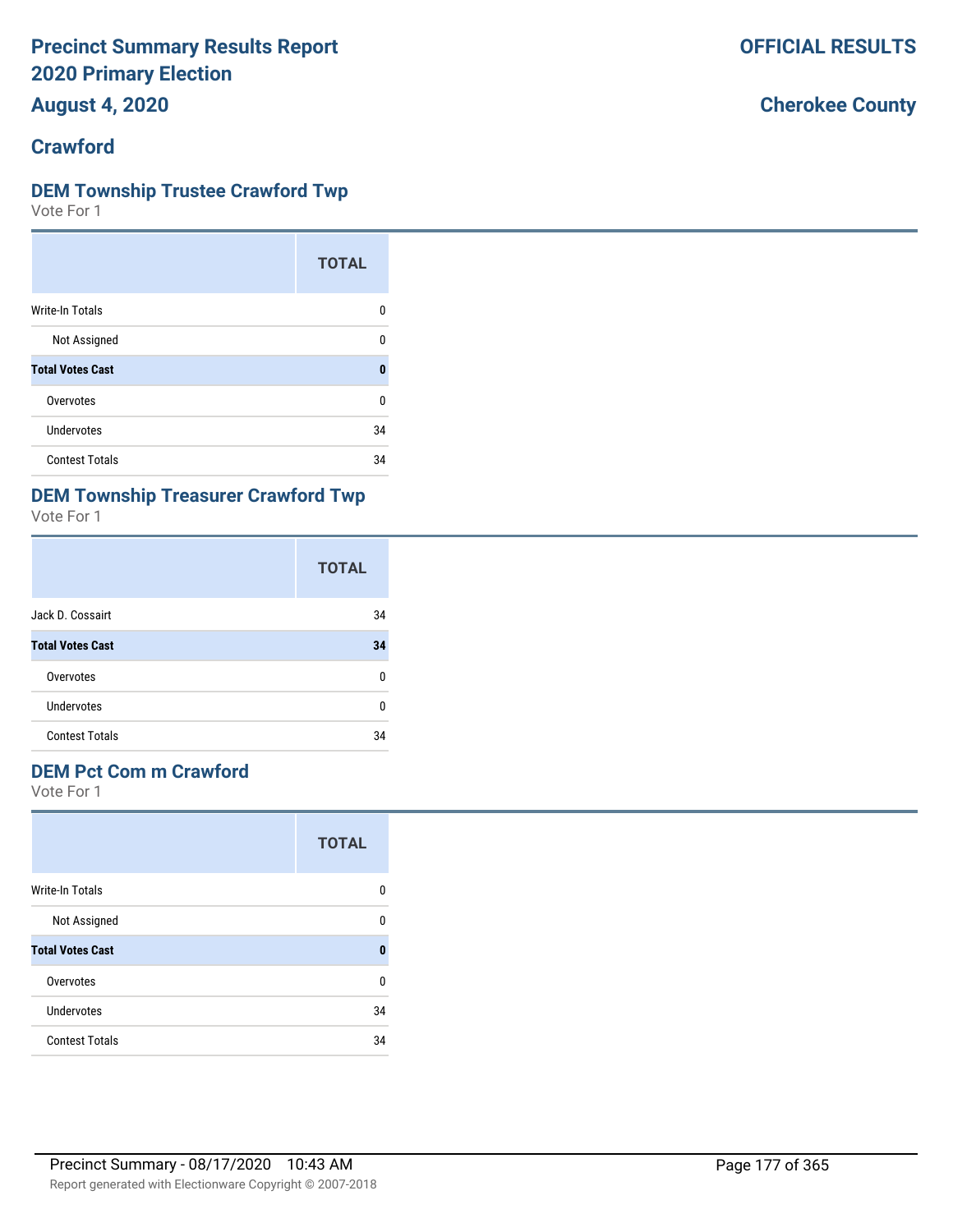## **August 4, 2020**

#### **Crawford**

#### **DEM Pct Com w Crawford**

Vote For 1

|                         | <b>TOTAL</b> |
|-------------------------|--------------|
| Mary Hill Crosby        | 31           |
| Write-In Totals         | U            |
| Not Assigned            | U            |
| <b>Total Votes Cast</b> | 31           |
| Overvotes               | $\Omega$     |
| <b>Undervotes</b>       | 3            |
| <b>Contest Totals</b>   | 34           |

#### **REP United States Senator**

Vote For 1

|                            | <b>TOTAL</b> |
|----------------------------|--------------|
| Lance Berland              | 1            |
| John L. Berman             | 0            |
| Derek C. Ellis             | 4            |
| <b>Bob Hamilton</b>        | 12           |
| Kris Kobach                | 54           |
| David Alan Lindstrom       | 5            |
| Roger Marshall             | 30           |
| <b>Brian Matlock</b>       | 0            |
| John Miller                | 1            |
| <b>Steve Roberts</b>       | 1            |
| <b>Gabriel Mark Robles</b> | 1            |
| <b>Total Votes Cast</b>    | 109          |
| Overvotes                  | 0            |
| Undervotes                 | 2            |
| <b>Contest Totals</b>      | 111          |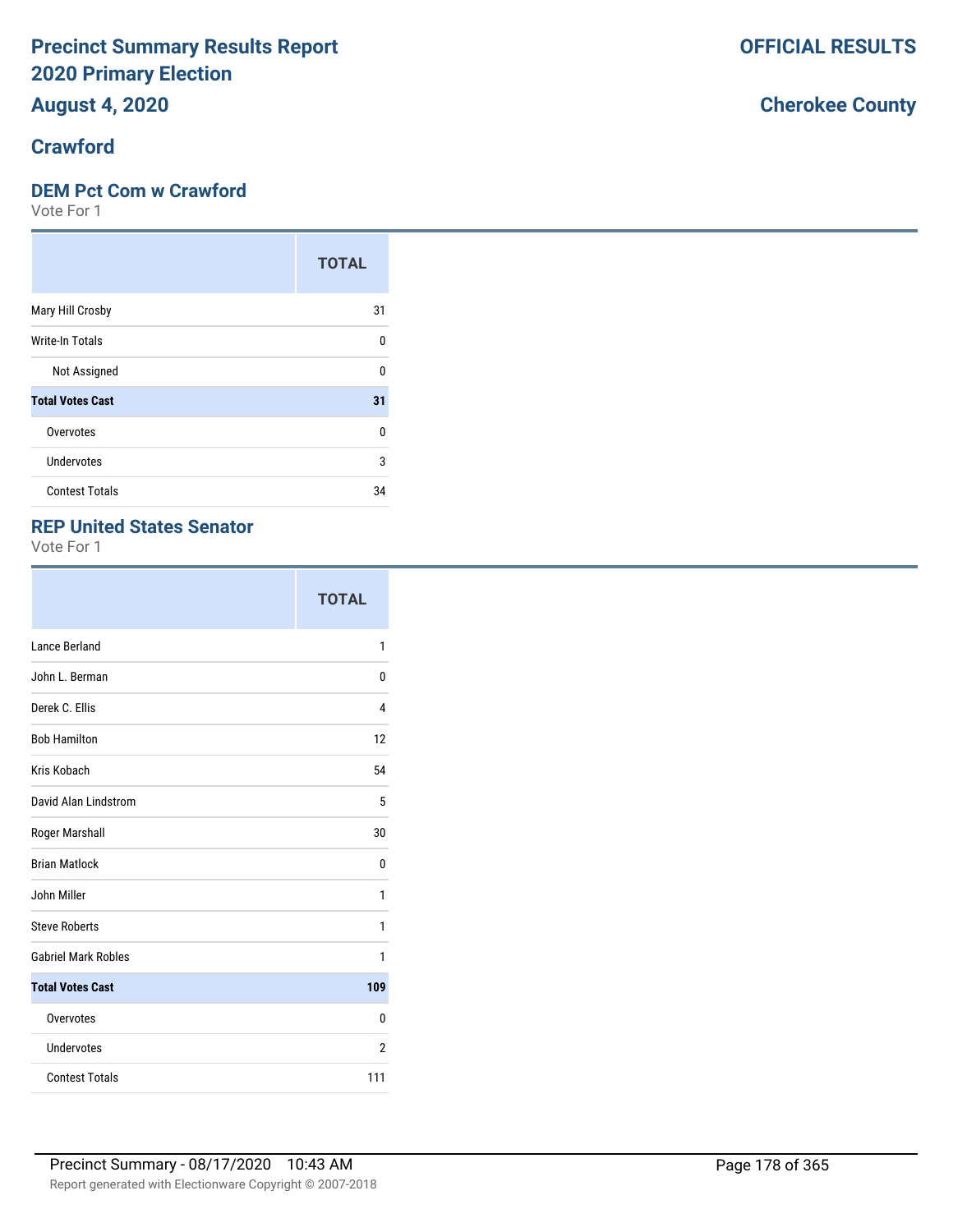# **August 4, 2020**

## **Crawford**

### **REP US House Rep 2nd Dist**

Vote For 1

|                         | <b>TOTAL</b> |
|-------------------------|--------------|
| Jake LaTurner           | 91           |
| Dennis Taylor           | 5            |
| <b>Steve Watkins</b>    | 15           |
| <b>Total Votes Cast</b> | 111          |
| Overvotes               | 0            |
| Undervotes              | U            |
| <b>Contest Totals</b>   | 111          |

## **REP KS Senator 13th Dist**

Vote For 1

|                            | <b>TOTAL</b> |
|----------------------------|--------------|
| <b>Richard Hilderbrand</b> | 108          |
| <b>Total Votes Cast</b>    | 108          |
| Overvotes                  | n            |
| Undervotes                 | 3            |
| <b>Contest Totals</b>      | 111          |

### **REP KS House of Rep 1st Dist**

Vote For 1

|                           | <b>TOTAL</b> |
|---------------------------|--------------|
| <b>Ronald Coquillette</b> | 10           |
| Michael Houser            | 101          |
| <b>Total Votes Cast</b>   | 111          |
| Overvotes                 | U            |
| Undervotes                | n            |
| <b>Contest Totals</b>     | 111          |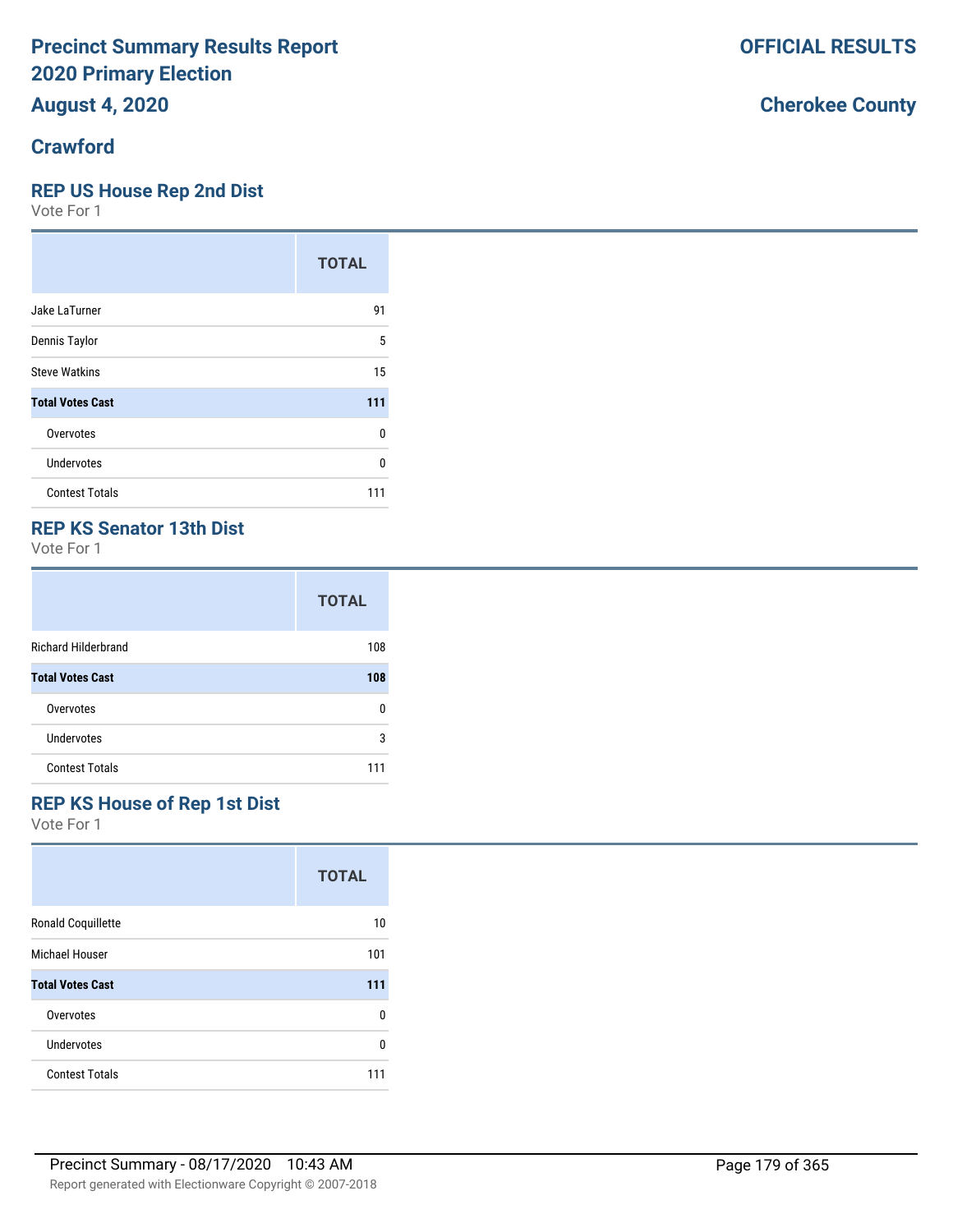**August 4, 2020**

#### **Crawford**

#### **REP Co Comm 2nd Dist 2nd Dist**

Vote For 1

|                         | <b>TOTAL</b> |
|-------------------------|--------------|
| Lorie M. Johnson        | 100          |
| <b>Total Votes Cast</b> | 100          |
| Overvotes               | 0            |
| Undervotes              | 11           |
| <b>Contest Totals</b>   | 111          |

## **REP County Clerk**

Vote For 1

|                         | <b>TOTAL</b> |
|-------------------------|--------------|
| Sammye Opela            | 39           |
| Kyle D. Rennie          | 72           |
| <b>Total Votes Cast</b> | 111          |
| Overvotes               | 0            |
| Undervotes              | ŋ            |
| <b>Contest Totals</b>   | 111          |

## **REP County Treasurer**

Vote For 1

|                         | <b>TOTAL</b> |
|-------------------------|--------------|
| Raven Elmore            | 107          |
| <b>Total Votes Cast</b> | 107          |
| Overvotes               | n            |
| Undervotes              | 4            |
| <b>Contest Totals</b>   |              |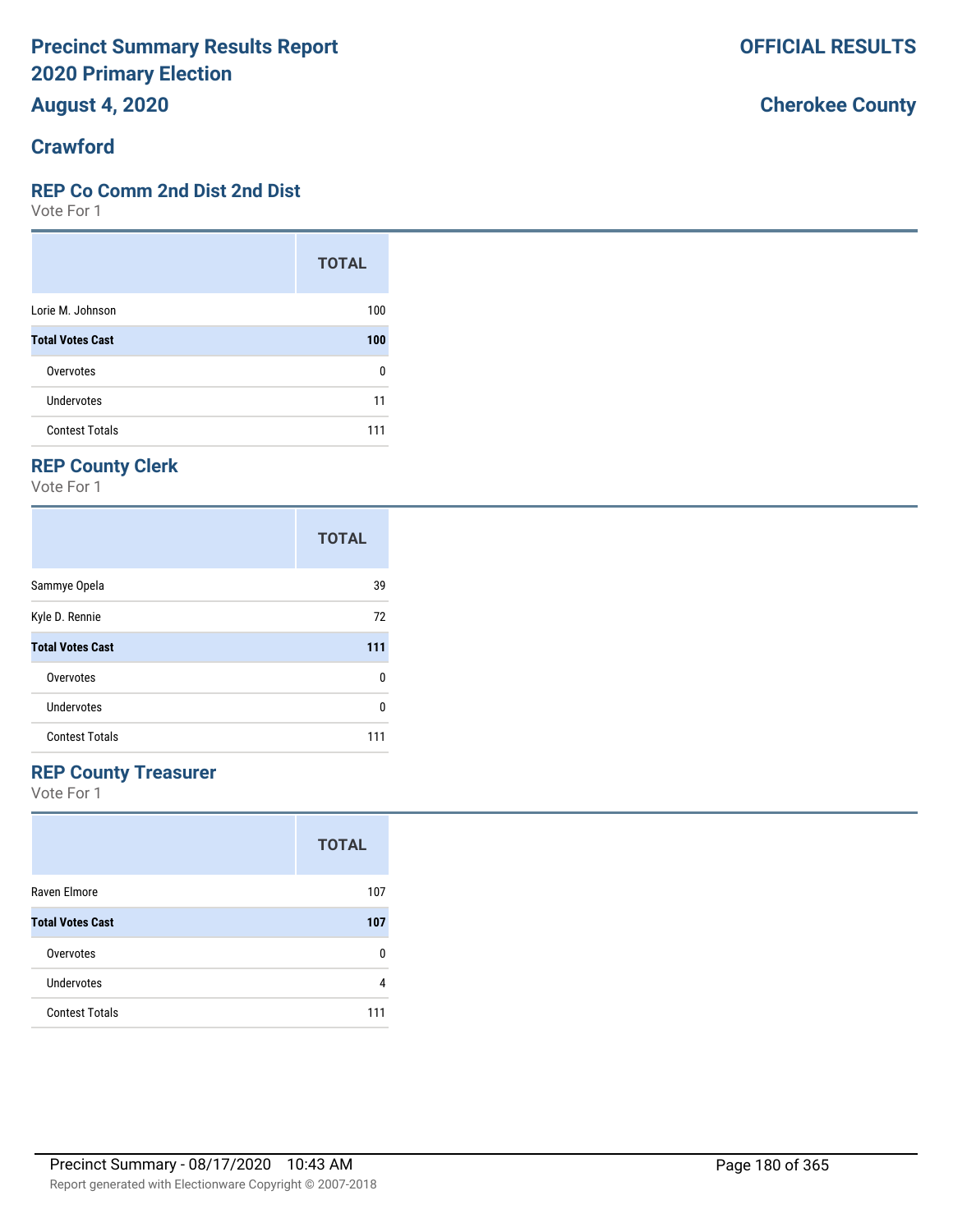**August 4, 2020**

#### **Crawford**

#### **REP County Register of Deeds**

Vote For 1

|                         | <b>TOTAL</b> |
|-------------------------|--------------|
| Barbara S. Bilke        | 108          |
| <b>Total Votes Cast</b> | 108          |
| Overvotes               | n            |
| Undervotes              | 3            |
| <b>Contest Totals</b>   | 111          |

#### **REP County Attorney**

Vote For 1

|                         | <b>TOTAL</b> |
|-------------------------|--------------|
| Jake Conard             | 104          |
| <b>Total Votes Cast</b> | 104          |
| Overvotes               | U            |
| Undervotes              |              |
| <b>Contest Totals</b>   | 111          |

#### **REP County Sheriff**

Vote For 1

|                         | <b>TOTAL</b> |
|-------------------------|--------------|
| Write-In Totals         | 18           |
| Not Assigned            | 18           |
| <b>Total Votes Cast</b> | 18           |
| Overvotes               | U            |
| Undervotes              | 93           |
| <b>Contest Totals</b>   | 111          |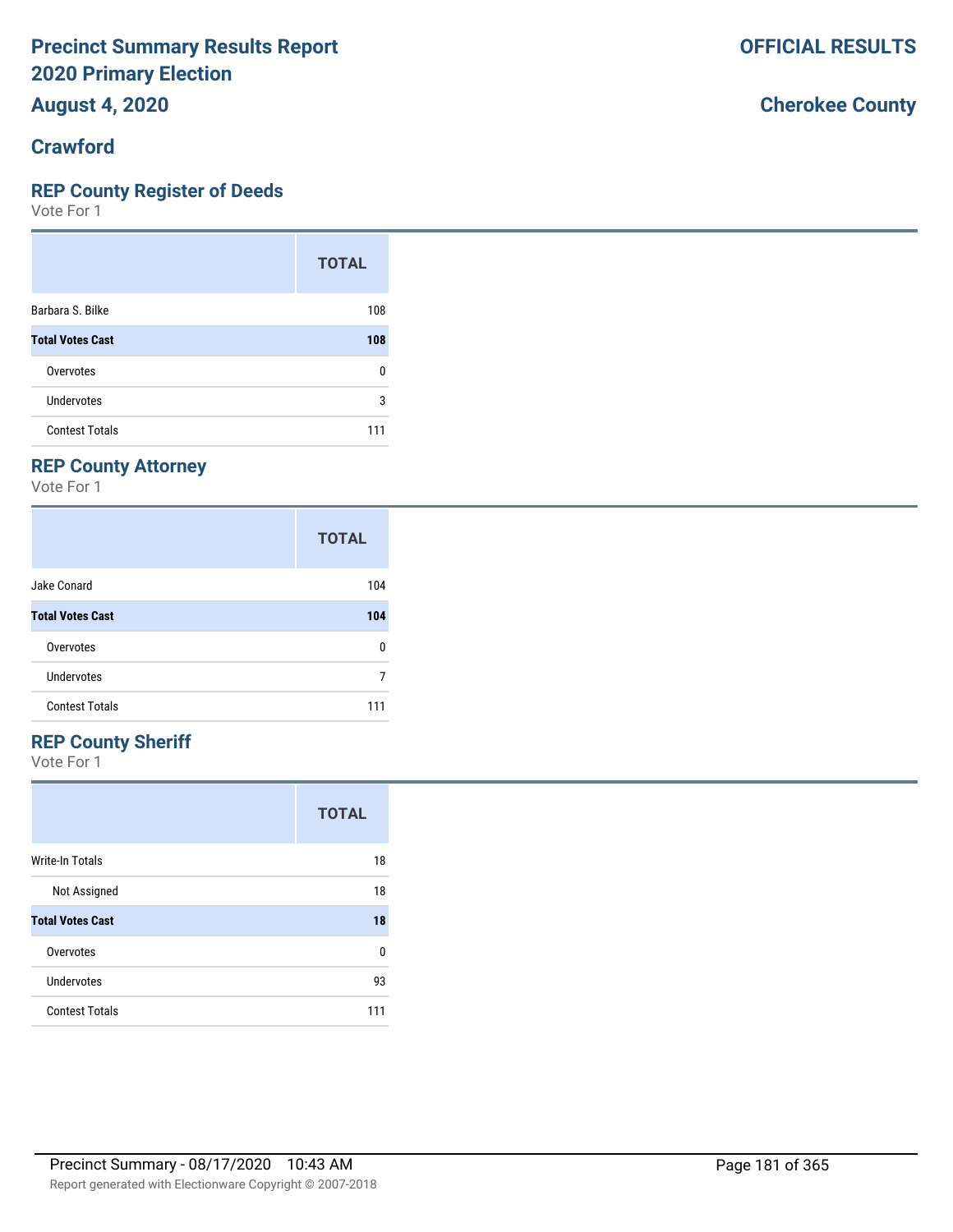**August 4, 2020**

#### **Crawford**

#### **REP Township Trustee Crawford Twp**

Vote For 1

|                         | <b>TOTAL</b> |
|-------------------------|--------------|
| Walter C. Hess          | 104          |
| <b>Total Votes Cast</b> | 104          |
| Overvotes               | n            |
| Undervotes              |              |
| <b>Contest Totals</b>   | 111          |

#### **REP Township Treasurer Crawford Twp**

Vote For 1

|                         | <b>TOTAL</b> |
|-------------------------|--------------|
| Write-In Totals         | 8            |
| Not Assigned            | 8            |
| <b>Total Votes Cast</b> | 8            |
| Overvotes               | 0            |
| Undervotes              | 103          |
| <b>Contest Totals</b>   | 111          |

#### **REP Pct Com m Crawford**

Vote For 1

|                         | <b>TOTAL</b> |
|-------------------------|--------------|
| <b>William Elmore</b>   | 103          |
| Write-In Totals         | U            |
| Not Assigned            | U            |
| <b>Total Votes Cast</b> | 103          |
| Overvotes               | 0            |
| Undervotes              | 8            |
| <b>Contest Totals</b>   | 111          |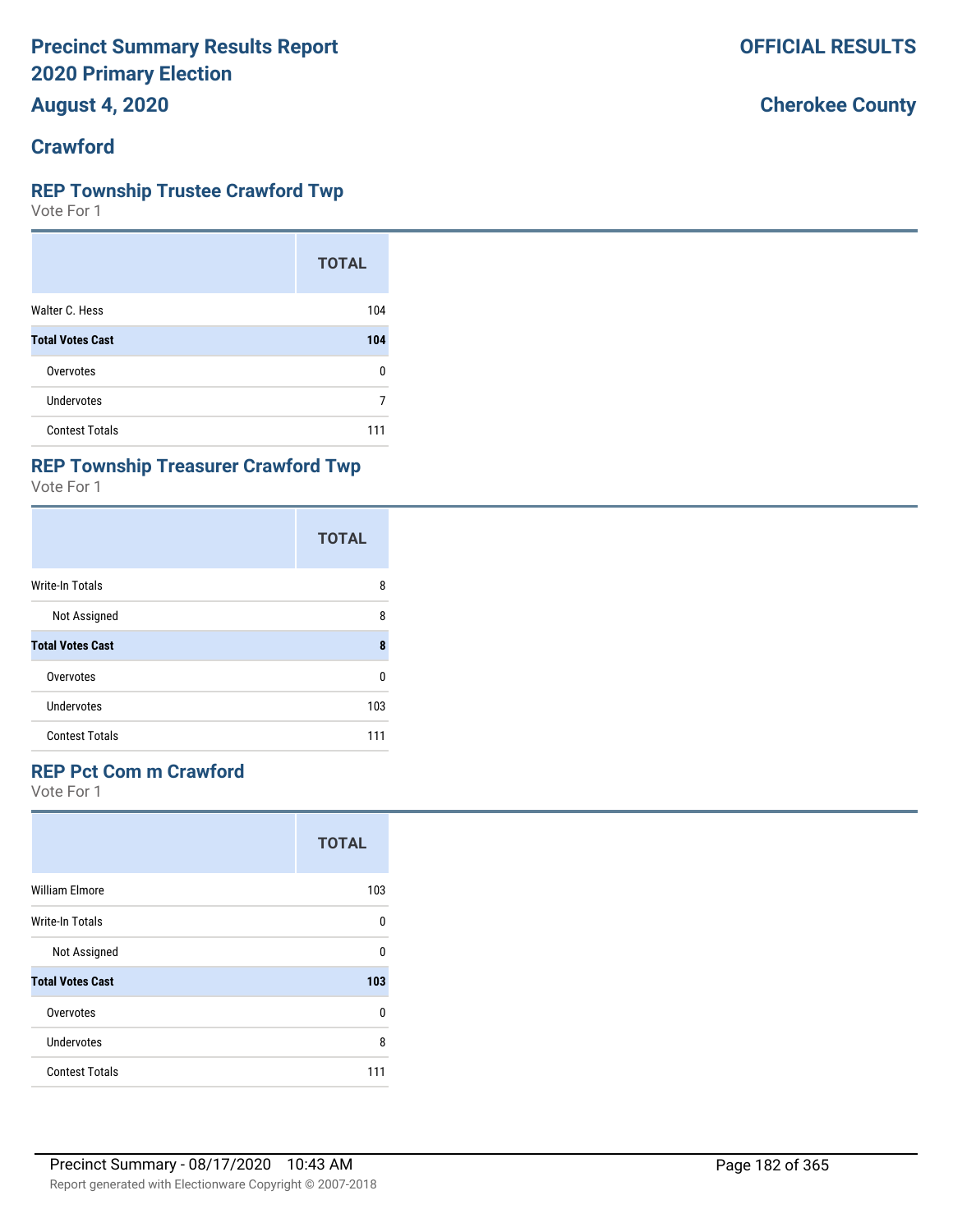# **August 4, 2020**

#### **Crawford**

#### **REP Pct Com w Crawford**

Vote For 1

|                         | <b>TOTAL</b> |
|-------------------------|--------------|
| Raven Elmore            | 103          |
| Write-In Totals         |              |
| Not Assigned            |              |
| <b>Total Votes Cast</b> | 104          |
| Overvotes               | U            |
| <b>Undervotes</b>       | 7            |
| <b>Contest Totals</b>   | 111          |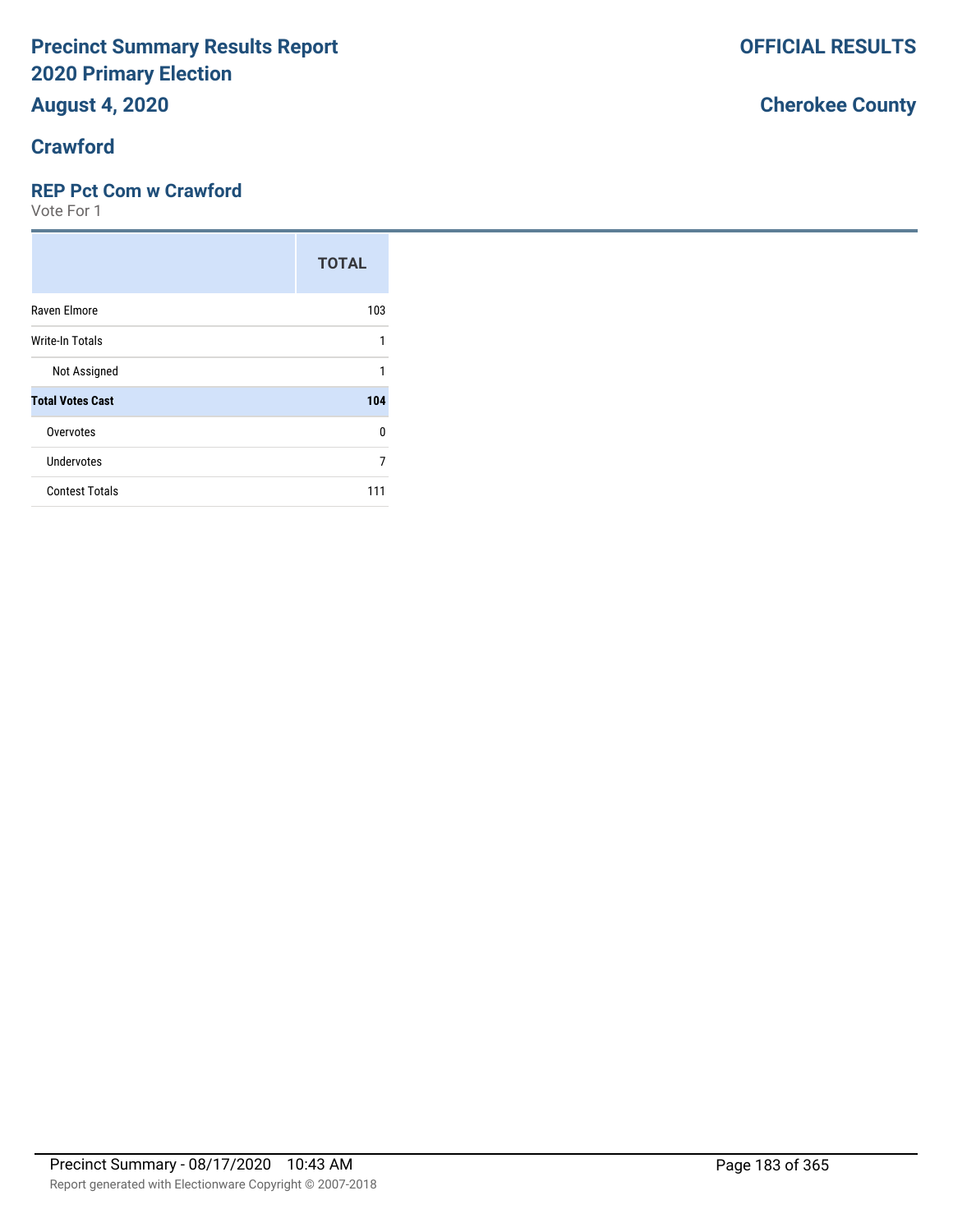#### **Garden-Lowell**

#### **STATISTICS**

|                                   | <b>TOTAL</b> |
|-----------------------------------|--------------|
| Registered Voters - Total         | 1,513        |
| Registered Voters - NONPARTISAN   | 515          |
| Registered Voters - Democratic    | 354          |
| Registered Voters - Republican    | 644          |
| <b>Ballots Cast - Total</b>       | 357          |
| <b>Ballots Cast - NONPARTISAN</b> | 0            |
| <b>Ballots Cast - Democratic</b>  | 95           |
| <b>Ballots Cast - Republican</b>  | 262          |
| <b>Ballots Cast - Blank</b>       | 0            |
| Voter Turnout - Total             | 23.60%       |
| Voter Turnout - NONPARTISAN       | 0.00%        |
| <b>Voter Turnout - Democratic</b> | 26.84%       |
| Voter Turnout - Republican        | 40.68%       |

#### **DEM United States Senator**

Vote For 1

|                         | <b>TOTAL</b> |
|-------------------------|--------------|
| Barbara Bollier         | 69           |
| Robert Leon Tillman     | 24           |
| <b>Total Votes Cast</b> | 93           |
| Overvotes               | n            |
| Undervotes              | 2            |
| <b>Contest Totals</b>   | 95           |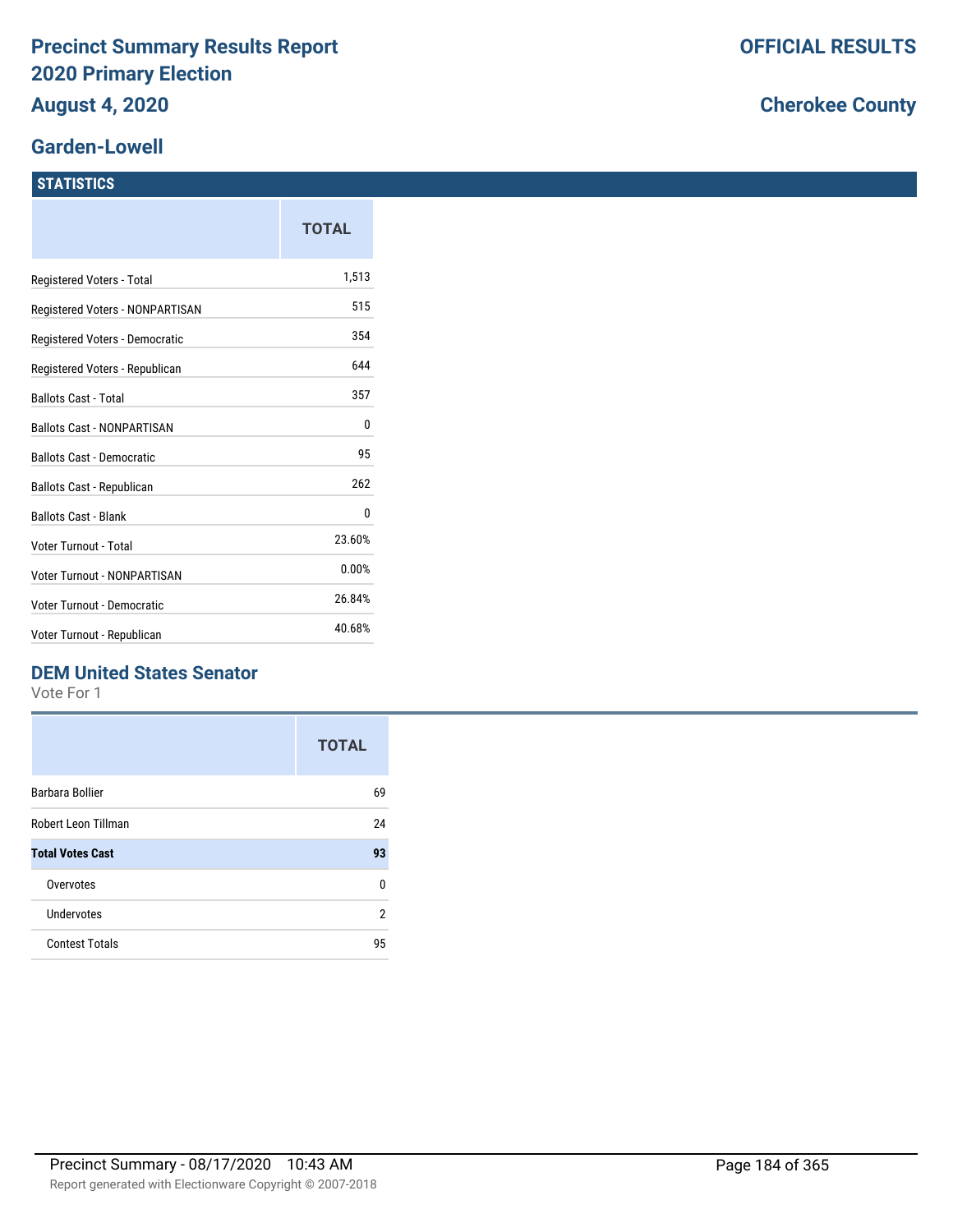## **August 4, 2020**

#### **Garden-Lowell**

#### **DEM US House Rep 2nd Dist**

Vote For 1

|                         | <b>TOTAL</b> |
|-------------------------|--------------|
| Michelle De La Isla     | 64           |
| James K. Windholz       | 29           |
| <b>Total Votes Cast</b> | 93           |
| Overvotes               | 0            |
| Undervotes              | 2            |
| <b>Contest Totals</b>   | 95           |

#### **DEM KS Senator 13th Dist**

Vote For 1

|                         | <b>TOTAL</b> |
|-------------------------|--------------|
| Nancy J. Ingle          | 87           |
| <b>Total Votes Cast</b> | 87           |
| Overvotes               | n            |
| Undervotes              | 8            |
| <b>Contest Totals</b>   | 95           |

#### **DEM KS House of Rep 1st Dist**

Vote For 1

|                         | <b>TOTAL</b> |
|-------------------------|--------------|
| Write-In Totals         |              |
| Not Assigned            |              |
| <b>Total Votes Cast</b> |              |
| Overvotes               | n            |
| Undervotes              | 88           |
| <b>Contest Totals</b>   | 95           |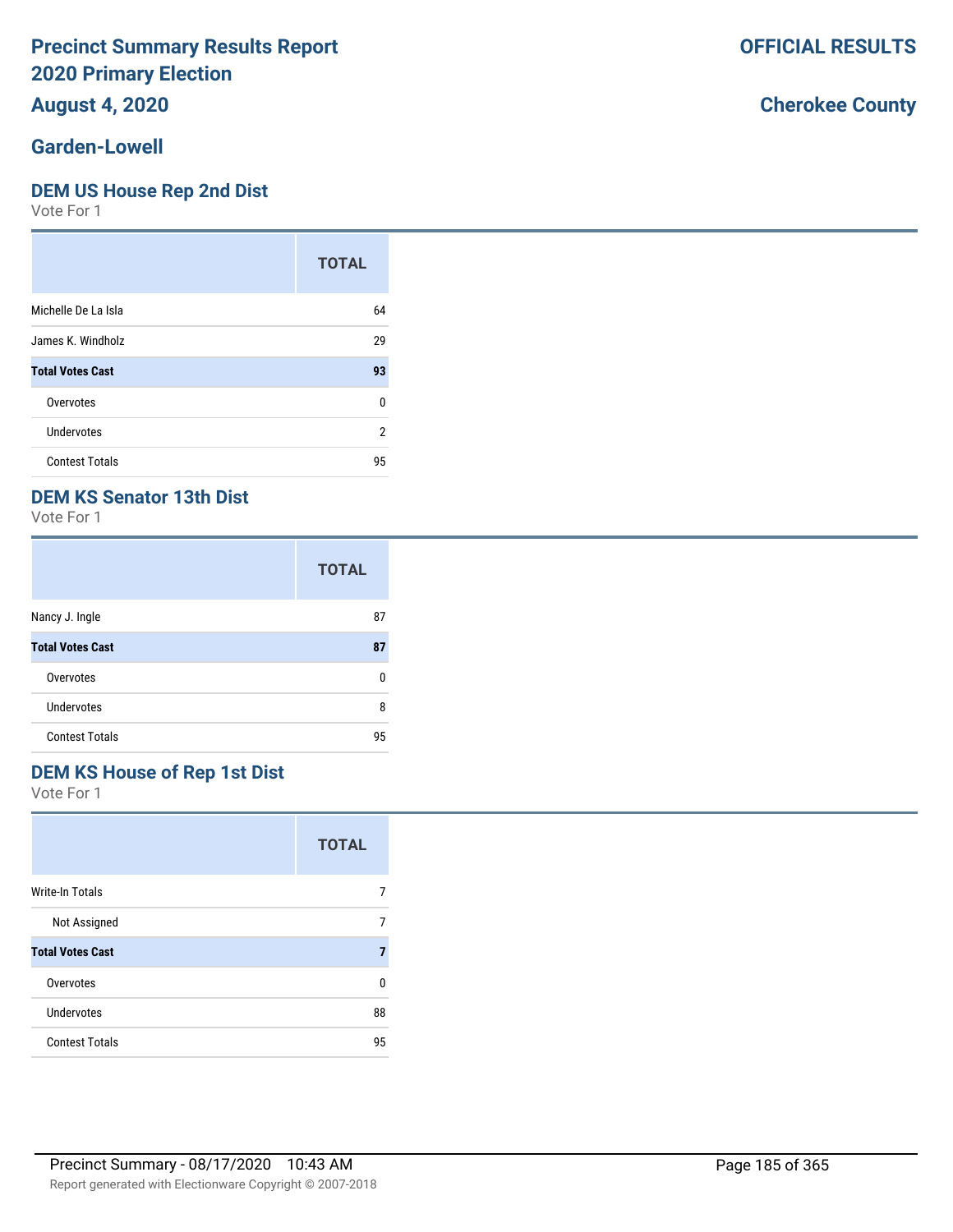**August 4, 2020**

#### **Garden-Lowell**

#### **DEM Co Comm 3rd Dist 3rd Dist**

Vote For 1

|                         | <b>TOTAL</b> |
|-------------------------|--------------|
| Write-In Totals         | 8            |
| Not Assigned            | 8            |
| <b>Total Votes Cast</b> | 8            |
| Overvotes               | 0            |
| Undervotes              | 87           |
| <b>Contest Totals</b>   | 95           |

#### **DEM County Clerk**

Vote For 1

|                         | <b>TOTAL</b> |
|-------------------------|--------------|
| Carol Rae Marcan-Venson | 83           |
| <b>Total Votes Cast</b> | 83           |
| Overvotes               | n            |
| Undervotes              | 12           |
| <b>Contest Totals</b>   | 95           |

#### **DEM County Treasurer**

Vote For 1

|                         | <b>TOTAL</b> |
|-------------------------|--------------|
| <b>Write-In Totals</b>  | 5            |
| Not Assigned            | 5            |
| <b>Total Votes Cast</b> | 5            |
| Overvotes               | U            |
| Undervotes              | 90           |
| <b>Contest Totals</b>   | 95           |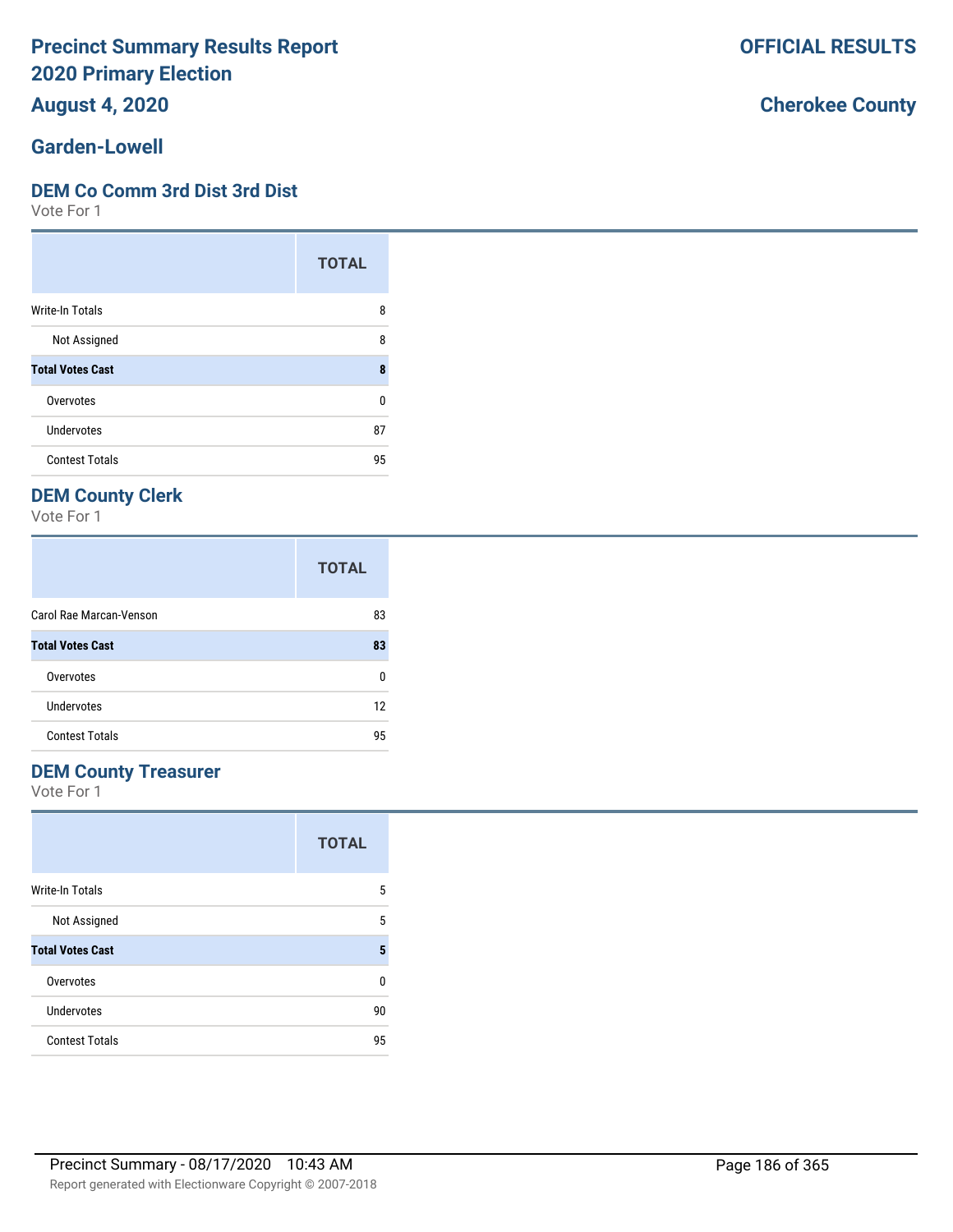#### **August 4, 2020**

#### **Garden-Lowell**

#### **DEM County Register of Deeds**

Vote For 1

|                         | <b>TOTAL</b> |
|-------------------------|--------------|
| <b>Write-In Totals</b>  | 5            |
| Not Assigned            | 5            |
| <b>Total Votes Cast</b> | 5            |
| Overvotes               | ŋ            |
| <b>Undervotes</b>       | 90           |
| <b>Contest Totals</b>   | 95           |

#### **DEM County Attorney**

Vote For 1

|                         | <b>TOTAL</b> |
|-------------------------|--------------|
| <b>Write-In Totals</b>  | 6            |
| Not Assigned            | 6            |
| <b>Total Votes Cast</b> | 6            |
| Overvotes               | U            |
| Undervotes              | 89           |
| <b>Contest Totals</b>   | 95           |

#### **DEM County Sheriff**

Vote For 1

|                         | <b>TOTAL</b> |
|-------------------------|--------------|
| David M. Groves         | 87           |
| <b>Total Votes Cast</b> | 87           |
| Overvotes               | U            |
| <b>Undervotes</b>       | 8            |
| <b>Contest Totals</b>   | 95           |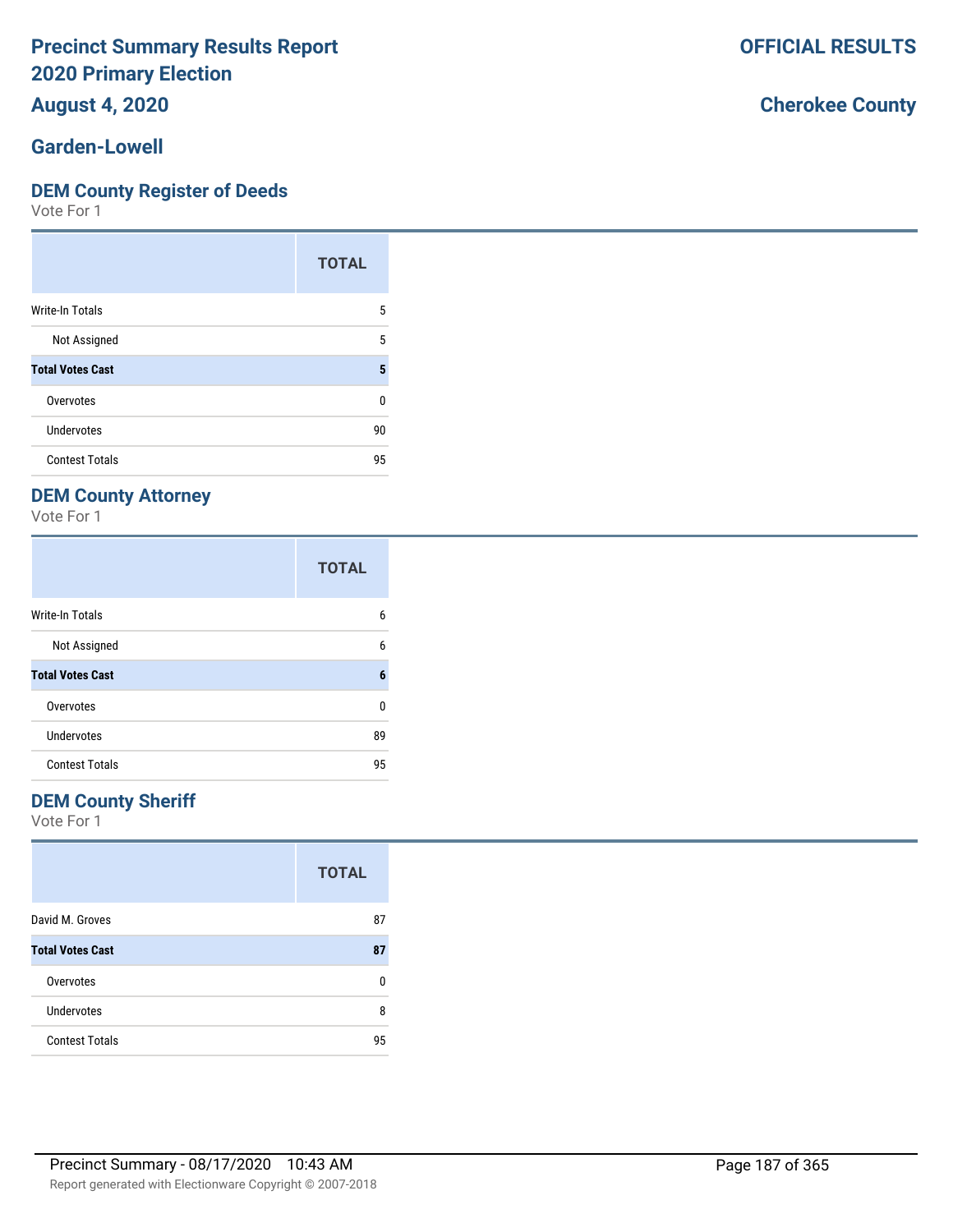**August 4, 2020**

#### **Garden-Lowell**

#### **DEM Township Trustee Garden Twp**

Vote For 1

|                         | <b>TOTAL</b> |
|-------------------------|--------------|
| Betty L. Moss           | 87           |
| <b>Total Votes Cast</b> | 87           |
| Overvotes               | n            |
| Undervotes              | 8            |
| <b>Contest Totals</b>   | 95           |

#### **DEM Township Treasurer Garden Twp**

Vote For 1

|                         | <b>TOTAL</b> |
|-------------------------|--------------|
| <b>Billy Gaines</b>     | 90           |
| <b>Total Votes Cast</b> | 90           |
| Overvotes               | 0            |
| Undervotes              | 5            |
| <b>Contest Totals</b>   | 95           |

### **DEM Pct Com m Garden-Lowell**

Vote For 1

|                         | <b>TOTAL</b> |
|-------------------------|--------------|
| <b>Terry North</b>      | 90           |
| Write-In Totals         | 0            |
| Not Assigned            | 0            |
| <b>Total Votes Cast</b> | 90           |
| Overvotes               | U            |
| Undervotes              | 5            |
| <b>Contest Totals</b>   | 95           |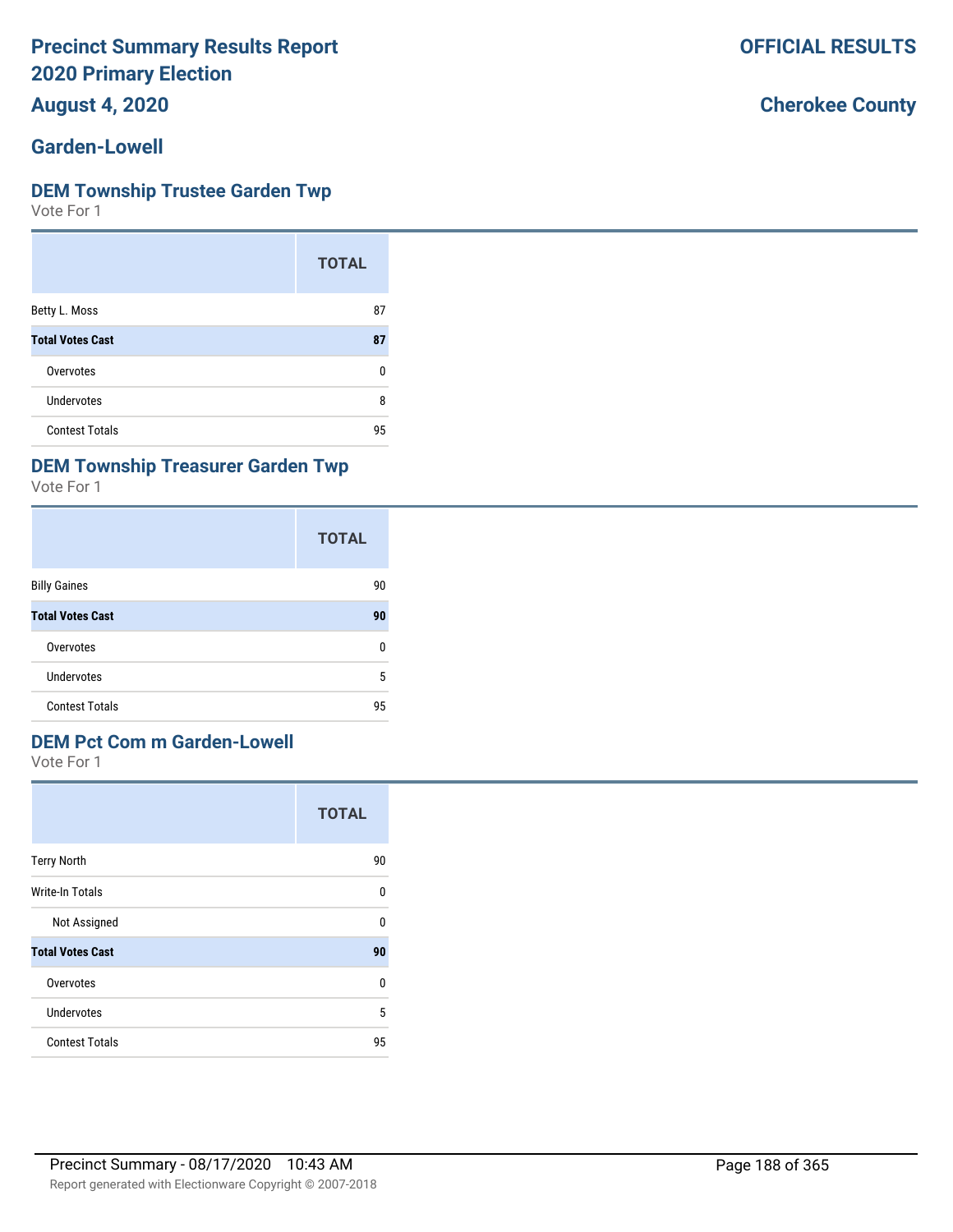### **August 4, 2020**

#### **Garden-Lowell**

#### **DEM Pct Com w Garden-Lowell**

Vote For 1

|                         | <b>TOTAL</b> |
|-------------------------|--------------|
| Sara J. North           | 88           |
| Write-In Totals         | U            |
| Not Assigned            | U            |
| <b>Total Votes Cast</b> | 88           |
| Overvotes               | 0            |
| Undervotes              | 7            |
| <b>Contest Totals</b>   | 95           |

#### **REP United States Senator**

Vote For 1

|                            | <b>TOTAL</b> |
|----------------------------|--------------|
| Lance Berland              | 4            |
| John L. Berman             | 1            |
| Derek C. Ellis             | 3            |
| <b>Bob Hamilton</b>        | 31           |
| Kris Kobach                | 105          |
| David Alan Lindstrom       | 11           |
| Roger Marshall             | 87           |
| <b>Brian Matlock</b>       | 1            |
| John Miller                | 3            |
| <b>Steve Roberts</b>       | 8            |
| <b>Gabriel Mark Robles</b> | 1            |
| <b>Total Votes Cast</b>    | 255          |
| Overvotes                  | 0            |
| <b>Undervotes</b>          | 7            |
| <b>Contest Totals</b>      | 262          |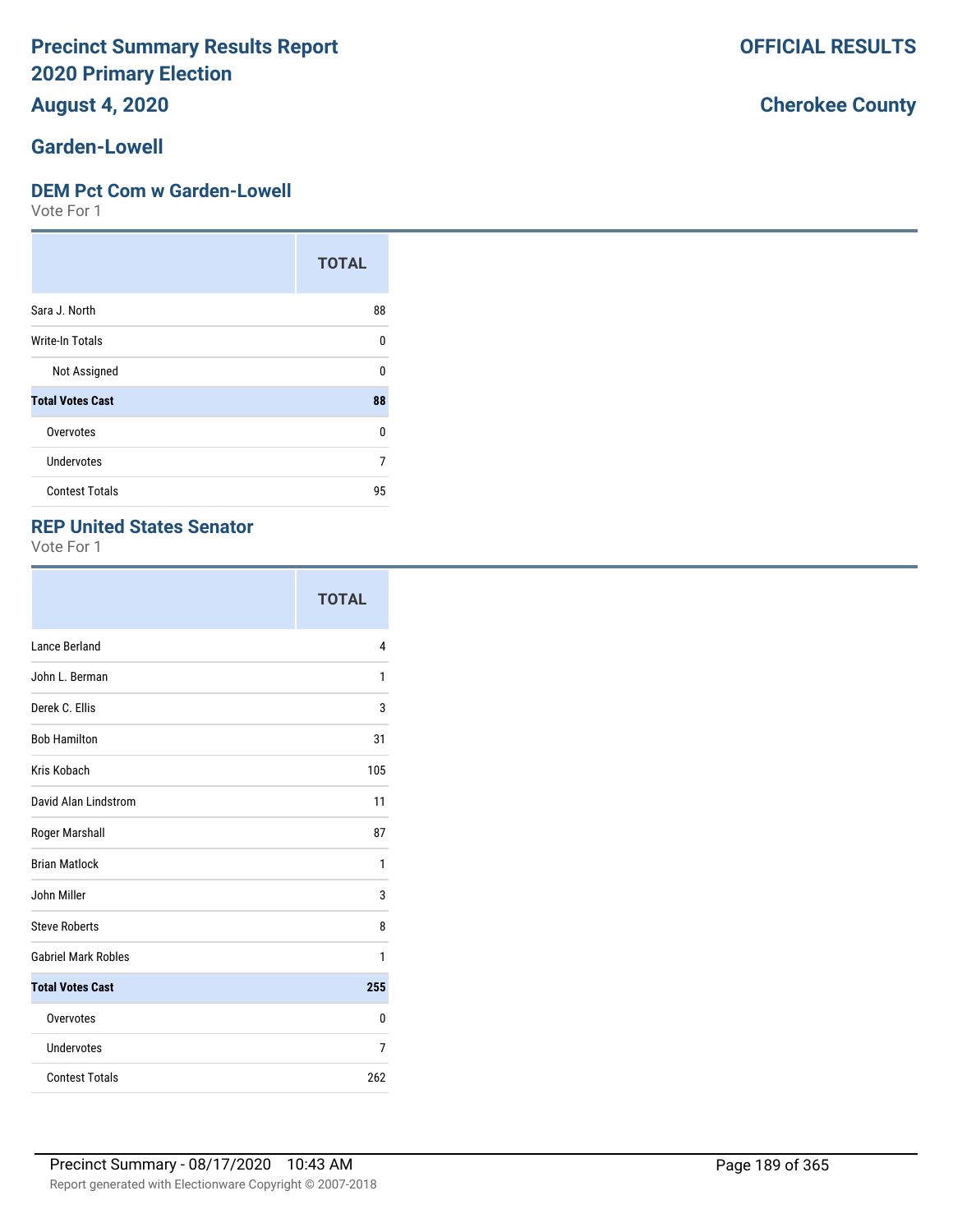## **August 4, 2020**

#### **Garden-Lowell**

#### **REP US House Rep 2nd Dist**

Vote For 1

|                         | <b>TOTAL</b> |
|-------------------------|--------------|
| Jake LaTurner           | 194          |
| Dennis Taylor           | 20           |
| <b>Steve Watkins</b>    | 46           |
| <b>Total Votes Cast</b> | 260          |
| Overvotes               | 1            |
| Undervotes              | 1            |
| <b>Contest Totals</b>   | 262          |

#### **REP KS Senator 13th Dist**

Vote For 1

|                            | <b>TOTAL</b> |
|----------------------------|--------------|
| <b>Richard Hilderbrand</b> | 246          |
| <b>Total Votes Cast</b>    | 246          |
| Overvotes                  | ŋ            |
| Undervotes                 | 16           |
| <b>Contest Totals</b>      | 262          |

#### **REP KS House of Rep 1st Dist**

Vote For 1

|                           | <b>TOTAL</b> |
|---------------------------|--------------|
| <b>Ronald Coquillette</b> | 52           |
| Michael Houser            | 207          |
| <b>Total Votes Cast</b>   | 259          |
| Overvotes                 | U            |
| Undervotes                | 3            |
| <b>Contest Totals</b>     | 262          |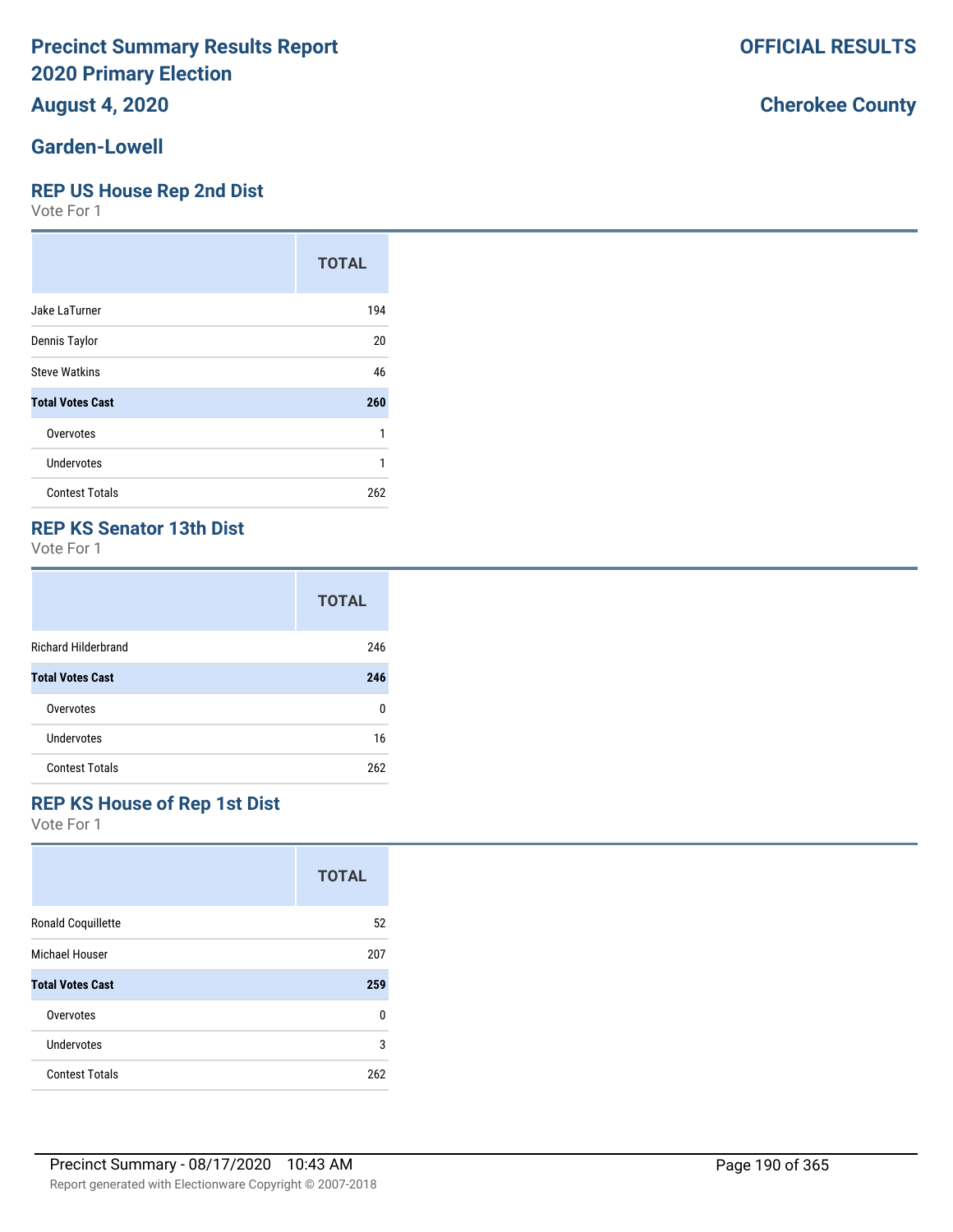**August 4, 2020**

#### **Garden-Lowell**

#### **REP Co Comm 3rd Dist 3rd Dist**

Vote For 1

|                         | <b>TOTAL</b> |
|-------------------------|--------------|
| <b>Cory Moates</b>      | 233          |
| <b>Total Votes Cast</b> | 233          |
| Overvotes               | 0            |
| Undervotes              | 29           |
| <b>Contest Totals</b>   | 262          |

## **REP County Clerk**

Vote For 1

|                         | <b>TOTAL</b> |
|-------------------------|--------------|
| Sammye Opela            | 117          |
| Kyle D. Rennie          | 127          |
| <b>Total Votes Cast</b> | 244          |
| Overvotes               | 0            |
| Undervotes              | 18           |
| <b>Contest Totals</b>   | 262          |

#### **REP County Treasurer**

Vote For 1

|                         | <b>TOTAL</b> |
|-------------------------|--------------|
| Raven Elmore            | 239          |
| <b>Total Votes Cast</b> | 239          |
| Overvotes               | n            |
| Undervotes              | 23           |
| <b>Contest Totals</b>   | 262          |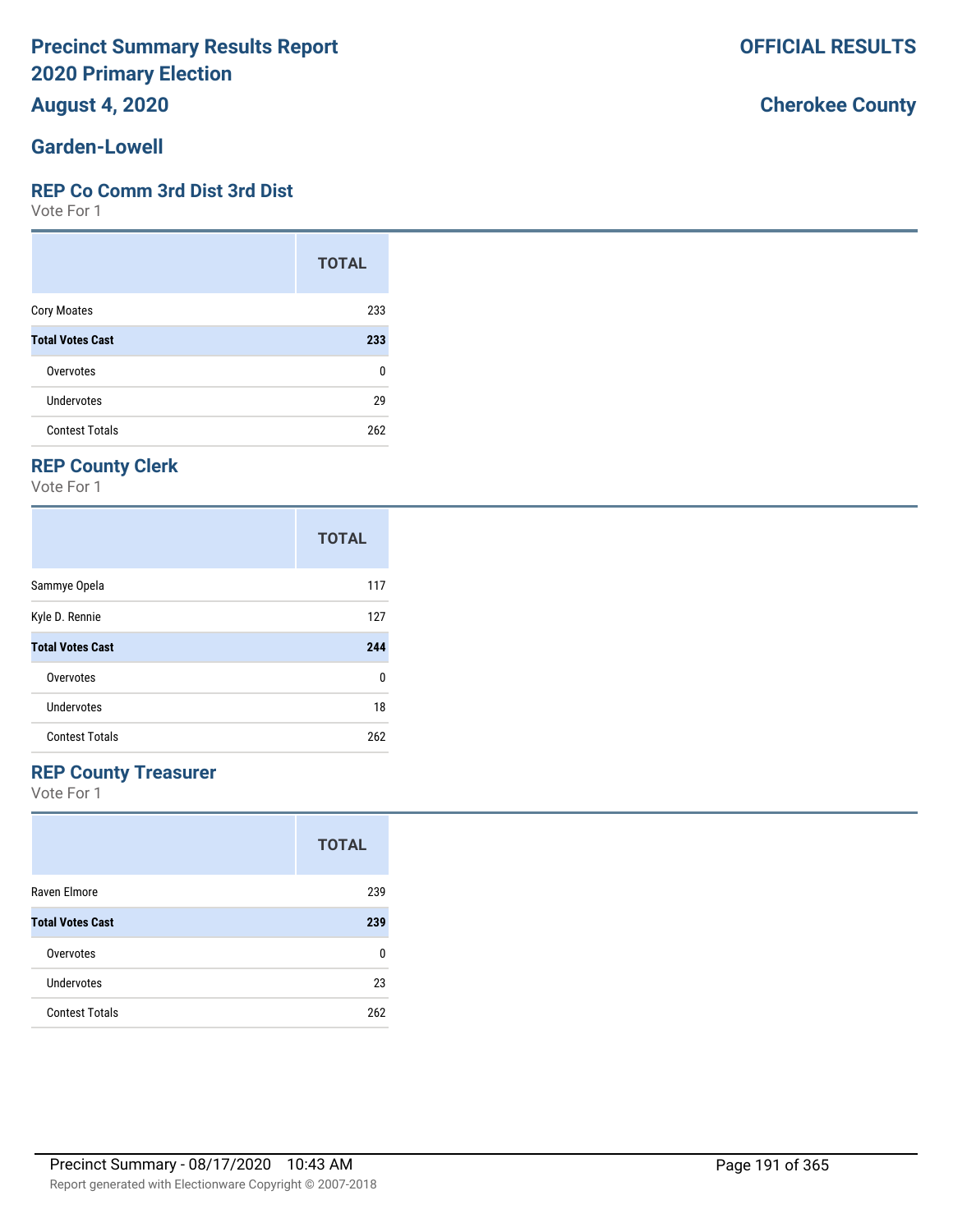#### **August 4, 2020**

#### **Garden-Lowell**

#### **REP County Register of Deeds**

Vote For 1

|                         | <b>TOTAL</b> |
|-------------------------|--------------|
| Barbara S. Bilke        | 239          |
| <b>Total Votes Cast</b> | 239          |
| Overvotes               | 0            |
| Undervotes              | 23           |
| <b>Contest Totals</b>   | 262          |

#### **REP County Attorney**

Vote For 1

|                         | <b>TOTAL</b> |
|-------------------------|--------------|
| Jake Conard             | 236          |
| <b>Total Votes Cast</b> | 236          |
| Overvotes               | 0            |
| Undervotes              | 26           |
| <b>Contest Totals</b>   | 262          |

#### **REP County Sheriff**

Vote For 1

|                         | <b>TOTAL</b> |
|-------------------------|--------------|
| Write-In Totals         | 57           |
| Not Assigned            | 57           |
| <b>Total Votes Cast</b> | 57           |
| Overvotes               | n            |
| Undervotes              | 205          |
| <b>Contest Totals</b>   | 262          |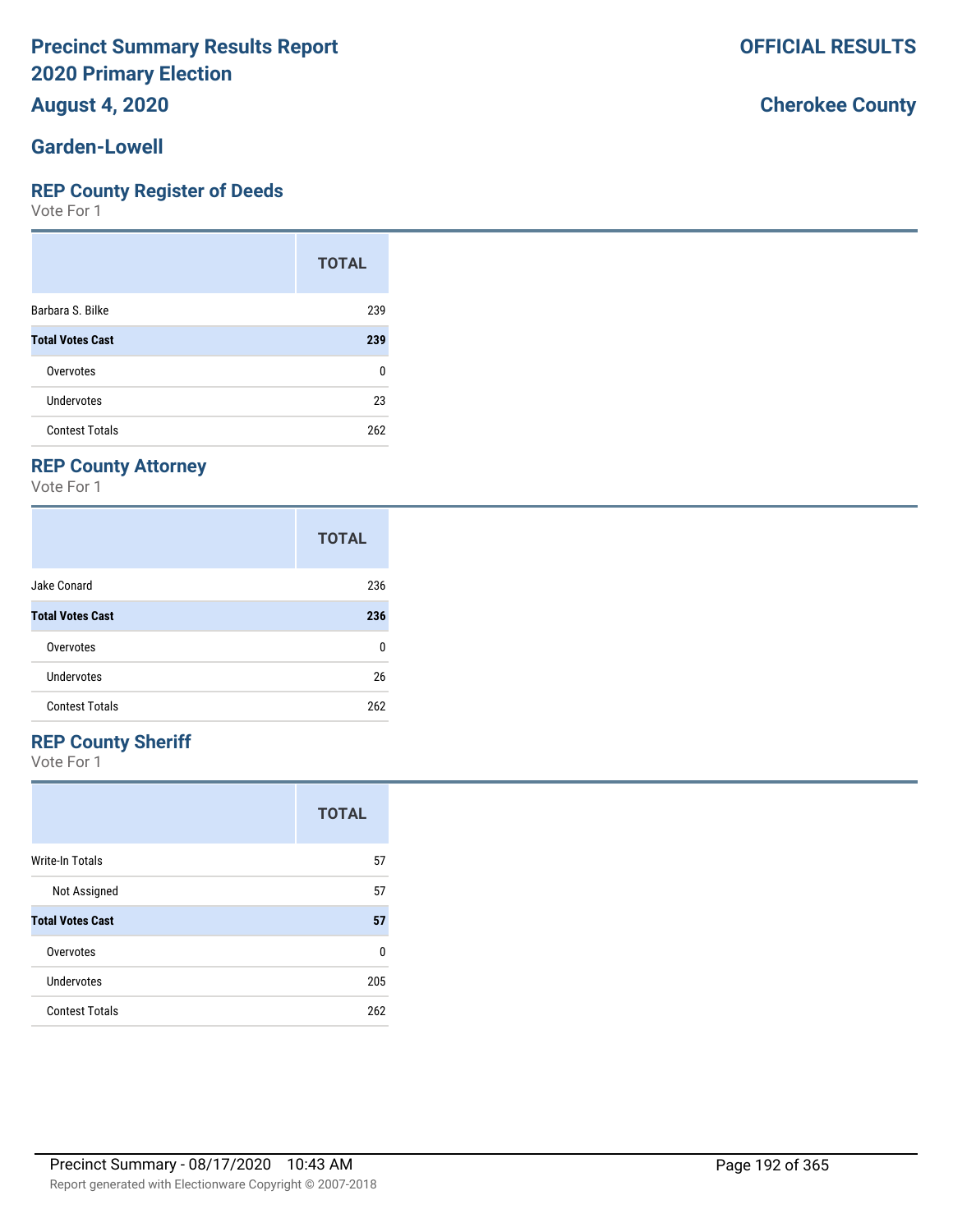**August 4, 2020**

#### **Garden-Lowell**

#### **REP Township Trustee Garden Twp**

Vote For 1

|                         | <b>TOTAL</b> |
|-------------------------|--------------|
| <b>Write-In Totals</b>  | 20           |
| Not Assigned            | 20           |
| <b>Total Votes Cast</b> | 20           |
| Overvotes               | 0            |
| Undervotes              | 242          |
| <b>Contest Totals</b>   | 262          |

#### **REP Township Treasurer Garden Twp**

Vote For 1

|                         | <b>TOTAL</b> |
|-------------------------|--------------|
| Write-In Totals         | 14           |
| Not Assigned            | 14           |
| <b>Total Votes Cast</b> | 14           |
| Overvotes               | ŋ            |
| Undervotes              | 248          |
| <b>Contest Totals</b>   | 262          |

#### **REP Pct Com m Garden-Lowell**

Vote For 1

|                         | <b>TOTAL</b> |
|-------------------------|--------------|
| Write-In Totals         | 19           |
| Not Assigned            | 19           |
| <b>Total Votes Cast</b> | 19           |
| Overvotes               | U            |
| Undervotes              | 243          |
| <b>Contest Totals</b>   | 262          |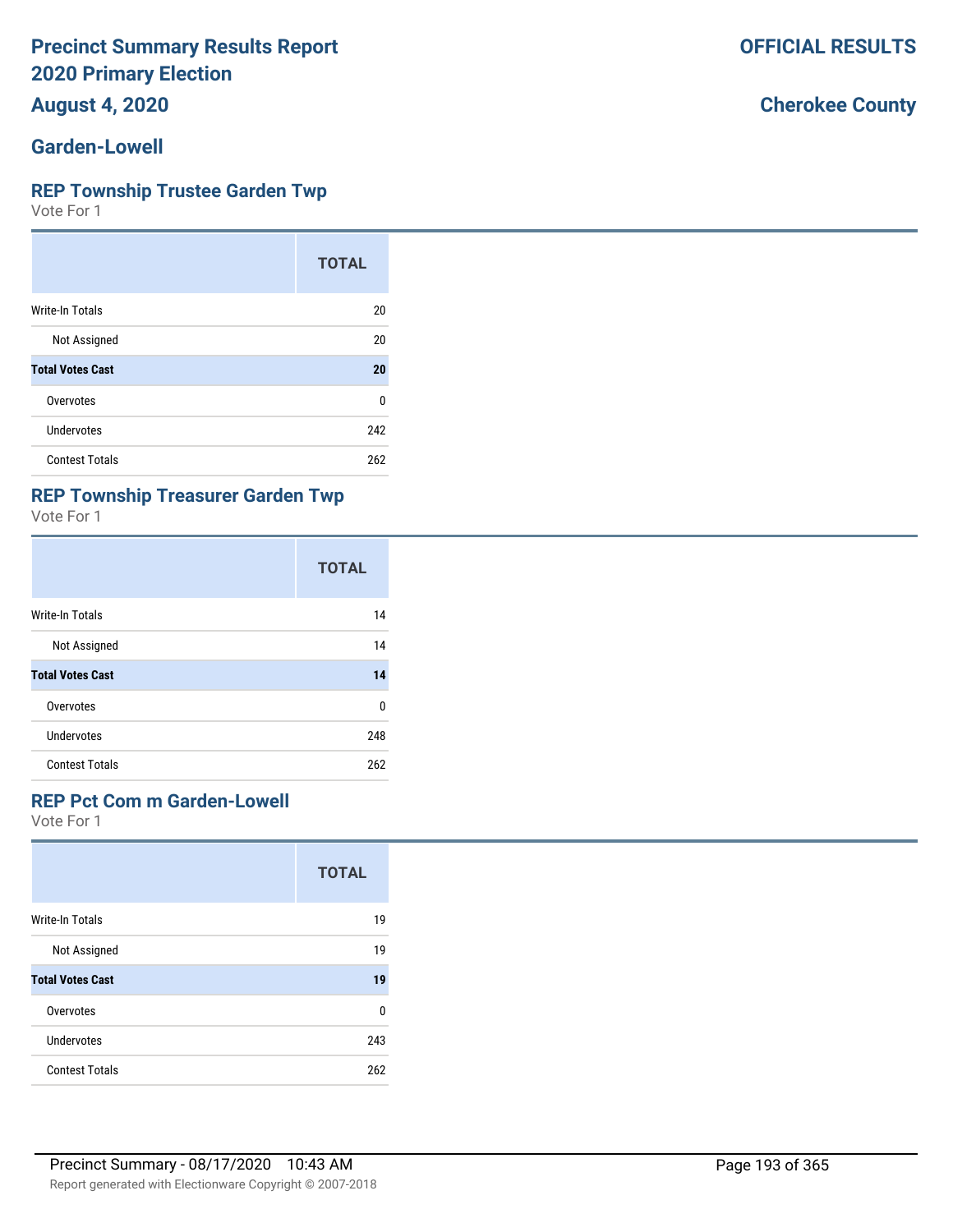# **August 4, 2020**

#### **Garden-Lowell**

#### **REP Pct Com w Garden-Lowell**

Vote For 1

|                         | <b>TOTAL</b> |
|-------------------------|--------------|
| Barbara Bilke           | 217          |
| <b>Write-In Totals</b>  | $\Omega$     |
| Not Assigned            | U            |
| <b>Total Votes Cast</b> | 217          |
| Overvotes               | 0            |
| <b>Undervotes</b>       | 45           |
| <b>Contest Totals</b>   | 262          |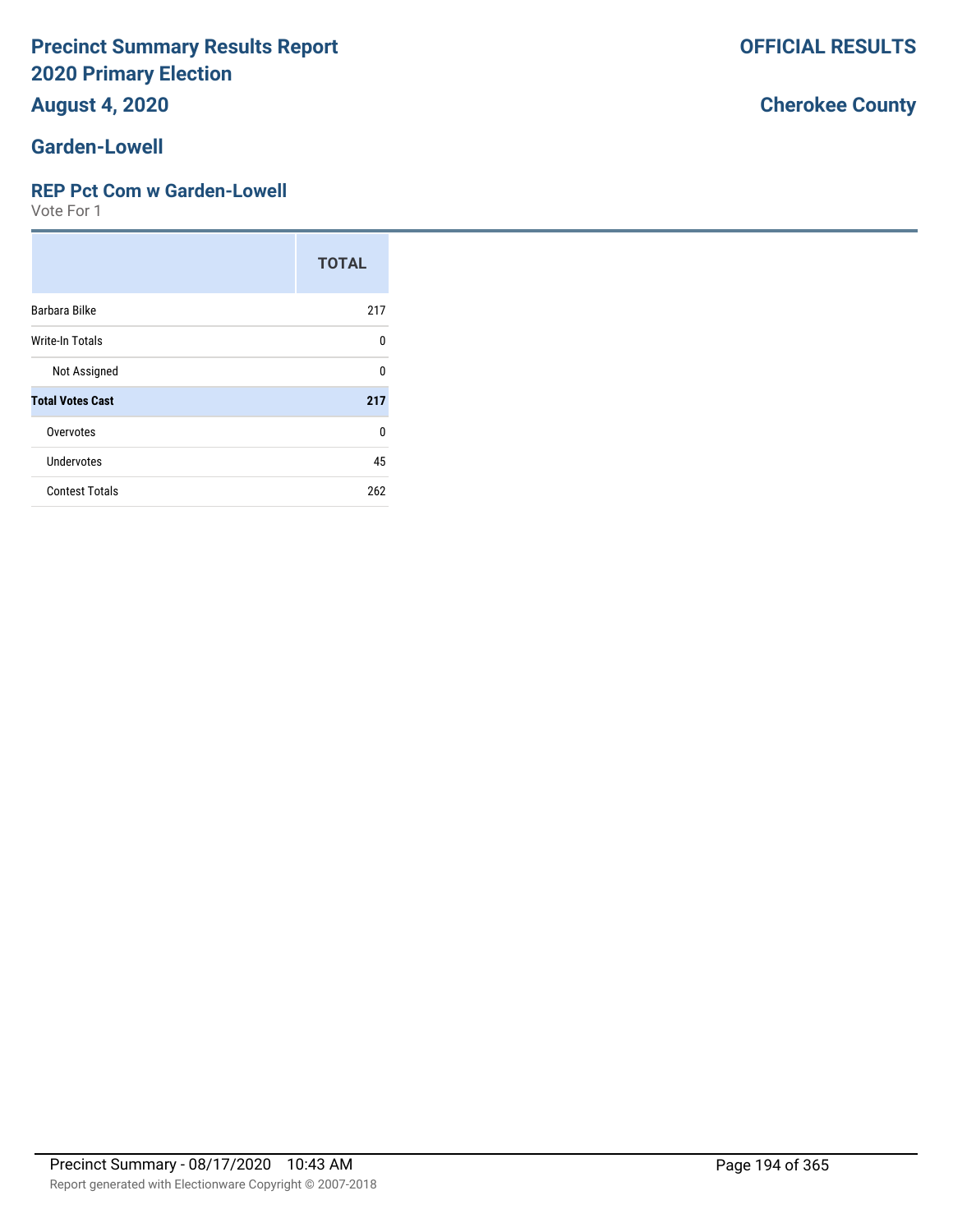#### **Garden-Stanley Mines**

# **STATISTICS**

|                                   | TOTAL  |
|-----------------------------------|--------|
| Registered Voters - Total         | 493    |
| Registered Voters - NONPARTISAN   | 179    |
| Registered Voters - Democratic    | 79     |
| Registered Voters - Republican    | 235    |
| <b>Ballots Cast - Total</b>       | 109    |
| <b>Ballots Cast - NONPARTISAN</b> | 0      |
| <b>Ballots Cast - Democratic</b>  | 19     |
| <b>Ballots Cast - Republican</b>  | 90     |
| <b>Ballots Cast - Blank</b>       | 0      |
| Voter Turnout - Total             | 22.11% |
| Voter Turnout - NONPARTISAN       | 0.00%  |
| Voter Turnout - Democratic        | 24.05% |
| Voter Turnout - Republican        | 38.30% |

#### **DEM United States Senator**

Vote For 1

|                         | <b>TOTAL</b> |
|-------------------------|--------------|
| Barbara Bollier         | 10           |
| Robert Leon Tillman     | g            |
| <b>Total Votes Cast</b> | 19           |
| Overvotes               | U            |
| Undervotes              | U            |
| <b>Contest Totals</b>   | 19           |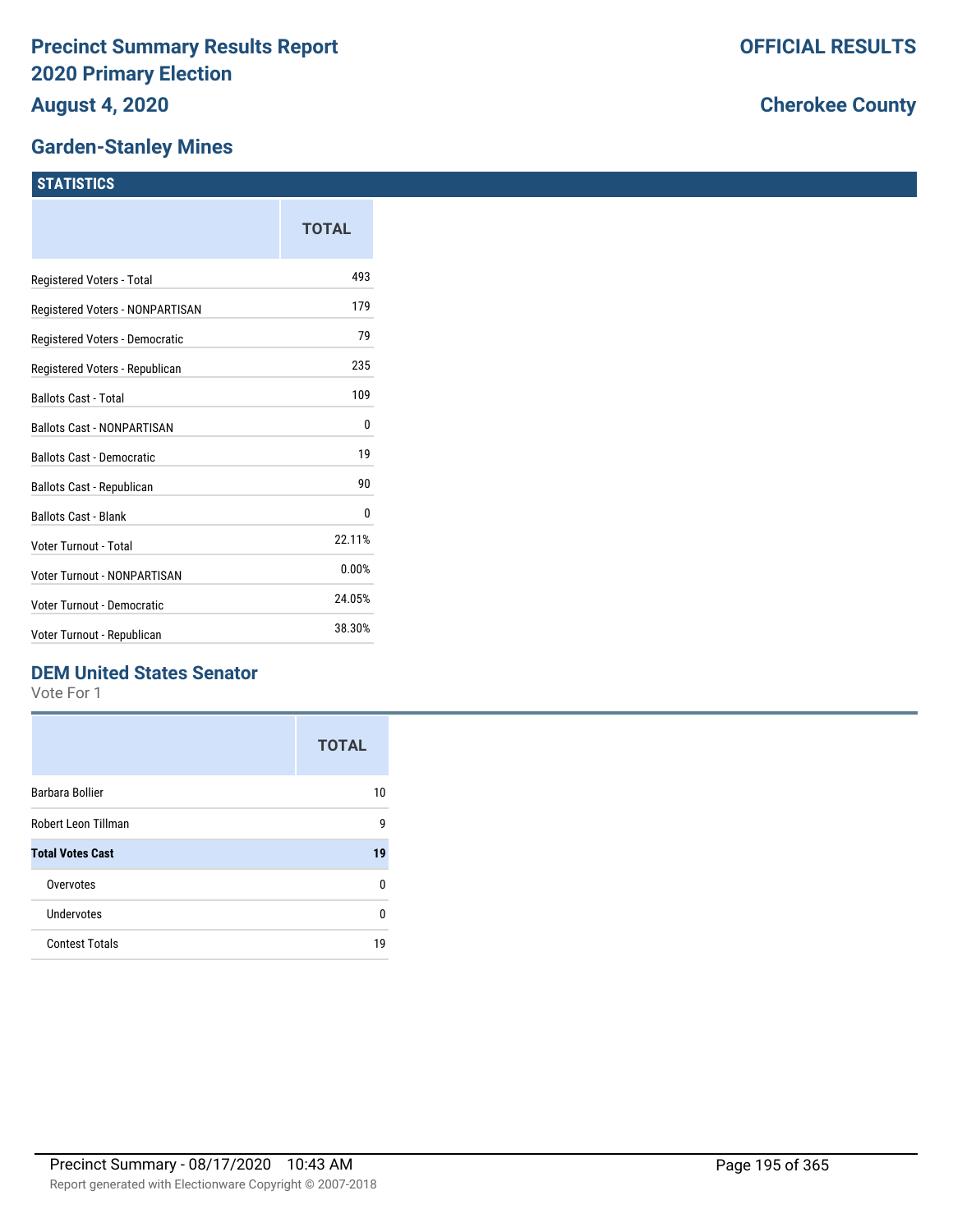#### **August 4, 2020**

#### **Garden-Stanley Mines**

#### **DEM US House Rep 2nd Dist**

Vote For 1

|                         | <b>TOTAL</b> |
|-------------------------|--------------|
| Michelle De La Isla     | 12           |
| James K. Windholz       | 7            |
| <b>Total Votes Cast</b> | 19           |
| Overvotes               | ŋ            |
| Undervotes              | ŋ            |
| <b>Contest Totals</b>   | 19           |

#### **DEM KS Senator 13th Dist**

Vote For 1

|                         | <b>TOTAL</b> |
|-------------------------|--------------|
| Nancy J. Ingle          | 16           |
| <b>Total Votes Cast</b> | 16           |
| Overvotes               | n            |
| Undervotes              | 3            |
| <b>Contest Totals</b>   | 19           |

#### **DEM KS House of Rep 1st Dist**

Vote For 1

|                         | <b>TOTAL</b> |
|-------------------------|--------------|
| <b>Write-In Totals</b>  |              |
| Not Assigned            |              |
| <b>Total Votes Cast</b> |              |
| Overvotes               | n            |
| Undervotes              | 18           |
| <b>Contest Totals</b>   | 19           |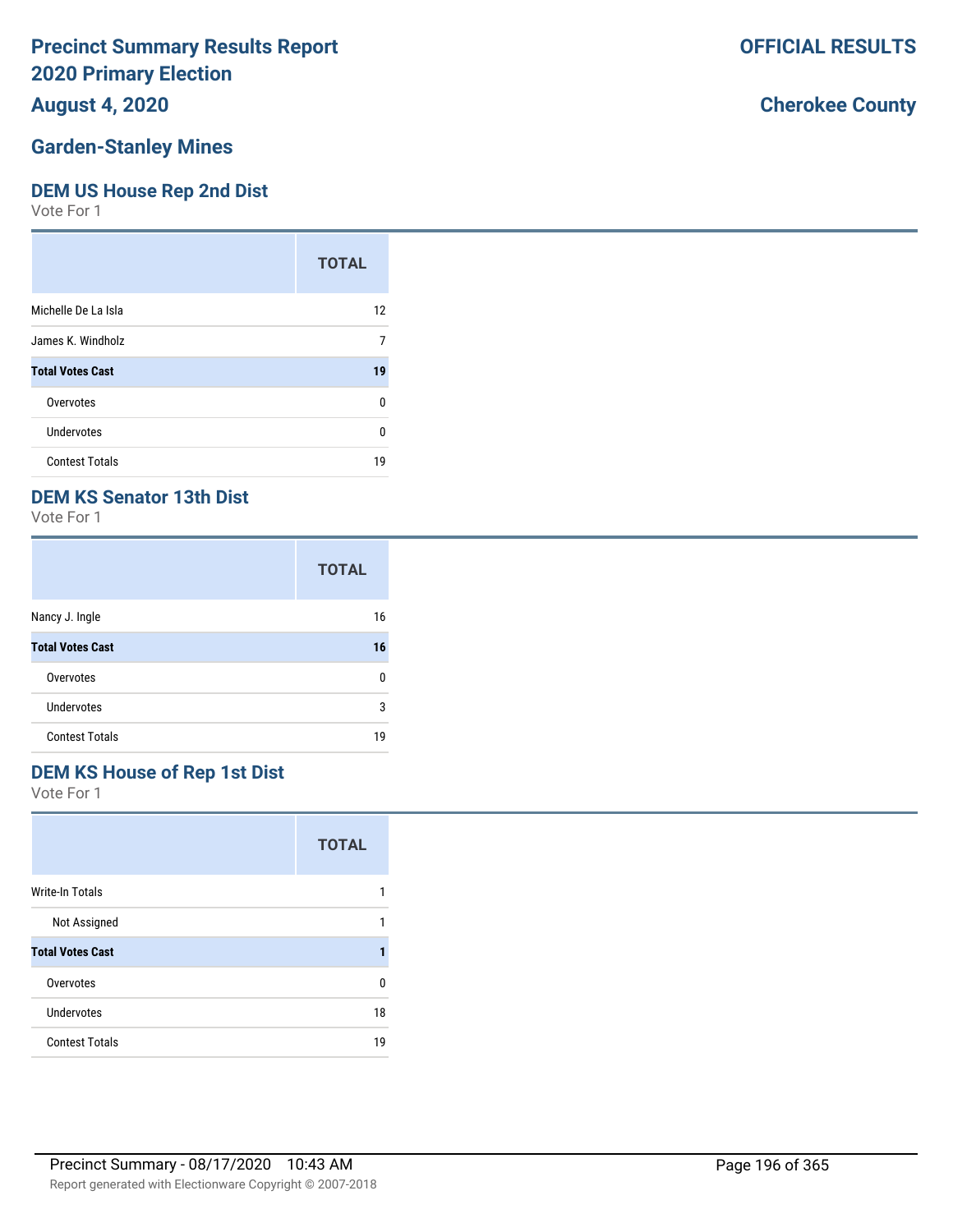**August 4, 2020**

## **Garden-Stanley Mines**

#### **DEM County Clerk**

Vote For 1

|                         | <b>TOTAL</b> |
|-------------------------|--------------|
| Carol Rae Marcan-Venson | 15           |
| <b>Total Votes Cast</b> | 15           |
| Overvotes               | n            |
| Undervotes              |              |
| <b>Contest Totals</b>   | 19           |

# **DEM County Treasurer**

Vote For 1

|                         | <b>TOTAL</b> |
|-------------------------|--------------|
| <b>Write-In Totals</b>  |              |
| Not Assigned            |              |
| <b>Total Votes Cast</b> | 1            |
| Overvotes               | 0            |
| Undervotes              | 18           |
| <b>Contest Totals</b>   | 19           |

## **DEM County Register of Deeds**

Vote For 1

|                         | <b>TOTAL</b> |
|-------------------------|--------------|
| <b>Write-In Totals</b>  | 1            |
| Not Assigned            | 1            |
| <b>Total Votes Cast</b> |              |
| Overvotes               | n            |
| Undervotes              | 18           |
| <b>Contest Totals</b>   | 19           |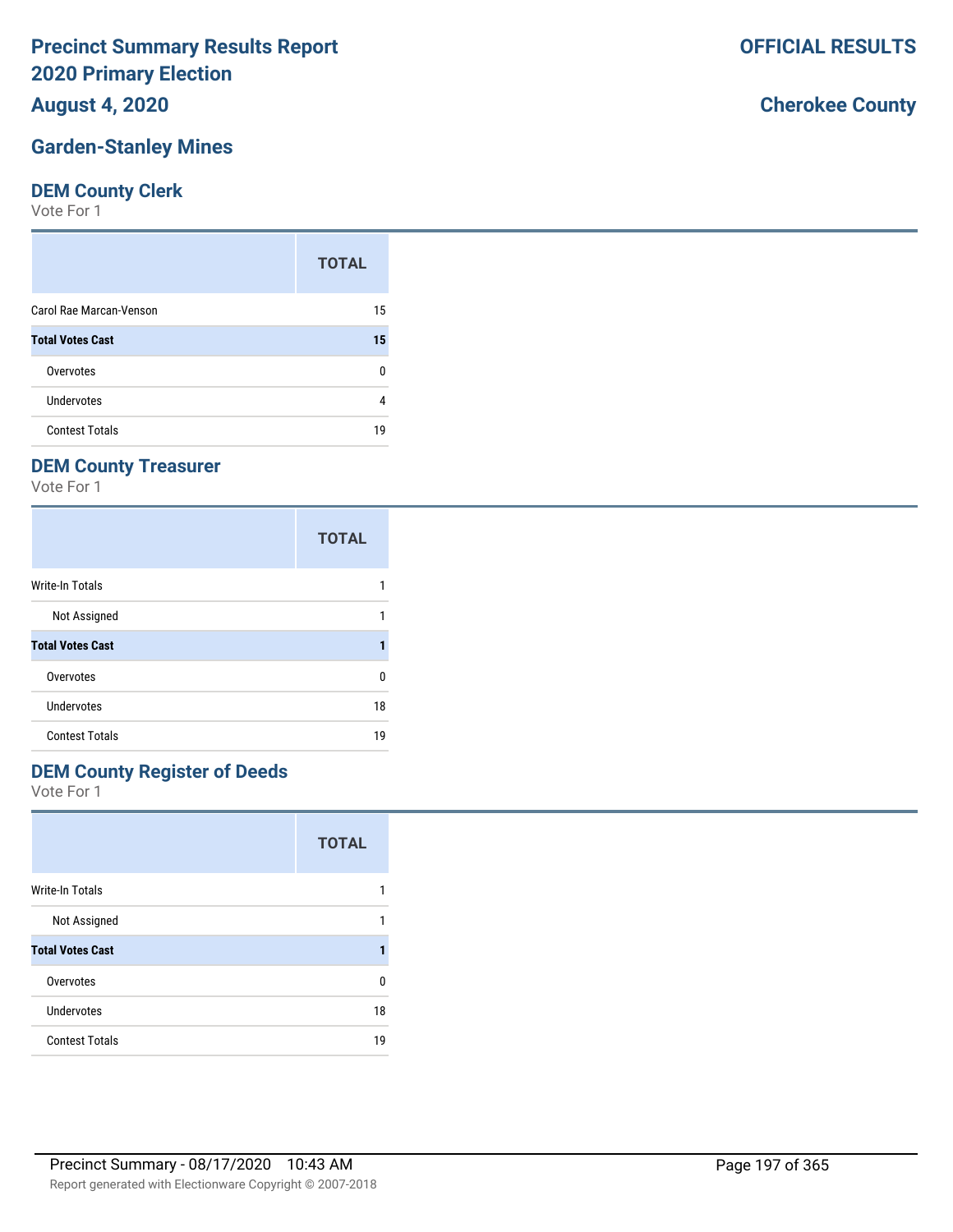**August 4, 2020**

#### **Garden-Stanley Mines**

#### **DEM County Attorney**

Vote For 1

|                         | <b>TOTAL</b> |
|-------------------------|--------------|
| Write-In Totals         |              |
| Not Assigned            |              |
| <b>Total Votes Cast</b> |              |
| Overvotes               | 0            |
| Undervotes              | 18           |
| <b>Contest Totals</b>   | 19           |

#### **DEM County Sheriff**

Vote For 1

|                         | <b>TOTAL</b> |
|-------------------------|--------------|
| David M. Groves         | 13           |
| <b>Total Votes Cast</b> | 13           |
| Overvotes               | n            |
| Undervotes              | 6            |
| <b>Contest Totals</b>   | 19           |

#### **DEM Township Trustee Garden Twp**

Vote For 1

|                         | <b>TOTAL</b> |
|-------------------------|--------------|
| Betty L. Moss           | 15           |
| <b>Total Votes Cast</b> | 15           |
| Overvotes               | 0            |
| <b>Undervotes</b>       | 4            |
| <b>Contest Totals</b>   | 19           |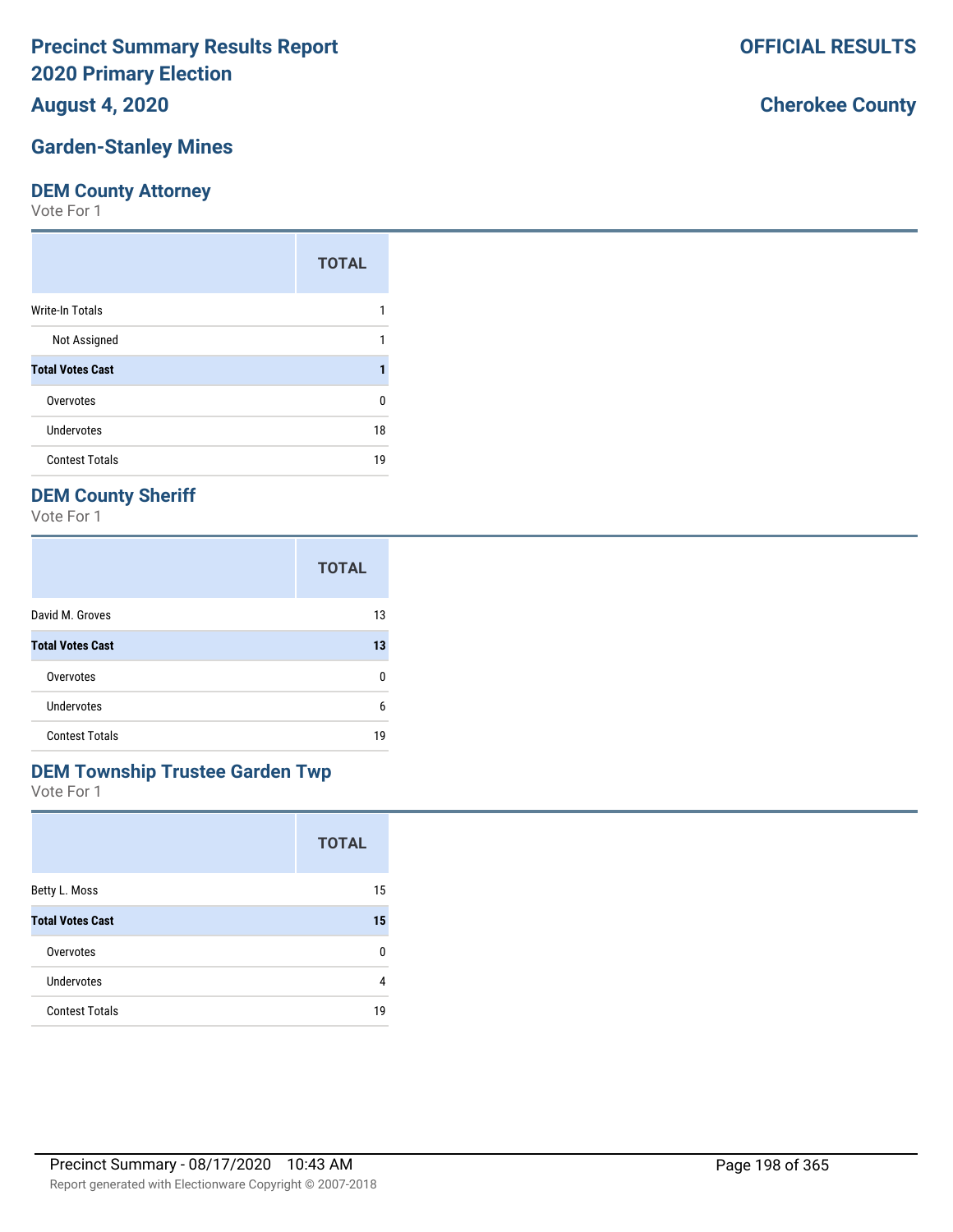**August 4, 2020**

#### **Garden-Stanley Mines**

#### **DEM Township Treasurer Garden Twp**

Vote For 1

|                         | <b>TOTAL</b> |
|-------------------------|--------------|
| <b>Billy Gaines</b>     | 16           |
| <b>Total Votes Cast</b> | 16           |
| Overvotes               | n            |
| Undervotes              | 3            |
| <b>Contest Totals</b>   | 19           |

#### **DEM Pct Com m Garden-Stanley Mines**

Vote For 1

|                         | <b>TOTAL</b> |
|-------------------------|--------------|
| Write-In Totals         |              |
| Not Assigned            |              |
| <b>Total Votes Cast</b> |              |
| Overvotes               | 0            |
| Undervotes              | 18           |
| <b>Contest Totals</b>   | 19           |

#### **DEM Pct Com w Garden-Stanley Mines**

Vote For 1

|                         | <b>TOTAL</b> |
|-------------------------|--------------|
| Glenda B. Reeves        | 18           |
| <b>Write-In Totals</b>  | U            |
| Not Assigned            | U            |
| <b>Total Votes Cast</b> | 18           |
| Overvotes               | U            |
| Undervotes              | 1            |
| <b>Contest Totals</b>   | 19           |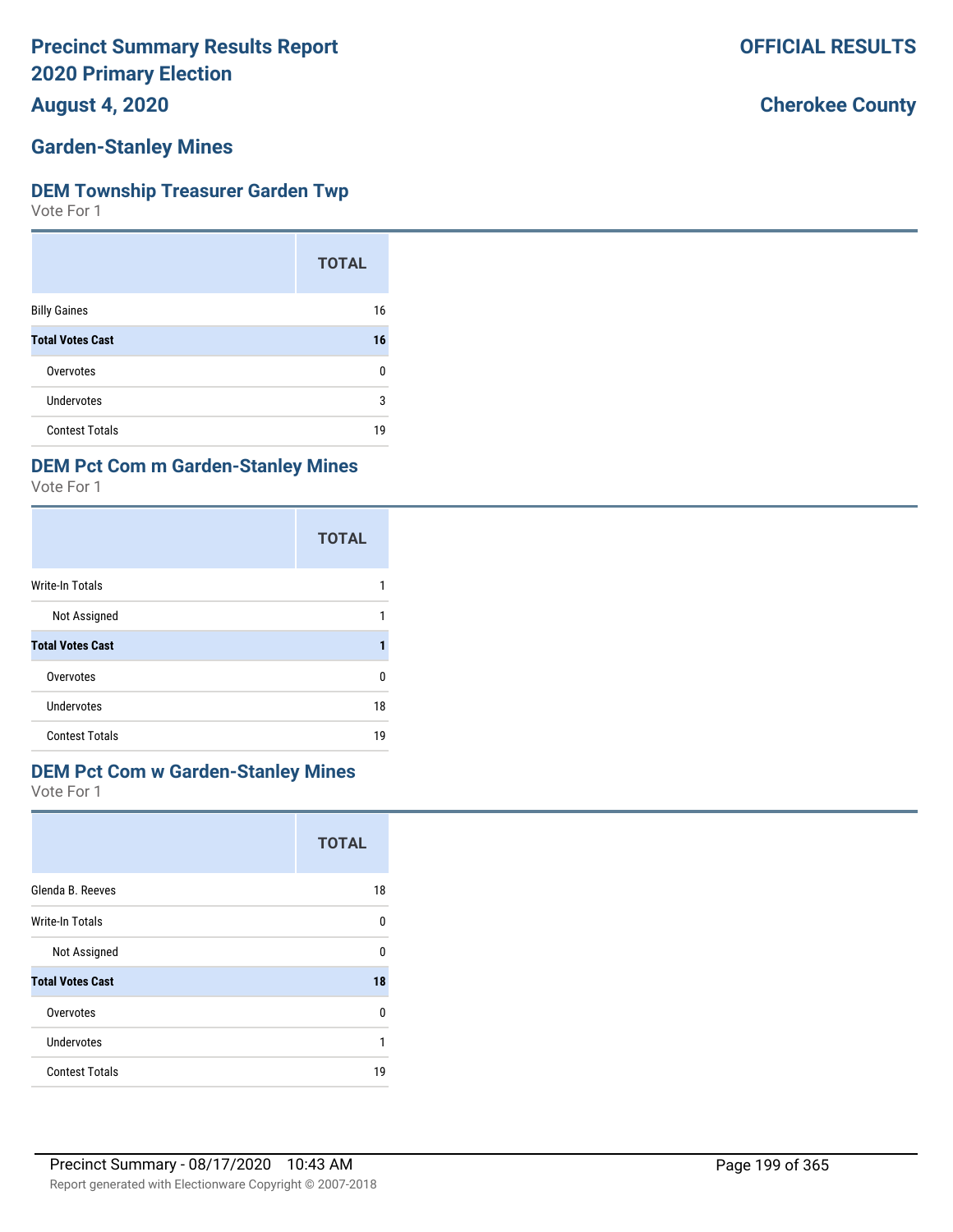**August 4, 2020**

#### **Garden-Stanley Mines**

#### **REP United States Senator**

Vote For 1

|                            | <b>TOTAL</b> |
|----------------------------|--------------|
| Lance Berland              | 1            |
| John L. Berman             | 1            |
| Derek C. Ellis             | 0            |
| <b>Bob Hamilton</b>        | 10           |
| Kris Kobach                | 35           |
| David Alan Lindstrom       | 1            |
| Roger Marshall             | 33           |
| <b>Brian Matlock</b>       | 3            |
| John Miller                | 1            |
| <b>Steve Roberts</b>       | 3            |
| <b>Gabriel Mark Robles</b> | 1            |
| <b>Total Votes Cast</b>    | 89           |
| Overvotes                  | 0            |
| Undervotes                 | 1            |
| <b>Contest Totals</b>      | 90           |

#### **REP US House Rep 2nd Dist**

Vote For 1

|                         | <b>TOTAL</b> |
|-------------------------|--------------|
| Jake LaTurner           | 70           |
| Dennis Taylor           | 4            |
| <b>Steve Watkins</b>    | 16           |
| <b>Total Votes Cast</b> | 90           |
| Overvotes               | U            |
| Undervotes              | U            |
| <b>Contest Totals</b>   | 90           |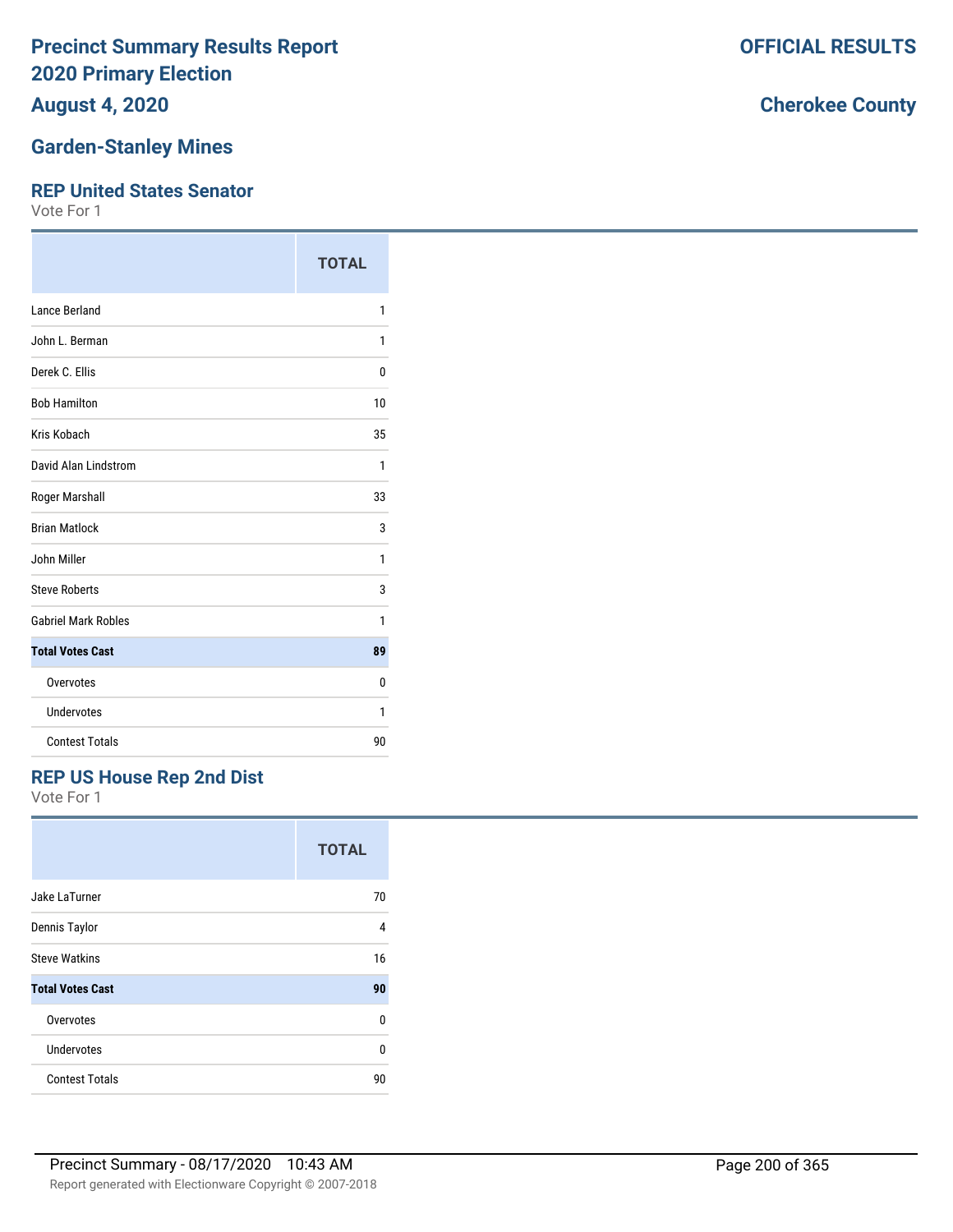#### **August 4, 2020**

#### **Garden-Stanley Mines**

#### **REP KS Senator 13th Dist**

Vote For 1

|                            | <b>TOTAL</b> |
|----------------------------|--------------|
| <b>Richard Hilderbrand</b> | 87           |
| <b>Total Votes Cast</b>    | 87           |
| Overvotes                  | n            |
| <b>Undervotes</b>          | 3            |
| <b>Contest Totals</b>      | 90           |

## **REP KS House of Rep 1st Dist**

Vote For 1

|                         | <b>TOTAL</b> |
|-------------------------|--------------|
| Ronald Coquillette      | 29           |
| Michael Houser          | 60           |
| <b>Total Votes Cast</b> | 89           |
| Overvotes               | 0            |
| Undervotes              | 1            |
| <b>Contest Totals</b>   | 90           |

#### **REP County Clerk**

Vote For 1

|                         | <b>TOTAL</b> |
|-------------------------|--------------|
| Sammye Opela            | 56           |
| Kyle D. Rennie          | 32           |
| <b>Total Votes Cast</b> | 88           |
| Overvotes               | U            |
| Undervotes              | 2            |
| <b>Contest Totals</b>   | 90           |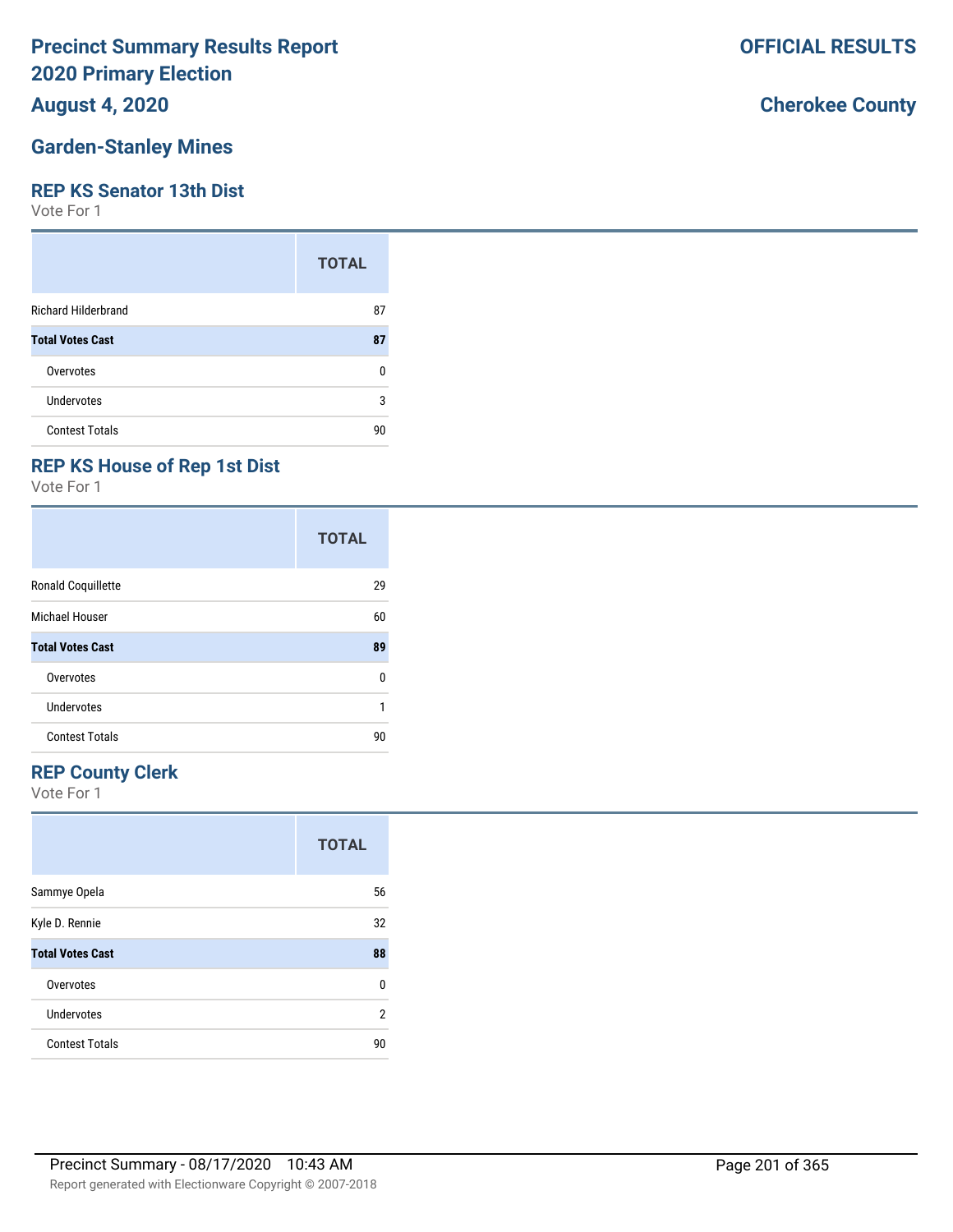**August 4, 2020**

## **Garden-Stanley Mines**

#### **REP County Treasurer**

Vote For 1

|                         | <b>TOTAL</b> |
|-------------------------|--------------|
| Raven Elmore            | 87           |
| <b>Total Votes Cast</b> | 87           |
| Overvotes               | n            |
| Undervotes              | 3            |
| <b>Contest Totals</b>   | 90           |

# **REP County Register of Deeds**

Vote For 1

|                         | <b>TOTAL</b> |
|-------------------------|--------------|
| Barbara S. Bilke        | 86           |
| <b>Total Votes Cast</b> | 86           |
| Overvotes               | U            |
| Undervotes              | 4            |
| <b>Contest Totals</b>   | 90           |

#### **REP County Attorney**

Vote For 1

|                         | <b>TOTAL</b> |
|-------------------------|--------------|
| Jake Conard             | 86           |
| <b>Total Votes Cast</b> | 86           |
| Overvotes               | ŋ            |
| Undervotes              | 4            |
| <b>Contest Totals</b>   | 90           |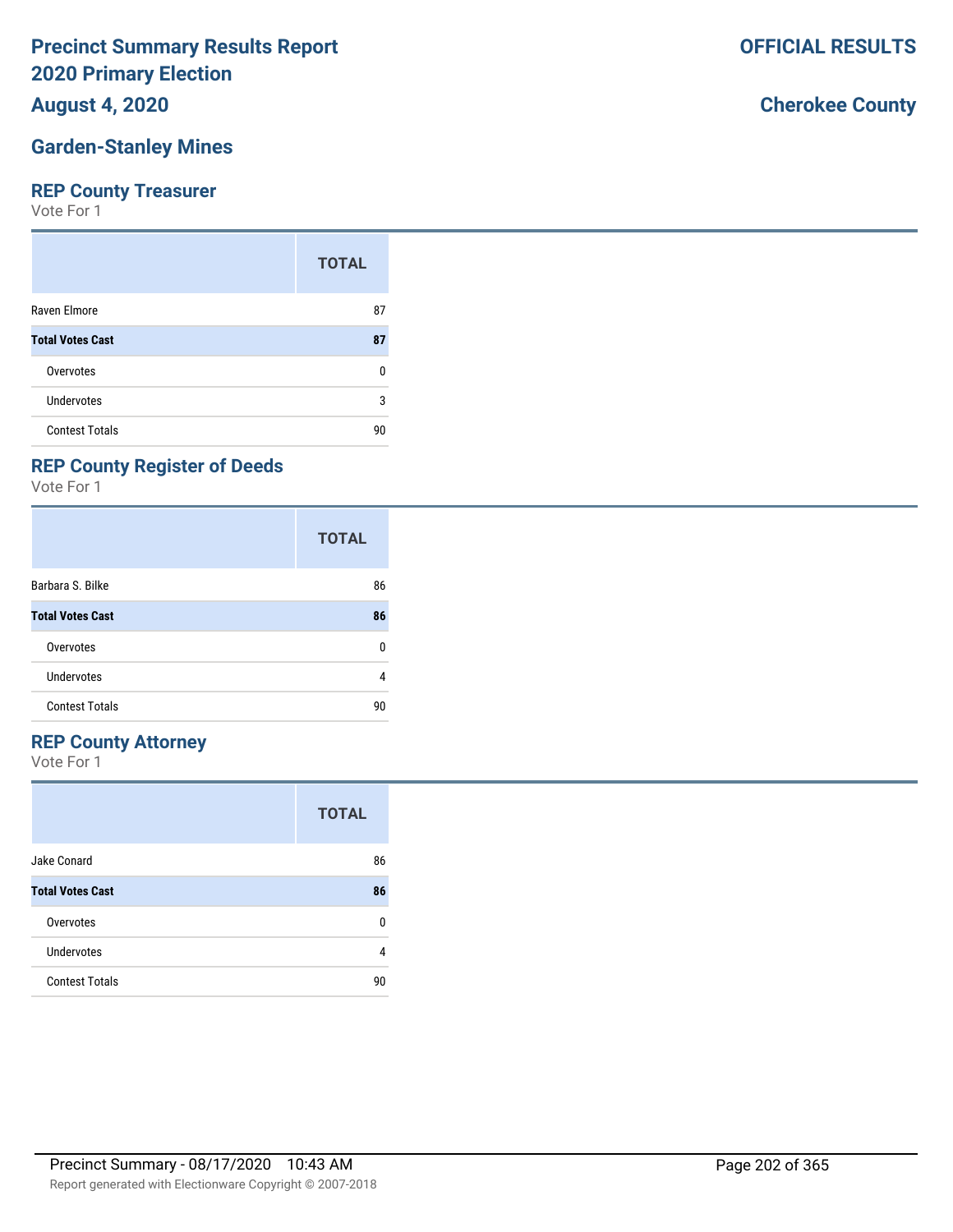**August 4, 2020**

## **Garden-Stanley Mines**

#### **REP County Sheriff**

Vote For 1

|                         | <b>TOTAL</b> |
|-------------------------|--------------|
| Write-In Totals         | 14           |
| Not Assigned            | 14           |
| <b>Total Votes Cast</b> | 14           |
| Overvotes               | 0            |
| <b>Undervotes</b>       | 76           |
| <b>Contest Totals</b>   | 90           |

## **REP Township Trustee Garden Twp**

Vote For 1

|                         | <b>TOTAL</b> |
|-------------------------|--------------|
| <b>Write-In Totals</b>  |              |
| Not Assigned            | 7            |
| <b>Total Votes Cast</b> | 7            |
| Overvotes               | ŋ            |
| Undervotes              | 83           |
| <b>Contest Totals</b>   | 90           |

#### **REP Township Treasurer Garden Twp**

Vote For 1

|                         | <b>TOTAL</b> |
|-------------------------|--------------|
| <b>Write-In Totals</b>  | 4            |
| Not Assigned            | 4            |
| <b>Total Votes Cast</b> | 4            |
| Overvotes               | ŋ            |
| Undervotes              | 86           |
| <b>Contest Totals</b>   | 90           |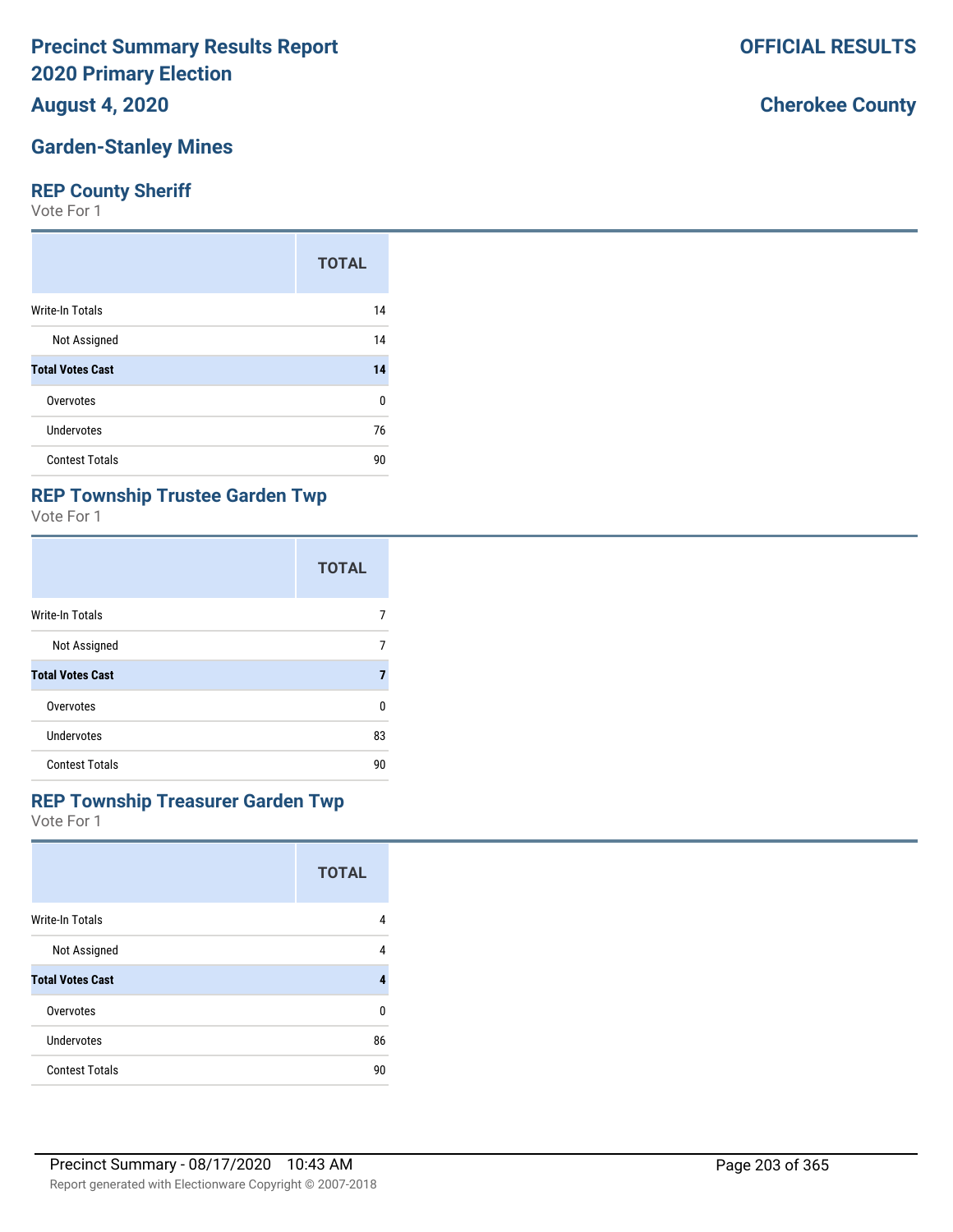**August 4, 2020**

## **Garden-Stanley Mines**

#### **REP Pct Com m Garden-Stanley Mines**

Vote For 1

|                         | <b>TOTAL</b> |
|-------------------------|--------------|
| Write-In Totals         | 4            |
| Not Assigned            | 4            |
| <b>Total Votes Cast</b> |              |
| Overvotes               | n            |
| Undervotes              | 86           |
| <b>Contest Totals</b>   | 90           |

#### **REP Pct Com w Garden-Stanley Mines**

Vote For 1

|                         | <b>TOTAL</b> |
|-------------------------|--------------|
| Write-In Totals         | 4            |
| Not Assigned            | 4            |
| <b>Total Votes Cast</b> | 4            |
| Overvotes               | 0            |
| <b>Undervotes</b>       | 86           |
| <b>Contest Totals</b>   | 90           |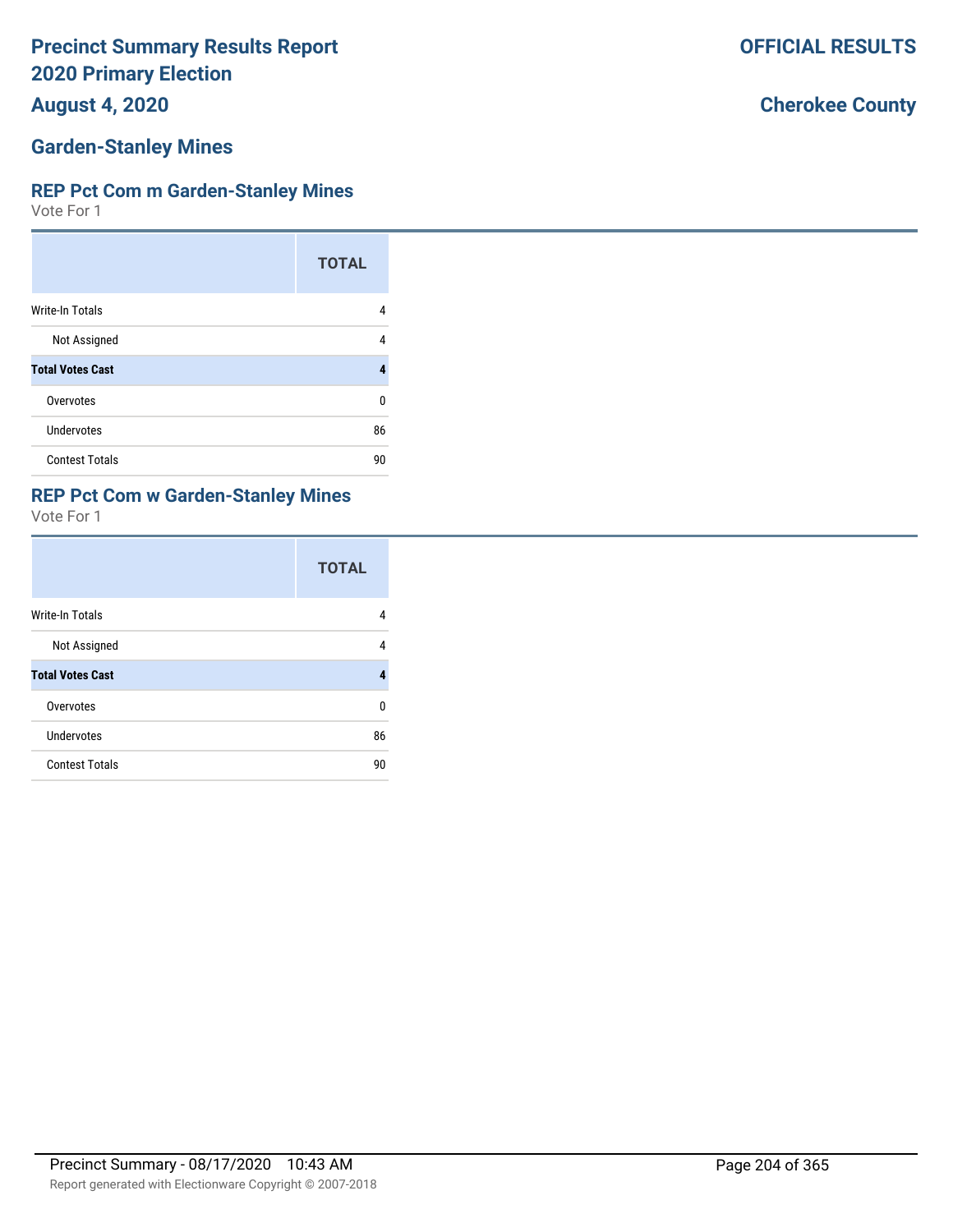#### **Lola**

|                                    | TOTAL  |
|------------------------------------|--------|
| Registered Voters - Total          | 203    |
| Registered Voters - NONPARTISAN    | 74     |
| Registered Voters - Democratic     | 49     |
| Registered Voters - Republican     | 80     |
| <b>Ballots Cast - Total</b>        | 56     |
| <b>Ballots Cast - NONPARTISAN</b>  | 0      |
| <b>Ballots Cast - Democratic</b>   | 20     |
| Ballots Cast - Republican          | 36     |
| <b>Ballots Cast - Blank</b>        | 0      |
| Voter Turnout - Total              | 27.59% |
| <b>Voter Turnout - NONPARTISAN</b> | 0.00%  |
| <b>Voter Turnout - Democratic</b>  | 40.82% |
| Voter Turnout - Republican         | 45.00% |

#### **DEM United States Senator**

Vote For 1

|                         | <b>TOTAL</b> |
|-------------------------|--------------|
| Barbara Bollier         | 12           |
| Robert Leon Tillman     | 7            |
| <b>Total Votes Cast</b> | 19           |
| Overvotes               | U            |
| Undervotes              |              |
| <b>Contest Totals</b>   | 20           |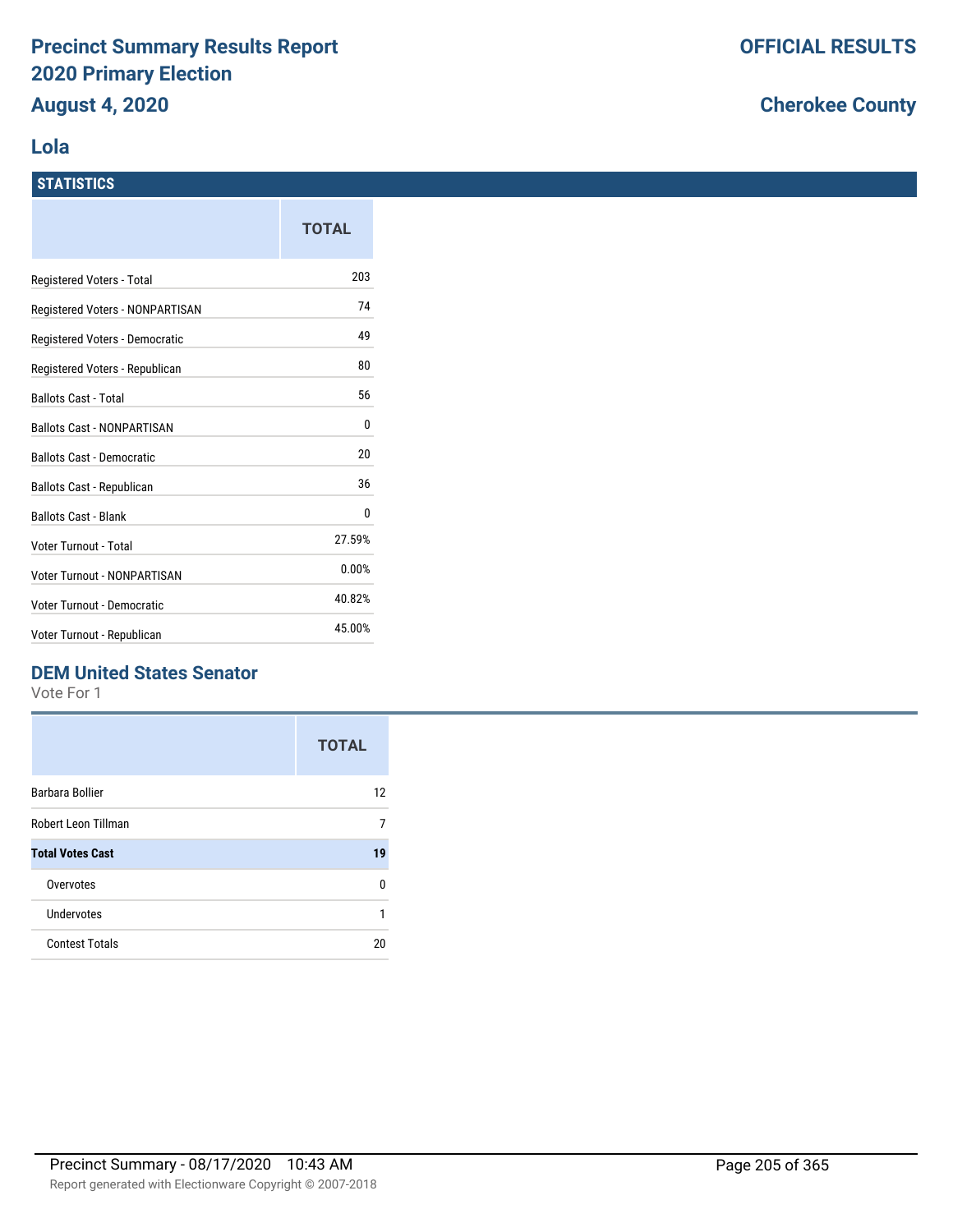# **August 4, 2020**

## **Lola**

#### **DEM US House Rep 2nd Dist**

Vote For 1

|                         | <b>TOTAL</b> |
|-------------------------|--------------|
| Michelle De La Isla     | 6            |
| James K. Windholz       | 13           |
| <b>Total Votes Cast</b> | 19           |
| Overvotes               | n            |
| Undervotes              |              |
| <b>Contest Totals</b>   | 20           |

# **DEM KS Senator 13th Dist**

Vote For 1

|                         | <b>TOTAL</b> |
|-------------------------|--------------|
| Nancy J. Ingle          | 17           |
| <b>Total Votes Cast</b> | 17           |
| Overvotes               | n            |
| <b>Undervotes</b>       | 3            |
| <b>Contest Totals</b>   | 20           |

# **DEM KS House of Rep 1st Dist**

Vote For 1

|                         | <b>TOTAL</b> |
|-------------------------|--------------|
| <b>Write-In Totals</b>  |              |
| Not Assigned            |              |
| <b>Total Votes Cast</b> |              |
| Overvotes               | n            |
| <b>Undervotes</b>       | 19           |
| <b>Contest Totals</b>   | 20           |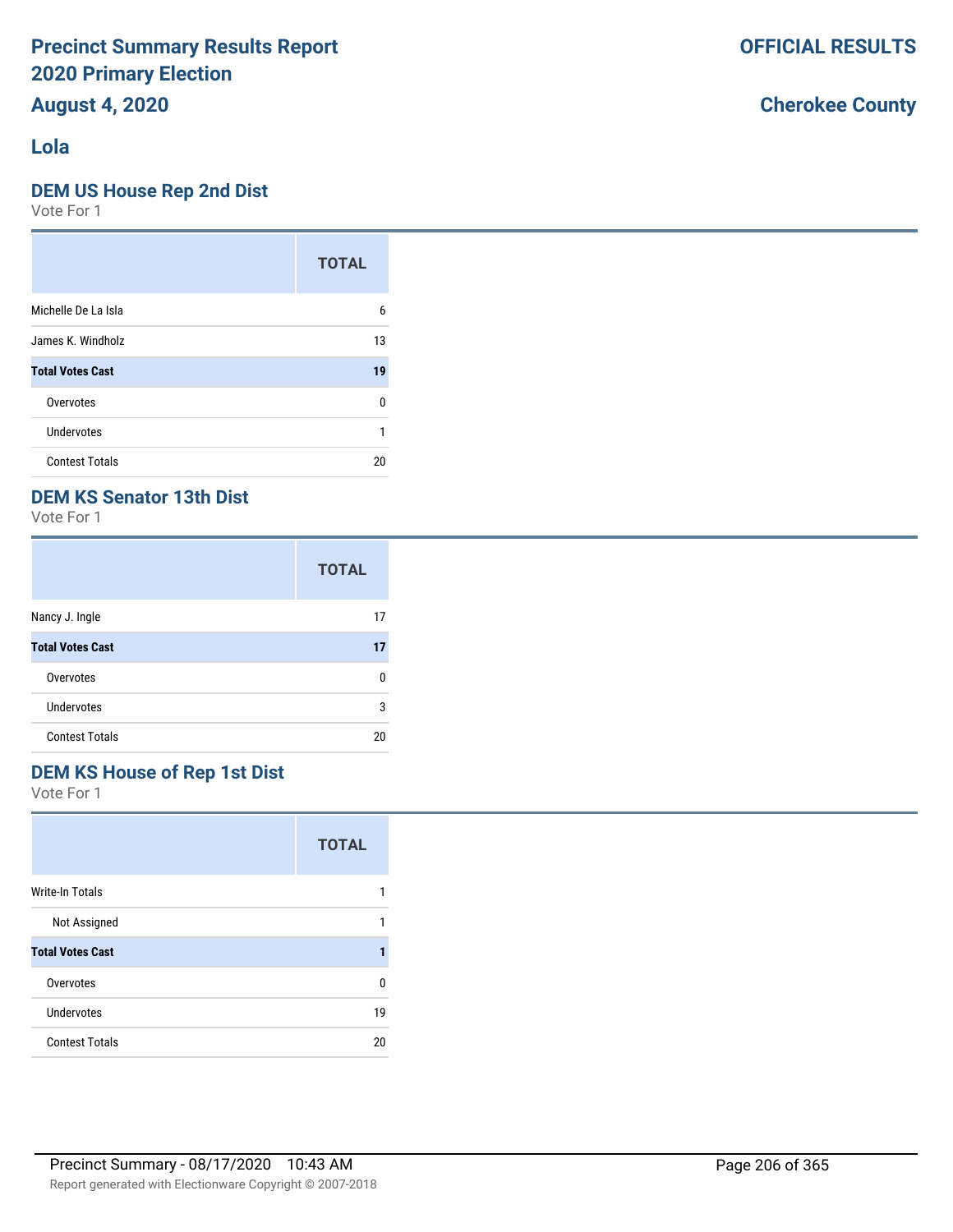## **August 4, 2020**

#### **Lola**

#### **DEM Co Comm 2nd Dist 2nd Dist**

Vote For 1

|                         | <b>TOTAL</b> |
|-------------------------|--------------|
| Owen Tom Pryor          | 18           |
| <b>Total Votes Cast</b> | 18           |
| Overvotes               | U            |
| <b>Undervotes</b>       | 2            |
| <b>Contest Totals</b>   | 20           |

## **DEM County Clerk**

Vote For 1

|                         | <b>TOTAL</b> |
|-------------------------|--------------|
| Carol Rae Marcan-Venson | 15           |
| <b>Total Votes Cast</b> | 15           |
| Overvotes               | n            |
| Undervotes              | 5            |
| <b>Contest Totals</b>   | 20           |

### **DEM County Treasurer**

Vote For 1

|                         | <b>TOTAL</b> |
|-------------------------|--------------|
| Write-In Totals         |              |
| Not Assigned            |              |
| <b>Total Votes Cast</b> |              |
| Overvotes               | n            |
| Undervotes              | 19           |
| <b>Contest Totals</b>   | 20           |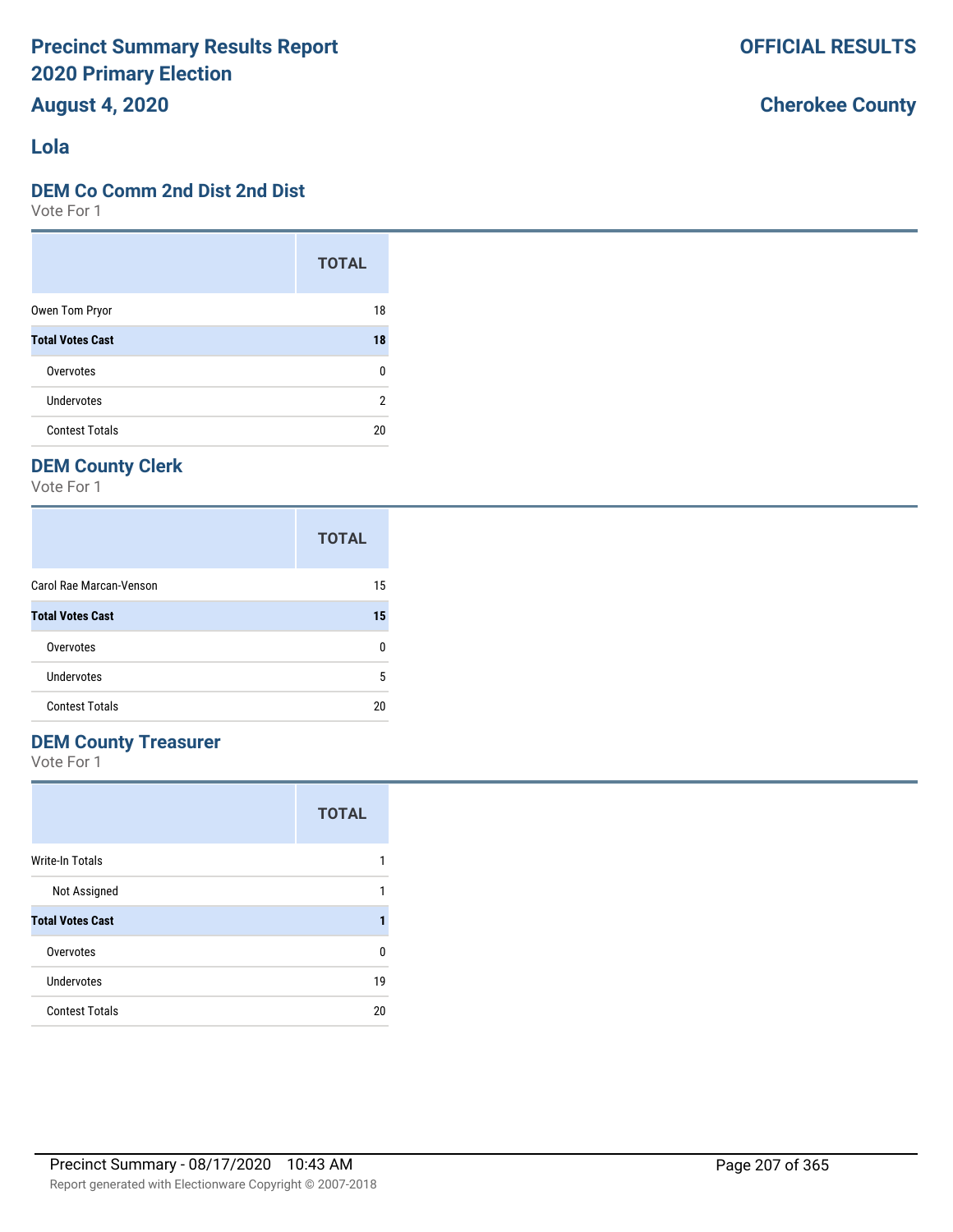## **August 4, 2020**

#### **Lola**

#### **DEM County Register of Deeds**

Vote For 1

|                         | <b>TOTAL</b> |
|-------------------------|--------------|
| Write-In Totals         |              |
| Not Assigned            |              |
| <b>Total Votes Cast</b> |              |
| Overvotes               | 0            |
| Undervotes              | 19           |
| <b>Contest Totals</b>   | 20           |

## **DEM County Attorney**

Vote For 1

|                         | <b>TOTAL</b> |
|-------------------------|--------------|
| <b>Write-In Totals</b>  |              |
| Not Assigned            |              |
| <b>Total Votes Cast</b> |              |
| Overvotes               | U            |
| Undervotes              | 19           |
| <b>Contest Totals</b>   | 20           |

#### **DEM County Sheriff**

Vote For 1

|                         | <b>TOTAL</b> |
|-------------------------|--------------|
| David M. Groves         | 19           |
| <b>Total Votes Cast</b> | 19           |
| Overvotes               | n            |
| <b>Undervotes</b>       |              |
| <b>Contest Totals</b>   | 20           |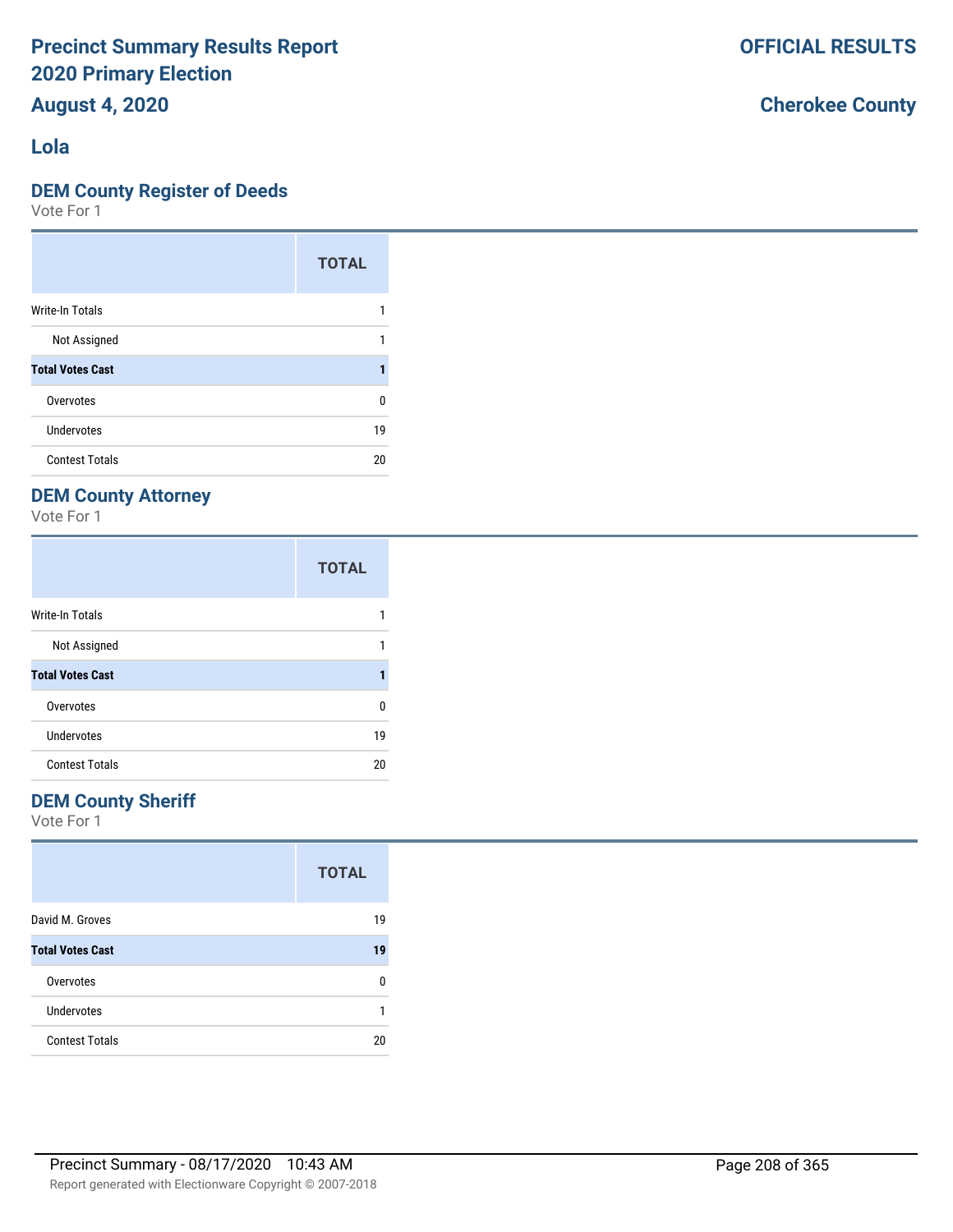**August 4, 2020**

#### **Lola**

#### **DEM Township Trustee Lola Twp**

Vote For 1

|                         | <b>TOTAL</b> |
|-------------------------|--------------|
| <b>Write-In Totals</b>  |              |
| Not Assigned            | 1            |
| <b>Total Votes Cast</b> |              |
| Overvotes               | 0            |
| <b>Undervotes</b>       | 19           |
| <b>Contest Totals</b>   | 20           |

## **DEM Township Treasurer Lola Twp**

Vote For 1

|                         | <b>TOTAL</b> |
|-------------------------|--------------|
| Write-In Totals         |              |
| Not Assigned            |              |
| <b>Total Votes Cast</b> |              |
| Overvotes               | U            |
| Undervotes              | 19           |
| <b>Contest Totals</b>   | 20           |

#### **DEM Pct Com m Lola**

Vote For 1

|                         | <b>TOTAL</b> |
|-------------------------|--------------|
| Write-In Totals         |              |
| Not Assigned            |              |
| <b>Total Votes Cast</b> |              |
| Overvotes               | U            |
| Undervotes              | 19           |
| <b>Contest Totals</b>   | 20           |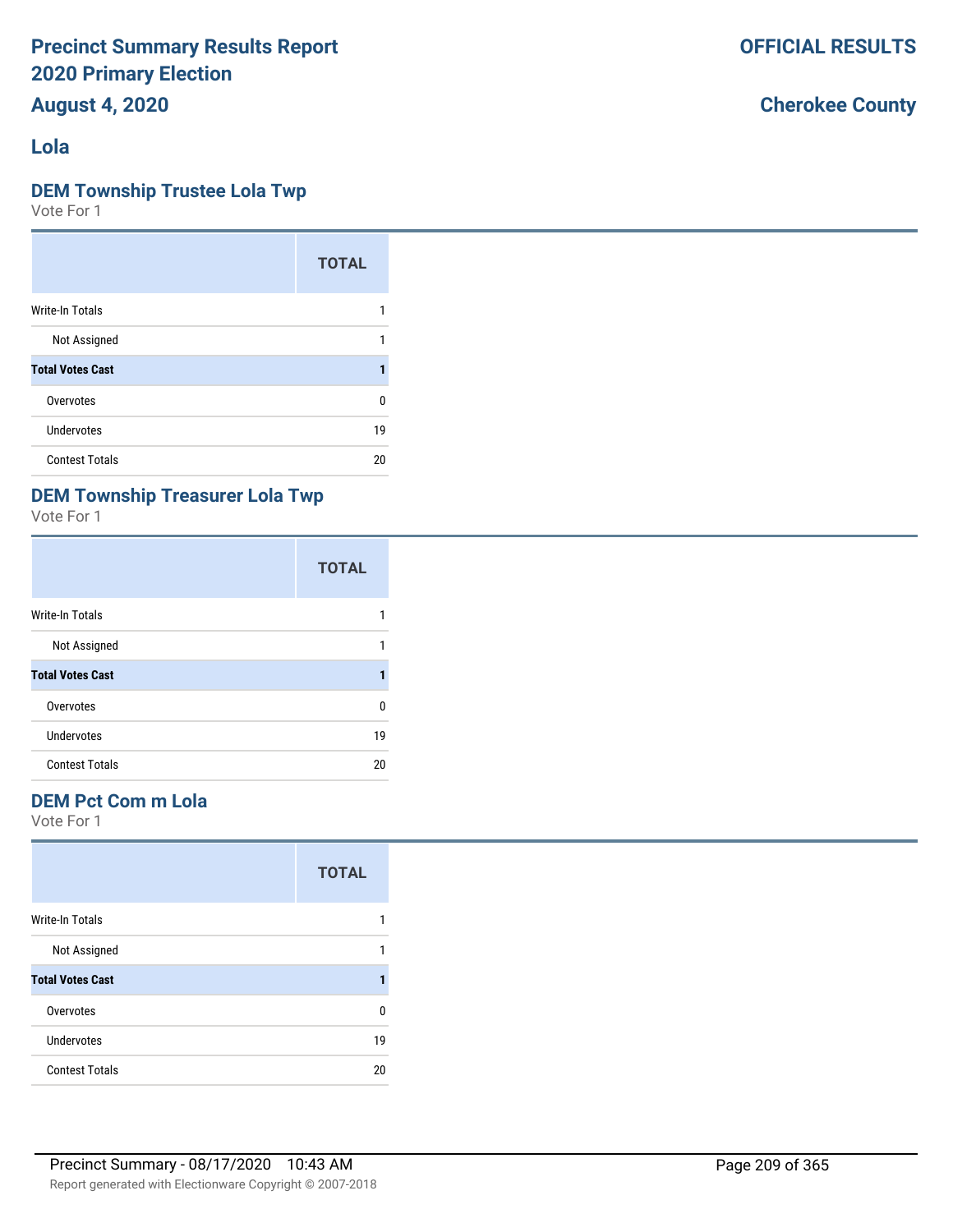# **August 4, 2020**

#### **Lola**

#### **DEM Pct Com w Lola**

Vote For 1

|                         | <b>TOTAL</b> |
|-------------------------|--------------|
| Write-In Totals         |              |
| Not Assigned            |              |
| <b>Total Votes Cast</b> |              |
| Overvotes               | n            |
| <b>Undervotes</b>       | 19           |
| <b>Contest Totals</b>   | 20           |

#### **REP United States Senator**

Vote For 1

|                            | <b>TOTAL</b>   |
|----------------------------|----------------|
| Lance Berland              | 0              |
| John L. Berman             | 1              |
| Derek C. Ellis             | 0              |
| <b>Bob Hamilton</b>        | $\overline{2}$ |
| Kris Kobach                | 20             |
| David Alan Lindstrom       | 0              |
| Roger Marshall             | 11             |
| <b>Brian Matlock</b>       | 0              |
| John Miller                | 0              |
| <b>Steve Roberts</b>       | 1              |
| <b>Gabriel Mark Robles</b> | 0              |
| <b>Total Votes Cast</b>    | 35             |
| Overvotes                  | 0              |
| Undervotes                 | 1              |
| <b>Contest Totals</b>      | 36             |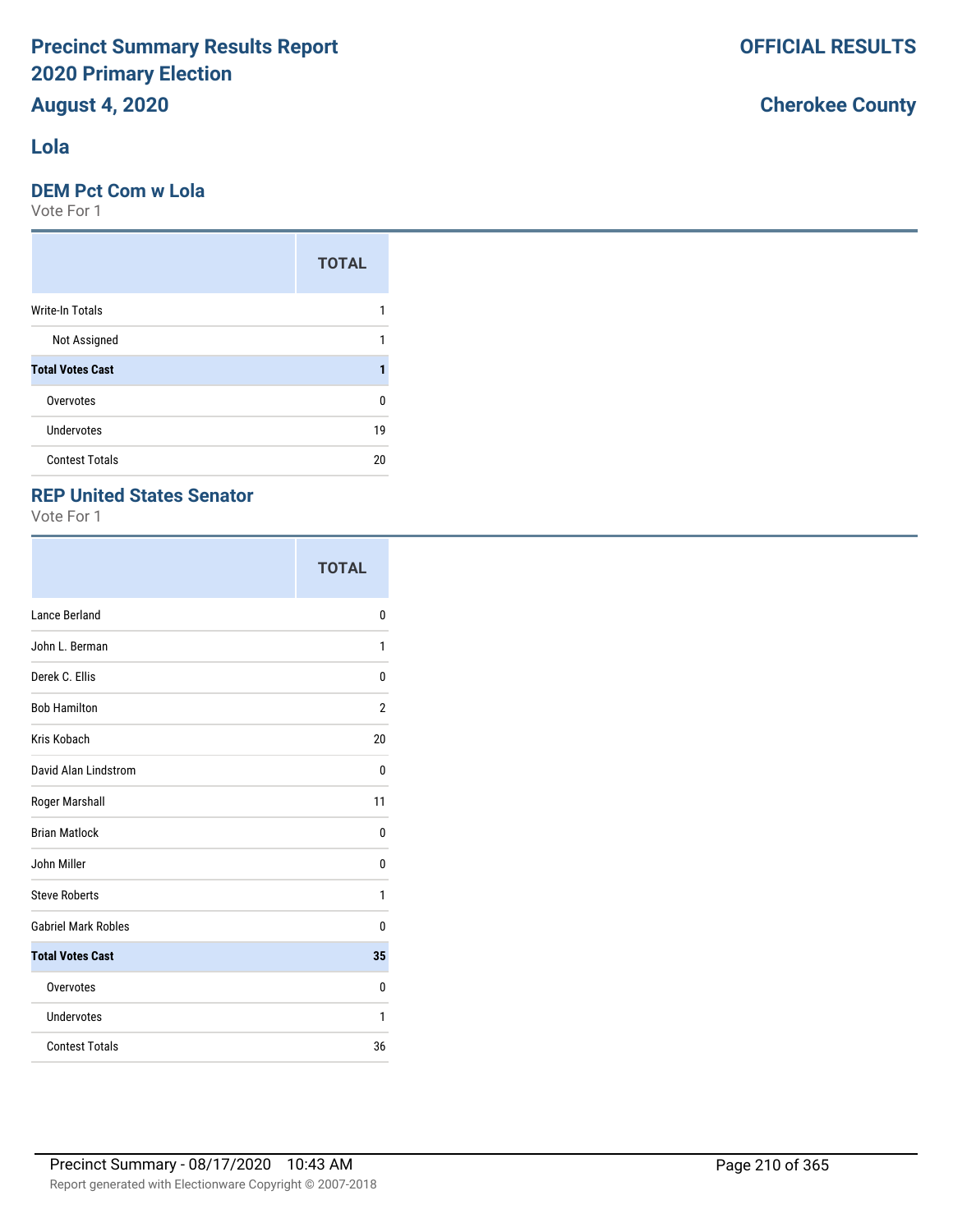#### **Lola**

#### **REP US House Rep 2nd Dist**

Vote For 1

|                         | <b>TOTAL</b> |
|-------------------------|--------------|
| Jake LaTurner           | 29           |
| Dennis Taylor           | 2            |
| <b>Steve Watkins</b>    | 5            |
| <b>Total Votes Cast</b> | 36           |
| Overvotes               | 0            |
| Undervotes              | $\Omega$     |
| <b>Contest Totals</b>   | 36           |

#### **REP KS Senator 13th Dist**

Vote For 1

|                            | <b>TOTAL</b> |
|----------------------------|--------------|
| <b>Richard Hilderbrand</b> | 32           |
| <b>Total Votes Cast</b>    | 32           |
| Overvotes                  | n            |
| Undervotes                 | 4            |
| <b>Contest Totals</b>      | 36           |

#### **REP KS House of Rep 1st Dist**

Vote For 1

|                           | <b>TOTAL</b> |
|---------------------------|--------------|
| <b>Ronald Coquillette</b> | 2            |
| Michael Houser            | 30           |
| <b>Total Votes Cast</b>   | 32           |
| Overvotes                 | U            |
| Undervotes                | 4            |
| <b>Contest Totals</b>     | 36           |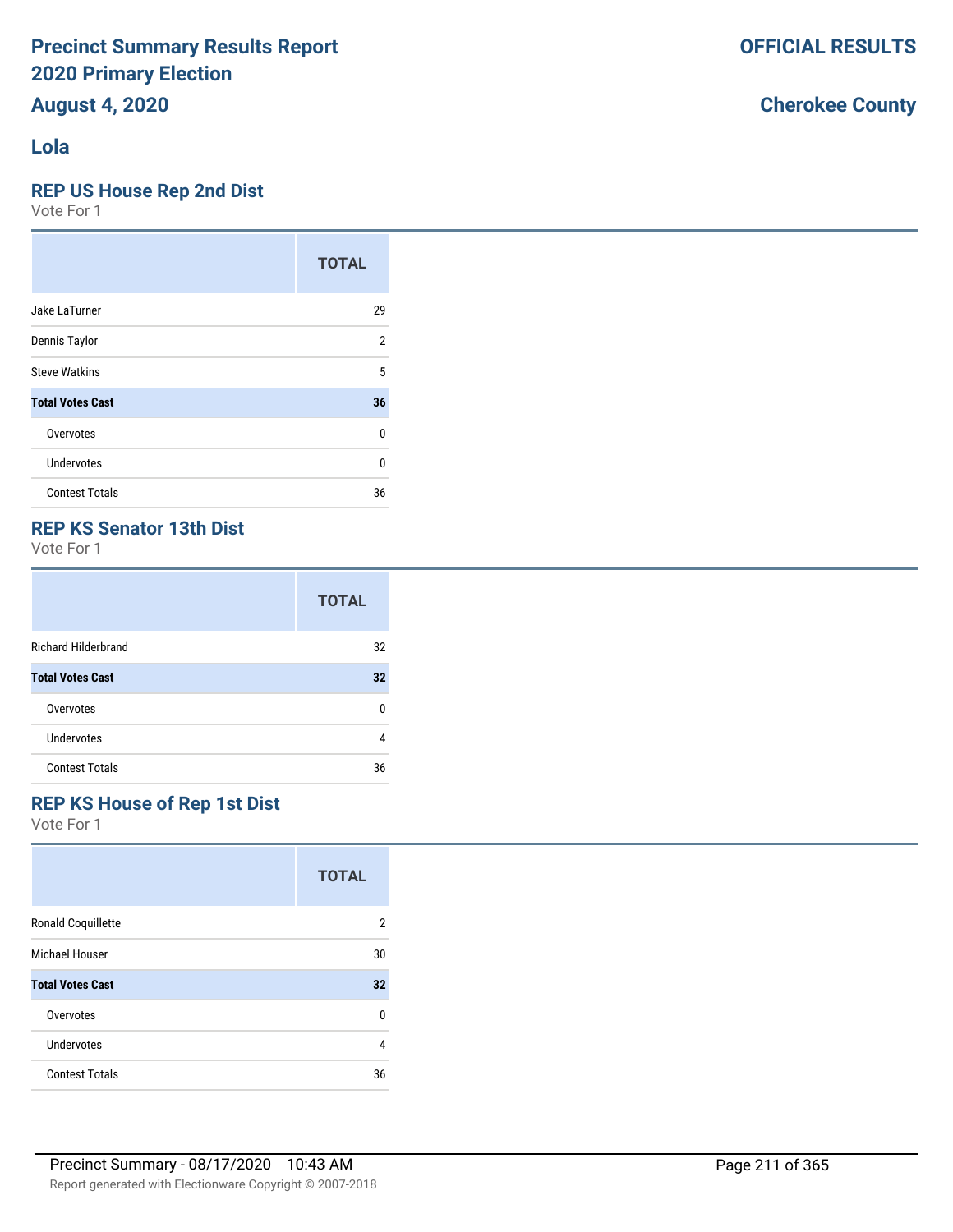# **August 4, 2020**

#### **Lola**

#### **REP Co Comm 2nd Dist 2nd Dist**

Vote For 1

|                         | <b>TOTAL</b> |
|-------------------------|--------------|
| Lorie M. Johnson        | 31           |
| <b>Total Votes Cast</b> | 31           |
| Overvotes               | 0            |
| Undervotes              | 5            |
| <b>Contest Totals</b>   | 36           |

# **REP County Clerk**

Vote For 1

|                         | <b>TOTAL</b> |
|-------------------------|--------------|
| Sammye Opela            | 5            |
| Kyle D. Rennie          | 31           |
| <b>Total Votes Cast</b> | 36           |
| Overvotes               | 0            |
| Undervotes              | ŋ            |
| <b>Contest Totals</b>   | 36           |

#### **REP County Treasurer**

Vote For 1

|                         | <b>TOTAL</b> |
|-------------------------|--------------|
| Raven Elmore            | 32           |
| <b>Total Votes Cast</b> | 32           |
| Overvotes               | n            |
| Undervotes              | 4            |
| <b>Contest Totals</b>   | 36           |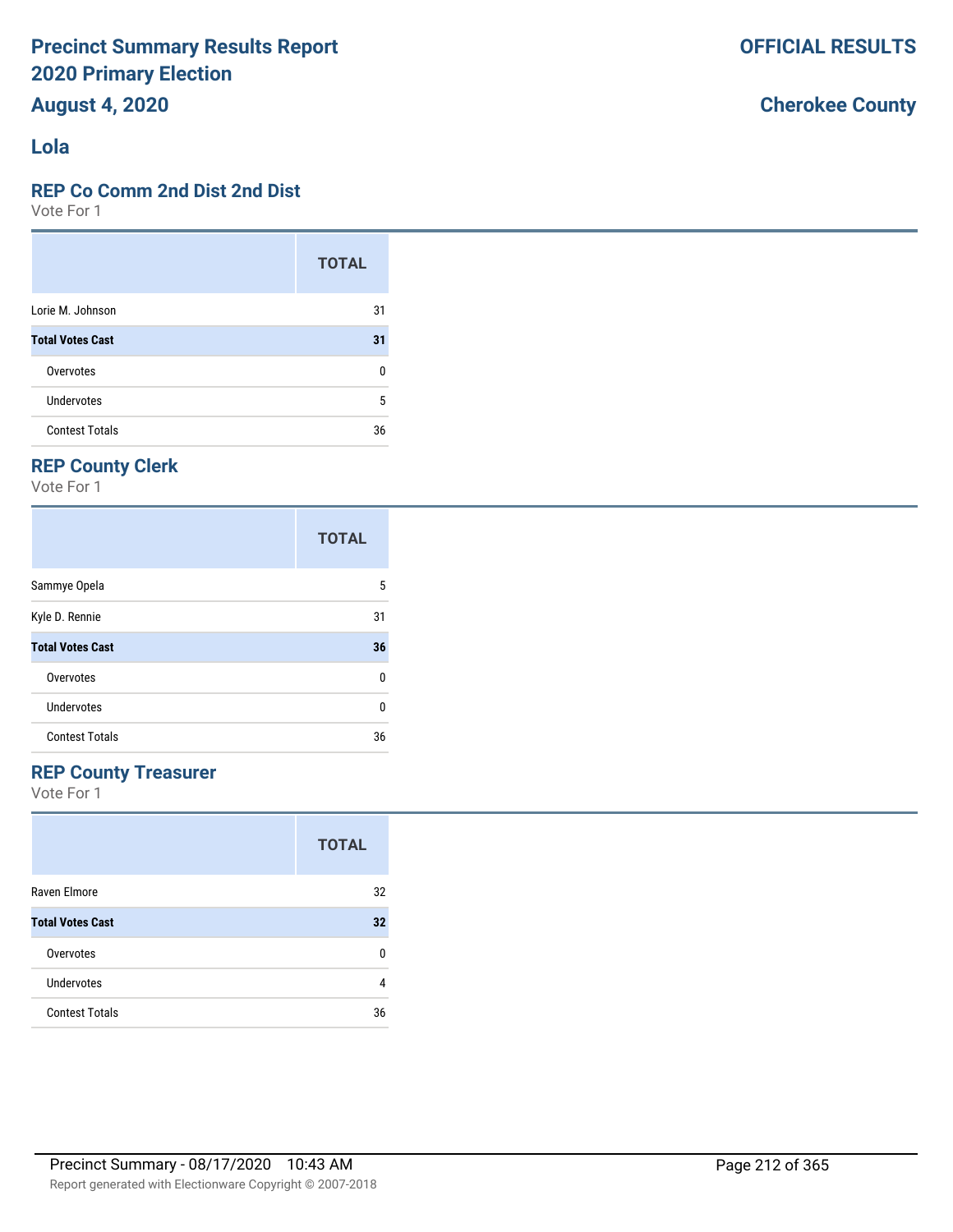## **August 4, 2020**

#### **Lola**

#### **REP County Register of Deeds**

Vote For 1

|                         | <b>TOTAL</b> |
|-------------------------|--------------|
| Barbara S. Bilke        | 31           |
| <b>Total Votes Cast</b> | 31           |
| Overvotes               | 0            |
| <b>Undervotes</b>       | 5            |
| <b>Contest Totals</b>   | 36           |

#### **REP County Attorney**

Vote For 1

|                         | <b>TOTAL</b> |
|-------------------------|--------------|
| Jake Conard             | 34           |
| <b>Total Votes Cast</b> | 34           |
| Overvotes               | 0            |
| Undervotes              | 2            |
| <b>Contest Totals</b>   | 36           |

#### **REP County Sheriff**

Vote For 1

|                         | <b>TOTAL</b> |
|-------------------------|--------------|
| <b>Write-In Totals</b>  | 5            |
| Not Assigned            | 5            |
| <b>Total Votes Cast</b> | 5            |
| Overvotes               | U            |
| Undervotes              | 31           |
| <b>Contest Totals</b>   | 36           |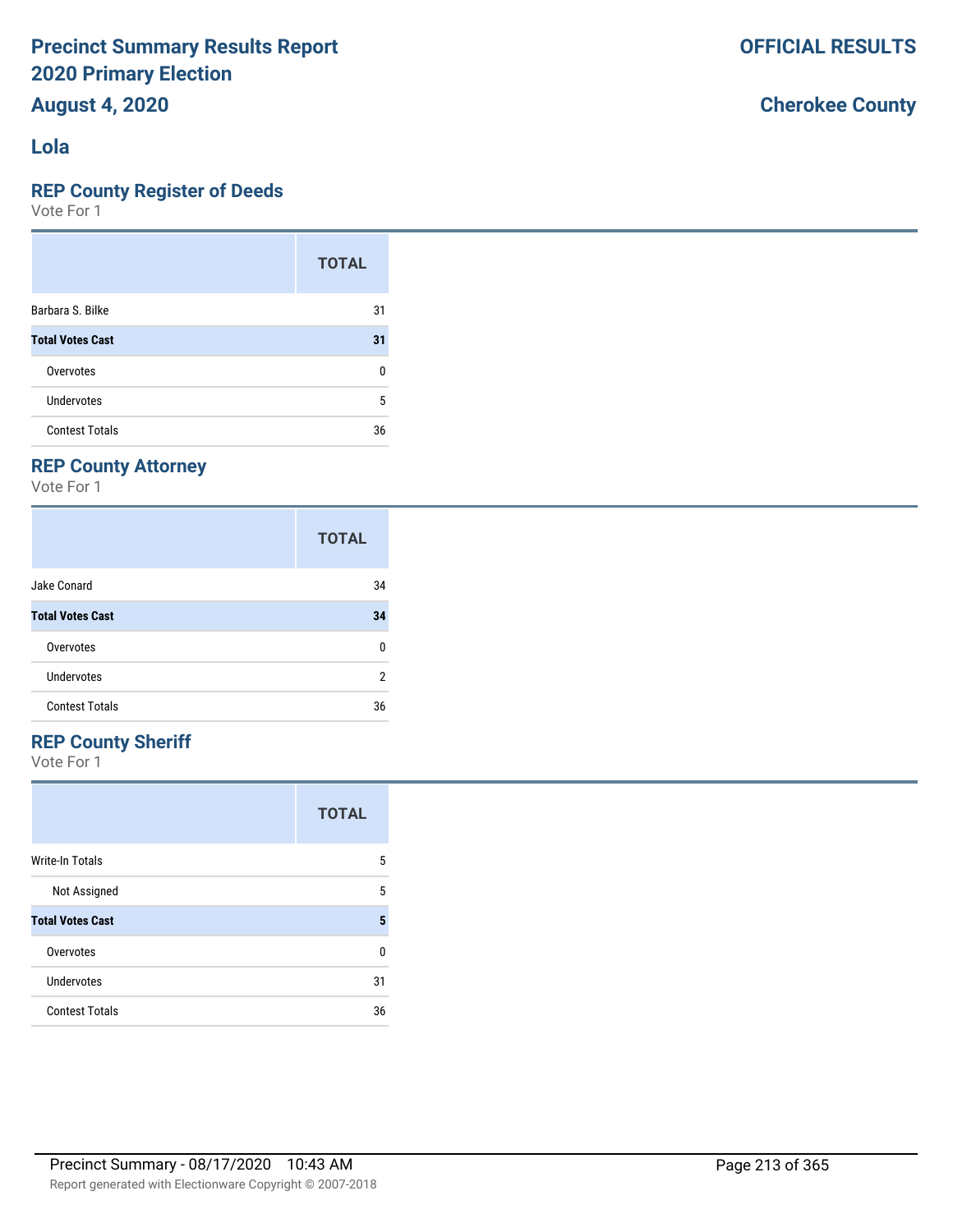**August 4, 2020**

#### **Lola**

#### **REP Township Trustee Lola Twp**

Vote For 1

|                         | <b>TOTAL</b>        |
|-------------------------|---------------------|
| <b>Write-In Totals</b>  | 2                   |
| Not Assigned            | 2                   |
| <b>Total Votes Cast</b> | $\boldsymbol{\eta}$ |
| Overvotes               | 0                   |
| <b>Undervotes</b>       | 34                  |
| <b>Contest Totals</b>   | 36                  |

#### **REP Township Treasurer Lola Twp**

Vote For 1

|                         | <b>TOTAL</b> |
|-------------------------|--------------|
| Write-In Totals         |              |
| Not Assigned            |              |
| <b>Total Votes Cast</b> |              |
| Overvotes               | U            |
| Undervotes              | 35           |
| <b>Contest Totals</b>   | 36           |

#### **REP Pct Com m Lola**

Vote For 1

|                         | <b>TOTAL</b> |
|-------------------------|--------------|
| <b>Write-In Totals</b>  |              |
| Not Assigned            |              |
| <b>Total Votes Cast</b> |              |
| Overvotes               | n            |
| Undervotes              | 35           |
| <b>Contest Totals</b>   | 36           |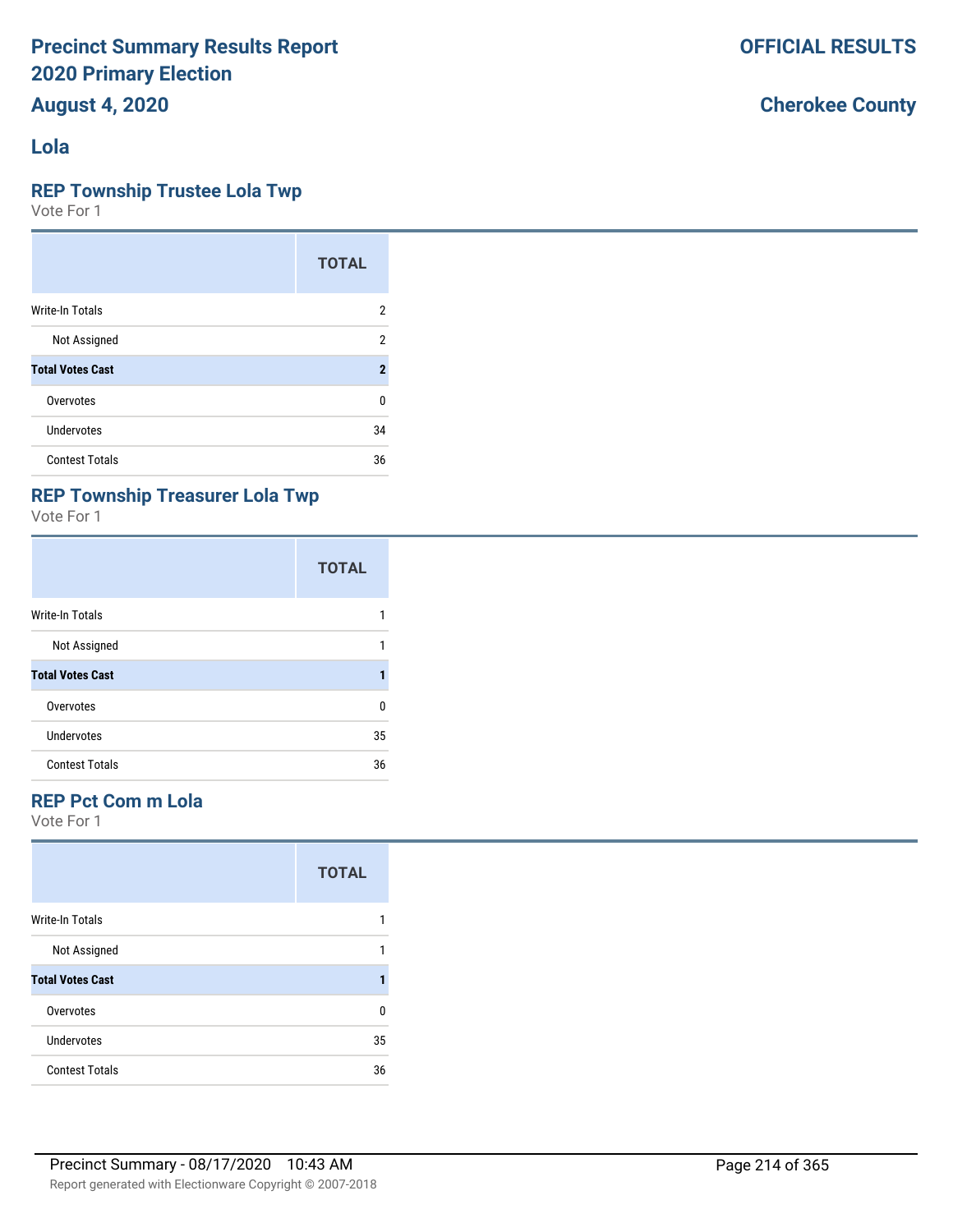## **Lola**

#### **REP Pct Com w Lola**

Vote For 1

|                         | <b>TOTAL</b> |
|-------------------------|--------------|
| <b>Write-In Totals</b>  |              |
| Not Assigned            |              |
| <b>Total Votes Cast</b> |              |
| Overvotes               | U            |
| Undervotes              | 35           |
| <b>Contest Totals</b>   | 36           |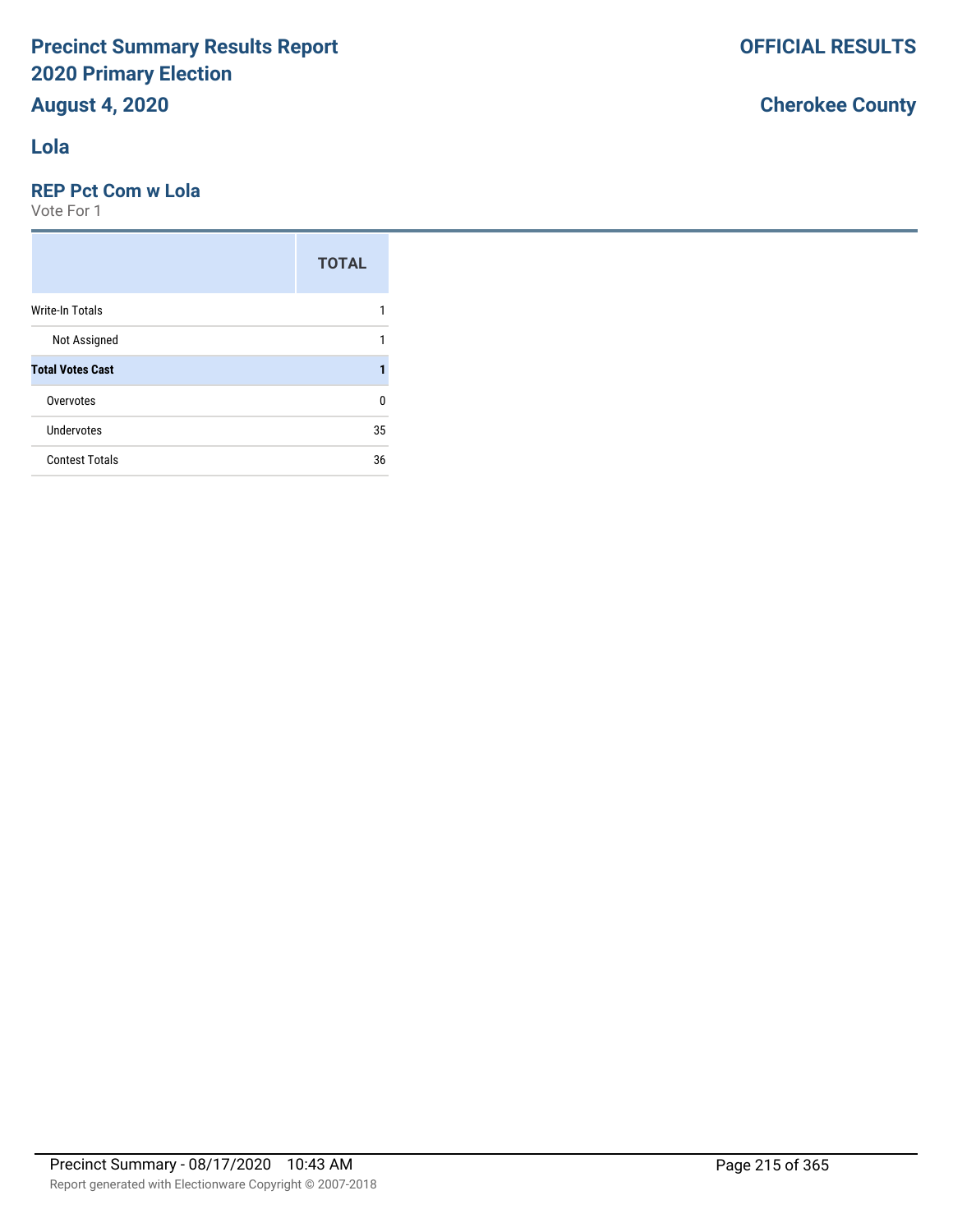#### **Lowell**

#### **STATISTICS**

|                                   | TOTAL  |
|-----------------------------------|--------|
| Registered Voters - Total         | 484    |
| Registered Voters - NONPARTISAN   | 165    |
| Registered Voters - Democratic    | 100    |
| Registered Voters - Republican    | 219    |
| <b>Ballots Cast - Total</b>       | 130    |
| <b>Ballots Cast - NONPARTISAN</b> | 0      |
| <b>Ballots Cast - Democratic</b>  | 29     |
| Ballots Cast - Republican         | 101    |
| <b>Ballots Cast - Blank</b>       | 0      |
| Voter Turnout - Total             | 26.86% |
| Voter Turnout - NONPARTISAN       | 0.00%  |
| Voter Turnout - Democratic        | 29.00% |
| Voter Turnout - Republican        | 46.12% |

#### **DEM United States Senator**

Vote For 1

|                         | <b>TOTAL</b> |
|-------------------------|--------------|
| Barbara Bollier         | 17           |
| Robert Leon Tillman     | 10           |
| <b>Total Votes Cast</b> | 27           |
| Overvotes               | n            |
| Undervotes              | 2            |
| <b>Contest Totals</b>   | 29           |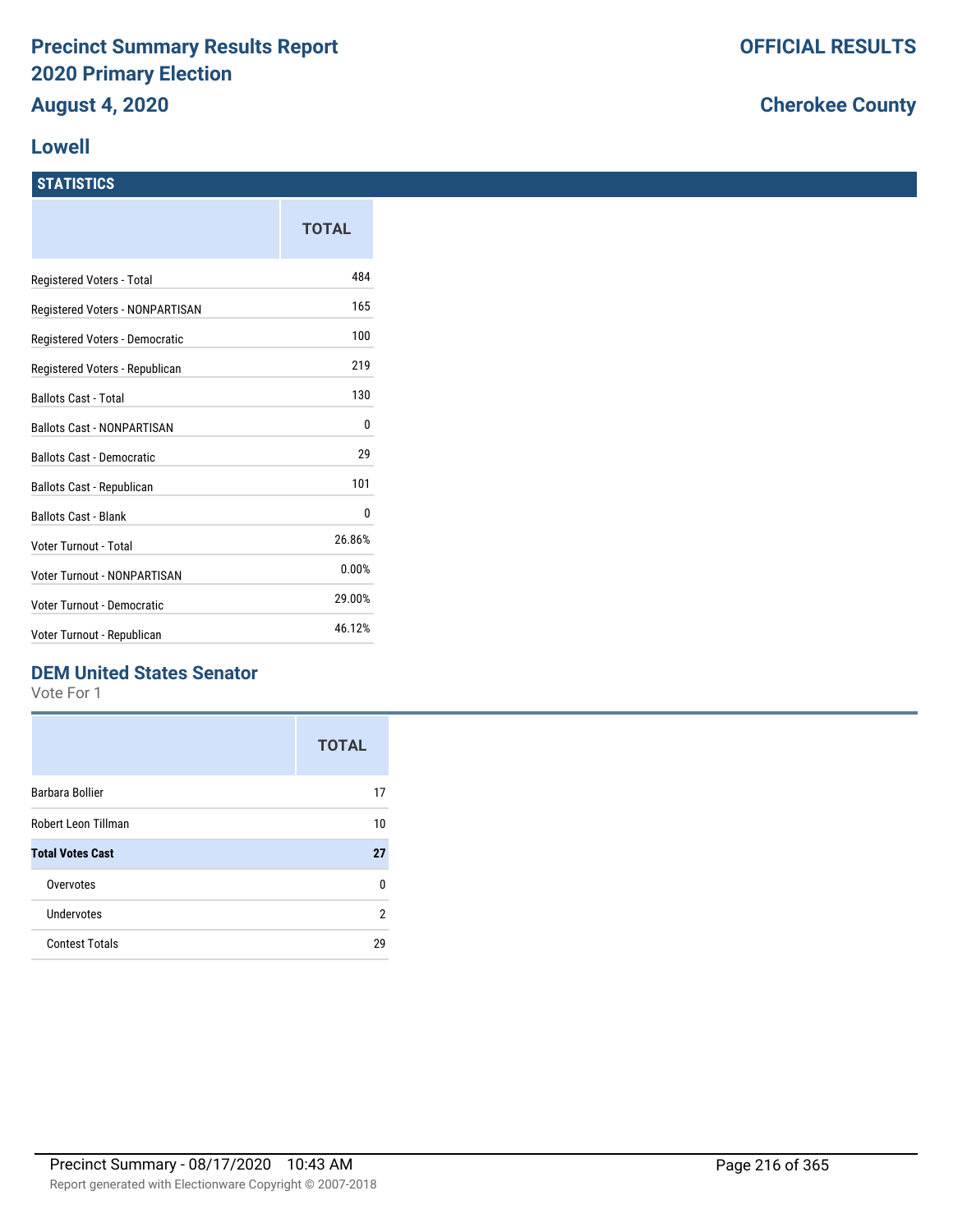## **August 4, 2020**

#### **Lowell**

#### **DEM US House Rep 2nd Dist**

Vote For 1

|                         | <b>TOTAL</b> |
|-------------------------|--------------|
| Michelle De La Isla     | 14           |
| James K. Windholz       | 14           |
| <b>Total Votes Cast</b> | 28           |
| Overvotes               | 0            |
| Undervotes              | 1            |
| <b>Contest Totals</b>   | 29           |

## **DEM KS Senator 13th Dist**

Vote For 1

|                         | <b>TOTAL</b> |
|-------------------------|--------------|
| Nancy J. Ingle          | 29           |
| <b>Total Votes Cast</b> | 29           |
| Overvotes               | n            |
| Undervotes              | n            |
| <b>Contest Totals</b>   | 29           |

## **DEM KS House of Rep 1st Dist**

Vote For 1

|                         | <b>TOTAL</b> |
|-------------------------|--------------|
| <b>Write-In Totals</b>  | n            |
| Not Assigned            | n            |
| <b>Total Votes Cast</b> | O            |
| Overvotes               | n            |
| Undervotes              | 29           |
| <b>Contest Totals</b>   | 29           |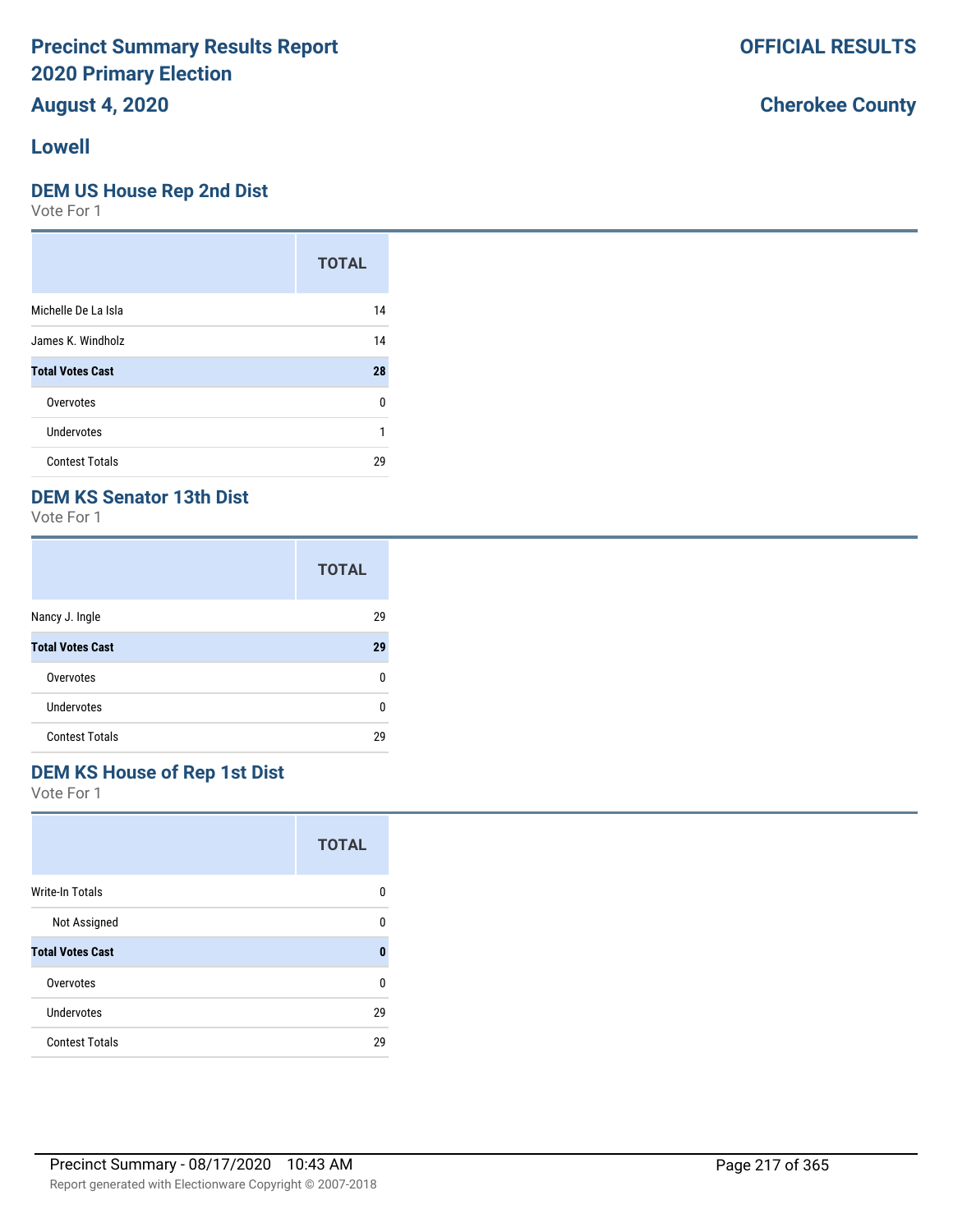# **August 4, 2020**

### **Lowell**

#### **DEM County Clerk**

Vote For 1

|                         | <b>TOTAL</b> |
|-------------------------|--------------|
| Carol Rae Marcan-Venson | 28           |
| <b>Total Votes Cast</b> | 28           |
| Overvotes               | n            |
| Undervotes              |              |
| <b>Contest Totals</b>   | 29           |

## **DEM County Treasurer**

Vote For 1

|                         | <b>TOTAL</b> |
|-------------------------|--------------|
| Write-In Totals         |              |
| Not Assigned            |              |
| <b>Total Votes Cast</b> |              |
| Overvotes               | n            |
| Undervotes              | 28           |
| <b>Contest Totals</b>   | 29           |

## **DEM County Register of Deeds**

Vote For 1

|                         | <b>TOTAL</b> |
|-------------------------|--------------|
| <b>Write-In Totals</b>  | 1            |
| Not Assigned            | 1            |
| <b>Total Votes Cast</b> |              |
| Overvotes               | n            |
| Undervotes              | 28           |
| <b>Contest Totals</b>   | 29           |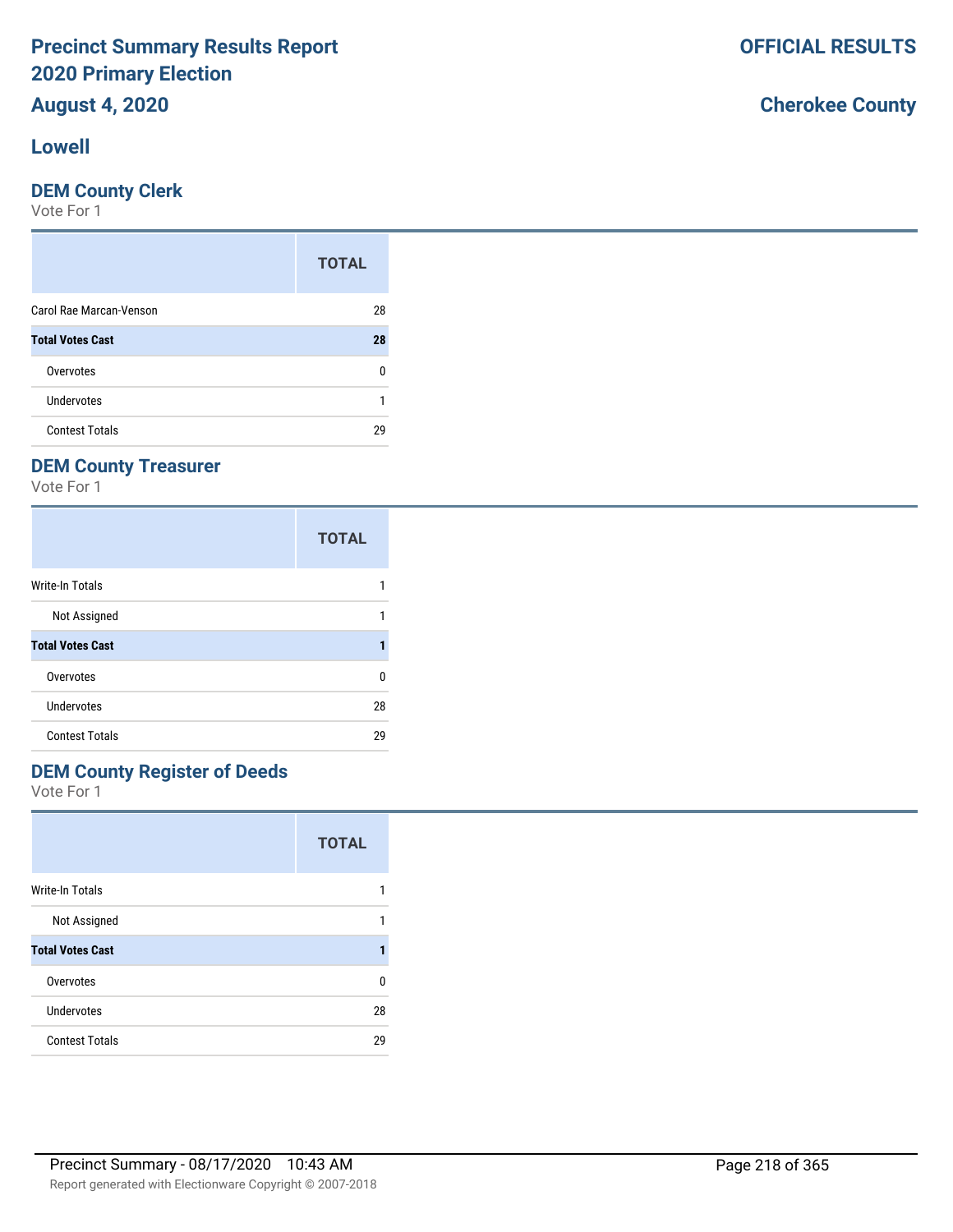# **August 4, 2020**

#### **Lowell**

### **DEM County Attorney**

Vote For 1

|                         | <b>TOTAL</b> |
|-------------------------|--------------|
| <b>Write-In Totals</b>  |              |
| Not Assigned            |              |
| <b>Total Votes Cast</b> |              |
| Overvotes               | ŋ            |
| <b>Undervotes</b>       | 28           |
| <b>Contest Totals</b>   | 29           |

## **DEM County Sheriff**

Vote For 1

|                         | <b>TOTAL</b> |
|-------------------------|--------------|
| David M. Groves         | 28           |
| <b>Total Votes Cast</b> | 28           |
| Overvotes               | n            |
| Undervotes              |              |
| <b>Contest Totals</b>   | 29           |

### **DEM Township Trustee Lowell Twp**

Vote For 1

|                         | <b>TOTAL</b> |
|-------------------------|--------------|
| Lee Howard              | 28           |
| <b>Total Votes Cast</b> | 28           |
| Overvotes               | n            |
| Undervotes              |              |
| <b>Contest Totals</b>   | 29           |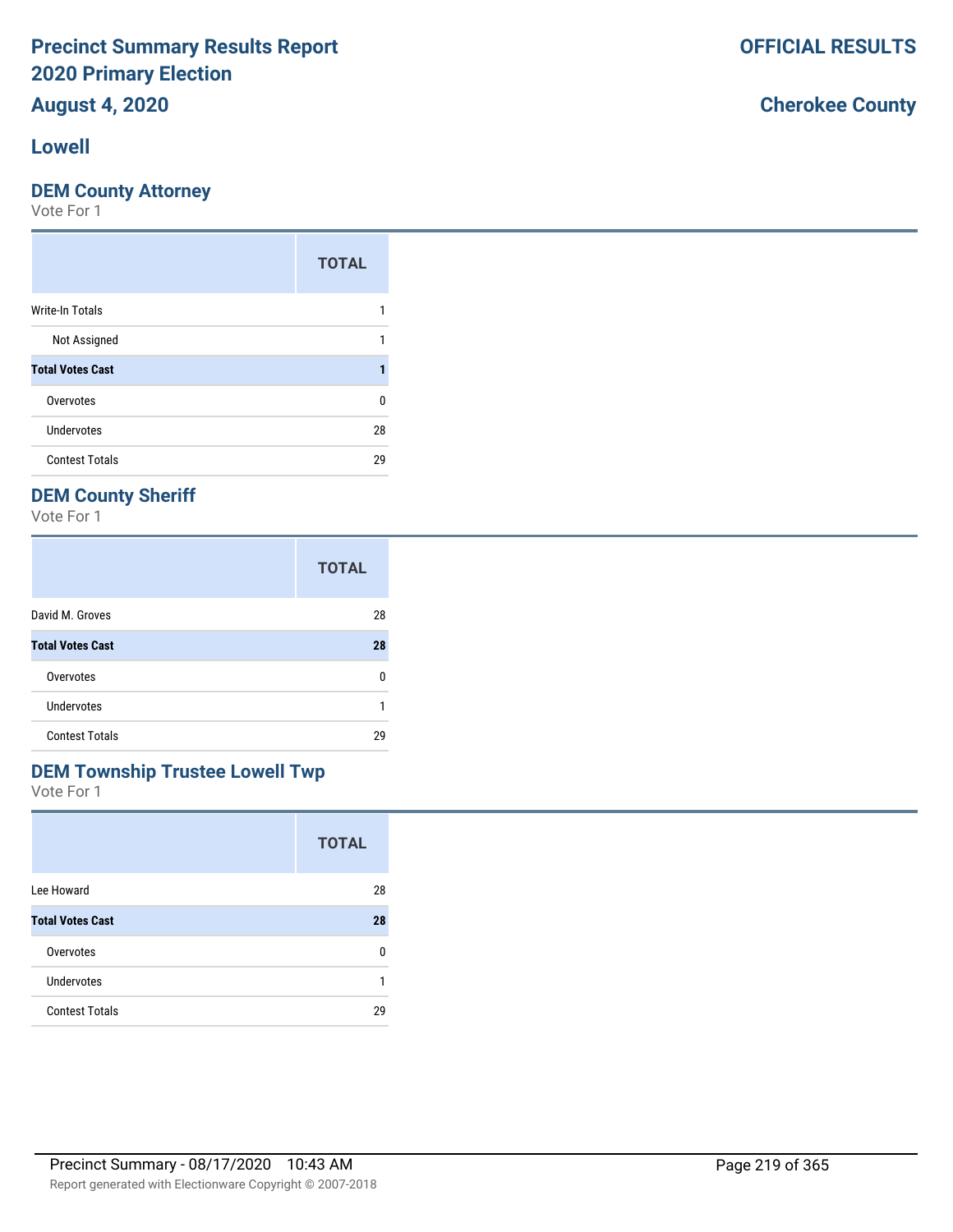**August 4, 2020**

#### **Lowell**

#### **DEM Township Treasurer Lowell Twp**

Vote For 1

|                         | <b>TOTAL</b> |
|-------------------------|--------------|
| Sena Howard             | 26           |
| <b>Total Votes Cast</b> | 26           |
| Overvotes               | n            |
| Undervotes              | 3            |
| <b>Contest Totals</b>   | 29           |

### **DEM Pct Com m Lowell**

Vote For 1

|                         | <b>TOTAL</b> |
|-------------------------|--------------|
| Lee Howard              | 26           |
| Write-In Totals         | U            |
| Not Assigned            | U            |
| <b>Total Votes Cast</b> | 26           |
| Overvotes               | U            |
| Undervotes              | 3            |
| <b>Contest Totals</b>   | 29           |

## **DEM Pct Com w Lowell**

Vote For 1

|                         | <b>TOTAL</b> |
|-------------------------|--------------|
| Sena Howard             | 25           |
| Write-In Totals         | U            |
| Not Assigned            | U            |
| <b>Total Votes Cast</b> | 25           |
| Overvotes               | 0            |
| Undervotes              | 4            |
| <b>Contest Totals</b>   | 29           |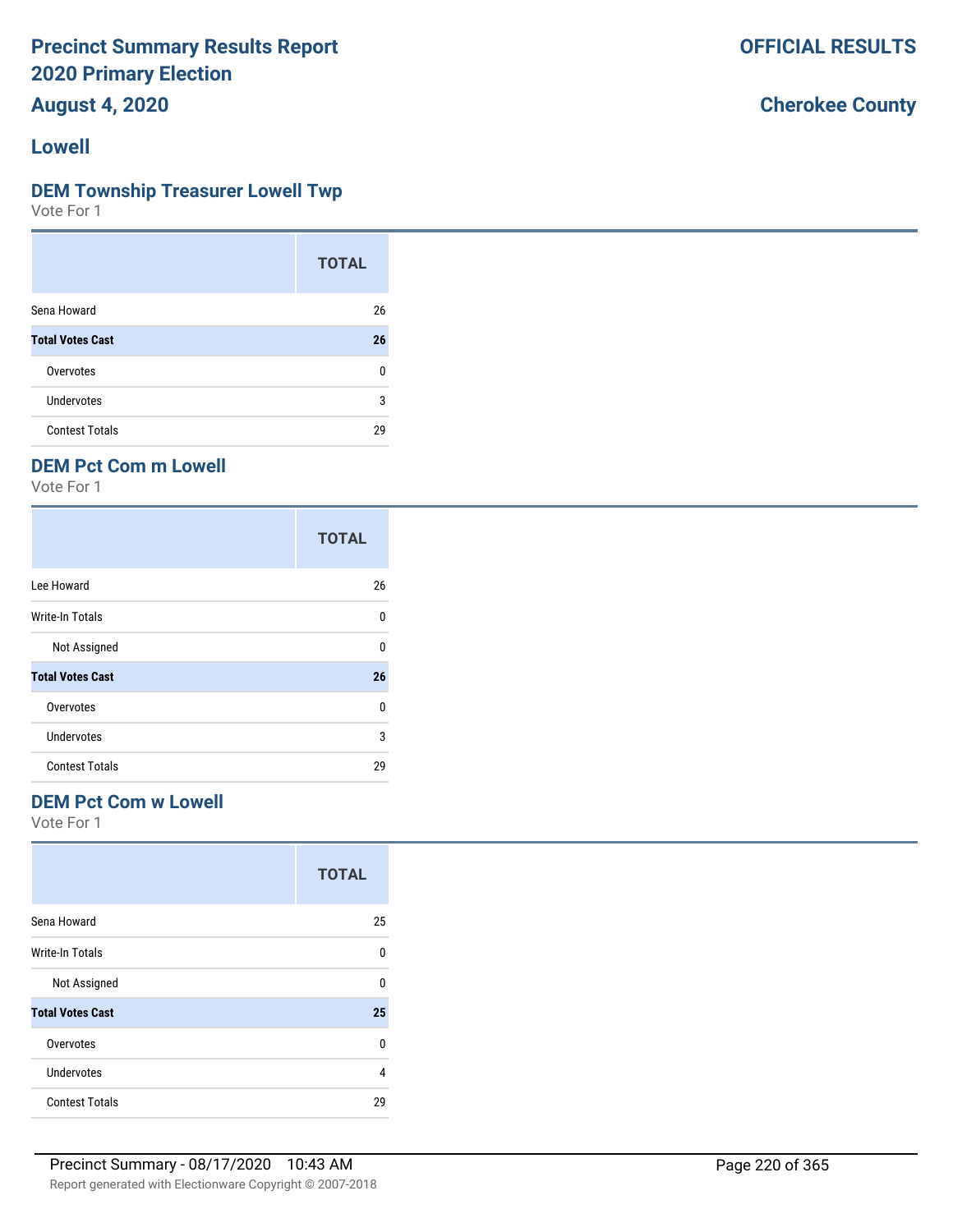# **August 4, 2020**

### **Lowell**

#### **REP United States Senator**

Vote For 1

|                            | <b>TOTAL</b> |
|----------------------------|--------------|
| Lance Berland              | 3            |
| John L. Berman             | 0            |
| Derek C. Ellis             | 1            |
| <b>Bob Hamilton</b>        | 11           |
| Kris Kobach                | 38           |
| David Alan Lindstrom       | 1            |
| Roger Marshall             | 41           |
| <b>Brian Matlock</b>       | 0            |
| John Miller                | 0            |
| <b>Steve Roberts</b>       | 5            |
| <b>Gabriel Mark Robles</b> | 0            |
| <b>Total Votes Cast</b>    | 100          |
| Overvotes                  | 0            |
| Undervotes                 | 1            |
| <b>Contest Totals</b>      | 101          |

## **REP US House Rep 2nd Dist**

Vote For 1

|                         | <b>TOTAL</b> |
|-------------------------|--------------|
| Jake LaTurner           | 78           |
| Dennis Taylor           | 8            |
| <b>Steve Watkins</b>    | 15           |
| <b>Total Votes Cast</b> | 101          |
| Overvotes               | U            |
| <b>Undervotes</b>       | U            |
| <b>Contest Totals</b>   | 101          |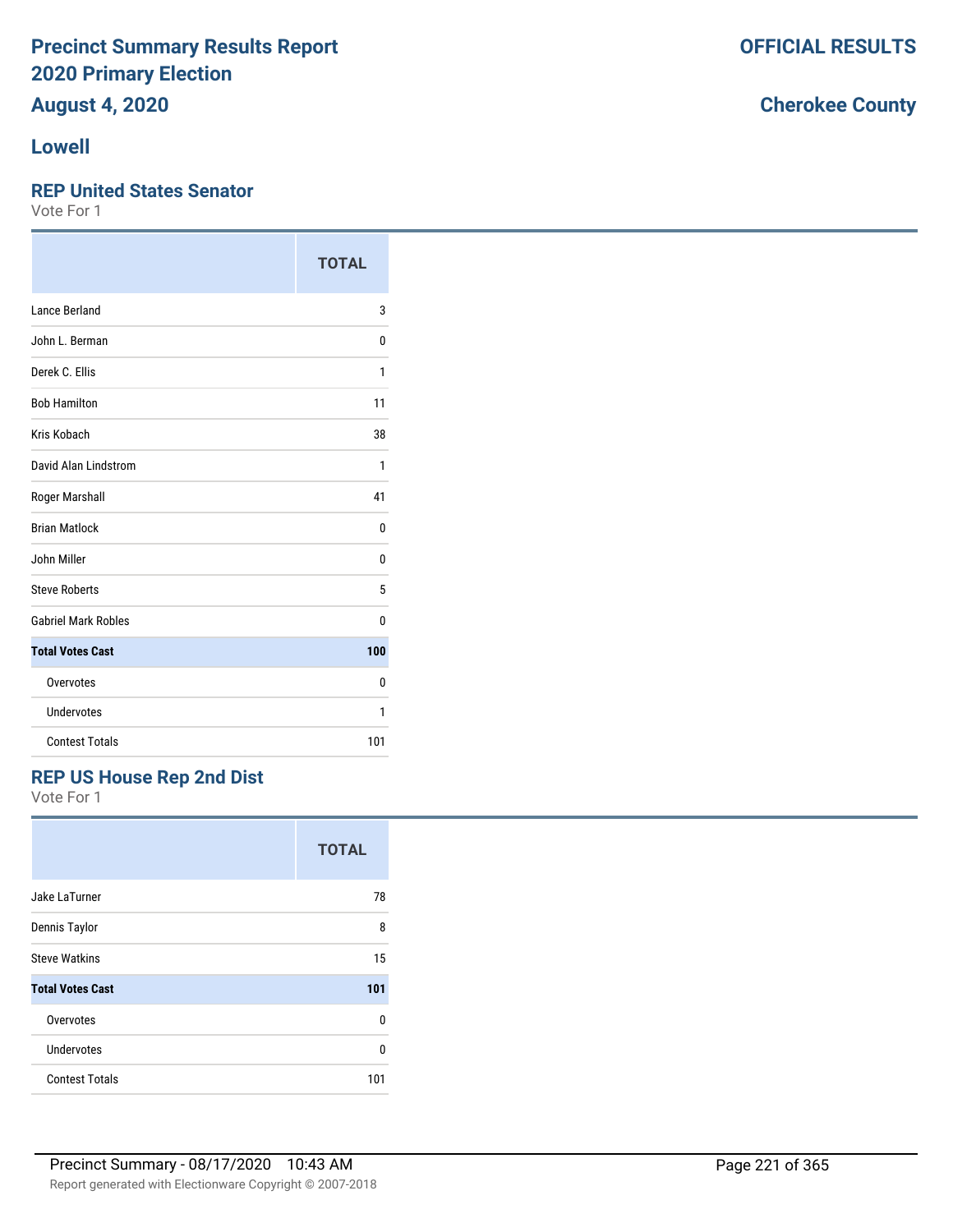## **August 4, 2020**

#### **Lowell**

#### **REP KS Senator 13th Dist**

Vote For 1

|                            | <b>TOTAL</b> |
|----------------------------|--------------|
| <b>Richard Hilderbrand</b> | 95           |
| <b>Total Votes Cast</b>    | 95           |
| Overvotes                  | 0            |
| Undervotes                 | 6            |
| <b>Contest Totals</b>      | 101          |

## **REP KS House of Rep 1st Dist**

Vote For 1

|                         | <b>TOTAL</b> |
|-------------------------|--------------|
| Ronald Coquillette      | 26           |
| Michael Houser          | 74           |
| <b>Total Votes Cast</b> | 100          |
| Overvotes               | 0            |
| Undervotes              |              |
| <b>Contest Totals</b>   | 101          |

## **REP County Clerk**

Vote For 1

|                         | <b>TOTAL</b> |
|-------------------------|--------------|
| Sammye Opela            | 49           |
| Kyle D. Rennie          | 48           |
| <b>Total Votes Cast</b> | 97           |
| Overvotes               | U            |
| Undervotes              | 4            |
| <b>Contest Totals</b>   | 101          |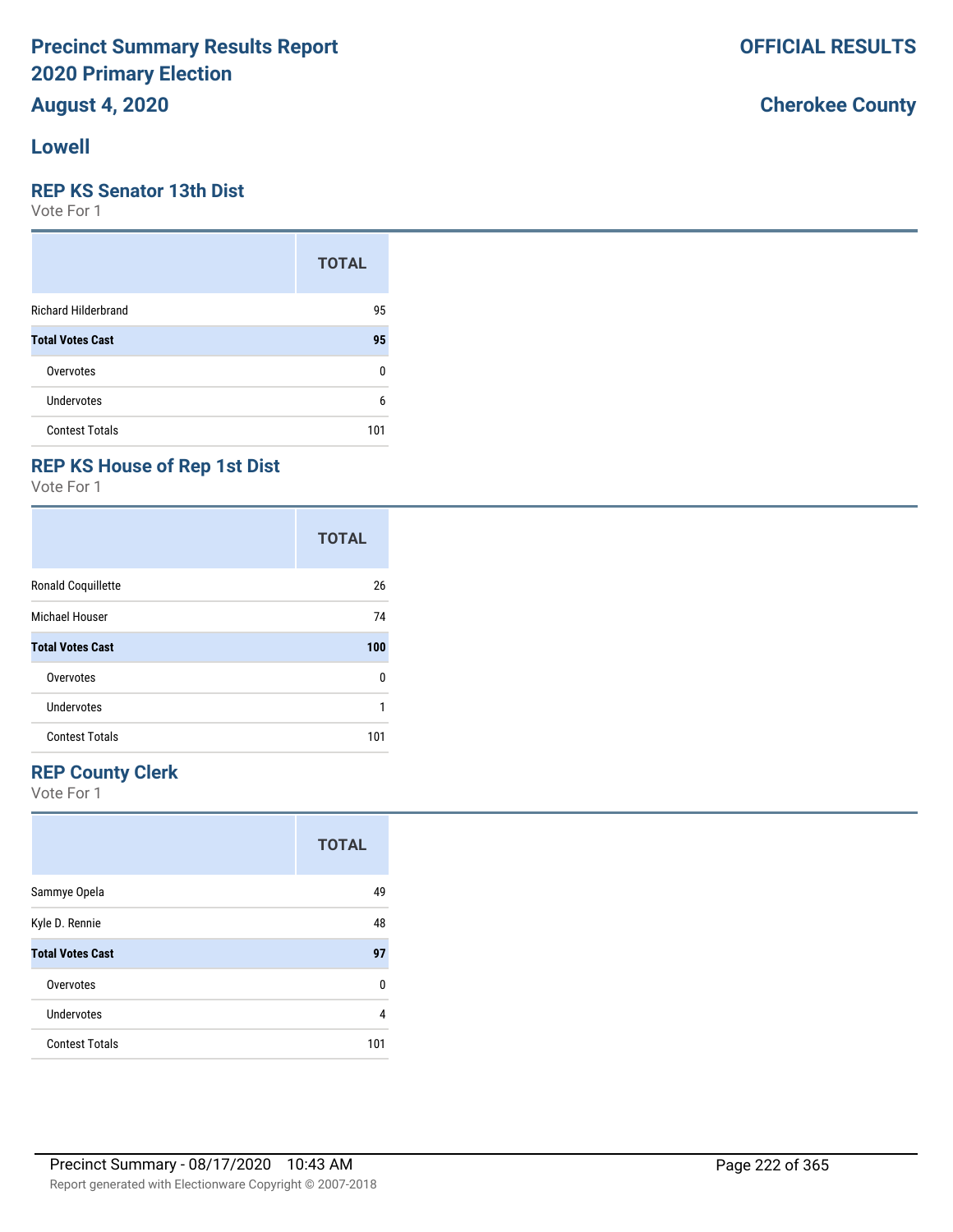## **August 4, 2020**

#### **Lowell**

#### **REP County Treasurer**

Vote For 1

|                         | <b>TOTAL</b> |
|-------------------------|--------------|
| Raven Elmore            | 92           |
| <b>Total Votes Cast</b> | 92           |
| Overvotes               | 0            |
| <b>Undervotes</b>       | g            |
| <b>Contest Totals</b>   | 101          |

## **REP County Register of Deeds**

Vote For 1

|                         | <b>TOTAL</b> |
|-------------------------|--------------|
| Barbara S. Bilke        | 91           |
| <b>Total Votes Cast</b> | 91           |
| Overvotes               | ŋ            |
| Undervotes              | 10           |
| <b>Contest Totals</b>   | 101          |

#### **REP County Attorney**

Vote For 1

|                         | <b>TOTAL</b> |
|-------------------------|--------------|
| Jake Conard             | 89           |
| <b>Total Votes Cast</b> | 89           |
| Overvotes               | n            |
| Undervotes              | 12           |
| <b>Contest Totals</b>   | 101          |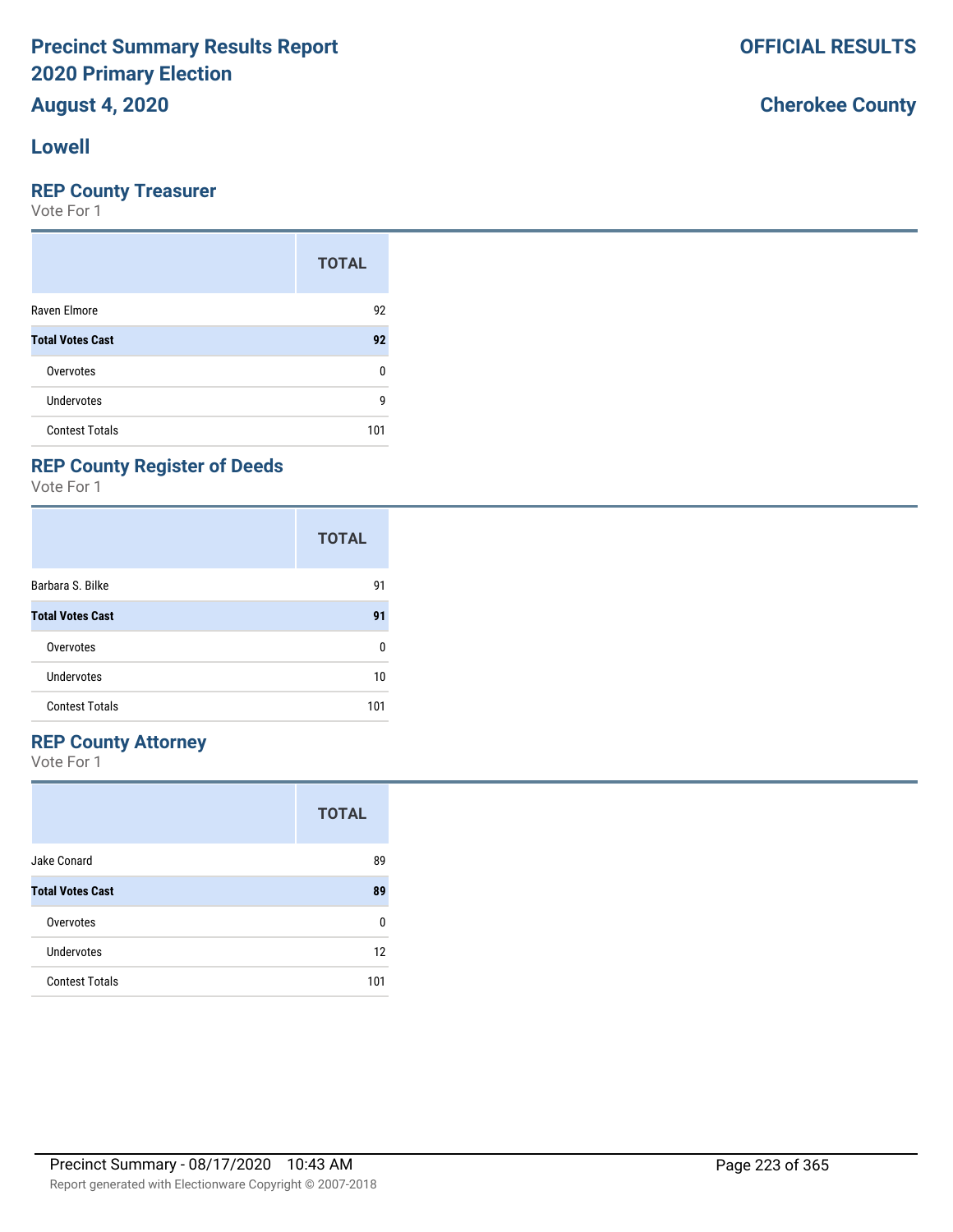# **Lowell**

#### **REP County Sheriff**

Vote For 1

|                         | <b>TOTAL</b> |
|-------------------------|--------------|
| <b>Write-In Totals</b>  | 24           |
| Not Assigned            | 24           |
| <b>Total Votes Cast</b> | 24           |
| Overvotes               | 0            |
| Undervotes              | 77           |
| <b>Contest Totals</b>   | 101          |

## **REP Township Trustee Lowell Twp**

Vote For 1

|                         | <b>TOTAL</b> |
|-------------------------|--------------|
| Write-In Totals         |              |
| Not Assigned            | 7            |
| <b>Total Votes Cast</b> | 7            |
| Overvotes               | U            |
| Undervotes              | 94           |
| <b>Contest Totals</b>   | 101          |

#### **REP Township Treasurer Lowell Twp**

Vote For 1

|                         | <b>TOTAL</b> |
|-------------------------|--------------|
| <b>Write-In Totals</b>  | 6            |
| Not Assigned            | 6            |
| <b>Total Votes Cast</b> | 6            |
| Overvotes               | 0            |
| <b>Undervotes</b>       | 95           |
| <b>Contest Totals</b>   | 101          |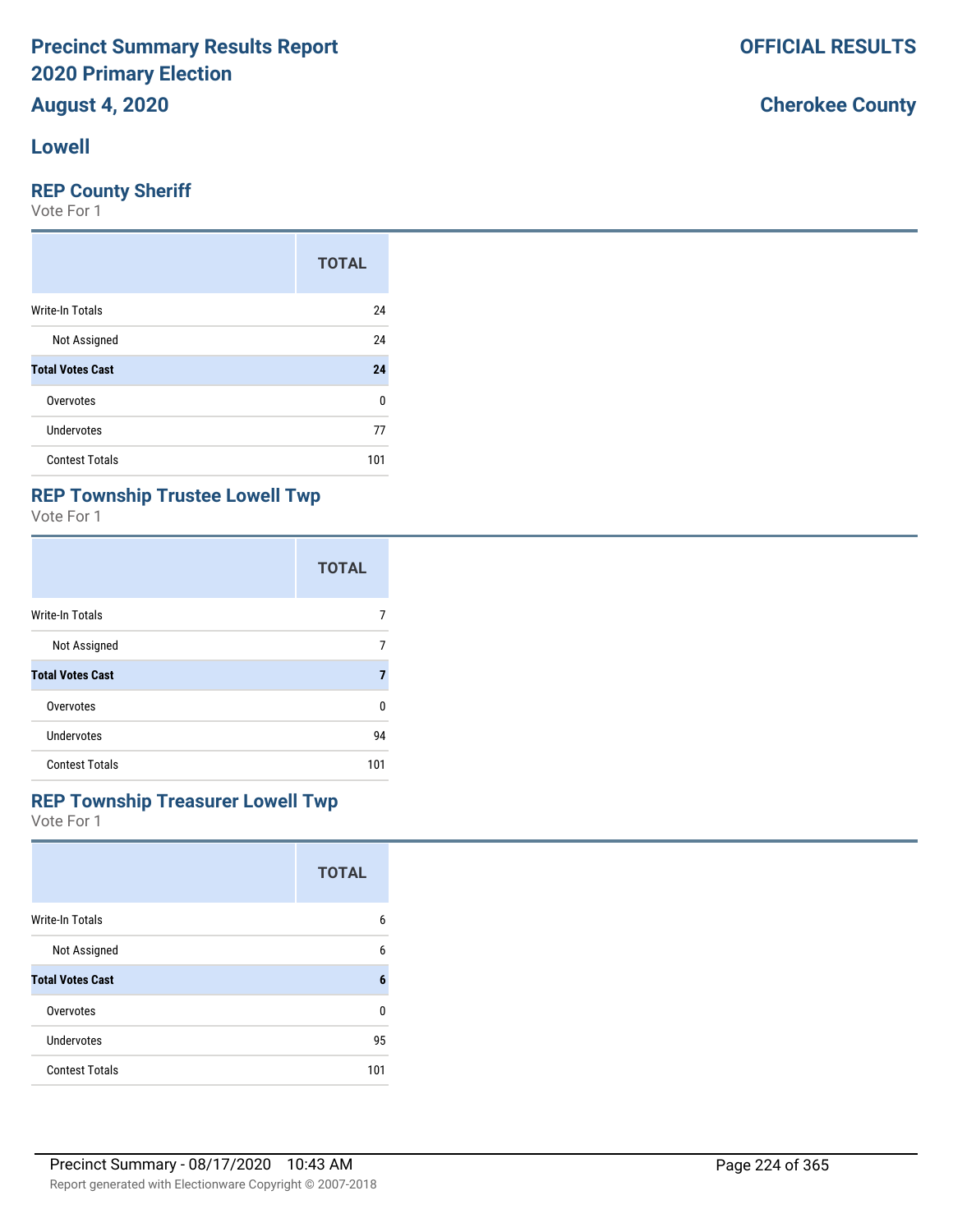# **August 4, 2020**

#### **Lowell**

### **REP Pct Com m Lowell**

Vote For 1

|                         | <b>TOTAL</b> |
|-------------------------|--------------|
| Write-In Totals         | 8            |
| Not Assigned            | 8            |
| <b>Total Votes Cast</b> | 8            |
| Overvotes               | n            |
| <b>Undervotes</b>       | 93           |
| <b>Contest Totals</b>   | 101          |

### **REP Pct Com w Lowell**

Vote For 1

|                         | <b>TOTAL</b> |
|-------------------------|--------------|
| Write-In Totals         |              |
| Not Assigned            | 7            |
| <b>Total Votes Cast</b> |              |
| Overvotes               | U            |
| <b>Undervotes</b>       | 94           |
| <b>Contest Totals</b>   | 101          |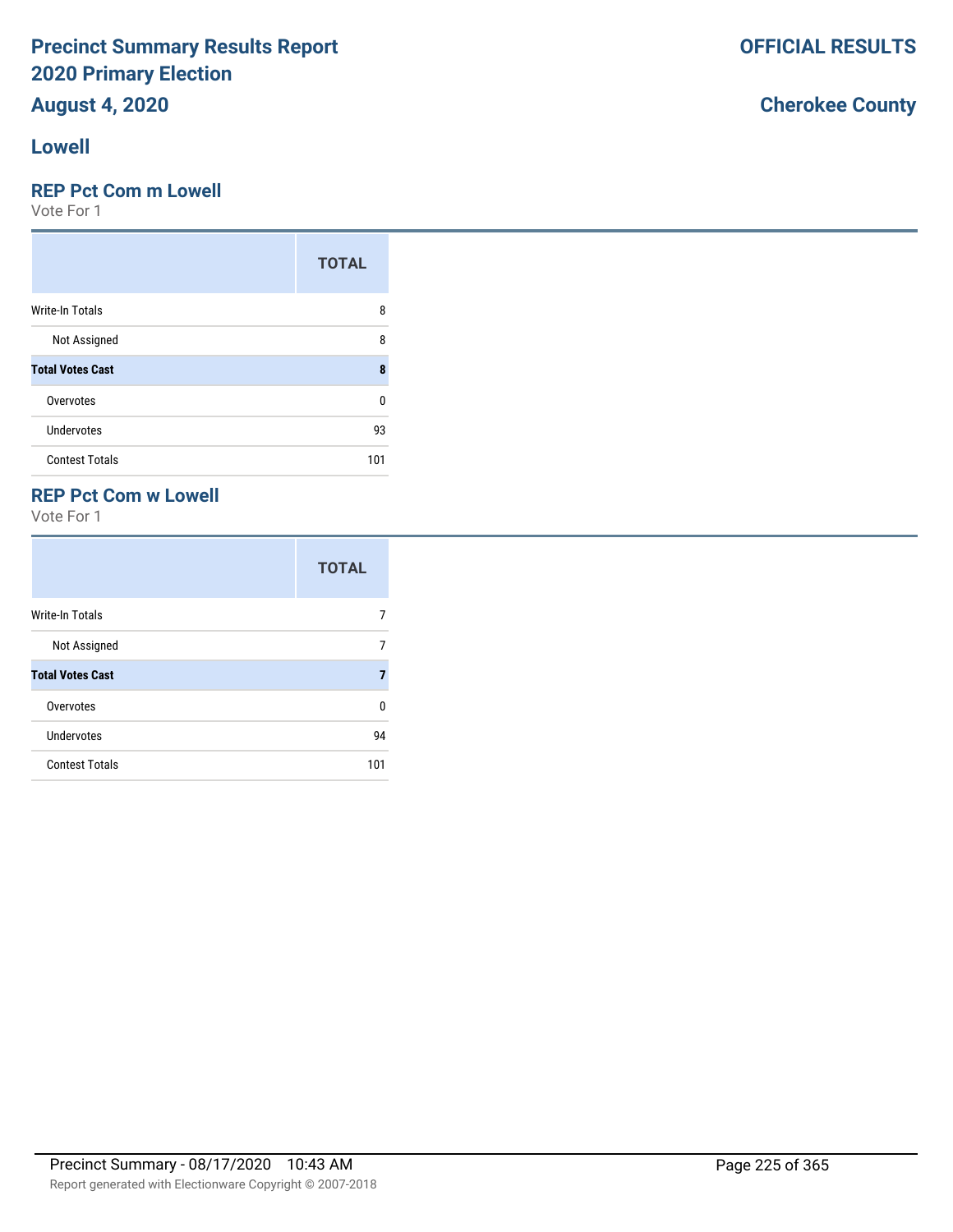### **Lyon-Lyon**

### **STATISTICS**

|                                    | <b>TOTAL</b> |
|------------------------------------|--------------|
| Registered Voters - Total          | 250          |
| Registered Voters - NONPARTISAN    | 55           |
| Registered Voters - Democratic     | 52           |
| Registered Voters - Republican     | 143          |
| <b>Ballots Cast - Total</b>        | 75           |
| <b>Ballots Cast - NONPARTISAN</b>  | 0            |
| <b>Ballots Cast - Democratic</b>   | 19           |
| Ballots Cast - Republican          | 56           |
| <b>Ballots Cast - Blank</b>        | 0            |
| Voter Turnout - Total              | 30.00%       |
| <b>Voter Turnout - NONPARTISAN</b> | 0.00%        |
| Voter Turnout - Democratic         | 36.54%       |
| Voter Turnout - Republican         | 39.16%       |

## **DEM United States Senator**

Vote For 1

|                         | <b>TOTAL</b> |
|-------------------------|--------------|
| Barbara Bollier         | g            |
| Robert Leon Tillman     | 7            |
| <b>Total Votes Cast</b> | 16           |
| Overvotes               | n            |
| Undervotes              | 3            |
| <b>Contest Totals</b>   | 19           |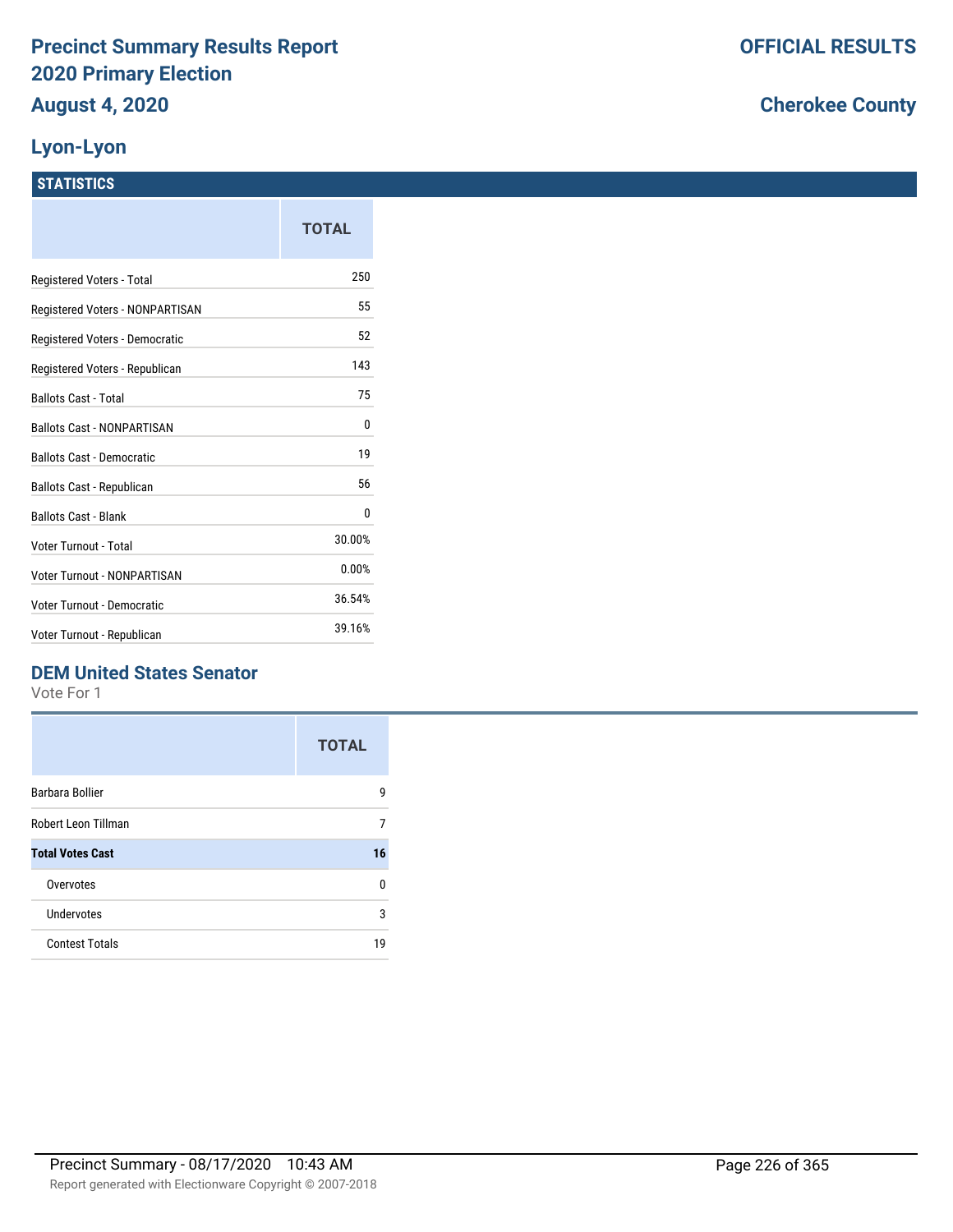# **August 4, 2020**

## **Lyon-Lyon**

#### **DEM US House Rep 2nd Dist**

Vote For 1

|                         | <b>TOTAL</b> |
|-------------------------|--------------|
| Michelle De La Isla     | 9            |
| James K. Windholz       | 7            |
| <b>Total Votes Cast</b> | 16           |
| Overvotes               | U            |
| Undervotes              | 3            |
| <b>Contest Totals</b>   | 19           |

### **DEM KS Senator 13th Dist**

Vote For 1

|                         | <b>TOTAL</b> |
|-------------------------|--------------|
| Nancy J. Ingle          | 15           |
| <b>Total Votes Cast</b> | 15           |
| Overvotes               | n            |
| <b>Undervotes</b>       | 4            |
| <b>Contest Totals</b>   | 19           |

## **DEM KS House of Rep 1st Dist**

Vote For 1

|                         | <b>TOTAL</b>   |
|-------------------------|----------------|
| <b>Write-In Totals</b>  | 2              |
| Not Assigned            | 2              |
| <b>Total Votes Cast</b> | $\overline{2}$ |
| Overvotes               | n              |
| <b>Undervotes</b>       | 17             |
| <b>Contest Totals</b>   | 19             |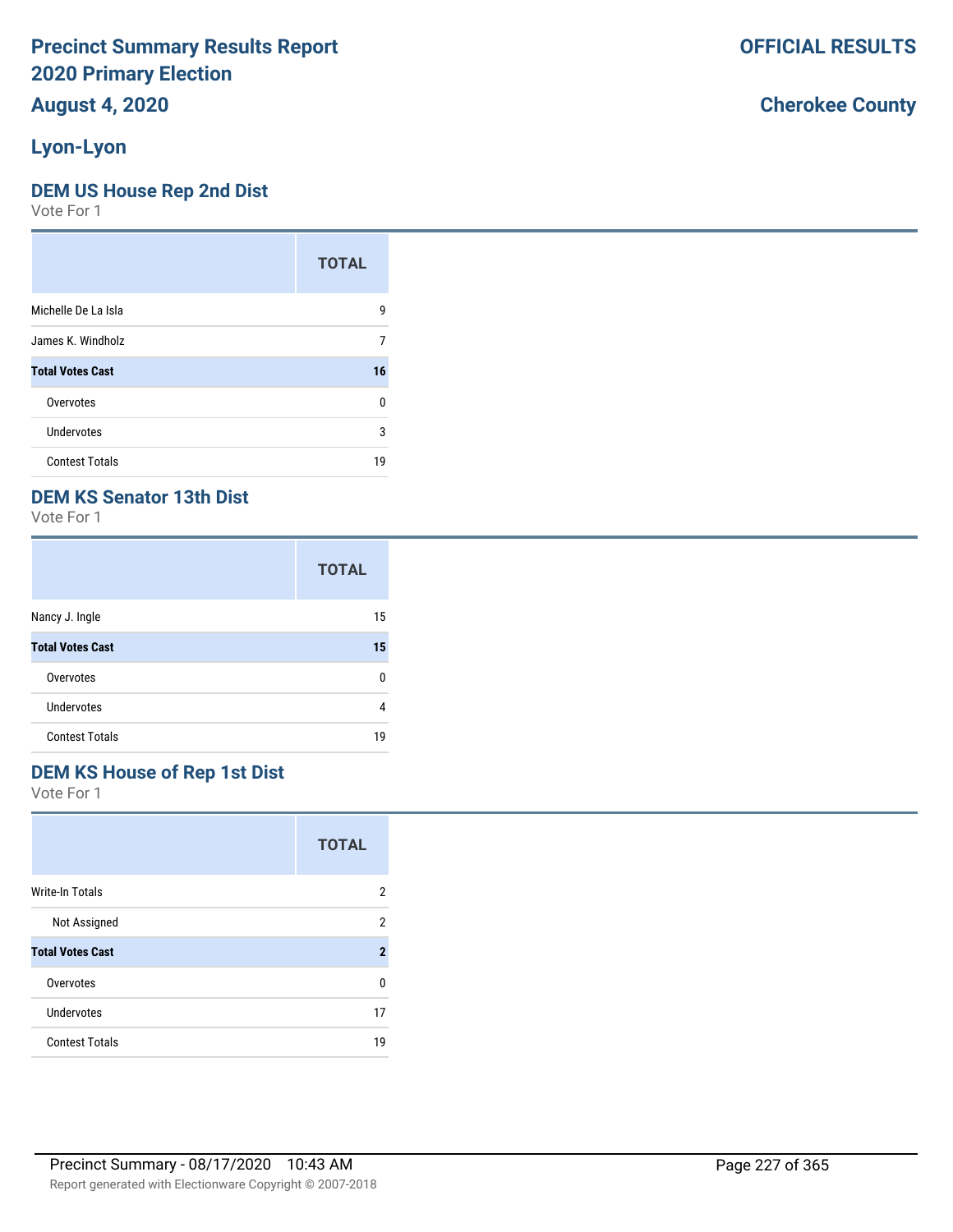**August 4, 2020**

## **Lyon-Lyon**

#### **DEM Co Comm 2nd Dist 2nd Dist**

Vote For 1

|                         | <b>TOTAL</b> |
|-------------------------|--------------|
| Owen Tom Pryor          | 16           |
| <b>Total Votes Cast</b> | 16           |
| Overvotes               | U            |
| <b>Undervotes</b>       | 3            |
| <b>Contest Totals</b>   | 19           |

## **DEM County Clerk**

Vote For 1

|                         | <b>TOTAL</b> |
|-------------------------|--------------|
| Carol Rae Marcan-Venson | 11           |
| <b>Total Votes Cast</b> | 11           |
| Overvotes               | O            |
| Undervotes              | 8            |
| <b>Contest Totals</b>   | 19           |

## **DEM County Treasurer**

Vote For 1

|                         | <b>TOTAL</b> |
|-------------------------|--------------|
| <b>Write-In Totals</b>  | 3            |
| Not Assigned            | 3            |
| <b>Total Votes Cast</b> | 3            |
| Overvotes               | 0            |
| Undervotes              | 16           |
| <b>Contest Totals</b>   | 19           |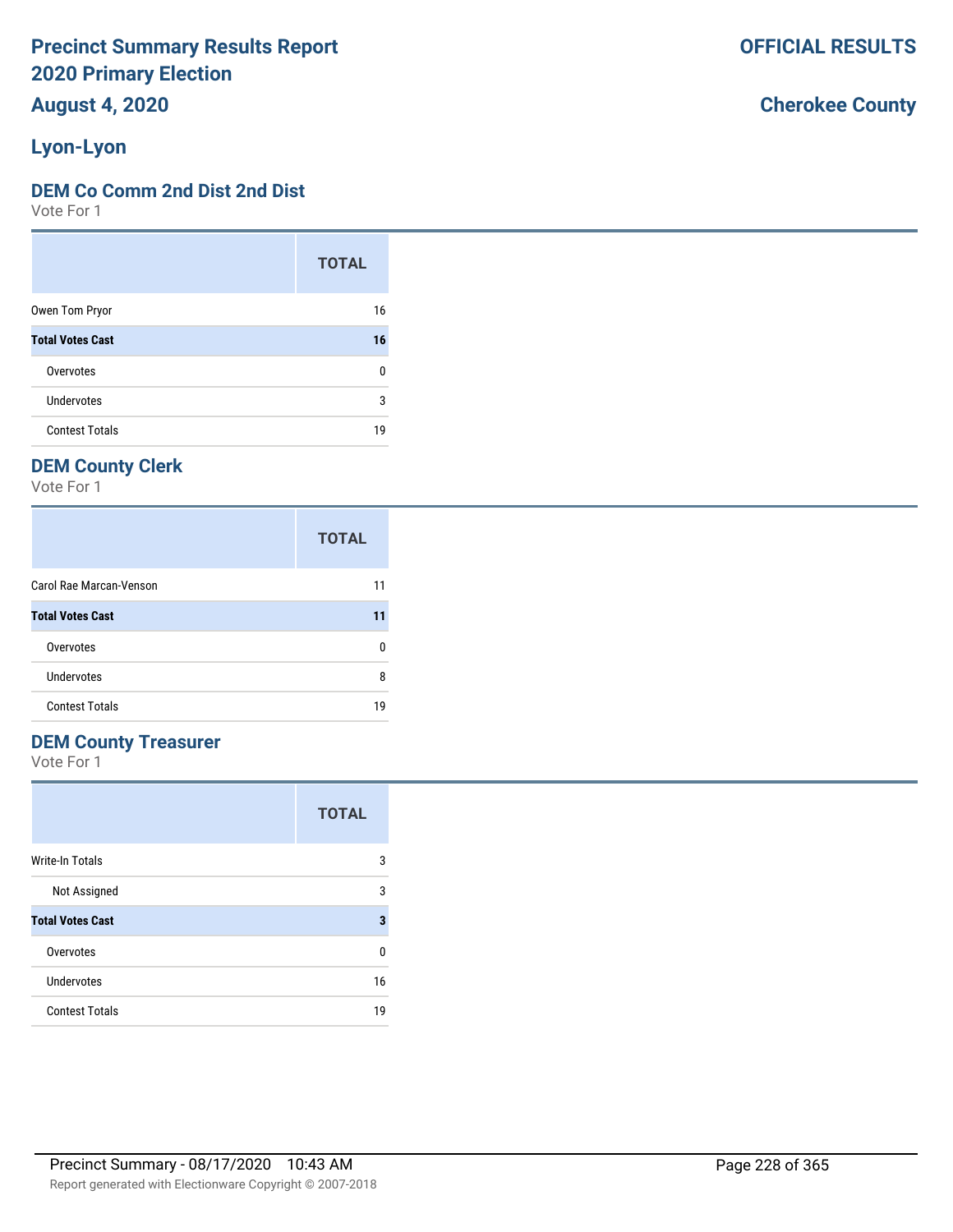# **August 4, 2020**

## **Lyon-Lyon**

#### **DEM County Register of Deeds**

Vote For 1

|                         | <b>TOTAL</b>        |
|-------------------------|---------------------|
| Write-In Totals         | 2                   |
| Not Assigned            | 2                   |
| <b>Total Votes Cast</b> | $\boldsymbol{\eta}$ |
| Overvotes               | U                   |
| Undervotes              | 17                  |
| <b>Contest Totals</b>   | 19                  |

## **DEM County Attorney**

Vote For 1

|                         | <b>TOTAL</b> |
|-------------------------|--------------|
| Write-In Totals         | 3            |
| Not Assigned            | 3            |
| <b>Total Votes Cast</b> | 3            |
| Overvotes               | 0            |
| Undervotes              | 16           |
| <b>Contest Totals</b>   | 19           |

### **DEM County Sheriff**

Vote For 1

|                         | <b>TOTAL</b> |
|-------------------------|--------------|
| David M. Groves         | 15           |
| <b>Total Votes Cast</b> | 15           |
| Overvotes               | n            |
| <b>Undervotes</b>       | 4            |
| <b>Contest Totals</b>   | 19           |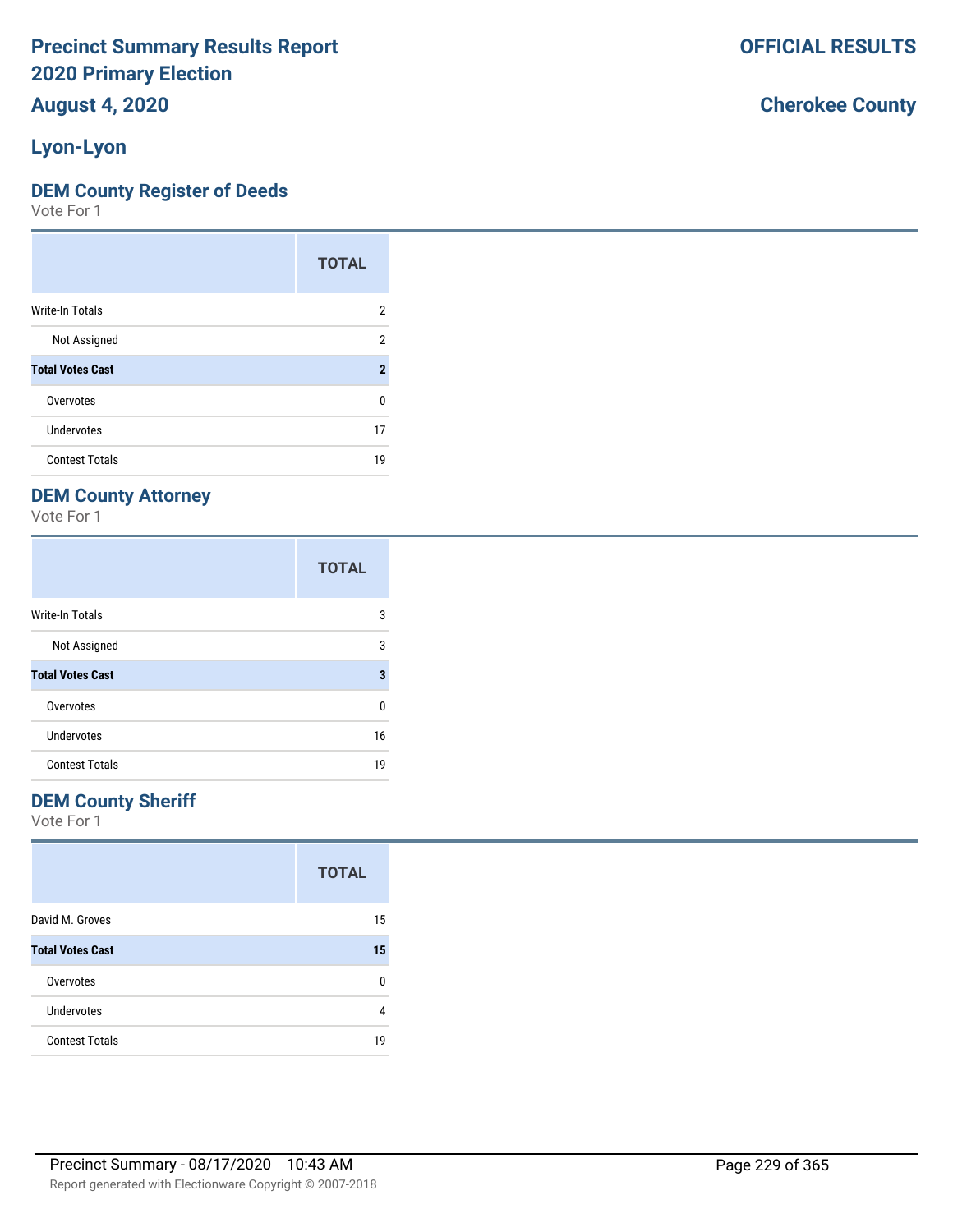# **August 4, 2020**

## **Lyon-Lyon**

#### **DEM Township Trustee Lyon Twp**

Vote For 1

|                         | <b>TOTAL</b>   |
|-------------------------|----------------|
| Write-In Totals         | 2              |
| Not Assigned            | 2              |
| <b>Total Votes Cast</b> | $\overline{2}$ |
| Overvotes               | U              |
| Undervotes              | 17             |
| <b>Contest Totals</b>   | 19             |

## **DEM Township Treasurer Lyon Twp**

Vote For 1

|                         | <b>TOTAL</b> |
|-------------------------|--------------|
| Write-In Totals         | 3            |
| Not Assigned            | 3            |
| <b>Total Votes Cast</b> | 3            |
| Overvotes               | ŋ            |
| Undervotes              | 16           |
| <b>Contest Totals</b>   | 19           |

#### **DEM Pct Com m Lyon-Lyon**

Vote For 1

|                         | <b>TOTAL</b>            |
|-------------------------|-------------------------|
| <b>Write-In Totals</b>  | 2                       |
| Not Assigned            | 2                       |
| <b>Total Votes Cast</b> | $\overline{\mathbf{2}}$ |
| Overvotes               | 0                       |
| Undervotes              | 17                      |
| <b>Contest Totals</b>   | 19                      |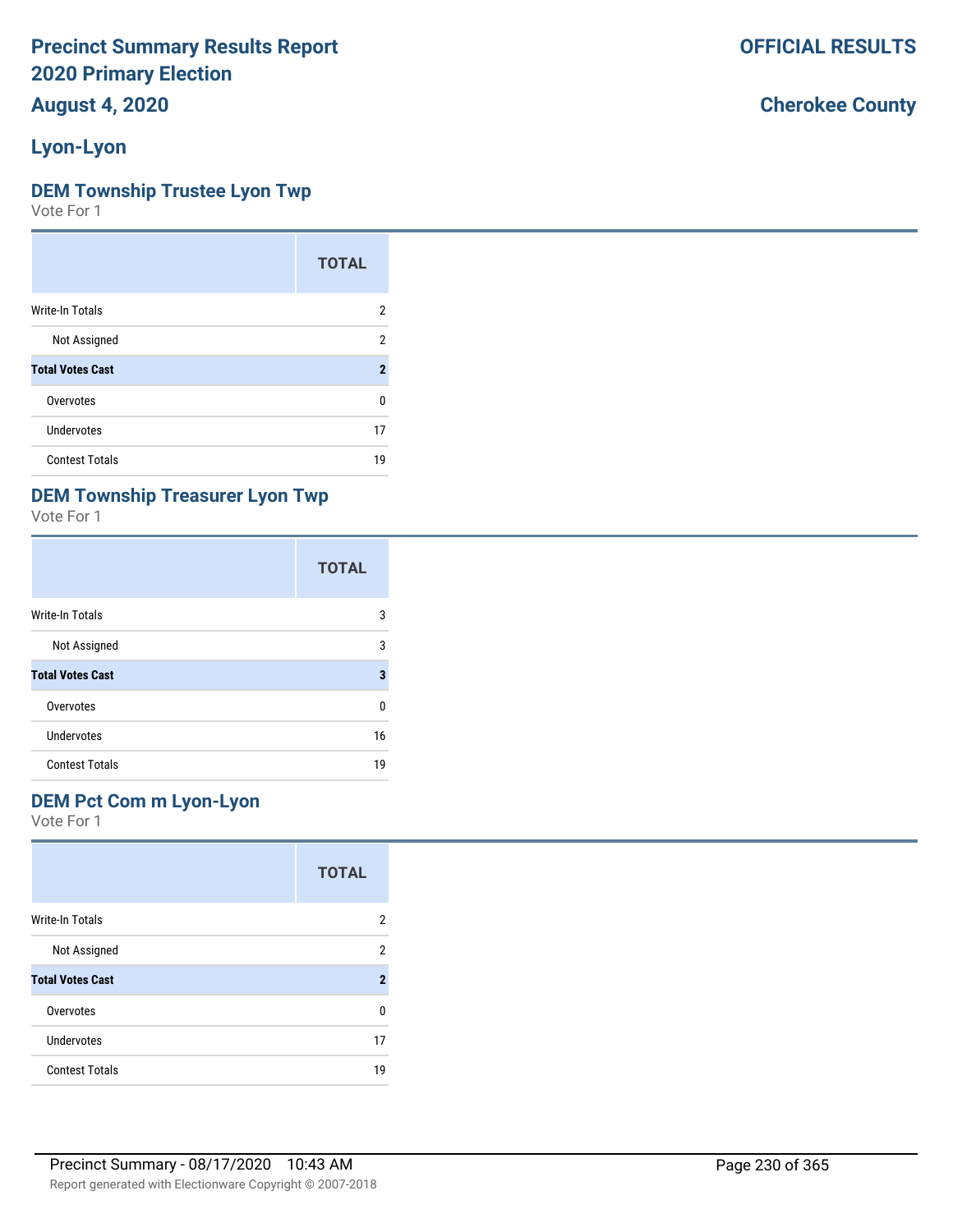# **August 4, 2020**

## **Lyon-Lyon**

#### **DEM Pct Com w Lyon-Lyon**

Vote For 1

|                         | <b>TOTAL</b>   |
|-------------------------|----------------|
| <b>Write-In Totals</b>  | 2              |
| Not Assigned            | 2              |
| <b>Total Votes Cast</b> | $\overline{2}$ |
| Overvotes               | U              |
| <b>Undervotes</b>       | 17             |
| <b>Contest Totals</b>   | 19             |

#### **REP United States Senator**

Vote For 1

|                            | <b>TOTAL</b> |
|----------------------------|--------------|
| Lance Berland              | 1            |
| John L. Berman             | 0            |
| Derek C. Ellis             | 1            |
| <b>Bob Hamilton</b>        | 8            |
| Kris Kobach                | 25           |
| David Alan Lindstrom       | 2            |
| Roger Marshall             | 16           |
| <b>Brian Matlock</b>       | 0            |
| John Miller                | 0            |
| <b>Steve Roberts</b>       | 1            |
| <b>Gabriel Mark Robles</b> | 0            |
| <b>Total Votes Cast</b>    | 54           |
| Overvotes                  | 0            |
| Undervotes                 | 2            |
| <b>Contest Totals</b>      | 56           |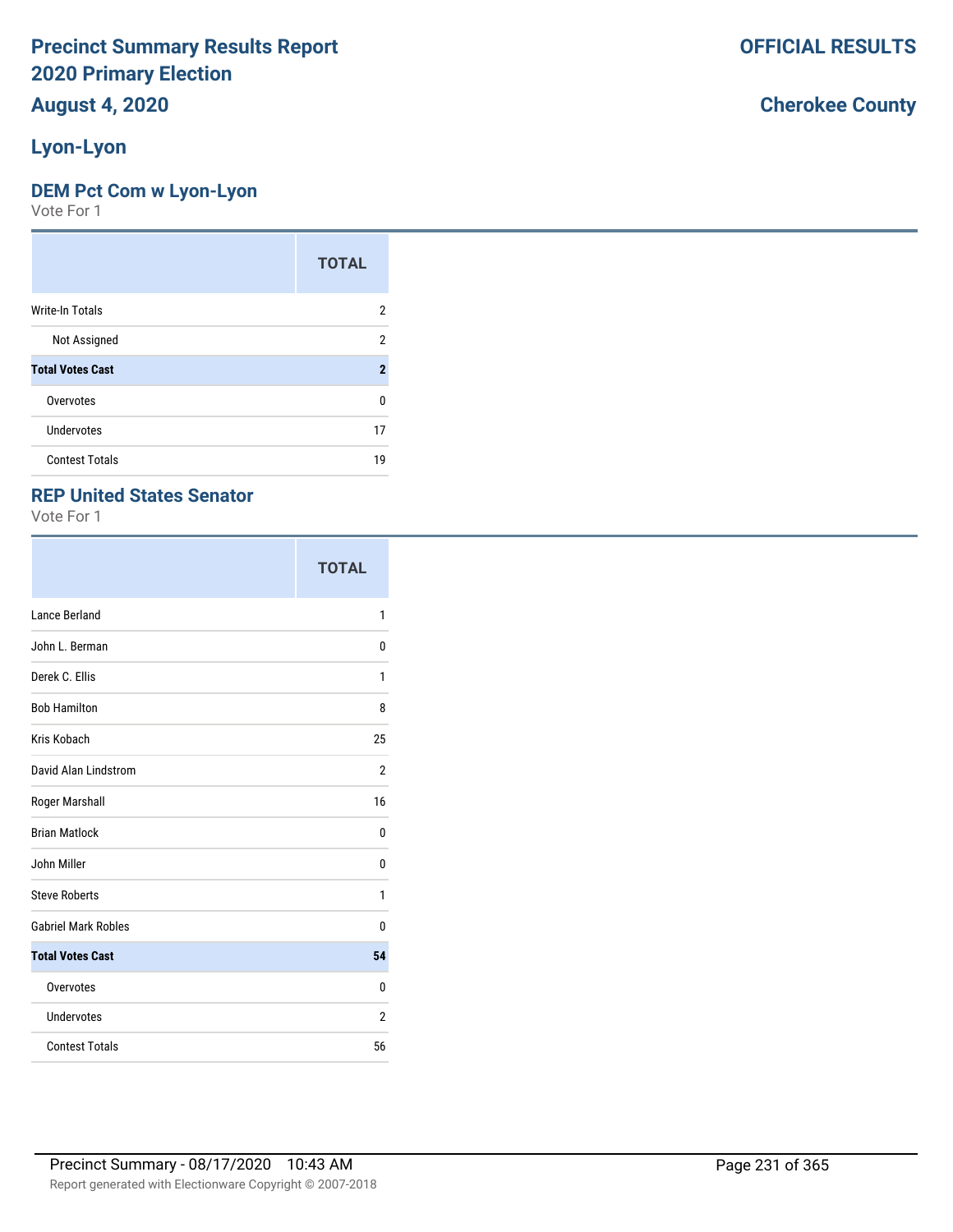### **Lyon-Lyon**

#### **REP US House Rep 2nd Dist**

Vote For 1

|                         | <b>TOTAL</b> |
|-------------------------|--------------|
| Jake LaTurner           | 36           |
| Dennis Taylor           | 3            |
| <b>Steve Watkins</b>    | 17           |
| <b>Total Votes Cast</b> | 56           |
| Overvotes               | 0            |
| Undervotes              | $\Omega$     |
| <b>Contest Totals</b>   | 56           |

#### **REP KS Senator 13th Dist**

Vote For 1

|                            | <b>TOTAL</b> |
|----------------------------|--------------|
| <b>Richard Hilderbrand</b> | 51           |
| <b>Total Votes Cast</b>    | 51           |
| Overvotes                  | n            |
| Undervotes                 | 5            |
| <b>Contest Totals</b>      | 56           |

## **REP KS House of Rep 1st Dist**

Vote For 1

|                           | <b>TOTAL</b> |
|---------------------------|--------------|
| <b>Ronald Coquillette</b> | 5            |
| <b>Michael Houser</b>     | 49           |
| <b>Total Votes Cast</b>   | 54           |
| Overvotes                 | 0            |
| Undervotes                | 2            |
| <b>Contest Totals</b>     | 56           |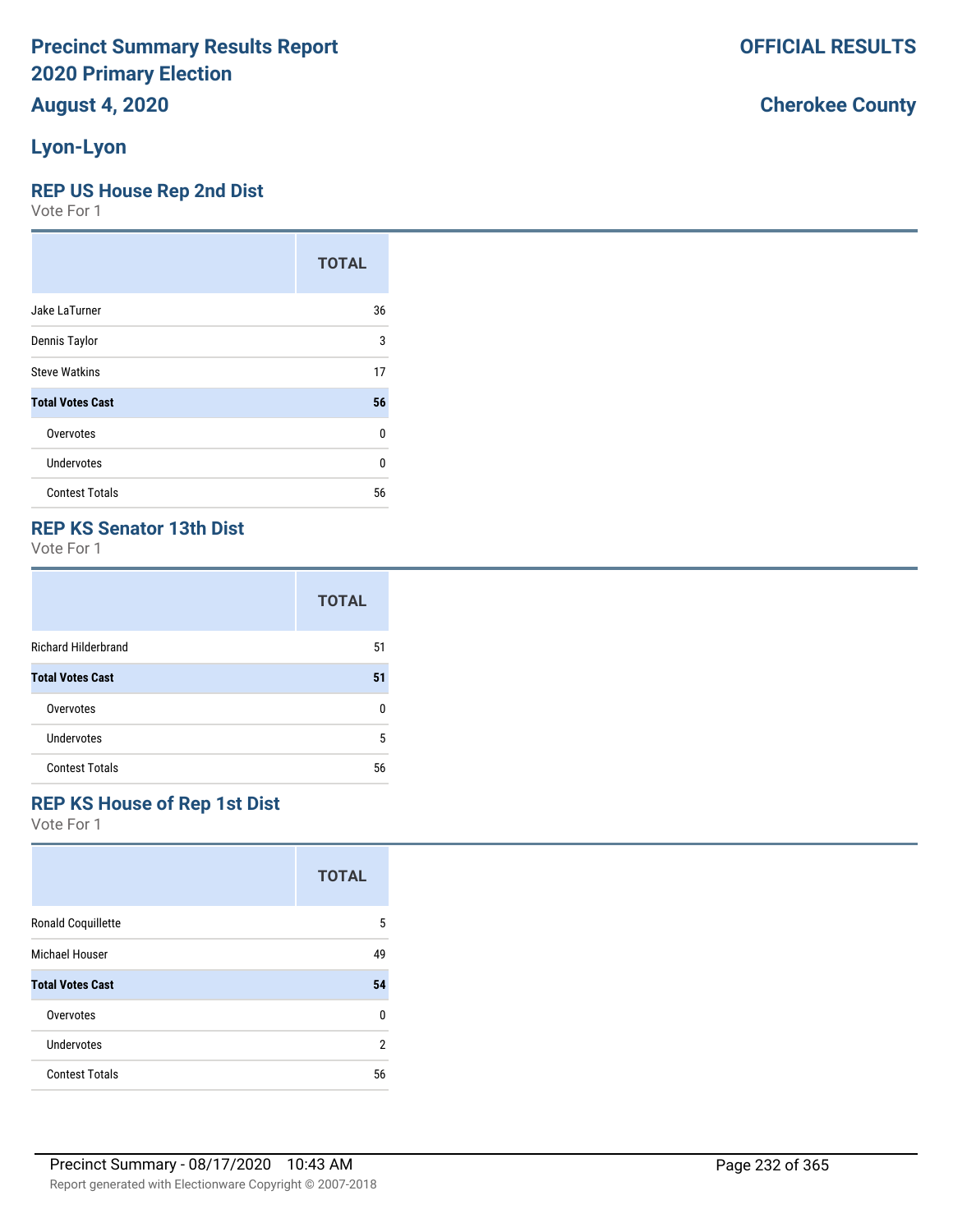# **August 4, 2020**

## **Lyon-Lyon**

#### **REP Co Comm 2nd Dist 2nd Dist**

Vote For 1

|                         | <b>TOTAL</b> |
|-------------------------|--------------|
| Lorie M. Johnson        | 51           |
| <b>Total Votes Cast</b> | 51           |
| Overvotes               | 0            |
| Undervotes              | 5            |
| <b>Contest Totals</b>   | 56           |

## **REP County Clerk**

Vote For 1

|                         | <b>TOTAL</b> |
|-------------------------|--------------|
| Sammye Opela            | 10           |
| Kyle D. Rennie          | 46           |
| <b>Total Votes Cast</b> | 56           |
| Overvotes               | 0            |
| <b>Undervotes</b>       | U            |
| <b>Contest Totals</b>   | 56           |

### **REP County Treasurer**

Vote For 1

|                         | <b>TOTAL</b> |
|-------------------------|--------------|
| Raven Elmore            | 49           |
| <b>Total Votes Cast</b> | 49           |
| Overvotes               | n            |
| Undervotes              |              |
| <b>Contest Totals</b>   | 56           |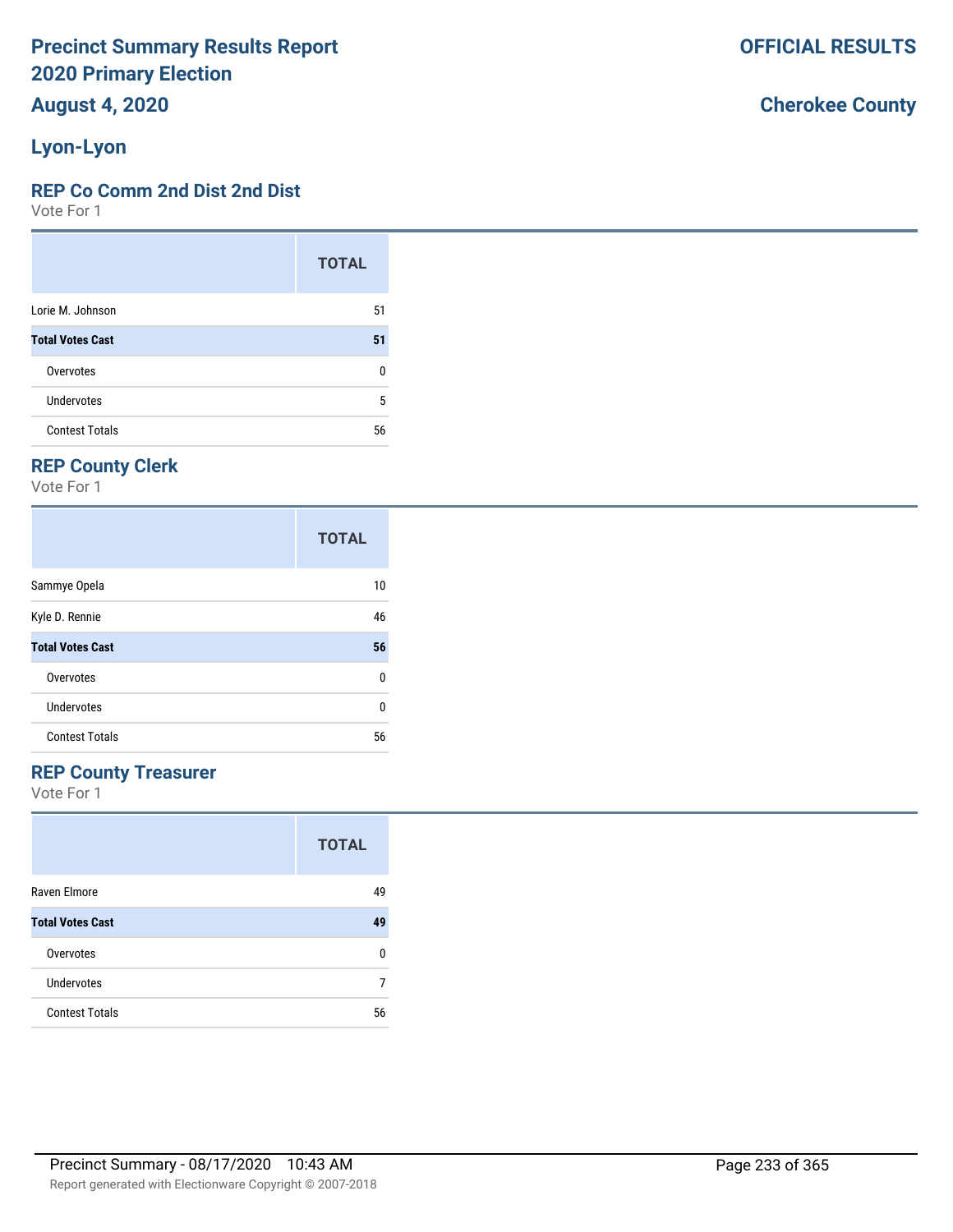# **August 4, 2020**

## **Lyon-Lyon**

#### **REP County Register of Deeds**

Vote For 1

|                         | <b>TOTAL</b> |
|-------------------------|--------------|
| Barbara S. Bilke        | 51           |
| <b>Total Votes Cast</b> | 51           |
| Overvotes               | 0            |
| Undervotes              | 5            |
| <b>Contest Totals</b>   | 56           |

## **REP County Attorney**

Vote For 1

|                         | <b>TOTAL</b> |
|-------------------------|--------------|
| Jake Conard             | 52           |
| <b>Total Votes Cast</b> | 52           |
| Overvotes               | 0            |
| Undervotes              | 4            |
| <b>Contest Totals</b>   | 56           |

## **REP County Sheriff**

Vote For 1

|                         | <b>TOTAL</b> |
|-------------------------|--------------|
| Write-In Totals         | 10           |
| Not Assigned            | 10           |
| <b>Total Votes Cast</b> | 10           |
| Overvotes               | 0            |
| Undervotes              | 46           |
| <b>Contest Totals</b>   | 56           |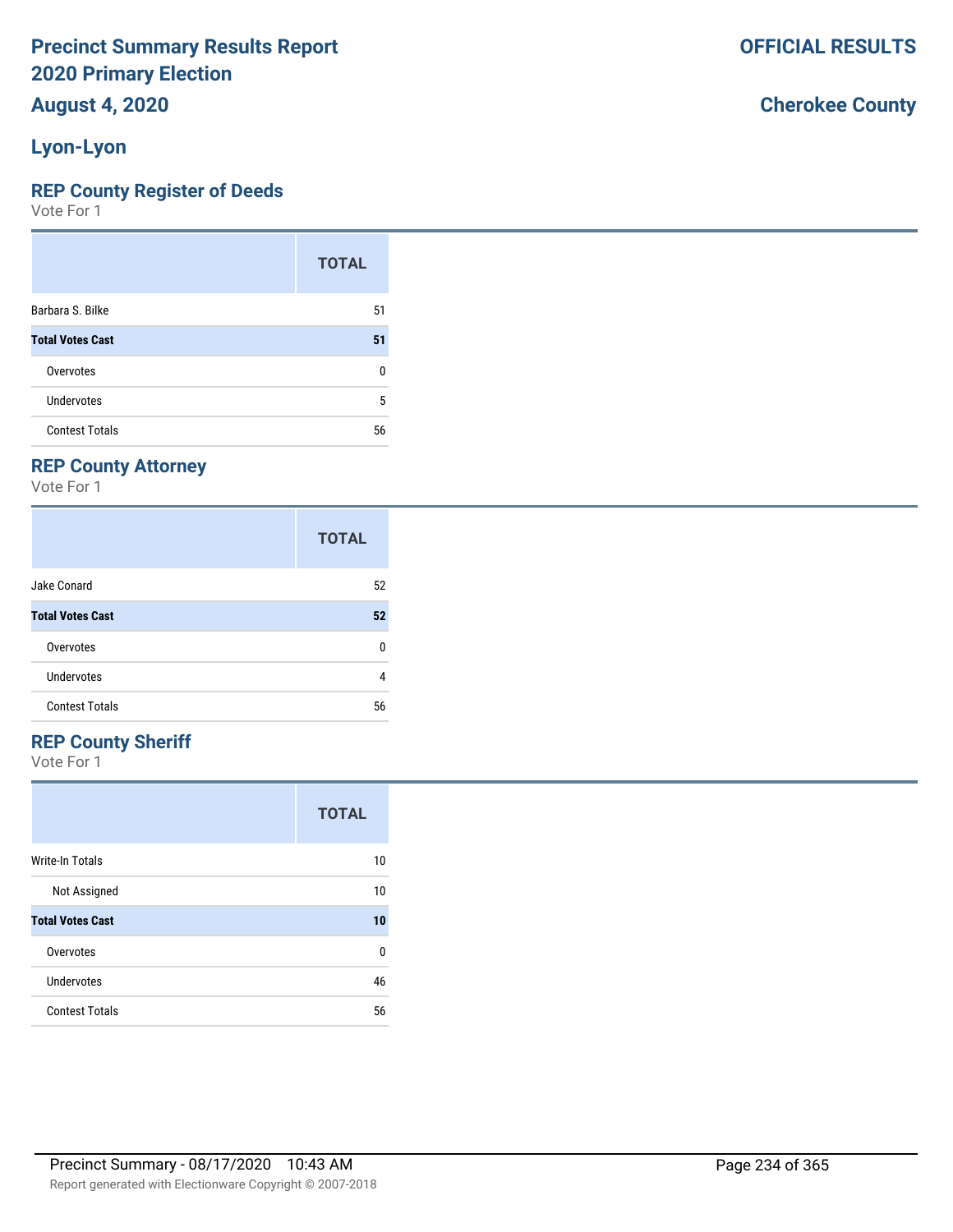**August 4, 2020**

## **Lyon-Lyon**

#### **REP Township Trustee Lyon Twp**

Vote For 1

|                         | <b>TOTAL</b> |
|-------------------------|--------------|
| Susan D. Jones          | 50           |
| <b>Total Votes Cast</b> | 50           |
| Overvotes               | n            |
| Undervotes              | 6            |
| <b>Contest Totals</b>   | 56           |

### **REP Township Treasurer Lyon Twp**

Vote For 1

|                         | <b>TOTAL</b> |
|-------------------------|--------------|
| Allen Dale Moore II     | 52           |
| <b>Total Votes Cast</b> | 52           |
| Overvotes               | n            |
| Undervotes              | 4            |
| <b>Contest Totals</b>   | 56           |

### **REP Pct Com m Lyon-Lyon**

Vote For 1

|                         | <b>TOTAL</b> |
|-------------------------|--------------|
| Mike Houser             | 49           |
| Write-In Totals         | 1            |
| Not Assigned            |              |
| <b>Total Votes Cast</b> | 50           |
| Overvotes               | U            |
| <b>Undervotes</b>       | 6            |
| <b>Contest Totals</b>   | 56           |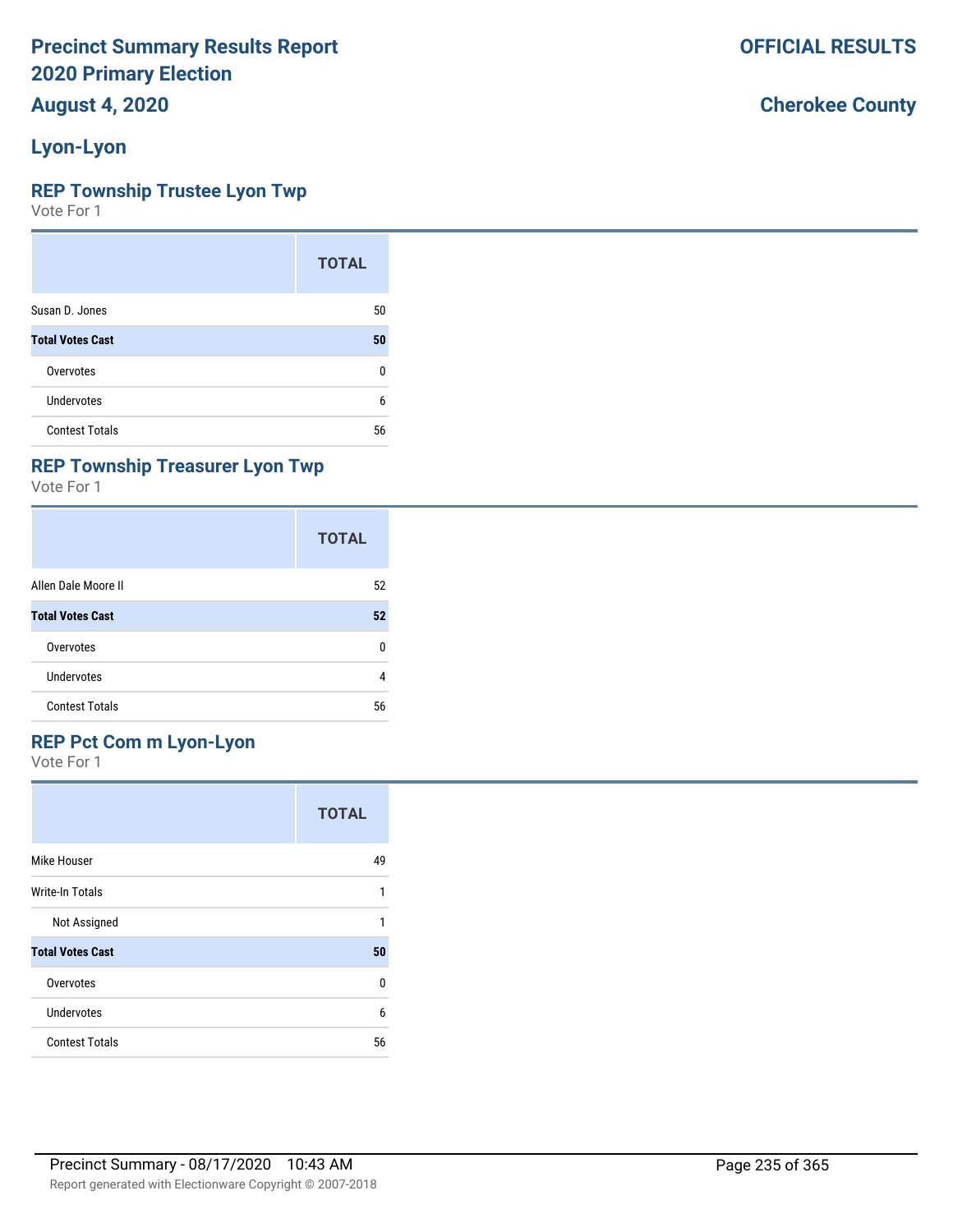### **Lyon-Lyon**

#### **REP Pct Com w Lyon-Lyon**

Vote For 1

|                         | <b>TOTAL</b>   |
|-------------------------|----------------|
| <b>Paulette Harris</b>  | 46             |
| Write-In Totals         | $\overline{2}$ |
| Not Assigned            | $\overline{2}$ |
| <b>Total Votes Cast</b> | 48             |
| Overvotes               | $\Omega$       |
| Undervotes              | 8              |
| <b>Contest Totals</b>   | 56             |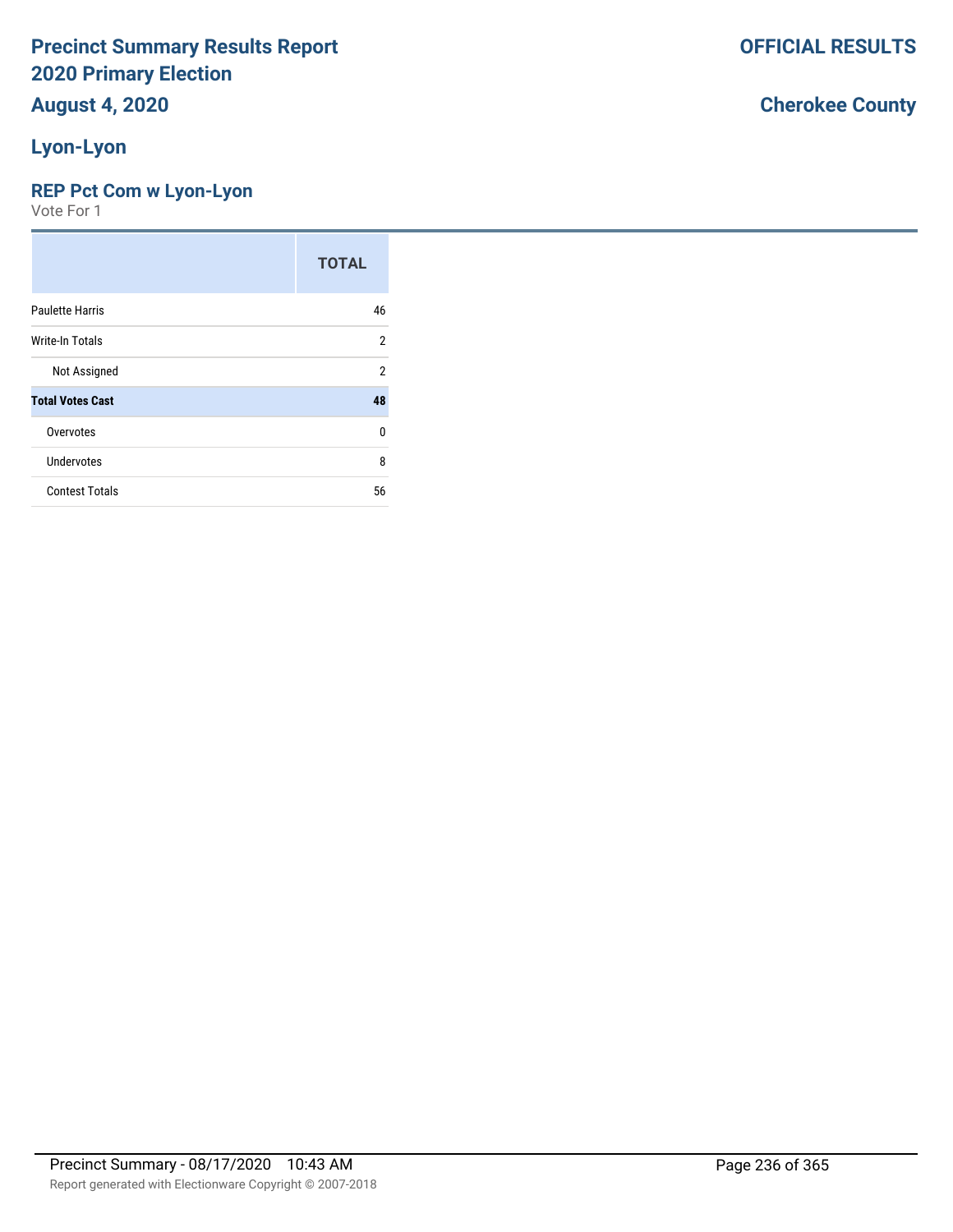#### **Mineral**

#### **STATISTICS**

|                                    | TOTAL  |
|------------------------------------|--------|
| Registered Voters - Total          | 141    |
| Registered Voters - NONPARTISAN    | 41     |
| Registered Voters - Democratic     | 24     |
| Registered Voters - Republican     | 76     |
| <b>Ballots Cast - Total</b>        | 50     |
| <b>Ballots Cast - NONPARTISAN</b>  | 0      |
| <b>Ballots Cast - Democratic</b>   | 9      |
| Ballots Cast - Republican          | 41     |
| <b>Ballots Cast - Blank</b>        | 0      |
| Voter Turnout - Total              | 35.46% |
| <b>Voter Turnout - NONPARTISAN</b> | 0.00%  |
| Voter Turnout - Democratic         | 37.50% |
| Voter Turnout - Republican         | 53.95% |

## **DEM United States Senator**

Vote For 1

|                         | <b>TOTAL</b> |
|-------------------------|--------------|
| Barbara Bollier         |              |
| Robert Leon Tillman     |              |
| <b>Total Votes Cast</b> | 8            |
| Overvotes               | n            |
| Undervotes              | 1            |
| <b>Contest Totals</b>   | q            |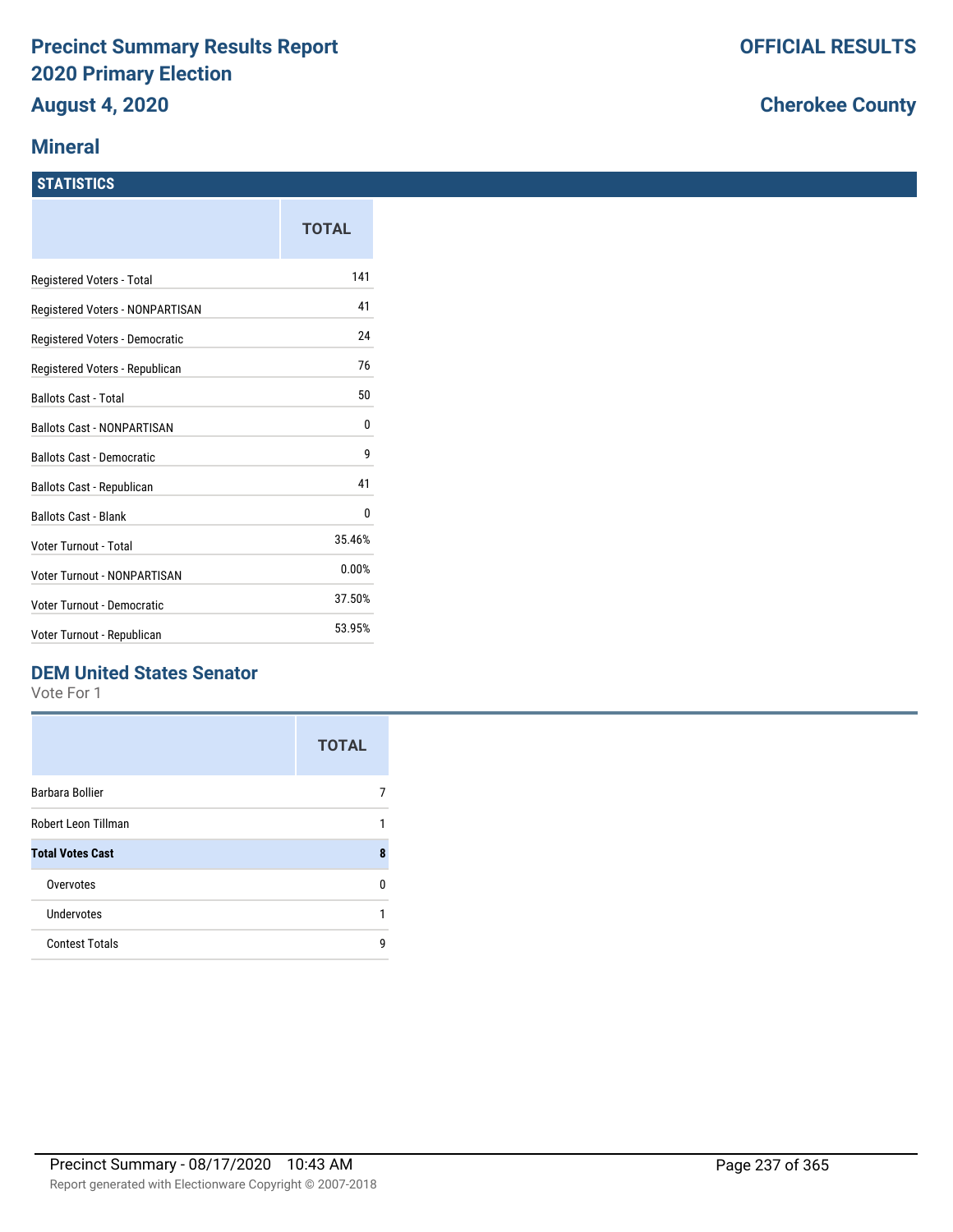## **August 4, 2020**

### **Mineral**

#### **DEM US House Rep 2nd Dist**

Vote For 1

|                         | <b>TOTAL</b> |
|-------------------------|--------------|
| Michelle De La Isla     | 6            |
| James K. Windholz       | 2            |
| <b>Total Votes Cast</b> | 8            |
| Overvotes               | U            |
| Undervotes              |              |
| <b>Contest Totals</b>   | q            |

## **DEM KS Senator 13th Dist**

Vote For 1

|                         | <b>TOTAL</b> |
|-------------------------|--------------|
| Nancy J. Ingle          | 6            |
| <b>Total Votes Cast</b> | 6            |
| Overvotes               | n            |
| <b>Undervotes</b>       | 3            |
| <b>Contest Totals</b>   | q            |

## **DEM KS House of Rep 1st Dist**

Vote For 1

|                         | <b>TOTAL</b> |
|-------------------------|--------------|
| Write-In Totals         |              |
| Not Assigned            | 1            |
| <b>Total Votes Cast</b> |              |
| Overvotes               | n            |
| Undervotes              | 8            |
| <b>Contest Totals</b>   | q            |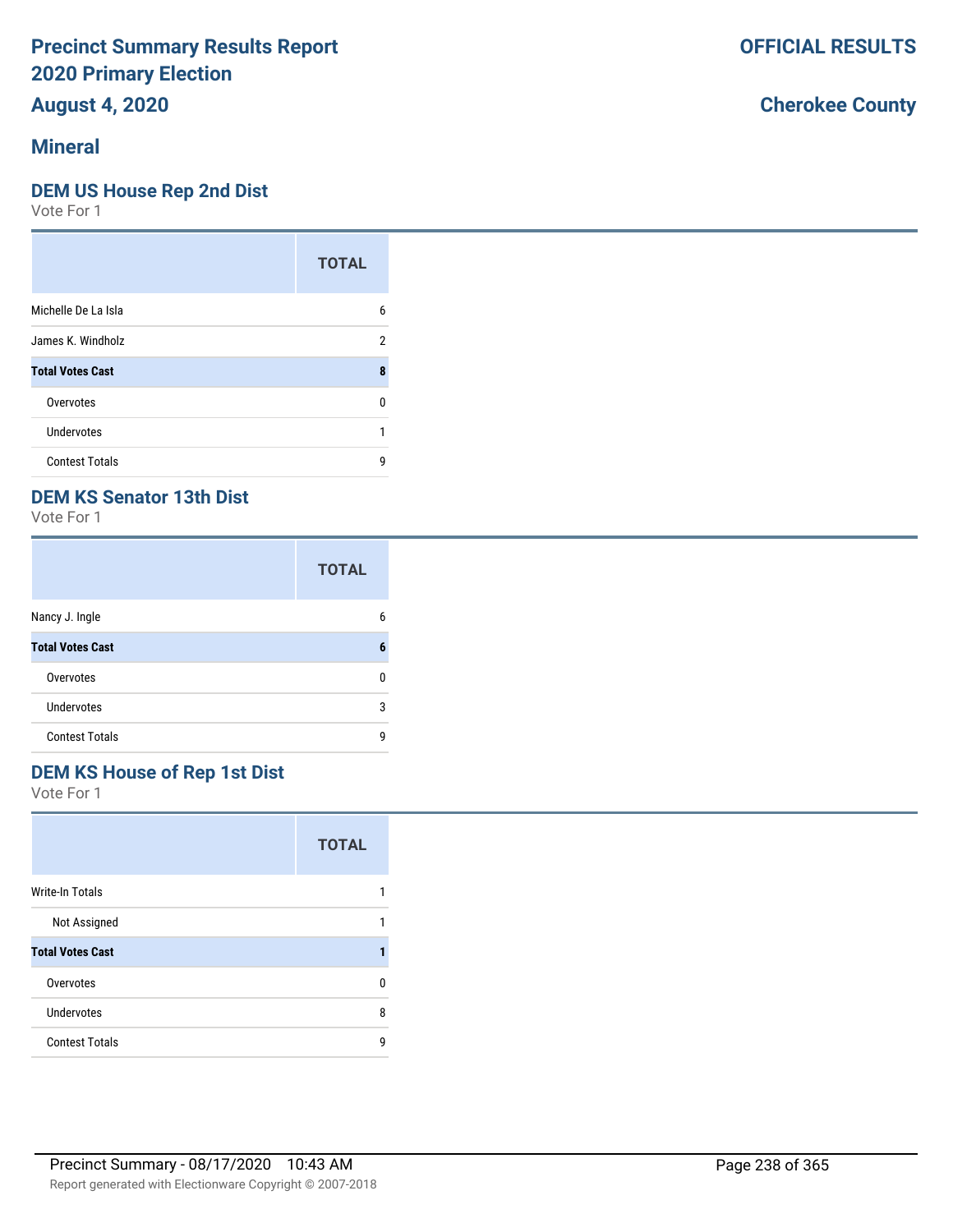## **August 4, 2020**

#### **Mineral**

#### **DEM County Clerk**

Vote For 1

|                         | <b>TOTAL</b> |
|-------------------------|--------------|
| Carol Rae Marcan-Venson |              |
| <b>Total Votes Cast</b> |              |
| Overvotes               |              |
| Undervotes              | 2            |
| <b>Contest Totals</b>   | q            |

## **DEM County Treasurer**

Vote For 1

|                         | <b>TOTAL</b>            |
|-------------------------|-------------------------|
| Write-In Totals         | 2                       |
| Not Assigned            | 2                       |
| <b>Total Votes Cast</b> | $\overline{\mathbf{2}}$ |
| Overvotes               | n                       |
| <b>Undervotes</b>       |                         |
| <b>Contest Totals</b>   | q                       |

## **DEM County Register of Deeds**

Vote For 1

|                         | <b>TOTAL</b> |
|-------------------------|--------------|
| <b>Write-In Totals</b>  | 2            |
| Not Assigned            | 2            |
| <b>Total Votes Cast</b> | 2            |
| Overvotes               | U            |
| Undervotes              | 7            |
| <b>Contest Totals</b>   | q            |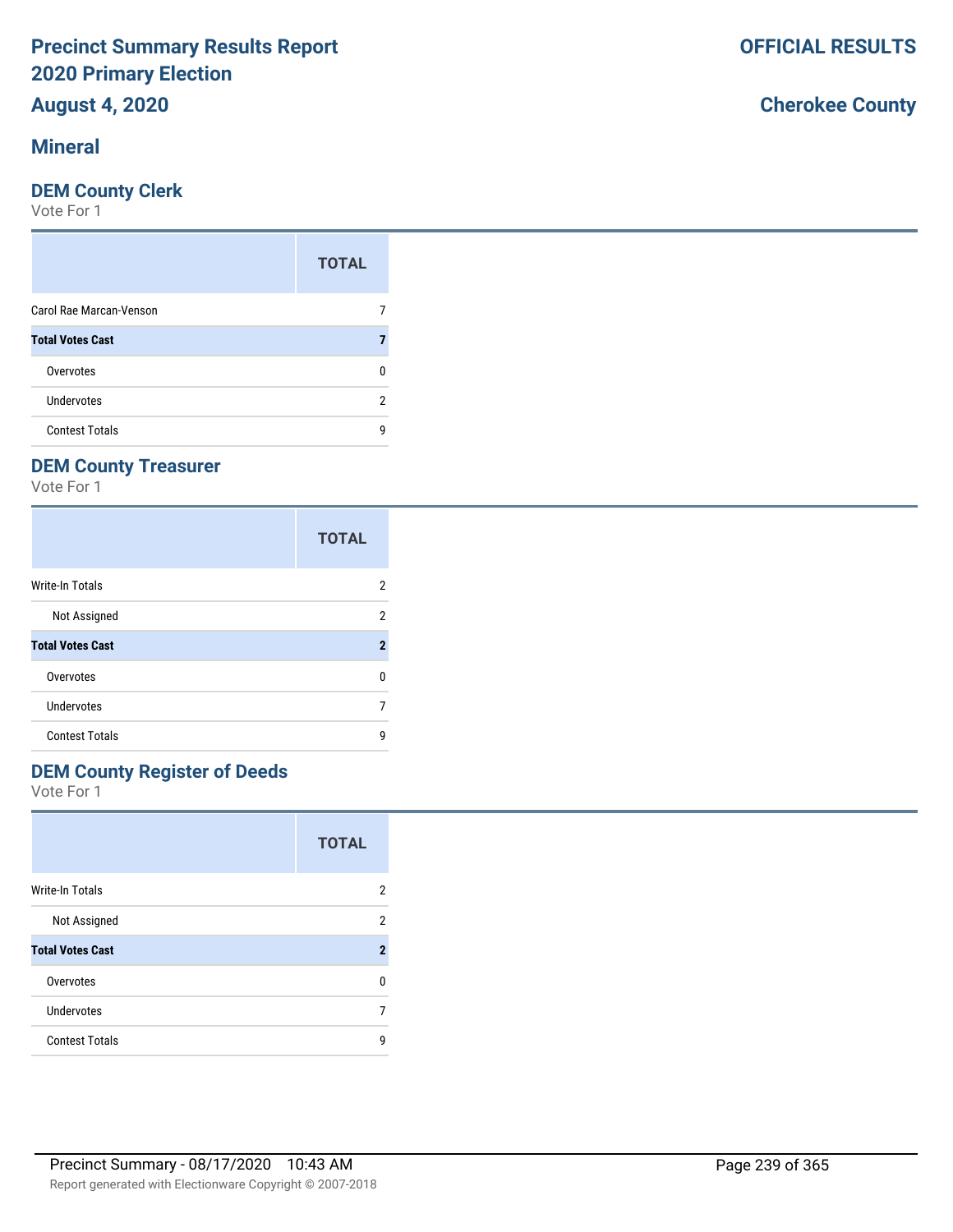## **August 4, 2020**

### **Mineral**

#### **DEM County Attorney**

Vote For 1

|                         | <b>TOTAL</b> |
|-------------------------|--------------|
| <b>Write-In Totals</b>  | 2            |
| Not Assigned            | 2            |
| <b>Total Votes Cast</b> | 2            |
| Overvotes               | 0            |
| Undervotes              |              |
| <b>Contest Totals</b>   | g            |

## **DEM County Sheriff**

Vote For 1

|                         | <b>TOTAL</b> |
|-------------------------|--------------|
| David M. Groves         | 8            |
| <b>Total Votes Cast</b> | 8            |
| Overvotes               | n            |
| Undervotes              |              |
| <b>Contest Totals</b>   | q            |

### **DEM Township Trustee Mineral Twp**

Vote For 1

|                         | <b>TOTAL</b> |
|-------------------------|--------------|
| <b>Gary Sandberg</b>    | g            |
| <b>Total Votes Cast</b> | q            |
| Overvotes               | n            |
| <b>Undervotes</b>       | n            |
| <b>Contest Totals</b>   | q            |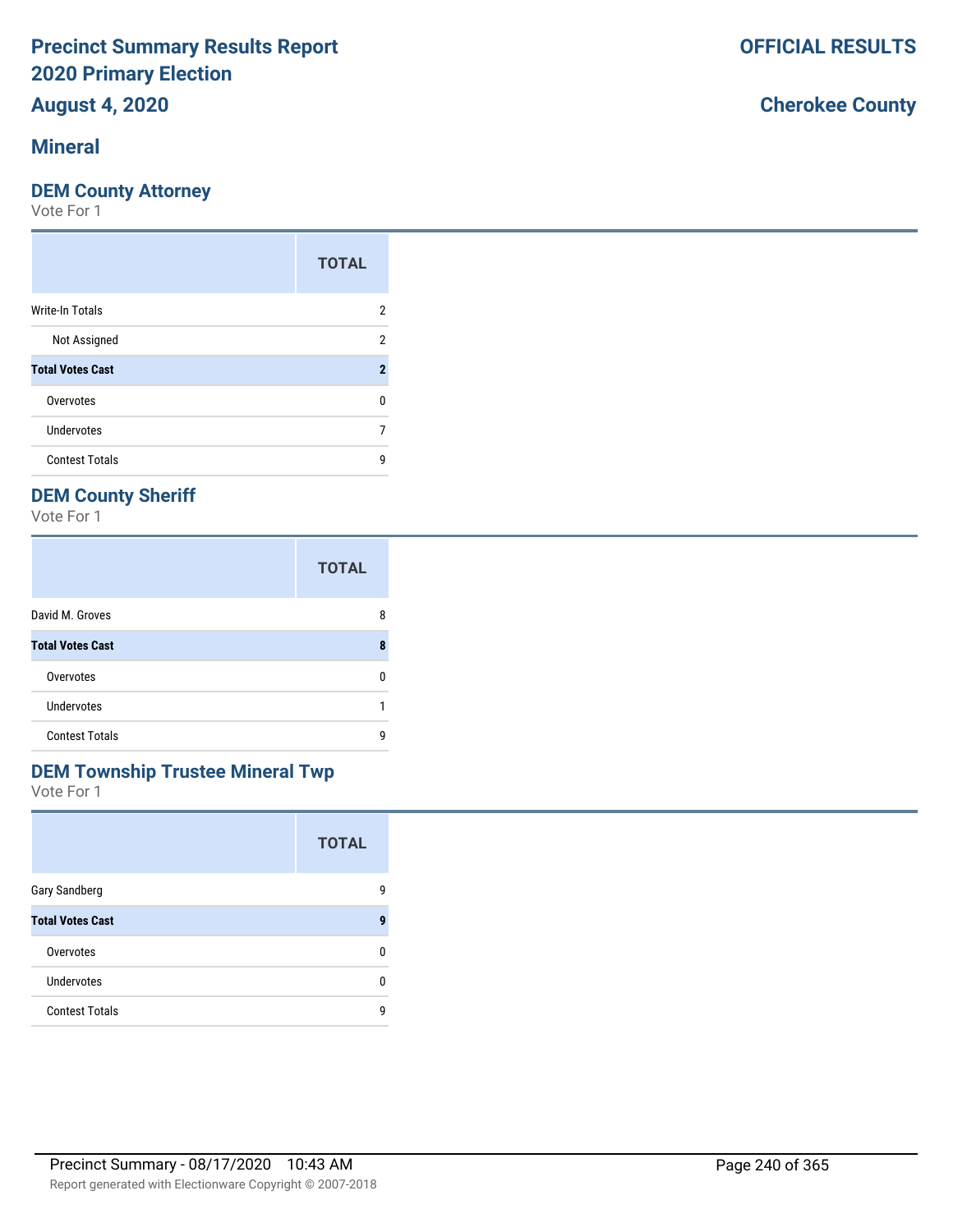**August 4, 2020**

### **Mineral**

#### **DEM Township Treasurer Mineral Twp**

Vote For 1

|                         | <b>TOTAL</b> |
|-------------------------|--------------|
| <b>Write-In Totals</b>  |              |
| Not Assigned            | 1            |
| <b>Total Votes Cast</b> |              |
| Overvotes               | n            |
| <b>Undervotes</b>       | 8            |
| <b>Contest Totals</b>   | q            |

### **DEM Pct Com m Mineral**

Vote For 1

|                         | <b>TOTAL</b> |
|-------------------------|--------------|
| <b>Write-In Totals</b>  |              |
| Not Assigned            |              |
| <b>Total Votes Cast</b> |              |
| Overvotes               | n            |
| Undervotes              | 8            |
| <b>Contest Totals</b>   | q            |

#### **DEM Pct Com w Mineral**

Vote For 1

|                         | <b>TOTAL</b> |
|-------------------------|--------------|
| <b>Write-In Totals</b>  |              |
| Not Assigned            |              |
| <b>Total Votes Cast</b> |              |
| Overvotes               | n            |
| Undervotes              | 8            |
| <b>Contest Totals</b>   | q            |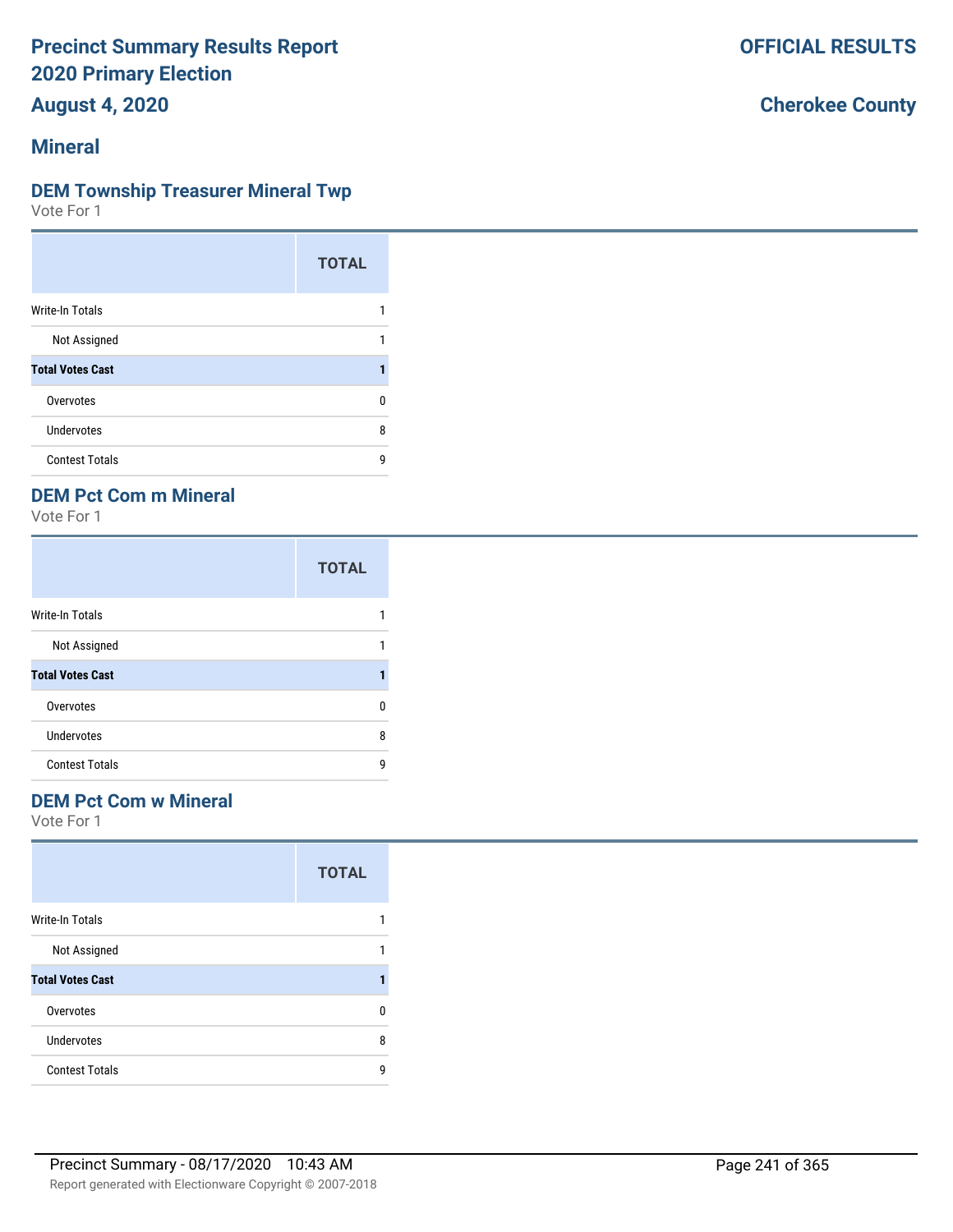# **August 4, 2020**

### **Mineral**

#### **REP United States Senator**

Vote For 1

|                            | <b>TOTAL</b> |
|----------------------------|--------------|
| Lance Berland              | 0            |
| John L. Berman             | 0            |
| Derek C. Ellis             | 0            |
| <b>Bob Hamilton</b>        | 7            |
| Kris Kobach                | 16           |
| David Alan Lindstrom       | 0            |
| Roger Marshall             | 12           |
| <b>Brian Matlock</b>       | 0            |
| John Miller                | 0            |
| <b>Steve Roberts</b>       | 2            |
| <b>Gabriel Mark Robles</b> | U            |
| <b>Total Votes Cast</b>    | 37           |
| Overvotes                  | 1            |
| Undervotes                 | 3            |
| <b>Contest Totals</b>      | 41           |

### **REP US House Rep 2nd Dist**

Vote For 1

|                         | <b>TOTAL</b> |
|-------------------------|--------------|
| Jake LaTurner           | 30           |
| Dennis Taylor           | 5            |
| <b>Steve Watkins</b>    | 4            |
| <b>Total Votes Cast</b> | 39           |
| Overvotes               | U            |
| Undervotes              | 2            |
| <b>Contest Totals</b>   | 41           |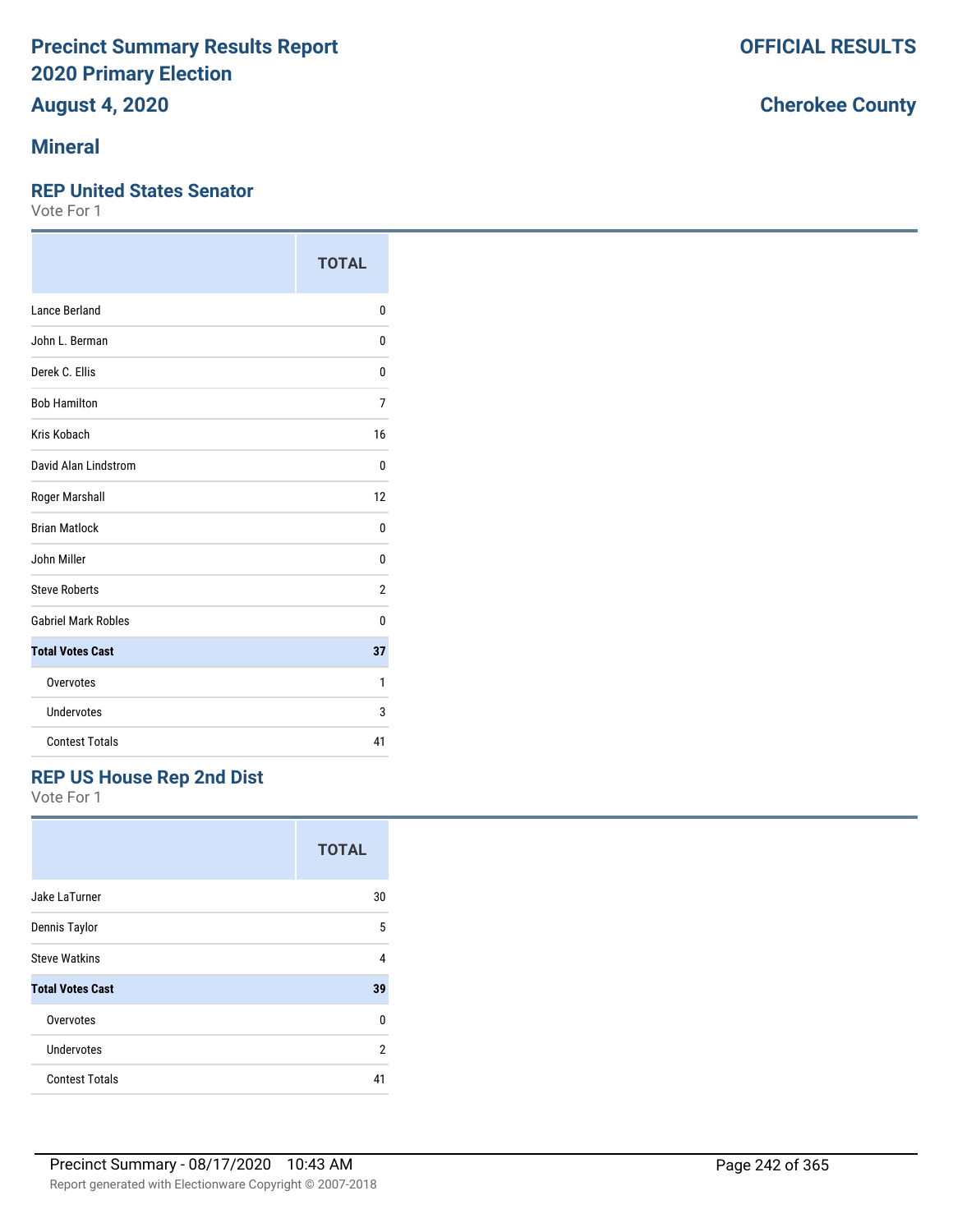## **August 4, 2020**

#### **Mineral**

#### **REP KS Senator 13th Dist**

Vote For 1

|                            | <b>TOTAL</b> |
|----------------------------|--------------|
| <b>Richard Hilderbrand</b> | 36           |
| <b>Total Votes Cast</b>    | 36           |
| Overvotes                  | ŋ            |
| Undervotes                 | 5            |
| <b>Contest Totals</b>      |              |

## **REP KS House of Rep 1st Dist**

Vote For 1

|                         | <b>TOTAL</b> |
|-------------------------|--------------|
| Ronald Coquillette      | 3            |
| Michael Houser          | 38           |
| <b>Total Votes Cast</b> | 41           |
| Overvotes               | 0            |
| Undervotes              | U            |
| <b>Contest Totals</b>   | 41           |

## **REP County Clerk**

Vote For 1

|                         | <b>TOTAL</b> |
|-------------------------|--------------|
| Sammye Opela            | 11           |
| Kyle D. Rennie          | 30           |
| <b>Total Votes Cast</b> | 41           |
| Overvotes               | U            |
| Undervotes              | U            |
| <b>Contest Totals</b>   | 41           |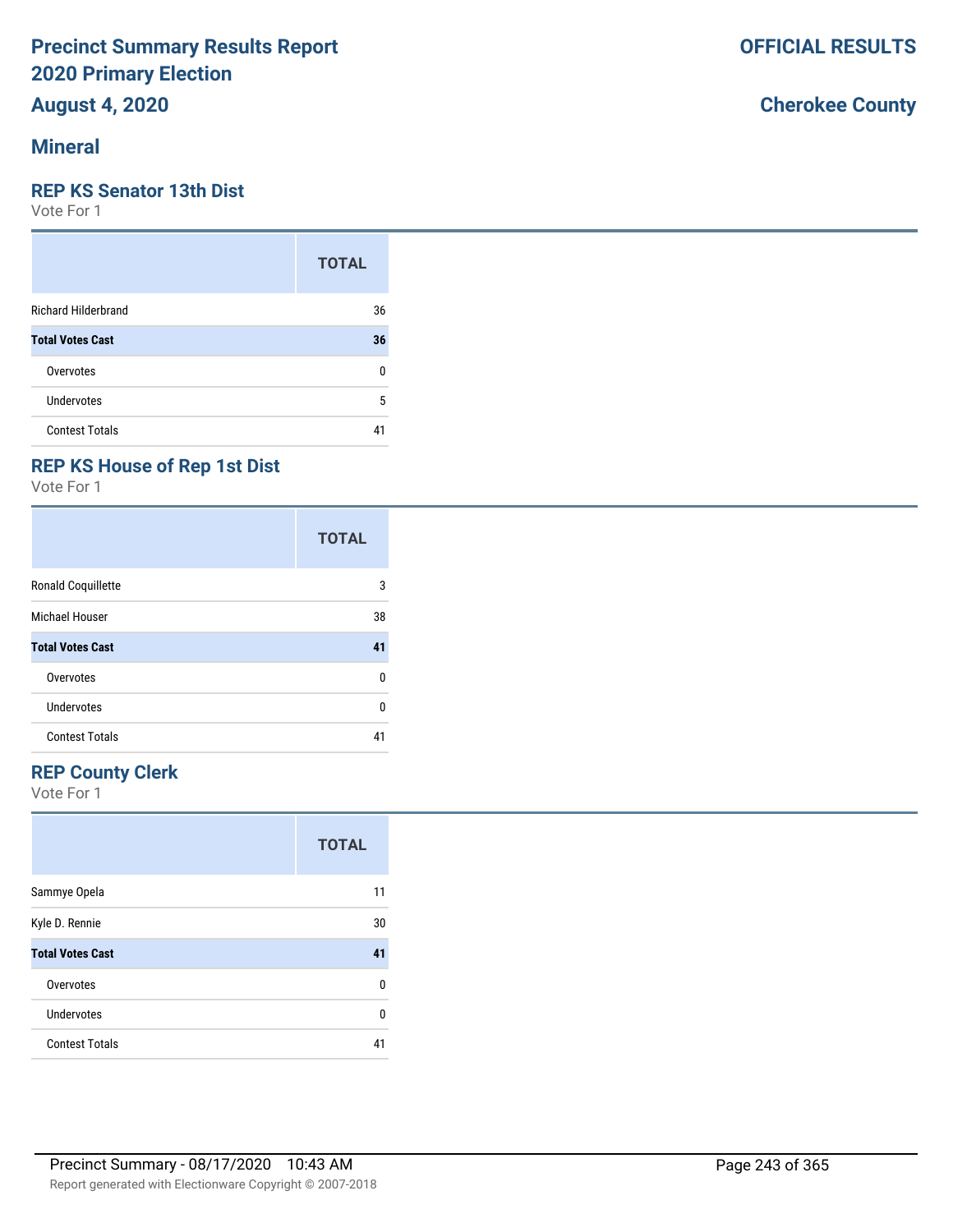## **August 4, 2020**

#### **Mineral**

#### **REP County Treasurer**

Vote For 1

|                         | <b>TOTAL</b> |
|-------------------------|--------------|
| Raven Elmore            | 38           |
| <b>Total Votes Cast</b> | 38           |
| Overvotes               | ŋ            |
| <b>Undervotes</b>       | 3            |
| <b>Contest Totals</b>   | 41           |

## **REP County Register of Deeds**

Vote For 1

|                         | <b>TOTAL</b> |
|-------------------------|--------------|
| Barbara S. Bilke        | 37           |
| <b>Total Votes Cast</b> | 37           |
| Overvotes               | ŋ            |
| Undervotes              | 4            |
| <b>Contest Totals</b>   | 41           |

#### **REP County Attorney**

Vote For 1

|                         | <b>TOTAL</b> |
|-------------------------|--------------|
| Jake Conard             | 37           |
| <b>Total Votes Cast</b> | 37           |
| Overvotes               | n            |
| Undervotes              |              |
| <b>Contest Totals</b>   |              |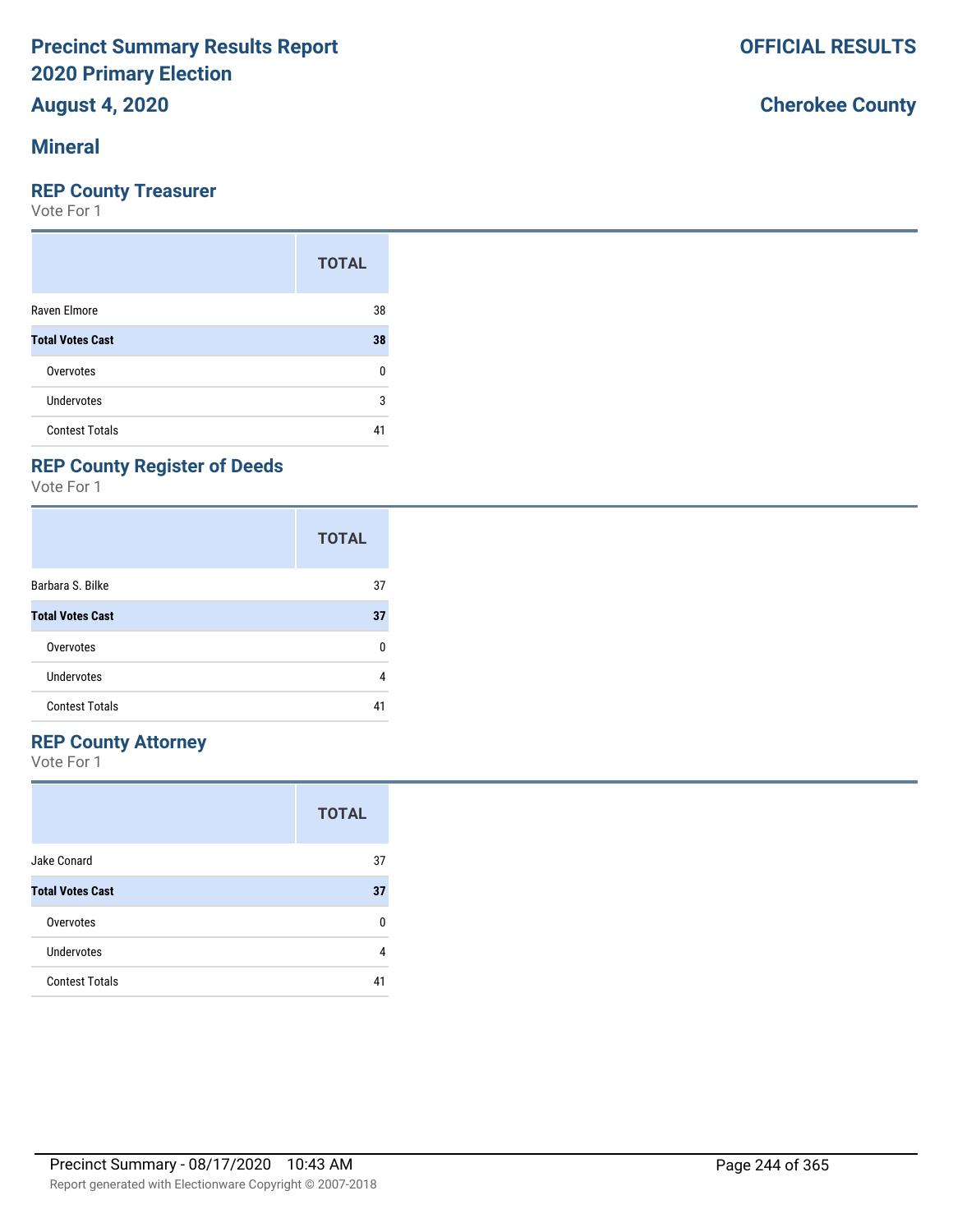# **August 4, 2020**

### **Mineral**

#### **REP County Sheriff**

Vote For 1

|                         | <b>TOTAL</b> |
|-------------------------|--------------|
| Write-In Totals         | 3            |
| Not Assigned            | 3            |
| <b>Total Votes Cast</b> | 3            |
| Overvotes               | 0            |
| <b>Undervotes</b>       | 38           |
| <b>Contest Totals</b>   | 41           |

## **REP Township Trustee Mineral Twp**

Vote For 1

|                         | <b>TOTAL</b>              |
|-------------------------|---------------------------|
| Write-In Totals         | 2                         |
| Not Assigned            | 2                         |
| <b>Total Votes Cast</b> | $\boldsymbol{\mathsf{2}}$ |
| Overvotes               | U                         |
| Undervotes              | 39                        |
| <b>Contest Totals</b>   | 41                        |

#### **REP Township Treasurer Mineral Twp**

Vote For 1

|                         | <b>TOTAL</b> |
|-------------------------|--------------|
| Betty J. Martin         | 34           |
| <b>Total Votes Cast</b> | 34           |
| Overvotes               | n            |
| Undervotes              |              |
| <b>Contest Totals</b>   | 41           |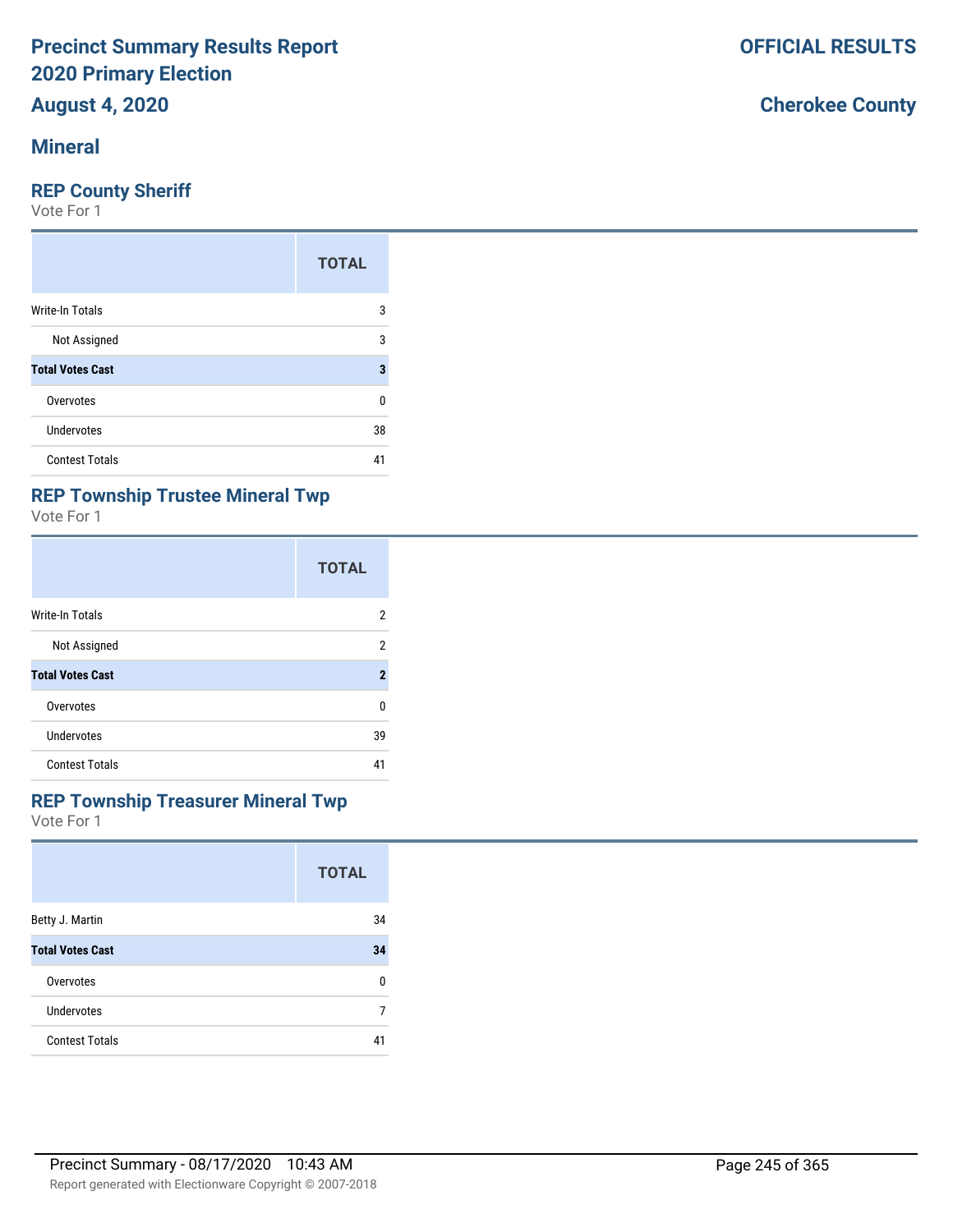## **August 4, 2020**

### **Mineral**

#### **REP Pct Com m Mineral**

Vote For 1

|                         | <b>TOTAL</b> |
|-------------------------|--------------|
| <b>Write-In Totals</b>  |              |
| Not Assigned            |              |
| <b>Total Votes Cast</b> | 1            |
| Overvotes               | ŋ            |
| Undervotes              | 40           |
| <b>Contest Totals</b>   | 41           |

### **REP Pct Com w Mineral**

Vote For 1

|                         | <b>TOTAL</b> |
|-------------------------|--------------|
| <b>Write-In Totals</b>  |              |
| Not Assigned            | 1            |
| <b>Total Votes Cast</b> |              |
| Overvotes               | n            |
| <b>Undervotes</b>       | 40           |
| <b>Contest Totals</b>   | 41           |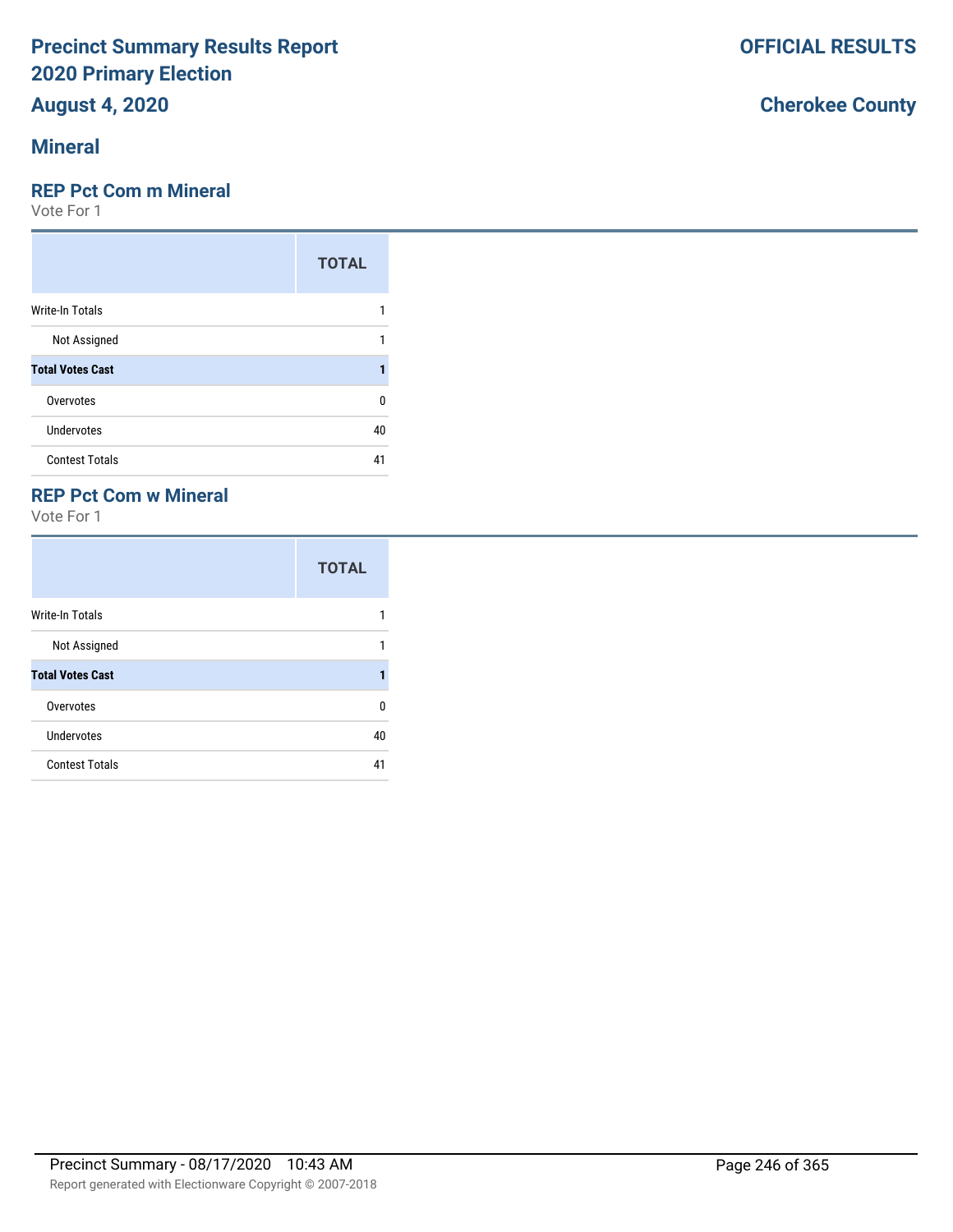### **Neosho-Faulkner**

#### **STATISTICS**

|                                    | <b>TOTAL</b> |
|------------------------------------|--------------|
| Registered Voters - Total          | 74           |
| Registered Voters - NONPARTISAN    | 21           |
| Registered Voters - Democratic     | 14           |
| Registered Voters - Republican     | 39           |
| <b>Ballots Cast - Total</b>        | 23           |
| <b>Ballots Cast - NONPARTISAN</b>  | 0            |
| <b>Ballots Cast - Democratic</b>   | 4            |
| Ballots Cast - Republican          | 19           |
| <b>Ballots Cast - Blank</b>        | 0            |
| Voter Turnout - Total              | 31.08%       |
| <b>Voter Turnout - NONPARTISAN</b> | 0.00%        |
| <b>Voter Turnout - Democratic</b>  | 28.57%       |
| Voter Turnout - Republican         | 48.72%       |

## **DEM United States Senator**

Vote For 1

|                         | <b>TOTAL</b> |
|-------------------------|--------------|
| Barbara Bollier         | 2            |
| Robert Leon Tillman     | 2            |
| <b>Total Votes Cast</b> | 4            |
| Overvotes               | n            |
| Undervotes              | n            |
| <b>Contest Totals</b>   |              |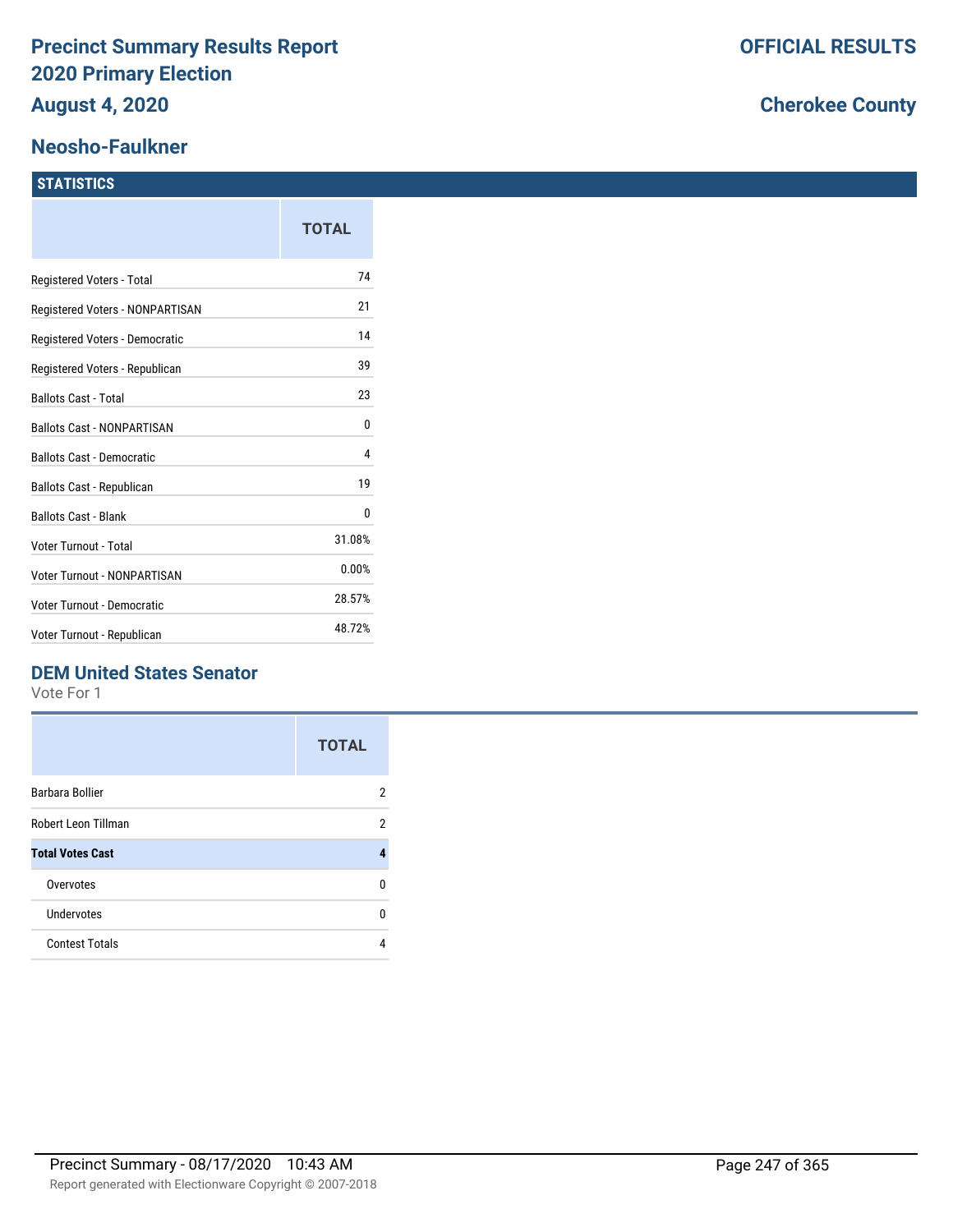**August 4, 2020**

## **Neosho-Faulkner**

#### **DEM US House Rep 2nd Dist**

Vote For 1

|                         | <b>TOTAL</b> |
|-------------------------|--------------|
| Michelle De La Isla     |              |
| James K. Windholz       | n            |
| <b>Total Votes Cast</b> |              |
| Overvotes               | n            |
| Undervotes              | n            |
| <b>Contest Totals</b>   |              |

## **DEM KS Senator 13th Dist**

Vote For 1

|                         | <b>TOTAL</b> |
|-------------------------|--------------|
| Nancy J. Ingle          |              |
| <b>Total Votes Cast</b> |              |
| Overvotes               | n            |
| Undervotes              | n            |
| <b>Contest Totals</b>   |              |

## **DEM KS House of Rep 1st Dist**

Vote For 1

|                         | <b>TOTAL</b> |
|-------------------------|--------------|
| <b>Write-In Totals</b>  | n            |
| Not Assigned            | n            |
| <b>Total Votes Cast</b> | O            |
| Overvotes               | n            |
| Undervotes              | 4            |
| <b>Contest Totals</b>   |              |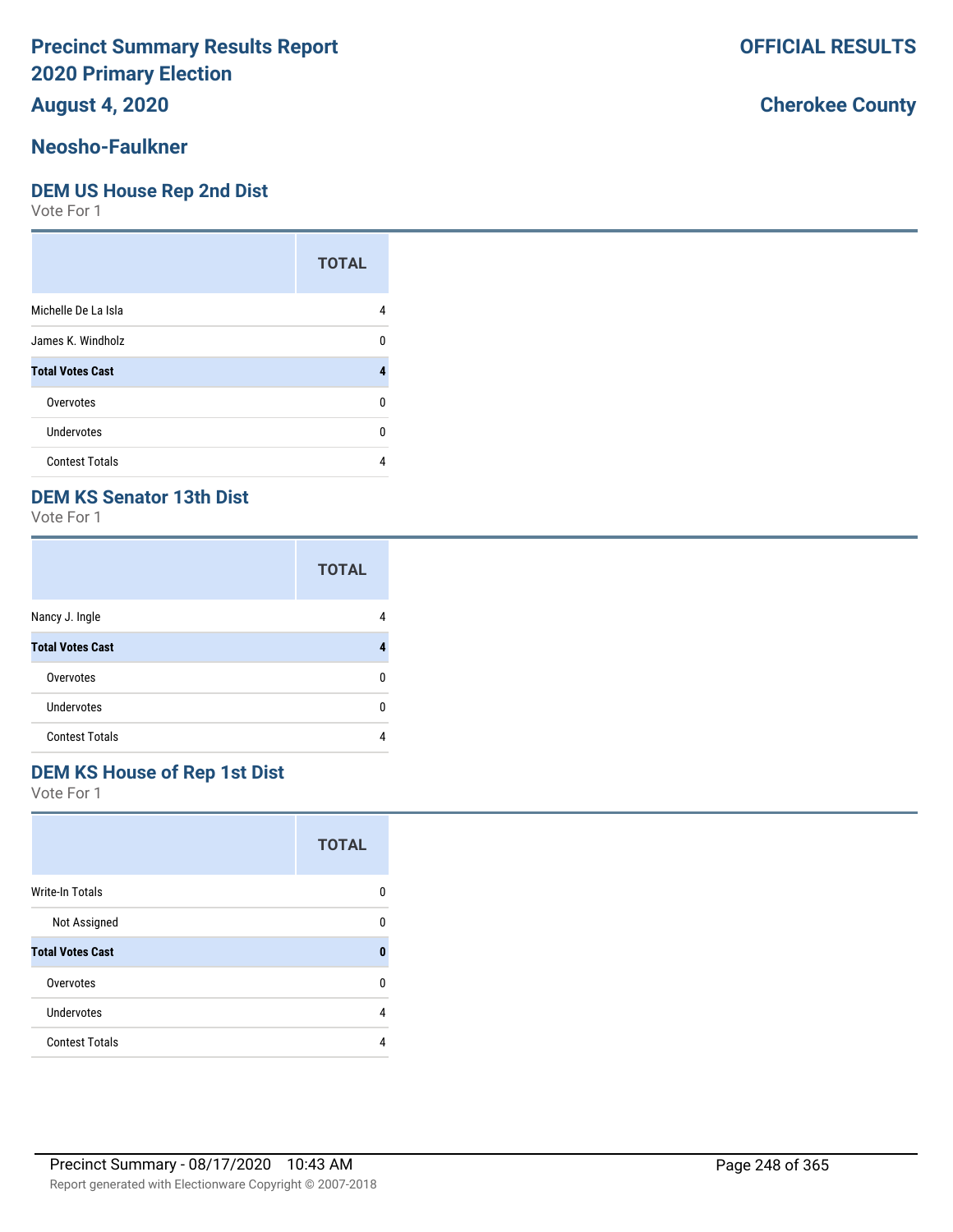**August 4, 2020**

## **Neosho-Faulkner**

#### **DEM Co Comm 2nd Dist 2nd Dist**

Vote For 1

|                         | <b>TOTAL</b> |
|-------------------------|--------------|
| Owen Tom Pryor          |              |
| <b>Total Votes Cast</b> |              |
| Overvotes               | n            |
| Undervotes              | n            |
| <b>Contest Totals</b>   |              |

## **DEM County Clerk**

Vote For 1

|                         | <b>TOTAL</b> |
|-------------------------|--------------|
| Carol Rae Marcan-Venson |              |
| <b>Total Votes Cast</b> |              |
| Overvotes               |              |
| Undervotes              |              |
| <b>Contest Totals</b>   |              |

## **DEM County Treasurer**

Vote For 1

|                         | <b>TOTAL</b> |
|-------------------------|--------------|
| Write-In Totals         | 0            |
| Not Assigned            | n            |
| <b>Total Votes Cast</b> | Ω            |
| Overvotes               | n            |
| Undervotes              | 4            |
| <b>Contest Totals</b>   |              |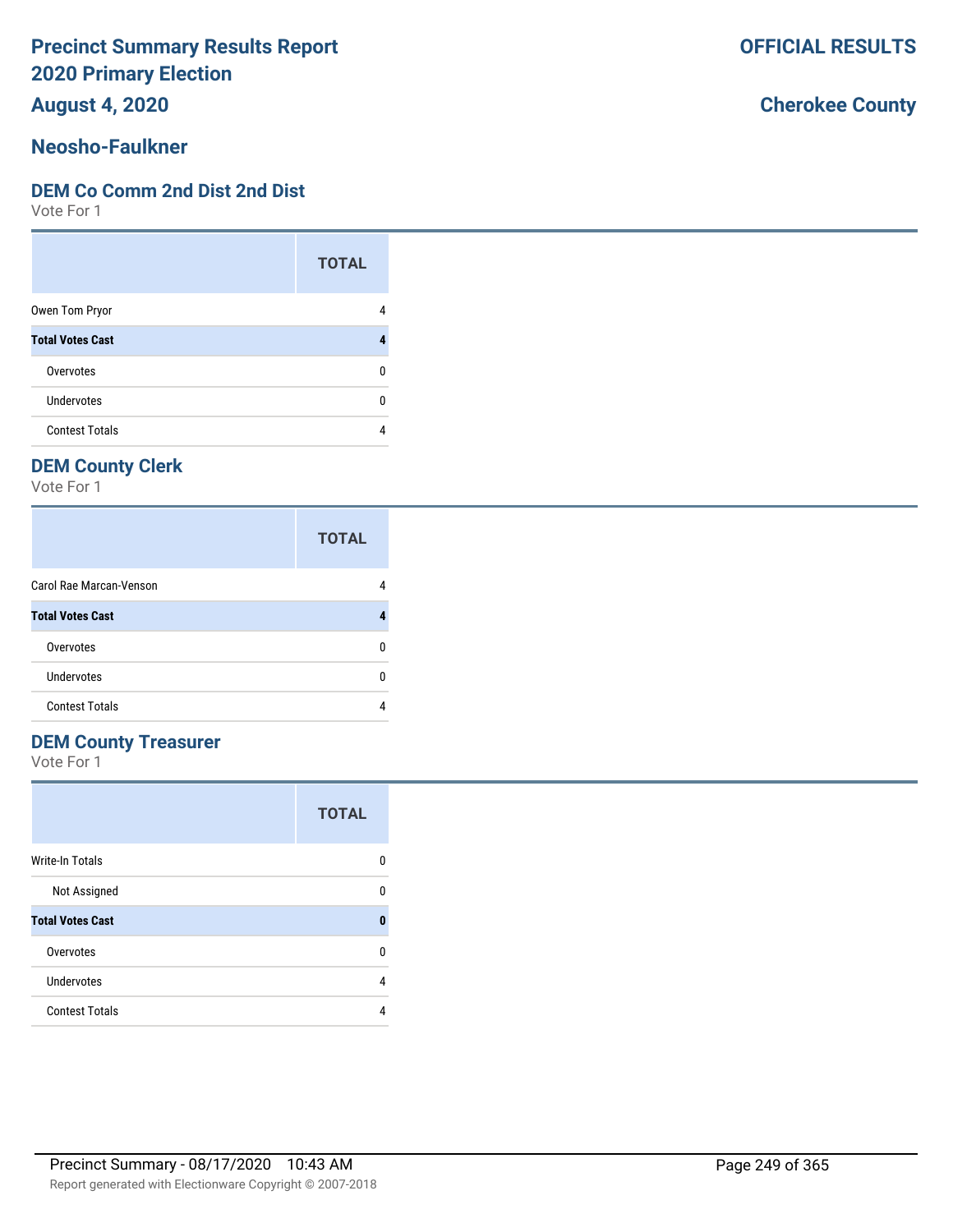**August 4, 2020**

#### **Neosho-Faulkner**

#### **DEM County Register of Deeds**

Vote For 1

|                         | <b>TOTAL</b> |
|-------------------------|--------------|
| <b>Write-In Totals</b>  | n            |
| Not Assigned            | n            |
| <b>Total Votes Cast</b> | ſ            |
| Overvotes               | n            |
| Undervotes              | 4            |
| <b>Contest Totals</b>   |              |

## **DEM County Attorney**

Vote For 1

|                         | <b>TOTAL</b> |
|-------------------------|--------------|
| <b>Write-In Totals</b>  |              |
| Not Assigned            | n            |
| <b>Total Votes Cast</b> | 0            |
| Overvotes               | n            |
| Undervotes              | 4            |
| <b>Contest Totals</b>   |              |

### **DEM County Sheriff**

Vote For 1

|                         | <b>TOTAL</b> |
|-------------------------|--------------|
| David M. Groves         |              |
| <b>Total Votes Cast</b> |              |
| Overvotes               | n            |
| <b>Undervotes</b>       | n            |
| <b>Contest Totals</b>   |              |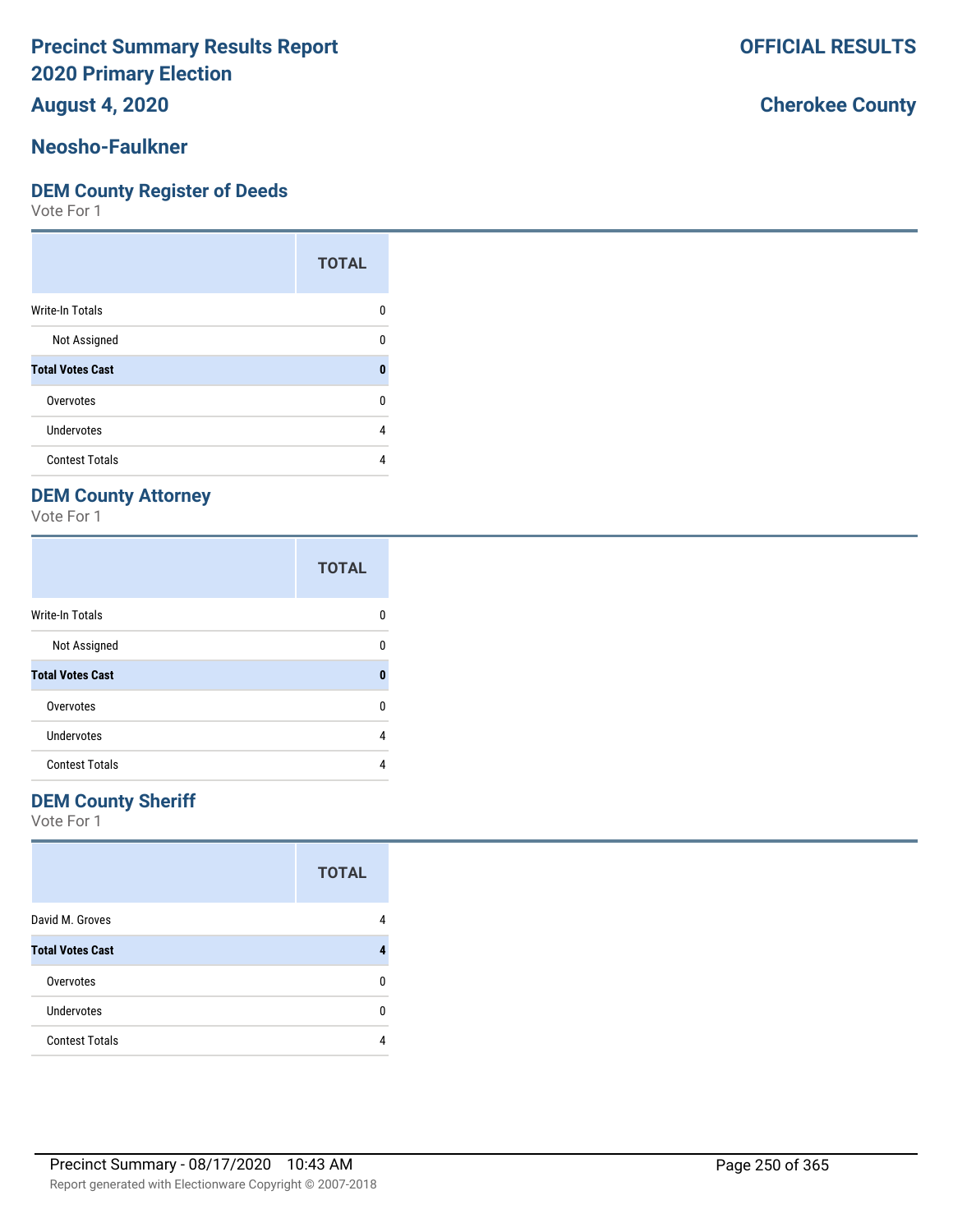**August 4, 2020**

#### **Neosho-Faulkner**

#### **DEM Township Trustee Neosho Twp**

Vote For 1

|                         | <b>TOTAL</b> |
|-------------------------|--------------|
| <b>Write-In Totals</b>  | n            |
| Not Assigned            | n            |
| <b>Total Votes Cast</b> | n            |
| Overvotes               | n            |
| Undervotes              | 4            |
| <b>Contest Totals</b>   |              |

### **DEM Township Treasurer Neosho Twp**

Vote For 1

|                         | <b>TOTAL</b> |
|-------------------------|--------------|
| Write-In Totals         | n            |
| Not Assigned            | n            |
| <b>Total Votes Cast</b> | O            |
| Overvotes               | n            |
| Undervotes              | 4            |
| <b>Contest Totals</b>   |              |

### **DEM Pct Com m Neosho-Faulkner**

Vote For 1

|                         | <b>TOTAL</b> |
|-------------------------|--------------|
| Jay Justice             | 4            |
| <b>Write-In Totals</b>  | U            |
| Not Assigned            | n            |
| <b>Total Votes Cast</b> | 4            |
| Overvotes               | U            |
| Undervotes              | U            |
| <b>Contest Totals</b>   | 4            |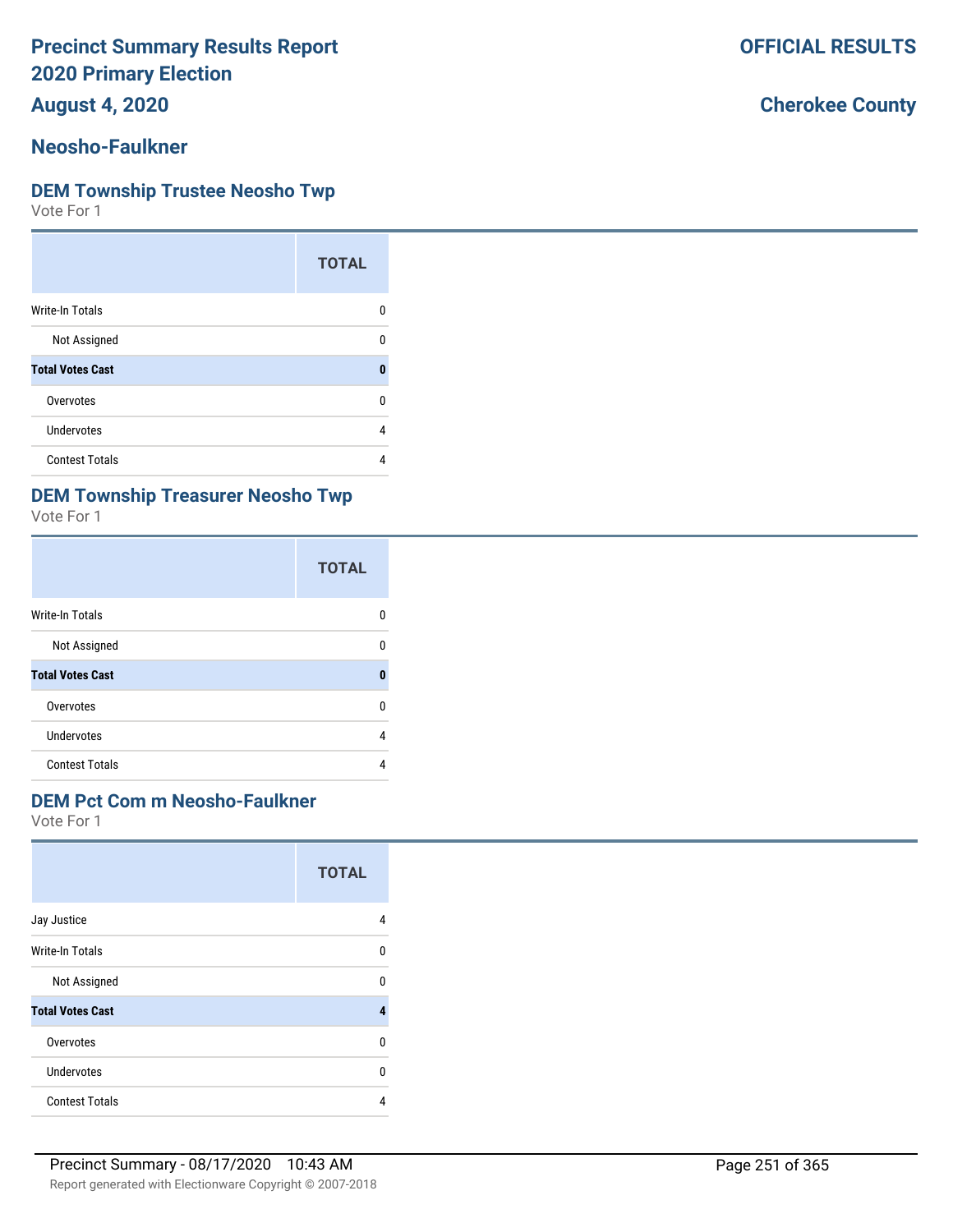**August 4, 2020**

## **Neosho-Faulkner**

#### **DEM Pct Com w Neosho-Faulkner**

Vote For 1

|                         | <b>TOTAL</b> |
|-------------------------|--------------|
| Shannon Justice         | 4            |
| <b>Write-In Totals</b>  | U            |
| Not Assigned            | n            |
| <b>Total Votes Cast</b> | 4            |
| Overvotes               | U            |
| Undervotes              | U            |
| <b>Contest Totals</b>   | 4            |

#### **REP United States Senator**

Vote For 1

|                            | <b>TOTAL</b>   |
|----------------------------|----------------|
| Lance Berland              | 0              |
| John L. Berman             | 0              |
| Derek C. Ellis             | 0              |
| <b>Bob Hamilton</b>        | $\overline{2}$ |
| Kris Kobach                | 3              |
| David Alan Lindstrom       | 3              |
| Roger Marshall             | 11             |
| <b>Brian Matlock</b>       | 0              |
| John Miller                | 0              |
| <b>Steve Roberts</b>       | 0              |
| <b>Gabriel Mark Robles</b> | 0              |
| <b>Total Votes Cast</b>    | 19             |
| Overvotes                  | 0              |
| Undervotes                 | 0              |
| <b>Contest Totals</b>      | 19             |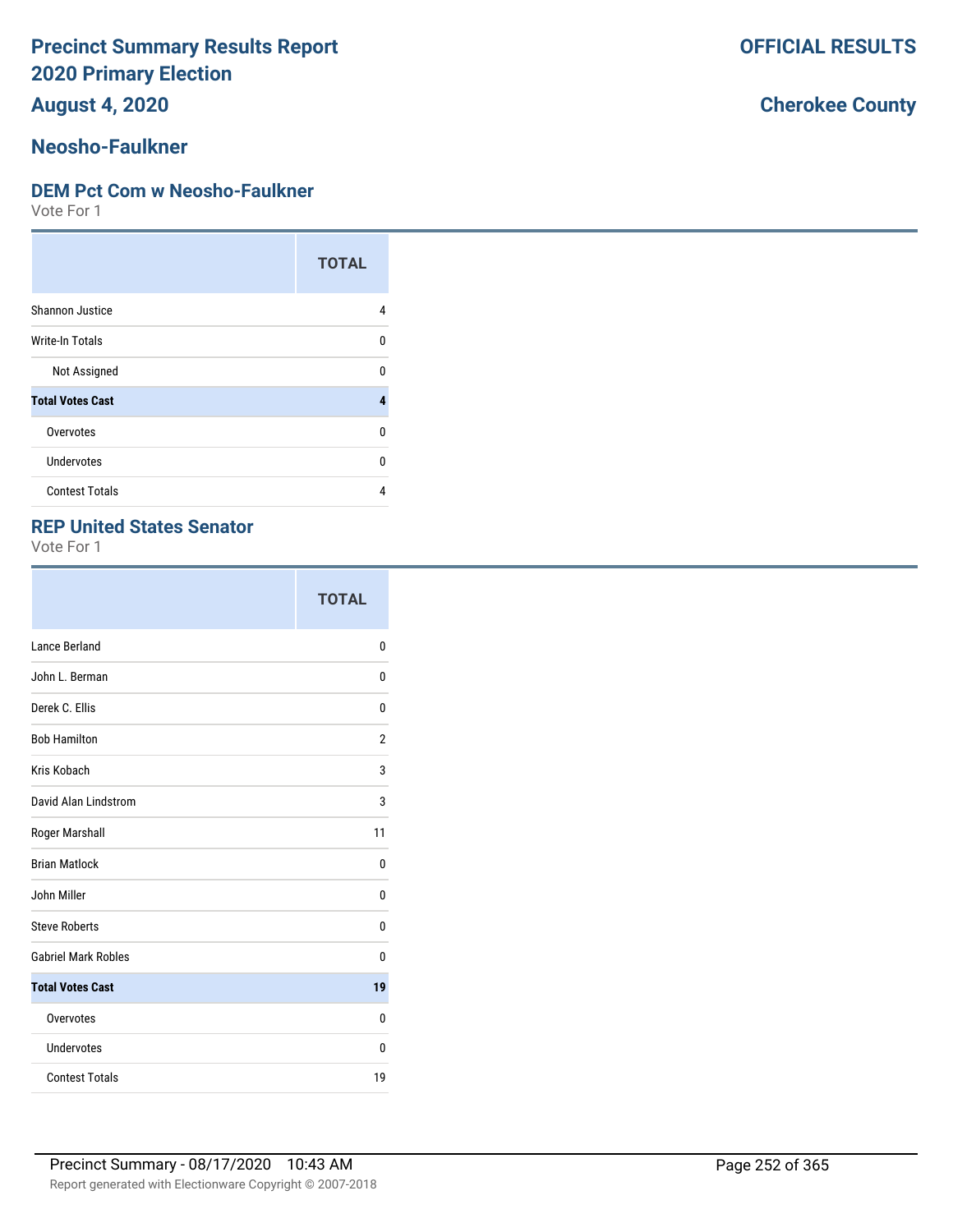**August 4, 2020**

# **Neosho-Faulkner**

#### **REP US House Rep 2nd Dist**

Vote For 1

|                         | <b>TOTAL</b>   |
|-------------------------|----------------|
| Jake LaTurner           | 16             |
| Dennis Taylor           | $\overline{2}$ |
| <b>Steve Watkins</b>    | 1              |
| <b>Total Votes Cast</b> | 19             |
| Overvotes               | U              |
| Undervotes              | U              |
| <b>Contest Totals</b>   | 19             |

### **REP KS Senator 13th Dist**

Vote For 1

|                            | <b>TOTAL</b> |
|----------------------------|--------------|
| <b>Richard Hilderbrand</b> | 17           |
| <b>Total Votes Cast</b>    | 17           |
| Overvotes                  | ŋ            |
| Undervotes                 | 2            |
| <b>Contest Totals</b>      | 19           |

#### **REP KS House of Rep 1st Dist**

Vote For 1

|                         | <b>TOTAL</b> |
|-------------------------|--------------|
| Ronald Coquillette      | 0            |
| Michael Houser          | 18           |
| <b>Total Votes Cast</b> | 18           |
| Overvotes               | 0            |
| Undervotes              | 1            |
| <b>Contest Totals</b>   | 19           |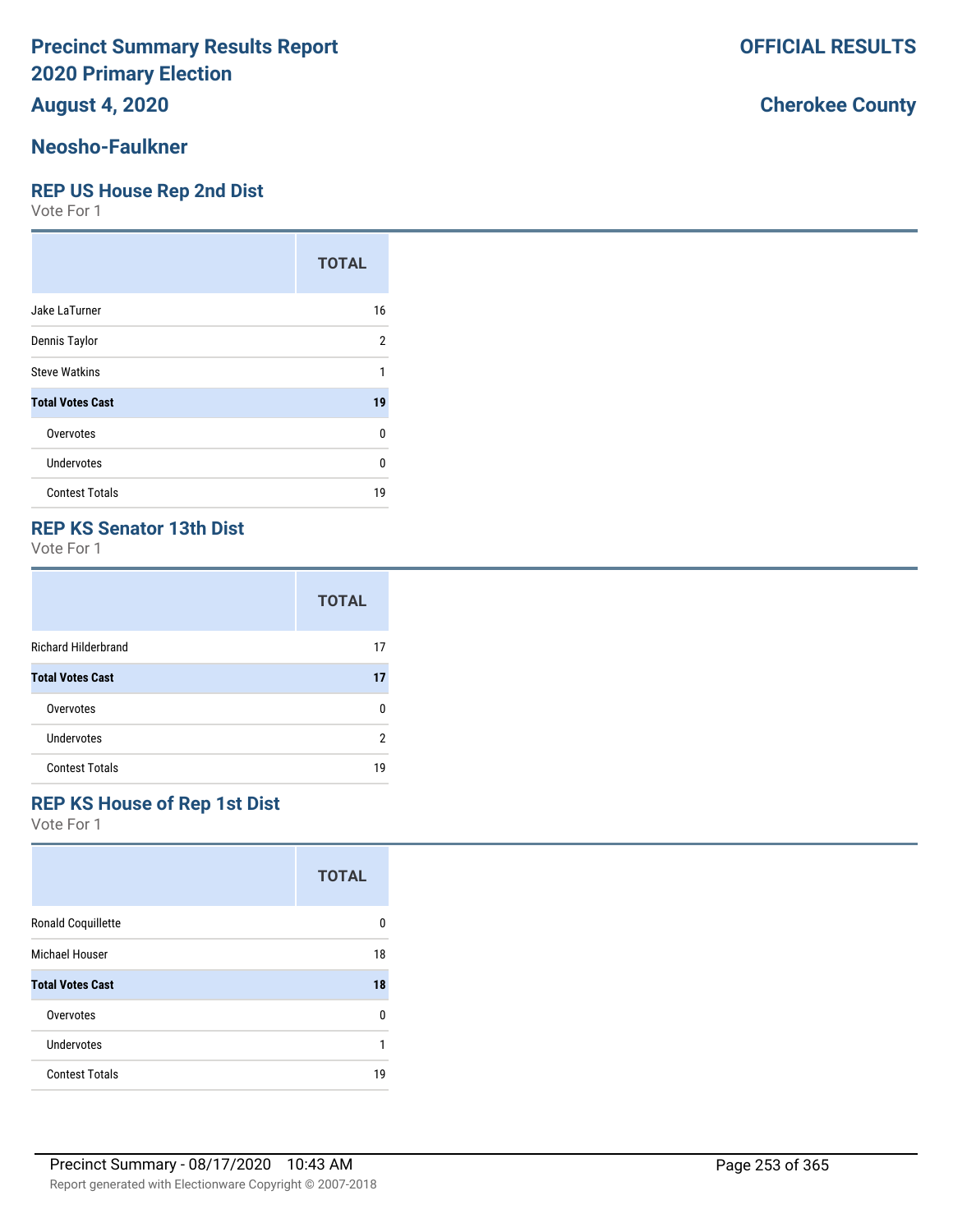**August 4, 2020**

# **Neosho-Faulkner**

#### **REP Co Comm 2nd Dist 2nd Dist**

Vote For 1

|                         | <b>TOTAL</b> |
|-------------------------|--------------|
| Lorie M. Johnson        | 18           |
| <b>Total Votes Cast</b> | 18           |
| Overvotes               | U            |
| Undervotes              |              |
| <b>Contest Totals</b>   | 19           |

# **REP County Clerk**

Vote For 1

|                         | <b>TOTAL</b> |
|-------------------------|--------------|
| Sammye Opela            | 3            |
| Kyle D. Rennie          | 15           |
| <b>Total Votes Cast</b> | 18           |
| Overvotes               | 0            |
| Undervotes              | 1            |
| <b>Contest Totals</b>   | 19           |

## **REP County Treasurer**

Vote For 1

|                         | <b>TOTAL</b> |
|-------------------------|--------------|
| Raven Elmore            | 18           |
| <b>Total Votes Cast</b> | 18           |
| Overvotes               | n            |
| <b>Undervotes</b>       | 1            |
| <b>Contest Totals</b>   | 19           |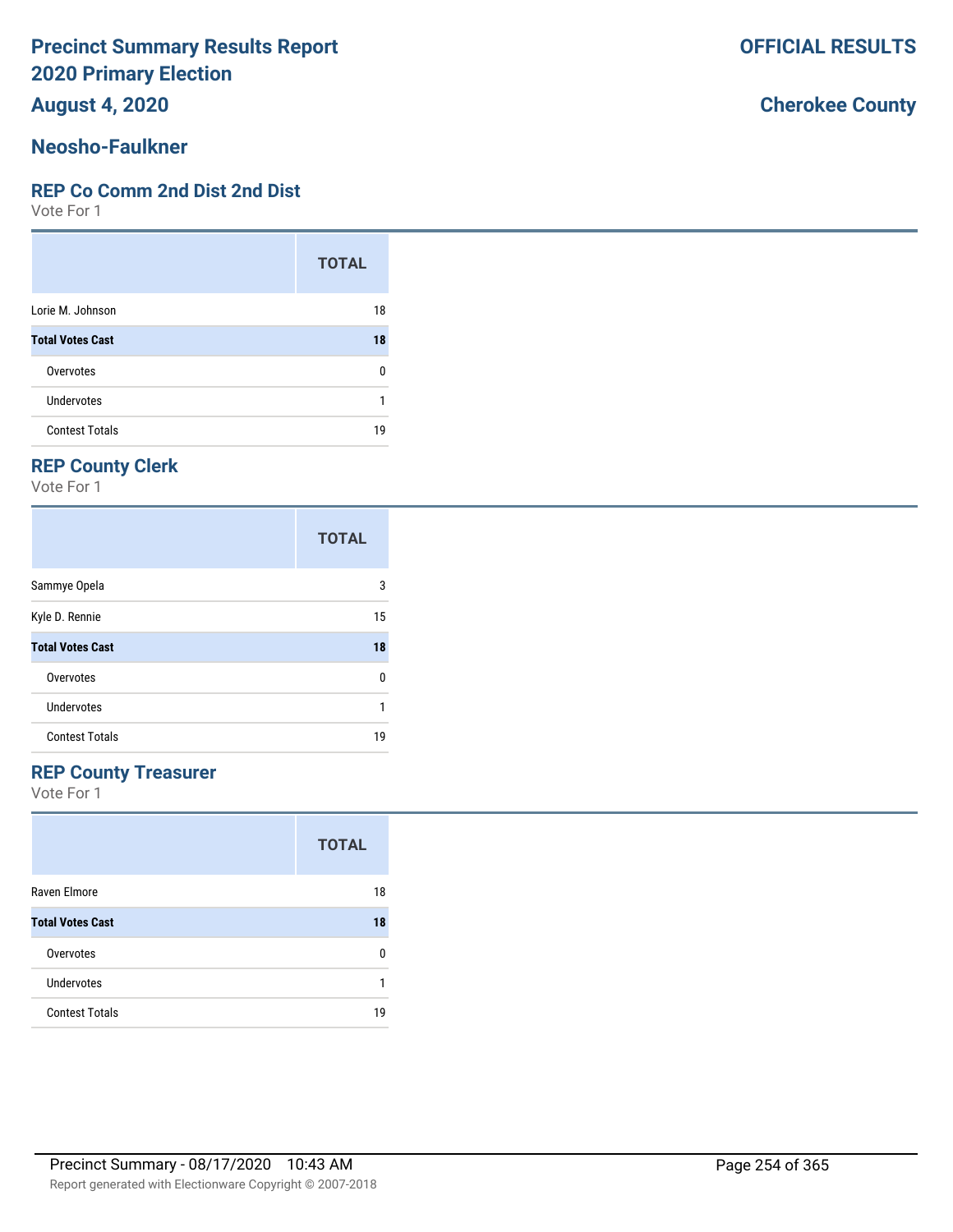**August 4, 2020**

#### **Neosho-Faulkner**

#### **REP County Register of Deeds**

Vote For 1

|                         | <b>TOTAL</b> |
|-------------------------|--------------|
| Barbara S. Bilke        | 17           |
| <b>Total Votes Cast</b> | 17           |
| Overvotes               | ŋ            |
| <b>Undervotes</b>       | 2            |
| <b>Contest Totals</b>   | 19           |

## **REP County Attorney**

Vote For 1

|                         | <b>TOTAL</b> |
|-------------------------|--------------|
| Jake Conard             | 17           |
| <b>Total Votes Cast</b> | 17           |
| Overvotes               | n            |
| Undervotes              | 2            |
| <b>Contest Totals</b>   | 19           |

## **REP County Sheriff**

Vote For 1

|                         | <b>TOTAL</b> |
|-------------------------|--------------|
| <b>Write-In Totals</b>  |              |
| Not Assigned            |              |
| <b>Total Votes Cast</b> |              |
| Overvotes               | n            |
| Undervotes              | 18           |
| <b>Contest Totals</b>   | 19           |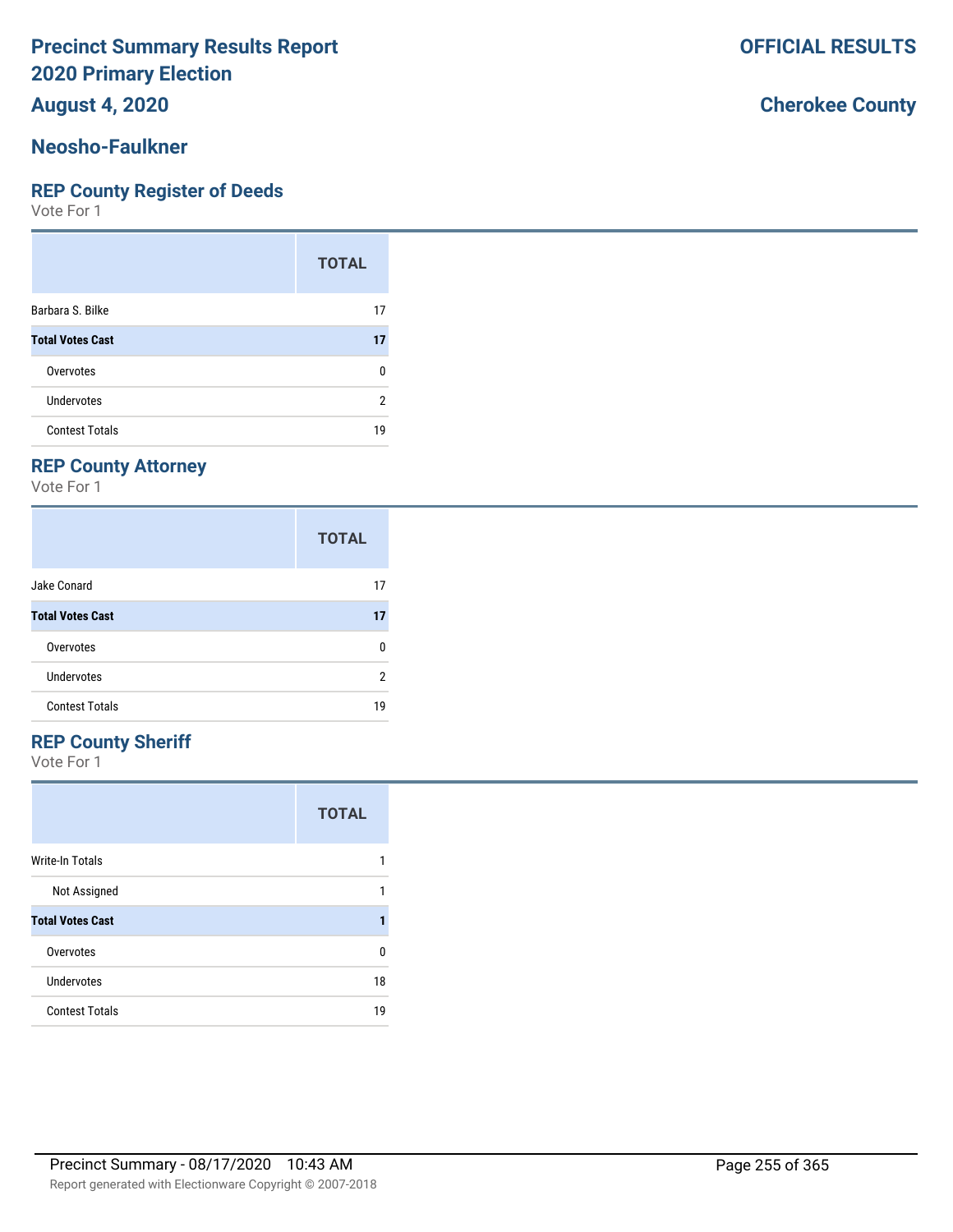**August 4, 2020**

#### **Neosho-Faulkner**

#### **REP Township Trustee Neosho Twp**

Vote For 1

|                         | <b>TOTAL</b> |
|-------------------------|--------------|
| Vernon D. Hill          | 17           |
| <b>Total Votes Cast</b> | 17           |
| Overvotes               | n            |
| Undervotes              | 2            |
| <b>Contest Totals</b>   | 19           |

#### **REP Township Treasurer Neosho Twp**

Vote For 1

|                         | <b>TOTAL</b> |
|-------------------------|--------------|
| <b>Alexis Lawellin</b>  | 17           |
| <b>Total Votes Cast</b> | 17           |
| Overvotes               | 0            |
| Undervotes              | 2            |
| <b>Contest Totals</b>   | 19           |

### **REP Pct Com m Neosho-Faulkner**

Vote For 1

|                         | <b>TOTAL</b>   |
|-------------------------|----------------|
| Jake Conard             | 17             |
| <b>Write-In Totals</b>  | U              |
| Not Assigned            | U              |
| <b>Total Votes Cast</b> | 17             |
| Overvotes               | U              |
| Undervotes              | $\mathfrak{p}$ |
| <b>Contest Totals</b>   | 19             |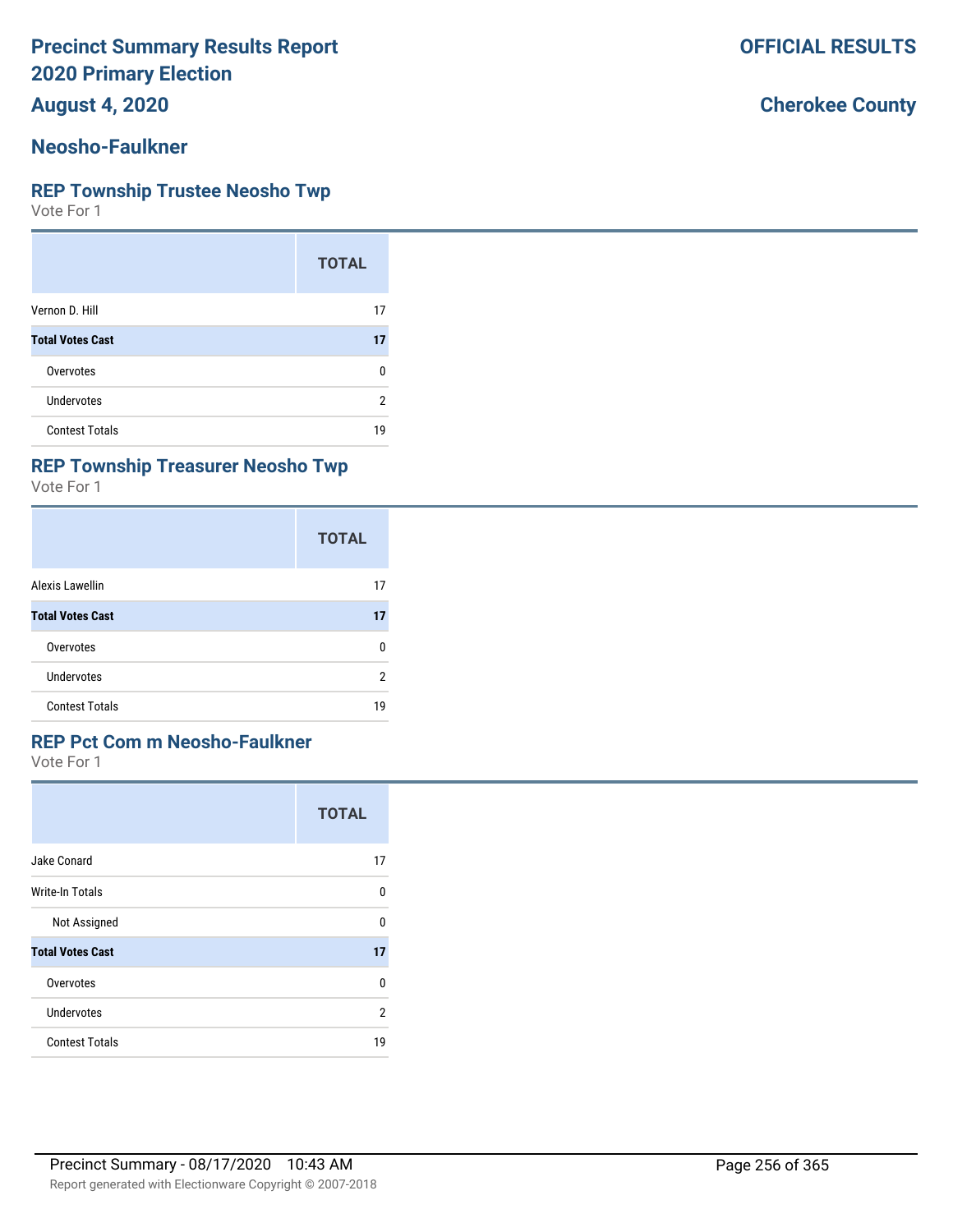**August 4, 2020**

# **Neosho-Faulkner**

#### **REP Pct Com w Neosho-Faulkner**

Vote For 1

|                         | <b>TOTAL</b> |
|-------------------------|--------------|
| Kelli Conard            | 16           |
| Write-In Totals         | $\Omega$     |
| Not Assigned            | $\Omega$     |
| <b>Total Votes Cast</b> | 16           |
| Overvotes               | $\Omega$     |
| <b>Undervotes</b>       | 3            |
| <b>Contest Totals</b>   | 19           |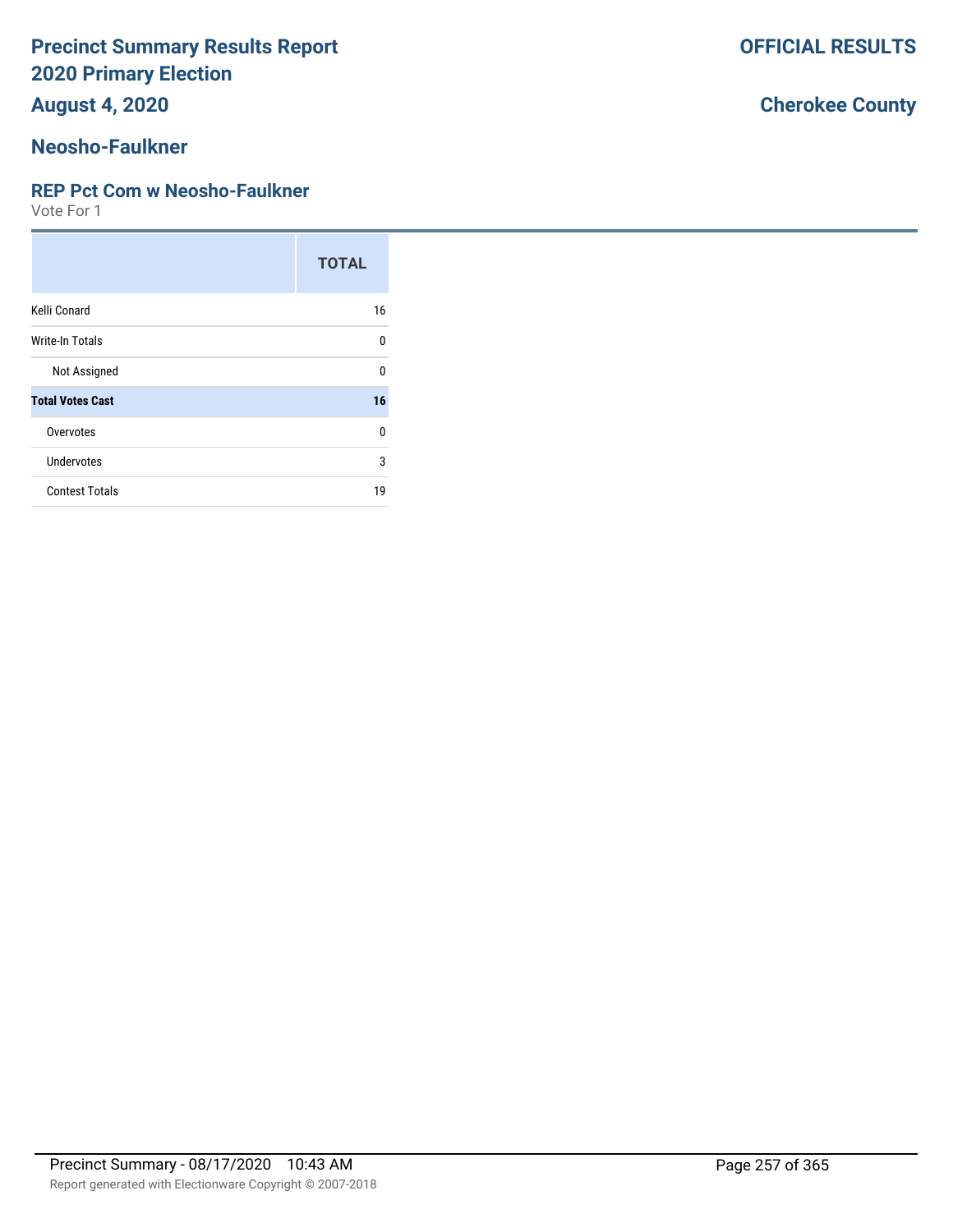#### **Neosho-Melrose**

#### **STATISTICS**

|                                  | TOTAL  |
|----------------------------------|--------|
| Registered Voters - Total        | 114    |
| Registered Voters - NONPARTISAN  | 33     |
| Registered Voters - Democratic   | 20     |
| Registered Voters - Republican   | 61     |
| <b>Ballots Cast - Total</b>      | 32     |
| Ballots Cast - NONPARTISAN       | 0      |
| <b>Ballots Cast - Democratic</b> | 9      |
| Ballots Cast - Republican        | 23     |
| <b>Ballots Cast - Blank</b>      | 0      |
| Voter Turnout - Total            | 28.07% |
| Voter Turnout - NONPARTISAN      | 0.00%  |
| Voter Turnout - Democratic       | 45.00% |
| Voter Turnout - Republican       | 37.70% |

## **DEM United States Senator**

Vote For 1

|                         | <b>TOTAL</b> |
|-------------------------|--------------|
| Barbara Bollier         | 3            |
| Robert Leon Tillman     | 4            |
| <b>Total Votes Cast</b> | 7            |
| Overvotes               | n            |
| Undervotes              | 2            |
| <b>Contest Totals</b>   | q            |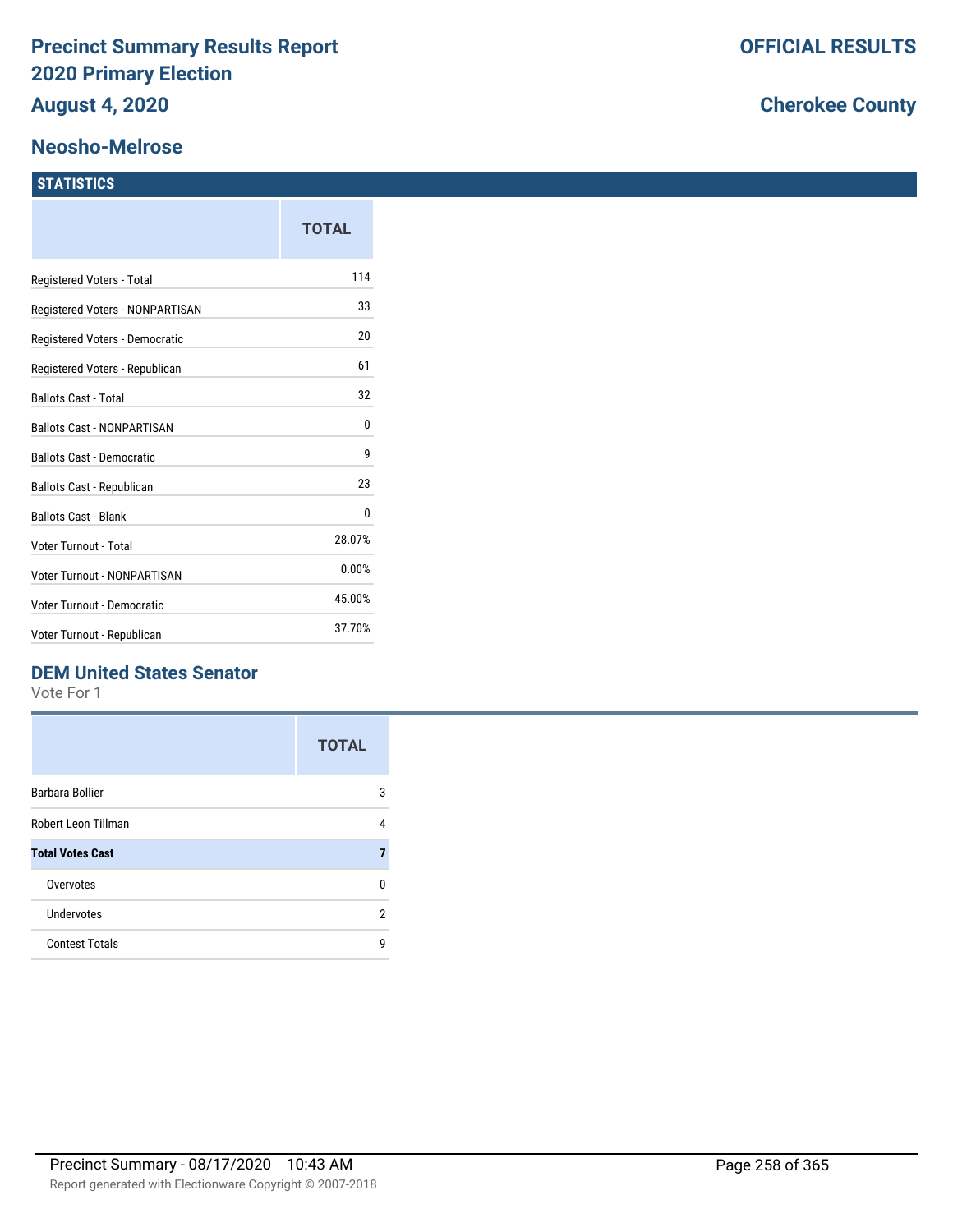## **August 4, 2020**

#### **Neosho-Melrose**

#### **DEM US House Rep 2nd Dist**

Vote For 1

|                         | <b>TOTAL</b> |
|-------------------------|--------------|
| Michelle De La Isla     | 6            |
| James K. Windholz       | 3            |
| <b>Total Votes Cast</b> | g            |
| Overvotes               | n            |
| Undervotes              | n            |
| <b>Contest Totals</b>   | g            |

## **DEM KS Senator 13th Dist**

Vote For 1

|                         | <b>TOTAL</b> |
|-------------------------|--------------|
| Nancy J. Ingle          | 6            |
| <b>Total Votes Cast</b> | 6            |
| Overvotes               | ŋ            |
| <b>Undervotes</b>       | 3            |
| <b>Contest Totals</b>   | g            |

# **DEM KS House of Rep 1st Dist**

Vote For 1

|                         | <b>TOTAL</b> |
|-------------------------|--------------|
| Write-In Totals         |              |
| Not Assigned            | 1            |
| <b>Total Votes Cast</b> |              |
| Overvotes               | n            |
| Undervotes              | 8            |
| <b>Contest Totals</b>   | q            |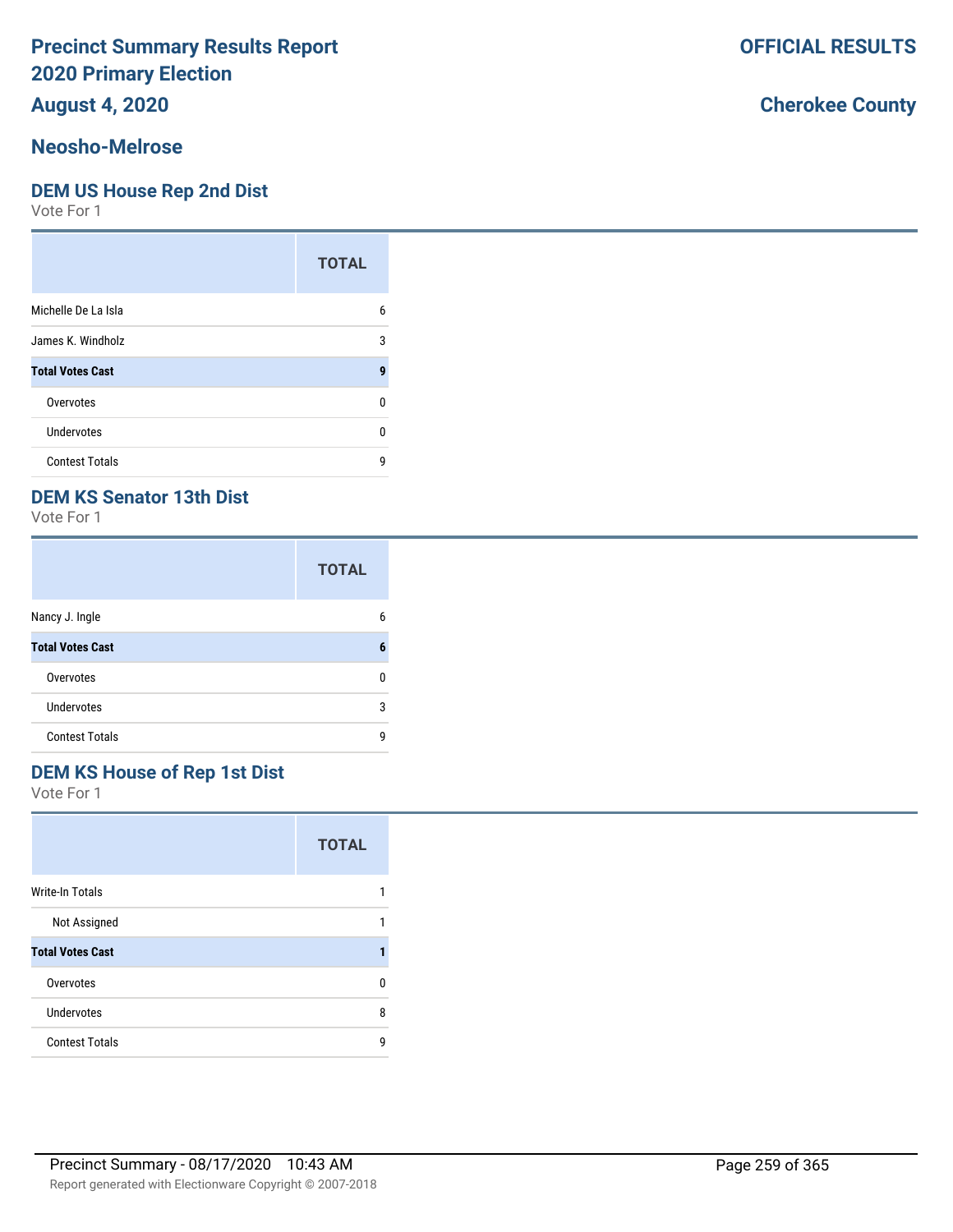**August 4, 2020**

#### **Neosho-Melrose**

#### **DEM Co Comm 2nd Dist 2nd Dist**

Vote For 1

|                         | <b>TOTAL</b> |
|-------------------------|--------------|
| Owen Tom Pryor          |              |
| <b>Total Votes Cast</b> |              |
| Overvotes               | n            |
| Undervotes              | 2            |
| <b>Contest Totals</b>   | q            |

# **DEM County Clerk**

Vote For 1

|                         | <b>TOTAL</b> |
|-------------------------|--------------|
| Carol Rae Marcan-Venson | 6            |
| <b>Total Votes Cast</b> | 6            |
| Overvotes               | n            |
| Undervotes              | 3            |
| <b>Contest Totals</b>   | q            |

# **DEM County Treasurer**

Vote For 1

|                         | <b>TOTAL</b> |
|-------------------------|--------------|
| <b>Write-In Totals</b>  |              |
| Not Assigned            |              |
| <b>Total Votes Cast</b> |              |
| Overvotes               | n            |
| Undervotes              | 8            |
| <b>Contest Totals</b>   | g            |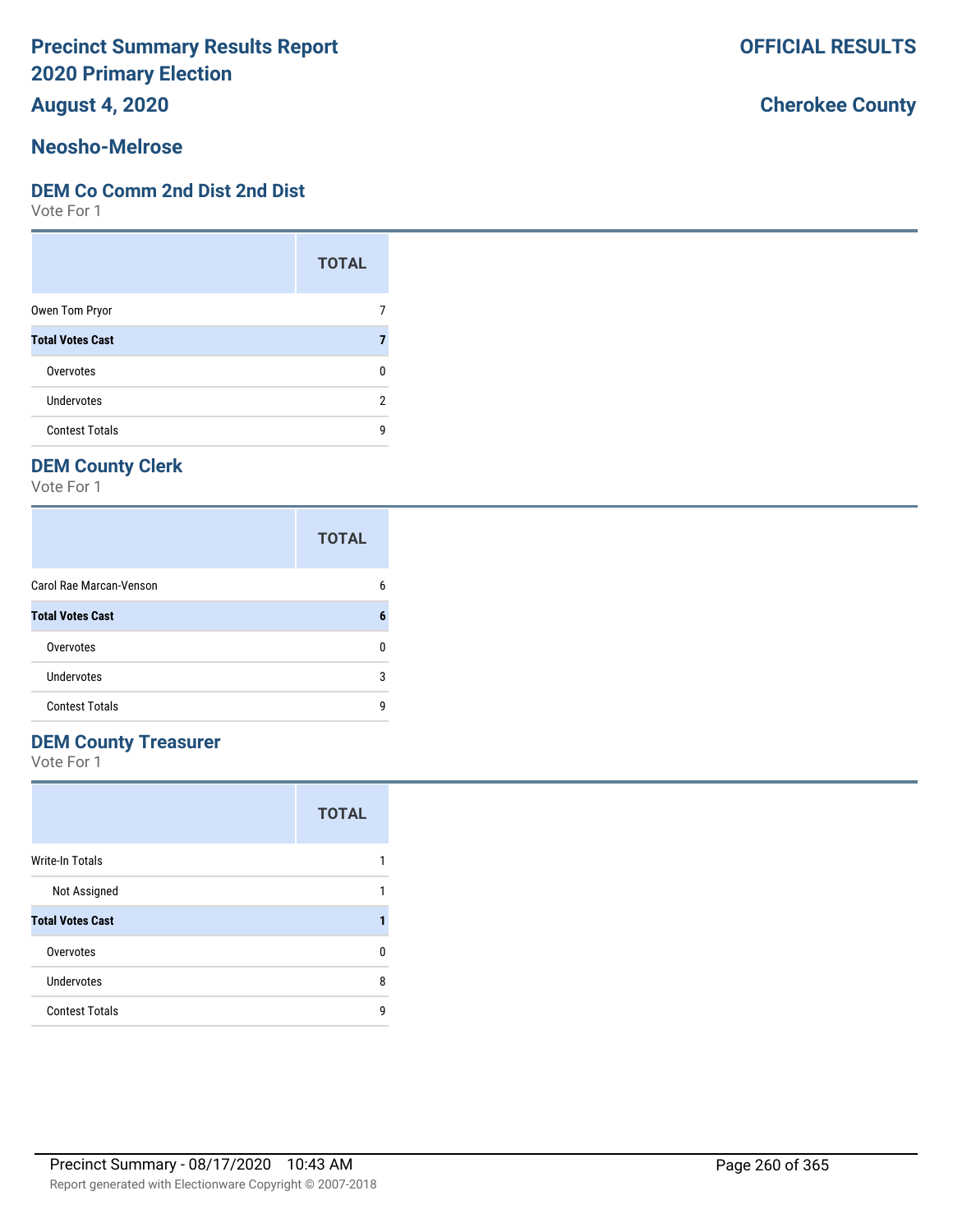**August 4, 2020**

#### **Neosho-Melrose**

#### **DEM County Register of Deeds**

Vote For 1

|                         | <b>TOTAL</b> |
|-------------------------|--------------|
| Write-In Totals         |              |
| Not Assigned            |              |
| <b>Total Votes Cast</b> |              |
| Overvotes               | n            |
| Undervotes              | 8            |
| <b>Contest Totals</b>   | q            |

## **DEM County Attorney**

Vote For 1

|                         | <b>TOTAL</b>        |
|-------------------------|---------------------|
| <b>Write-In Totals</b>  | 2                   |
| Not Assigned            | 2                   |
| <b>Total Votes Cast</b> | $\boldsymbol{\eta}$ |
| Overvotes               | n                   |
| Undervotes              |                     |
| <b>Contest Totals</b>   | q                   |

### **DEM County Sheriff**

Vote For 1

|                         | <b>TOTAL</b> |
|-------------------------|--------------|
| David M. Groves         | 6            |
| <b>Total Votes Cast</b> | 6            |
| Overvotes               | n            |
| <b>Undervotes</b>       | 3            |
| <b>Contest Totals</b>   | q            |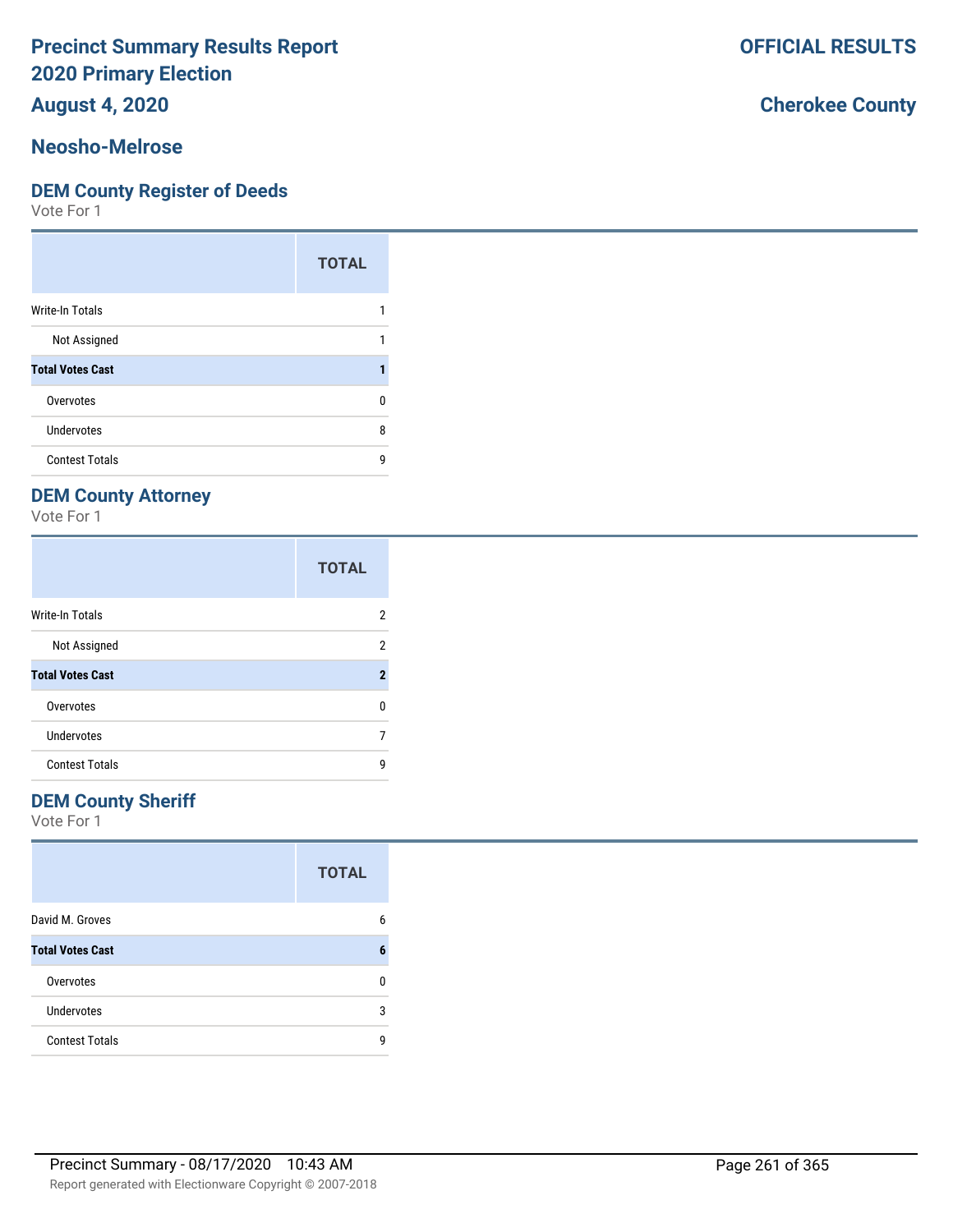**August 4, 2020**

#### **Neosho-Melrose**

#### **DEM Township Trustee Neosho Twp**

Vote For 1

|                         | <b>TOTAL</b>   |
|-------------------------|----------------|
| Write-In Totals         | 2              |
| Not Assigned            | 2              |
| <b>Total Votes Cast</b> | $\overline{2}$ |
| Overvotes               | n              |
| Undervotes              |                |
| <b>Contest Totals</b>   | g              |

### **DEM Township Treasurer Neosho Twp**

Vote For 1

|                         | <b>TOTAL</b>     |
|-------------------------|------------------|
| Write-In Totals         | 2                |
| Not Assigned            | 2                |
| <b>Total Votes Cast</b> | $\boldsymbol{2}$ |
| Overvotes               | n                |
| Undervotes              |                  |
| <b>Contest Totals</b>   | q                |

### **DEM Pct Com m Neosho-Melrose**

Vote For 1

|                         | <b>TOTAL</b> |
|-------------------------|--------------|
| <b>Write-In Totals</b>  | n            |
| Not Assigned            | n            |
| <b>Total Votes Cast</b> | O            |
| Overvotes               | U            |
| Undervotes              | 9            |
| <b>Contest Totals</b>   | q            |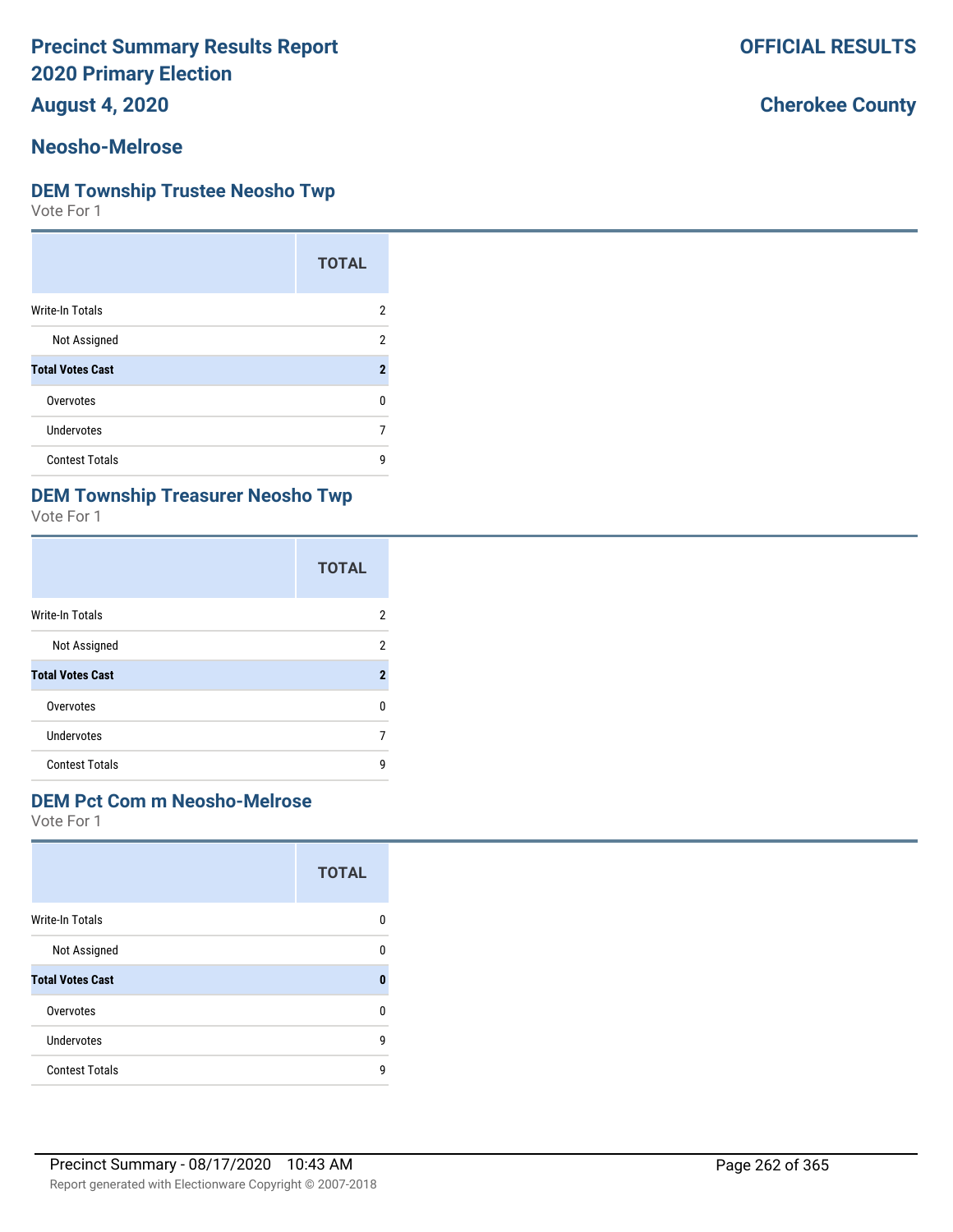**August 4, 2020**

#### **Neosho-Melrose**

#### **DEM Pct Com w Neosho-Melrose**

Vote For 1

|                         | <b>TOTAL</b> |
|-------------------------|--------------|
| <b>Write-In Totals</b>  | n            |
| Not Assigned            | n            |
| <b>Total Votes Cast</b> | O            |
| Overvotes               | U            |
| Undervotes              | g            |
| <b>Contest Totals</b>   | q            |

### **REP United States Senator**

Vote For 1

|                             | <b>TOTAL</b> |
|-----------------------------|--------------|
| Lance Berland               | 0            |
| John L. Berman              | 0            |
| Derek C. Ellis              | 0            |
| <b>Bob Hamilton</b>         | 5            |
| Kris Kobach                 | 7            |
| <b>David Alan Lindstrom</b> | 0            |
| Roger Marshall              | 9            |
| <b>Brian Matlock</b>        | 1            |
| John Miller                 | 0            |
| <b>Steve Roberts</b>        | 0            |
| <b>Gabriel Mark Robles</b>  | 0            |
| <b>Total Votes Cast</b>     | 22           |
| Overvotes                   | 0            |
| Undervotes                  | 1            |
| <b>Contest Totals</b>       | 23           |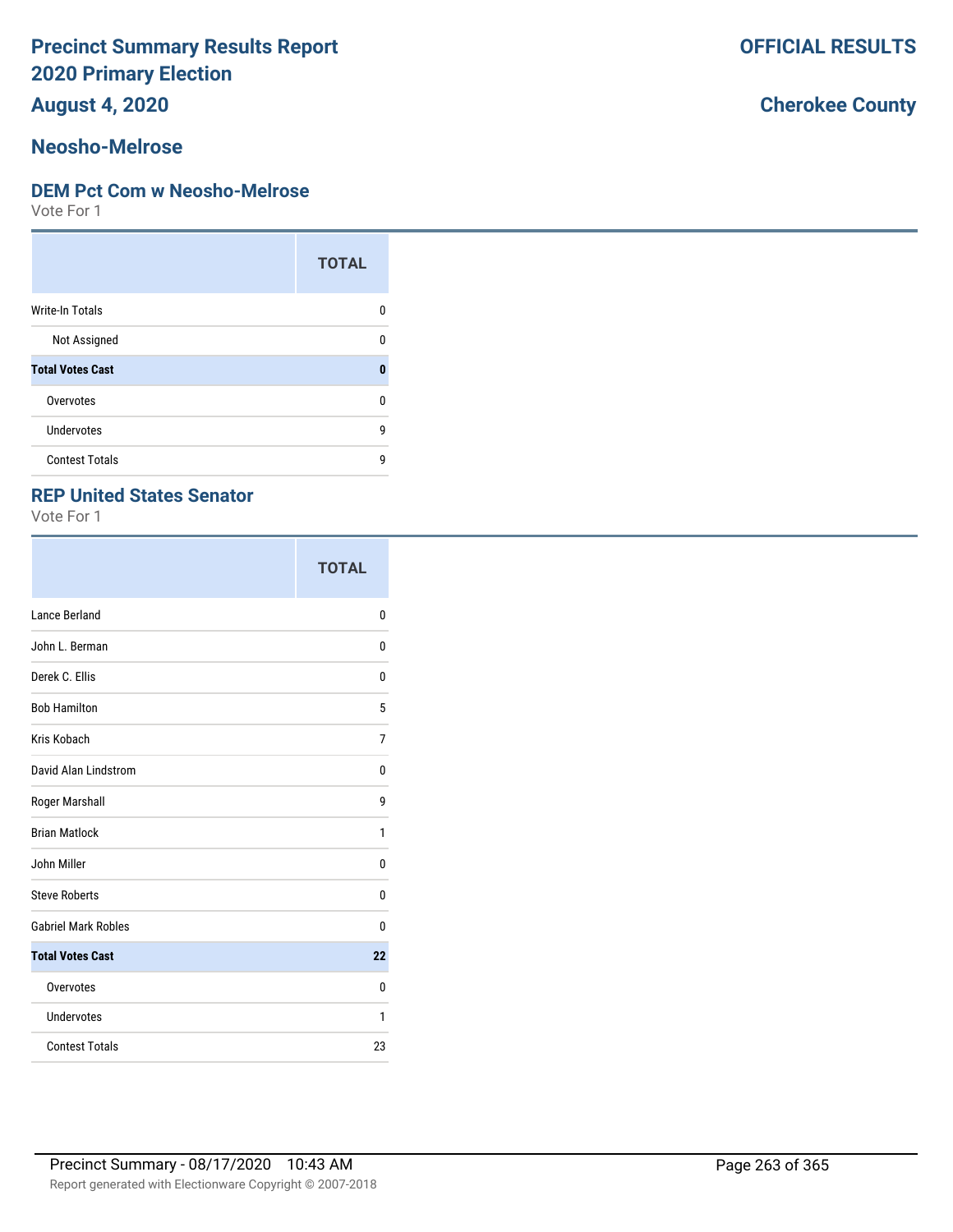**August 4, 2020**

#### **Neosho-Melrose**

#### **REP US House Rep 2nd Dist**

Vote For 1

|                         | <b>TOTAL</b> |
|-------------------------|--------------|
| Jake LaTurner           | 14           |
| Dennis Taylor           | 4            |
| <b>Steve Watkins</b>    | 5            |
| <b>Total Votes Cast</b> | 23           |
| Overvotes               | 0            |
| Undervotes              | 0            |
| <b>Contest Totals</b>   | 23           |

### **REP KS Senator 13th Dist**

Vote For 1

|                            | <b>TOTAL</b> |
|----------------------------|--------------|
| <b>Richard Hilderbrand</b> | 19           |
| <b>Total Votes Cast</b>    | 19           |
| Overvotes                  | ŋ            |
| Undervotes                 | 4            |
| <b>Contest Totals</b>      | 23           |

#### **REP KS House of Rep 1st Dist**

Vote For 1

|                         | <b>TOTAL</b> |
|-------------------------|--------------|
| Ronald Coquillette      | 5            |
| Michael Houser          | 17           |
| <b>Total Votes Cast</b> | 22           |
| Overvotes               | 0            |
| Undervotes              | 1            |
| <b>Contest Totals</b>   | 23           |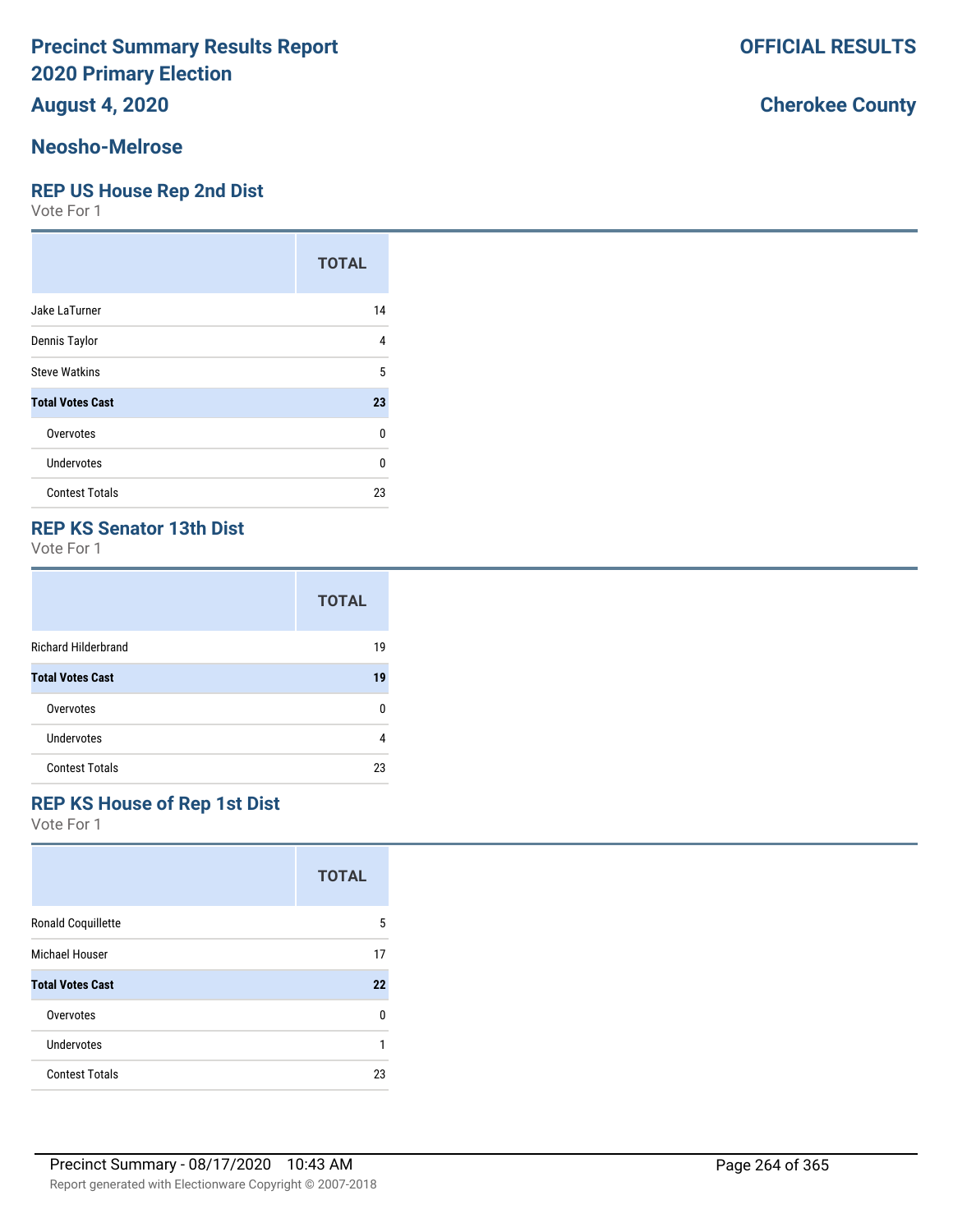**August 4, 2020**

#### **Neosho-Melrose**

#### **REP Co Comm 2nd Dist 2nd Dist**

Vote For 1

|                         | <b>TOTAL</b> |
|-------------------------|--------------|
| Lorie M. Johnson        | 15           |
| <b>Total Votes Cast</b> | 15           |
| Overvotes               | ŋ            |
| Undervotes              | 8            |
| <b>Contest Totals</b>   | 23           |

# **REP County Clerk**

Vote For 1

|                         | <b>TOTAL</b> |
|-------------------------|--------------|
| Sammye Opela            | 9            |
| Kyle D. Rennie          | 13           |
| <b>Total Votes Cast</b> | 22           |
| Overvotes               | 0            |
| Undervotes              |              |
| <b>Contest Totals</b>   | 23           |

### **REP County Treasurer**

Vote For 1

|                         | <b>TOTAL</b> |
|-------------------------|--------------|
| Raven Elmore            | 20           |
| <b>Total Votes Cast</b> | 20           |
| Overvotes               | n            |
| Undervotes              | 3            |
| <b>Contest Totals</b>   | 23           |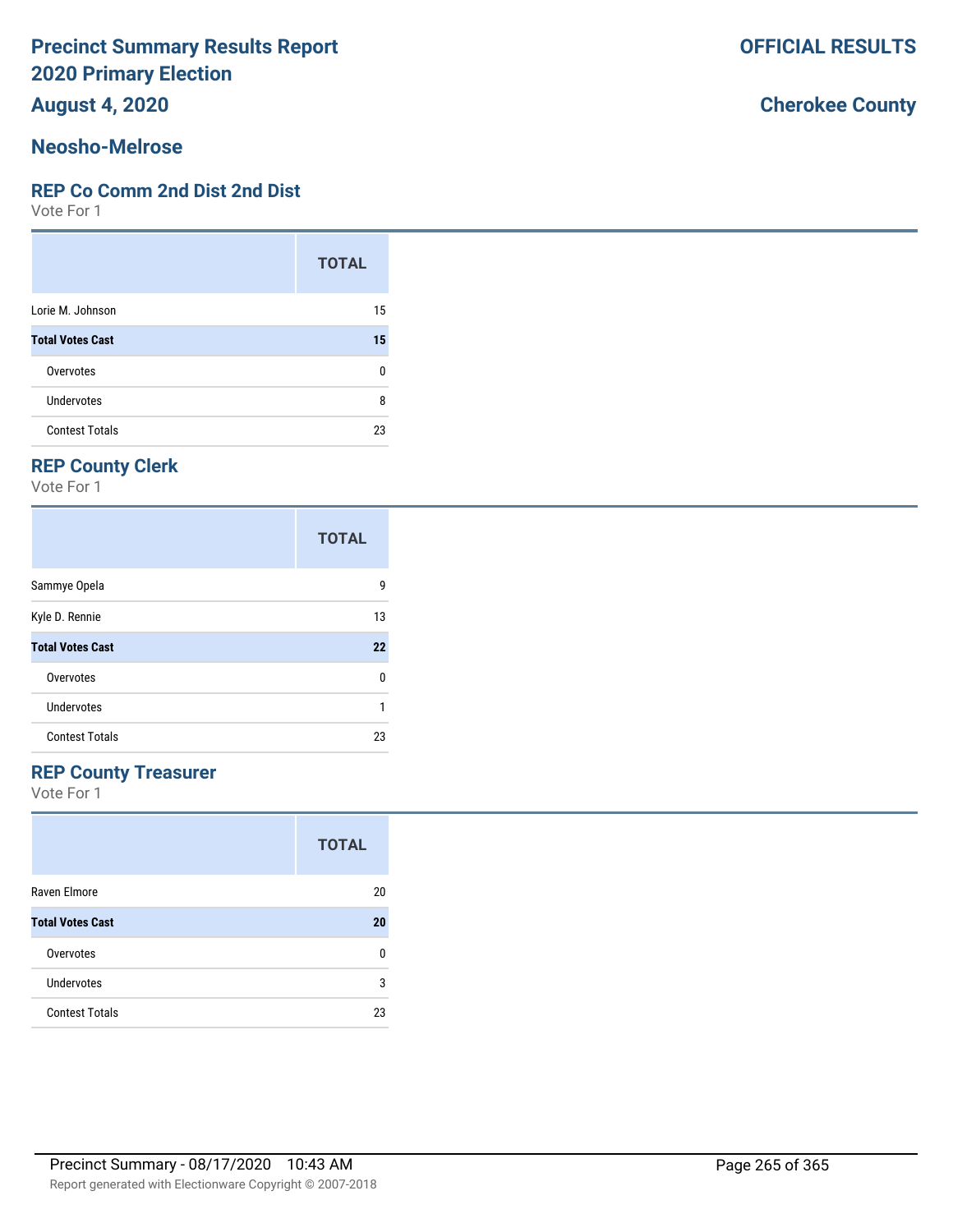**August 4, 2020**

#### **Neosho-Melrose**

#### **REP County Register of Deeds**

Vote For 1

|                         | <b>TOTAL</b> |
|-------------------------|--------------|
| Barbara S. Bilke        | 18           |
| <b>Total Votes Cast</b> | 18           |
| Overvotes               | 0            |
| <b>Undervotes</b>       | 5            |
| <b>Contest Totals</b>   | 23           |

## **REP County Attorney**

Vote For 1

|                         | <b>TOTAL</b> |
|-------------------------|--------------|
| Jake Conard             | 21           |
| <b>Total Votes Cast</b> | 21           |
| Overvotes               | n            |
| Undervotes              | 2            |
| <b>Contest Totals</b>   | 23           |

# **REP County Sheriff**

Vote For 1

|                         | <b>TOTAL</b> |
|-------------------------|--------------|
| Write-In Totals         | 3            |
| Not Assigned            | 3            |
| <b>Total Votes Cast</b> | 3            |
| Overvotes               | ŋ            |
| Undervotes              | 20           |
| <b>Contest Totals</b>   | 23           |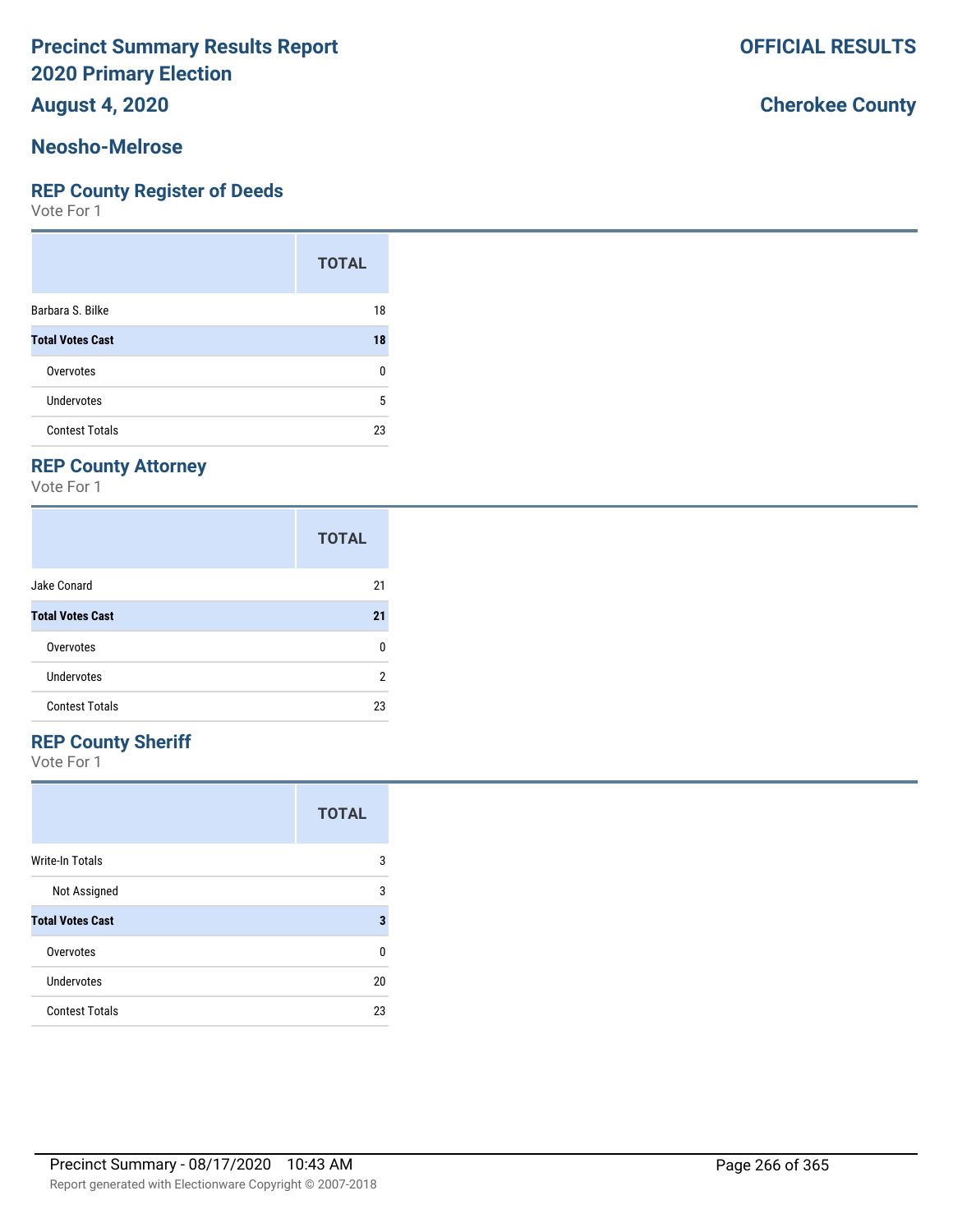**August 4, 2020**

#### **Neosho-Melrose**

#### **REP Township Trustee Neosho Twp**

Vote For 1

|                         | <b>TOTAL</b> |
|-------------------------|--------------|
| Vernon D. Hill          | 19           |
| <b>Total Votes Cast</b> | 19           |
| Overvotes               | O            |
| Undervotes              | 4            |
| <b>Contest Totals</b>   | 23           |

#### **REP Township Treasurer Neosho Twp**

Vote For 1

|                         | <b>TOTAL</b> |
|-------------------------|--------------|
| Alexis Lawellin         | 17           |
| <b>Total Votes Cast</b> | 17           |
| Overvotes               | 0            |
| Undervotes              | 6            |
| <b>Contest Totals</b>   | 23           |

## **REP Pct Com m Neosho-Melrose**

Vote For 1

|                         | <b>TOTAL</b> |
|-------------------------|--------------|
| <b>Write-In Totals</b>  |              |
| Not Assigned            |              |
| <b>Total Votes Cast</b> |              |
| Overvotes               | n            |
| Undervotes              | 22           |
| <b>Contest Totals</b>   | 23           |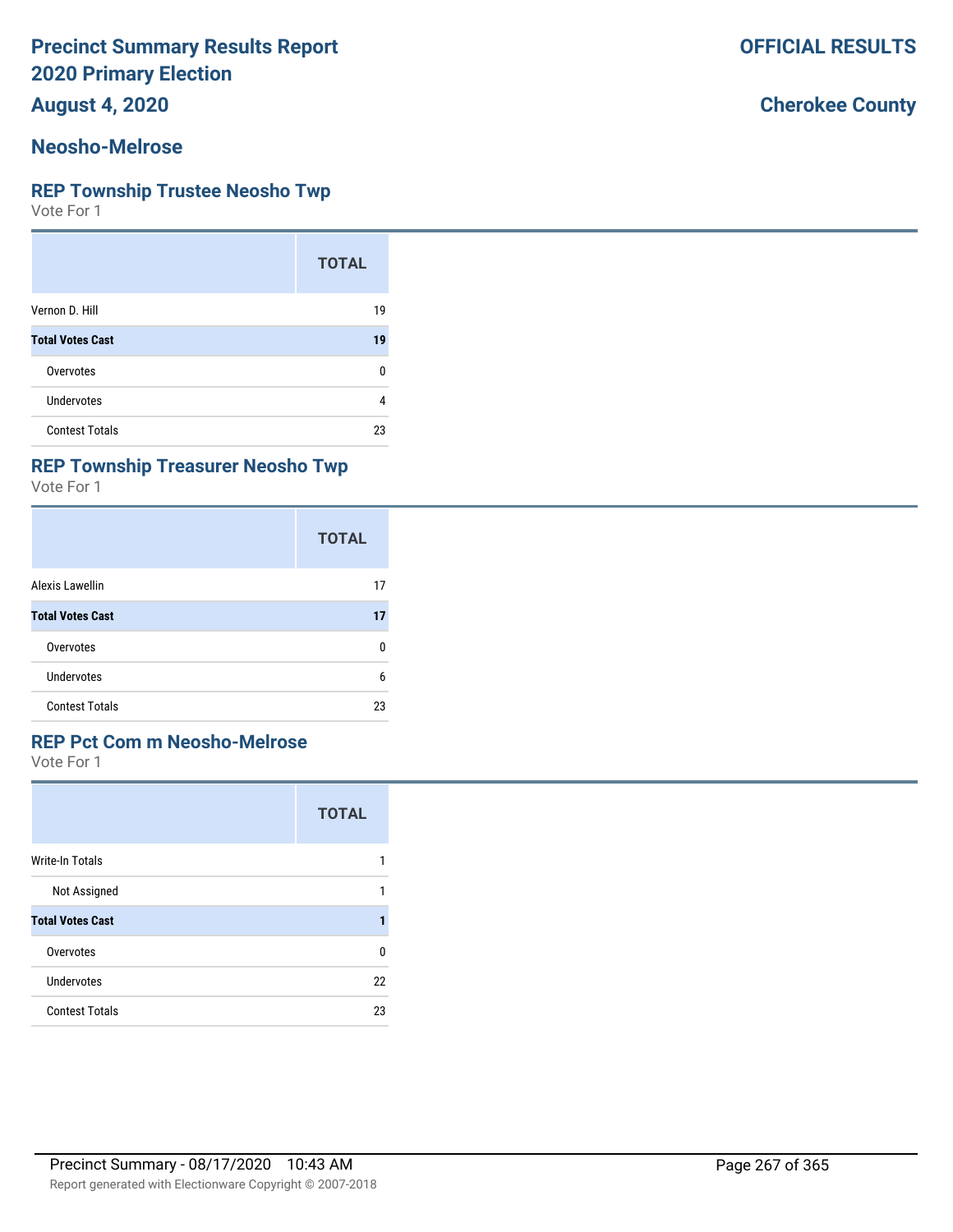**August 4, 2020**

### **Neosho-Melrose**

#### **REP Pct Com w Neosho-Melrose**

Vote For 1

|                         | <b>TOTAL</b> |
|-------------------------|--------------|
| Write-In Totals         |              |
| Not Assigned            |              |
| <b>Total Votes Cast</b> |              |
| Overvotes               | U            |
| Undervotes              | 22           |
| <b>Contest Totals</b>   | 23           |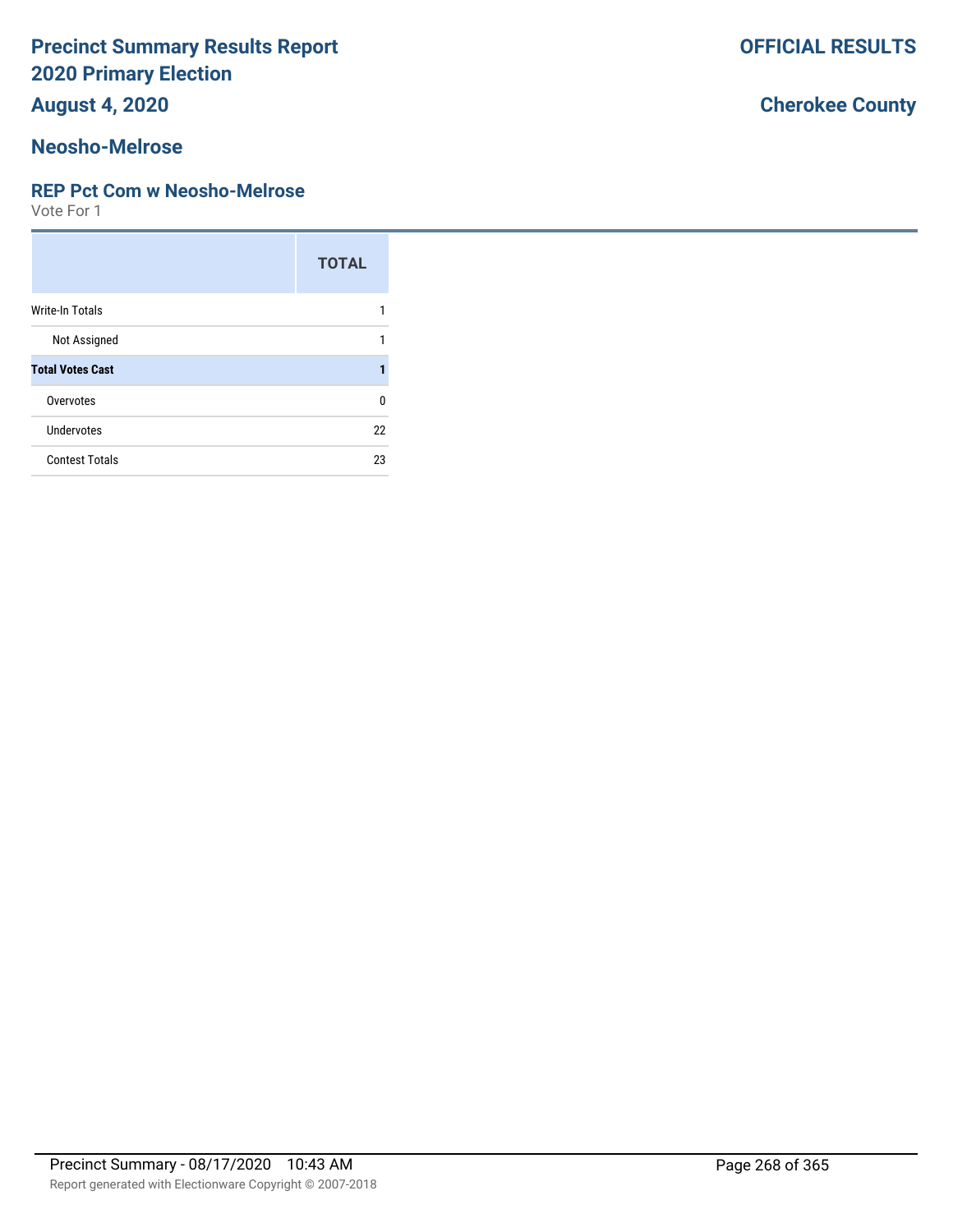#### **Pleasant View**

#### **STATISTICS**

|                                   | TOTAL  |
|-----------------------------------|--------|
| Registered Voters - Total         | 426    |
| Registered Voters - NONPARTISAN   | 133    |
| Registered Voters - Democratic    | 81     |
| Registered Voters - Republican    | 212    |
| <b>Ballots Cast - Total</b>       | 114    |
| <b>Ballots Cast - NONPARTISAN</b> | 0      |
| <b>Ballots Cast - Democratic</b>  | 22     |
| Ballots Cast - Republican         | 92     |
| <b>Ballots Cast - Blank</b>       | 0      |
| Voter Turnout - Total             | 26.76% |
| Voter Turnout - NONPARTISAN       | 0.00%  |
| Voter Turnout - Democratic        | 27.16% |
| Voter Turnout - Republican        | 43.40% |

## **DEM United States Senator**

Vote For 1

|                         | <b>TOTAL</b> |
|-------------------------|--------------|
| <b>Barbara Bollier</b>  | 13           |
| Robert Leon Tillman     | 8            |
| <b>Total Votes Cast</b> | 21           |
| Overvotes               | n            |
| Undervotes              | 1            |
| <b>Contest Totals</b>   | 22           |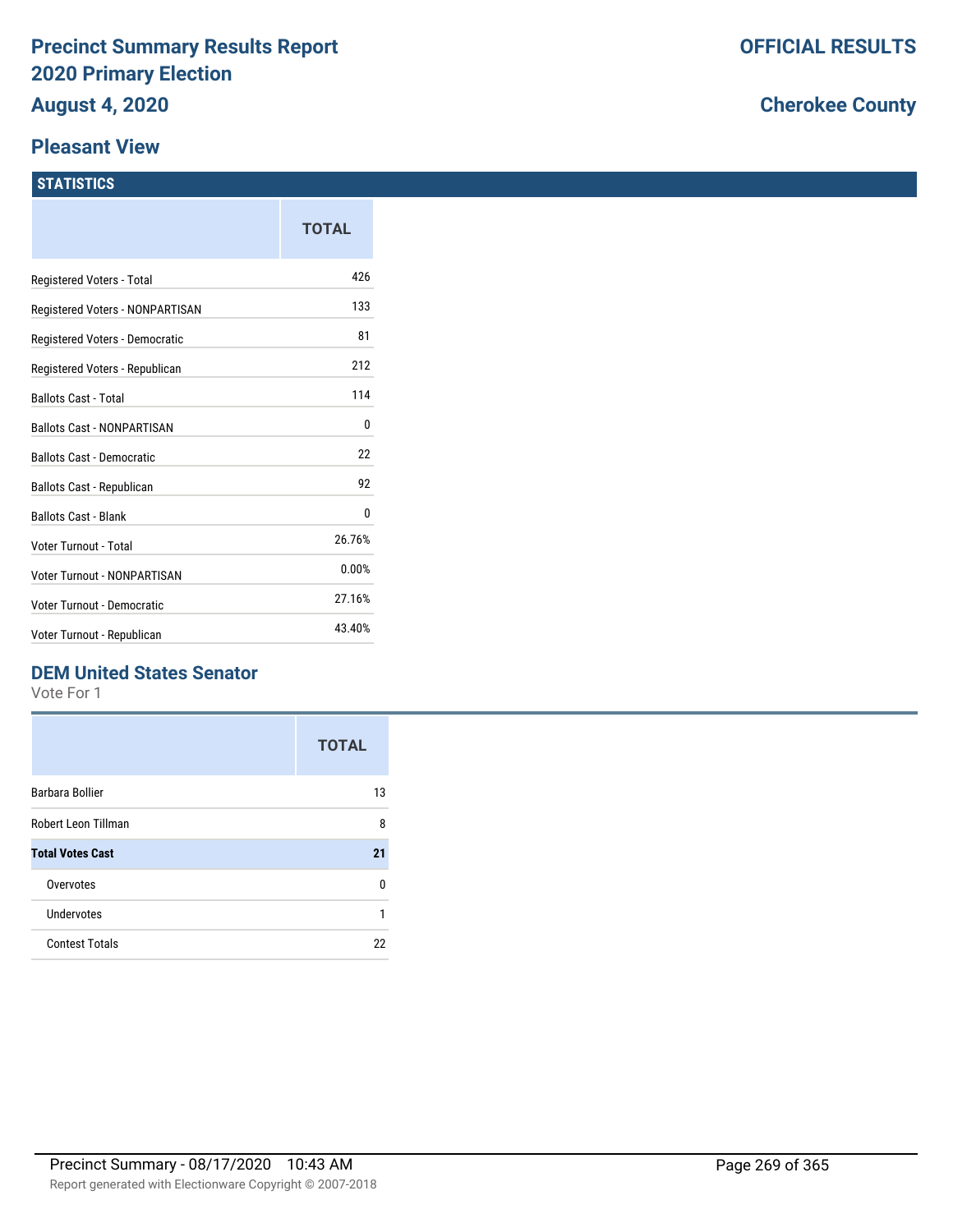**August 4, 2020**

# **Pleasant View**

#### **DEM US House Rep 2nd Dist**

Vote For 1

|                         | <b>TOTAL</b> |
|-------------------------|--------------|
| Michelle De La Isla     | 12           |
| James K. Windholz       | 8            |
| <b>Total Votes Cast</b> | 20           |
| Overvotes               | 0            |
| Undervotes              | 2            |
| <b>Contest Totals</b>   | 22           |

## **DEM KS Senator 13th Dist**

Vote For 1

|                         | <b>TOTAL</b> |
|-------------------------|--------------|
| Nancy J. Ingle          | 22           |
| <b>Total Votes Cast</b> | 22           |
| Overvotes               | n            |
| Undervotes              | U            |
| <b>Contest Totals</b>   | 22           |

## **DEM KS House of Rep 1st Dist**

Vote For 1

|                         | <b>TOTAL</b> |
|-------------------------|--------------|
| <b>Write-In Totals</b>  | 5            |
| Not Assigned            | 5            |
| <b>Total Votes Cast</b> | 5            |
| Overvotes               | U            |
| <b>Undervotes</b>       | 17           |
| <b>Contest Totals</b>   | 22           |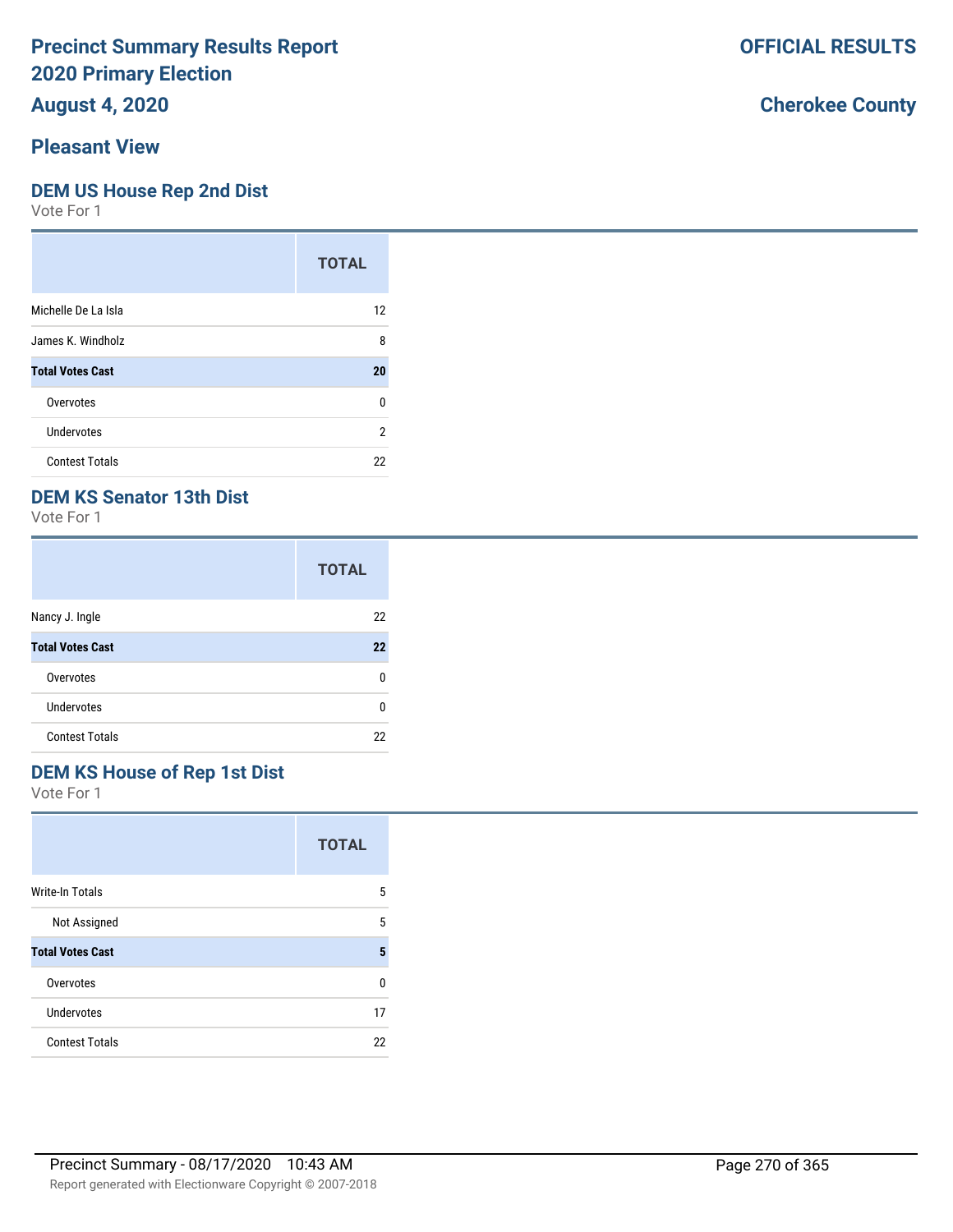# **August 4, 2020**

### **Pleasant View**

#### **DEM County Clerk**

Vote For 1

|                         | <b>TOTAL</b> |
|-------------------------|--------------|
| Carol Rae Marcan-Venson | 19           |
| <b>Total Votes Cast</b> | 19           |
| Overvotes               | n            |
| Undervotes              | 3            |
| <b>Contest Totals</b>   | 22           |

# **DEM County Treasurer**

Vote For 1

|                         | <b>TOTAL</b>   |
|-------------------------|----------------|
| Write-In Totals         | 2              |
| Not Assigned            | 2              |
| <b>Total Votes Cast</b> | $\overline{2}$ |
| Overvotes               | 0              |
| Undervotes              | 20             |
| <b>Contest Totals</b>   | 22             |

## **DEM County Register of Deeds**

Vote For 1

|                         | <b>TOTAL</b>   |
|-------------------------|----------------|
| Write-In Totals         | 2              |
| Not Assigned            | 2              |
| <b>Total Votes Cast</b> | $\overline{2}$ |
| Overvotes               | U              |
| Undervotes              | 20             |
| <b>Contest Totals</b>   | 22             |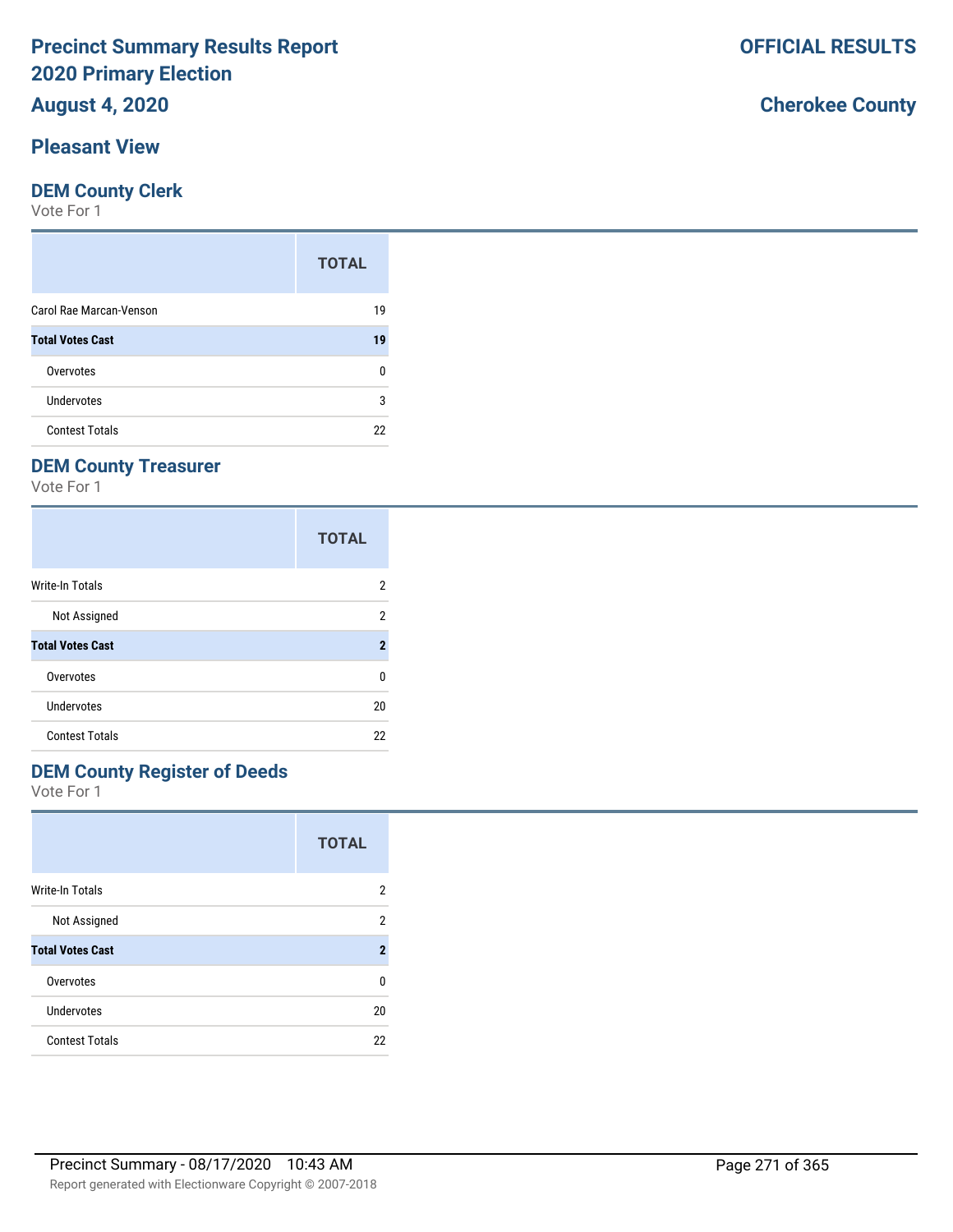# **August 4, 2020**

# **Pleasant View**

#### **DEM County Attorney**

Vote For 1

|                         | <b>TOTAL</b> |
|-------------------------|--------------|
| Write-In Totals         |              |
| Not Assigned            |              |
| <b>Total Votes Cast</b> |              |
| Overvotes               | 0            |
| <b>Undervotes</b>       | 21           |
| <b>Contest Totals</b>   | 22           |

# **DEM County Sheriff**

Vote For 1

|                         | <b>TOTAL</b> |
|-------------------------|--------------|
| David M. Groves         | 22           |
| <b>Total Votes Cast</b> | 22           |
| Overvotes               | n            |
| <b>Undervotes</b>       | U            |
| <b>Contest Totals</b>   | 22           |

#### Vote For 1 **DEM Township Trustee Pleasant View Twp**

|                         | <b>TOTAL</b>   |
|-------------------------|----------------|
| Write-In Totals         | 2              |
| Not Assigned            | 2              |
| <b>Total Votes Cast</b> | $\overline{2}$ |
| Overvotes               | ŋ              |
| Undervotes              | 20             |
| <b>Contest Totals</b>   | 22             |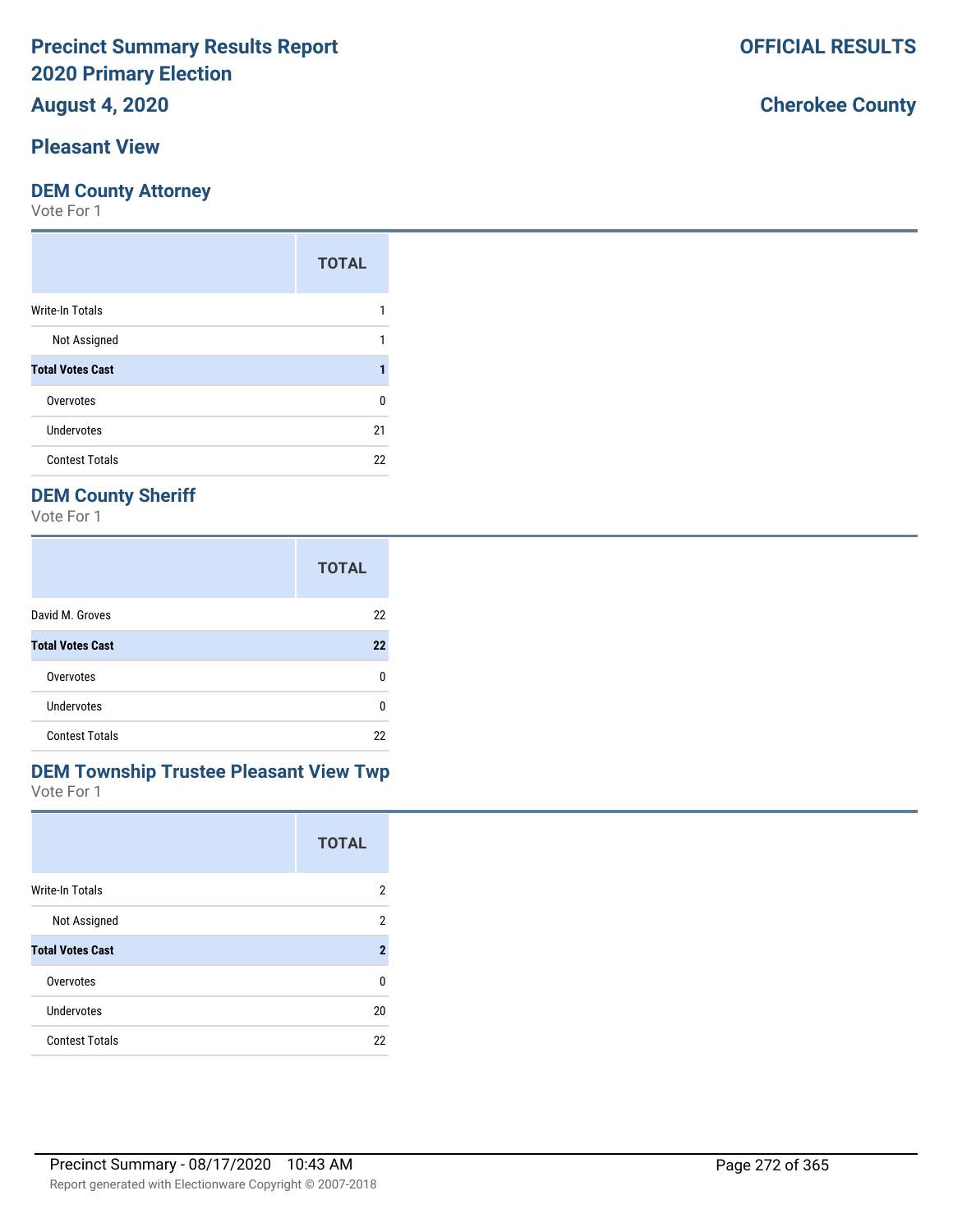**August 4, 2020**

# **Pleasant View**

#### **DEM Township Treasurer Pleasant View Twp**

Vote For 1

|                         | <b>TOTAL</b>   |
|-------------------------|----------------|
| Write-In Totals         | 2              |
| Not Assigned            | 2              |
| <b>Total Votes Cast</b> | $\overline{2}$ |
| Overvotes               | 0              |
| <b>Undervotes</b>       | 20             |
| <b>Contest Totals</b>   | 22             |

### **DEM Pct Com m Pleasant View**

Vote For 1

|                         | <b>TOTAL</b> |
|-------------------------|--------------|
| Write-In Totals         | 3            |
| Not Assigned            | 3            |
| <b>Total Votes Cast</b> | 3            |
| Overvotes               | ŋ            |
| Undervotes              | 19           |
| <b>Contest Totals</b>   | 22           |

#### **DEM Pct Com w Pleasant View**

Vote For 1

|                         | <b>TOTAL</b> |
|-------------------------|--------------|
| <b>Write-In Totals</b>  |              |
| Not Assigned            |              |
| <b>Total Votes Cast</b> | 1            |
| Overvotes               | ŋ            |
| Undervotes              | 21           |
| <b>Contest Totals</b>   | 22           |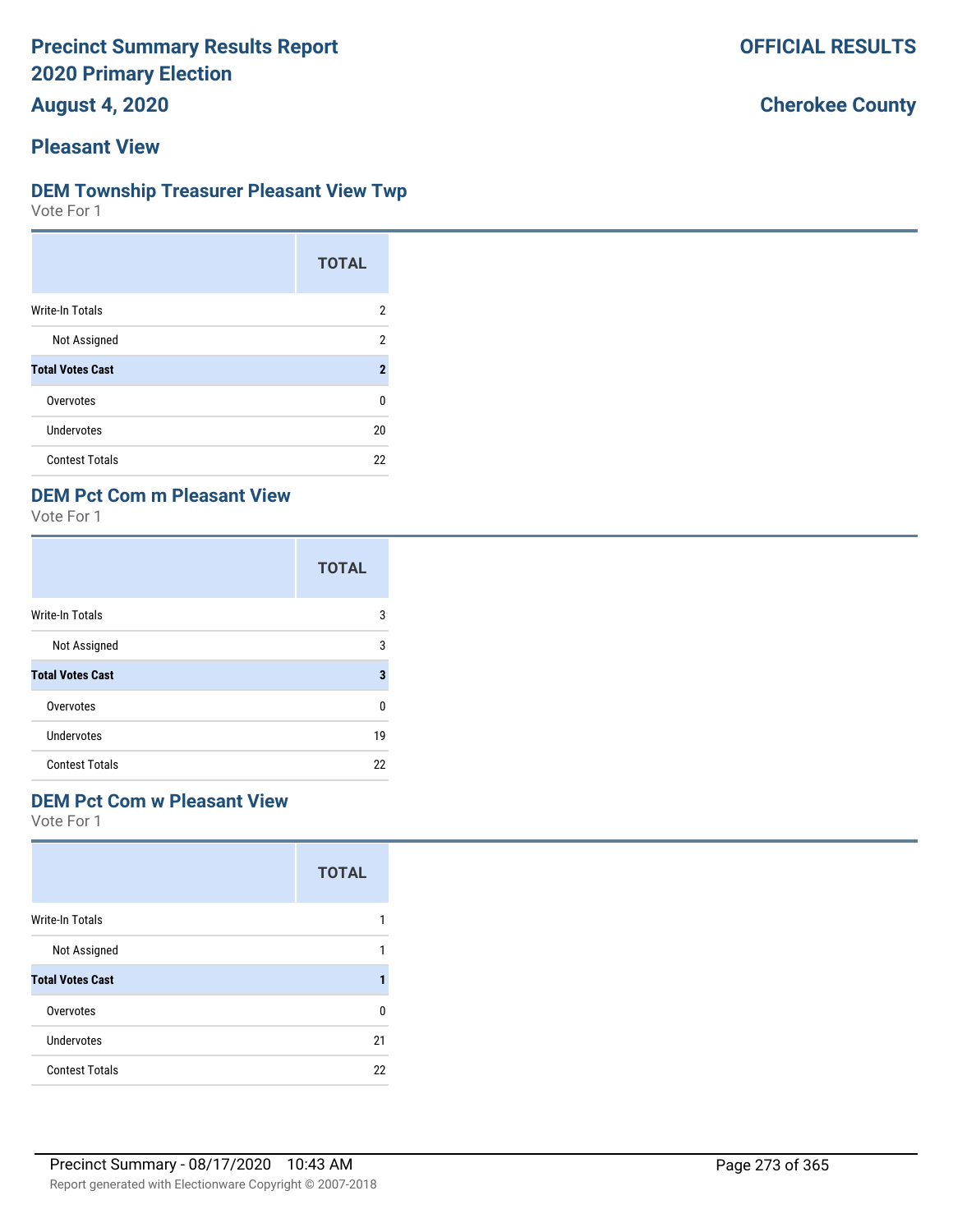**August 4, 2020**

# **Pleasant View**

#### **REP United States Senator**

Vote For 1

|                            | <b>TOTAL</b>   |
|----------------------------|----------------|
| Lance Berland              | 1              |
| John L. Berman             | 0              |
| Derek C. Ellis             | 0              |
| <b>Bob Hamilton</b>        | 14             |
| Kris Kobach                | 43             |
| David Alan Lindstrom       | 4              |
| Roger Marshall             | 26             |
| <b>Brian Matlock</b>       | $\overline{2}$ |
| John Miller                | 0              |
| <b>Steve Roberts</b>       | 2              |
| <b>Gabriel Mark Robles</b> | 0              |
| <b>Total Votes Cast</b>    | 92             |
| Overvotes                  | 0              |
| Undervotes                 | 0              |
| <b>Contest Totals</b>      | 92             |

# **REP US House Rep 2nd Dist**

Vote For 1

|                         | <b>TOTAL</b> |
|-------------------------|--------------|
| Jake LaTurner           | 61           |
| Dennis Taylor           | 12           |
| <b>Steve Watkins</b>    | 18           |
| <b>Total Votes Cast</b> | 91           |
| Overvotes               | U            |
| Undervotes              | 1            |
| <b>Contest Totals</b>   | 92           |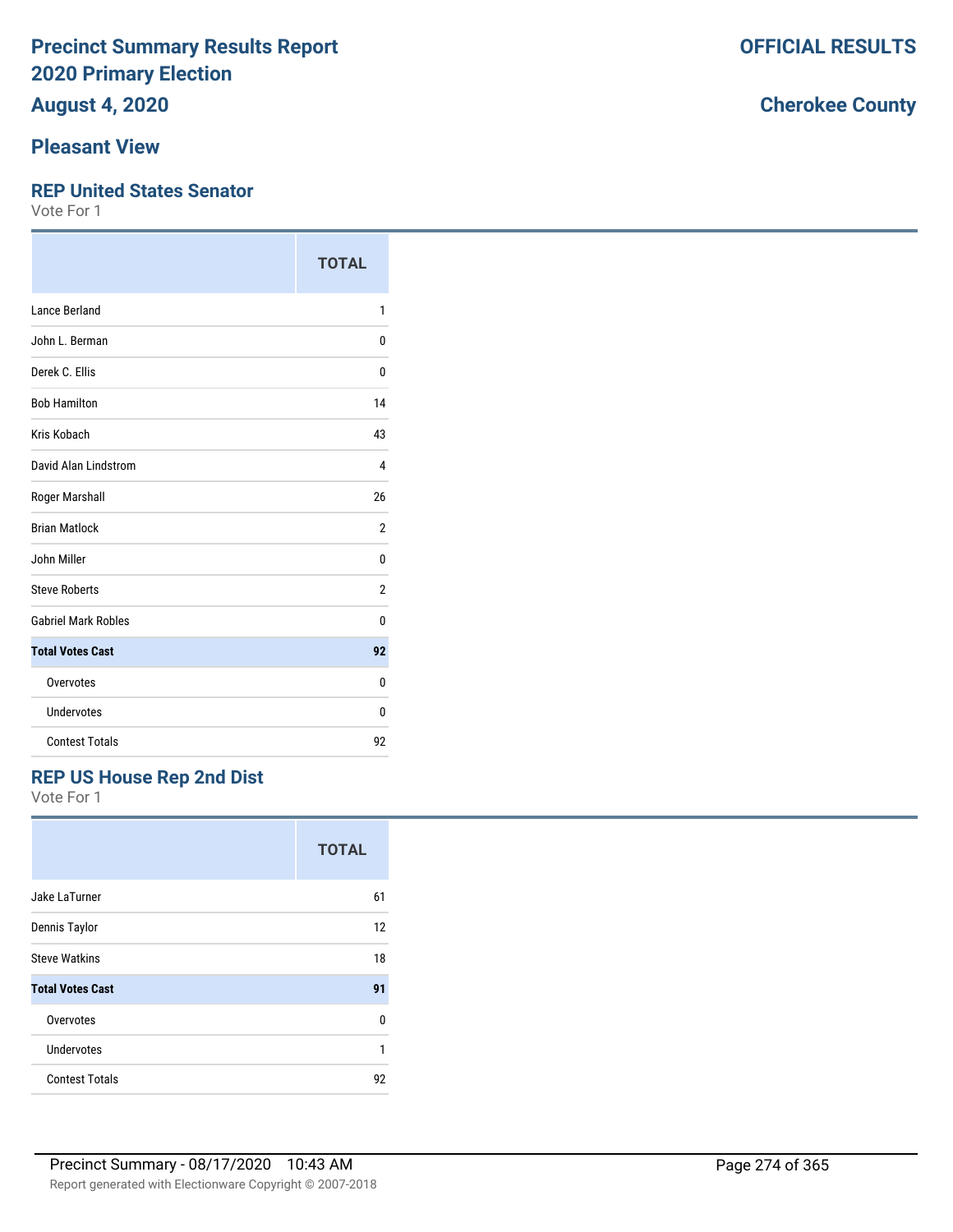**August 4, 2020**

### **Pleasant View**

#### **REP KS Senator 13th Dist**

Vote For 1

|                            | <b>TOTAL</b> |
|----------------------------|--------------|
| <b>Richard Hilderbrand</b> | 80           |
| <b>Total Votes Cast</b>    | 80           |
| Overvotes                  | 0            |
| Undervotes                 | 12           |
| <b>Contest Totals</b>      | 92           |

# **REP KS House of Rep 1st Dist**

Vote For 1

|                           | <b>TOTAL</b> |
|---------------------------|--------------|
| <b>Ronald Coquillette</b> | 8            |
| Michael Houser            | 83           |
| <b>Total Votes Cast</b>   | 91           |
| Overvotes                 | n            |
| <b>Undervotes</b>         | 1            |
| <b>Contest Totals</b>     | 92           |

# **REP County Clerk**

Vote For 1

|                         | <b>TOTAL</b> |
|-------------------------|--------------|
| Sammye Opela            | 22           |
| Kyle D. Rennie          | 66           |
| <b>Total Votes Cast</b> | 88           |
| Overvotes               | 0            |
| Undervotes              | 4            |
| <b>Contest Totals</b>   | 92           |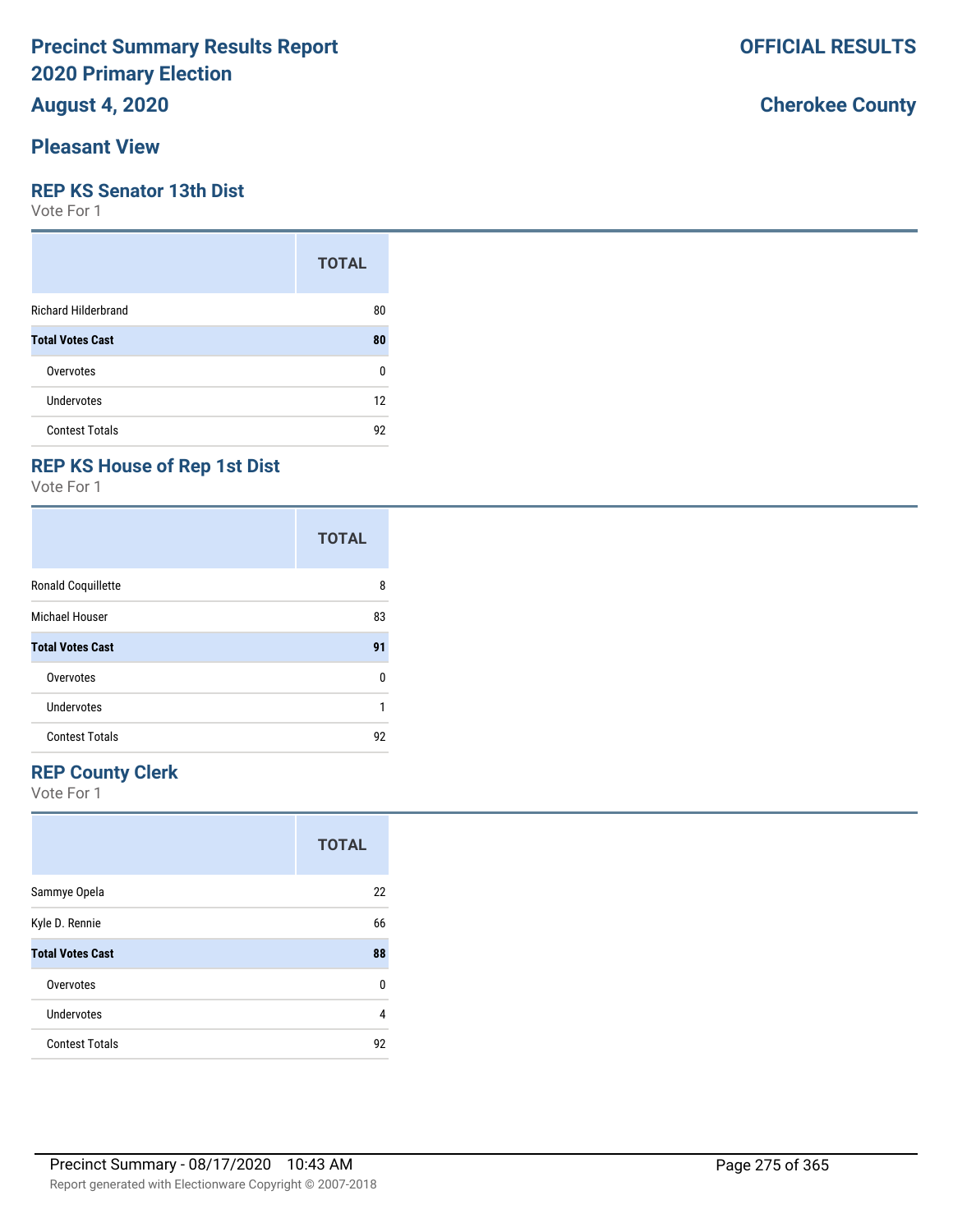# **August 4, 2020**

### **Pleasant View**

#### **REP County Treasurer**

Vote For 1

|                         | <b>TOTAL</b> |
|-------------------------|--------------|
| Raven Elmore            | 84           |
| <b>Total Votes Cast</b> | 84           |
| Overvotes               | ŋ            |
| Undervotes              | 8            |
| <b>Contest Totals</b>   | 92           |

# **REP County Register of Deeds**

Vote For 1

|                         | <b>TOTAL</b> |
|-------------------------|--------------|
| Barbara S. Bilke        | 79           |
| <b>Total Votes Cast</b> | 79           |
| Overvotes               | ŋ            |
| Undervotes              | 13           |
| <b>Contest Totals</b>   | 92           |

### **REP County Attorney**

Vote For 1

|                         | <b>TOTAL</b> |
|-------------------------|--------------|
| Jake Conard             | 80           |
| <b>Total Votes Cast</b> | 80           |
| Overvotes               | n            |
| Undervotes              | 12           |
| <b>Contest Totals</b>   | 92           |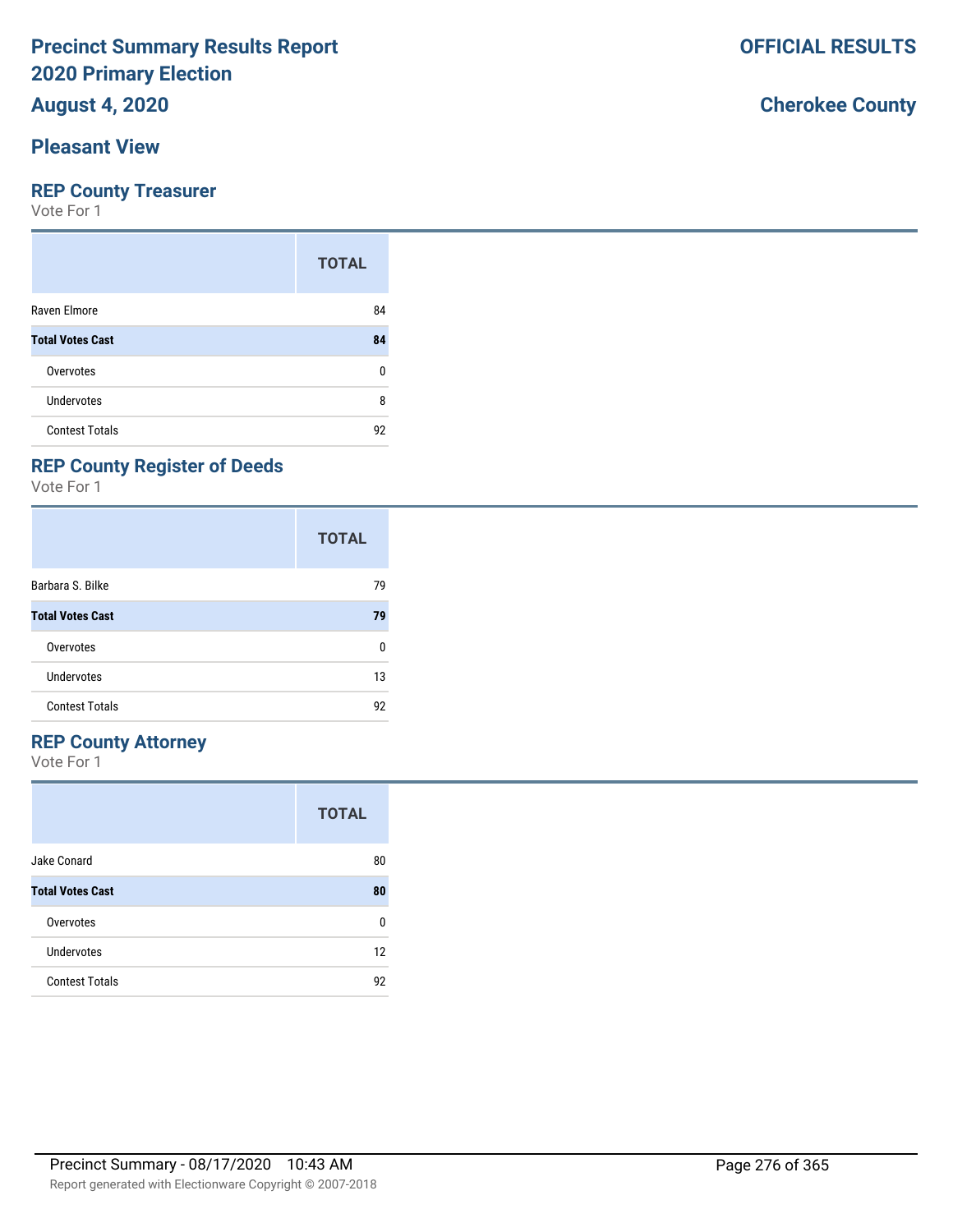# **August 4, 2020**

# **Pleasant View**

#### **REP County Sheriff**

Vote For 1

|                         | <b>TOTAL</b> |
|-------------------------|--------------|
| <b>Write-In Totals</b>  | 9            |
| Not Assigned            | 9            |
| <b>Total Votes Cast</b> | 9            |
| Overvotes               | 0            |
| Undervotes              | 83           |
| <b>Contest Totals</b>   | 92           |

# **REP Township Trustee Pleasant View Twp**

| Vote For 1 |
|------------|
|            |

|                         | <b>TOTAL</b> |
|-------------------------|--------------|
| Elita Alford            | 79           |
| <b>Total Votes Cast</b> | 79           |
| Overvotes               | n            |
| Undervotes              | 13           |
| <b>Contest Totals</b>   | 92           |

#### Vote For 1 **REP Township Treasurer Pleasant View Twp**

|                         | <b>TOTAL</b> |
|-------------------------|--------------|
| Eddy Alford             | 78           |
| <b>Total Votes Cast</b> | 78           |
| Overvotes               | n            |
| Undervotes              | 14           |
| <b>Contest Totals</b>   | 92           |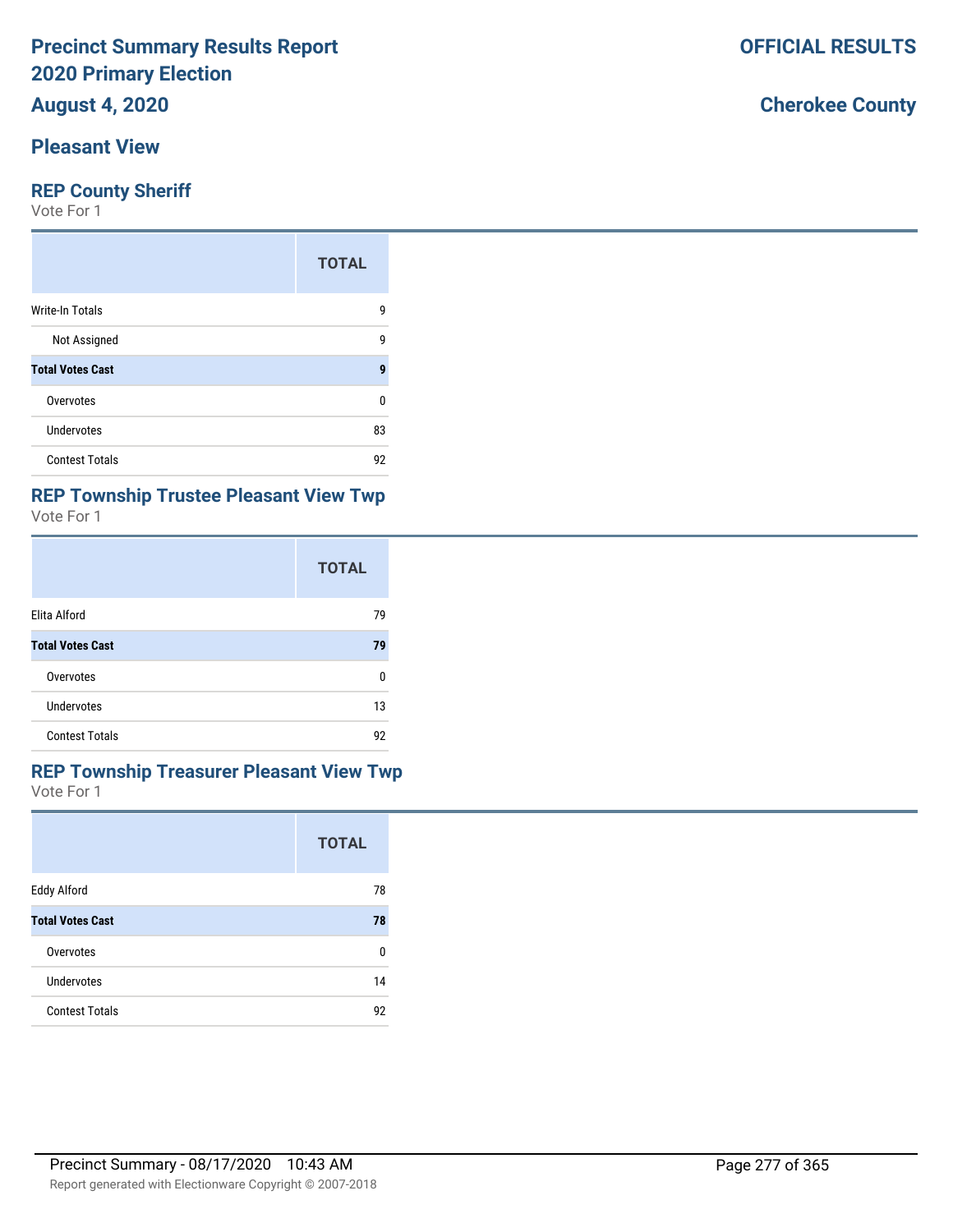**August 4, 2020**

# **Pleasant View**

# **REP Pct Com m Pleasant View**

Vote For 1

|                         | <b>TOTAL</b> |
|-------------------------|--------------|
| Ronnie Rippel           | 80           |
| Write-In Totals         | 3            |
| Not Assigned            | 3            |
| <b>Total Votes Cast</b> | 83           |
| Overvotes               | U            |
| Undervotes              | 9            |
| <b>Contest Totals</b>   | 92           |

### **REP Pct Com w Pleasant View**

Vote For 1

|                         | <b>TOTAL</b> |
|-------------------------|--------------|
| Angela M. Rippel        | 79           |
| Write-In Totals         | 2            |
| Not Assigned            | 2            |
| <b>Total Votes Cast</b> | 81           |
| Overvotes               | 0            |
| Undervotes              | 11           |
| <b>Contest Totals</b>   | 92           |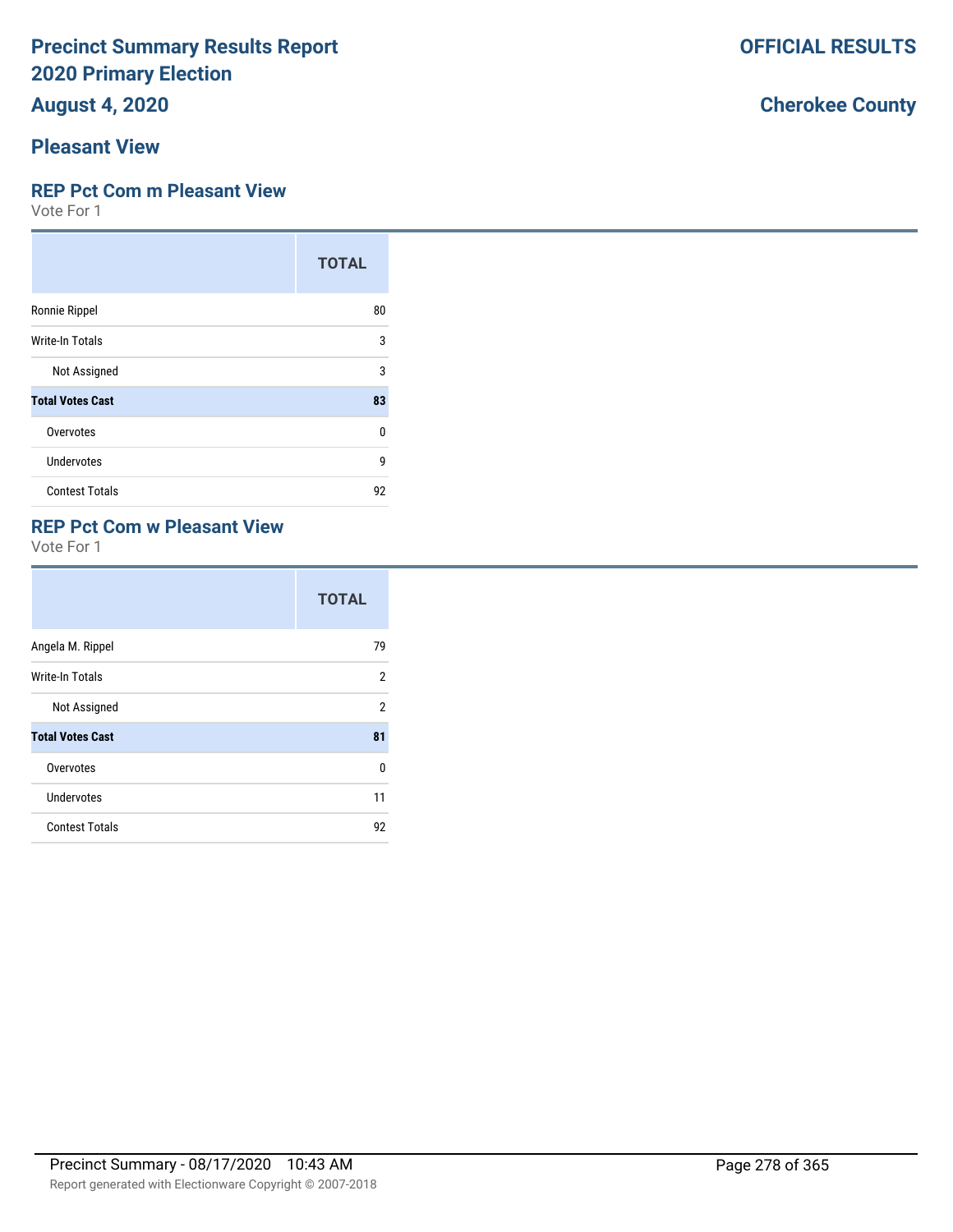#### **Ross-Belleview**

#### **STATISTICS**

|                                    | TOTAL  |
|------------------------------------|--------|
| Registered Voters - Total          | 123    |
| Registered Voters - NONPARTISAN    | 36     |
| Registered Voters - Democratic     | 29     |
| Registered Voters - Republican     | 58     |
| Ballots Cast - Total               | 48     |
| <b>Ballots Cast - NONPARTISAN</b>  | 0      |
| <b>Ballots Cast - Democratic</b>   | 9      |
| Ballots Cast - Republican          | 39     |
| <b>Ballots Cast - Blank</b>        | 0      |
| Voter Turnout - Total              | 39.02% |
| <b>Voter Turnout - NONPARTISAN</b> | 0.00%  |
| Voter Turnout - Democratic         | 31.03% |
| Voter Turnout - Republican         | 67.24% |

## **DEM United States Senator**

Vote For 1

|                         | <b>TOTAL</b> |
|-------------------------|--------------|
| Barbara Bollier         | 2            |
| Robert Leon Tillman     | 5            |
| <b>Total Votes Cast</b> | 7            |
| Overvotes               | n            |
| Undervotes              | 2            |
| <b>Contest Totals</b>   | q            |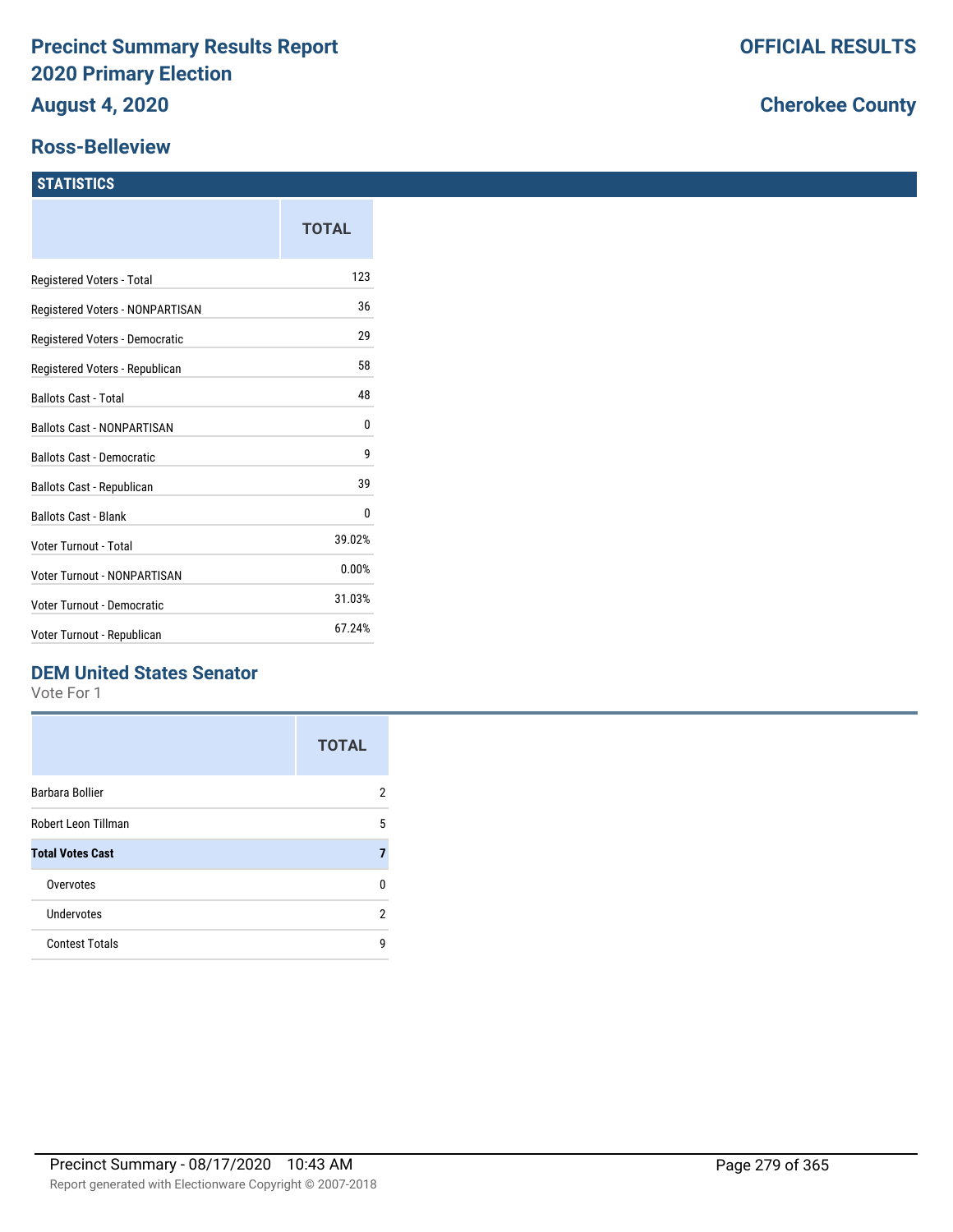## **August 4, 2020**

#### **Ross-Belleview**

#### **DEM US House Rep 2nd Dist**

Vote For 1

|                         | <b>TOTAL</b> |
|-------------------------|--------------|
| Michelle De La Isla     | 4            |
| James K. Windholz       | 3            |
| <b>Total Votes Cast</b> |              |
| Overvotes               | n            |
| Undervotes              | 2            |
| <b>Contest Totals</b>   | g            |

### **DEM KS Senator 13th Dist**

Vote For 1

|                         | <b>TOTAL</b> |
|-------------------------|--------------|
| Nancy J. Ingle          |              |
| <b>Total Votes Cast</b> |              |
| Overvotes               |              |
| Undervotes              | 2            |
| <b>Contest Totals</b>   | q            |

# **DEM KS House of Rep 1st Dist**

Vote For 1

|                         | <b>TOTAL</b> |
|-------------------------|--------------|
| Write-In Totals         |              |
| Not Assigned            | 1            |
| <b>Total Votes Cast</b> |              |
| Overvotes               | n            |
| Undervotes              | 8            |
| <b>Contest Totals</b>   | q            |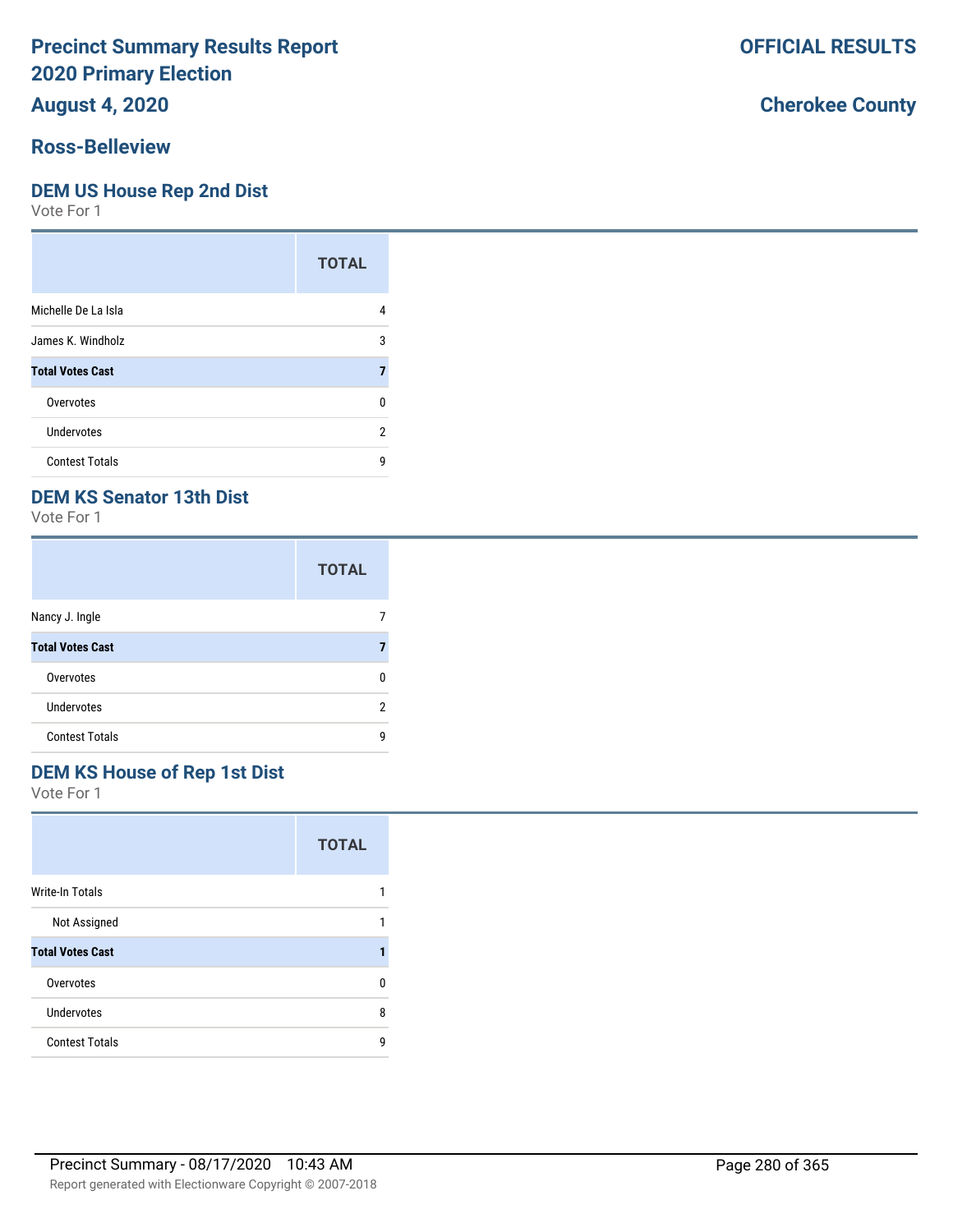**August 4, 2020**

### **Ross-Belleview**

#### **DEM Co Comm 2nd Dist 2nd Dist**

Vote For 1

|                         | <b>TOTAL</b> |
|-------------------------|--------------|
| Owen Tom Pryor          | g            |
| <b>Total Votes Cast</b> | q            |
| Overvotes               | n            |
| Undervotes              | n            |
| <b>Contest Totals</b>   | q            |

# **DEM County Clerk**

Vote For 1

|                         | <b>TOTAL</b> |
|-------------------------|--------------|
| Carol Rae Marcan-Venson | 6            |
| <b>Total Votes Cast</b> | 6            |
| Overvotes               | n            |
| Undervotes              | 3            |
| <b>Contest Totals</b>   | q            |

# **DEM County Treasurer**

Vote For 1

|                         | <b>TOTAL</b> |
|-------------------------|--------------|
| <b>Write-In Totals</b>  | 4            |
| Not Assigned            | 4            |
| <b>Total Votes Cast</b> |              |
| Overvotes               | n            |
| Undervotes              | 5            |
| <b>Contest Totals</b>   | g            |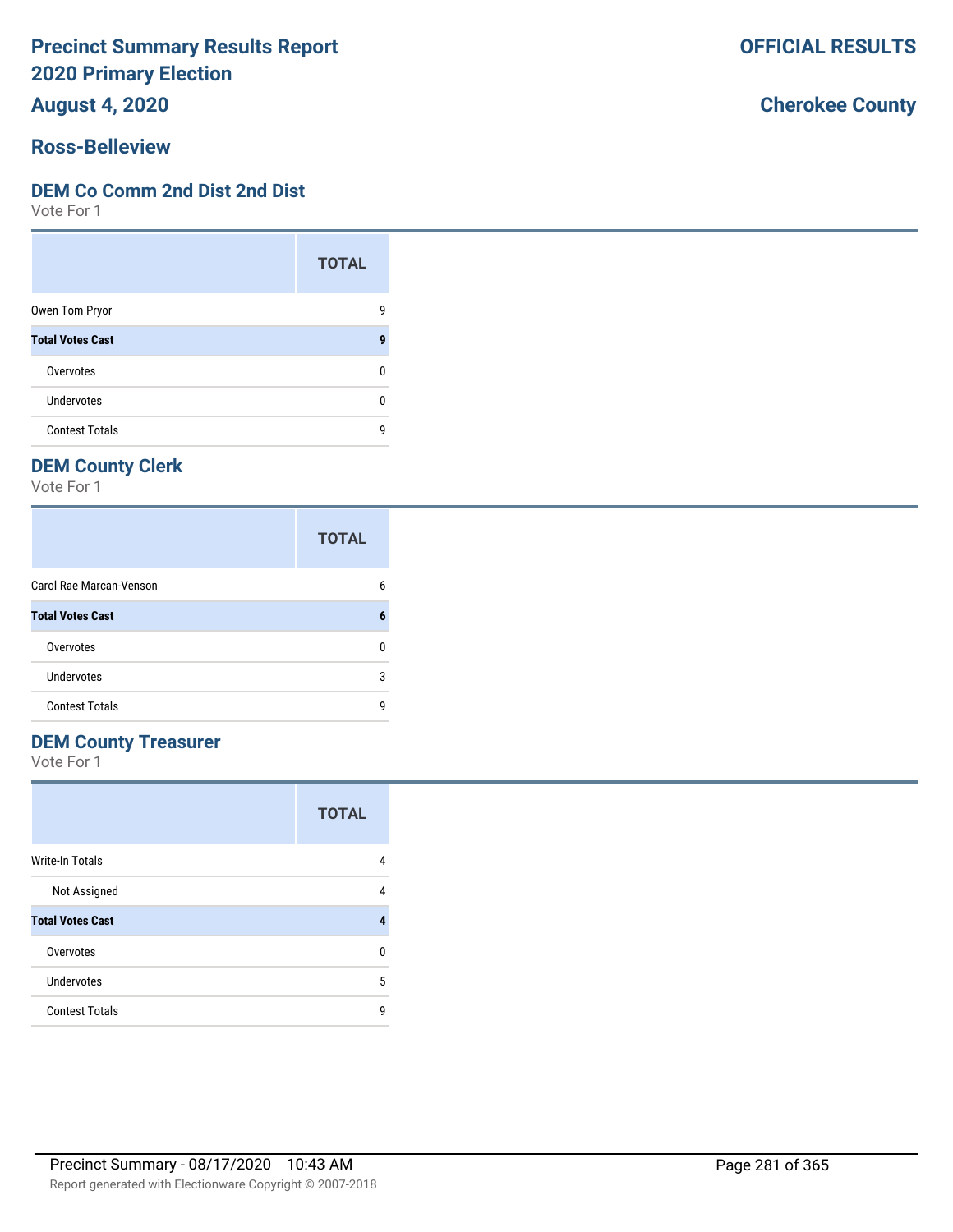**August 4, 2020**

#### **Ross-Belleview**

#### **DEM County Register of Deeds**

Vote For 1

|                         | <b>TOTAL</b> |
|-------------------------|--------------|
| Write-In Totals         |              |
| Not Assigned            |              |
| <b>Total Votes Cast</b> |              |
| Overvotes               | n            |
| Undervotes              | 8            |
| <b>Contest Totals</b>   | q            |

# **DEM County Attorney**

Vote For 1

|                         | <b>TOTAL</b> |
|-------------------------|--------------|
| <b>Write-In Totals</b>  |              |
| Not Assigned            |              |
| <b>Total Votes Cast</b> |              |
| Overvotes               | n            |
| Undervotes              | 8            |
| <b>Contest Totals</b>   | q            |

### **DEM County Sheriff**

Vote For 1

|                         | <b>TOTAL</b> |
|-------------------------|--------------|
| David M. Groves         | 8            |
| <b>Total Votes Cast</b> | 8            |
| Overvotes               | n            |
| <b>Undervotes</b>       |              |
| <b>Contest Totals</b>   | q            |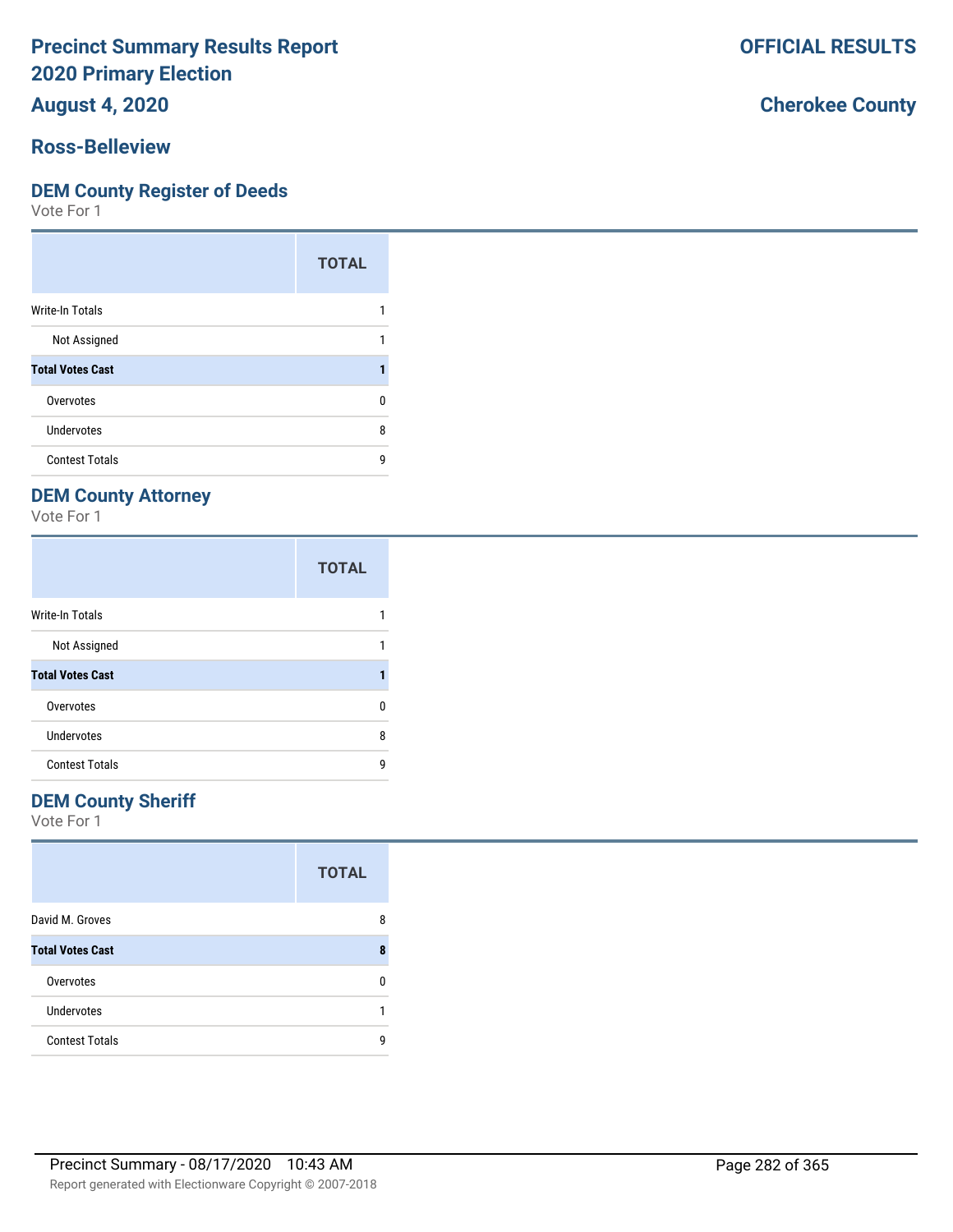**August 4, 2020**

#### **Ross-Belleview**

#### **DEM Township Trustee Ross Twp**

Vote For 1

|                         | <b>TOTAL</b> |
|-------------------------|--------------|
| Dixie L. Perry          | g            |
| <b>Total Votes Cast</b> | 9            |
| Overvotes               | n            |
| <b>Undervotes</b>       | n            |
| <b>Contest Totals</b>   | g            |

### **DEM Township Treasurer Ross Twp**

Vote For 1

|                         | <b>TOTAL</b> |
|-------------------------|--------------|
| Jeannie M. Johnson      | g            |
| <b>Total Votes Cast</b> | g            |
| Overvotes               | n            |
| Undervotes              | n            |
| <b>Contest Totals</b>   | q            |

# **DEM Pct Com m Ross-Belleview**

Vote For 1

|                         | <b>TOTAL</b> |
|-------------------------|--------------|
| Paul Rogers             | g            |
| <b>Write-In Totals</b>  | n            |
| Not Assigned            | ŋ            |
| <b>Total Votes Cast</b> | 9            |
| Overvotes               | n            |
| Undervotes              | n            |
| <b>Contest Totals</b>   | q            |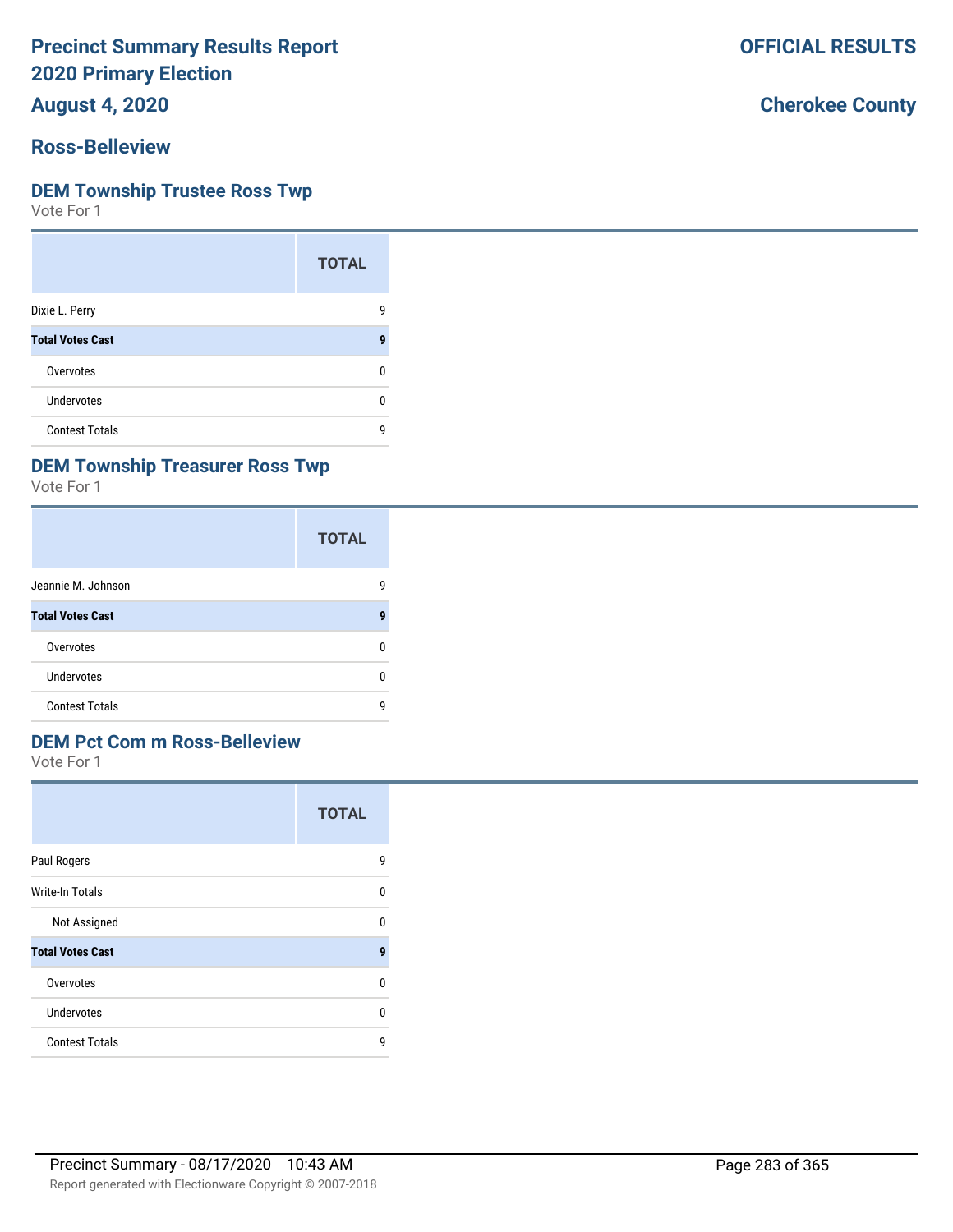**August 4, 2020**

#### **Ross-Belleview**

#### **DEM Pct Com w Ross-Belleview**

Vote For 1

|                         | <b>TOTAL</b> |
|-------------------------|--------------|
| <b>Write-In Totals</b>  | n            |
| Not Assigned            | ŋ            |
| <b>Total Votes Cast</b> | $\mathbf{0}$ |
| Overvotes               | ŋ            |
| Undervotes              | g            |
| <b>Contest Totals</b>   | q            |

### **REP United States Senator**

Vote For 1

|                            | <b>TOTAL</b>   |
|----------------------------|----------------|
| Lance Berland              | 0              |
| John L. Berman             | 0              |
| Derek C. Ellis             | 1              |
| <b>Bob Hamilton</b>        | $\overline{2}$ |
| Kris Kobach                | 16             |
| David Alan Lindstrom       | 1              |
| Roger Marshall             | 15             |
| <b>Brian Matlock</b>       | 1              |
| John Miller                | 0              |
| <b>Steve Roberts</b>       | 3              |
| <b>Gabriel Mark Robles</b> | 0              |
| <b>Total Votes Cast</b>    | 39             |
| Overvotes                  | 0              |
| Undervotes                 | 0              |
| <b>Contest Totals</b>      | 39             |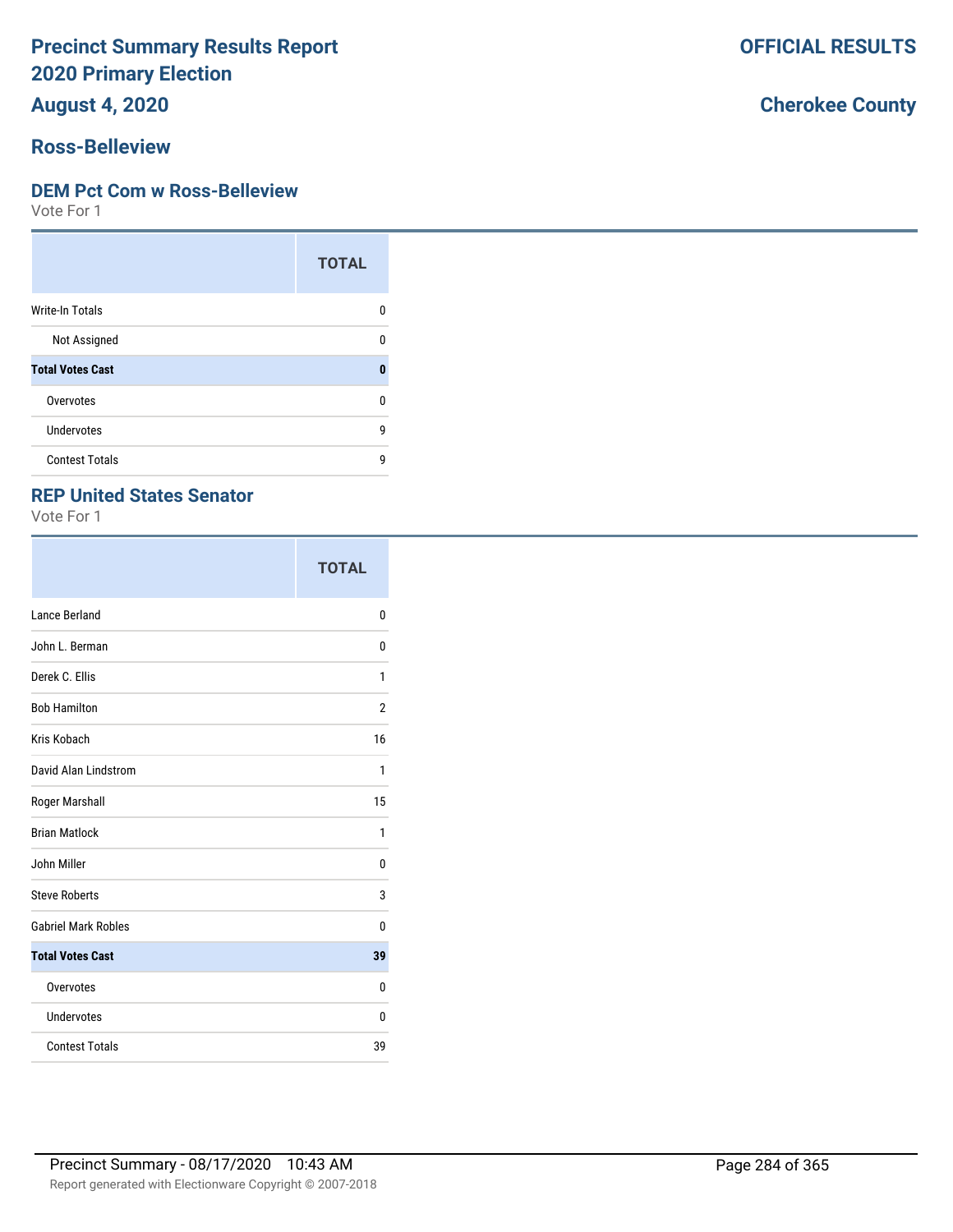# **August 4, 2020**

#### **Ross-Belleview**

#### **REP US House Rep 2nd Dist**

Vote For 1

|                         | <b>TOTAL</b> |
|-------------------------|--------------|
| Jake LaTurner           | 29           |
| Dennis Taylor           | 4            |
| <b>Steve Watkins</b>    | 6            |
| <b>Total Votes Cast</b> | 39           |
| Overvotes               | 0            |
| Undervotes              | 0            |
| <b>Contest Totals</b>   | 39           |

### **REP KS Senator 13th Dist**

Vote For 1

|                            | <b>TOTAL</b> |
|----------------------------|--------------|
| <b>Richard Hilderbrand</b> | 36           |
| <b>Total Votes Cast</b>    | 36           |
| Overvotes                  | n            |
| Undervotes                 | 3            |
| <b>Contest Totals</b>      | 39           |

### **REP KS House of Rep 1st Dist**

Vote For 1

|                           | <b>TOTAL</b> |
|---------------------------|--------------|
| <b>Ronald Coquillette</b> | 5            |
| Michael Houser            | 34           |
| <b>Total Votes Cast</b>   | 39           |
| Overvotes                 | 0            |
| Undervotes                | U            |
| <b>Contest Totals</b>     | 39           |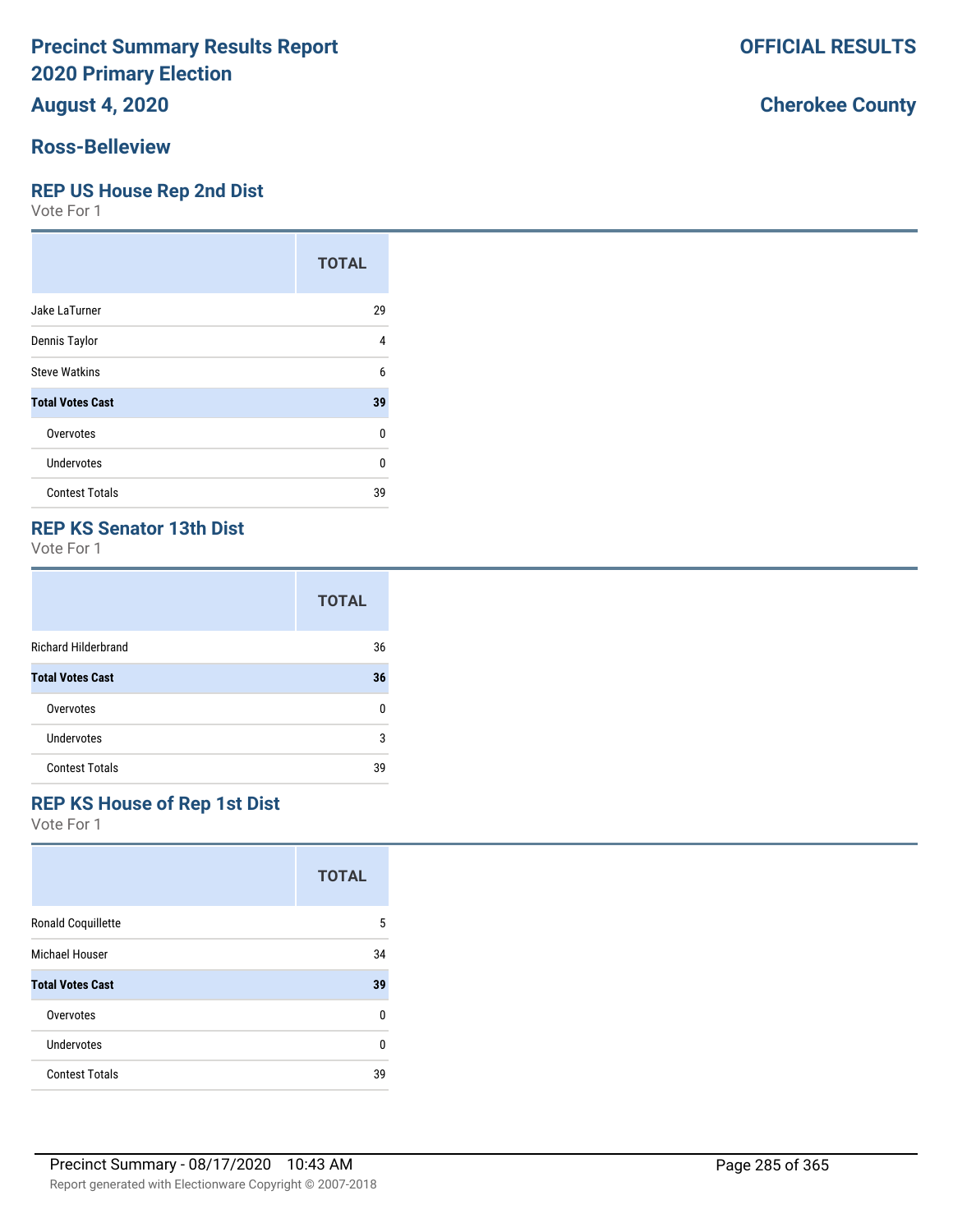**August 4, 2020**

#### **Ross-Belleview**

#### **REP Co Comm 2nd Dist 2nd Dist**

Vote For 1

|                         | <b>TOTAL</b> |
|-------------------------|--------------|
| Lorie M. Johnson        | 37           |
| <b>Total Votes Cast</b> | 37           |
| Overvotes               | ŋ            |
| Undervotes              | 2            |
| <b>Contest Totals</b>   | 39           |

# **REP County Clerk**

Vote For 1

|                         | <b>TOTAL</b> |
|-------------------------|--------------|
| Sammye Opela            | 8            |
| Kyle D. Rennie          | 31           |
| <b>Total Votes Cast</b> | 39           |
| Overvotes               | 0            |
| Undervotes              | 0            |
| <b>Contest Totals</b>   | 39           |

## **REP County Treasurer**

Vote For 1

|                         | <b>TOTAL</b> |
|-------------------------|--------------|
| Raven Elmore            | 35           |
| <b>Total Votes Cast</b> | 35           |
| Overvotes               | n            |
| Undervotes              | 4            |
| <b>Contest Totals</b>   | 39           |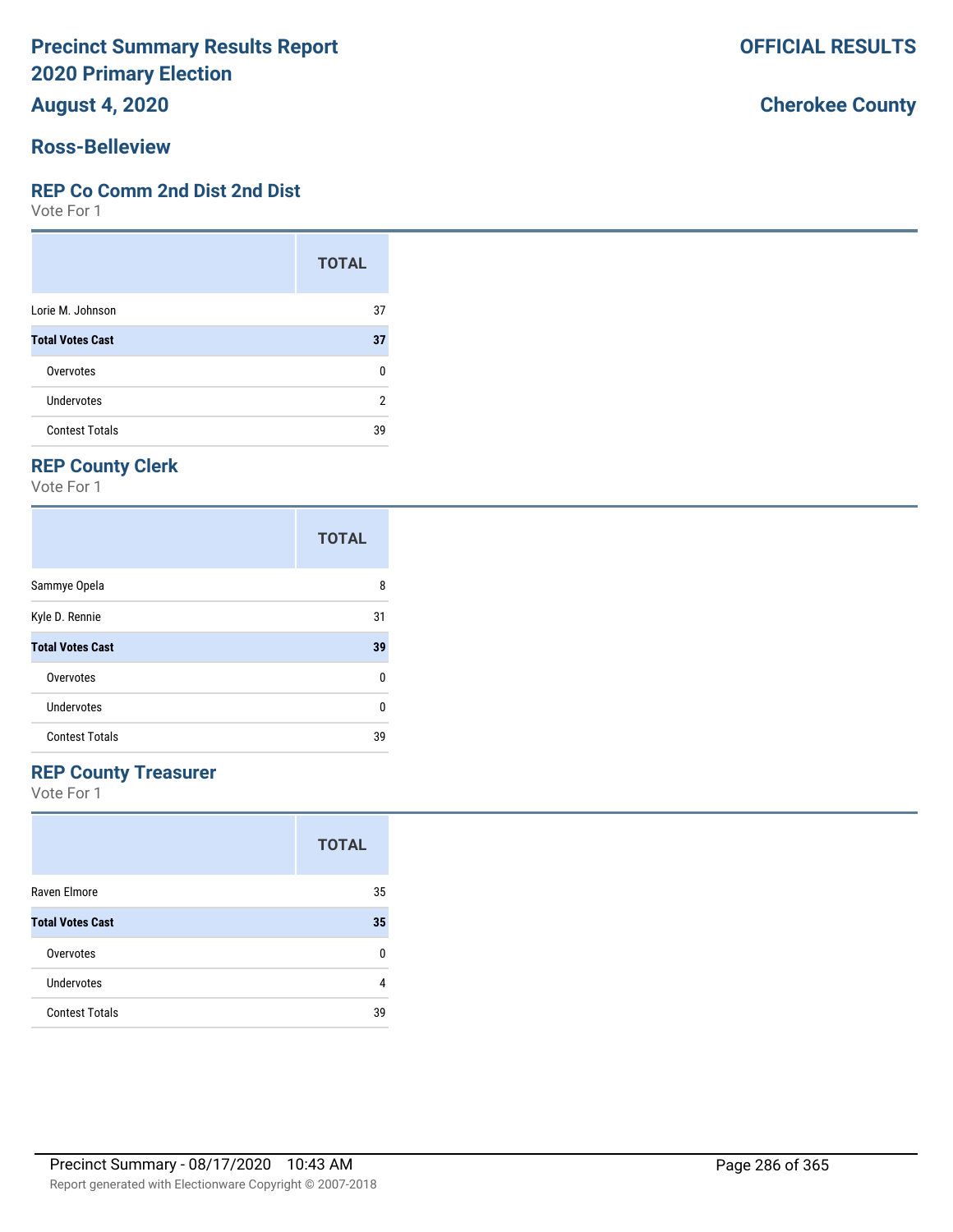**August 4, 2020**

#### **Ross-Belleview**

#### **REP County Register of Deeds**

Vote For 1

|                         | <b>TOTAL</b> |
|-------------------------|--------------|
| Barbara S. Bilke        | 33           |
| <b>Total Votes Cast</b> | 33           |
| Overvotes               | 0            |
| Undervotes              | 6            |
| <b>Contest Totals</b>   | 39           |

## **REP County Attorney**

Vote For 1

|                         | <b>TOTAL</b> |
|-------------------------|--------------|
| Jake Conard             | 35           |
| <b>Total Votes Cast</b> | 35           |
| Overvotes               | n            |
| Undervotes              | 4            |
| <b>Contest Totals</b>   | 39           |

## **REP County Sheriff**

Vote For 1

|                         | <b>TOTAL</b> |
|-------------------------|--------------|
| Write-In Totals         | 4            |
| Not Assigned            | 4            |
| <b>Total Votes Cast</b> |              |
| Overvotes               | n            |
| Undervotes              | 35           |
| <b>Contest Totals</b>   | 39           |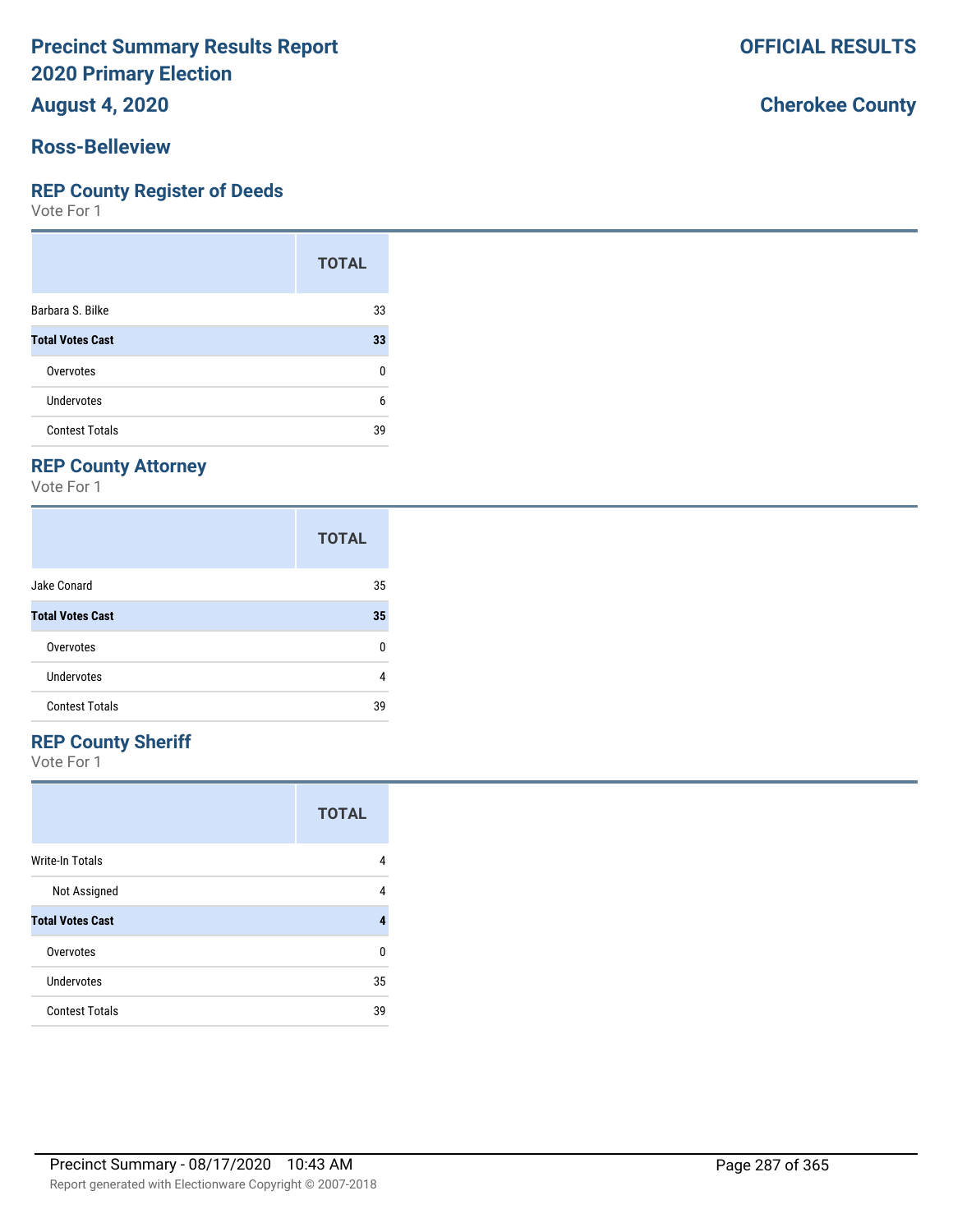**August 4, 2020**

#### **Ross-Belleview**

#### **REP Township Trustee Ross Twp**

Vote For 1

|                         | <b>TOTAL</b> |
|-------------------------|--------------|
| Write-In Totals         | 3            |
| Not Assigned            | 3            |
| <b>Total Votes Cast</b> | 3            |
| Overvotes               | 0            |
| <b>Undervotes</b>       | 36           |
| <b>Contest Totals</b>   | 39           |

## **REP Township Treasurer Ross Twp**

Vote For 1

|                         | <b>TOTAL</b>   |
|-------------------------|----------------|
| Write-In Totals         | 2              |
| Not Assigned            | 2              |
| <b>Total Votes Cast</b> | $\overline{2}$ |
| Overvotes               | U              |
| Undervotes              | 37             |
| <b>Contest Totals</b>   | 39             |

#### **REP Pct Com m Ross-Belleview**

Vote For 1

|                         | <b>TOTAL</b> |
|-------------------------|--------------|
| <b>Gerald Messer</b>    | 30           |
| Write-In Totals         | 1            |
| Not Assigned            | 1            |
| <b>Total Votes Cast</b> | 31           |
| Overvotes               | 0            |
| Undervotes              | 8            |
| <b>Contest Totals</b>   | 39           |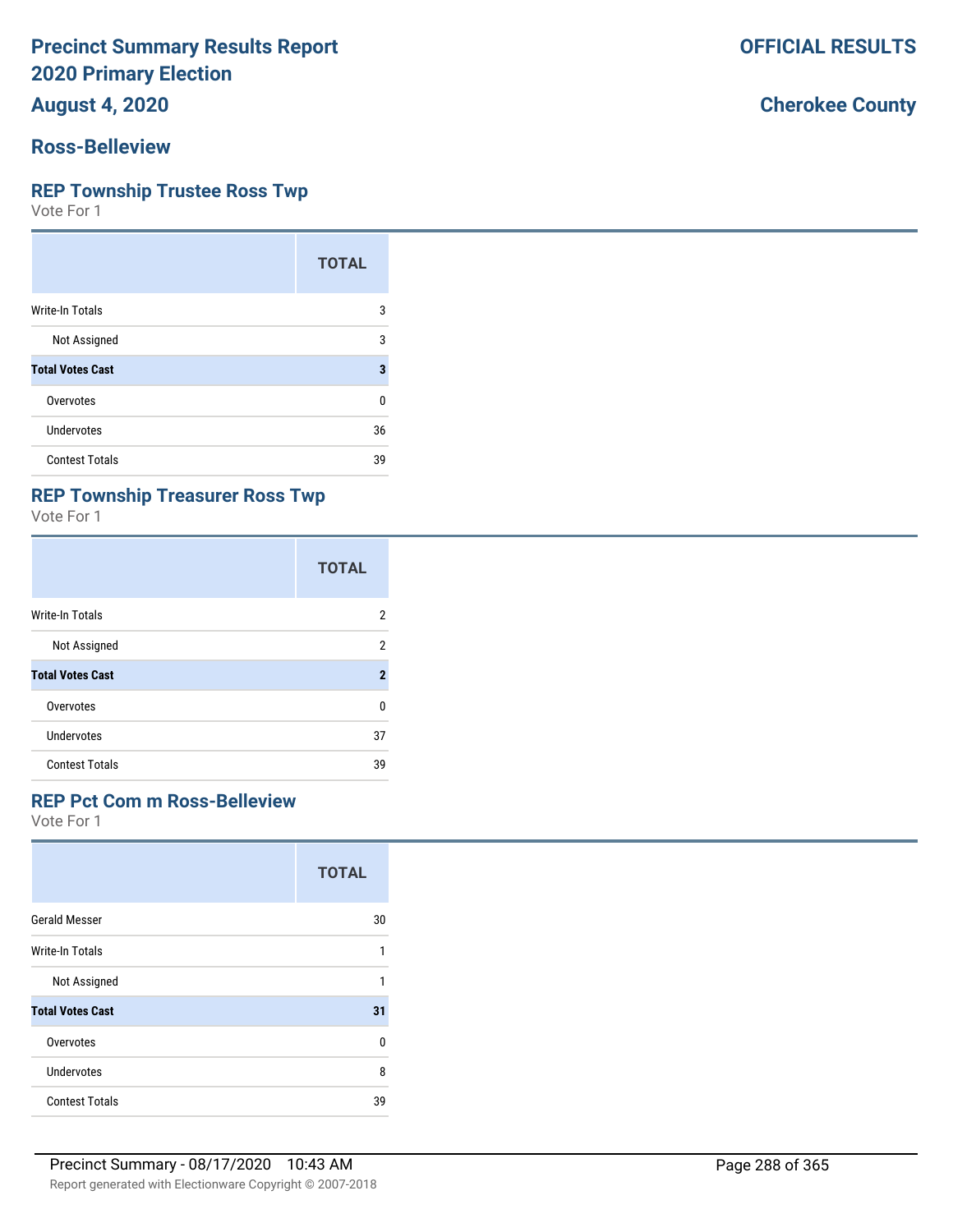**August 4, 2020**

#### **Ross-Belleview**

#### **REP Pct Com w Ross-Belleview**

Vote For 1

|                         | <b>TOTAL</b> |
|-------------------------|--------------|
| Debra Messer            | 30           |
| Write-In Totals         | 1            |
| Not Assigned            | 1            |
| <b>Total Votes Cast</b> | 31           |
| Overvotes               | $\Omega$     |
| <b>Undervotes</b>       | 8            |
| <b>Contest Totals</b>   | 39           |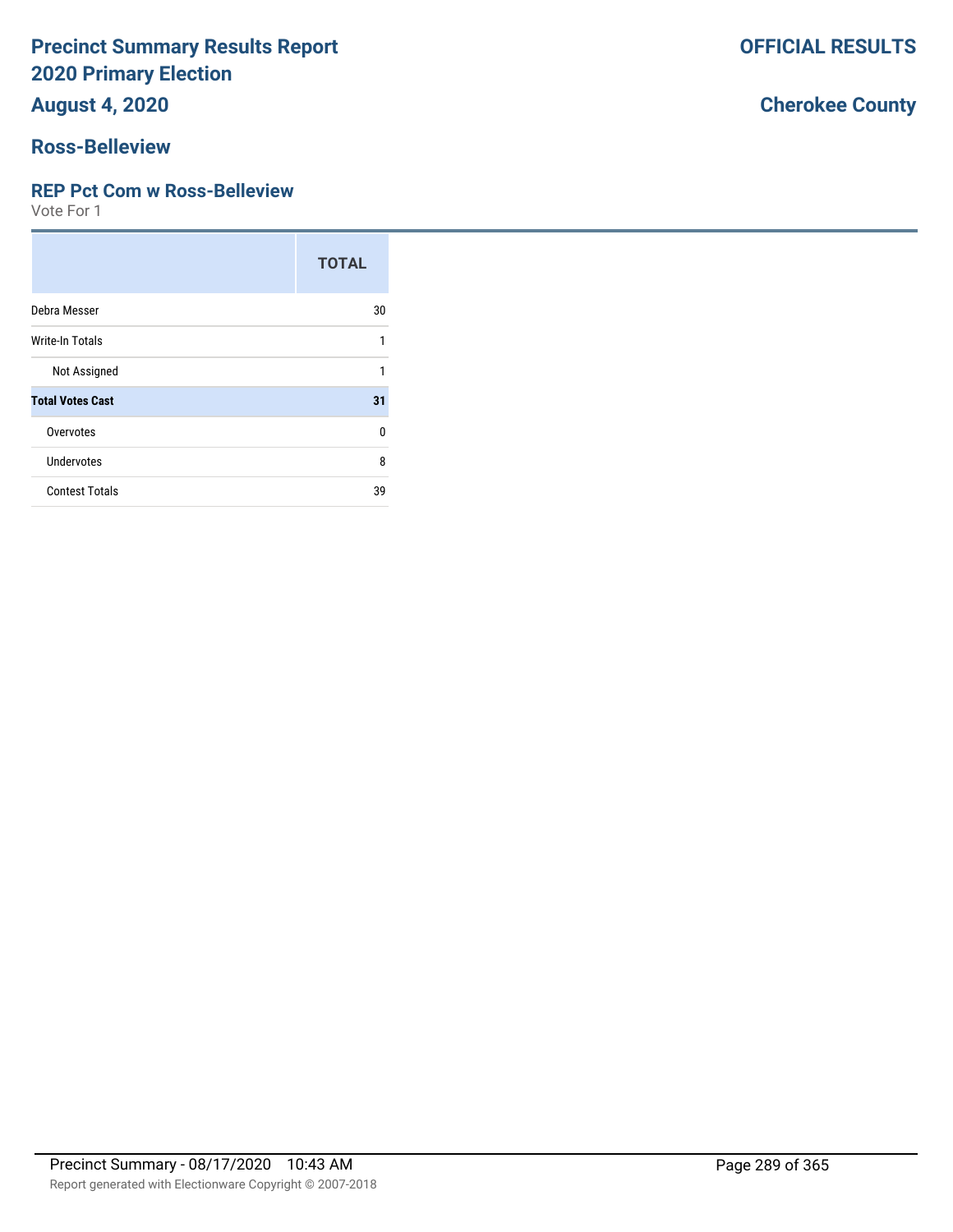#### **Ross-Roseland**

#### **STATISTICS**

|                                   | TOTAL  |
|-----------------------------------|--------|
| Registered Voters - Total         | 178    |
| Registered Voters - NONPARTISAN   | 35     |
| Registered Voters - Democratic    | 66     |
| Registered Voters - Republican    | 77     |
| <b>Ballots Cast - Total</b>       | 51     |
| <b>Ballots Cast - NONPARTISAN</b> | 0      |
| <b>Ballots Cast - Democratic</b>  | 22     |
| Ballots Cast - Republican         | 29     |
| <b>Ballots Cast - Blank</b>       | 0      |
| Voter Turnout - Total             | 28.65% |
| Voter Turnout - NONPARTISAN       | 0.00%  |
| Voter Turnout - Democratic        | 33.33% |
| Voter Turnout - Republican        | 37.66% |

## **DEM United States Senator**

Vote For 1

|                         | <b>TOTAL</b> |
|-------------------------|--------------|
| Barbara Bollier         | 10           |
| Robert Leon Tillman     | g            |
| <b>Total Votes Cast</b> | 19           |
| Overvotes               | n            |
| Undervotes              | 3            |
| <b>Contest Totals</b>   | 22           |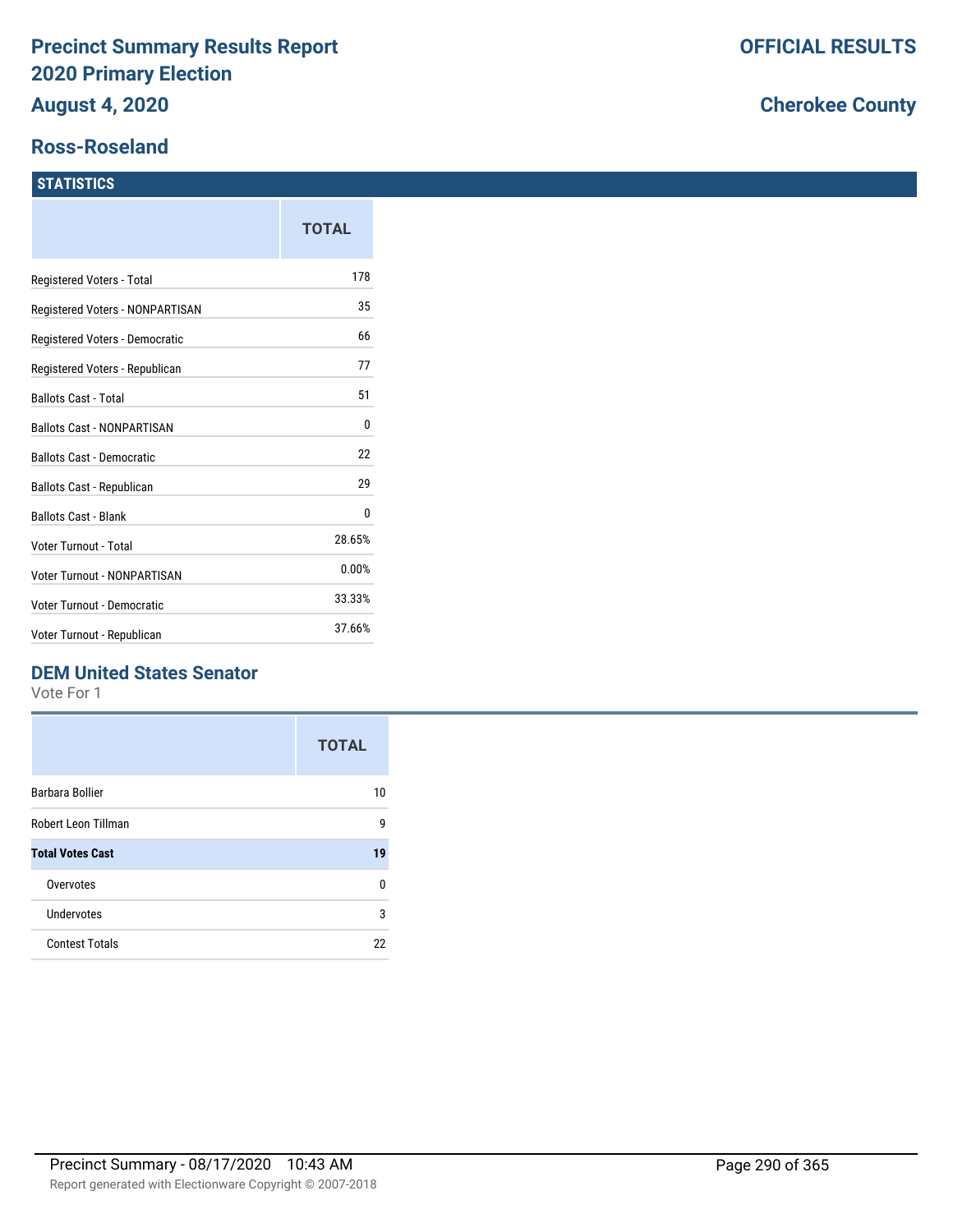## **August 4, 2020**

## **Ross-Roseland**

#### **DEM US House Rep 2nd Dist**

Vote For 1

|                         | <b>TOTAL</b> |
|-------------------------|--------------|
| Michelle De La Isla     | 11           |
| James K. Windholz       | 8            |
| <b>Total Votes Cast</b> | 19           |
| Overvotes               | ŋ            |
| Undervotes              | 3            |
| <b>Contest Totals</b>   | 22           |

## **DEM KS Senator 13th Dist**

Vote For 1

|                         | <b>TOTAL</b> |
|-------------------------|--------------|
| Nancy J. Ingle          | 20           |
| <b>Total Votes Cast</b> | 20           |
| Overvotes               | n            |
| Undervotes              | 2            |
| <b>Contest Totals</b>   | 22           |

## **DEM KS House of Rep 1st Dist**

Vote For 1

|                         | <b>TOTAL</b> |
|-------------------------|--------------|
| <b>Write-In Totals</b>  | 3            |
| Not Assigned            | 3            |
| <b>Total Votes Cast</b> | 3            |
| Overvotes               | U            |
| Undervotes              | 19           |
| <b>Contest Totals</b>   | 22           |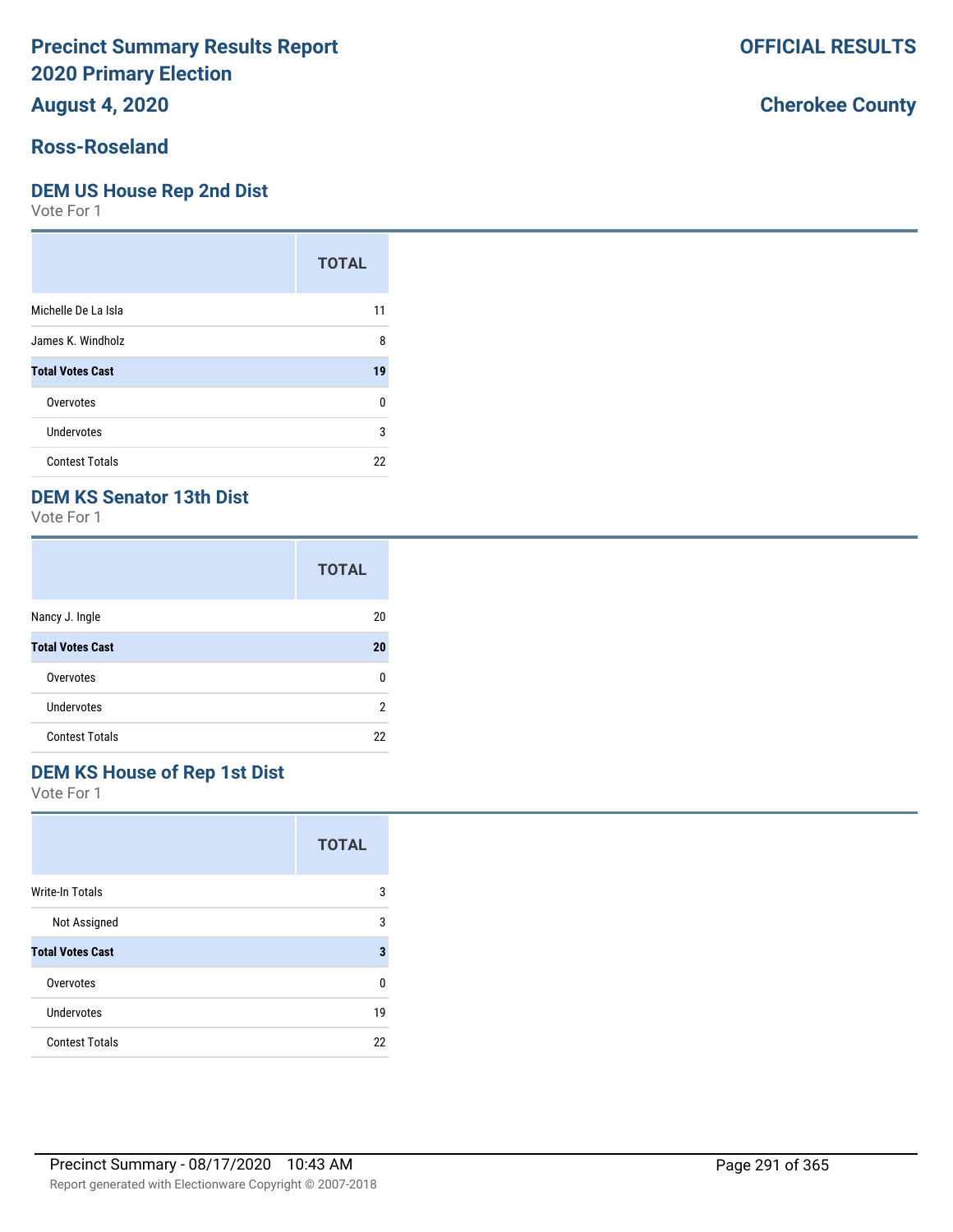**August 4, 2020**

#### **Ross-Roseland**

#### **DEM Co Comm 2nd Dist 2nd Dist**

Vote For 1

|                         | <b>TOTAL</b> |
|-------------------------|--------------|
| Owen Tom Pryor          | 21           |
| <b>Total Votes Cast</b> | 21           |
| Overvotes               | ŋ            |
| <b>Undervotes</b>       |              |
| <b>Contest Totals</b>   | 22           |

## **DEM County Clerk**

Vote For 1

|                         | <b>TOTAL</b> |
|-------------------------|--------------|
| Carol Rae Marcan-Venson | 20           |
| <b>Total Votes Cast</b> | 20           |
| Overvotes               | n            |
| Undervotes              | 2            |
| <b>Contest Totals</b>   | 22           |

### **DEM County Treasurer**

Vote For 1

|                         | <b>TOTAL</b> |
|-------------------------|--------------|
| <b>Write-In Totals</b>  | 2            |
| Not Assigned            | 2            |
| <b>Total Votes Cast</b> | 2            |
| Overvotes               | U            |
| Undervotes              | 20           |
| <b>Contest Totals</b>   | 22           |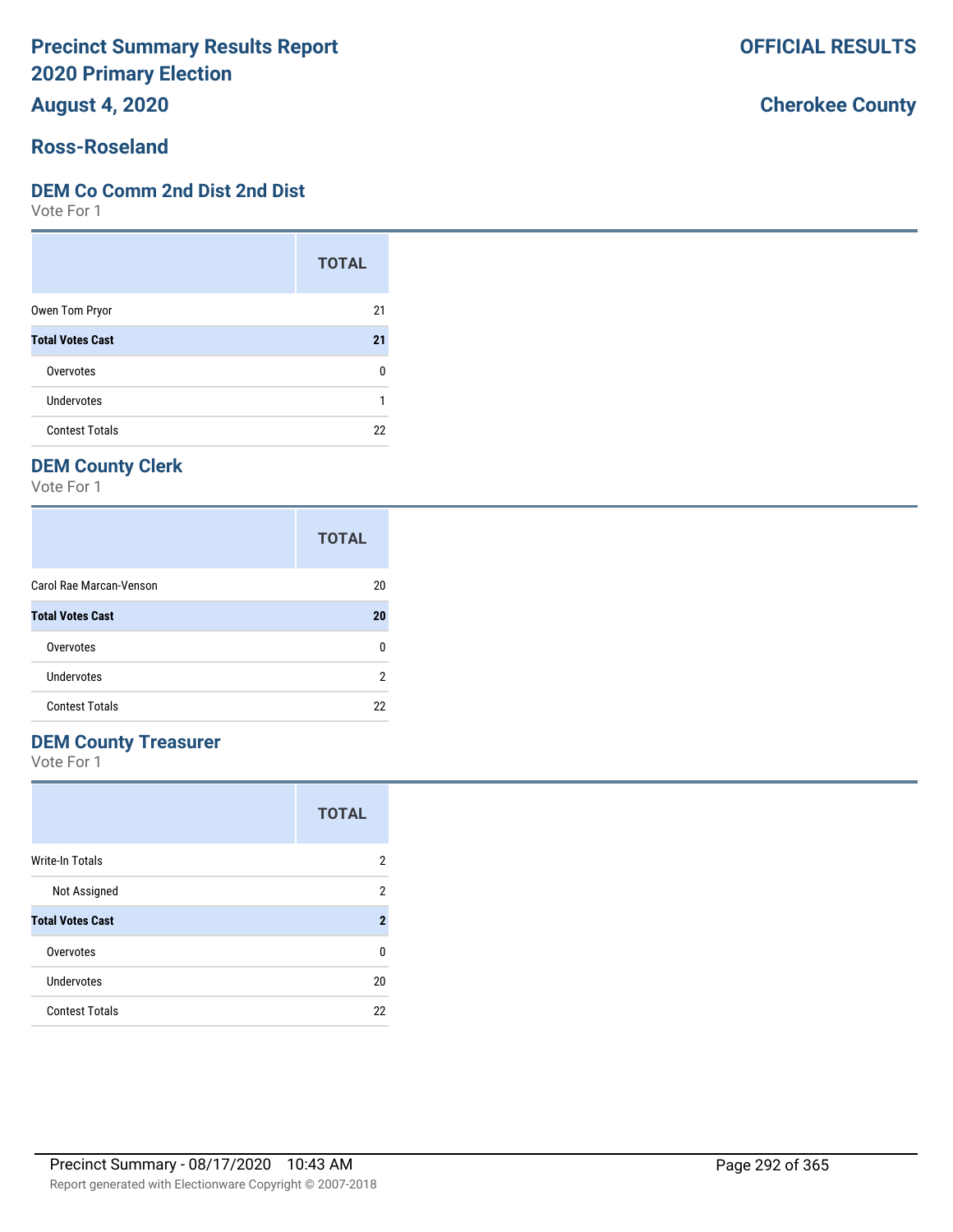**August 4, 2020**

#### **Ross-Roseland**

#### **DEM County Register of Deeds**

Vote For 1

|                         | <b>TOTAL</b>        |
|-------------------------|---------------------|
| Write-In Totals         | 2                   |
| Not Assigned            | 2                   |
| <b>Total Votes Cast</b> | $\boldsymbol{\eta}$ |
| Overvotes               | ŋ                   |
| Undervotes              | 20                  |
| <b>Contest Totals</b>   | 22                  |

## **DEM County Attorney**

Vote For 1

|                         | <b>TOTAL</b>        |
|-------------------------|---------------------|
| <b>Write-In Totals</b>  | 2                   |
| Not Assigned            | 2                   |
| <b>Total Votes Cast</b> | $\boldsymbol{\eta}$ |
| Overvotes               | U                   |
| Undervotes              | 20                  |
| <b>Contest Totals</b>   | 22                  |

#### **DEM County Sheriff**

Vote For 1

|                         | <b>TOTAL</b> |
|-------------------------|--------------|
| David M. Groves         | 21           |
| <b>Total Votes Cast</b> | 21           |
| Overvotes               | n            |
| <b>Undervotes</b>       |              |
| <b>Contest Totals</b>   | 22           |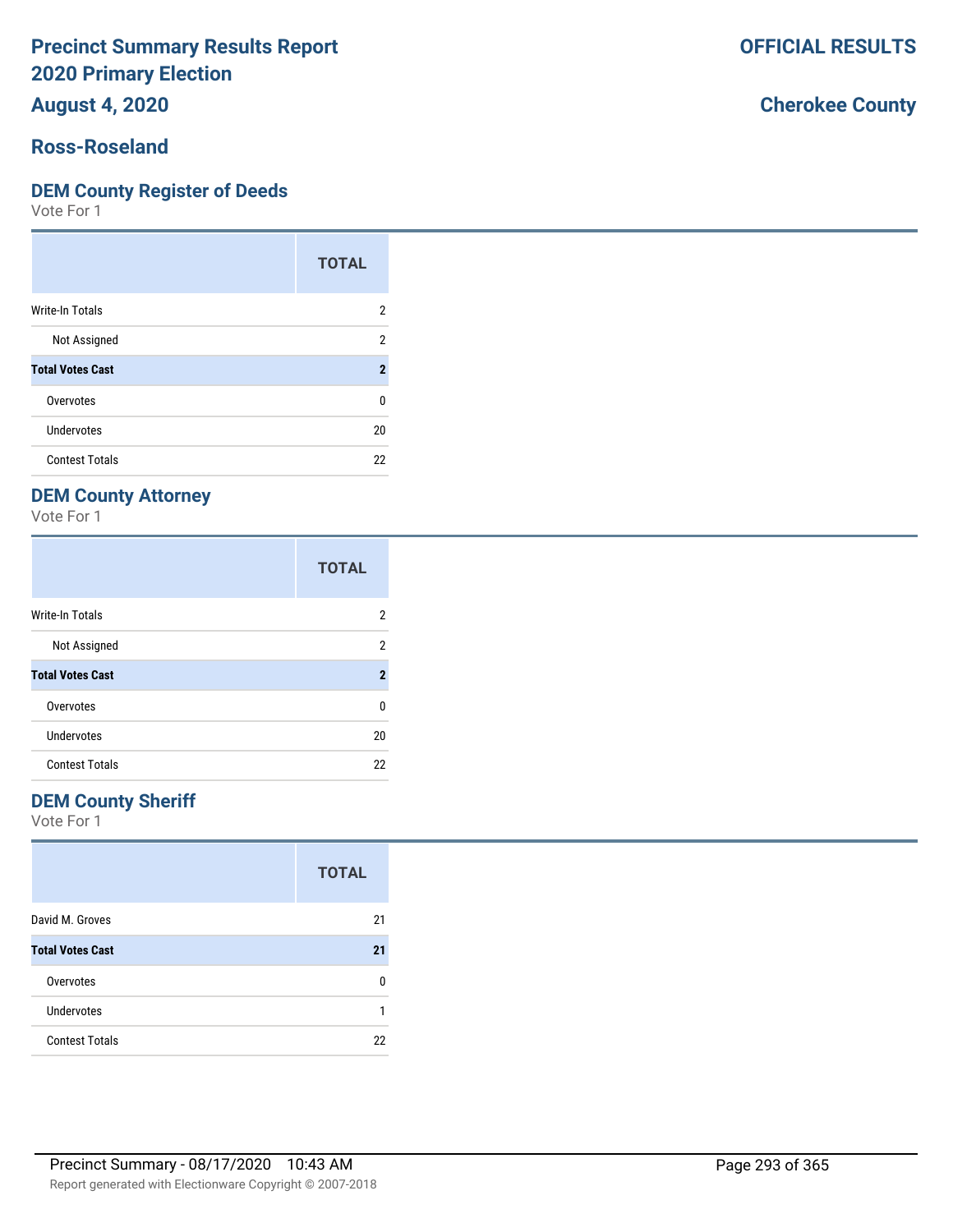**August 4, 2020**

## **Ross-Roseland**

#### **DEM Township Trustee Ross Twp**

Vote For 1

|                         | <b>TOTAL</b> |
|-------------------------|--------------|
| Dixie L. Perry          | 21           |
| <b>Total Votes Cast</b> | 21           |
| Overvotes               | n            |
| Undervotes              |              |
| <b>Contest Totals</b>   | 22           |

#### **DEM Township Treasurer Ross Twp**

Vote For 1

|                         | <b>TOTAL</b> |
|-------------------------|--------------|
| Jeannie M. Johnson      | 19           |
| <b>Total Votes Cast</b> | 19           |
| Overvotes               | 0            |
| Undervotes              | 3            |
| <b>Contest Totals</b>   | 22           |

#### **DEM Pct Com m Ross-Roseland**

Vote For 1

|                         | <b>TOTAL</b> |
|-------------------------|--------------|
| Write-In Totals         | 4            |
| Not Assigned            | 4            |
| <b>Total Votes Cast</b> |              |
| Overvotes               | ŋ            |
| Undervotes              | 19           |
| <b>Contest Totals</b>   | 23           |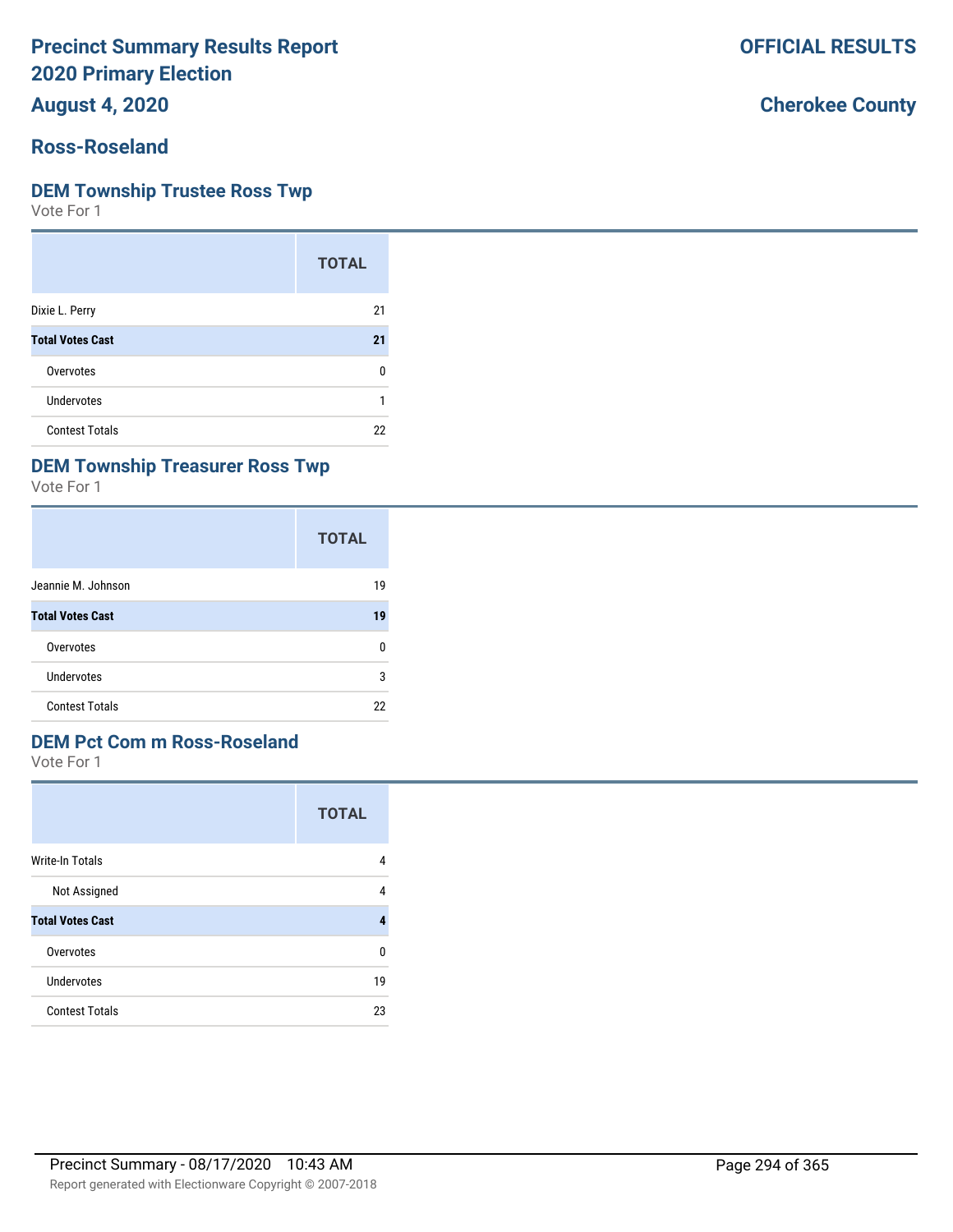**August 4, 2020**

## **Ross-Roseland**

#### **DEM Pct Com w Ross-Roseland**

Vote For 1

|                         | <b>TOTAL</b> |
|-------------------------|--------------|
| Dorothy Oberbeck        | 19           |
| Write-In Totals         | 2            |
| Not Assigned            | 2            |
| <b>Total Votes Cast</b> | 21           |
| Overvotes               | 0            |
| Undervotes              | 1            |
| <b>Contest Totals</b>   | 22           |

#### **REP United States Senator**

Vote For 1

|                            | <b>TOTAL</b> |
|----------------------------|--------------|
| Lance Berland              | 0            |
| John L. Berman             | 0            |
| Derek C. Ellis             | 1            |
| <b>Bob Hamilton</b>        | 1            |
| Kris Kobach                | 10           |
| David Alan Lindstrom       | 0            |
| Roger Marshall             | 13           |
| <b>Brian Matlock</b>       | 0            |
| John Miller                | 1            |
| <b>Steve Roberts</b>       | 2            |
| <b>Gabriel Mark Robles</b> | 1            |
| <b>Total Votes Cast</b>    | 29           |
| Overvotes                  | 0            |
| Undervotes                 | 0            |
| <b>Contest Totals</b>      | 29           |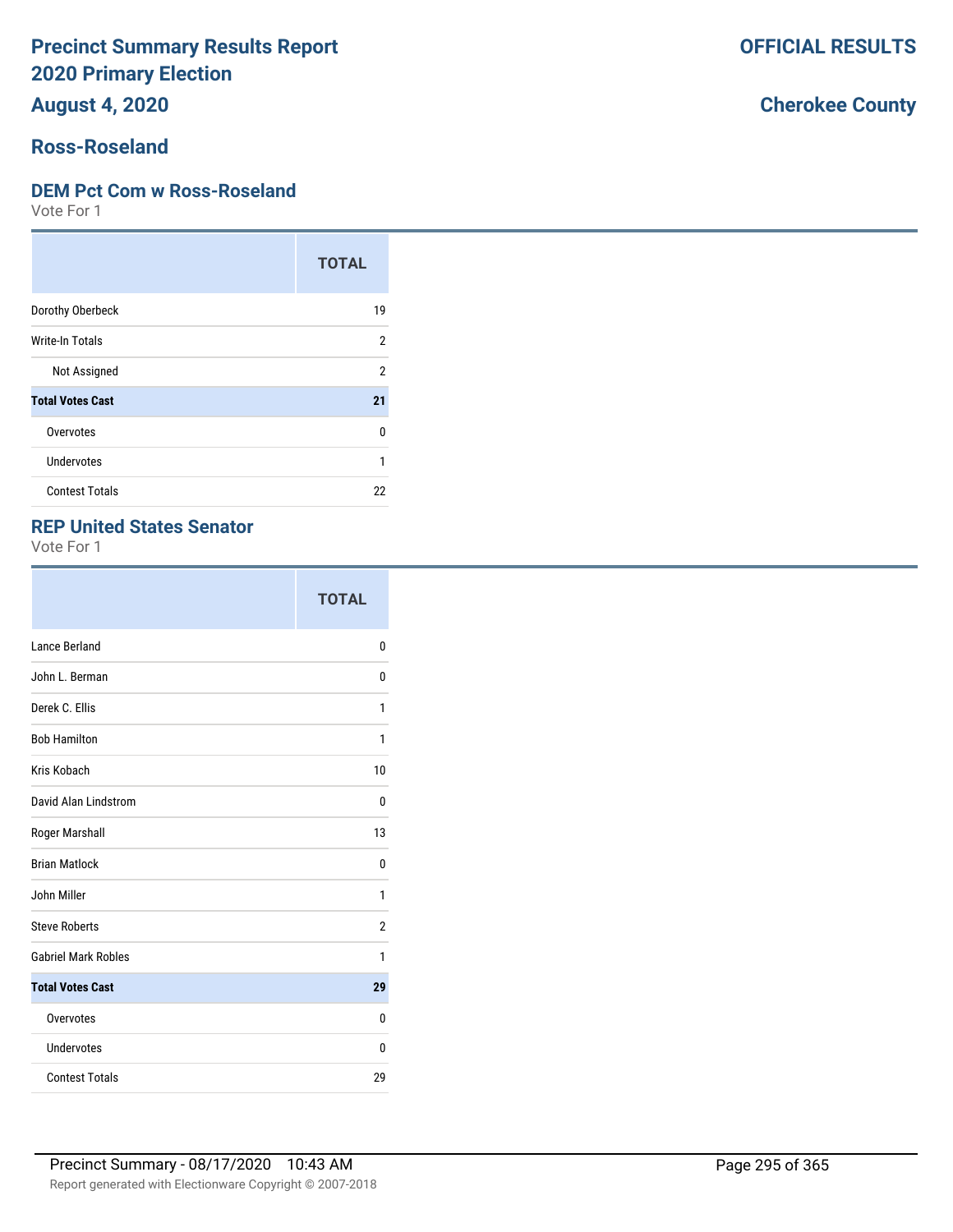**August 4, 2020**

#### **Ross-Roseland**

#### **REP US House Rep 2nd Dist**

Vote For 1

|                         | <b>TOTAL</b> |
|-------------------------|--------------|
| Jake LaTurner           | 14           |
| Dennis Taylor           | 3            |
| <b>Steve Watkins</b>    | 12           |
| <b>Total Votes Cast</b> | 29           |
| Overvotes               | 0            |
| Undervotes              | 0            |
| <b>Contest Totals</b>   | 29           |

#### **REP KS Senator 13th Dist**

Vote For 1

|                            | <b>TOTAL</b> |
|----------------------------|--------------|
| <b>Richard Hilderbrand</b> | 23           |
| <b>Total Votes Cast</b>    | 23           |
| Overvotes                  | n            |
| Undervotes                 | 6            |
| <b>Contest Totals</b>      | 29           |

## **REP KS House of Rep 1st Dist**

Vote For 1

|                         | <b>TOTAL</b> |
|-------------------------|--------------|
| Ronald Coquillette      | 6            |
| <b>Michael Houser</b>   | 22           |
| <b>Total Votes Cast</b> | 28           |
| Overvotes               | 0            |
| <b>Undervotes</b>       |              |
| <b>Contest Totals</b>   | 29           |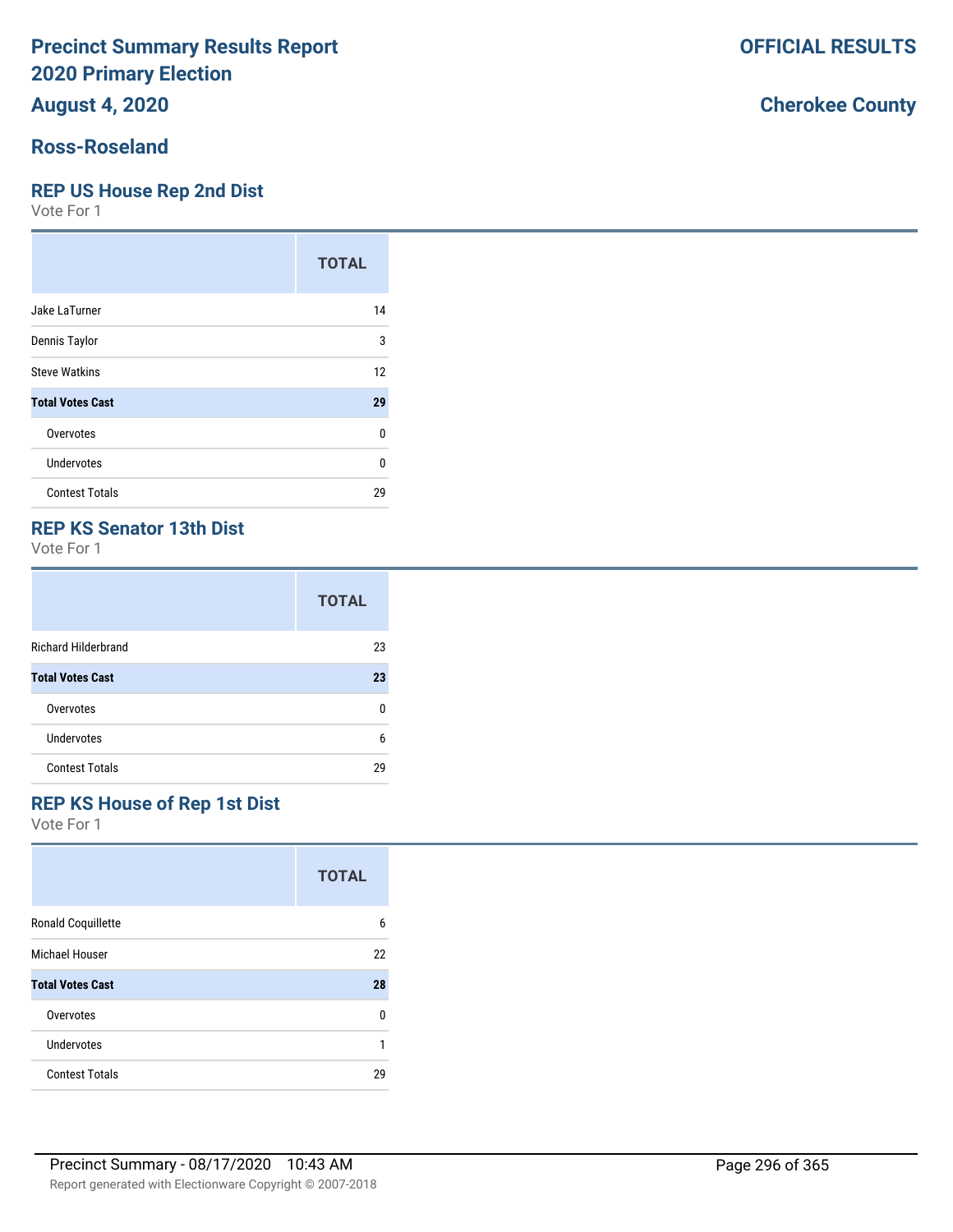**August 4, 2020**

#### **Ross-Roseland**

#### **REP Co Comm 2nd Dist 2nd Dist**

Vote For 1

|                         | <b>TOTAL</b> |
|-------------------------|--------------|
| Lorie M. Johnson        | 26           |
| <b>Total Votes Cast</b> | 26           |
| Overvotes               | 0            |
| Undervotes              | 3            |
| <b>Contest Totals</b>   | 29           |

## **REP County Clerk**

Vote For 1

|                         | <b>TOTAL</b> |
|-------------------------|--------------|
| Sammye Opela            | 5            |
| Kyle D. Rennie          | 22           |
| <b>Total Votes Cast</b> | 27           |
| Overvotes               | 0            |
| Undervotes              | 2            |
| <b>Contest Totals</b>   | 29           |

#### **REP County Treasurer**

Vote For 1

|                         | <b>TOTAL</b> |
|-------------------------|--------------|
| Raven Elmore            | 25           |
| <b>Total Votes Cast</b> | 25           |
| Overvotes               | n            |
| Undervotes              | 4            |
| <b>Contest Totals</b>   | 29           |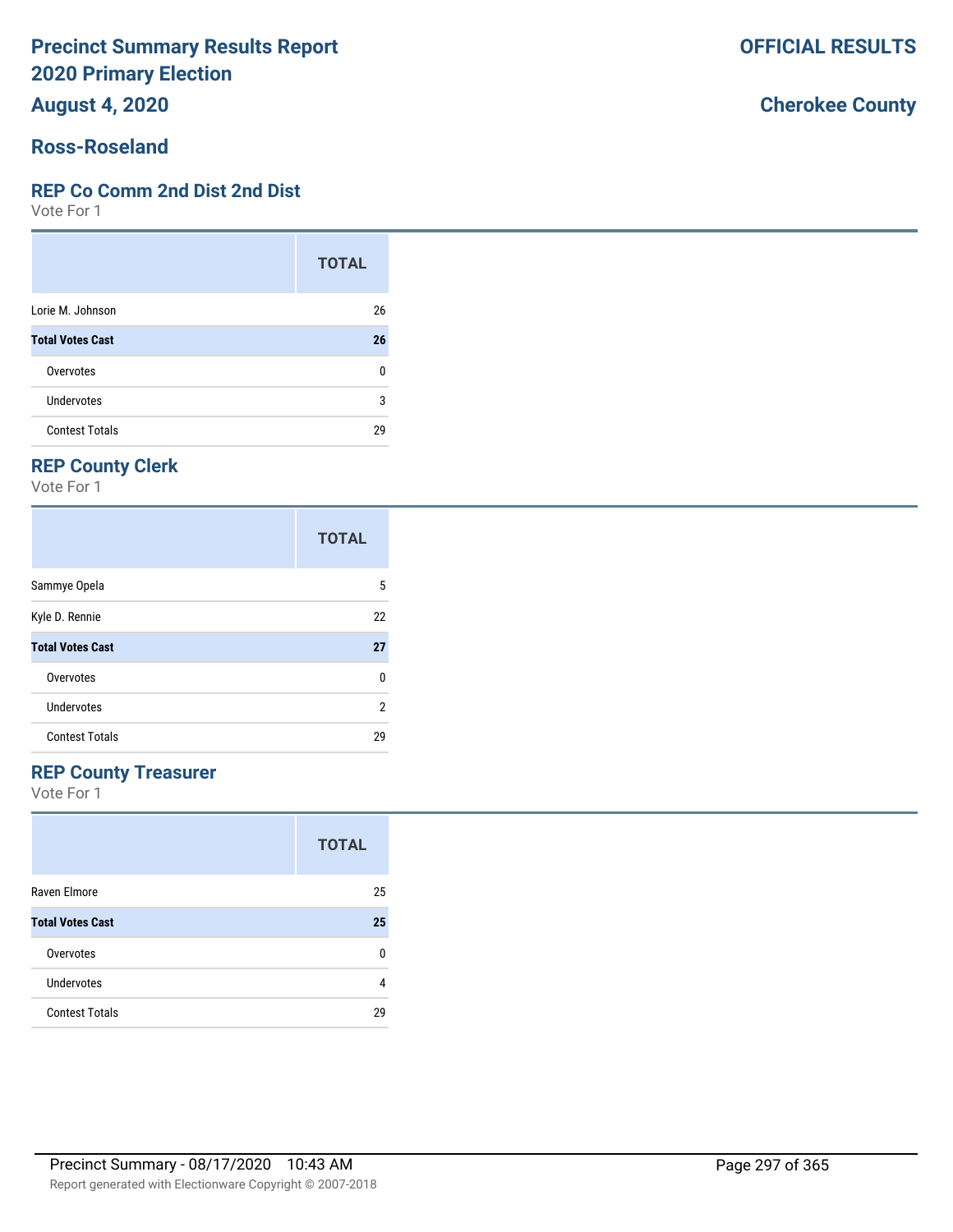**August 4, 2020**

#### **Ross-Roseland**

#### **REP County Register of Deeds**

Vote For 1

|                         | <b>TOTAL</b> |
|-------------------------|--------------|
| Barbara S. Bilke        | 24           |
| <b>Total Votes Cast</b> | 24           |
| Overvotes               | 0            |
| Undervotes              | 5            |
| <b>Contest Totals</b>   | 29           |

## **REP County Attorney**

Vote For 1

|                         | <b>TOTAL</b> |
|-------------------------|--------------|
| Jake Conard             | 22           |
| <b>Total Votes Cast</b> | 22           |
| Overvotes               | n            |
| Undervotes              |              |
| <b>Contest Totals</b>   | 29           |

### **REP County Sheriff**

Vote For 1

|                         | <b>TOTAL</b> |
|-------------------------|--------------|
| <b>Write-In Totals</b>  | 6            |
| Not Assigned            | 6            |
| <b>Total Votes Cast</b> | 6            |
| Overvotes               | ŋ            |
| Undervotes              | 23           |
| <b>Contest Totals</b>   | 29           |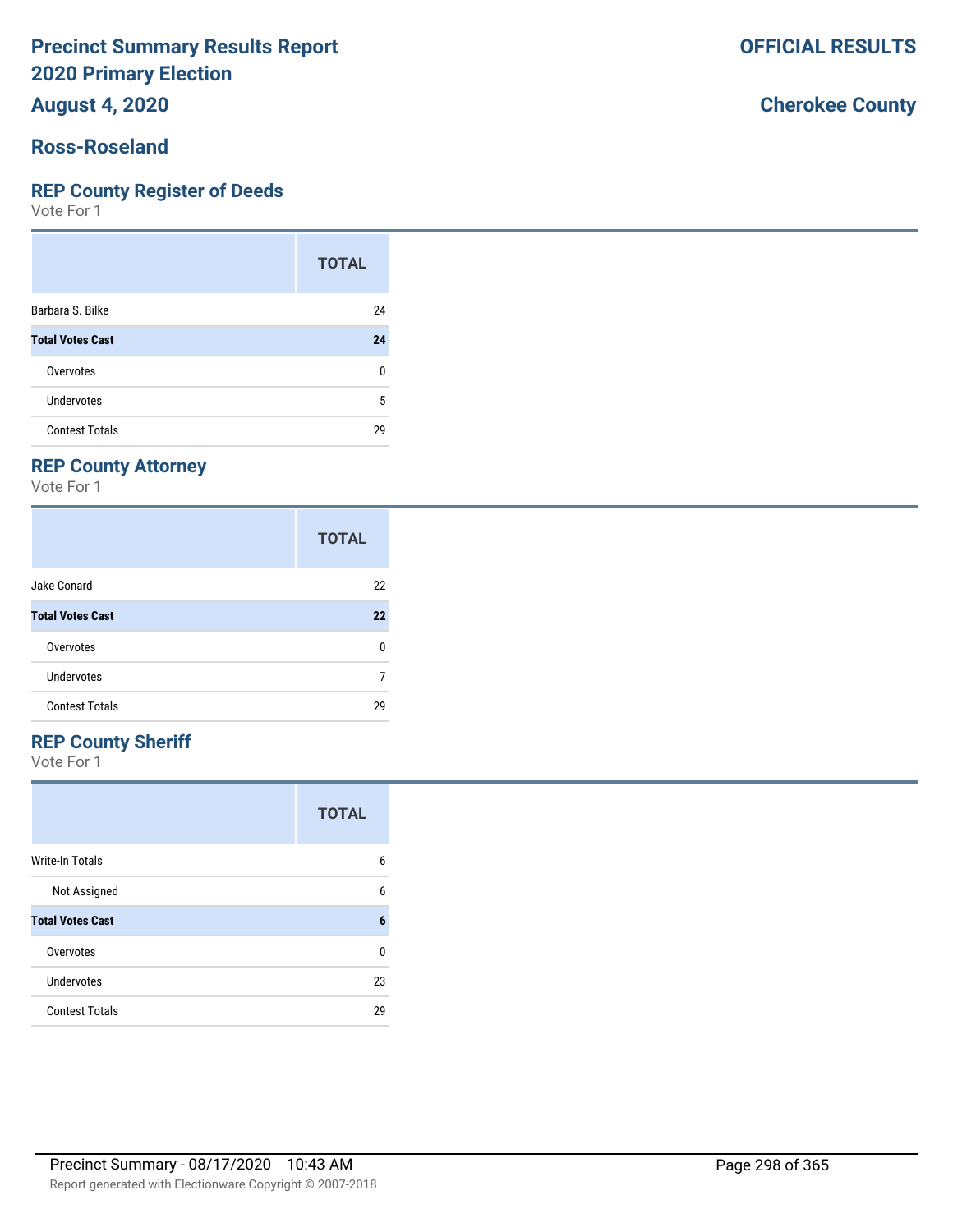**August 4, 2020**

## **Ross-Roseland**

#### **REP Township Trustee Ross Twp**

Vote For 1

|                         | <b>TOTAL</b>        |
|-------------------------|---------------------|
| Write-In Totals         | 2                   |
| Not Assigned            | 2                   |
| <b>Total Votes Cast</b> | $\boldsymbol{\eta}$ |
| Overvotes               | 0                   |
| Undervotes              | 27                  |
| <b>Contest Totals</b>   | 29                  |

## **REP Township Treasurer Ross Twp**

Vote For 1

|                         | <b>TOTAL</b>   |
|-------------------------|----------------|
| Write-In Totals         | 2              |
| Not Assigned            | 2              |
| <b>Total Votes Cast</b> | $\overline{2}$ |
| Overvotes               | U              |
| Undervotes              | 27             |
| <b>Contest Totals</b>   | 29             |

#### **REP Pct Com m Ross-Roseland**

Vote For 1

|                         | <b>TOTAL</b> |
|-------------------------|--------------|
| Jim D. Oberbeck         | 25           |
| <b>Write-In Totals</b>  | U            |
| Not Assigned            | U            |
| <b>Total Votes Cast</b> | 25           |
| Overvotes               | $\Omega$     |
| Undervotes              | 4            |
| <b>Contest Totals</b>   | 29           |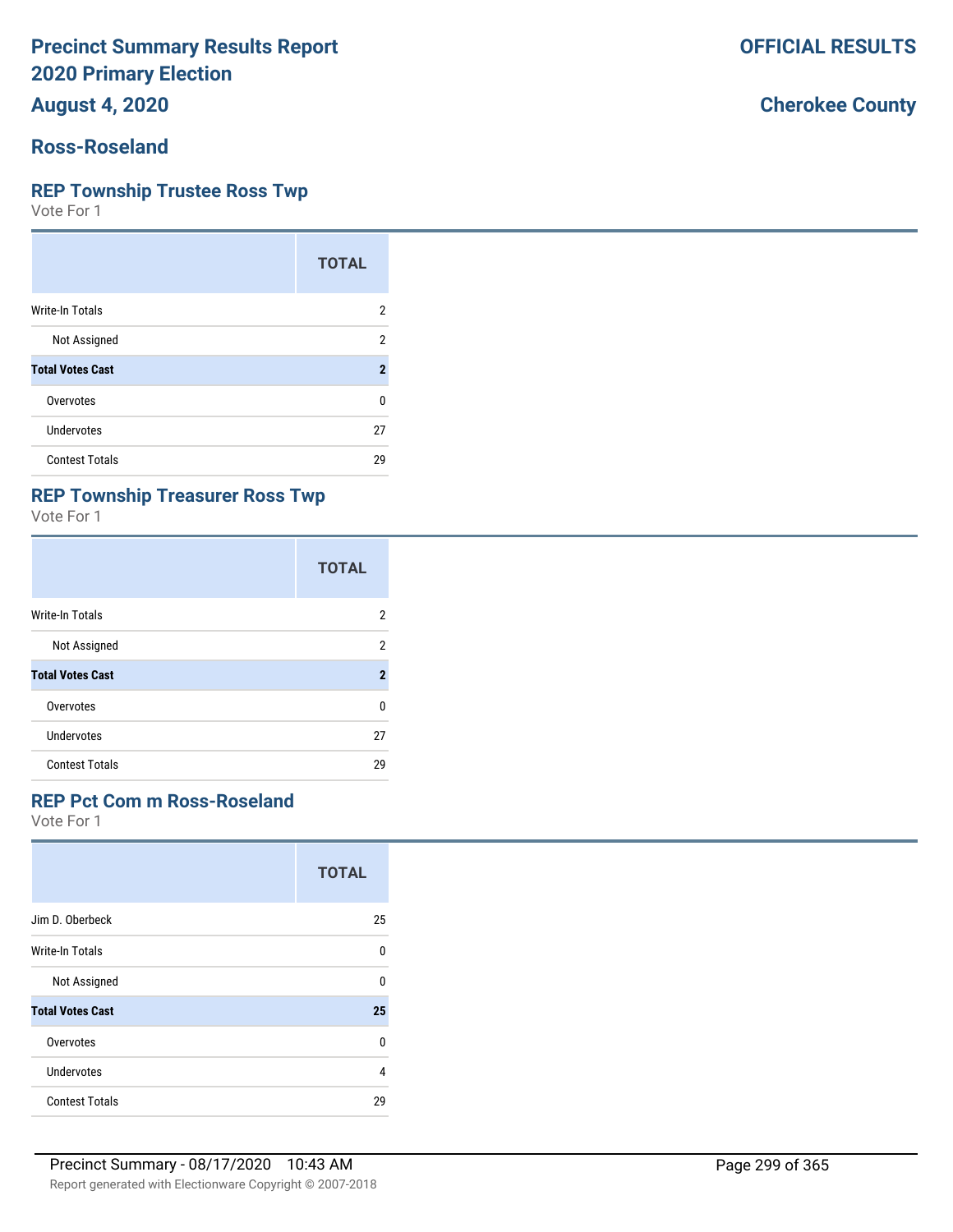**August 4, 2020**

## **Ross-Roseland**

#### **REP Pct Com w Ross-Roseland**

Vote For 1

|                         | <b>TOTAL</b>   |
|-------------------------|----------------|
| <b>Write-In Totals</b>  | 2              |
| Not Assigned            | 2              |
| <b>Total Votes Cast</b> | $\overline{2}$ |
| Overvotes               | U              |
| Undervotes              | 27             |
| <b>Contest Totals</b>   | 29             |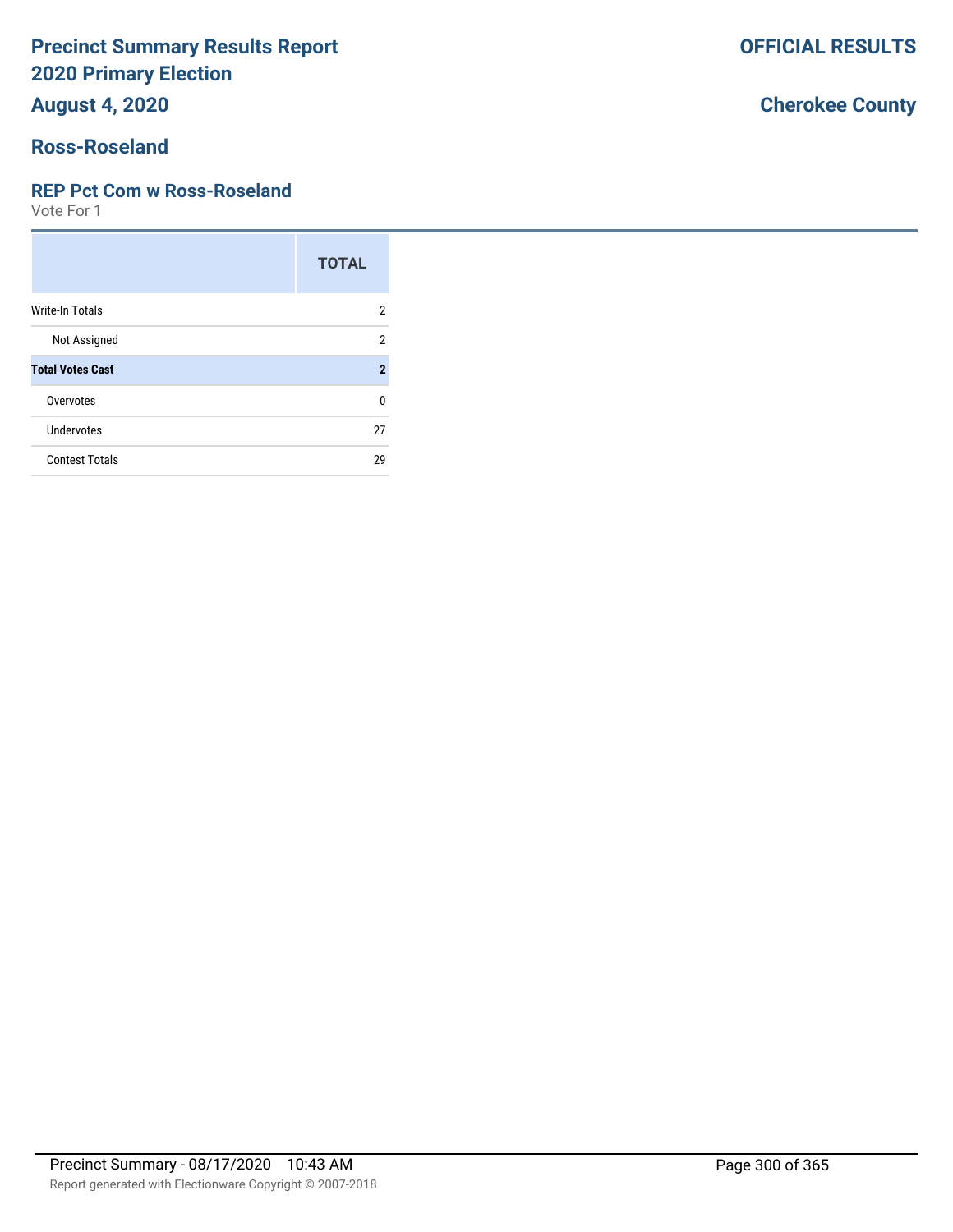#### **Ross-West Mineral**

#### **STATISTICS**

| TOTAL  |
|--------|
| 158    |
| 44     |
| 59     |
| 55     |
| 50     |
| 0      |
| 23     |
| 27     |
| 0      |
| 31.65% |
| 0.00%  |
| 38.98% |
| 49.09% |
|        |

#### **DEM United States Senator**

Vote For 1

|                         | <b>TOTAL</b> |
|-------------------------|--------------|
| Barbara Bollier         | 11           |
| Robert Leon Tillman     | 8            |
| <b>Total Votes Cast</b> | 19           |
| Overvotes               | U            |
| Undervotes              | 4            |
| <b>Contest Totals</b>   | 23           |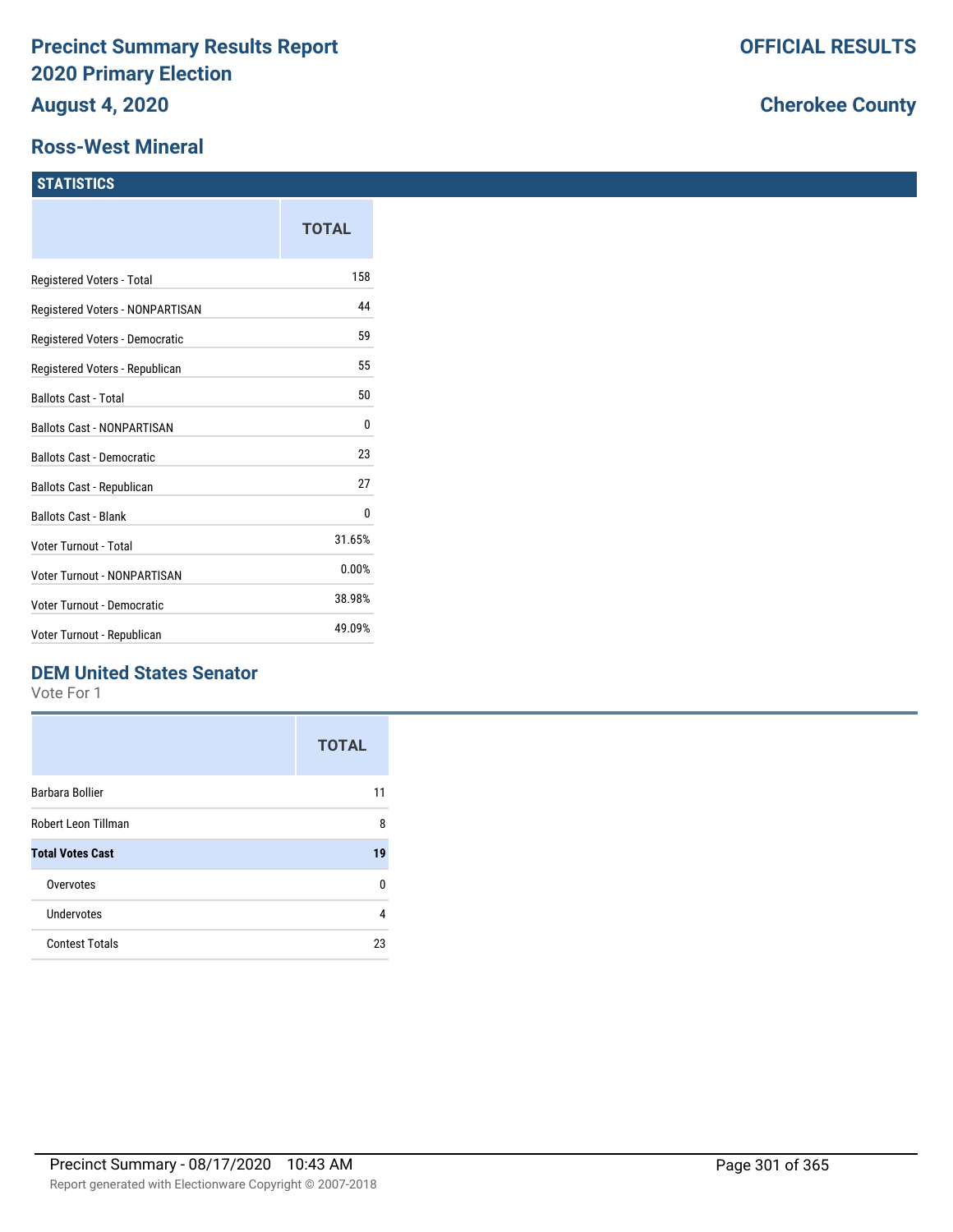## **August 4, 2020**

#### **Ross-West Mineral**

#### **DEM US House Rep 2nd Dist**

Vote For 1

|                         | <b>TOTAL</b>   |
|-------------------------|----------------|
| Michelle De La Isla     | 12             |
| James K. Windholz       | 9              |
| <b>Total Votes Cast</b> | 21             |
| Overvotes               | 0              |
| Undervotes              | $\overline{2}$ |
| <b>Contest Totals</b>   | 23             |

## **DEM KS Senator 13th Dist**

Vote For 1

|                         | <b>TOTAL</b> |
|-------------------------|--------------|
| Nancy J. Ingle          | 21           |
| <b>Total Votes Cast</b> | 21           |
| Overvotes               | n            |
| Undervotes              | 2            |
| <b>Contest Totals</b>   | 23           |

## **DEM KS House of Rep 1st Dist**

Vote For 1

|                         | <b>TOTAL</b> |
|-------------------------|--------------|
| Write-In Totals         | 4            |
| Not Assigned            | 4            |
| <b>Total Votes Cast</b> | 4            |
| Overvotes               | n            |
| Undervotes              | 19           |
| <b>Contest Totals</b>   | 23           |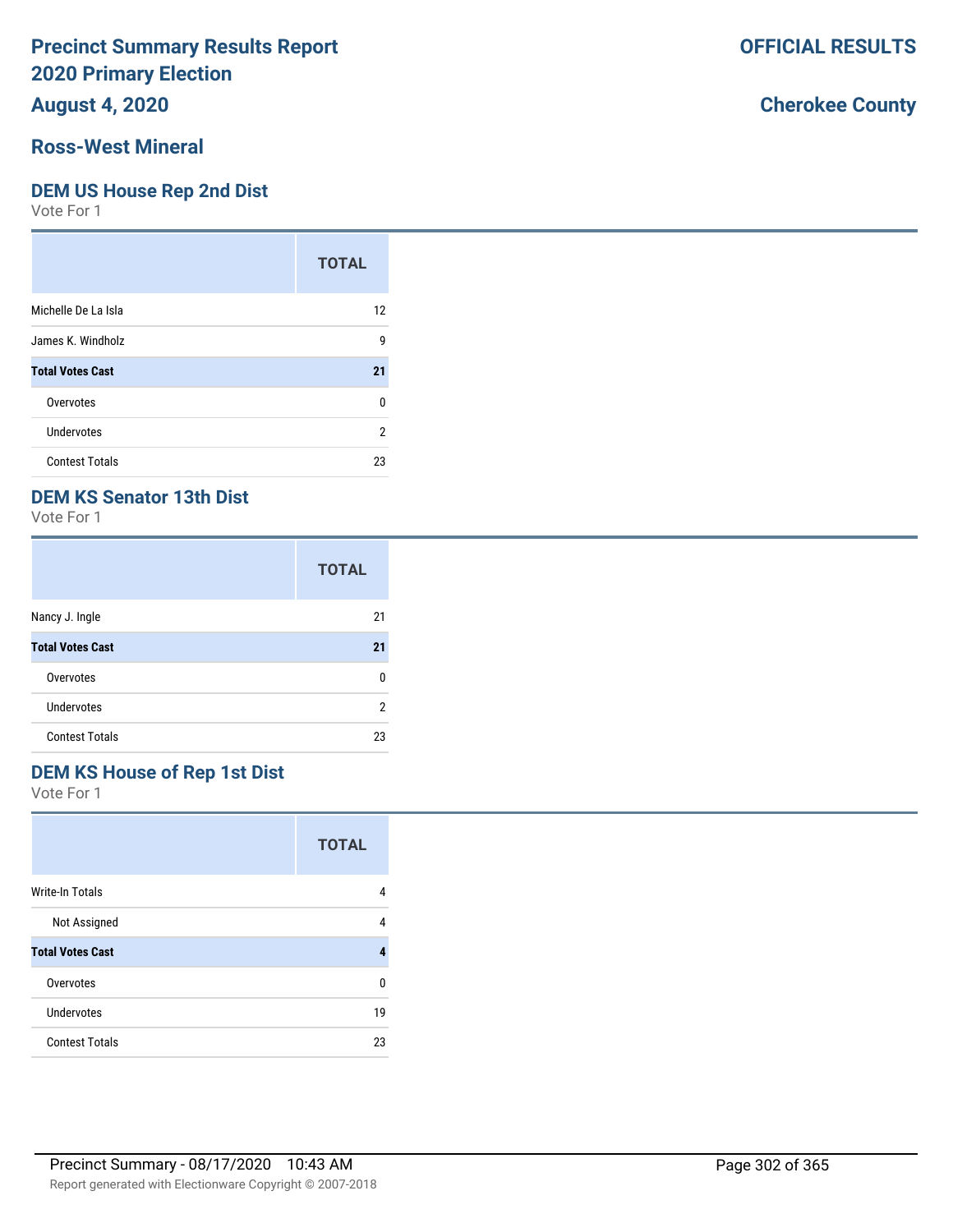**August 4, 2020**

#### **Ross-West Mineral**

#### **DEM Co Comm 2nd Dist 2nd Dist**

Vote For 1

|                         | <b>TOTAL</b> |
|-------------------------|--------------|
| Owen Tom Pryor          | 21           |
| <b>Total Votes Cast</b> | 21           |
| Overvotes               | ŋ            |
| Undervotes              | 2            |
| <b>Contest Totals</b>   | 23           |

## **DEM County Clerk**

Vote For 1

|                         | <b>TOTAL</b> |
|-------------------------|--------------|
| Carol Rae Marcan-Venson | 18           |
| <b>Total Votes Cast</b> | 18           |
| Overvotes               | n            |
| Undervotes              | 5            |
| <b>Contest Totals</b>   | 23           |

#### **DEM County Treasurer**

Vote For 1

|                         | <b>TOTAL</b> |
|-------------------------|--------------|
| Write-In Totals         |              |
| Not Assigned            |              |
| <b>Total Votes Cast</b> |              |
| Overvotes               | n            |
| Undervotes              | 22           |
| <b>Contest Totals</b>   | 23           |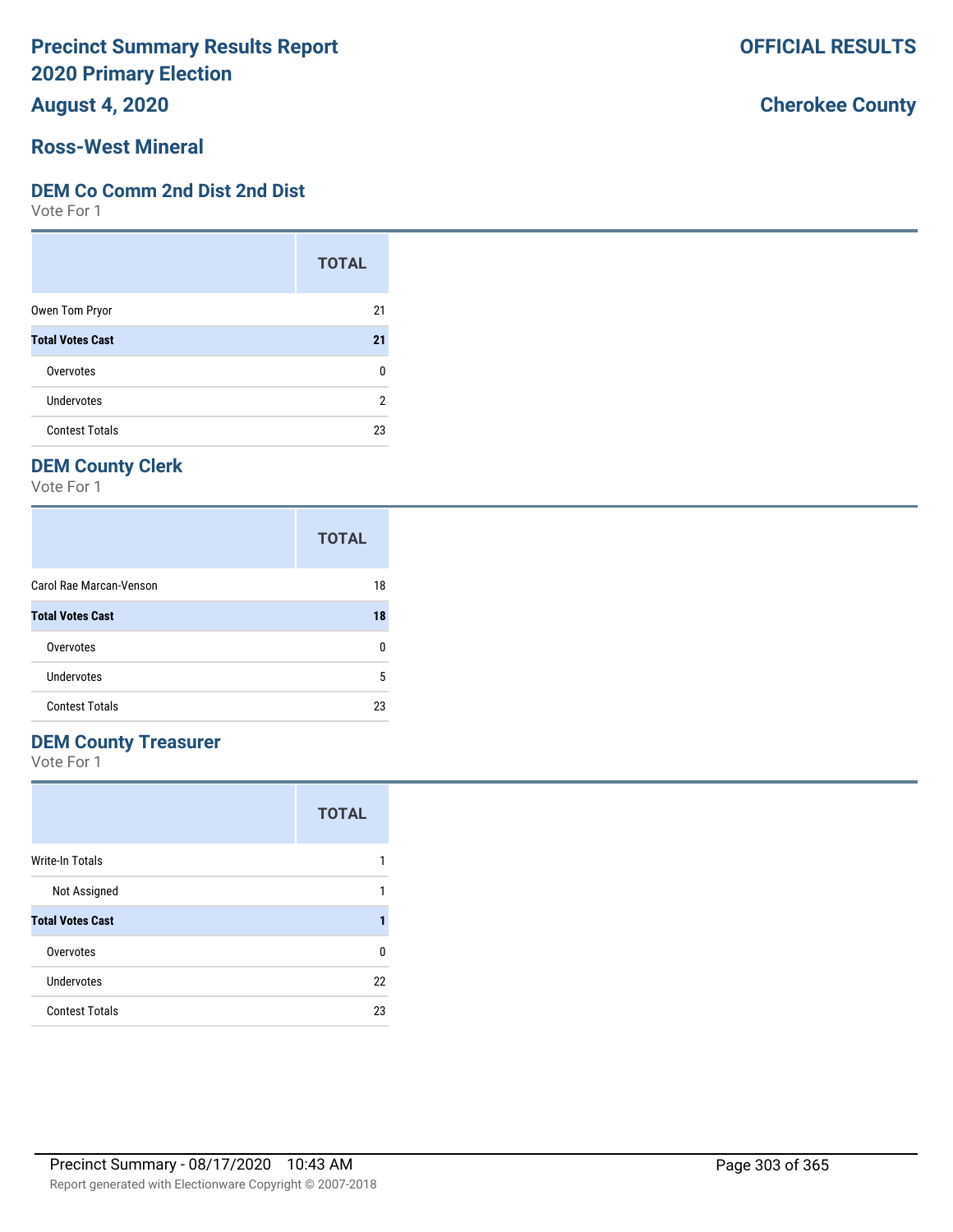**August 4, 2020**

#### **Ross-West Mineral**

#### **DEM County Register of Deeds**

Vote For 1

|                         | <b>TOTAL</b> |
|-------------------------|--------------|
| Write-In Totals         |              |
| Not Assigned            |              |
| <b>Total Votes Cast</b> |              |
| Overvotes               | n            |
| Undervotes              | 22           |
| <b>Contest Totals</b>   | 23           |

## **DEM County Attorney**

Vote For 1

|                         | <b>TOTAL</b> |
|-------------------------|--------------|
| <b>Write-In Totals</b>  |              |
| Not Assigned            |              |
| <b>Total Votes Cast</b> |              |
| Overvotes               | U            |
| Undervotes              | 22           |
| <b>Contest Totals</b>   | 23           |

#### **DEM County Sheriff**

Vote For 1

|                         | <b>TOTAL</b> |
|-------------------------|--------------|
| David M. Groves         | 18           |
| <b>Total Votes Cast</b> | 18           |
| Overvotes               | n            |
| <b>Undervotes</b>       | 5            |
| <b>Contest Totals</b>   | 23           |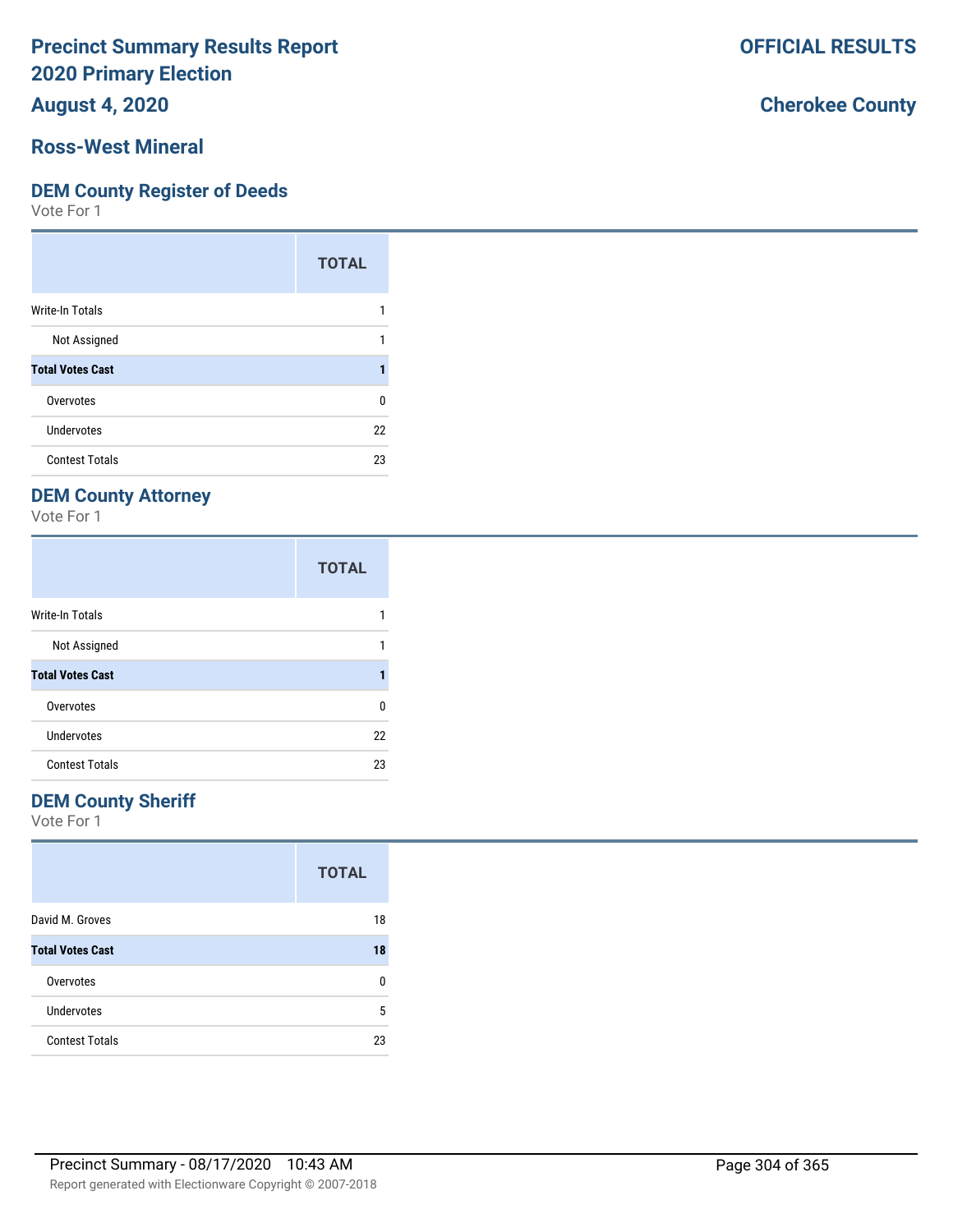**August 4, 2020**

#### **Ross-West Mineral**

#### **DEM Township Trustee Ross Twp**

Vote For 1

|                         | <b>TOTAL</b> |
|-------------------------|--------------|
| Dixie L. Perry          | 20           |
| <b>Total Votes Cast</b> | 20           |
| Overvotes               | n            |
| Undervotes              | 3            |
| <b>Contest Totals</b>   | 23           |

#### **DEM Township Treasurer Ross Twp**

Vote For 1

|                         | <b>TOTAL</b> |
|-------------------------|--------------|
| Jeannie M. Johnson      | 21           |
| <b>Total Votes Cast</b> | 21           |
| Overvotes               | 0            |
| Undervotes              | 2            |
| <b>Contest Totals</b>   | 23           |

### **DEM Pct Com m Ross-West Mineral**

Vote For 1

|                         | <b>TOTAL</b>   |
|-------------------------|----------------|
| Write-In Totals         | 2              |
| Not Assigned            | 2              |
| <b>Total Votes Cast</b> | $\overline{2}$ |
| Overvotes               | ŋ              |
| Undervotes              | 21             |
| <b>Contest Totals</b>   | 23             |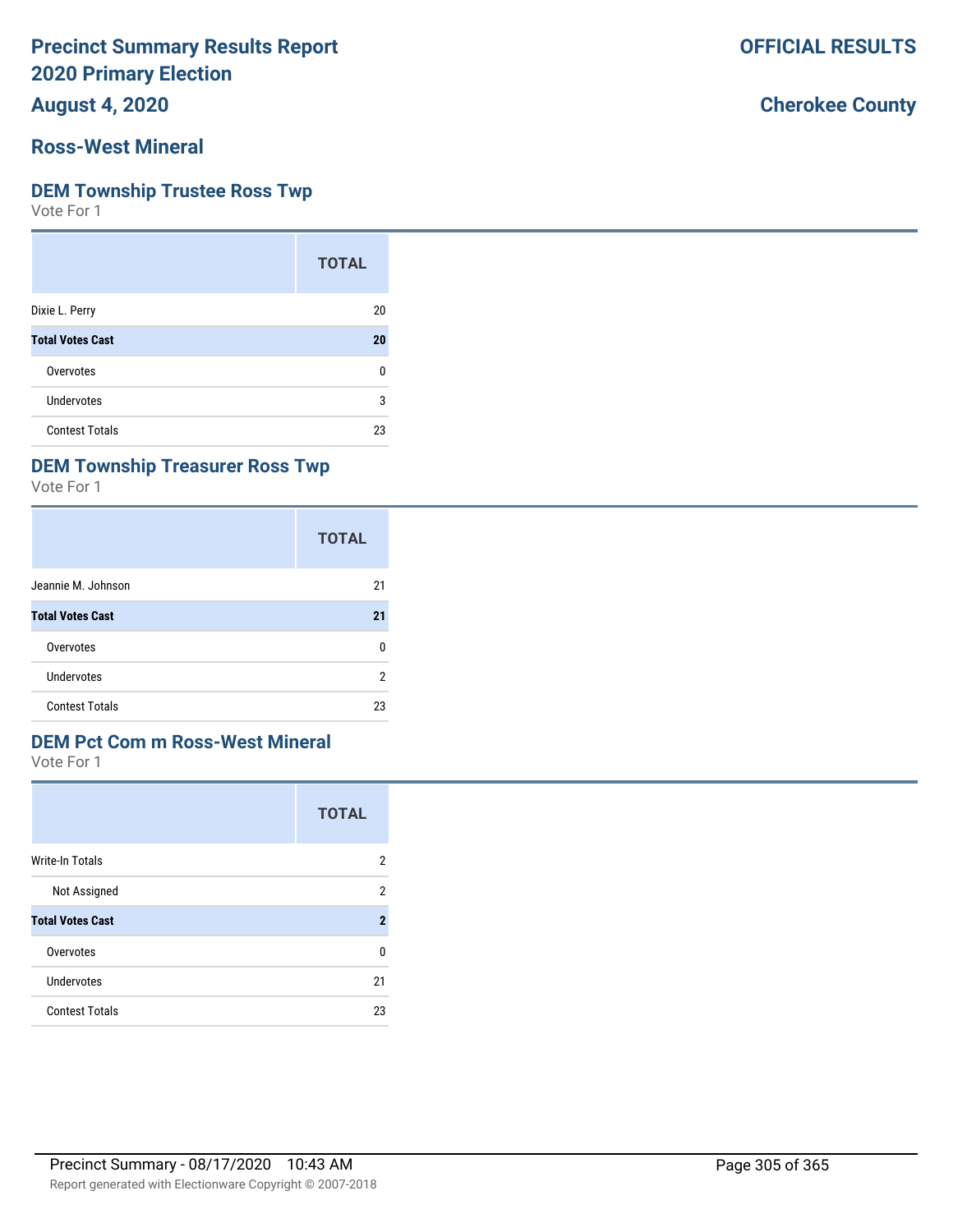**August 4, 2020**

#### **Ross-West Mineral**

#### **DEM Pct Com w Ross-West Mineral**

Vote For 1

|                         | <b>TOTAL</b>   |
|-------------------------|----------------|
| <b>Write-In Totals</b>  | 2              |
| Not Assigned            | 2              |
| <b>Total Votes Cast</b> | $\overline{2}$ |
| Overvotes               | 0              |
| Undervotes              | 21             |
| <b>Contest Totals</b>   | 23             |

#### **REP United States Senator**

Vote For 1

|                            | <b>TOTAL</b> |
|----------------------------|--------------|
| Lance Berland              | 0            |
| John L. Berman             | 0            |
| Derek C. Ellis             | 1            |
| <b>Bob Hamilton</b>        | 1            |
| Kris Kobach                | 13           |
| David Alan Lindstrom       | 1            |
| Roger Marshall             | 10           |
| <b>Brian Matlock</b>       | 0            |
| John Miller                | 0            |
| <b>Steve Roberts</b>       | 0            |
| <b>Gabriel Mark Robles</b> | 0            |
| <b>Total Votes Cast</b>    | 26           |
| Overvotes                  | 0            |
| Undervotes                 | 1            |
| <b>Contest Totals</b>      | 27           |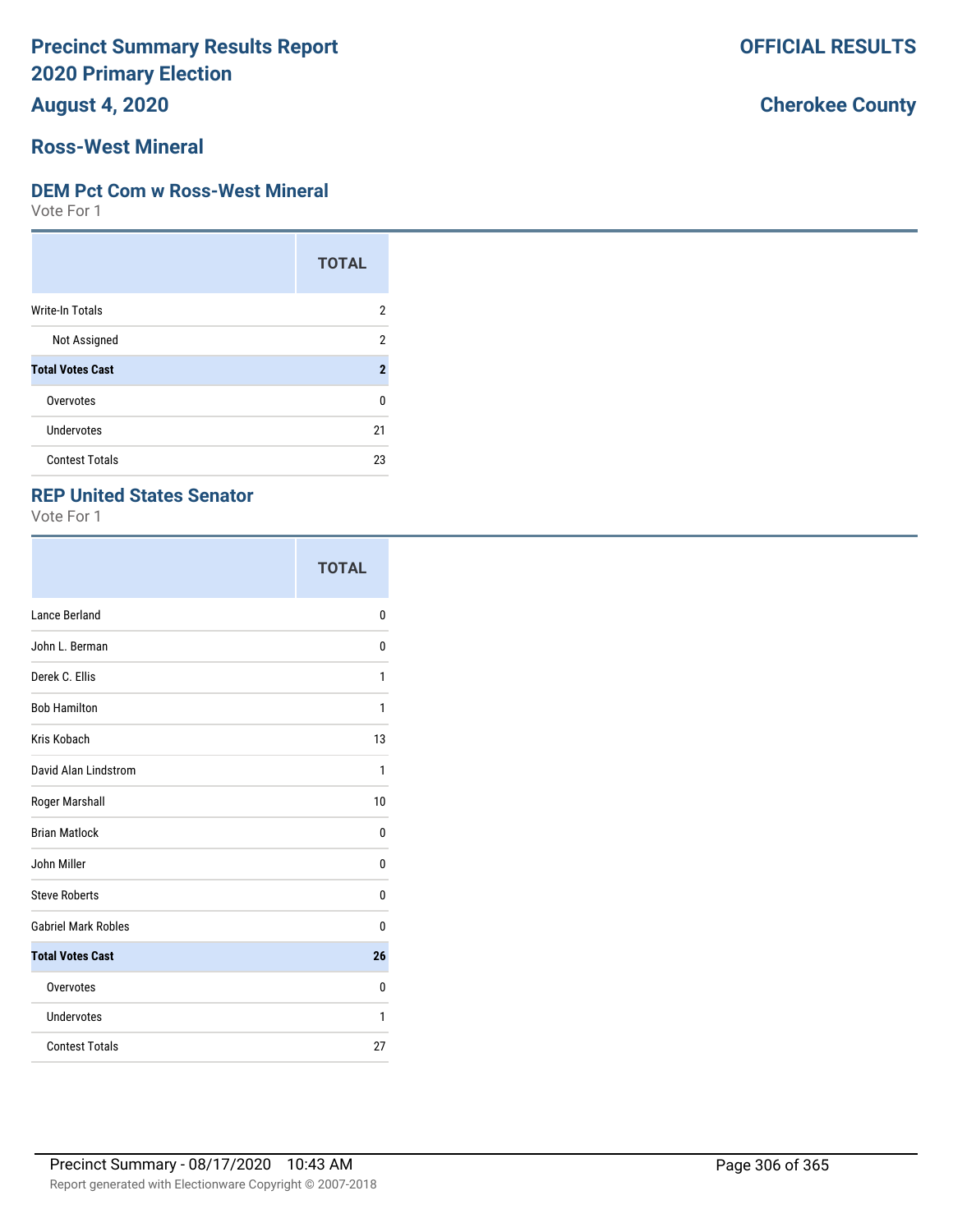**August 4, 2020**

#### **Ross-West Mineral**

#### **REP US House Rep 2nd Dist**

Vote For 1

|                         | <b>TOTAL</b> |
|-------------------------|--------------|
| Jake LaTurner           | 12           |
| Dennis Taylor           | 2            |
| <b>Steve Watkins</b>    | 12           |
| <b>Total Votes Cast</b> | 26           |
| Overvotes               | U            |
| Undervotes              | 1            |
| <b>Contest Totals</b>   | 27           |

#### **REP KS Senator 13th Dist**

Vote For 1

|                            | <b>TOTAL</b> |
|----------------------------|--------------|
| <b>Richard Hilderbrand</b> | 24           |
| <b>Total Votes Cast</b>    | 24           |
| Overvotes                  | ŋ            |
| Undervotes                 | 3            |
| <b>Contest Totals</b>      | 27           |

#### **REP KS House of Rep 1st Dist**

Vote For 1

|                         | <b>TOTAL</b> |
|-------------------------|--------------|
| Ronald Coquillette      |              |
| Michael Houser          | 25           |
| <b>Total Votes Cast</b> | 26           |
| Overvotes               | 0            |
| Undervotes              |              |
| <b>Contest Totals</b>   | 27           |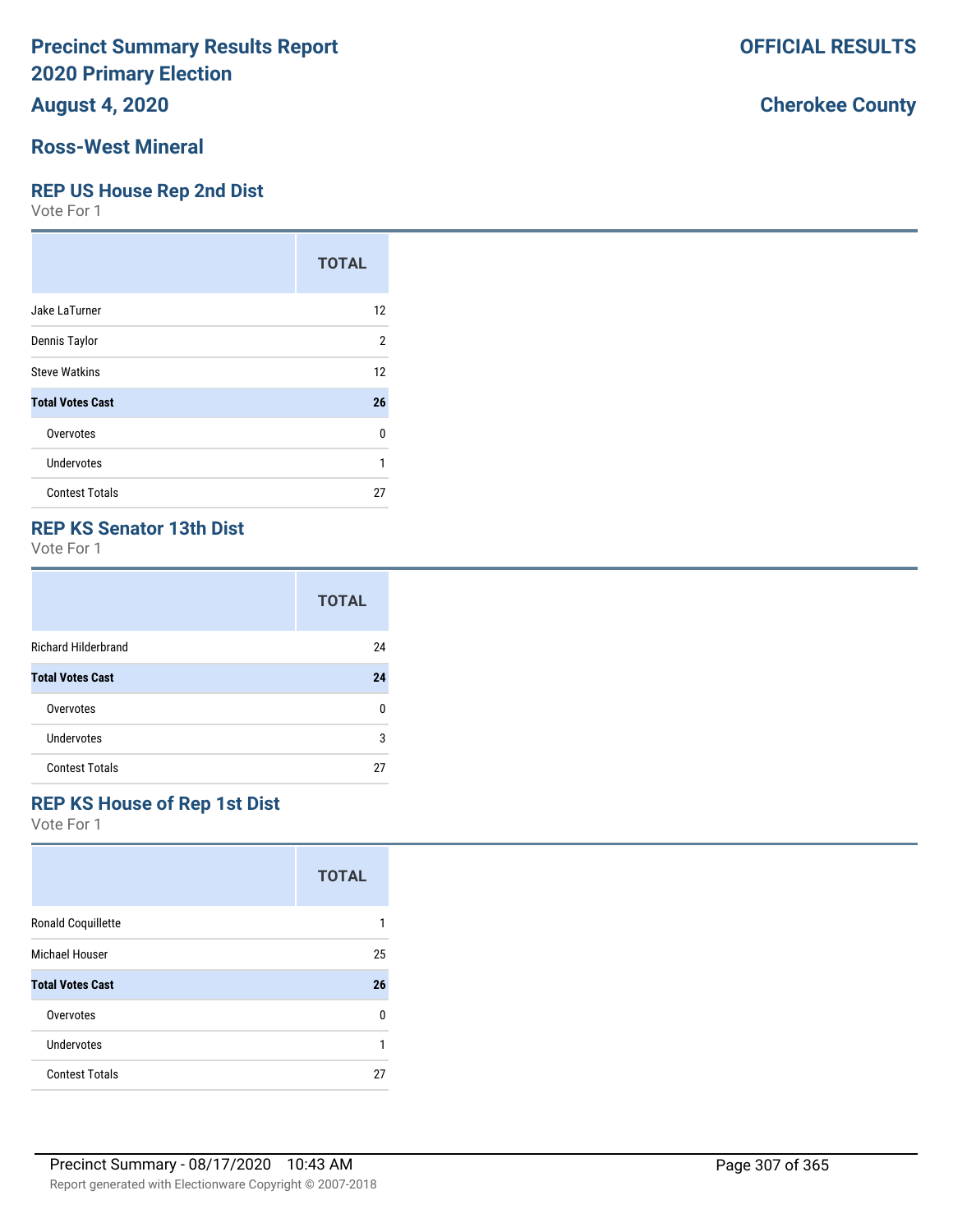**August 4, 2020**

#### **Ross-West Mineral**

#### **REP Co Comm 2nd Dist 2nd Dist**

Vote For 1

|                         | <b>TOTAL</b> |
|-------------------------|--------------|
| Lorie M. Johnson        | 26           |
| <b>Total Votes Cast</b> | 26           |
| Overvotes               | ŋ            |
| Undervotes              |              |
| <b>Contest Totals</b>   | 27           |

## **REP County Clerk**

Vote For 1

|                         | <b>TOTAL</b> |
|-------------------------|--------------|
| Sammye Opela            | 5            |
| Kyle D. Rennie          | 21           |
| <b>Total Votes Cast</b> | 26           |
| Overvotes               | 0            |
| Undervotes              |              |
| <b>Contest Totals</b>   | 27           |

#### **REP County Treasurer**

Vote For 1

|                         | <b>TOTAL</b> |
|-------------------------|--------------|
| Raven Elmore            | 25           |
| <b>Total Votes Cast</b> | 25           |
| Overvotes               | n            |
| Undervotes              | 2            |
| <b>Contest Totals</b>   | 27           |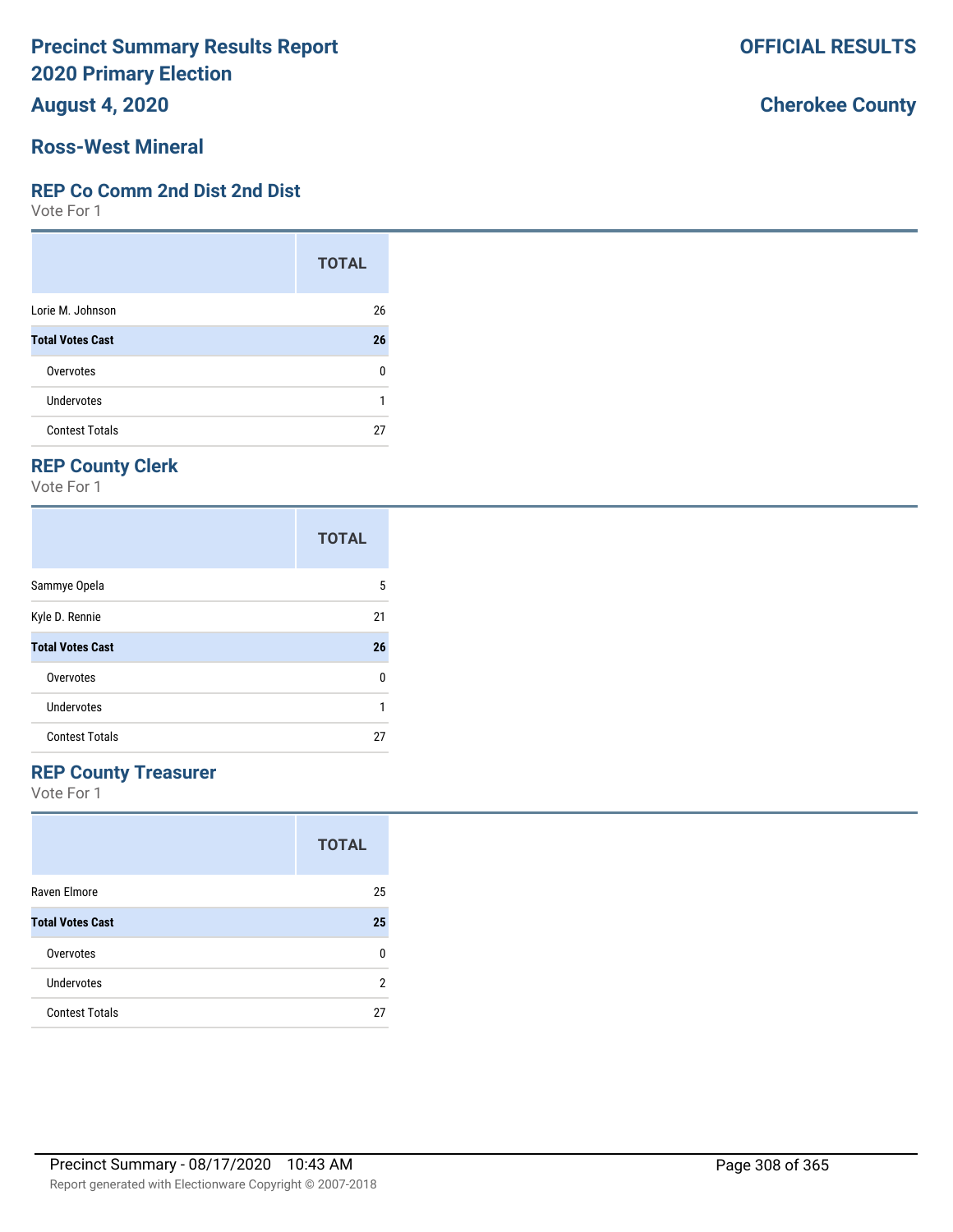**August 4, 2020**

#### **Ross-West Mineral**

#### **REP County Register of Deeds**

Vote For 1

|                         | <b>TOTAL</b> |
|-------------------------|--------------|
| Barbara S. Bilke        | 24           |
| <b>Total Votes Cast</b> | 24           |
| Overvotes               | ŋ            |
| Undervotes              | 3            |
| <b>Contest Totals</b>   |              |

## **REP County Attorney**

Vote For 1

|                         | <b>TOTAL</b> |
|-------------------------|--------------|
| Jake Conard             | 25           |
| <b>Total Votes Cast</b> | 25           |
| Overvotes               | n            |
| Undervotes              | 2            |
| <b>Contest Totals</b>   | 27           |

## **REP County Sheriff**

Vote For 1

|                         | <b>TOTAL</b> |
|-------------------------|--------------|
| Write-In Totals         | 10           |
| Not Assigned            | 10           |
| <b>Total Votes Cast</b> | 10           |
| Overvotes               | U            |
| Undervotes              | 17           |
| <b>Contest Totals</b>   | 27           |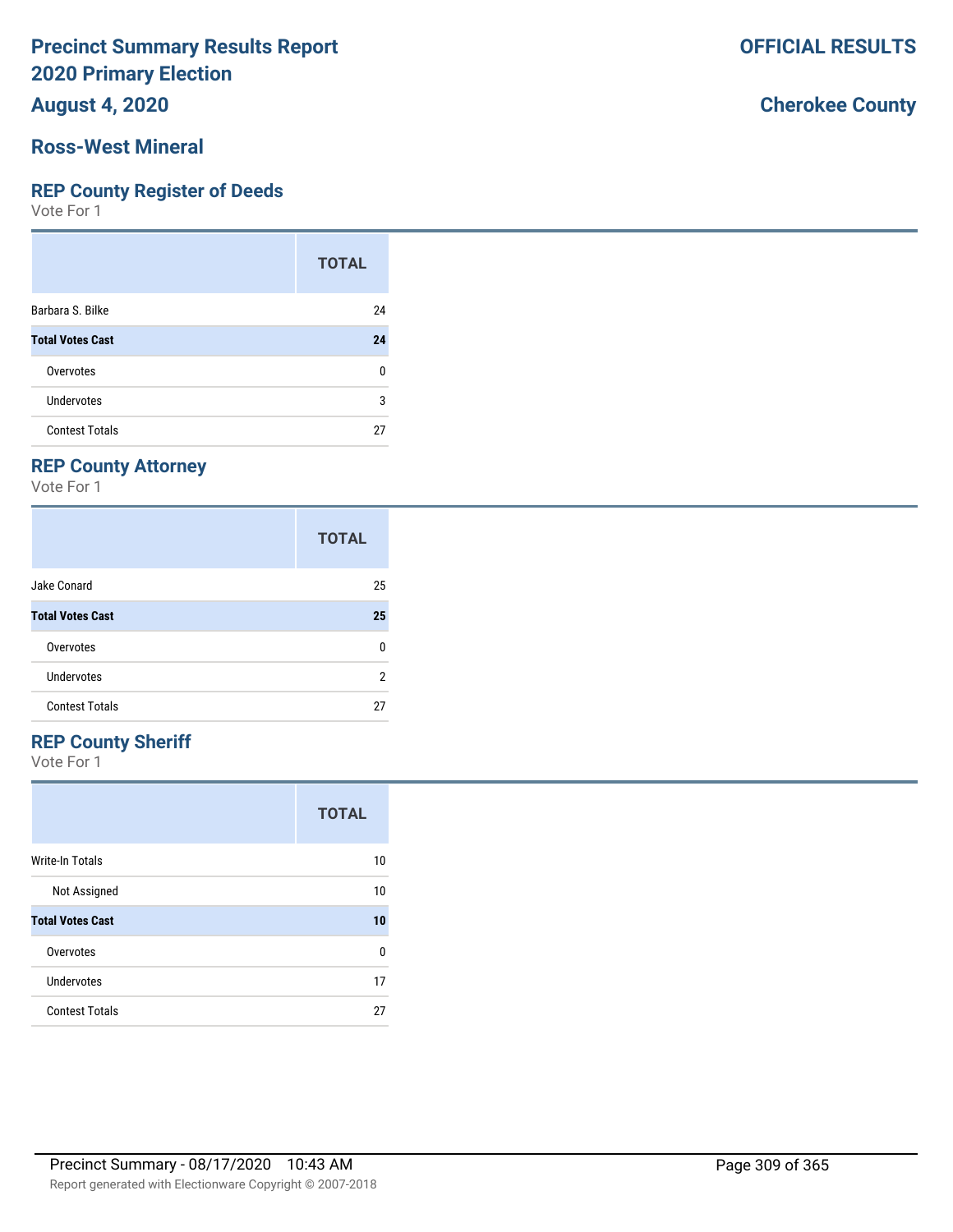**August 4, 2020**

#### **Ross-West Mineral**

#### **REP Township Trustee Ross Twp**

Vote For 1

|                         | <b>TOTAL</b> |
|-------------------------|--------------|
| Write-In Totals         | 4            |
| Not Assigned            | 4            |
| <b>Total Votes Cast</b> |              |
| Overvotes               | ŋ            |
| Undervotes              | 23           |
| <b>Contest Totals</b>   | 27           |

## **REP Township Treasurer Ross Twp**

Vote For 1

|                         | <b>TOTAL</b> |
|-------------------------|--------------|
| Write-In Totals         | 3            |
| Not Assigned            | 3            |
| <b>Total Votes Cast</b> | 3            |
| Overvotes               | U            |
| Undervotes              | 24           |
| <b>Contest Totals</b>   | 27           |

#### **REP Pct Com m Ross-West Mineral**

Vote For 1

|                         | <b>TOTAL</b>   |
|-------------------------|----------------|
| <b>Write-In Totals</b>  | 2              |
| Not Assigned            | 2              |
| <b>Total Votes Cast</b> | $\overline{2}$ |
| Overvotes               | U              |
| Undervotes              | 25             |
| <b>Contest Totals</b>   | 27             |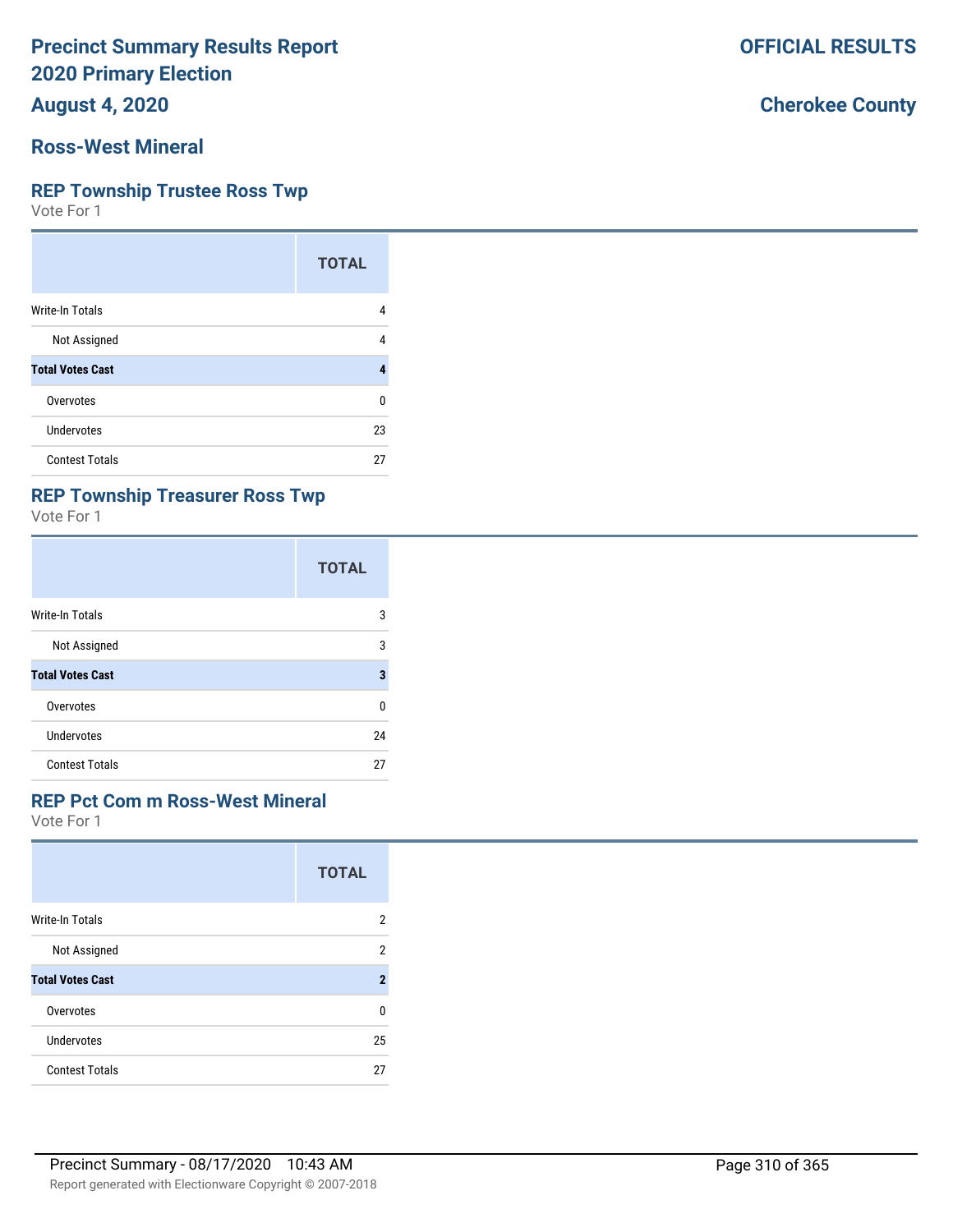**August 4, 2020**

## **Ross-West Mineral**

#### **REP Pct Com w Ross-West Mineral**

Vote For 1

|                         | <b>TOTAL</b> |
|-------------------------|--------------|
| Ashley Harman           | 24           |
| <b>Write-In Totals</b>  | 1            |
| Not Assigned            | 1            |
| <b>Total Votes Cast</b> | 25           |
| Overvotes               | $\Omega$     |
| Undervotes              | 2            |
| <b>Contest Totals</b>   | 27           |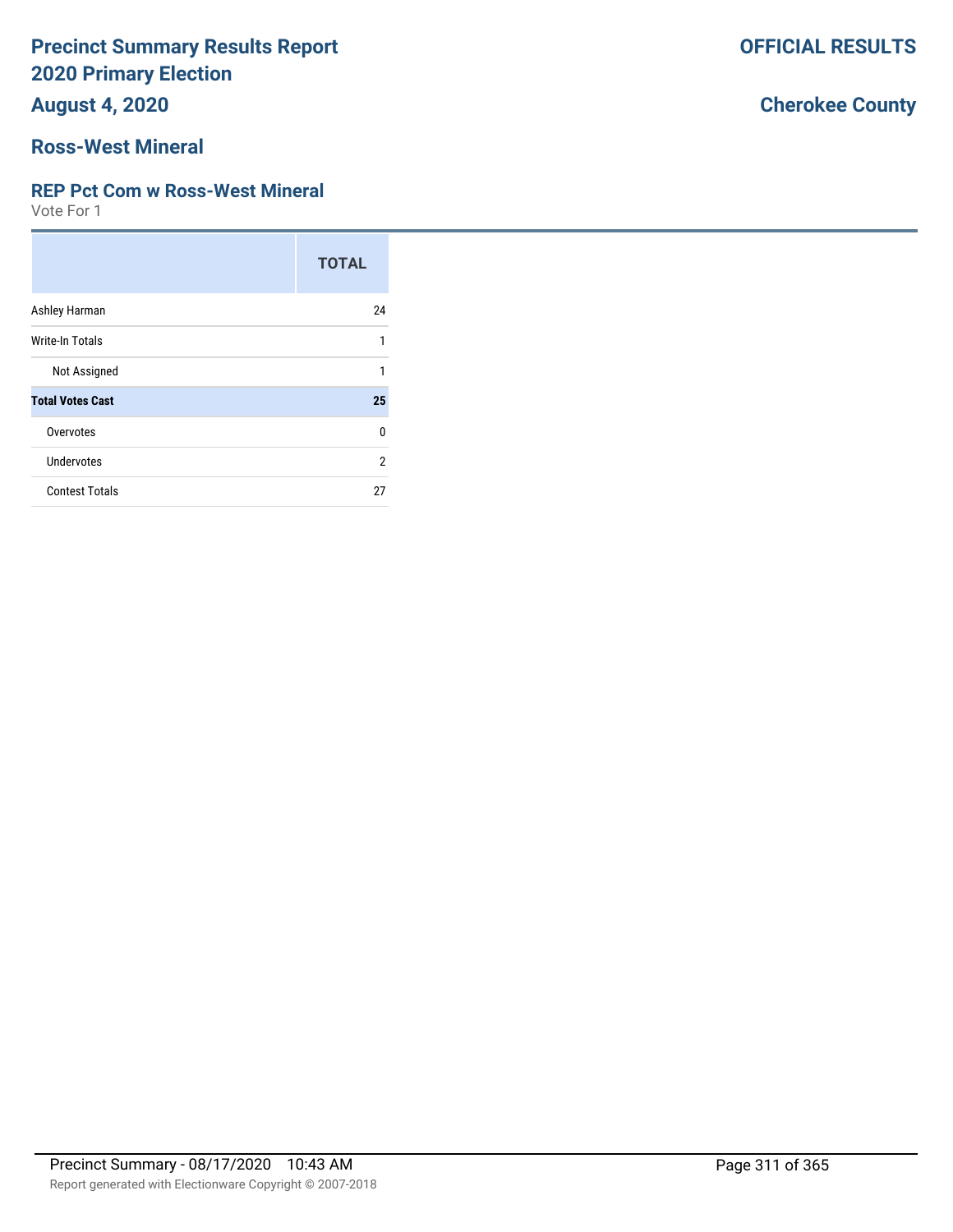#### **Salamanca**

#### **STATISTICS**

|                                    | TOTAL  |
|------------------------------------|--------|
| Registered Voters - Total          | 392    |
| Registered Voters - NONPARTISAN    | 79     |
| Registered Voters - Democratic     | 96     |
| Registered Voters - Republican     | 217    |
| <b>Ballots Cast - Total</b>        | 155    |
| <b>Ballots Cast - NONPARTISAN</b>  | 0      |
| <b>Ballots Cast - Democratic</b>   | 43     |
| Ballots Cast - Republican          | 112    |
| <b>Ballots Cast - Blank</b>        | 0      |
| Voter Turnout - Total              | 39.54% |
| <b>Voter Turnout - NONPARTISAN</b> | 0.00%  |
| <b>Voter Turnout - Democratic</b>  | 44.79% |
| Voter Turnout - Republican         | 51.61% |

## **DEM United States Senator**

Vote For 1

|                         | <b>TOTAL</b> |
|-------------------------|--------------|
| Barbara Bollier         | 29           |
| Robert Leon Tillman     | 12           |
| <b>Total Votes Cast</b> | 41           |
| Overvotes               | U            |
| Undervotes              | 2            |
| <b>Contest Totals</b>   | 43           |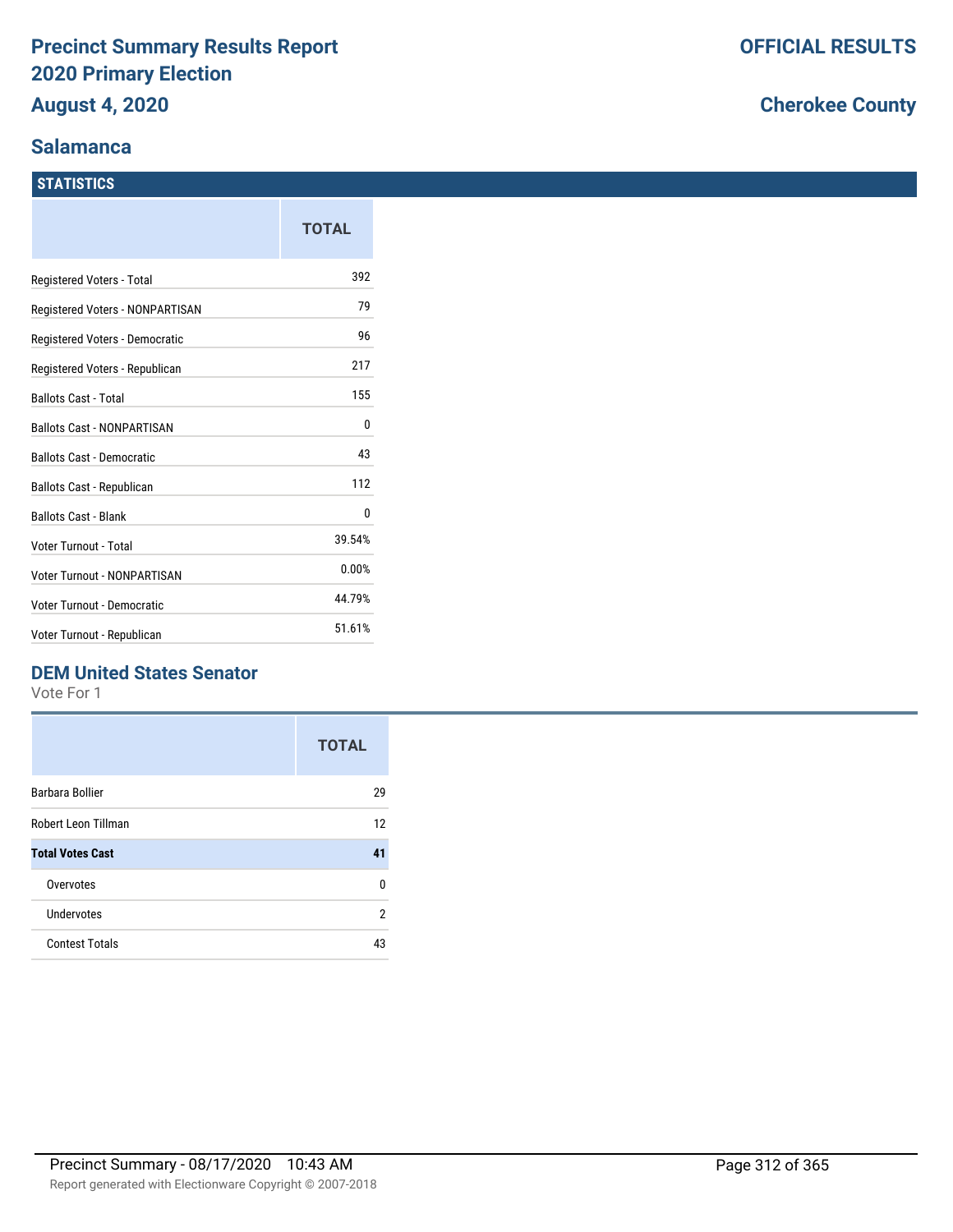**August 4, 2020**

### **Salamanca**

#### **DEM US House Rep 2nd Dist**

Vote For 1

|                         | <b>TOTAL</b> |
|-------------------------|--------------|
| Michelle De La Isla     | 24           |
| James K. Windholz       | 16           |
| <b>Total Votes Cast</b> | 40           |
| Overvotes               | 0            |
| Undervotes              | 3            |
| <b>Contest Totals</b>   | 43           |

## **DEM KS Senator 13th Dist**

Vote For 1

|                         | <b>TOTAL</b> |
|-------------------------|--------------|
| Nancy J. Ingle          | 38           |
| <b>Total Votes Cast</b> | 38           |
| Overvotes               | n            |
| Undervotes              | 5            |
| <b>Contest Totals</b>   | 43           |

## **DEM KS House of Rep 1st Dist**

Vote For 1

|                         | <b>TOTAL</b> |
|-------------------------|--------------|
| <b>Write-In Totals</b>  | 3            |
| Not Assigned            | 3            |
| <b>Total Votes Cast</b> | 3            |
| Overvotes               | n            |
| <b>Undervotes</b>       | 40           |
| <b>Contest Totals</b>   | 43           |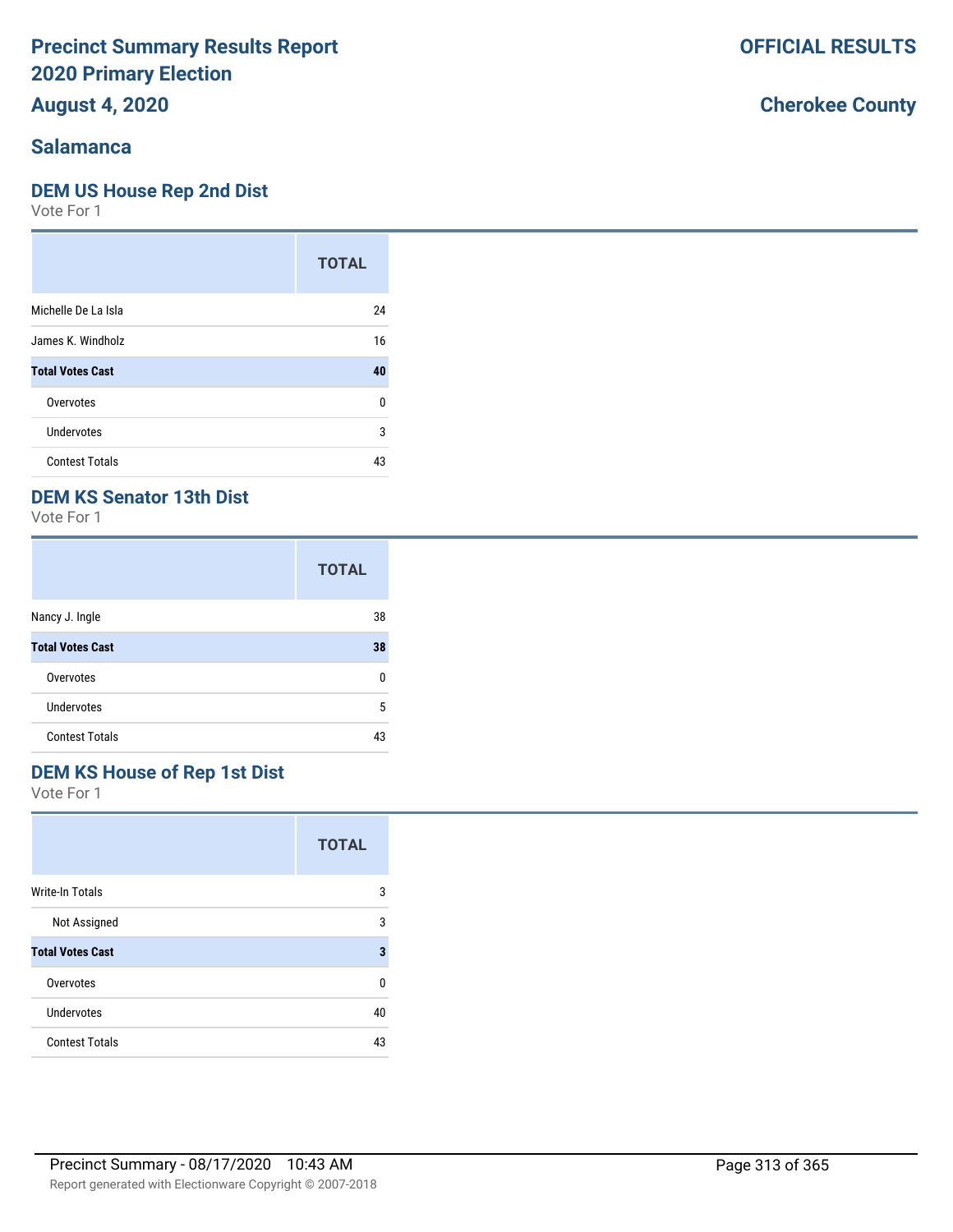**August 4, 2020**

#### **Salamanca**

#### **DEM Co Comm 2nd Dist 2nd Dist**

Vote For 1

|                         | <b>TOTAL</b> |
|-------------------------|--------------|
| Owen Tom Pryor          | 40           |
| <b>Total Votes Cast</b> | 40           |
| Overvotes               | 0            |
| Undervotes              | 3            |
| <b>Contest Totals</b>   | 43           |

## **DEM County Clerk**

Vote For 1

|                         | <b>TOTAL</b> |
|-------------------------|--------------|
| Carol Rae Marcan-Venson | 35           |
| <b>Total Votes Cast</b> | 35           |
| Overvotes               | n            |
| Undervotes              | 8            |
| <b>Contest Totals</b>   | 43           |

### **DEM County Treasurer**

Vote For 1

|                         | <b>TOTAL</b> |
|-------------------------|--------------|
| <b>Write-In Totals</b>  |              |
| Not Assigned            |              |
| <b>Total Votes Cast</b> |              |
| Overvotes               | n            |
| Undervotes              | 42           |
| <b>Contest Totals</b>   | 43           |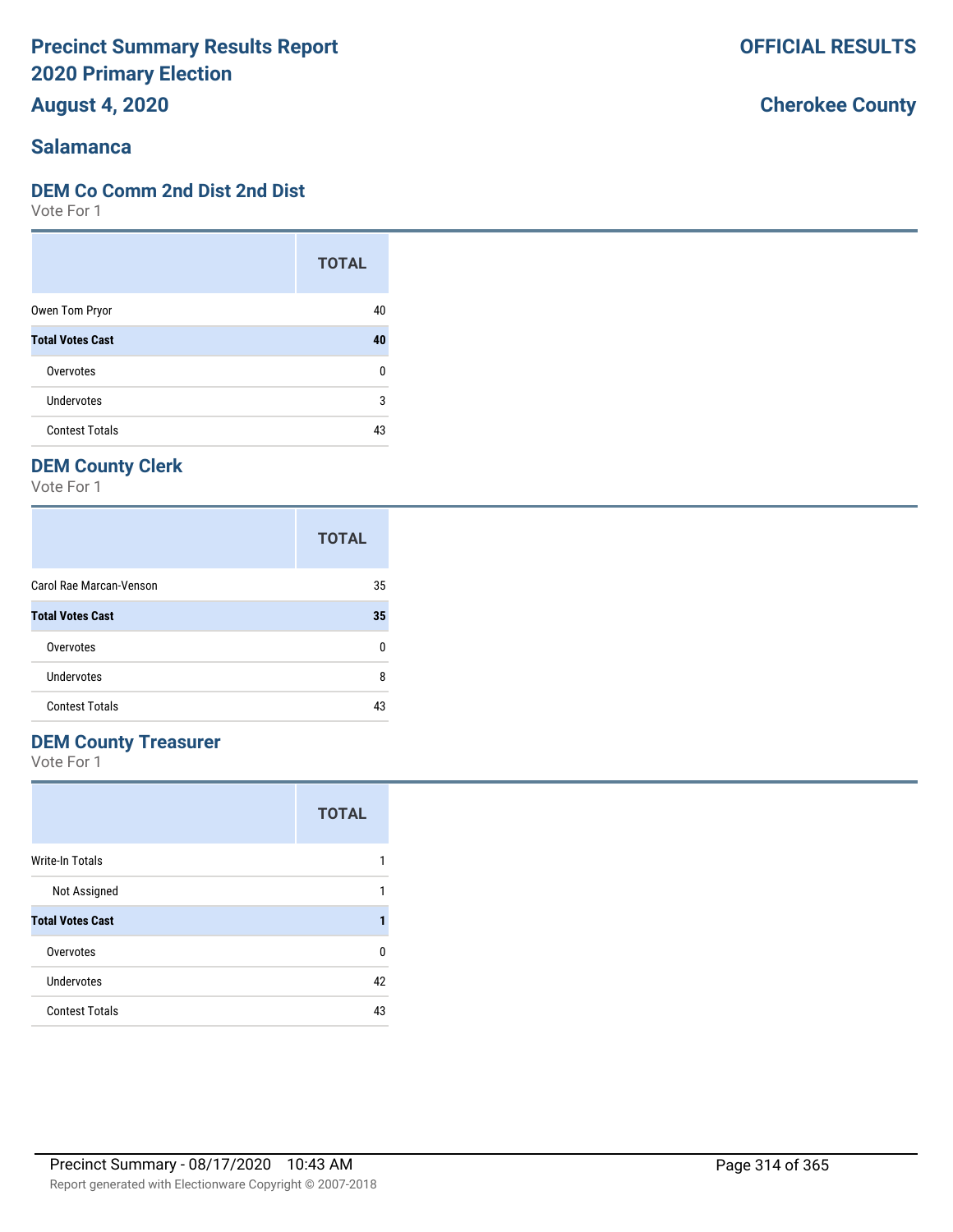**August 4, 2020**

#### **Salamanca**

#### **DEM County Register of Deeds**

Vote For 1

|                         | <b>TOTAL</b> |
|-------------------------|--------------|
| Write-In Totals         |              |
| Not Assigned            |              |
| <b>Total Votes Cast</b> |              |
| Overvotes               | U            |
| Undervotes              | 42           |
| <b>Contest Totals</b>   | 43           |

## **DEM County Attorney**

Vote For 1

|                         | <b>TOTAL</b>        |
|-------------------------|---------------------|
| <b>Write-In Totals</b>  | 2                   |
| Not Assigned            | 2                   |
| <b>Total Votes Cast</b> | $\boldsymbol{\eta}$ |
| Overvotes               | U                   |
| Undervotes              | 41                  |
| <b>Contest Totals</b>   | 43                  |

#### **DEM County Sheriff**

Vote For 1

|                         | <b>TOTAL</b> |
|-------------------------|--------------|
| David M. Groves         | 42           |
| <b>Total Votes Cast</b> | 42           |
| Overvotes               | n            |
| <b>Undervotes</b>       |              |
| <b>Contest Totals</b>   | 43           |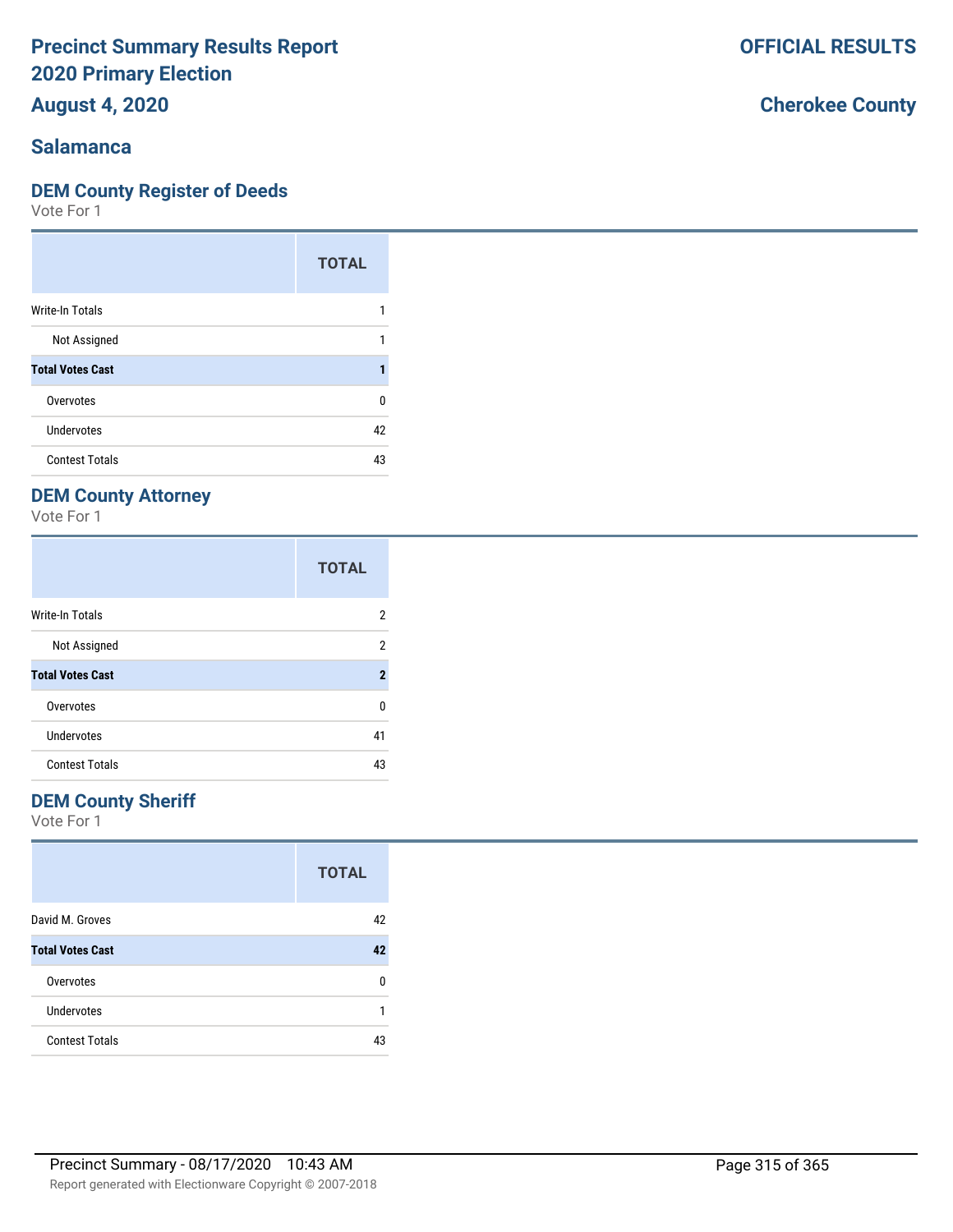**August 4, 2020**

#### **Salamanca**

#### **DEM Township Trustee Salamanca Twp**

Vote For 1

|                         | <b>TOTAL</b> |
|-------------------------|--------------|
| <b>Brenda Grant</b>     | 40           |
| <b>Total Votes Cast</b> | 40           |
| Overvotes               | n            |
| Undervotes              | 3            |
| <b>Contest Totals</b>   | 43           |

#### **DEM Township Treasurer Salamanca Twp**

Vote For 1

|                         | <b>TOTAL</b> |
|-------------------------|--------------|
| Write-In Totals         | 3            |
| Not Assigned            | 3            |
| <b>Total Votes Cast</b> | 3            |
| Overvotes               | U            |
| <b>Undervotes</b>       | 40           |
| <b>Contest Totals</b>   | 43           |

#### **DEM Pct Com m Salamanca**

Vote For 1

|                         | <b>TOTAL</b> |
|-------------------------|--------------|
| Charles P. Flanagan     | 38           |
| Write-In Totals         | U            |
| Not Assigned            | U            |
| <b>Total Votes Cast</b> | 38           |
| Overvotes               | U            |
| Undervotes              | 5            |
| <b>Contest Totals</b>   | 43           |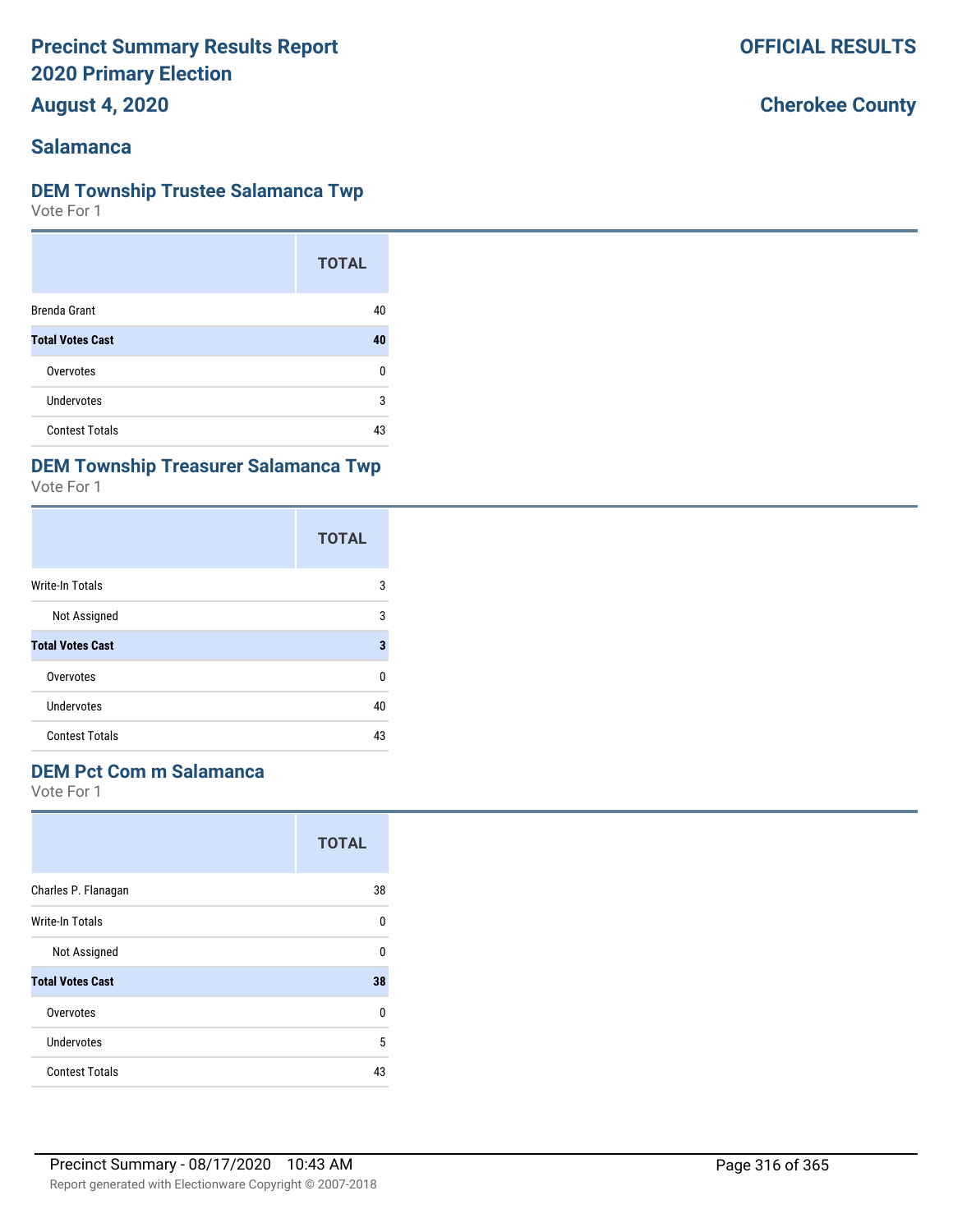**August 4, 2020**

### **Salamanca**

#### **DEM Pct Com w Salamanca**

Vote For 1

|                         | <b>TOTAL</b> |
|-------------------------|--------------|
| Martha A. Flanagan      | 41           |
| Write-In Totals         | U            |
| Not Assigned            | U            |
| <b>Total Votes Cast</b> | 41           |
| Overvotes               | $\Omega$     |
| <b>Undervotes</b>       | 2            |
| <b>Contest Totals</b>   | 43           |

#### **REP United States Senator**

Vote For 1

|                            | <b>TOTAL</b> |
|----------------------------|--------------|
| Lance Berland              | 1            |
| John L. Berman             | 0            |
| Derek C. Ellis             | 1            |
| <b>Bob Hamilton</b>        | 11           |
| Kris Kobach                | 48           |
| David Alan Lindstrom       | 3            |
| Roger Marshall             | 42           |
| <b>Brian Matlock</b>       | 0            |
| John Miller                | 1            |
| <b>Steve Roberts</b>       | 1            |
| <b>Gabriel Mark Robles</b> | 1            |
| <b>Total Votes Cast</b>    | 109          |
| Overvotes                  | 0            |
| <b>Undervotes</b>          | 3            |
| <b>Contest Totals</b>      | 112          |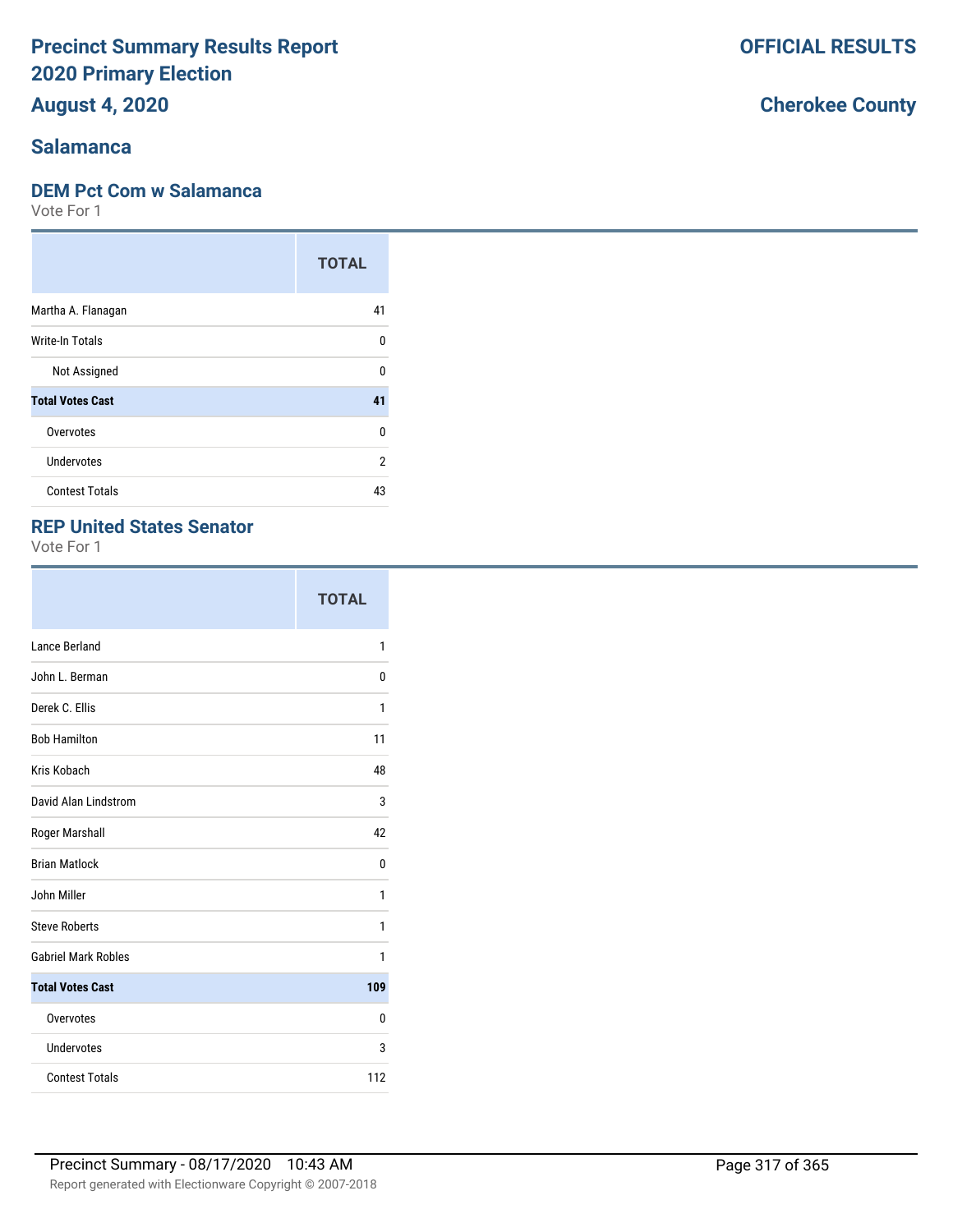**August 4, 2020**

#### **Salamanca**

#### **REP US House Rep 2nd Dist**

Vote For 1

|                         | <b>TOTAL</b> |
|-------------------------|--------------|
| Jake LaTurner           | 90           |
| Dennis Taylor           | 7            |
| <b>Steve Watkins</b>    | 15           |
| <b>Total Votes Cast</b> | 112          |
| Overvotes               | 0            |
| Undervotes              | U            |
| <b>Contest Totals</b>   | 112          |

#### **REP KS Senator 13th Dist**

Vote For 1

|                            | <b>TOTAL</b> |
|----------------------------|--------------|
| <b>Richard Hilderbrand</b> | 102          |
| <b>Total Votes Cast</b>    | 102          |
| Overvotes                  | n            |
| <b>Undervotes</b>          | 10           |
| <b>Contest Totals</b>      | 112          |

## **REP KS House of Rep 1st Dist**

Vote For 1

|                           | <b>TOTAL</b> |
|---------------------------|--------------|
| <b>Ronald Coquillette</b> | 13           |
| Michael Houser            | 98           |
| <b>Total Votes Cast</b>   | 111          |
| Overvotes                 | 0            |
| Undervotes                | 1            |
| <b>Contest Totals</b>     | 112          |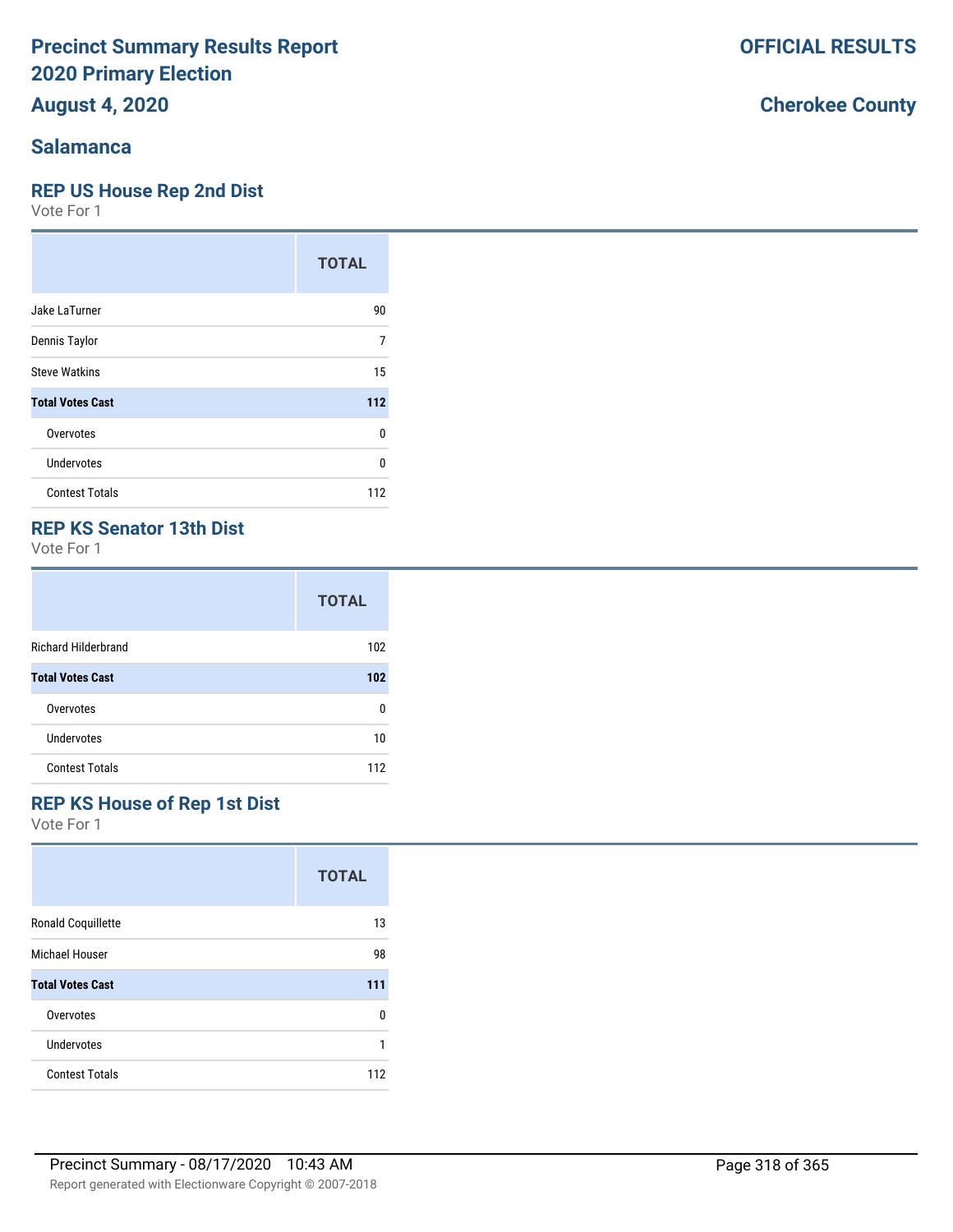**August 4, 2020**

#### **Salamanca**

#### **REP Co Comm 2nd Dist 2nd Dist**

Vote For 1

|                         | <b>TOTAL</b> |
|-------------------------|--------------|
| Lorie M. Johnson        | 105          |
| <b>Total Votes Cast</b> | 105          |
| Overvotes               | ŋ            |
| Undervotes              |              |
| <b>Contest Totals</b>   | 112          |

## **REP County Clerk**

Vote For 1

|                         | <b>TOTAL</b> |
|-------------------------|--------------|
| Sammye Opela            | 25           |
| Kyle D. Rennie          | 85           |
| <b>Total Votes Cast</b> | 110          |
| Overvotes               | 0            |
| Undervotes              | 2            |
| <b>Contest Totals</b>   | 112          |

## **REP County Treasurer**

Vote For 1

|                         | <b>TOTAL</b> |
|-------------------------|--------------|
| Raven Elmore            | 107          |
| <b>Total Votes Cast</b> | 107          |
| Overvotes               | n            |
| Undervotes              | 5            |
| <b>Contest Totals</b>   | 112          |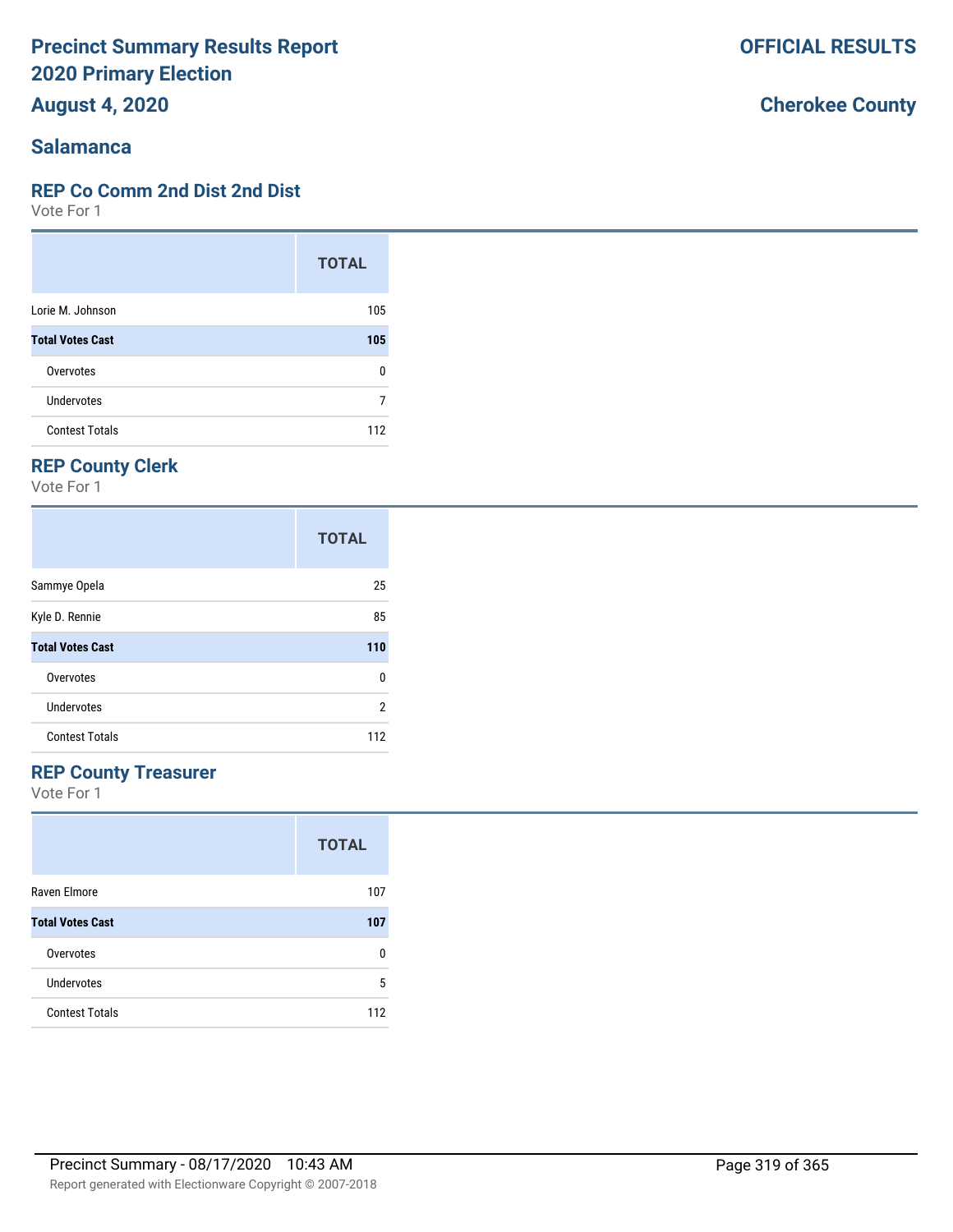**August 4, 2020**

#### **Salamanca**

#### **REP County Register of Deeds**

Vote For 1

|                         | <b>TOTAL</b> |
|-------------------------|--------------|
| Barbara S. Bilke        | 102          |
| <b>Total Votes Cast</b> | 102          |
| Overvotes               | 0            |
| Undervotes              | 10           |
| <b>Contest Totals</b>   | 112          |

## **REP County Attorney**

Vote For 1

|                         | <b>TOTAL</b> |
|-------------------------|--------------|
| Jake Conard             | 108          |
| <b>Total Votes Cast</b> | 108          |
| Overvotes               | 0            |
| Undervotes              | 4            |
| <b>Contest Totals</b>   | 112          |

#### **REP County Sheriff**

Vote For 1

|                         | <b>TOTAL</b> |
|-------------------------|--------------|
| Write-In Totals         | 10           |
| Not Assigned            | 10           |
| <b>Total Votes Cast</b> | 10           |
| Overvotes               | 0            |
| Undervotes              | 102          |
| <b>Contest Totals</b>   | 112          |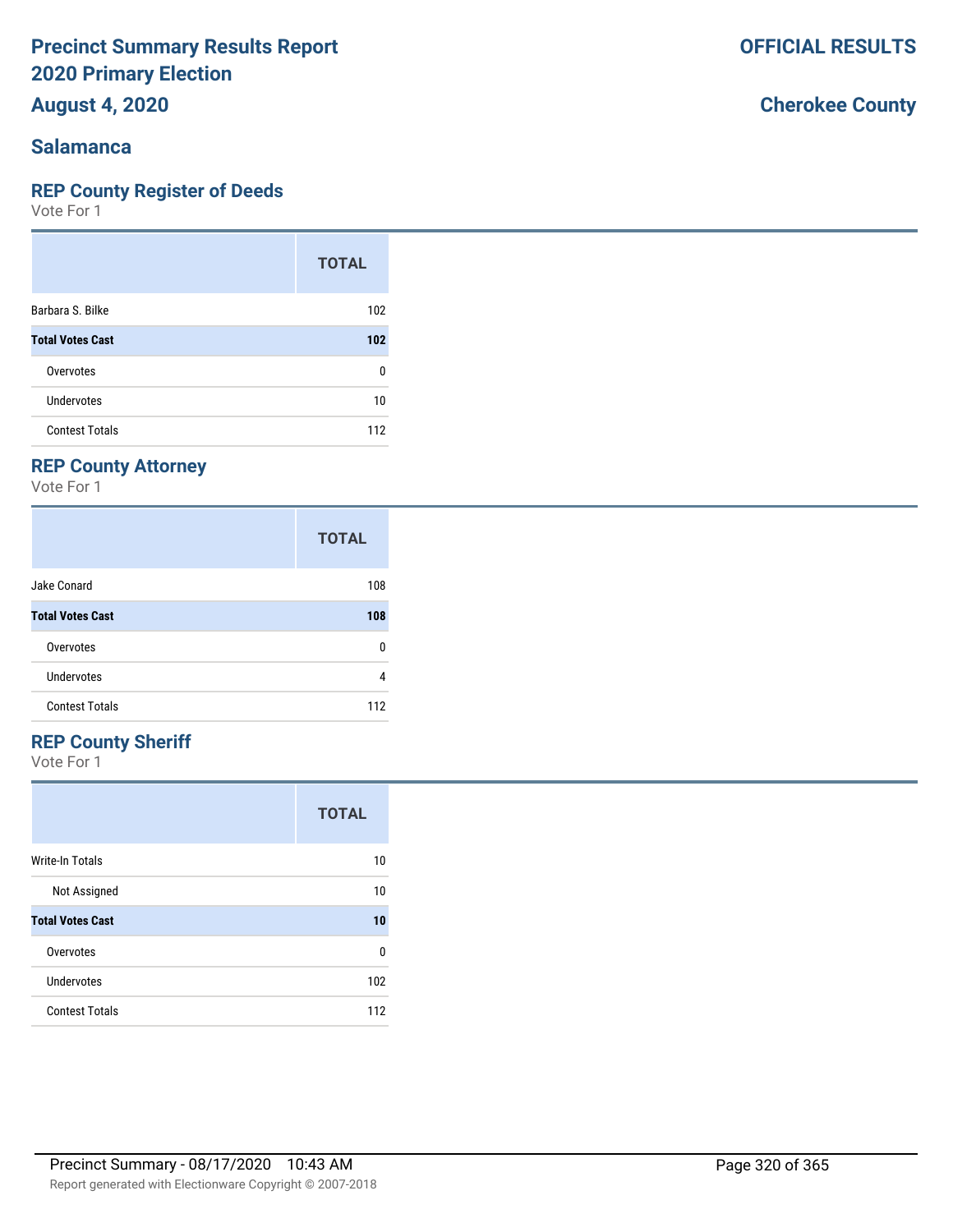**August 4, 2020**

#### **Salamanca**

#### **REP Township Trustee Salamanca Twp**

Vote For 1

|                         | <b>TOTAL</b> |
|-------------------------|--------------|
| Write-In Totals         | 3            |
| Not Assigned            | 3            |
| <b>Total Votes Cast</b> | 3            |
| Overvotes               | n            |
| Undervotes              | 109          |
| <b>Contest Totals</b>   | 112          |

# **REP Township Treasurer Salamanca Twp**

Vote For 1

|                         | <b>TOTAL</b> |
|-------------------------|--------------|
| <b>Bobby Brassart</b>   | 92           |
| <b>Total Votes Cast</b> | 92           |
| Overvotes               | 0            |
| Undervotes              | 20           |
| <b>Contest Totals</b>   | 112          |

#### **REP Pct Com m Salamanca**

Vote For 1

|                         | <b>TOTAL</b> |
|-------------------------|--------------|
| Jason Johnson           | 99           |
| Write-In Totals         | U            |
| Not Assigned            | U            |
| <b>Total Votes Cast</b> | 99           |
| Overvotes               | 0            |
| Undervotes              | 13           |
| <b>Contest Totals</b>   | 112          |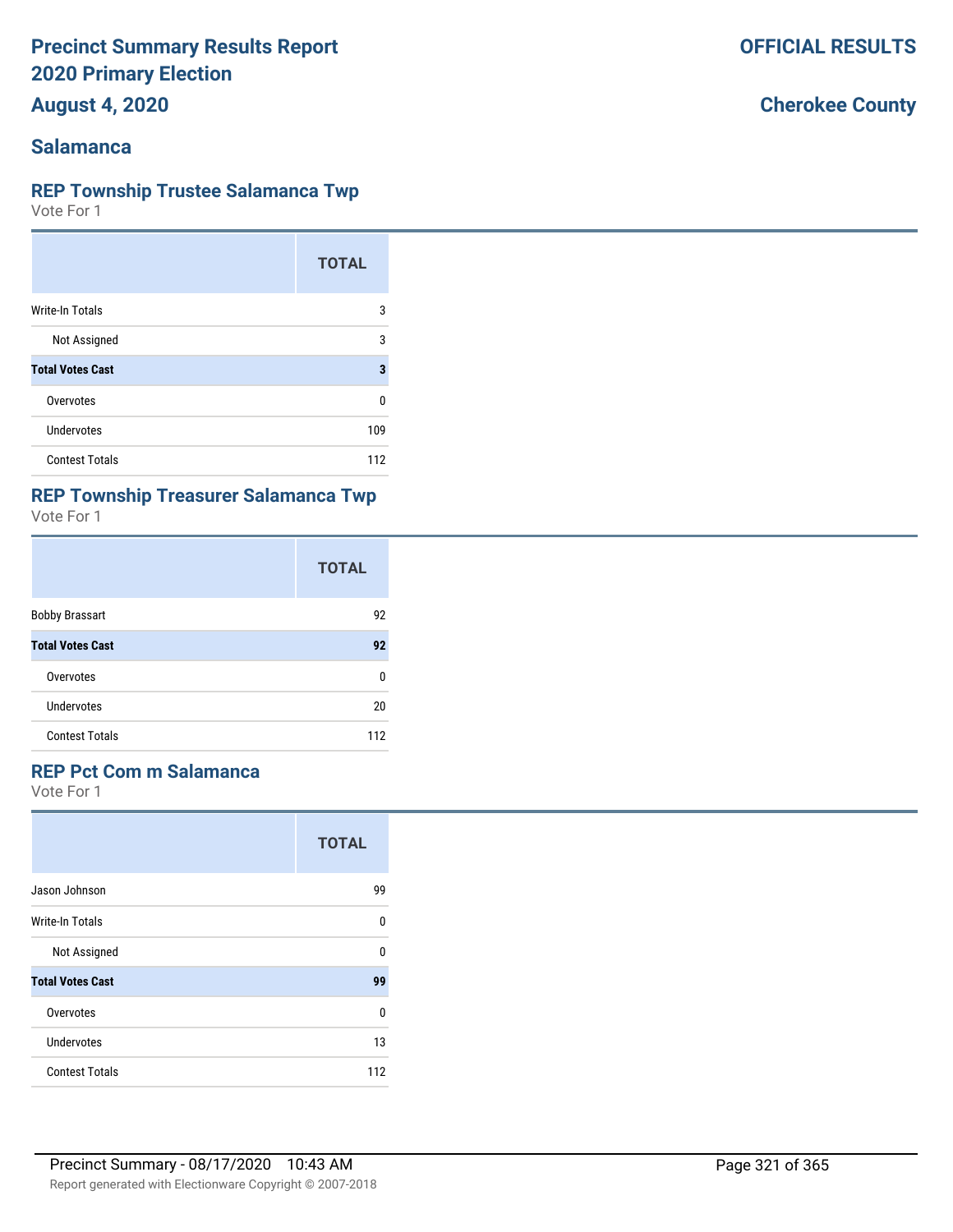**August 4, 2020**

### **Salamanca**

#### **REP Pct Com w Salamanca**

Vote For 1

|                         | <b>TOTAL</b> |
|-------------------------|--------------|
| Lorie M. Johnson        | 101          |
| Write-In Totals         | U            |
| Not Assigned            | ŋ            |
| <b>Total Votes Cast</b> | 101          |
| Overvotes               | ŋ            |
| Undervotes              | 11           |
| <b>Contest Totals</b>   | 112          |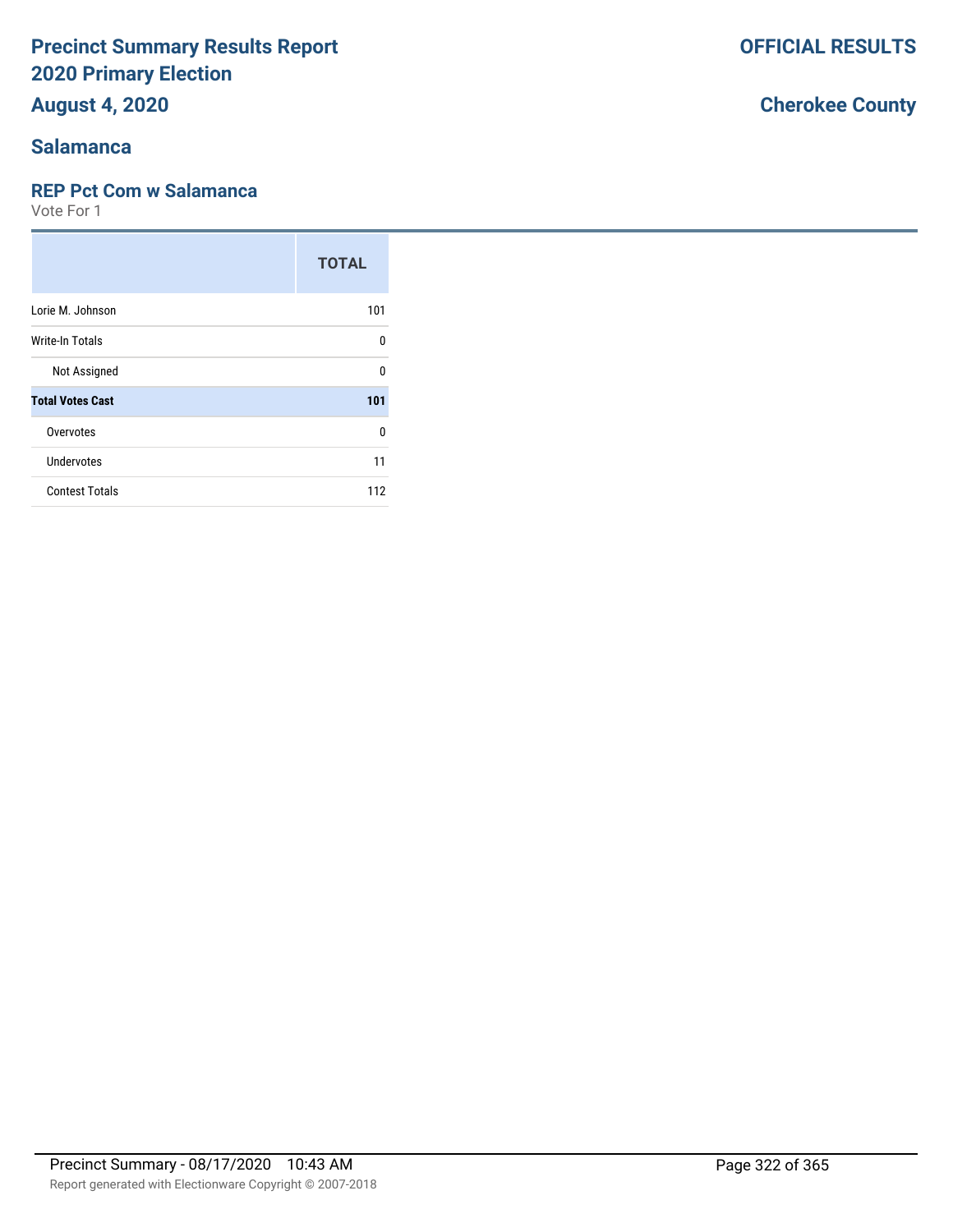#### **Shawnee**

#### **STATISTICS**

|                                    | TOTAL  |
|------------------------------------|--------|
| Registered Voters - Total          | 343    |
| Registered Voters - NONPARTISAN    | 89     |
| Registered Voters - Democratic     | 63     |
| Registered Voters - Republican     | 191    |
| <b>Ballots Cast - Total</b>        | 108    |
| <b>Ballots Cast - NONPARTISAN</b>  | 0      |
| <b>Ballots Cast - Democratic</b>   | 13     |
| <b>Ballots Cast - Republican</b>   | 95     |
| <b>Ballots Cast - Blank</b>        | 0      |
| Voter Turnout - Total              | 31.49% |
| <b>Voter Turnout - NONPARTISAN</b> | 0.00%  |
| Voter Turnout - Democratic         | 20.63% |
| Voter Turnout - Republican         | 49.74% |

## **DEM United States Senator**

Vote For 1

|                         | <b>TOTAL</b> |
|-------------------------|--------------|
| Barbara Bollier         | 8            |
| Robert Leon Tillman     | 4            |
| <b>Total Votes Cast</b> | 12           |
| Overvotes               | n            |
| Undervotes              | 1            |
| <b>Contest Totals</b>   | 13           |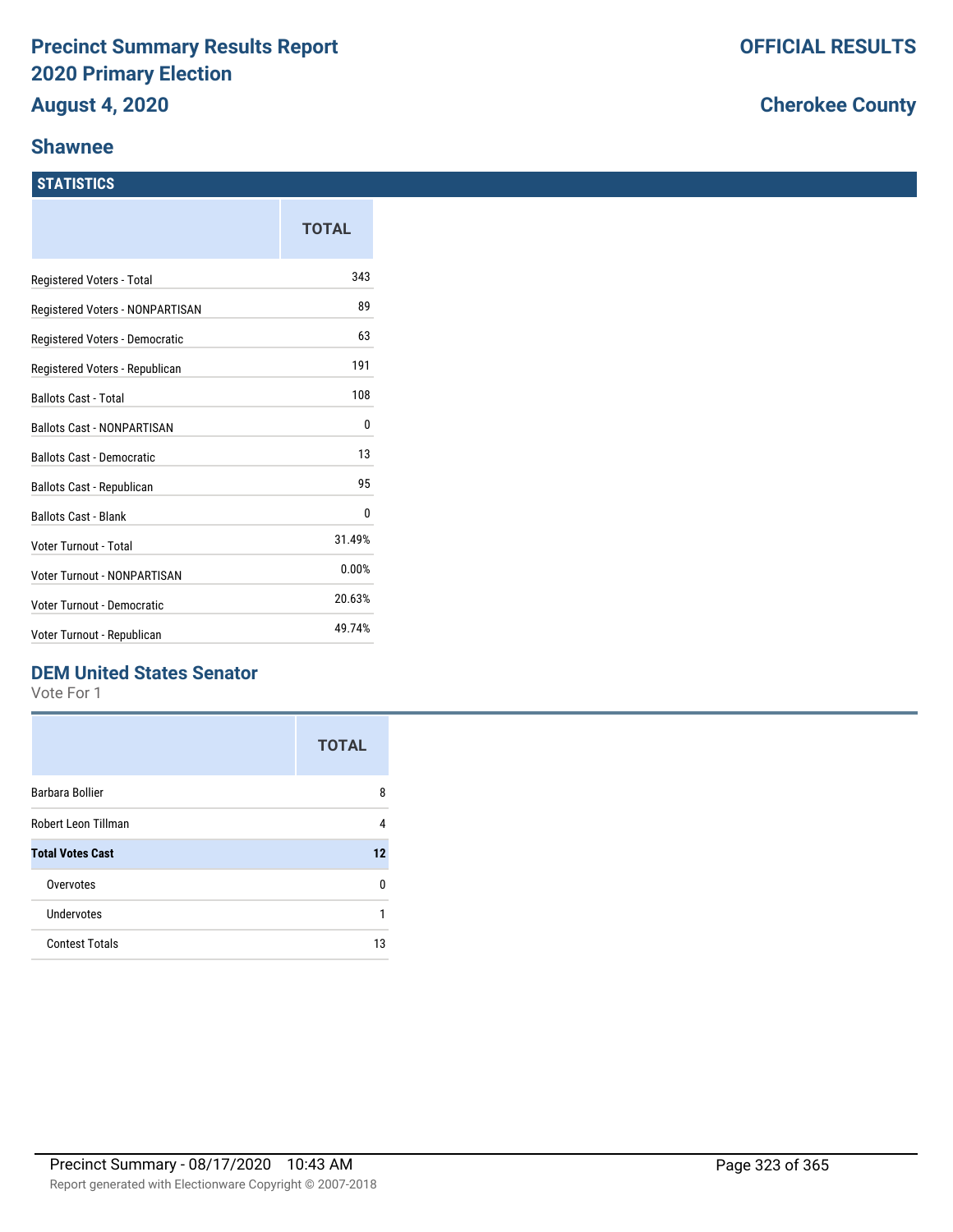**August 4, 2020**

#### **Shawnee**

#### **DEM US House Rep 2nd Dist**

Vote For 1

|                         | <b>TOTAL</b> |
|-------------------------|--------------|
| Michelle De La Isla     |              |
| James K. Windholz       | 6            |
| <b>Total Votes Cast</b> | 13           |
| Overvotes               | ŋ            |
| Undervotes              | ŋ            |
| <b>Contest Totals</b>   | 13           |

## **DEM KS Senator 13th Dist**

Vote For 1

|                         | <b>TOTAL</b> |
|-------------------------|--------------|
| Nancy J. Ingle          | 10           |
| <b>Total Votes Cast</b> | 10           |
| Overvotes               | n            |
| <b>Undervotes</b>       | 3            |
| <b>Contest Totals</b>   | 13           |

## **DEM KS House of Rep 1st Dist**

Vote For 1

|                         | <b>TOTAL</b> |
|-------------------------|--------------|
| Write-In Totals         |              |
| Not Assigned            |              |
| <b>Total Votes Cast</b> |              |
| Overvotes               | n            |
| Undervotes              | 12           |
| <b>Contest Totals</b>   | 13           |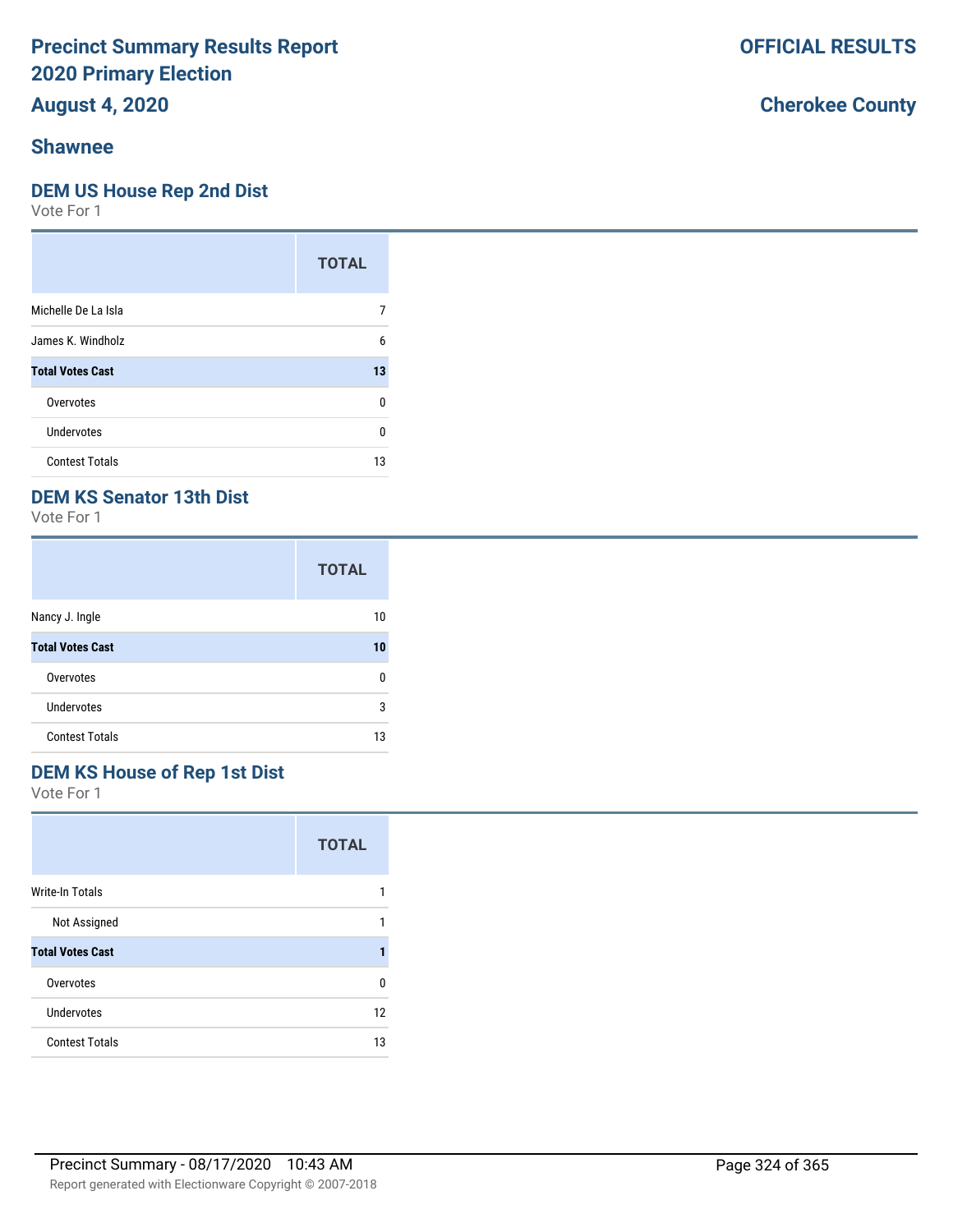## **August 4, 2020**

### **Shawnee**

#### **DEM County Clerk**

Vote For 1

|                         | <b>TOTAL</b> |
|-------------------------|--------------|
| Carol Rae Marcan-Venson | g            |
| <b>Total Votes Cast</b> | 9            |
| Overvotes               |              |
| Undervotes              | 4            |
| <b>Contest Totals</b>   | 13           |

### **DEM County Treasurer**

Vote For 1

|                         | <b>TOTAL</b> |
|-------------------------|--------------|
| Write-In Totals         |              |
| Not Assigned            |              |
| <b>Total Votes Cast</b> |              |
| Overvotes               | ŋ            |
| Undervotes              | 12           |
| <b>Contest Totals</b>   | 13           |

### **DEM County Register of Deeds**

Vote For 1

|                         | <b>TOTAL</b> |
|-------------------------|--------------|
| <b>Write-In Totals</b>  |              |
| Not Assigned            | 1            |
| <b>Total Votes Cast</b> |              |
| Overvotes               | U            |
| Undervotes              | 12           |
| <b>Contest Totals</b>   | 13           |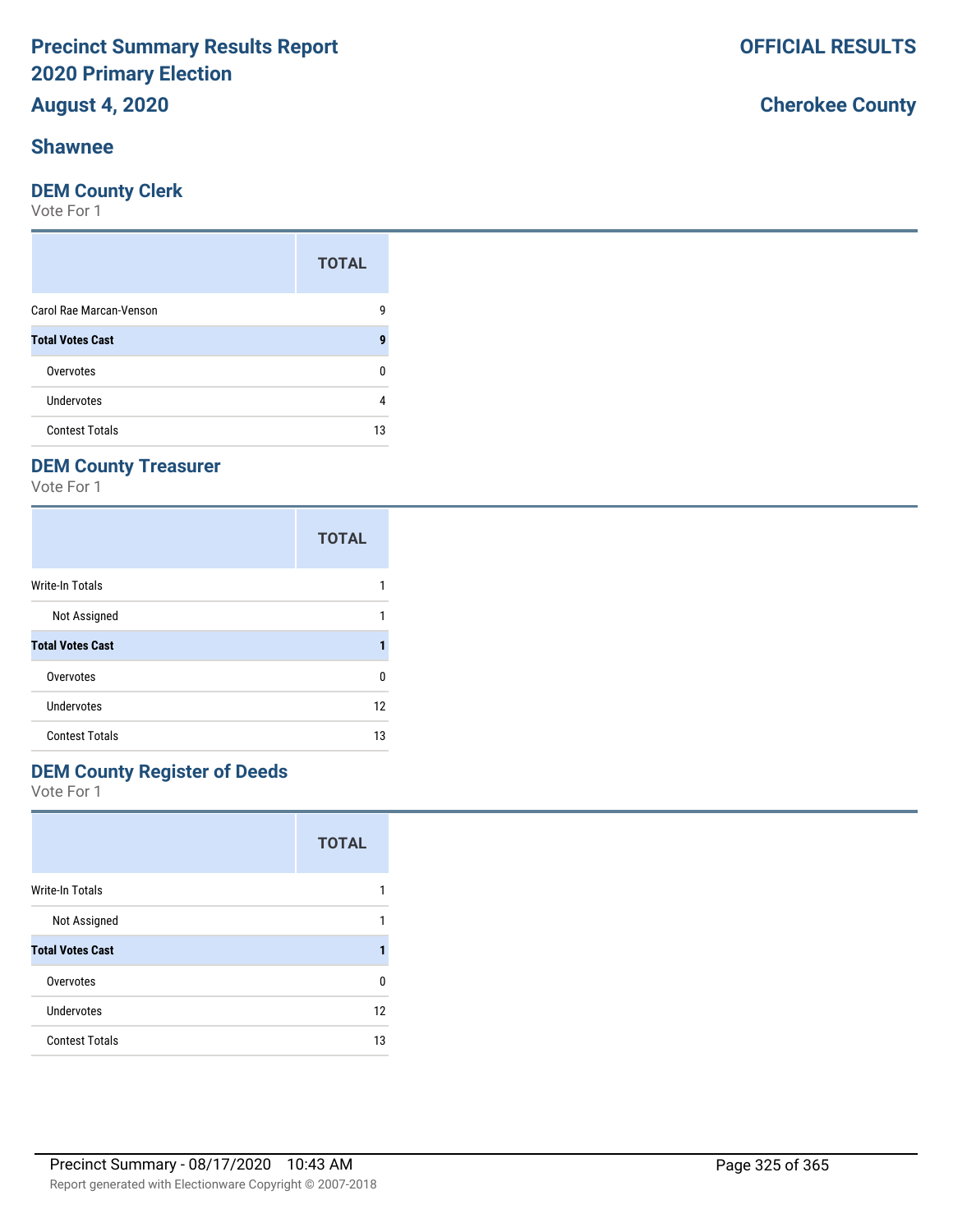## **August 4, 2020**

### **Shawnee**

#### **DEM County Attorney**

Vote For 1

|                         | <b>TOTAL</b> |
|-------------------------|--------------|
| <b>Write-In Totals</b>  | n            |
| Not Assigned            | n            |
| <b>Total Votes Cast</b> | O            |
| Overvotes               | ŋ            |
| <b>Undervotes</b>       | 13           |
| <b>Contest Totals</b>   | 13           |

### **DEM County Sheriff**

Vote For 1

|                         | <b>TOTAL</b> |
|-------------------------|--------------|
| David M. Groves         | 11           |
| <b>Total Votes Cast</b> | 11           |
| Overvotes               | n            |
| <b>Undervotes</b>       | 2            |
| <b>Contest Totals</b>   | 13           |

## **DEM Township Trustee Shawnee Twp**

Vote For 1

|                         | <b>TOTAL</b> |
|-------------------------|--------------|
| <b>Write-In Totals</b>  |              |
| Not Assigned            | 1            |
| <b>Total Votes Cast</b> |              |
| Overvotes               | U            |
| Undervotes              | 12           |
| <b>Contest Totals</b>   | 13           |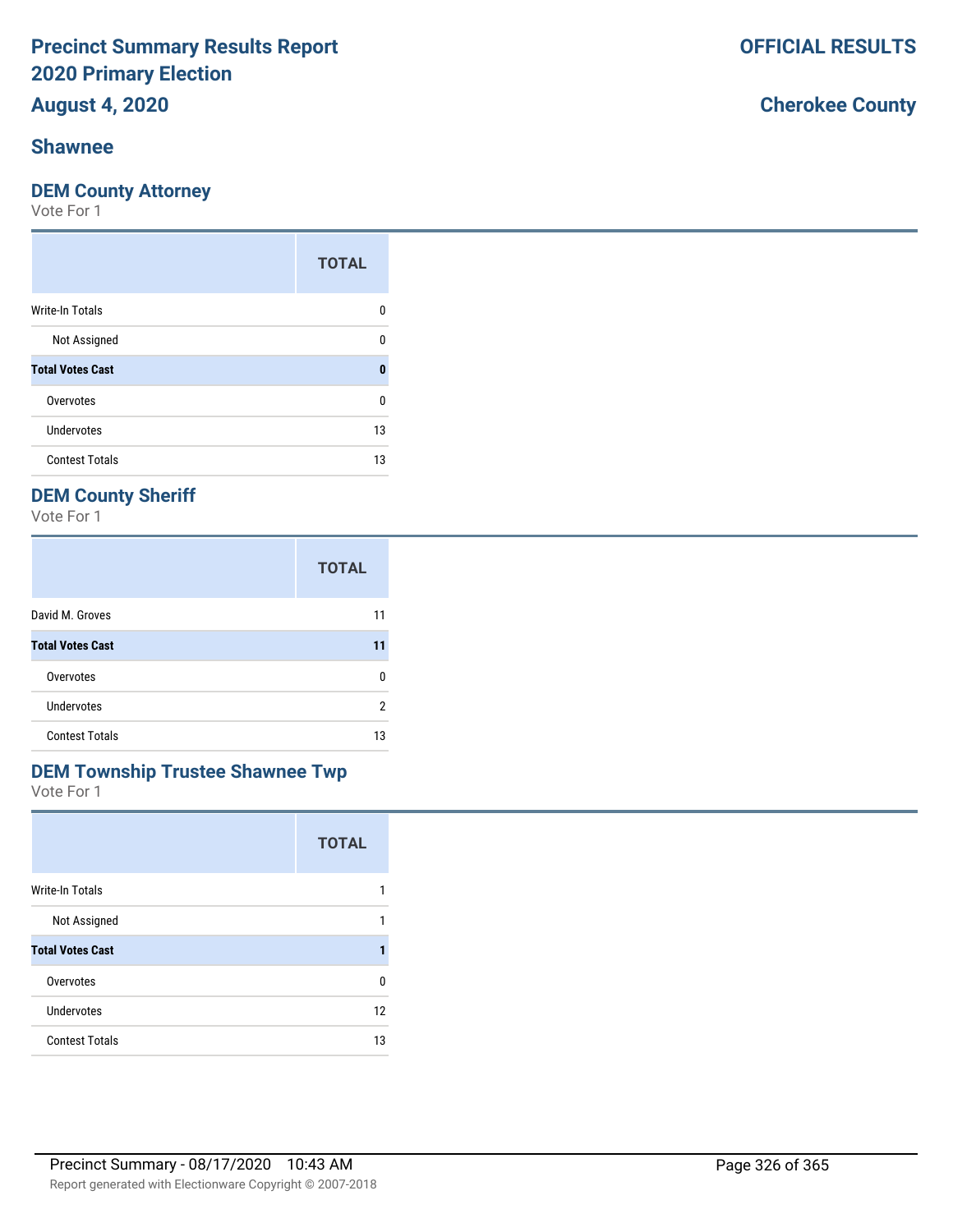**August 4, 2020**

### **Shawnee**

#### **DEM Township Treasurer Shawnee Twp**

Vote For 1

|                         | <b>TOTAL</b> |
|-------------------------|--------------|
| Write-In Totals         | n            |
| Not Assigned            | U            |
| <b>Total Votes Cast</b> | 0            |
| Overvotes               | U            |
| Undervotes              | 13           |
| <b>Contest Totals</b>   | 13           |

### **DEM Pct Com m Shawnee**

Vote For 1

|                         | <b>TOTAL</b> |
|-------------------------|--------------|
| <b>Write-In Totals</b>  | O            |
| Not Assigned            | U            |
| <b>Total Votes Cast</b> | O            |
| Overvotes               | U            |
| Undervotes              | 13           |
| <b>Contest Totals</b>   | 13           |

#### **DEM Pct Com w Shawnee**

Vote For 1

|                         | <b>TOTAL</b> |
|-------------------------|--------------|
| Write-In Totals         | n            |
| Not Assigned            | U            |
| <b>Total Votes Cast</b> | O            |
| Overvotes               | U            |
| Undervotes              | 13           |
| <b>Contest Totals</b>   | 13           |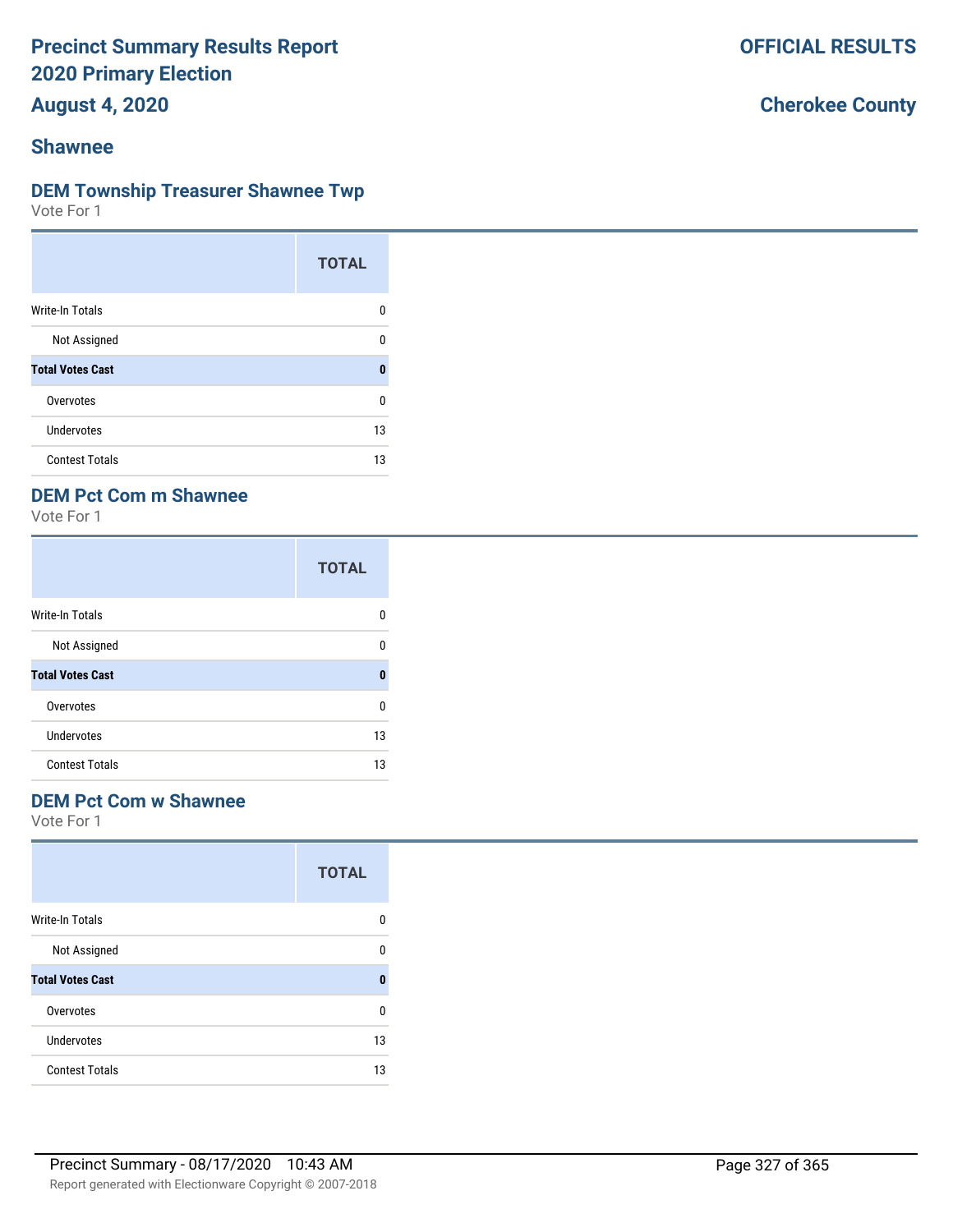# **August 4, 2020**

### **Shawnee**

#### **REP United States Senator**

Vote For 1

|                            | <b>TOTAL</b>   |
|----------------------------|----------------|
| Lance Berland              | 1              |
| John L. Berman             | 0              |
| Derek C. Ellis             | 0              |
| <b>Bob Hamilton</b>        | 10             |
| Kris Kobach                | 34             |
| David Alan Lindstrom       | 1              |
| Roger Marshall             | 42             |
| <b>Brian Matlock</b>       | $\overline{2}$ |
| John Miller                | 1              |
| <b>Steve Roberts</b>       | 1              |
| <b>Gabriel Mark Robles</b> | 1              |
| <b>Total Votes Cast</b>    | 93             |
| Overvotes                  | 0              |
| <b>Undervotes</b>          | 2              |
| <b>Contest Totals</b>      | 95             |

### **REP US House Rep 2nd Dist**

Vote For 1

|                         | <b>TOTAL</b> |
|-------------------------|--------------|
| Jake LaTurner           | 63           |
| Dennis Taylor           | 6            |
| <b>Steve Watkins</b>    | 26           |
| <b>Total Votes Cast</b> | 95           |
| Overvotes               | U            |
| Undervotes              | 0            |
| <b>Contest Totals</b>   | 95           |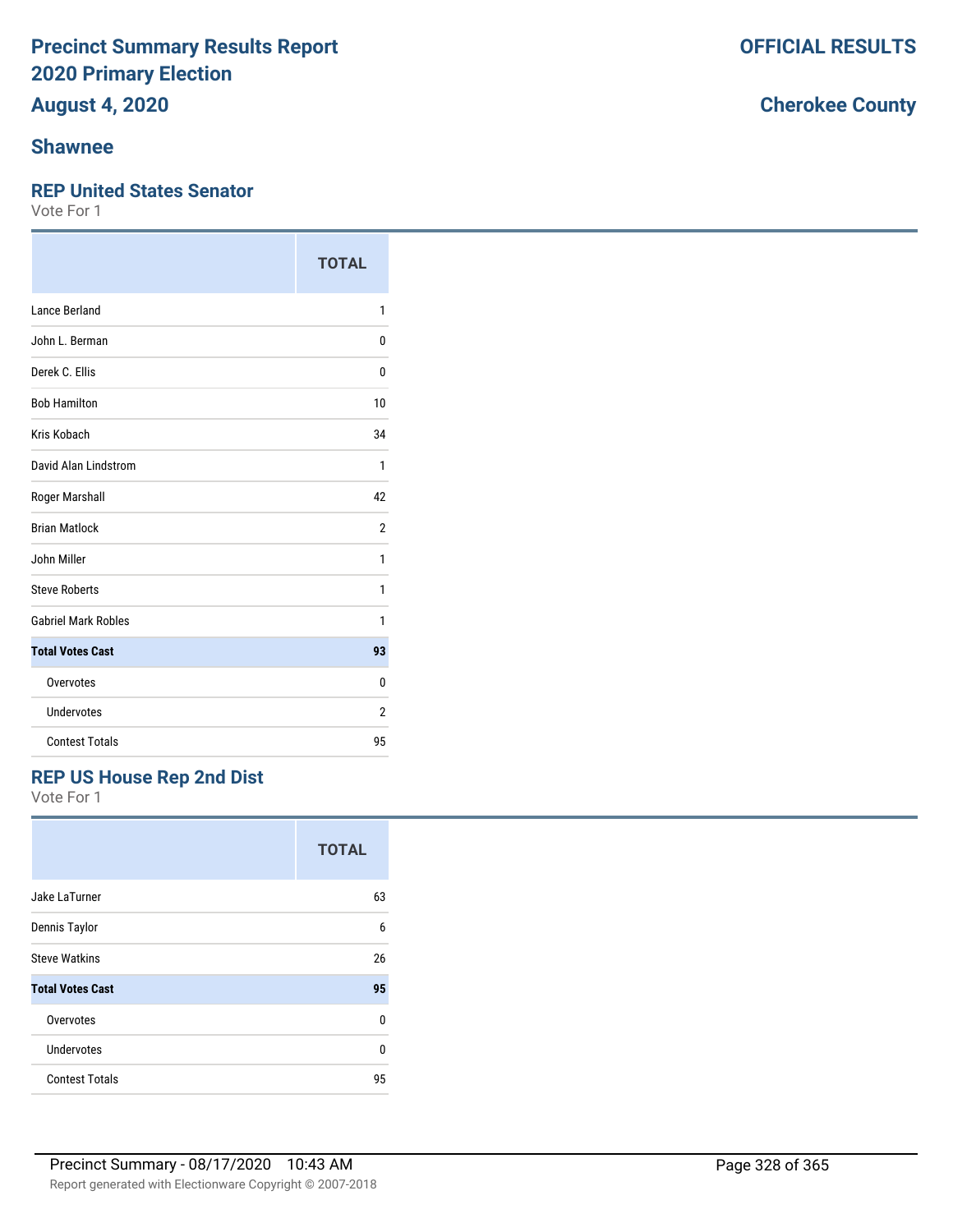## **August 4, 2020**

### **Shawnee**

#### **REP KS Senator 13th Dist**

Vote For 1

|                            | <b>TOTAL</b> |
|----------------------------|--------------|
| <b>Richard Hilderbrand</b> | 92           |
| <b>Total Votes Cast</b>    | 92           |
| Overvotes                  | 0            |
| Undervotes                 | 3            |
| <b>Contest Totals</b>      | 95           |

### **REP KS House of Rep 1st Dist**

Vote For 1

|                           | <b>TOTAL</b> |
|---------------------------|--------------|
| <b>Ronald Coquillette</b> | 10           |
| Michael Houser            | 83           |
| <b>Total Votes Cast</b>   | 93           |
| Overvotes                 | 0            |
| <b>Undervotes</b>         | 2            |
| <b>Contest Totals</b>     | 95           |

### **REP County Clerk**

Vote For 1

|                         | <b>TOTAL</b> |
|-------------------------|--------------|
| Sammye Opela            | 39           |
| Kyle D. Rennie          | 49           |
| <b>Total Votes Cast</b> | 88           |
| Overvotes               | U            |
| Undervotes              | 7            |
| <b>Contest Totals</b>   | 95           |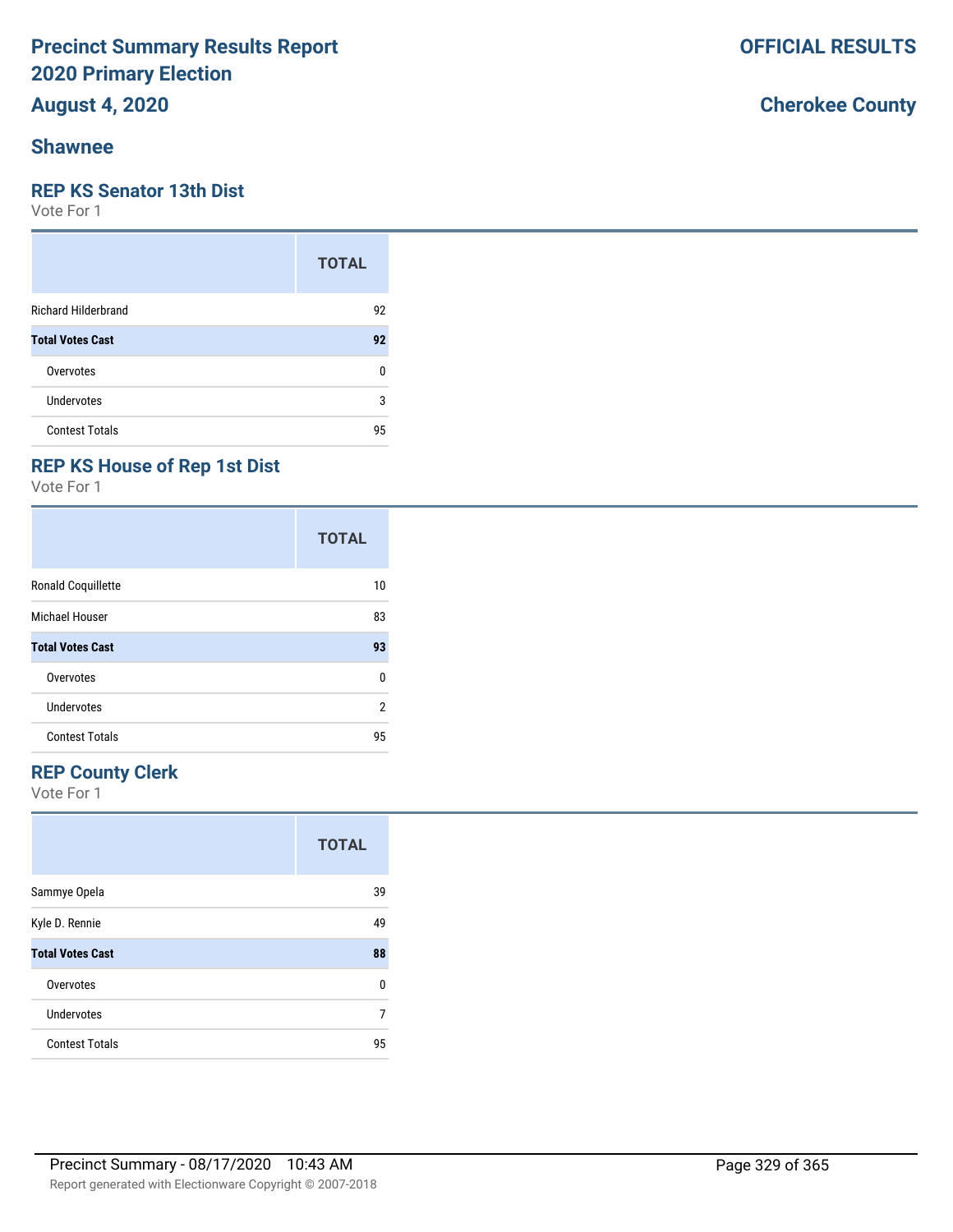## **August 4, 2020**

#### **Shawnee**

### **REP County Treasurer**

Vote For 1

|                         | <b>TOTAL</b> |
|-------------------------|--------------|
| Raven Elmore            | 89           |
| <b>Total Votes Cast</b> | 89           |
| Overvotes               | ŋ            |
| <b>Undervotes</b>       | 6            |
| <b>Contest Totals</b>   | 95           |

### **REP County Register of Deeds**

Vote For 1

|                         | <b>TOTAL</b> |
|-------------------------|--------------|
| Barbara S. Bilke        | 88           |
| <b>Total Votes Cast</b> | 88           |
| Overvotes               | 0            |
| Undervotes              |              |
| <b>Contest Totals</b>   | 95           |

#### **REP County Attorney**

Vote For 1

|                         | <b>TOTAL</b> |
|-------------------------|--------------|
| Jake Conard             | 85           |
| <b>Total Votes Cast</b> | 85           |
| Overvotes               | ŋ            |
| Undervotes              | 10           |
| <b>Contest Totals</b>   | 95           |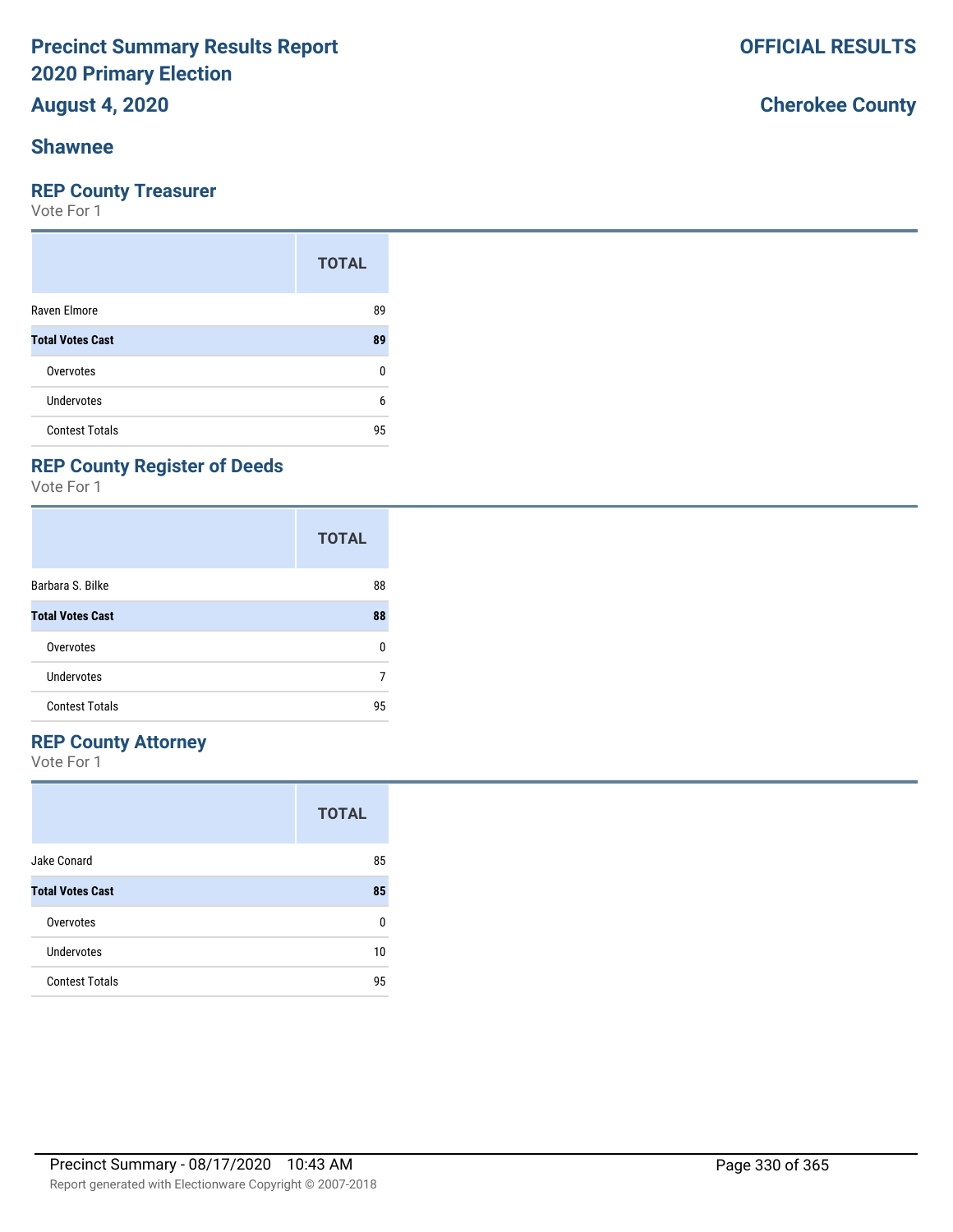# **August 4, 2020**

#### **Shawnee**

#### **REP County Sheriff**

Vote For 1

|                         | <b>TOTAL</b> |
|-------------------------|--------------|
| <b>Write-In Totals</b>  | 21           |
| Not Assigned            | 21           |
| <b>Total Votes Cast</b> | 21           |
| Overvotes               | 0            |
| Undervotes              | 74           |
| <b>Contest Totals</b>   | 95           |

### **REP Township Trustee Shawnee Twp**

Vote For 1

|                         | <b>TOTAL</b> |
|-------------------------|--------------|
| Elijah Ferguson         | 83           |
| <b>Total Votes Cast</b> | 83           |
| Overvotes               | U            |
| Undervotes              | 12           |
| <b>Contest Totals</b>   | 95           |

#### Vote For 1 **REP Township Treasurer Shawnee Twp**

|                         | <b>TOTAL</b> |
|-------------------------|--------------|
| <b>Misty Moore</b>      | 85           |
| <b>Total Votes Cast</b> | 85           |
| Overvotes               | 0            |
| Undervotes              | 10           |
| <b>Contest Totals</b>   | 95           |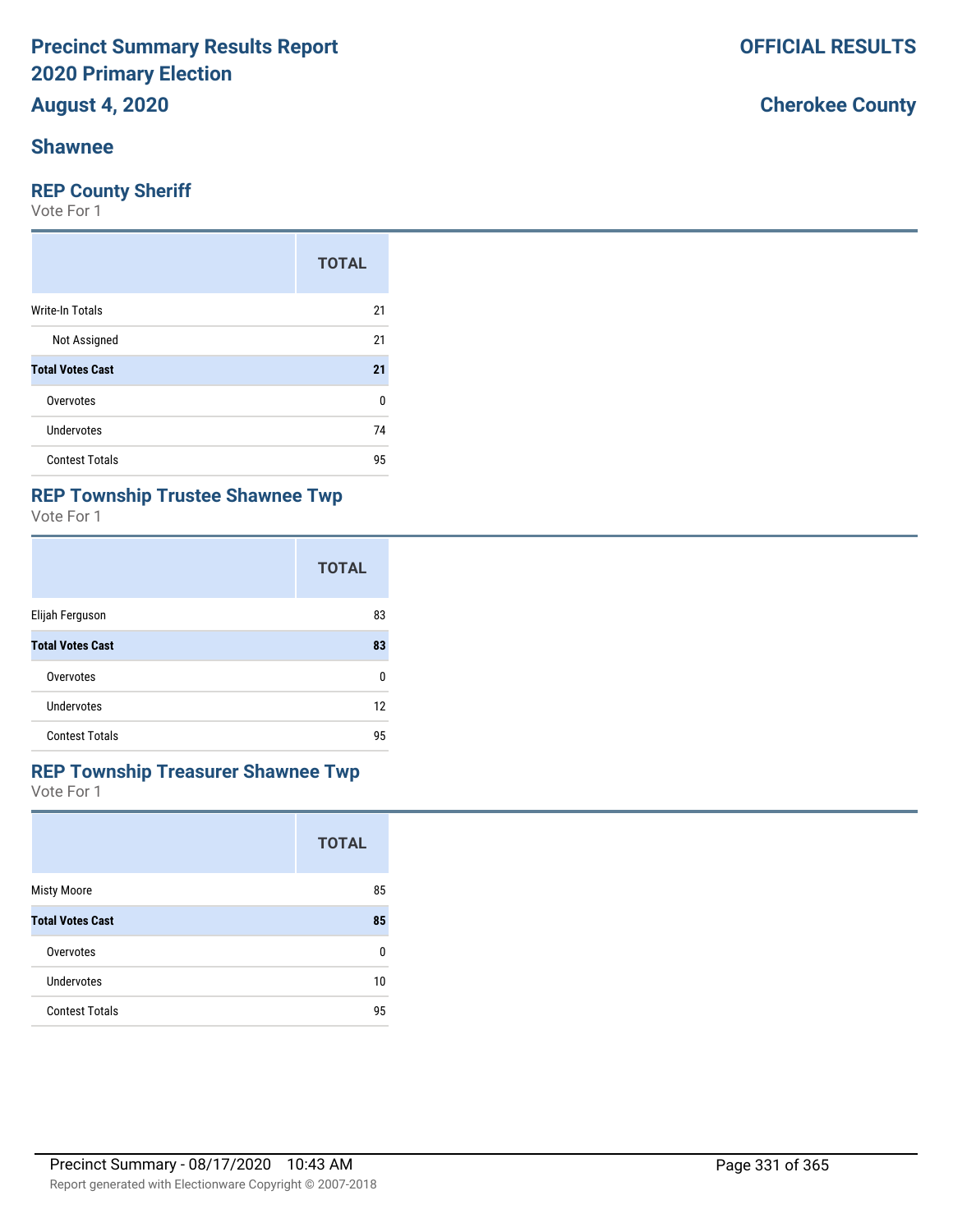## **August 4, 2020**

### **Shawnee**

#### **REP Pct Com m Shawnee**

Vote For 1

|                         | <b>TOTAL</b> |
|-------------------------|--------------|
| <b>Garth Drennan</b>    | 87           |
| <b>Write-In Totals</b>  | 1            |
| Not Assigned            | 1            |
| <b>Total Votes Cast</b> | 88           |
| Overvotes               | 0            |
| Undervotes              | 7            |
| <b>Contest Totals</b>   | 95           |

### **REP Pct Com w Shawnee**

Vote For 1

|                         | <b>TOTAL</b> |
|-------------------------|--------------|
| Susan Drennan           | 85           |
| Write-In Totals         | 1            |
| Not Assigned            | 1            |
| <b>Total Votes Cast</b> | 86           |
| Overvotes               | U            |
| Undervotes              | 9            |
| <b>Contest Totals</b>   | 95           |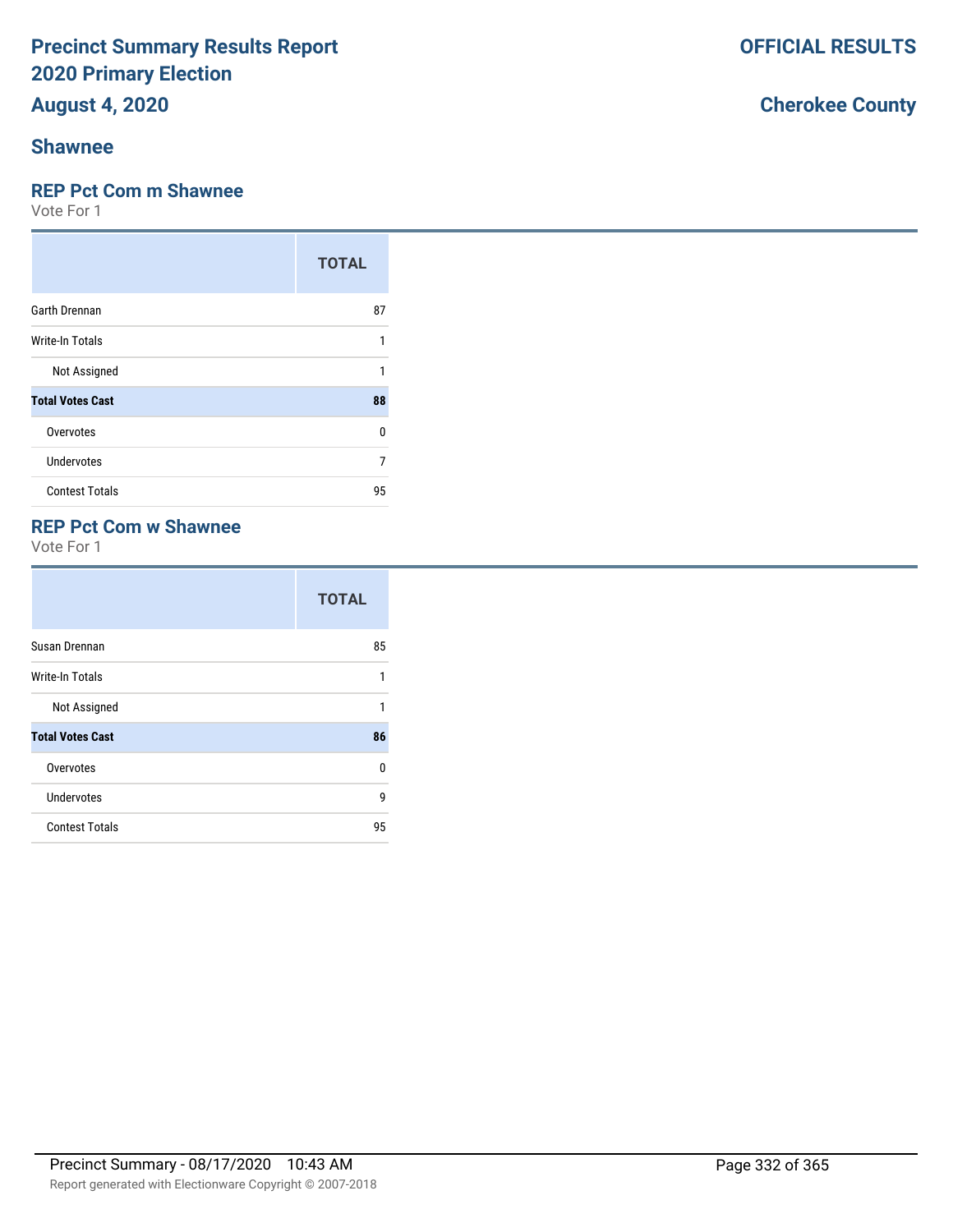### **Sheridan**

#### **STATISTICS**

|                                    | TOTAL  |
|------------------------------------|--------|
| Registered Voters - Total          | 153    |
| Registered Voters - NONPARTISAN    | 36     |
| Registered Voters - Democratic     | 36     |
| Registered Voters - Republican     | 81     |
| <b>Ballots Cast - Total</b>        | 54     |
| <b>Ballots Cast - NONPARTISAN</b>  | 0      |
| <b>Ballots Cast - Democratic</b>   | 13     |
| Ballots Cast - Republican          | 41     |
| <b>Ballots Cast - Blank</b>        | 0      |
| Voter Turnout - Total              | 35.29% |
| <b>Voter Turnout - NONPARTISAN</b> | 0.00%  |
| Voter Turnout - Democratic         | 36.11% |
| Voter Turnout - Republican         | 50.62% |

### **DEM United States Senator**

Vote For 1

|                         | <b>TOTAL</b> |
|-------------------------|--------------|
| Barbara Bollier         | 10           |
| Robert Leon Tillman     | 3            |
| <b>Total Votes Cast</b> | 13           |
| Overvotes               | n            |
| Undervotes              | U            |
| <b>Contest Totals</b>   | 13           |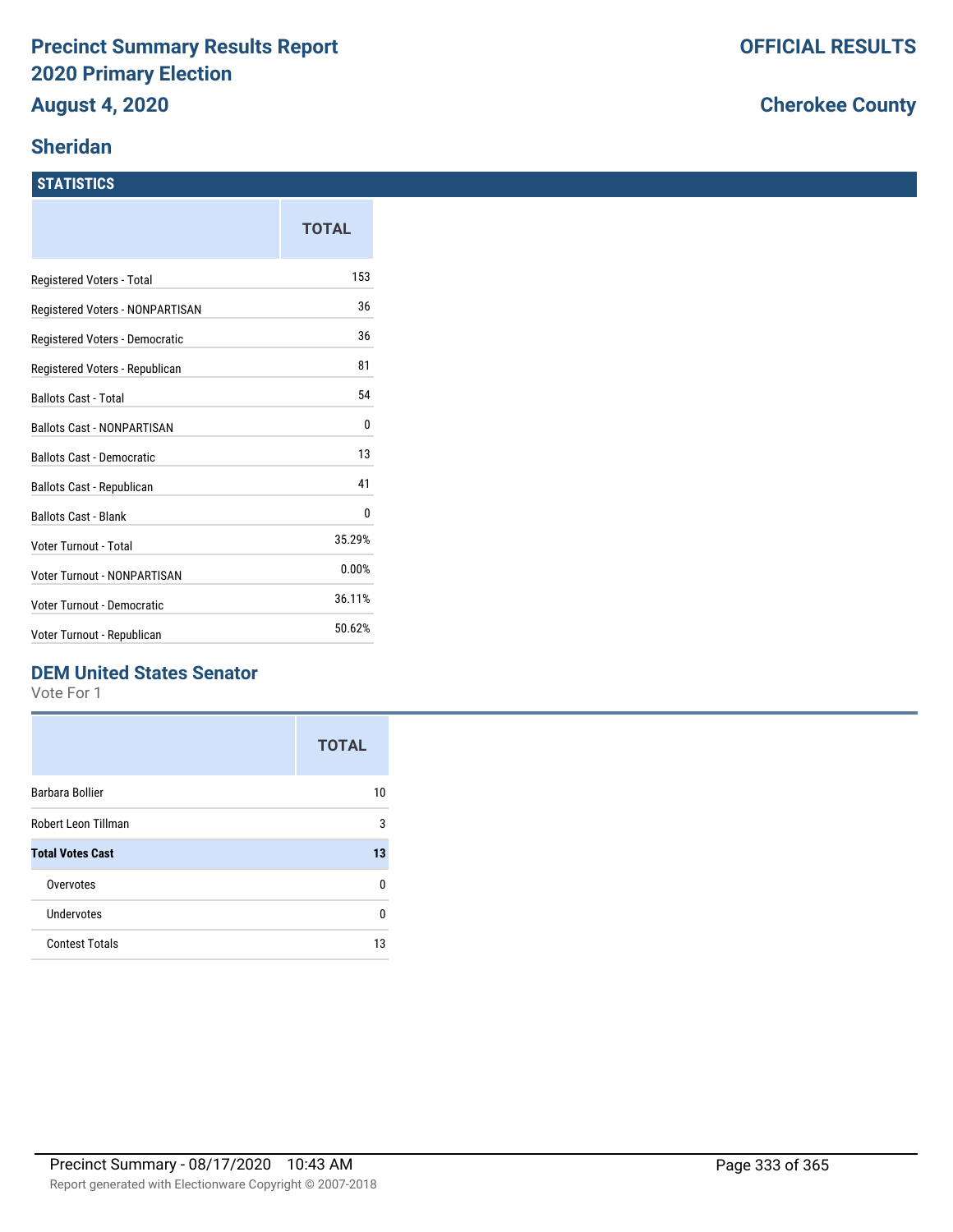**August 4, 2020**

### **Sheridan**

#### **DEM US House Rep 2nd Dist**

Vote For 1

|                         | <b>TOTAL</b> |
|-------------------------|--------------|
| Michelle De La Isla     | 3            |
| James K. Windholz       | g            |
| <b>Total Votes Cast</b> | 12           |
| Overvotes               | ŋ            |
| Undervotes              |              |
| <b>Contest Totals</b>   | 13           |

### **DEM KS Senator 13th Dist**

Vote For 1

|                         | <b>TOTAL</b> |
|-------------------------|--------------|
| Nancy J. Ingle          | g            |
| <b>Total Votes Cast</b> | 9            |
| Overvotes               | n            |
| <b>Undervotes</b>       | 4            |
| <b>Contest Totals</b>   | 13           |

## **DEM KS House of Rep 1st Dist**

Vote For 1

|                         | <b>TOTAL</b> |
|-------------------------|--------------|
| <b>Write-In Totals</b>  | 3            |
| Not Assigned            | 3            |
| <b>Total Votes Cast</b> | 3            |
| Overvotes               | U            |
| Undervotes              | 10           |
| <b>Contest Totals</b>   | 13           |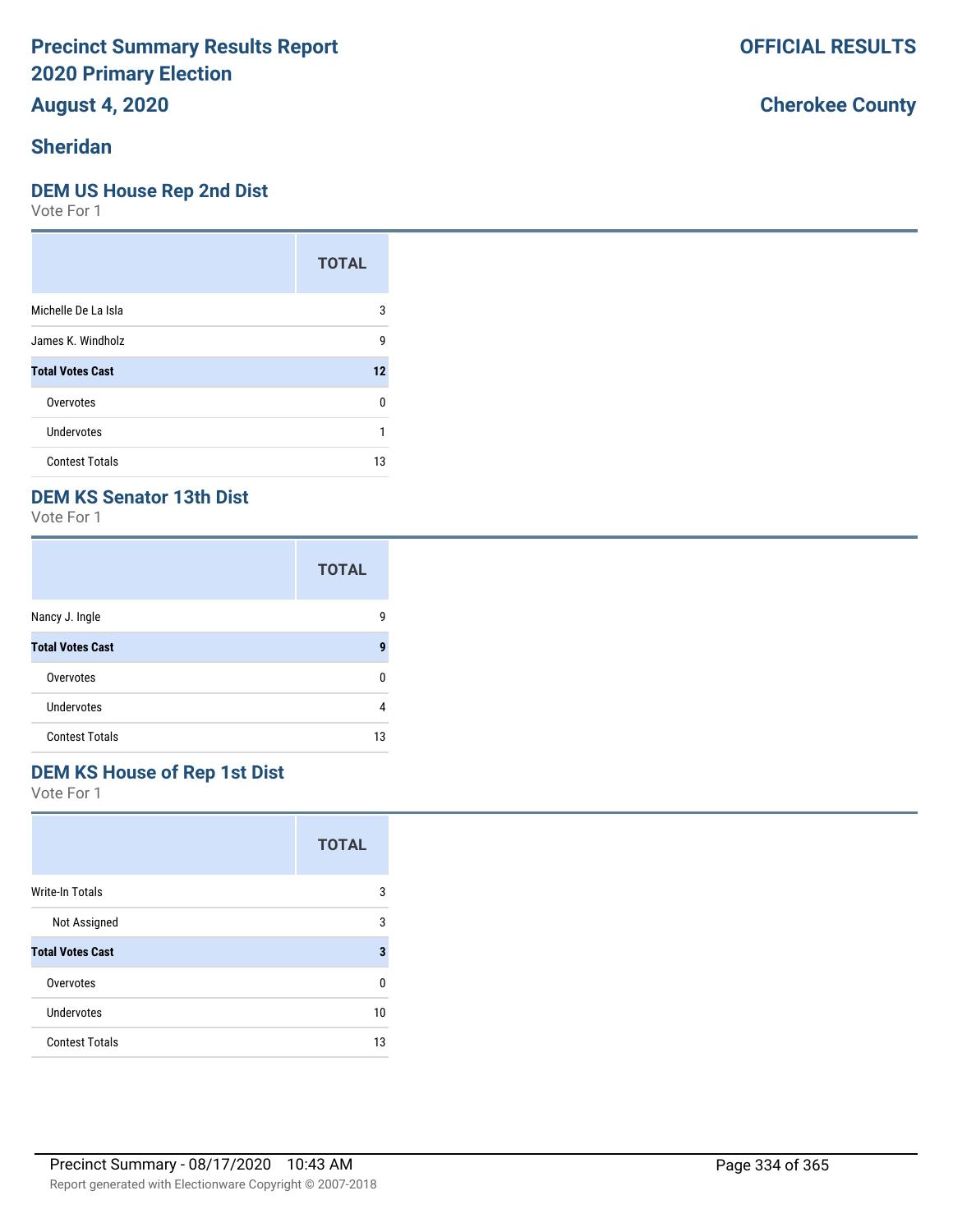**August 4, 2020**

### **Sheridan**

#### **DEM Co Comm 2nd Dist 2nd Dist**

Vote For 1

|                         | <b>TOTAL</b> |
|-------------------------|--------------|
| Owen Tom Pryor          | g            |
| <b>Total Votes Cast</b> | q            |
| Overvotes               | ŋ            |
| Undervotes              |              |
| <b>Contest Totals</b>   | 13           |

### **DEM County Clerk**

Vote For 1

|                         | <b>TOTAL</b> |
|-------------------------|--------------|
| Carol Rae Marcan-Venson | g            |
| <b>Total Votes Cast</b> | g            |
| Overvotes               |              |
| Undervotes              |              |
| <b>Contest Totals</b>   | 13           |

### **DEM County Treasurer**

Vote For 1

|                         | <b>TOTAL</b> |
|-------------------------|--------------|
| Write-In Totals         | 3            |
| Not Assigned            | 3            |
| <b>Total Votes Cast</b> | 3            |
| Overvotes               | 0            |
| Undervotes              | 10           |
| <b>Contest Totals</b>   | 13           |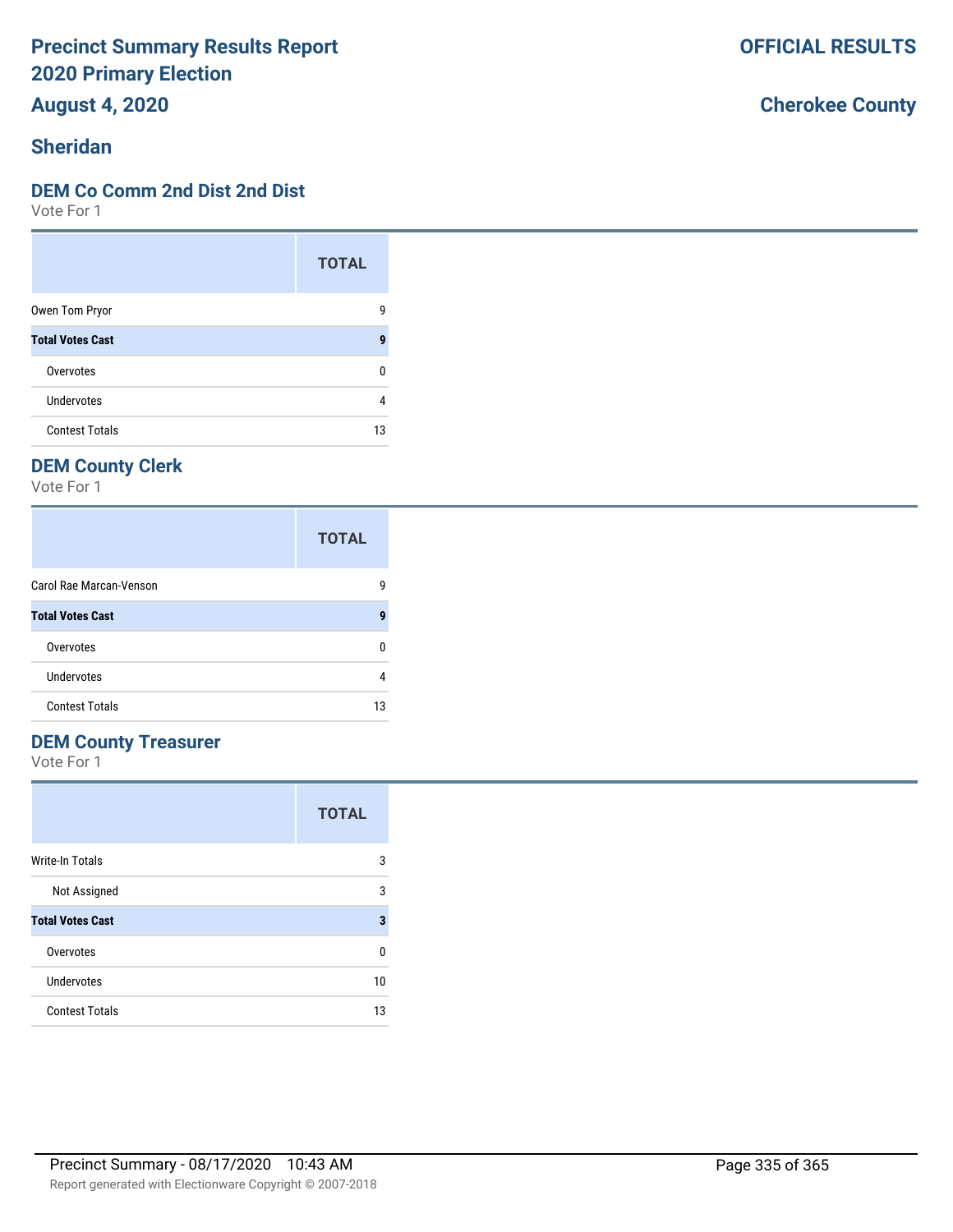**August 4, 2020**

### **Sheridan**

#### **DEM County Register of Deeds**

Vote For 1

|                         | <b>TOTAL</b> |
|-------------------------|--------------|
| Write-In Totals         | n            |
| Not Assigned            | U            |
| <b>Total Votes Cast</b> | O            |
| Overvotes               | 0            |
| Undervotes              | 13           |
| <b>Contest Totals</b>   | 13           |

### **DEM County Attorney**

Vote For 1

|                         | <b>TOTAL</b> |
|-------------------------|--------------|
| <b>Write-In Totals</b>  | n            |
| Not Assigned            | ŋ            |
| <b>Total Votes Cast</b> | 0            |
| Overvotes               | 0            |
| Undervotes              | 13           |
| <b>Contest Totals</b>   | 13           |

### **DEM County Sheriff**

Vote For 1

|                         | <b>TOTAL</b> |
|-------------------------|--------------|
| David M. Groves         | 12           |
| <b>Total Votes Cast</b> | 12           |
| Overvotes               | n            |
| <b>Undervotes</b>       |              |
| <b>Contest Totals</b>   | 13           |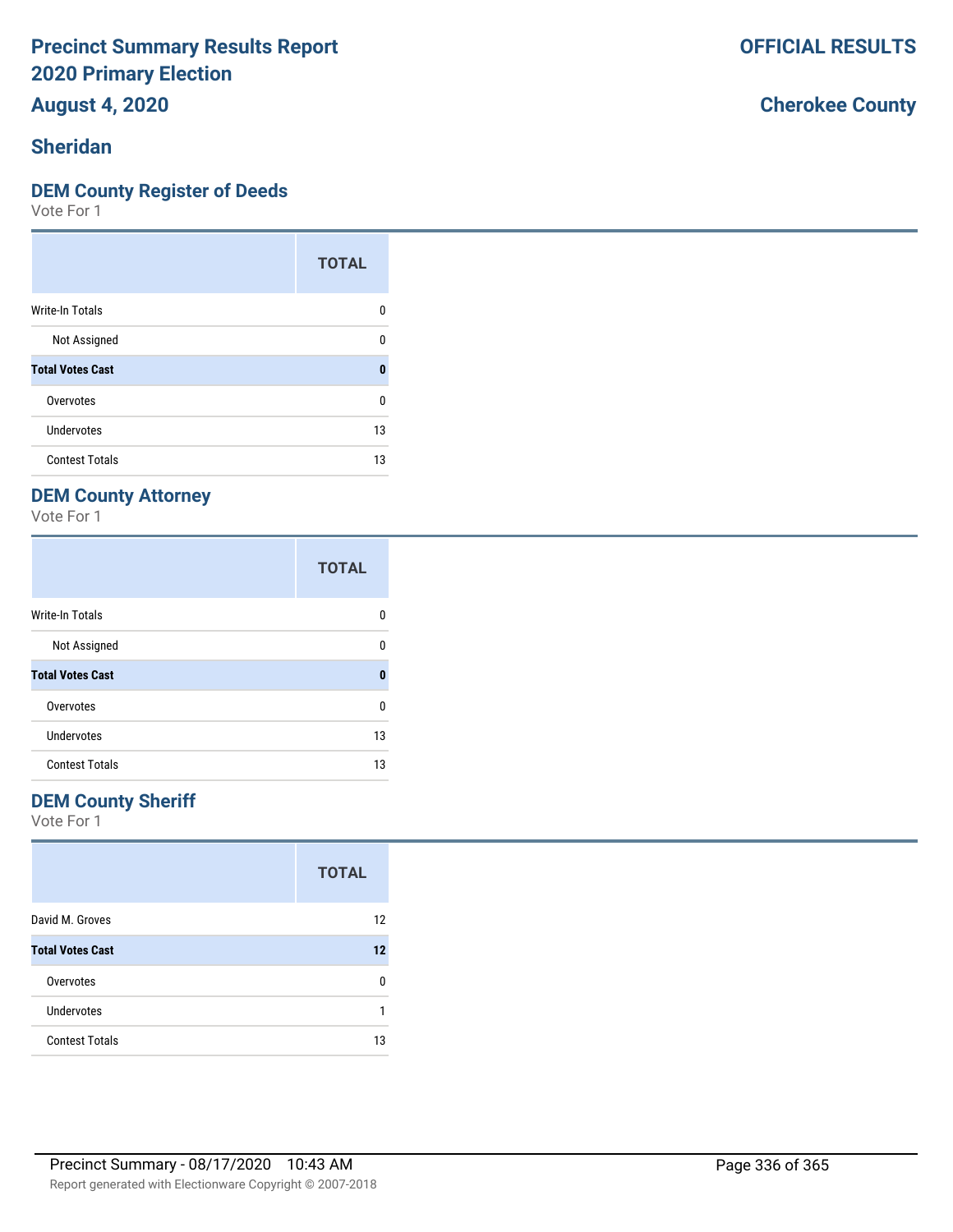**August 4, 2020**

### **Sheridan**

#### **DEM Township Trustee Sheridan Twp**

Vote For 1

|                         | <b>TOTAL</b> |
|-------------------------|--------------|
| Write-In Totals         |              |
| Not Assigned            |              |
| <b>Total Votes Cast</b> |              |
| Overvotes               | U            |
| Undervotes              | 12           |
| <b>Contest Totals</b>   | 13           |

### **DEM Township Treasurer Sheridan Twp**

Vote For 1

|                         | <b>TOTAL</b> |
|-------------------------|--------------|
| Write-In Totals         |              |
| Not Assigned            |              |
| <b>Total Votes Cast</b> |              |
| Overvotes               | ŋ            |
| <b>Undervotes</b>       | 12           |
| <b>Contest Totals</b>   | 13           |

#### **DEM Pct Com m Sheridan**

Vote For 1

|                         | <b>TOTAL</b> |
|-------------------------|--------------|
| <b>Write-In Totals</b>  | n            |
| Not Assigned            | n            |
| <b>Total Votes Cast</b> | 0            |
| Overvotes               | n            |
| Undervotes              | 13           |
| <b>Contest Totals</b>   | 13           |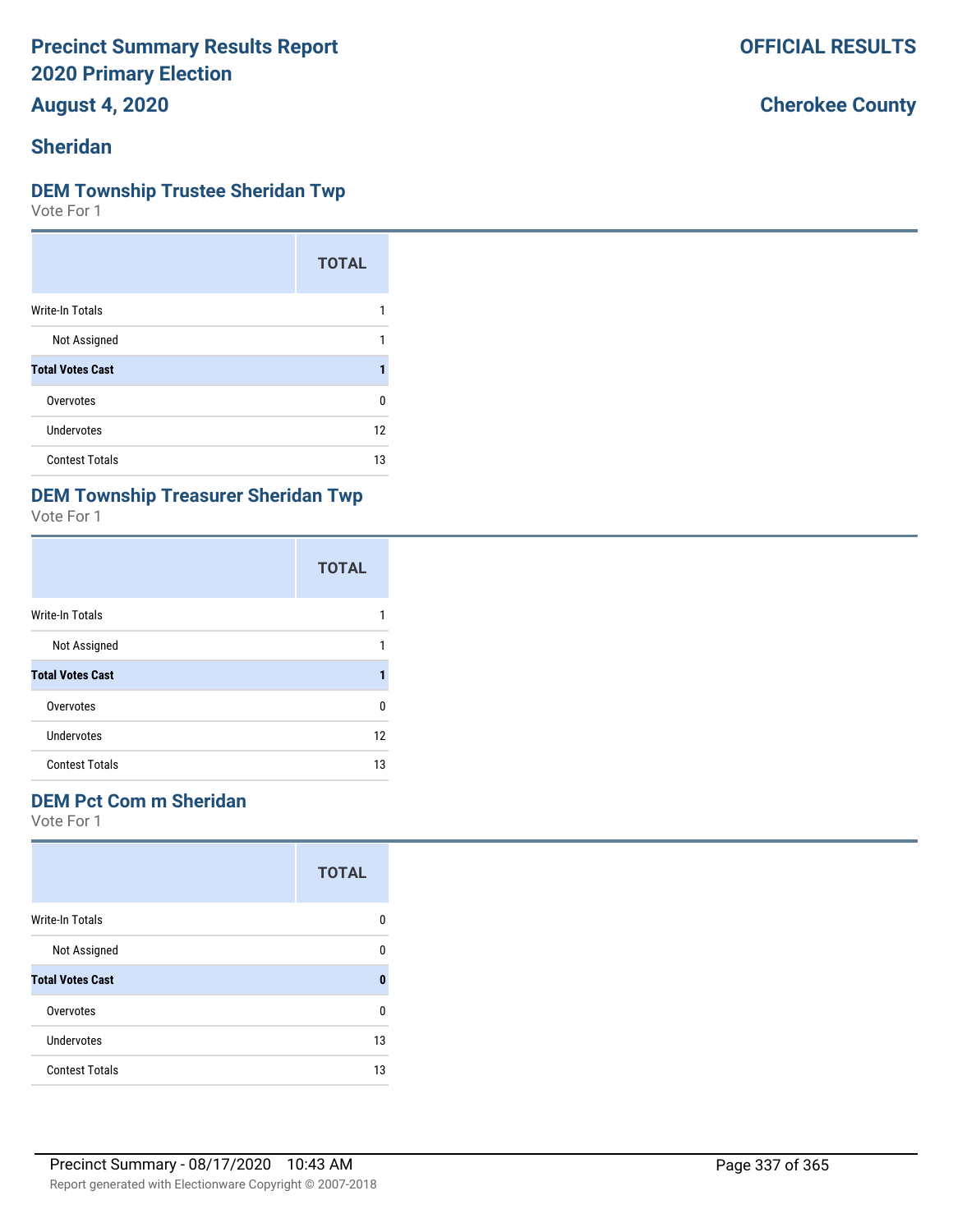## **August 4, 2020**

## **Sheridan**

#### **DEM Pct Com w Sheridan**

Vote For 1

|                         | <b>TOTAL</b> |
|-------------------------|--------------|
| <b>Write-In Totals</b>  | n            |
| Not Assigned            | n            |
| <b>Total Votes Cast</b> | O            |
| Overvotes               | ŋ            |
| <b>Undervotes</b>       | 13           |
| <b>Contest Totals</b>   | 13           |

### **REP United States Senator**

Vote For 1

|                            | <b>TOTAL</b> |
|----------------------------|--------------|
| Lance Berland              | 0            |
| John L. Berman             | 0            |
| Derek C. Ellis             | 0            |
| <b>Bob Hamilton</b>        | 6            |
| Kris Kobach                | 22           |
| David Alan Lindstrom       | 0            |
| Roger Marshall             | 11           |
| <b>Brian Matlock</b>       | 1            |
| John Miller                | 0            |
| <b>Steve Roberts</b>       | 0            |
| <b>Gabriel Mark Robles</b> | 0            |
| <b>Total Votes Cast</b>    | 40           |
| Overvotes                  | 0            |
| Undervotes                 | 1            |
| <b>Contest Totals</b>      | 41           |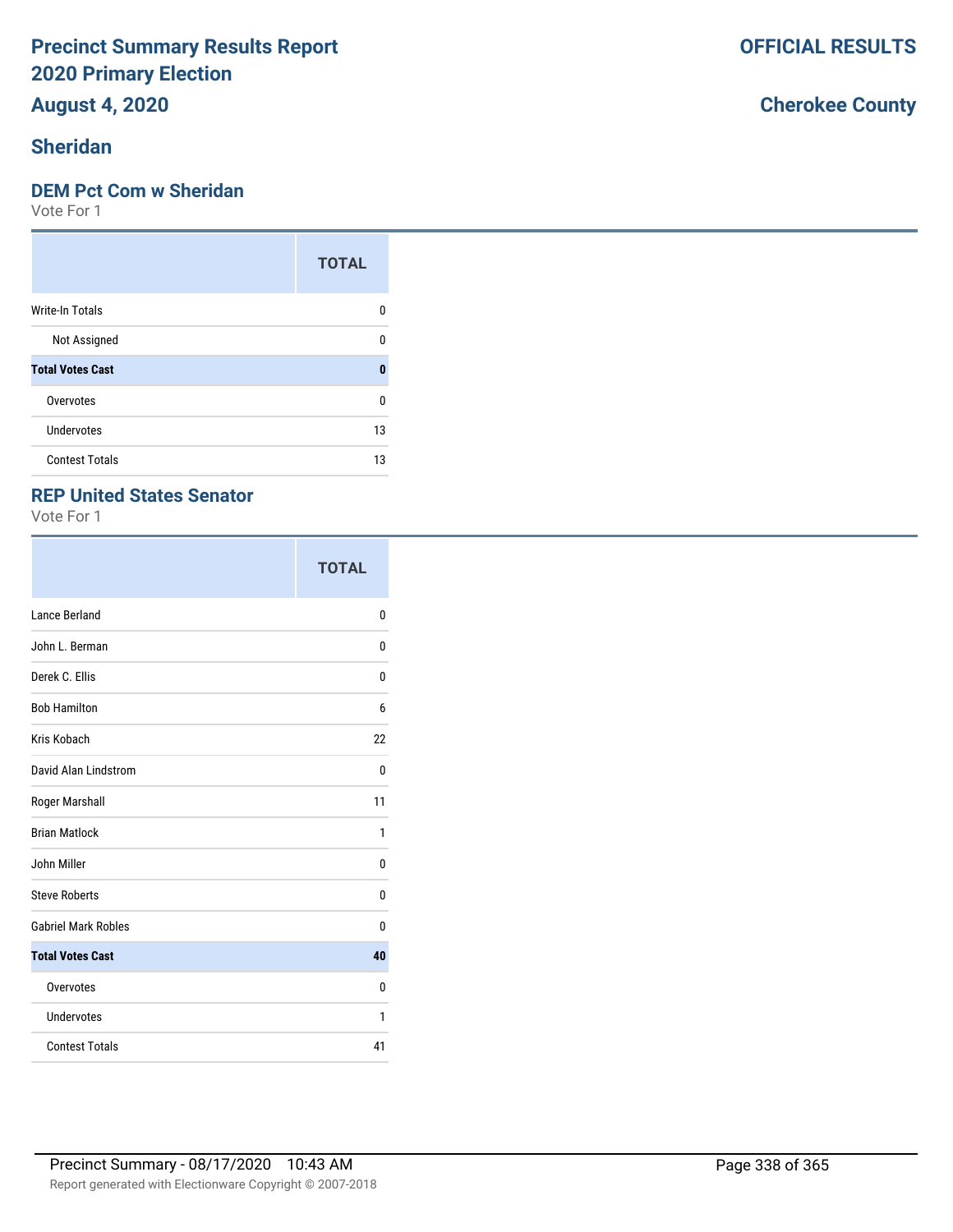# **August 4, 2020**

### **Sheridan**

#### **REP US House Rep 2nd Dist**

Vote For 1

|                         | <b>TOTAL</b> |
|-------------------------|--------------|
| Jake LaTurner           | 26           |
| Dennis Taylor           | 2            |
| <b>Steve Watkins</b>    | 13           |
| <b>Total Votes Cast</b> | 41           |
| Overvotes               | U            |
| Undervotes              | U            |
| <b>Contest Totals</b>   | 41           |

### **REP KS Senator 13th Dist**

Vote For 1

|                            | <b>TOTAL</b> |
|----------------------------|--------------|
| <b>Richard Hilderbrand</b> | 39           |
| <b>Total Votes Cast</b>    | 39           |
| Overvotes                  | n            |
| Undervotes                 | 2            |
| <b>Contest Totals</b>      | 41           |

### **REP KS House of Rep 1st Dist**

Vote For 1

|                           | <b>TOTAL</b>   |
|---------------------------|----------------|
| <b>Ronald Coquillette</b> | $\overline{2}$ |
| Michael Houser            | 38             |
| <b>Total Votes Cast</b>   | 40             |
| Overvotes                 | 0              |
| Undervotes                | 1              |
| <b>Contest Totals</b>     | 41             |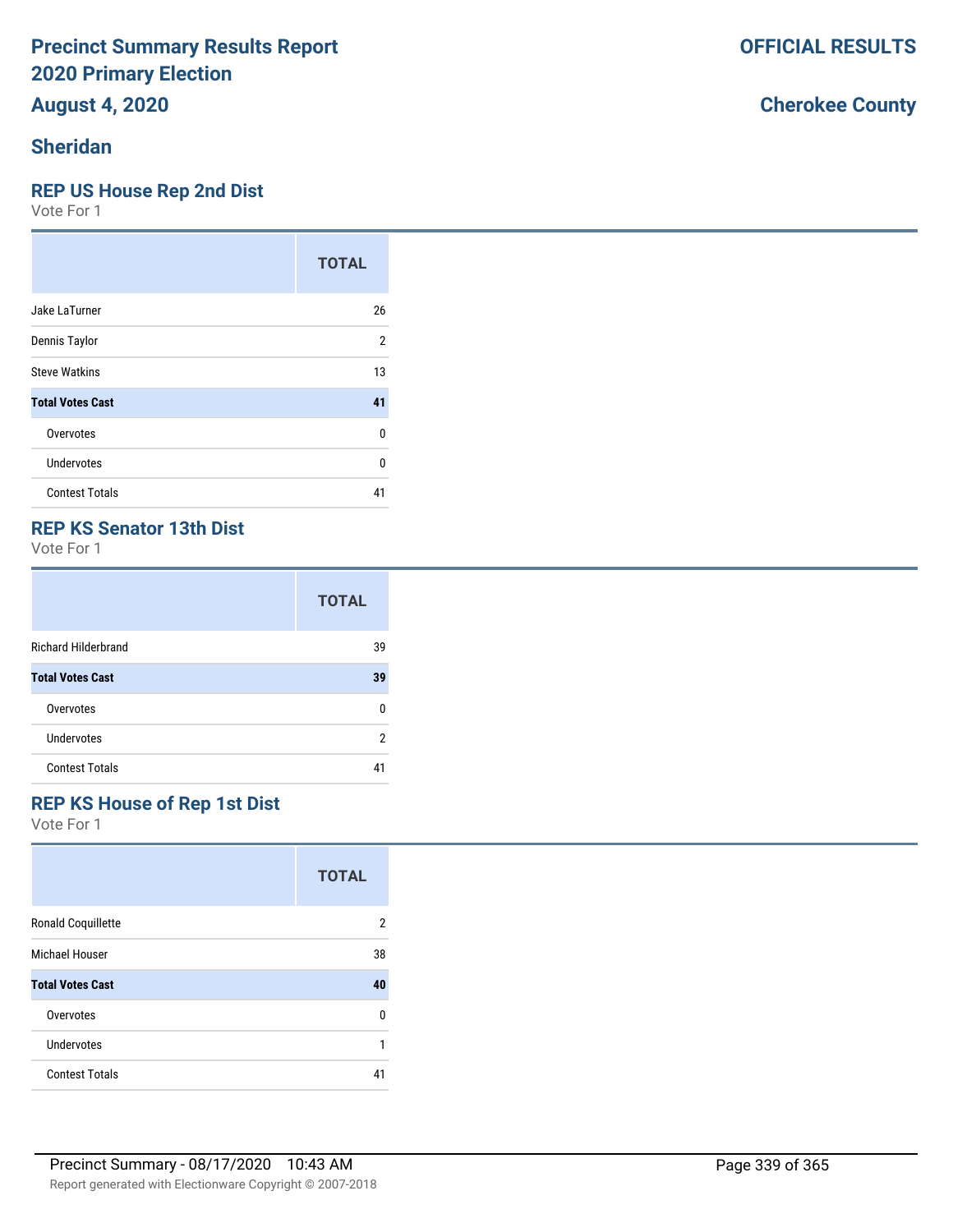**August 4, 2020**

### **Sheridan**

#### **REP Co Comm 2nd Dist 2nd Dist**

Vote For 1

|                         | <b>TOTAL</b> |
|-------------------------|--------------|
| Lorie M. Johnson        | 38           |
| <b>Total Votes Cast</b> | 38           |
| Overvotes               | 0            |
| Undervotes              | 3            |
| <b>Contest Totals</b>   | 4            |

### **REP County Clerk**

Vote For 1

|                         | <b>TOTAL</b> |
|-------------------------|--------------|
| Sammye Opela            | 5            |
| Kyle D. Rennie          | 35           |
| <b>Total Votes Cast</b> | 40           |
| Overvotes               | 0            |
| Undervotes              |              |
| <b>Contest Totals</b>   | 41           |

### **REP County Treasurer**

Vote For 1

|                         | <b>TOTAL</b> |
|-------------------------|--------------|
| Raven Elmore            | 36           |
| <b>Total Votes Cast</b> | 36           |
| Overvotes               | n            |
| Undervotes              | 5            |
| <b>Contest Totals</b>   | 41           |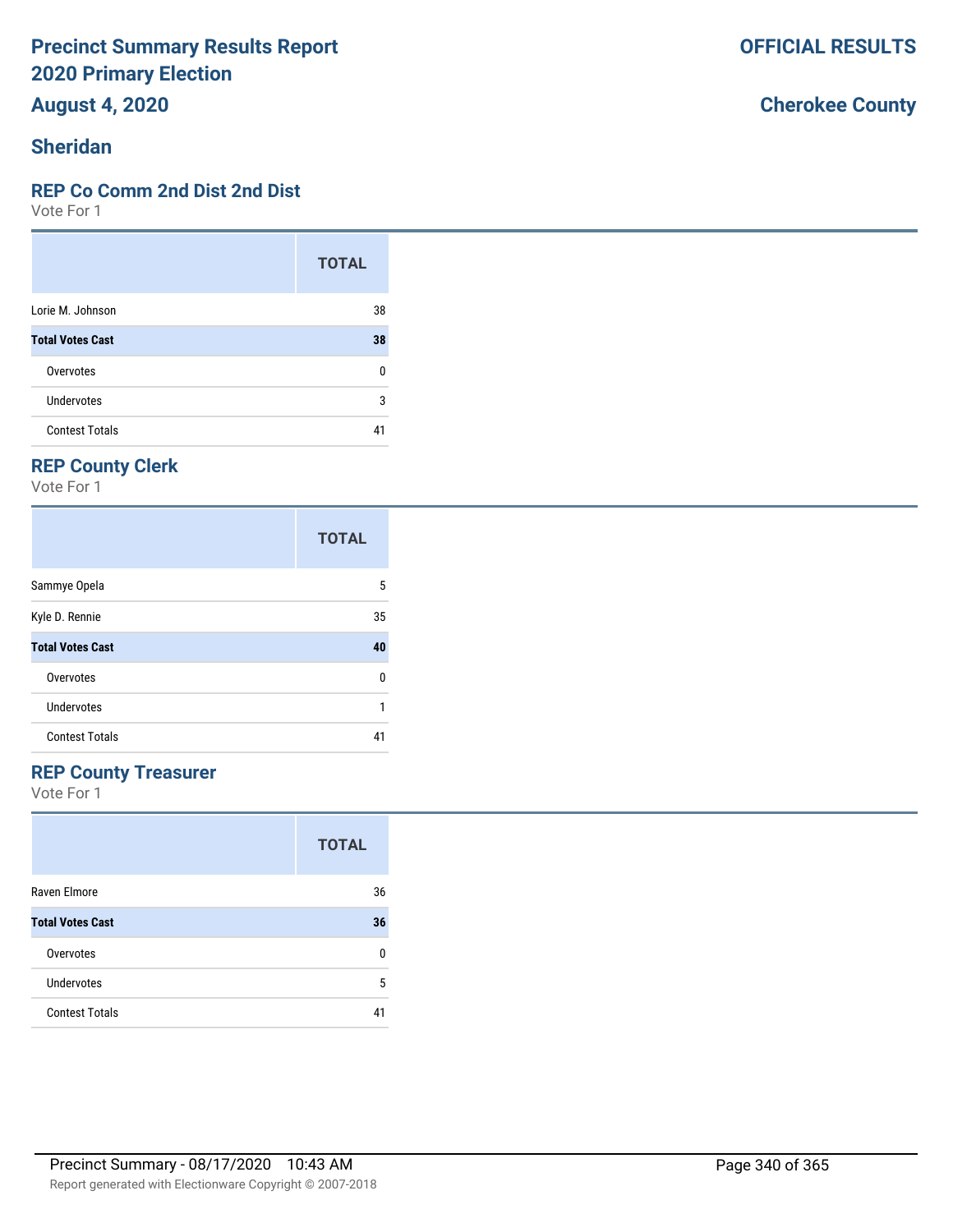**August 4, 2020**

### **Sheridan**

#### **REP County Register of Deeds**

Vote For 1

|                         | <b>TOTAL</b> |
|-------------------------|--------------|
| Barbara S. Bilke        | 35           |
| <b>Total Votes Cast</b> | 35           |
| Overvotes               | 0            |
| Undervotes              | 6            |
| <b>Contest Totals</b>   |              |

### **REP County Attorney**

Vote For 1

|                         | <b>TOTAL</b> |
|-------------------------|--------------|
| Jake Conard             | 36           |
| <b>Total Votes Cast</b> | 36           |
| Overvotes               | 0            |
| Undervotes              | 5            |
| <b>Contest Totals</b>   | 41           |

### **REP County Sheriff**

Vote For 1

|                         | <b>TOTAL</b> |
|-------------------------|--------------|
| <b>Write-In Totals</b>  |              |
| Not Assigned            |              |
| <b>Total Votes Cast</b> |              |
| Overvotes               | n            |
| Undervotes              | 40           |
| <b>Contest Totals</b>   |              |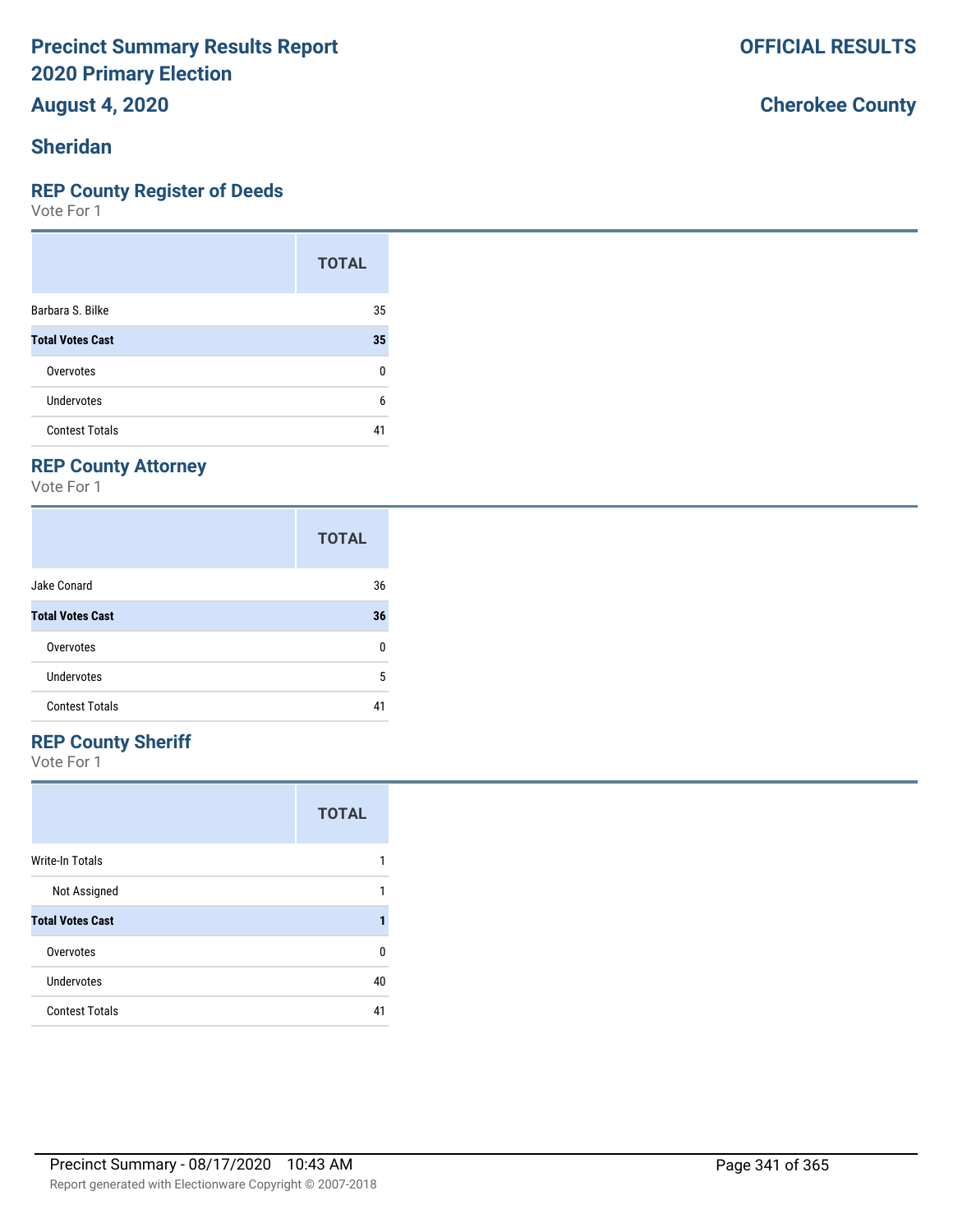**August 4, 2020**

### **Sheridan**

#### **REP Township Trustee Sheridan Twp**

Vote For 1

|                         | <b>TOTAL</b> |
|-------------------------|--------------|
| Aaron Bowin             | 36           |
| <b>Total Votes Cast</b> | 36           |
| Overvotes               | n            |
| Undervotes              | 5            |
| <b>Contest Totals</b>   | 41           |

#### **REP Township Treasurer Sheridan Twp**

Vote For 1

|                         | <b>TOTAL</b> |
|-------------------------|--------------|
| <b>Sherry Bowin</b>     | 37           |
| <b>Total Votes Cast</b> | 37           |
| Overvotes               | n            |
| Undervotes              | 4            |
| <b>Contest Totals</b>   | 41           |

### **REP Pct Com m Sheridan**

Vote For 1

|                         | <b>TOTAL</b> |
|-------------------------|--------------|
| Write-In Totals         | n            |
| Not Assigned            | ŋ            |
| <b>Total Votes Cast</b> | O            |
| Overvotes               | n            |
| Undervotes              | 41           |
| <b>Contest Totals</b>   | 41           |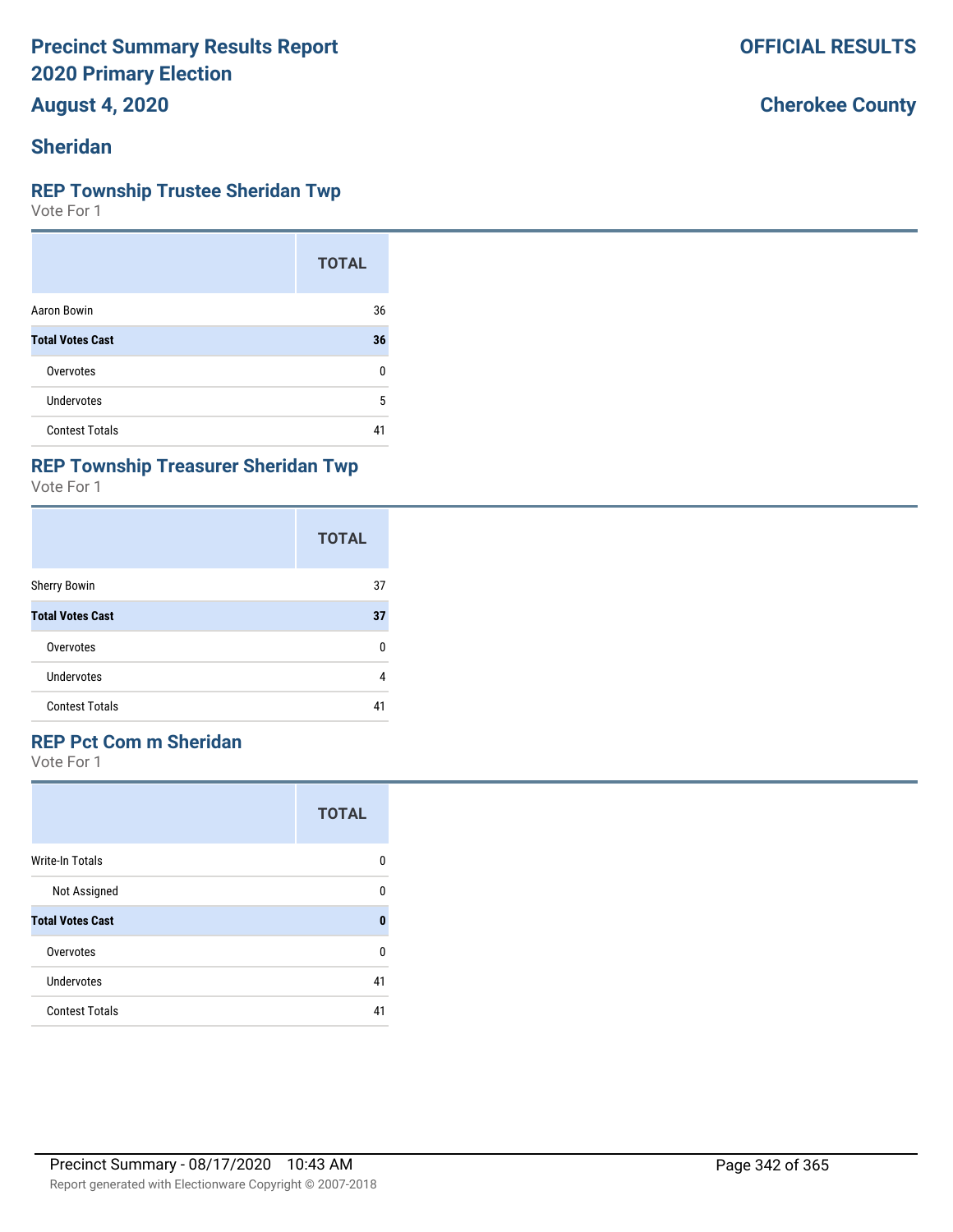## **August 4, 2020**

## **Sheridan**

### **REP Pct Com w Sheridan**

Vote For 1

|                         | <b>TOTAL</b> |
|-------------------------|--------------|
| Write-In Totals         | 0            |
| Not Assigned            | U            |
| <b>Total Votes Cast</b> | O            |
| Overvotes               | U            |
| Undervotes              | 41           |
| <b>Contest Totals</b>   | 41           |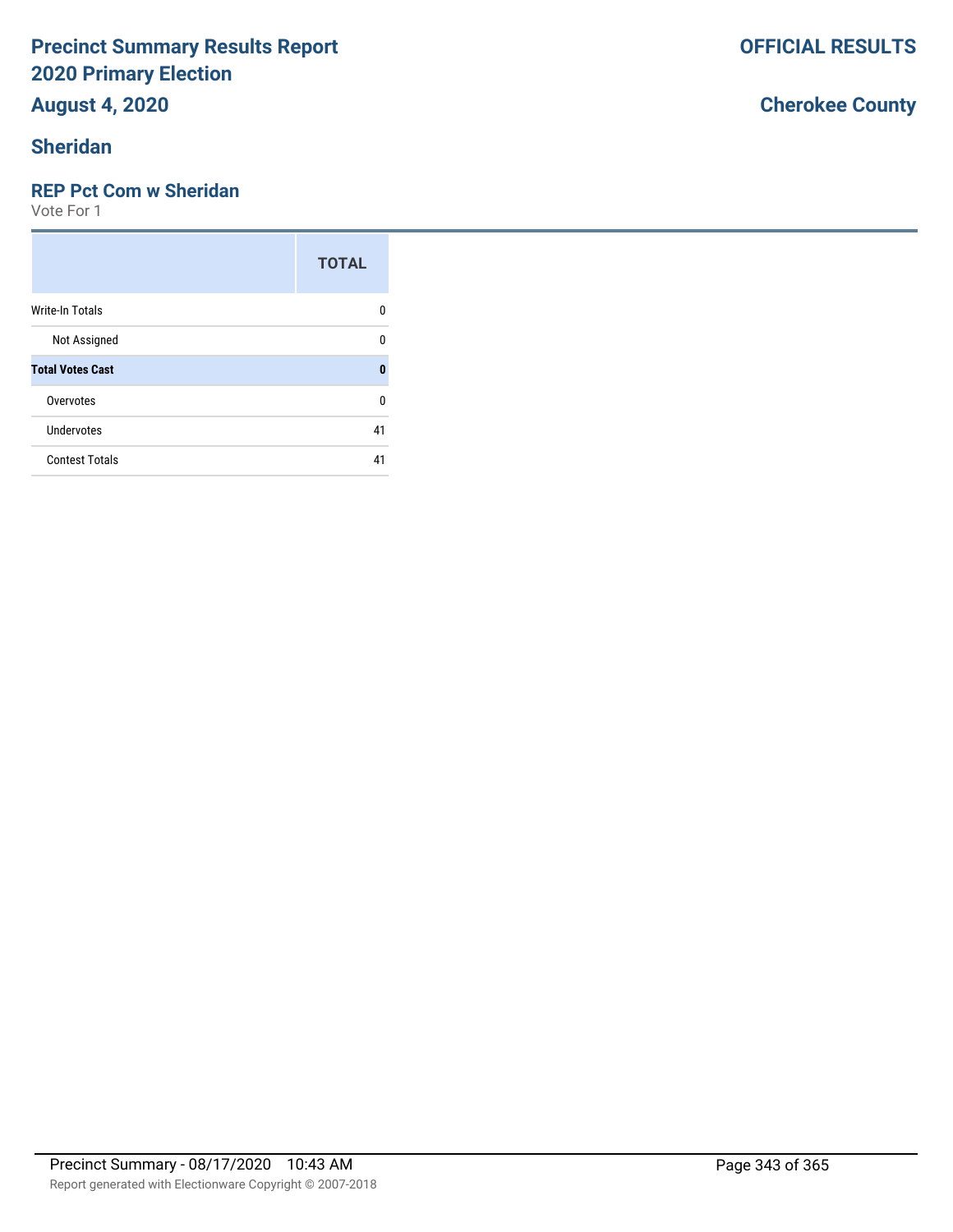### **Spring Valley-Neutral**

### **STATISTICS**

|                                   | TOTAL  |
|-----------------------------------|--------|
| Registered Voters - Total         | 456    |
| Registered Voters - NONPARTISAN   | 123    |
| Registered Voters - Democratic    | 119    |
| Registered Voters - Republican    | 214    |
| <b>Ballots Cast - Total</b>       | 117    |
| <b>Ballots Cast - NONPARTISAN</b> | 0      |
| <b>Ballots Cast - Democratic</b>  | 29     |
| Ballots Cast - Republican         | 88     |
| <b>Ballots Cast - Blank</b>       | 0      |
| Voter Turnout - Total             | 25.66% |
| Voter Turnout - NONPARTISAN       | 0.00%  |
| Voter Turnout - Democratic        | 24.37% |
| Voter Turnout - Republican        | 41.12% |

### **DEM United States Senator**

Vote For 1

|                         | <b>TOTAL</b> |
|-------------------------|--------------|
| Barbara Bollier         | 15           |
| Robert Leon Tillman     | 12           |
| <b>Total Votes Cast</b> | 27           |
| Overvotes               | n            |
| Undervotes              | 2            |
| <b>Contest Totals</b>   | 29           |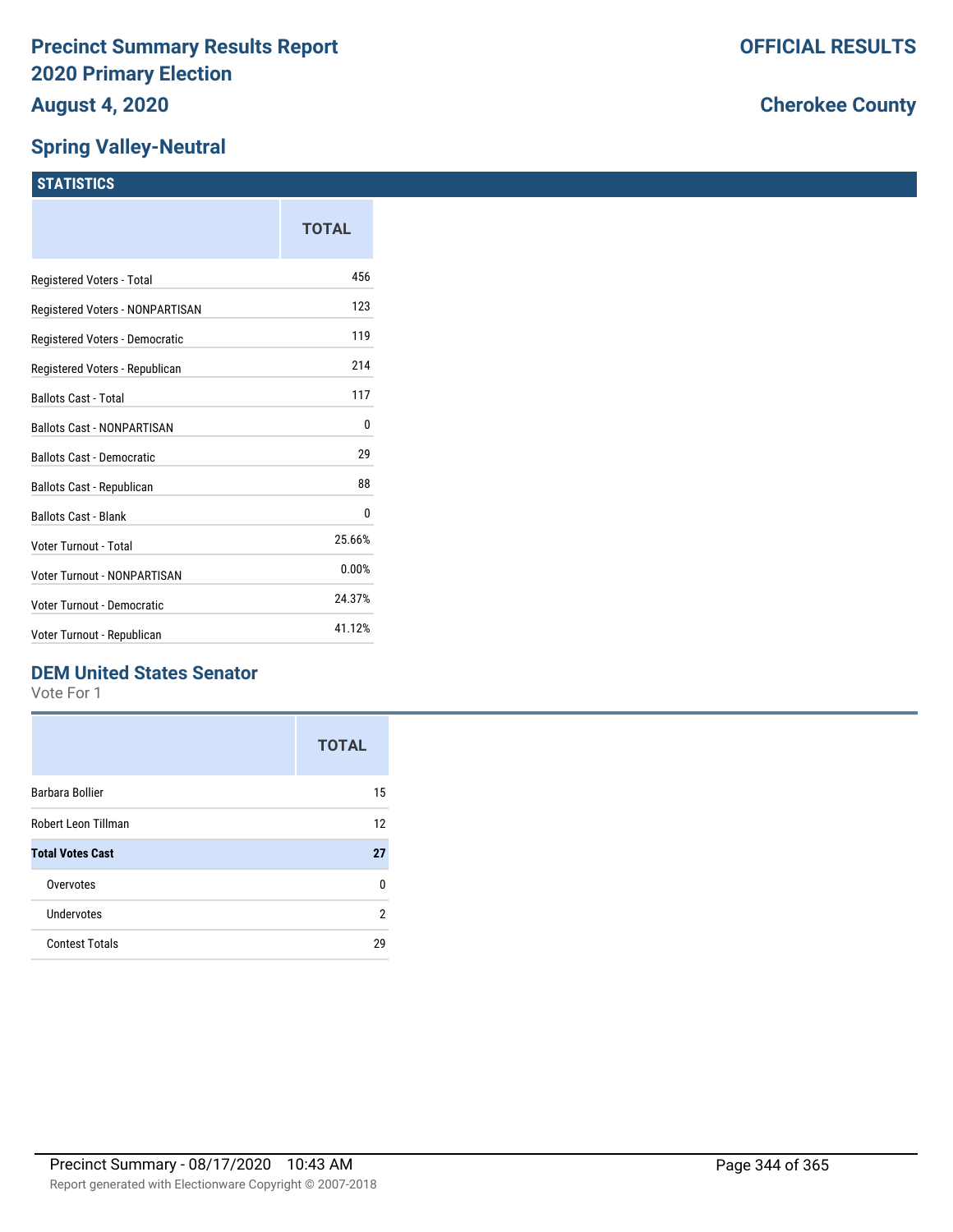### **August 4, 2020**

### **Spring Valley-Neutral**

#### **DEM US House Rep 2nd Dist**

Vote For 1

|                         | <b>TOTAL</b> |
|-------------------------|--------------|
| Michelle De La Isla     | 15           |
| James K. Windholz       | 12           |
| <b>Total Votes Cast</b> | 27           |
| Overvotes               | 0            |
| Undervotes              | 2            |
| <b>Contest Totals</b>   | 29           |

### **DEM KS Senator 13th Dist**

Vote For 1

|                         | <b>TOTAL</b> |
|-------------------------|--------------|
| Nancy J. Ingle          | 27           |
| <b>Total Votes Cast</b> | 27           |
| Overvotes               | n            |
| Undervotes              | 2            |
| <b>Contest Totals</b>   | 29           |

### **DEM KS House of Rep 1st Dist**

Vote For 1

|                         | <b>TOTAL</b> |
|-------------------------|--------------|
| <b>Write-In Totals</b>  |              |
| Not Assigned            |              |
| <b>Total Votes Cast</b> |              |
| Overvotes               | n            |
| <b>Undervotes</b>       | 28           |
| <b>Contest Totals</b>   | 29           |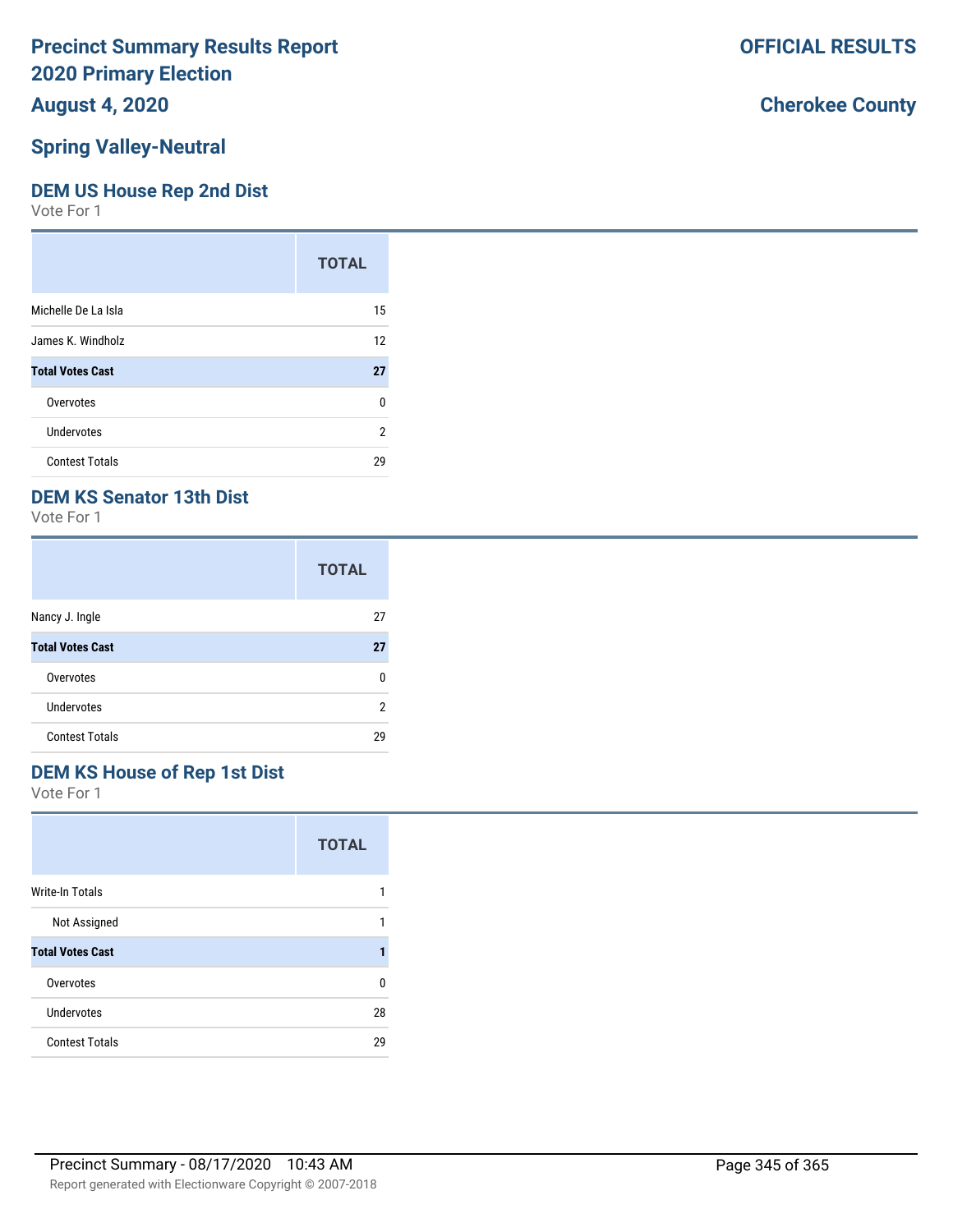**August 4, 2020**

### **Spring Valley-Neutral**

#### **DEM Co Comm 2nd Dist 2nd Dist**

Vote For 1

|                         | <b>TOTAL</b> |
|-------------------------|--------------|
| Owen Tom Pryor          | 26           |
| <b>Total Votes Cast</b> | 26           |
| Overvotes               | U            |
| Undervotes              | 3            |
| <b>Contest Totals</b>   | 29           |

### **DEM County Clerk**

Vote For 1

|                         | <b>TOTAL</b> |
|-------------------------|--------------|
| Carol Rae Marcan-Venson | 26           |
| <b>Total Votes Cast</b> | 26           |
| Overvotes               | n            |
| Undervotes              | 3            |
| <b>Contest Totals</b>   | 29           |

### **DEM County Treasurer**

Vote For 1

|                         | <b>TOTAL</b> |
|-------------------------|--------------|
| Write-In Totals         |              |
| Not Assigned            |              |
| <b>Total Votes Cast</b> |              |
| Overvotes               | n            |
| Undervotes              | 28           |
| <b>Contest Totals</b>   | 29           |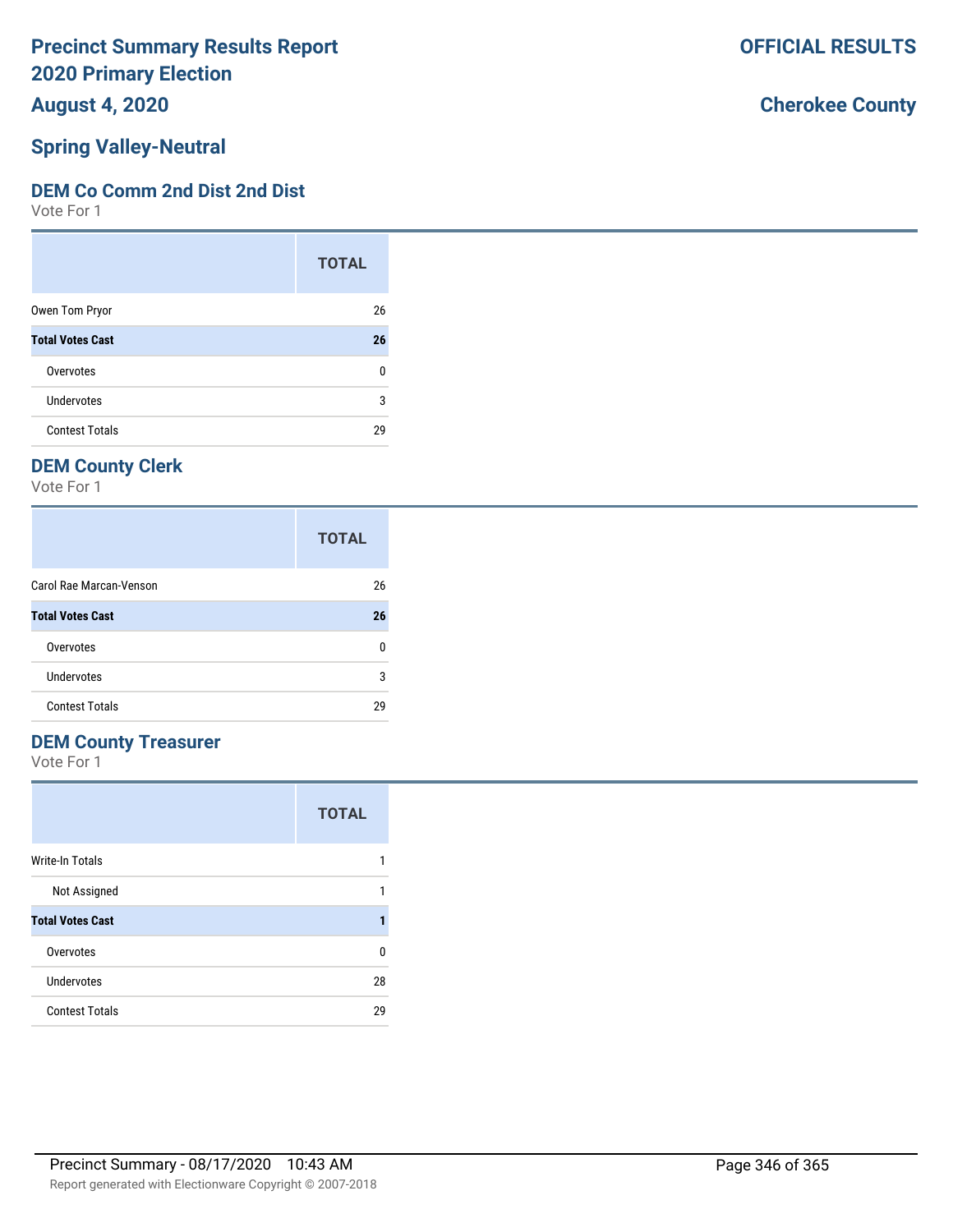**August 4, 2020**

### **Spring Valley-Neutral**

#### **DEM County Register of Deeds**

Vote For 1

|                         | <b>TOTAL</b> |
|-------------------------|--------------|
| Write-In Totals         | n            |
| Not Assigned            | n            |
| <b>Total Votes Cast</b> | n            |
| Overvotes               | ŋ            |
| Undervotes              | 29           |
| <b>Contest Totals</b>   | 29           |

### **DEM County Attorney**

Vote For 1

|                         | <b>TOTAL</b>        |
|-------------------------|---------------------|
| <b>Write-In Totals</b>  | 2                   |
| Not Assigned            | 2                   |
| <b>Total Votes Cast</b> | $\boldsymbol{\eta}$ |
| Overvotes               | U                   |
| Undervotes              | 27                  |
| <b>Contest Totals</b>   | 29                  |

### **DEM County Sheriff**

Vote For 1

|                         | <b>TOTAL</b> |
|-------------------------|--------------|
| David M. Groves         | 28           |
| <b>Total Votes Cast</b> | 28           |
| Overvotes               | n            |
| <b>Undervotes</b>       |              |
| <b>Contest Totals</b>   | 29           |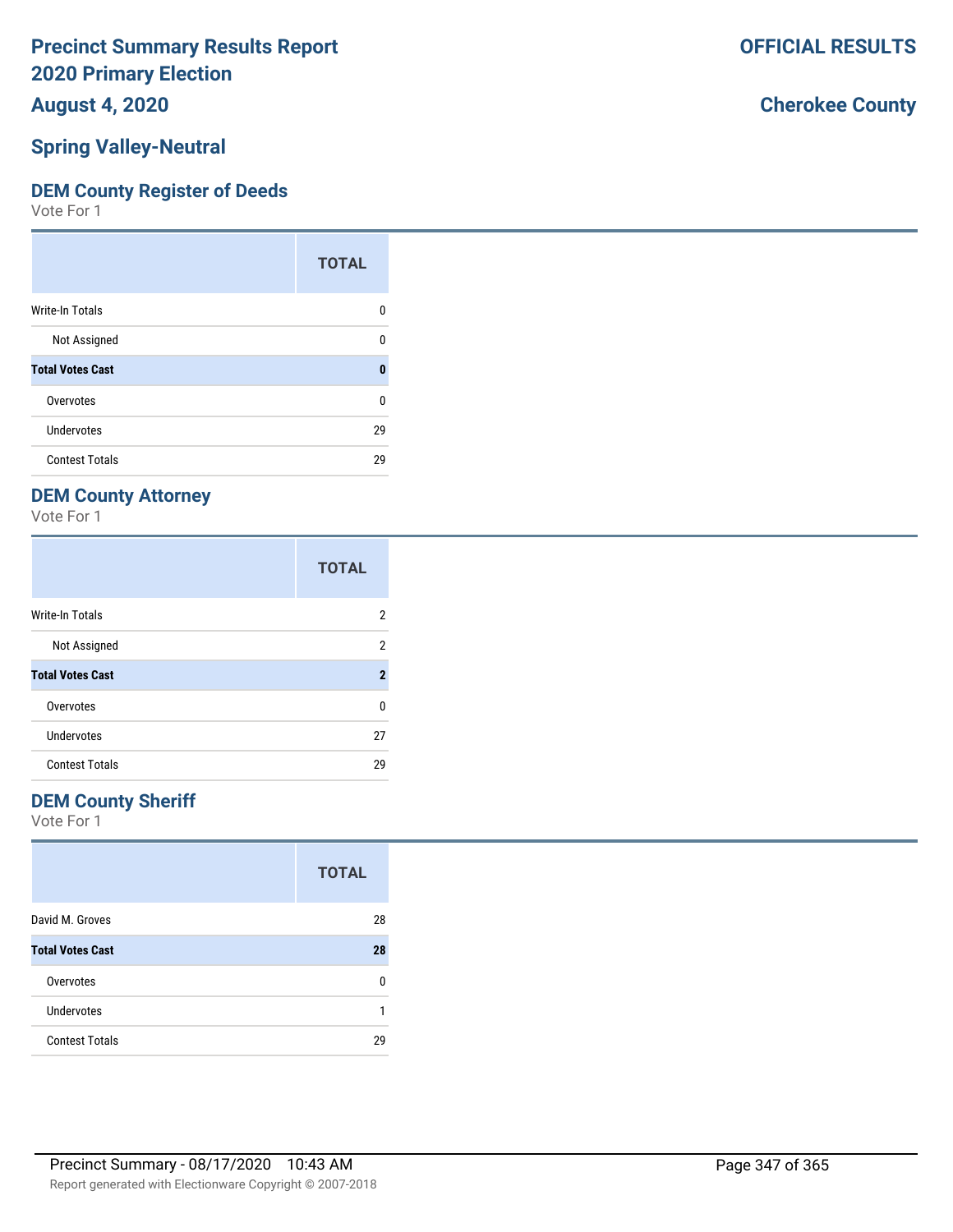**August 4, 2020**

#### **Spring Valley-Neutral**

#### **DEM Township Trustee Spring Valley Twp**

Vote For 1

|                         | <b>TOTAL</b>   |
|-------------------------|----------------|
| <b>Write-In Totals</b>  | 2              |
| Not Assigned            | 2              |
| <b>Total Votes Cast</b> | $\overline{2}$ |
| Overvotes               | n              |
| Undervotes              | 27             |
| <b>Contest Totals</b>   | 29             |

# **DEM Township Treasurer Spring Valley Twp**

| Vote For |  |  |
|----------|--|--|
|----------|--|--|

|                         | <b>TOTAL</b> |
|-------------------------|--------------|
| <b>Write-In Totals</b>  |              |
| Not Assigned            |              |
| <b>Total Votes Cast</b> |              |
| Overvotes               | n            |
| Undervotes              | 28           |
| <b>Contest Totals</b>   | 29           |

#### **DEM Pct Com m Spring Valley-Neutral**

Vote For 1

|                         | <b>TOTAL</b> |
|-------------------------|--------------|
| <b>Tommy Lawson</b>     | 24           |
| Write-In Totals         | 0            |
| Not Assigned            | 0            |
| <b>Total Votes Cast</b> | 24           |
| Overvotes               | $\Omega$     |
| Undervotes              | 5            |
| <b>Contest Totals</b>   | 29           |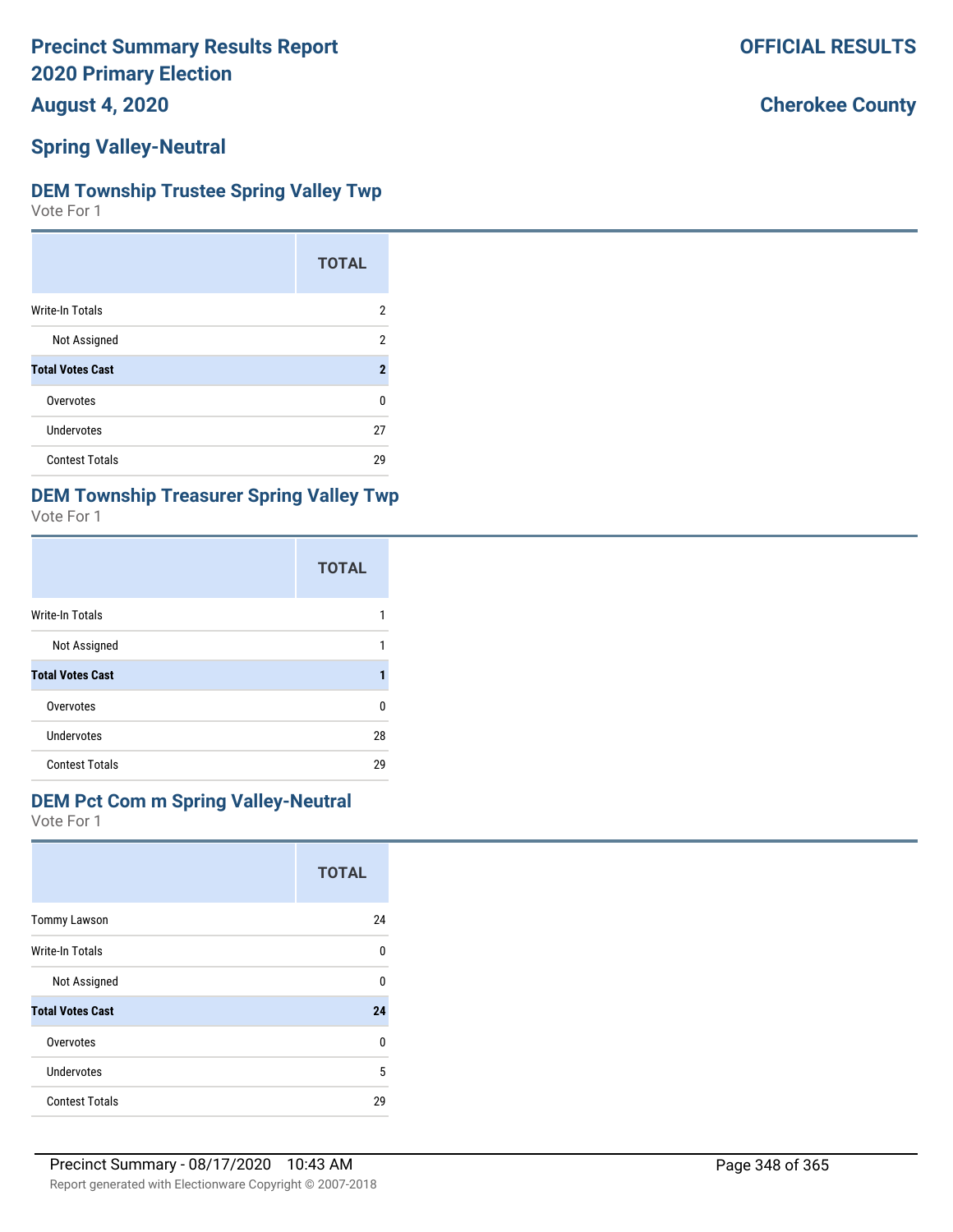**August 4, 2020**

### **Spring Valley-Neutral**

#### **DEM Pct Com w Spring Valley-Neutral**

Vote For 1

|                         | <b>TOTAL</b> |
|-------------------------|--------------|
| <b>Write-In Totals</b>  |              |
| Not Assigned            |              |
| <b>Total Votes Cast</b> |              |
| Overvotes               | U            |
| <b>Undervotes</b>       | 28           |
| <b>Contest Totals</b>   | 29           |

### **REP United States Senator**

Vote For 1

|                            | <b>TOTAL</b> |
|----------------------------|--------------|
| Lance Berland              | 1            |
| John L. Berman             | 0            |
| Derek C. Ellis             | 0            |
| <b>Bob Hamilton</b>        | 12           |
| Kris Kobach                | 34           |
| David Alan Lindstrom       | 0            |
| Roger Marshall             | 39           |
| <b>Brian Matlock</b>       | 1            |
| John Miller                | 1            |
| <b>Steve Roberts</b>       | 0            |
| <b>Gabriel Mark Robles</b> | 0            |
| <b>Total Votes Cast</b>    | 88           |
| Overvotes                  | 0            |
| <b>Undervotes</b>          | 0            |
| <b>Contest Totals</b>      | 88           |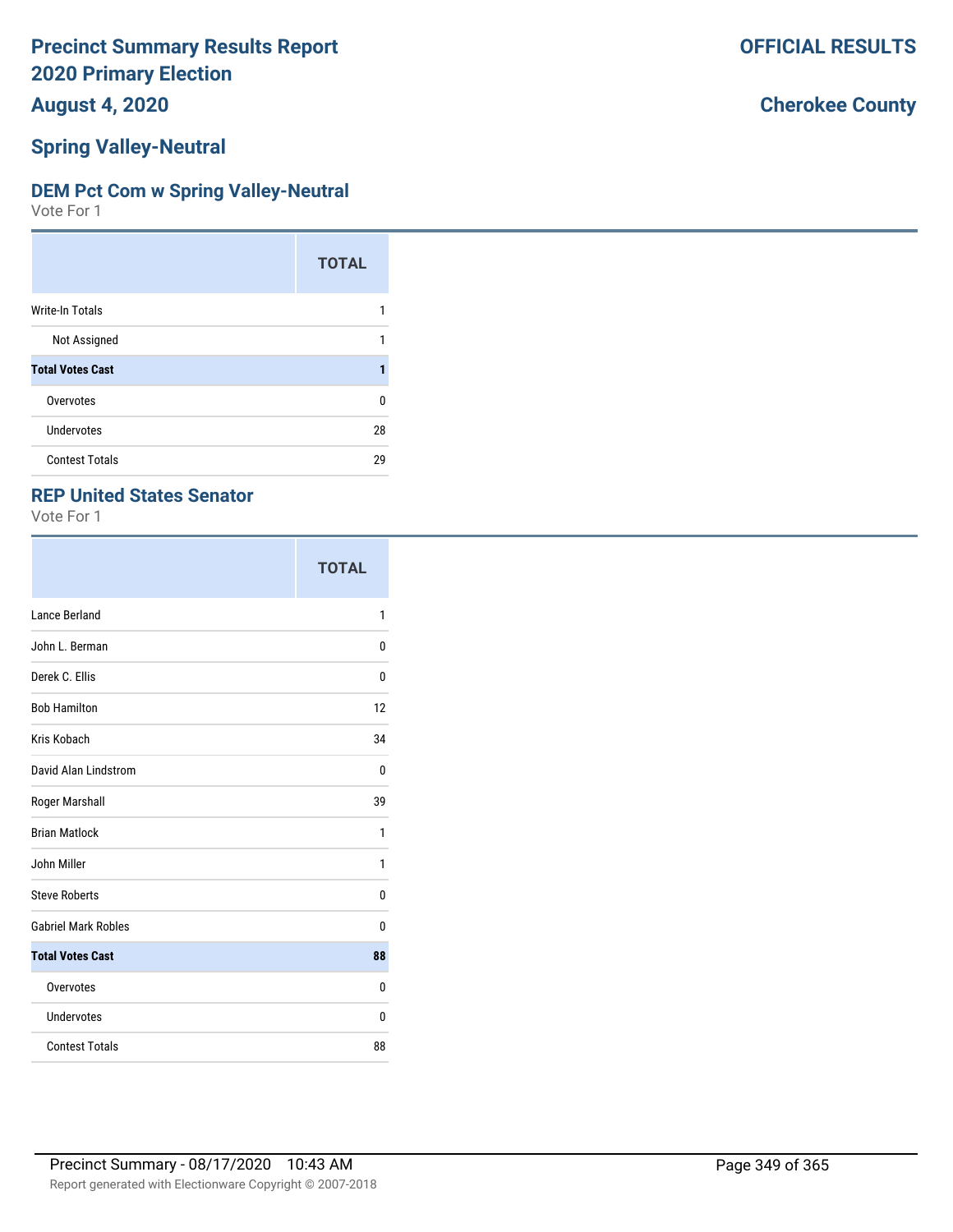### **August 4, 2020**

#### **Spring Valley-Neutral**

### **REP US House Rep 2nd Dist**

Vote For 1

|                         | <b>TOTAL</b> |
|-------------------------|--------------|
| Jake LaTurner           | 69           |
| Dennis Taylor           | 6            |
| <b>Steve Watkins</b>    | 12           |
| <b>Total Votes Cast</b> | 87           |
| Overvotes               | 0            |
| Undervotes              | 1            |
| <b>Contest Totals</b>   | 88           |

### **REP KS Senator 13th Dist**

Vote For 1

|                            | <b>TOTAL</b> |
|----------------------------|--------------|
| <b>Richard Hilderbrand</b> | 83           |
| <b>Total Votes Cast</b>    | 83           |
| Overvotes                  | n            |
| Undervotes                 | 5            |
| <b>Contest Totals</b>      | 88           |

## **REP KS House of Rep 1st Dist**

Vote For 1

|                         | <b>TOTAL</b> |
|-------------------------|--------------|
| Ronald Coquillette      | 6            |
| Michael Houser          | 82           |
| <b>Total Votes Cast</b> | 88           |
| Overvotes               | 0            |
| Undervotes              | U            |
| <b>Contest Totals</b>   | 88           |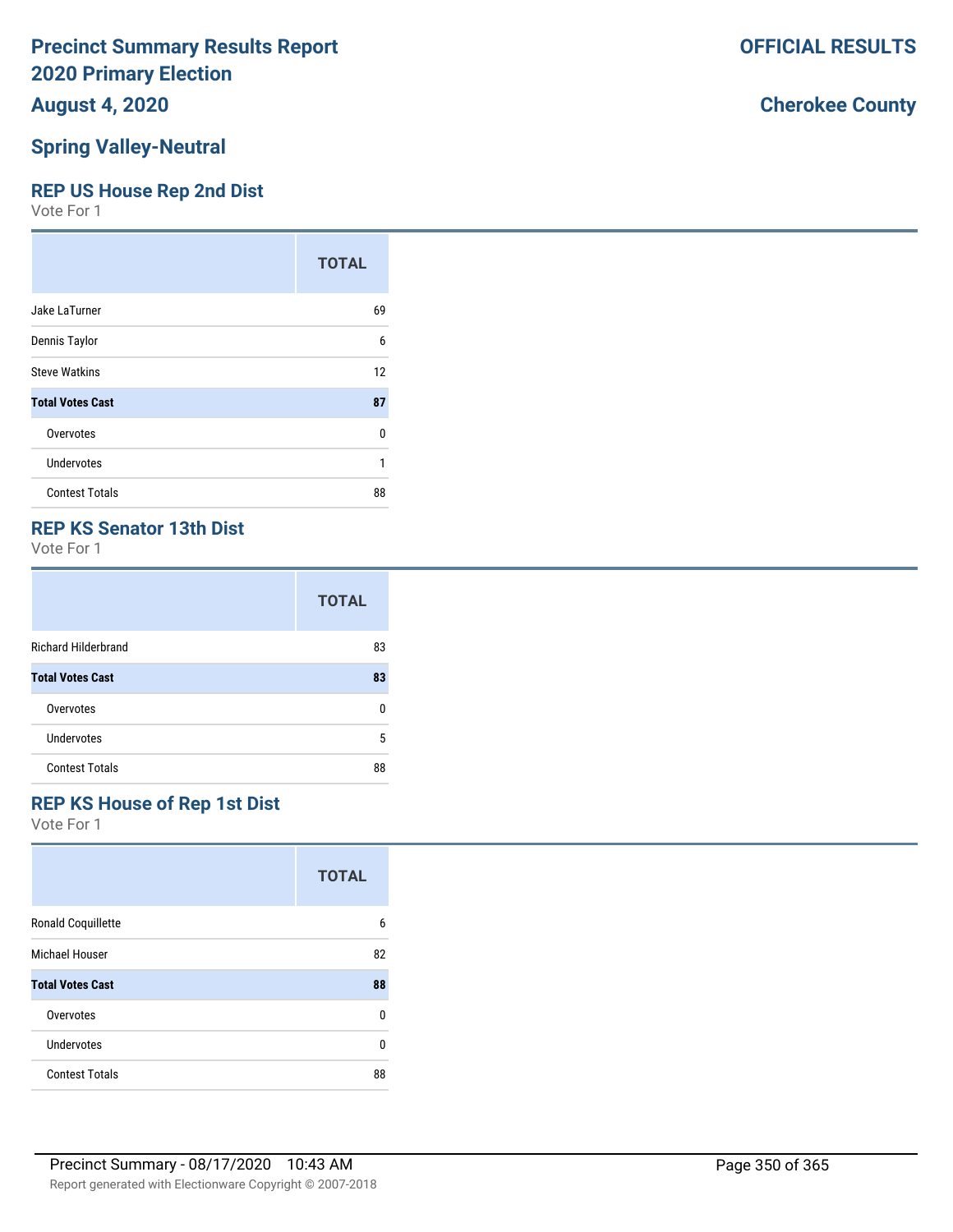**August 4, 2020**

## **Spring Valley-Neutral**

### **REP Co Comm 2nd Dist 2nd Dist**

Vote For 1

|                         | <b>TOTAL</b> |
|-------------------------|--------------|
| Lorie M. Johnson        | 80           |
| <b>Total Votes Cast</b> | 80           |
| Overvotes               | 0            |
| Undervotes              | 8            |
| <b>Contest Totals</b>   | 88           |

# **REP County Clerk**

Vote For 1

|                         | <b>TOTAL</b> |
|-------------------------|--------------|
| Sammye Opela            | 26           |
| Kyle D. Rennie          | 55           |
| <b>Total Votes Cast</b> | 81           |
| Overvotes               | 0            |
| Undervotes              | 7            |
| <b>Contest Totals</b>   | 88           |

### **REP County Treasurer**

Vote For 1

|                         | <b>TOTAL</b> |
|-------------------------|--------------|
| Raven Elmore            | 81           |
| <b>Total Votes Cast</b> | 81           |
| Overvotes               | n            |
| Undervotes              |              |
| <b>Contest Totals</b>   | 88           |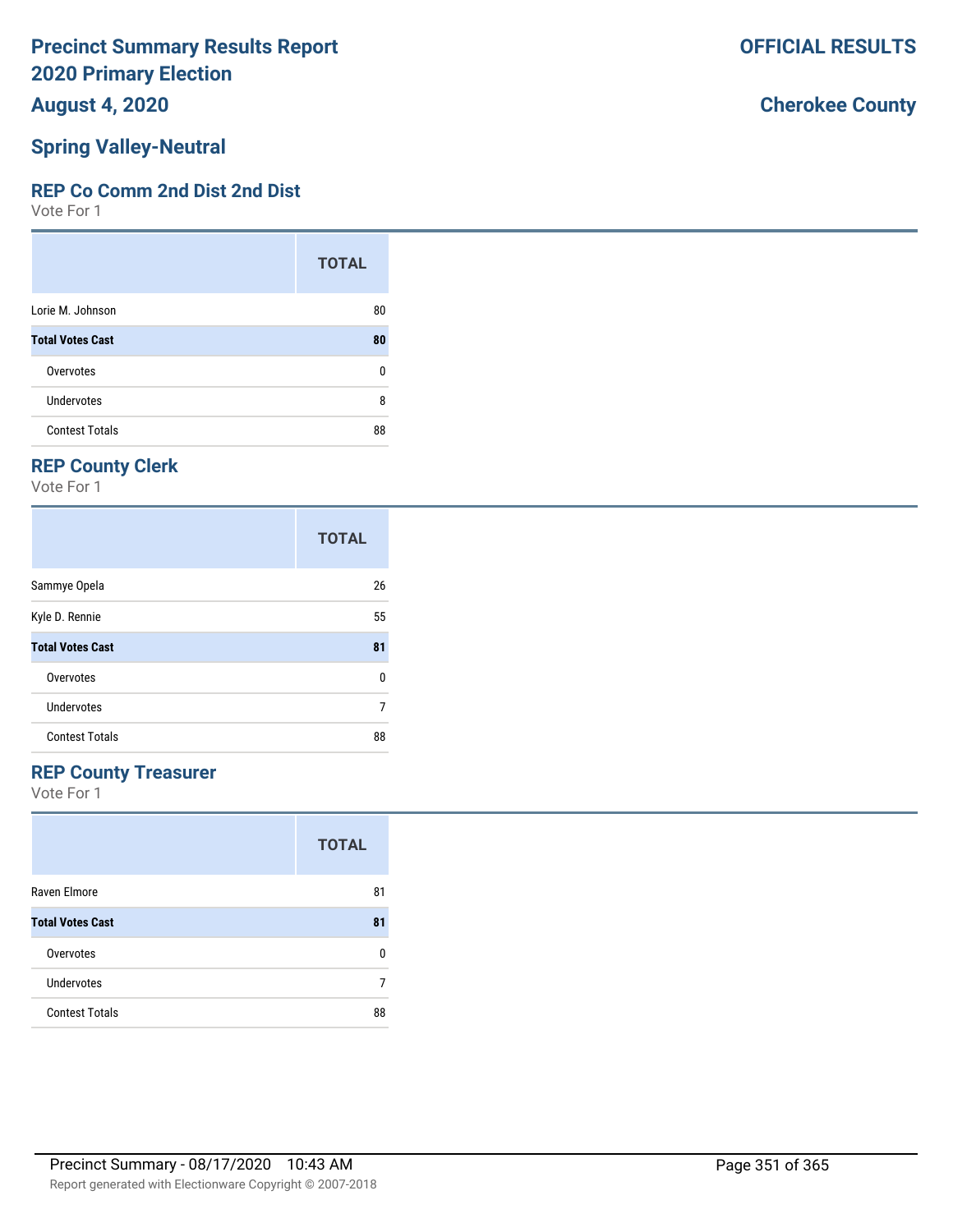**August 4, 2020**

## **Spring Valley-Neutral**

### **REP County Register of Deeds**

Vote For 1

|                         | <b>TOTAL</b> |
|-------------------------|--------------|
| Barbara S. Bilke        | 80           |
| <b>Total Votes Cast</b> | 80           |
| Overvotes               | ŋ            |
| Undervotes              | 8            |
| <b>Contest Totals</b>   | 88           |

## **REP County Attorney**

Vote For 1

|                         | <b>TOTAL</b> |
|-------------------------|--------------|
| Jake Conard             | 79           |
| <b>Total Votes Cast</b> | 79           |
| Overvotes               | ŋ            |
| Undervotes              | g            |
| <b>Contest Totals</b>   | 88           |

### **REP County Sheriff**

Vote For 1

|                         | <b>TOTAL</b> |
|-------------------------|--------------|
| Write-In Totals         | 16           |
| Not Assigned            | 16           |
| <b>Total Votes Cast</b> | 16           |
| Overvotes               | U            |
| Undervotes              | 72           |
| <b>Contest Totals</b>   | 88           |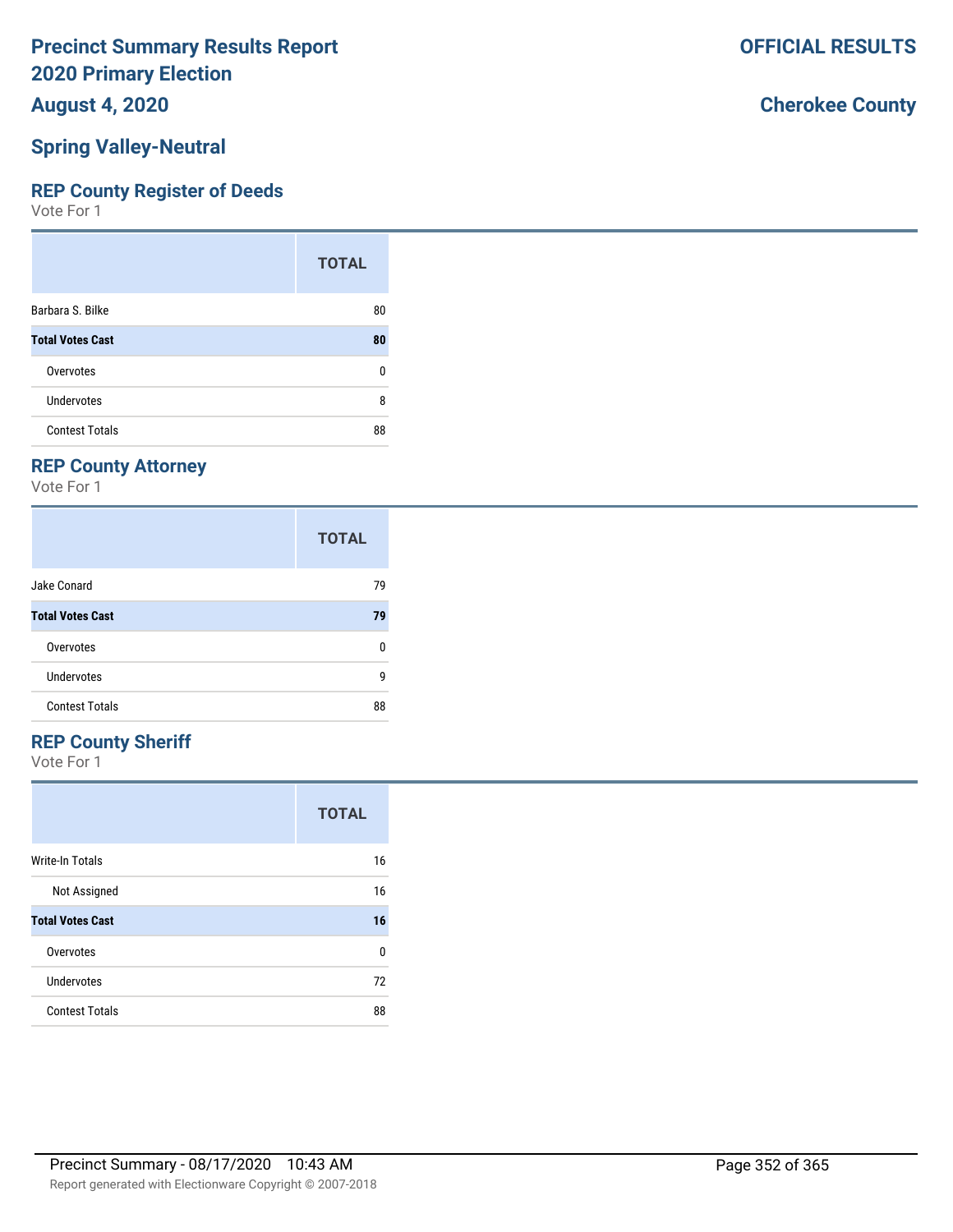**August 4, 2020**

### **Spring Valley-Neutral**

#### **REP Township Trustee Spring Valley Twp**

Vote For 1

|                         | <b>TOTAL</b> |
|-------------------------|--------------|
| Clark D. Hall           | 82           |
| <b>Total Votes Cast</b> | 82           |
| Overvotes               | n            |
| Undervotes              | 6            |
| <b>Contest Totals</b>   | 88           |

### **REP Township Treasurer Spring Valley Twp**

Vote For 1

|                         | <b>TOTAL</b> |
|-------------------------|--------------|
| Nancy King              | 84           |
| <b>Total Votes Cast</b> | 84           |
| Overvotes               | 0            |
| <b>Undervotes</b>       | 4            |
| <b>Contest Totals</b>   | 88           |

#### **REP Pct Com m Spring Valley-Neutral**

Vote For 1

|                         | <b>TOTAL</b> |
|-------------------------|--------------|
| <b>Write-In Totals</b>  | 8            |
| Not Assigned            | 8            |
| <b>Total Votes Cast</b> | 8            |
| Overvotes               | ŋ            |
| Undervotes              | 80           |
| <b>Contest Totals</b>   | 88           |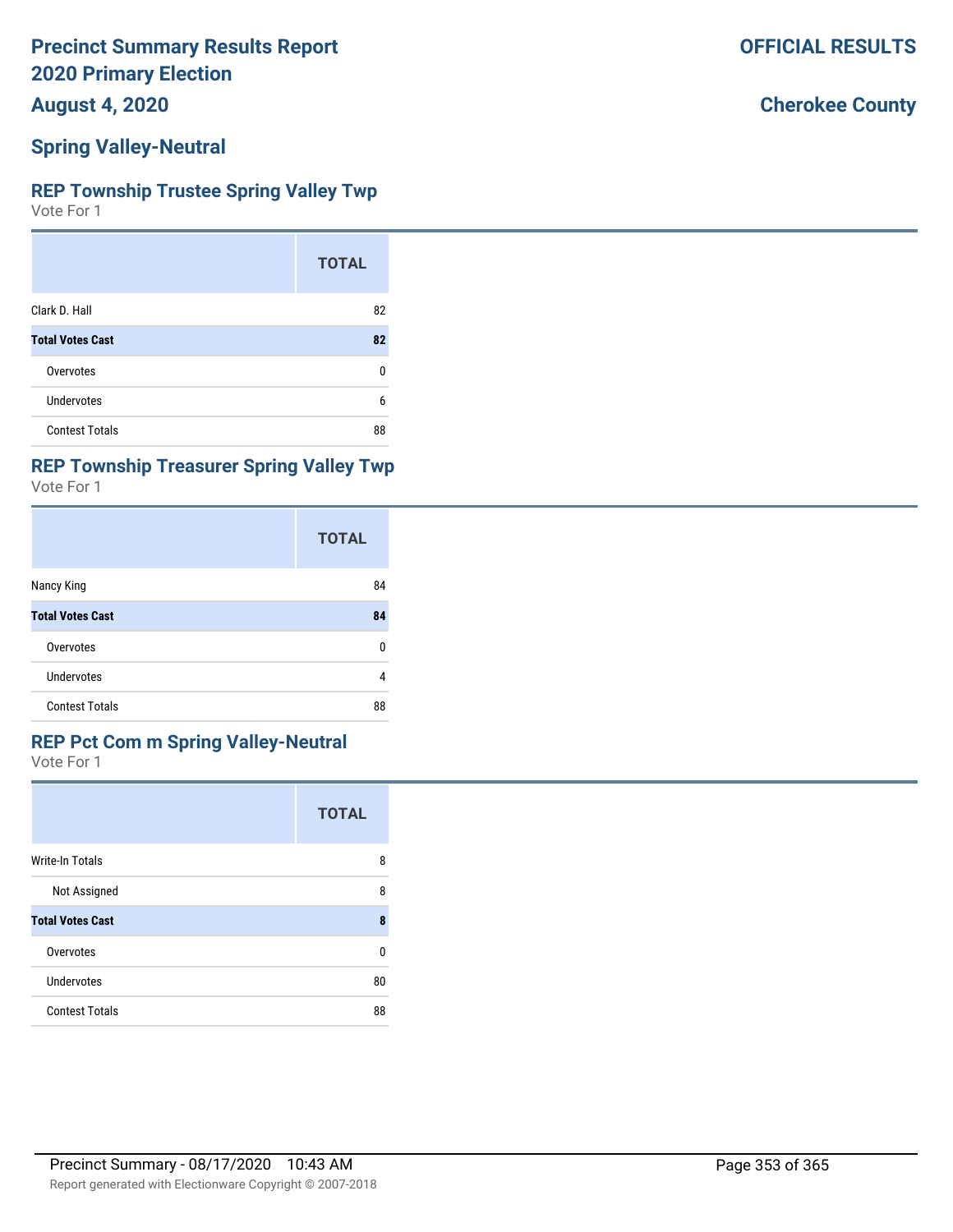**August 4, 2020**

#### **Spring Valley-Neutral**

#### **REP Pct Com w Spring Valley-Neutral**

Vote For 1

|                         | <b>TOTAL</b> |
|-------------------------|--------------|
| Charla King             | 77           |
| <b>Write-In Totals</b>  | 1            |
| Not Assigned            | 1            |
| <b>Total Votes Cast</b> | 78           |
| Overvotes               | $\Omega$     |
| <b>Undervotes</b>       | 10           |
| <b>Contest Totals</b>   | 88           |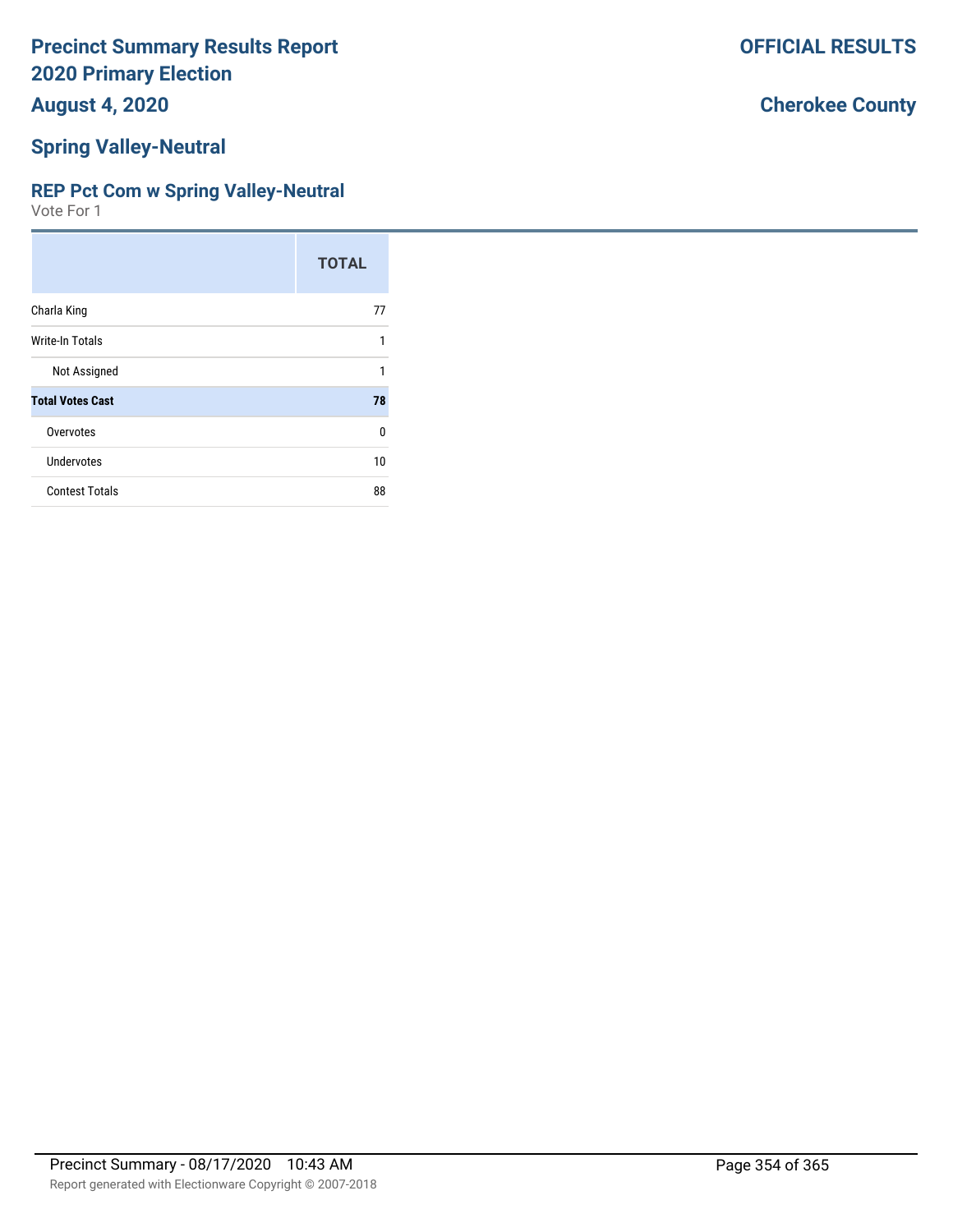### **Spring Valley-Spring Valley**

|                                   | <b>TOTAL</b> |
|-----------------------------------|--------------|
| Registered Voters - Total         | 315          |
| Registered Voters - NONPARTISAN   | 107          |
| Registered Voters - Democratic    | 68           |
| Registered Voters - Republican    | 140          |
| <b>Ballots Cast - Total</b>       | 64           |
| <b>Ballots Cast - NONPARTISAN</b> | 0            |
| <b>Ballots Cast - Democratic</b>  | 15           |
| <b>Ballots Cast - Republican</b>  | 49           |
| <b>Ballots Cast - Blank</b>       | 0            |
| Voter Turnout - Total             | 20.32%       |
| Voter Turnout - NONPARTISAN       | 0.00%        |
| Voter Turnout - Democratic        | 22.06%       |
| Voter Turnout - Republican        | 35.00%       |
|                                   |              |

### **DEM United States Senator**

Vote For 1

|                         | <b>TOTAL</b>   |
|-------------------------|----------------|
| <b>Barbara Bollier</b>  | g              |
| Robert Leon Tillman     | 4              |
| <b>Total Votes Cast</b> | 13             |
| Overvotes               | n              |
| Undervotes              | $\mathfrak{p}$ |
| <b>Contest Totals</b>   | 15             |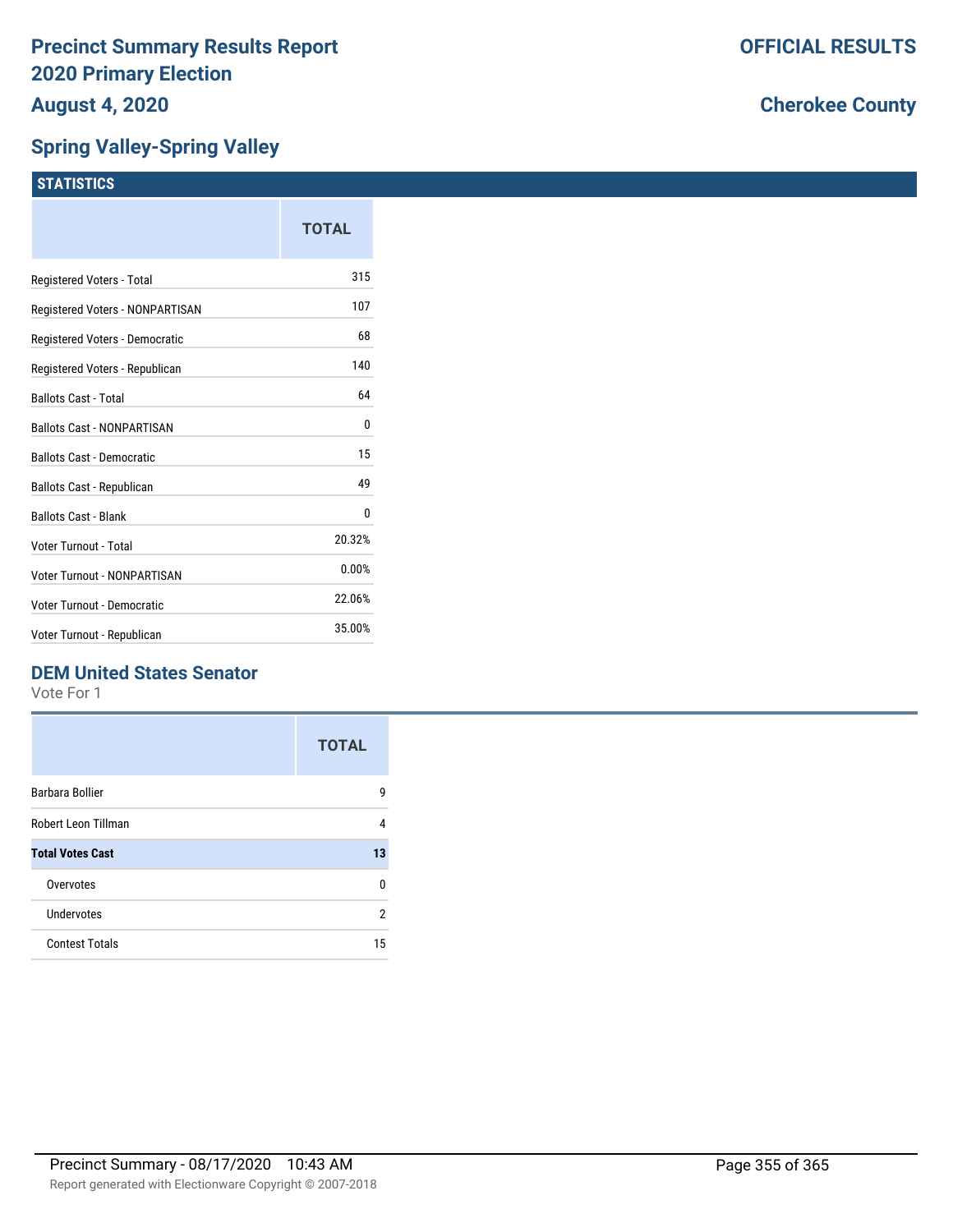## **August 4, 2020**

### **Spring Valley-Spring Valley**

#### **DEM US House Rep 2nd Dist**

Vote For 1

|                         | <b>TOTAL</b> |
|-------------------------|--------------|
| Michelle De La Isla     | 11           |
| James K. Windholz       | 2            |
| <b>Total Votes Cast</b> | 13           |
| Overvotes               | 0            |
| <b>Undervotes</b>       | 2            |
| <b>Contest Totals</b>   | 15           |

### **DEM KS Senator 13th Dist**

Vote For 1

|                         | <b>TOTAL</b> |
|-------------------------|--------------|
| Nancy J. Ingle          | 10           |
| <b>Total Votes Cast</b> | 10           |
| Overvotes               | n            |
| <b>Undervotes</b>       | 5            |
| <b>Contest Totals</b>   | 15           |

### **DEM KS House of Rep 1st Dist**

Vote For 1

|                         | <b>TOTAL</b> |
|-------------------------|--------------|
| <b>Write-In Totals</b>  |              |
| Not Assigned            |              |
| <b>Total Votes Cast</b> |              |
| Overvotes               | n            |
| <b>Undervotes</b>       | 14           |
| <b>Contest Totals</b>   | 15           |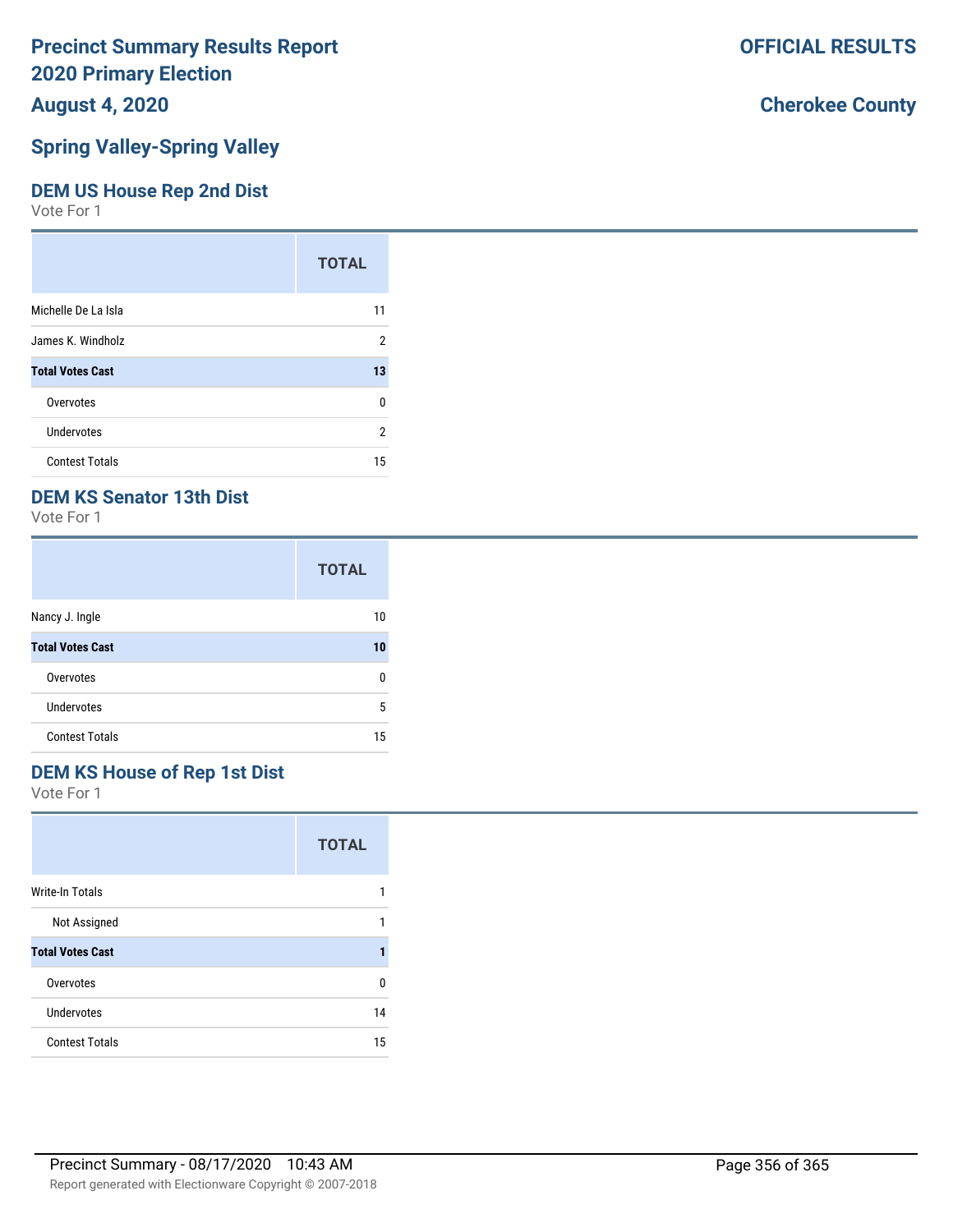**August 4, 2020**

# **Spring Valley-Spring Valley**

### **DEM Co Comm 2nd Dist 2nd Dist**

Vote For 1

|                         | <b>TOTAL</b> |
|-------------------------|--------------|
| Owen Tom Pryor          | 11           |
| <b>Total Votes Cast</b> | 11           |
| Overvotes               | ŋ            |
| Undervotes              |              |
| <b>Contest Totals</b>   | 15           |

# **DEM County Clerk**

Vote For 1

|                         | <b>TOTAL</b> |
|-------------------------|--------------|
| Carol Rae Marcan-Venson | 11           |
| <b>Total Votes Cast</b> | 11           |
| Overvotes               |              |
| Undervotes              |              |
| <b>Contest Totals</b>   | 15           |

### **DEM County Treasurer**

Vote For 1

|                         | <b>TOTAL</b> |
|-------------------------|--------------|
| Write-In Totals         |              |
| Not Assigned            |              |
| <b>Total Votes Cast</b> |              |
| Overvotes               | n            |
| Undervotes              | 14           |
| <b>Contest Totals</b>   | 15           |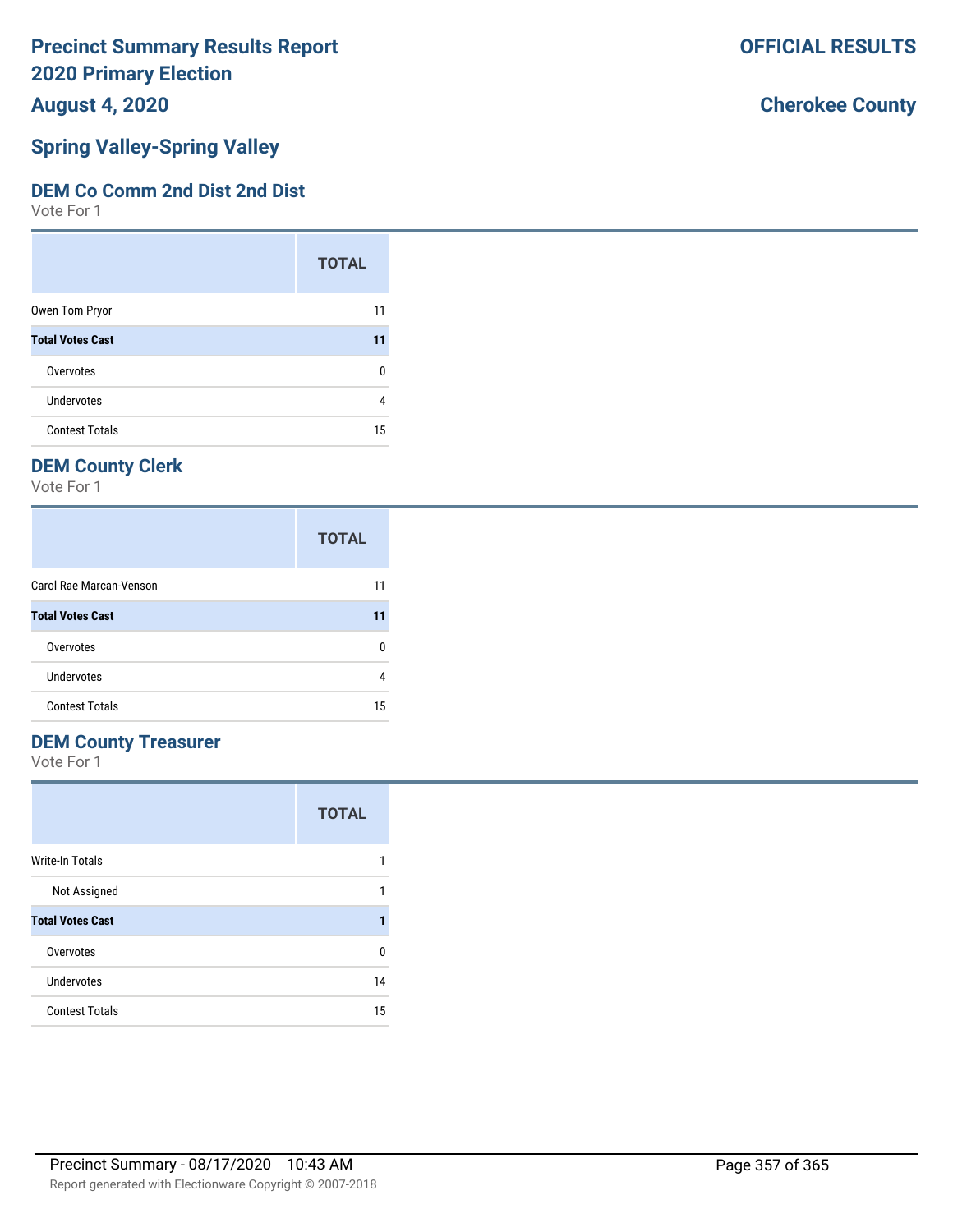**August 4, 2020**

### **Spring Valley-Spring Valley**

#### **DEM County Register of Deeds**

Vote For 1

|                         | <b>TOTAL</b> |
|-------------------------|--------------|
| Write-In Totals         |              |
| Not Assigned            |              |
| <b>Total Votes Cast</b> |              |
| Overvotes               | 0            |
| Undervotes              | 14           |
| <b>Contest Totals</b>   | 15           |

### **DEM County Attorney**

Vote For 1

|                         | <b>TOTAL</b> |
|-------------------------|--------------|
| <b>Write-In Totals</b>  |              |
| Not Assigned            |              |
| <b>Total Votes Cast</b> |              |
| Overvotes               | U            |
| Undervotes              | 14           |
| <b>Contest Totals</b>   | 15           |

### **DEM County Sheriff**

Vote For 1

|                         | <b>TOTAL</b> |
|-------------------------|--------------|
| David M. Groves         | 11           |
| <b>Total Votes Cast</b> | 11           |
| Overvotes               | n            |
| Undervotes              | 4            |
| <b>Contest Totals</b>   | 15           |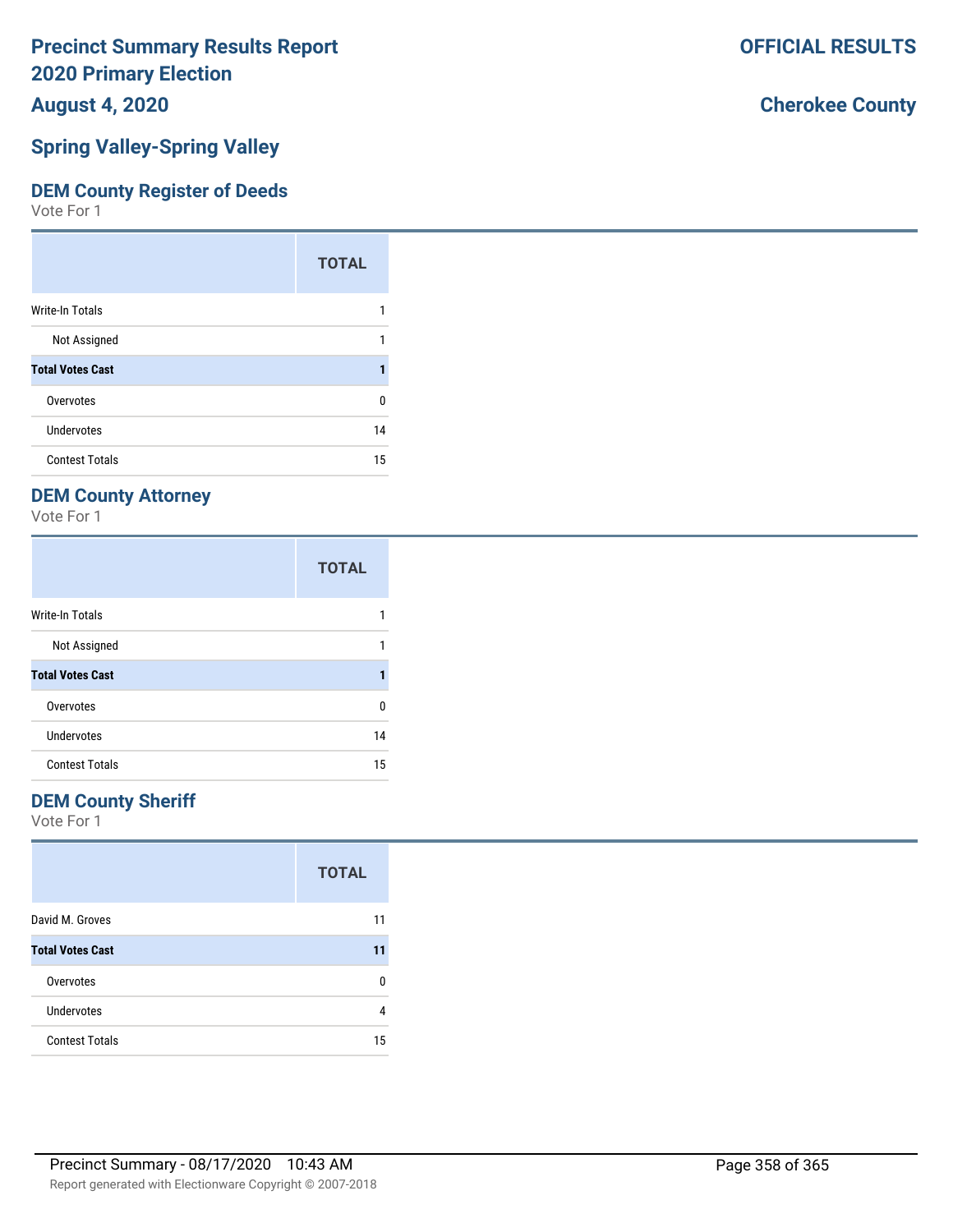**August 4, 2020**

#### **Spring Valley-Spring Valley**

#### **DEM Township Trustee Spring Valley Twp**

Vote For 1

|                         | <b>TOTAL</b> |
|-------------------------|--------------|
| <b>Write-In Totals</b>  | o            |
| Not Assigned            | U            |
| <b>Total Votes Cast</b> | 0            |
| Overvotes               | U            |
| Undervotes              | 15           |
| <b>Contest Totals</b>   | 15           |

# **DEM Township Treasurer Spring Valley Twp**

| Vote For 1 |  |
|------------|--|
|------------|--|

|                         | <b>TOTAL</b> |
|-------------------------|--------------|
| <b>Write-In Totals</b>  | n            |
| Not Assigned            | n            |
| <b>Total Votes Cast</b> | Λ            |
| Overvotes               | ŋ            |
| Undervotes              | 15           |
| <b>Contest Totals</b>   | 15           |

#### **DEM Pct Com m Spring Valley-Spring Valley**

Vote For 1

|                         | <b>TOTAL</b> |
|-------------------------|--------------|
| Roland P. Busch         | 11           |
| <b>Write-In Totals</b>  | U            |
| Not Assigned            | U            |
| <b>Total Votes Cast</b> | 11           |
| Overvotes               | 0            |
| Undervotes              | 4            |
| <b>Contest Totals</b>   | 15           |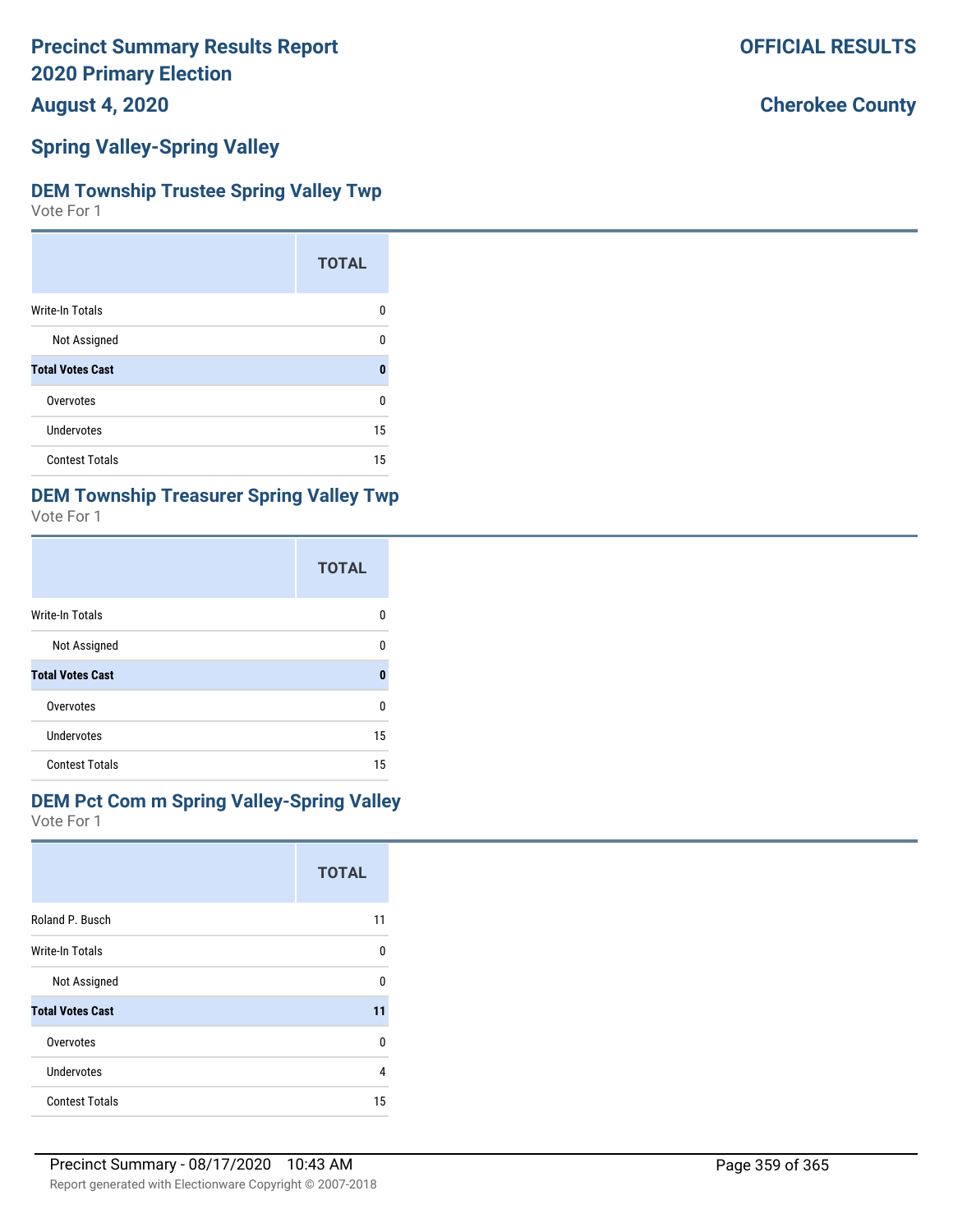**August 4, 2020**

### **Spring Valley-Spring Valley**

#### **DEM Pct Com w Spring Valley-Spring Valley**

Vote For 1

|                         | <b>TOTAL</b> |
|-------------------------|--------------|
| Mary Lou Weaver         | 15           |
| Write-In Totals         | $\Omega$     |
| Not Assigned            | U            |
| <b>Total Votes Cast</b> | 15           |
| Overvotes               | 0            |
| Undervotes              | U            |
| <b>Contest Totals</b>   | 15           |

### **REP United States Senator**

Vote For 1

|                            | <b>TOTAL</b>   |
|----------------------------|----------------|
| Lance Berland              | 0              |
| John L. Berman             | 0              |
| Derek C. Ellis             | 1              |
| <b>Bob Hamilton</b>        | 4              |
| Kris Kobach                | 21             |
| David Alan Lindstrom       | 0              |
| Roger Marshall             | 18             |
| <b>Brian Matlock</b>       | $\overline{2}$ |
| John Miller                | 0              |
| <b>Steve Roberts</b>       | 2              |
| <b>Gabriel Mark Robles</b> | 1              |
| <b>Total Votes Cast</b>    | 49             |
| Overvotes                  | 0              |
| <b>Undervotes</b>          | 0              |
| <b>Contest Totals</b>      | 49             |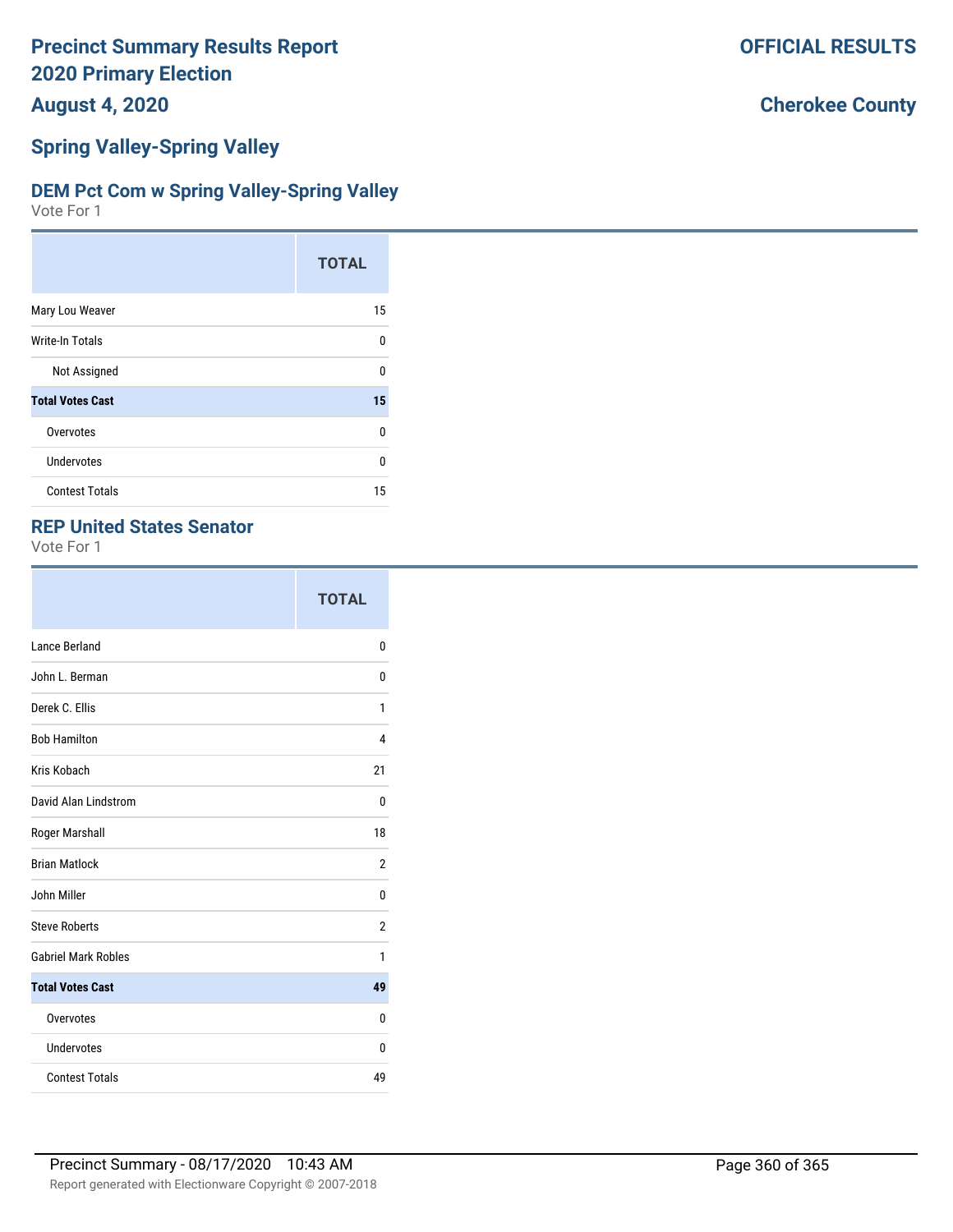## **August 4, 2020**

#### **Spring Valley-Spring Valley**

#### **REP US House Rep 2nd Dist**

Vote For 1

|                         | <b>TOTAL</b> |
|-------------------------|--------------|
| Jake LaTurner           | 37           |
| Dennis Taylor           | 2            |
| <b>Steve Watkins</b>    | 9            |
| <b>Total Votes Cast</b> | 48           |
| Overvotes               | U            |
| <b>Undervotes</b>       | 1            |
| <b>Contest Totals</b>   | 49           |

#### **REP KS Senator 13th Dist**

Vote For 1

|                            | <b>TOTAL</b> |
|----------------------------|--------------|
| <b>Richard Hilderbrand</b> | 47           |
| <b>Total Votes Cast</b>    | 47           |
| Overvotes                  | n            |
| Undervotes                 | 2            |
| <b>Contest Totals</b>      | 49           |

## **REP KS House of Rep 1st Dist**

Vote For 1

|                           | <b>TOTAL</b> |
|---------------------------|--------------|
| <b>Ronald Coquillette</b> | g            |
| Michael Houser            | 40           |
| <b>Total Votes Cast</b>   | 49           |
| Overvotes                 | U            |
| Undervotes                | U            |
| <b>Contest Totals</b>     | 49           |

## **Cherokee County**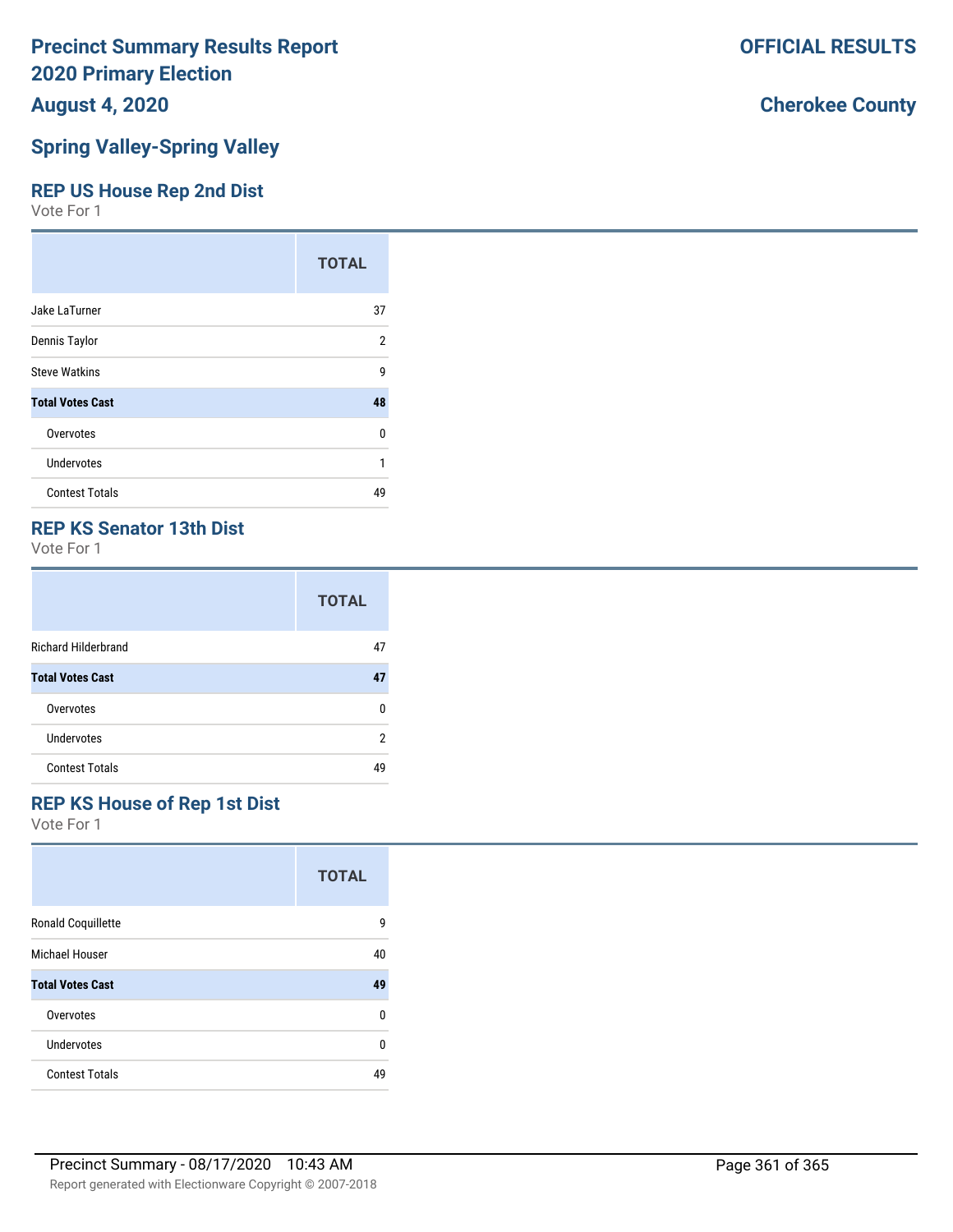**August 4, 2020**

#### **Spring Valley-Spring Valley**

#### **REP Co Comm 2nd Dist 2nd Dist**

Vote For 1

|                         | <b>TOTAL</b> |
|-------------------------|--------------|
| Lorie M. Johnson        | 43           |
| <b>Total Votes Cast</b> | 43           |
| Overvotes               | ŋ            |
| Undervotes              | 6            |
| <b>Contest Totals</b>   | ΔQ           |

### **REP County Clerk**

Vote For 1

|                         | <b>TOTAL</b> |
|-------------------------|--------------|
| Sammye Opela            | 19           |
| Kyle D. Rennie          | 27           |
| <b>Total Votes Cast</b> | 46           |
| Overvotes               | 0            |
| Undervotes              | 3            |
| <b>Contest Totals</b>   | 49           |

#### **REP County Treasurer**

Vote For 1

|                         | <b>TOTAL</b> |
|-------------------------|--------------|
| Raven Elmore            | 45           |
| <b>Total Votes Cast</b> | 45           |
| Overvotes               | n            |
| Undervotes              | 4            |
| <b>Contest Totals</b>   | 49           |

### **Cherokee County**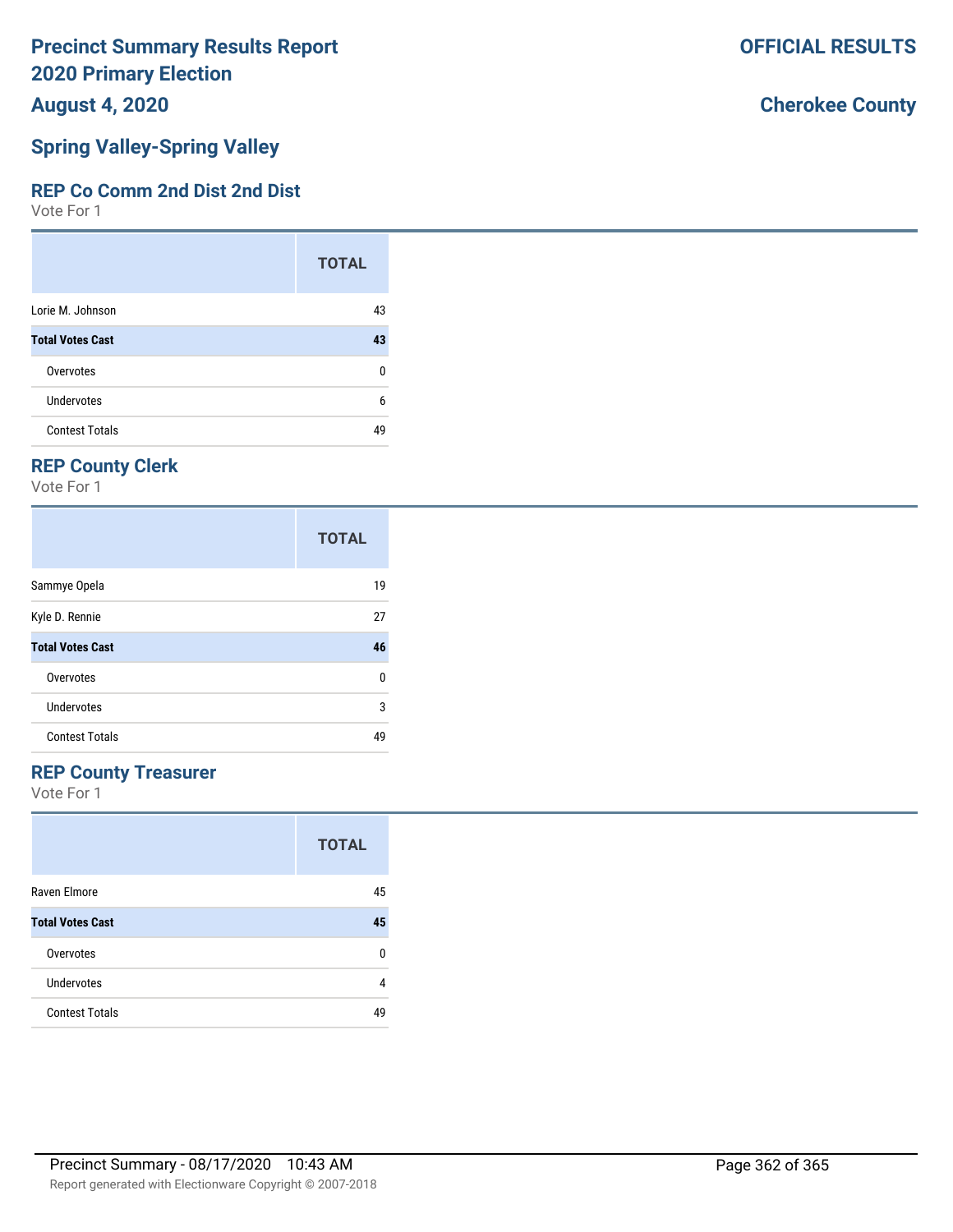**August 4, 2020**

#### **Spring Valley-Spring Valley**

#### **REP County Register of Deeds**

Vote For 1

|                         | <b>TOTAL</b> |
|-------------------------|--------------|
| Barbara S. Bilke        | 44           |
| <b>Total Votes Cast</b> | 44           |
| Overvotes               | 0            |
| Undervotes              | 5            |
| <b>Contest Totals</b>   | 49           |

### **REP County Attorney**

Vote For 1

|                         | <b>TOTAL</b> |
|-------------------------|--------------|
| Jake Conard             | 45           |
| <b>Total Votes Cast</b> | 45           |
| Overvotes               | 0            |
| Undervotes              | 4            |
| <b>Contest Totals</b>   | 49           |

### **REP County Sheriff**

Vote For 1

|                         | <b>TOTAL</b> |
|-------------------------|--------------|
| <b>Write-In Totals</b>  | 8            |
| Not Assigned            | 8            |
| <b>Total Votes Cast</b> | 8            |
| Overvotes               | n            |
| Undervotes              | 41           |
| <b>Contest Totals</b>   | 49           |

#### **Cherokee County**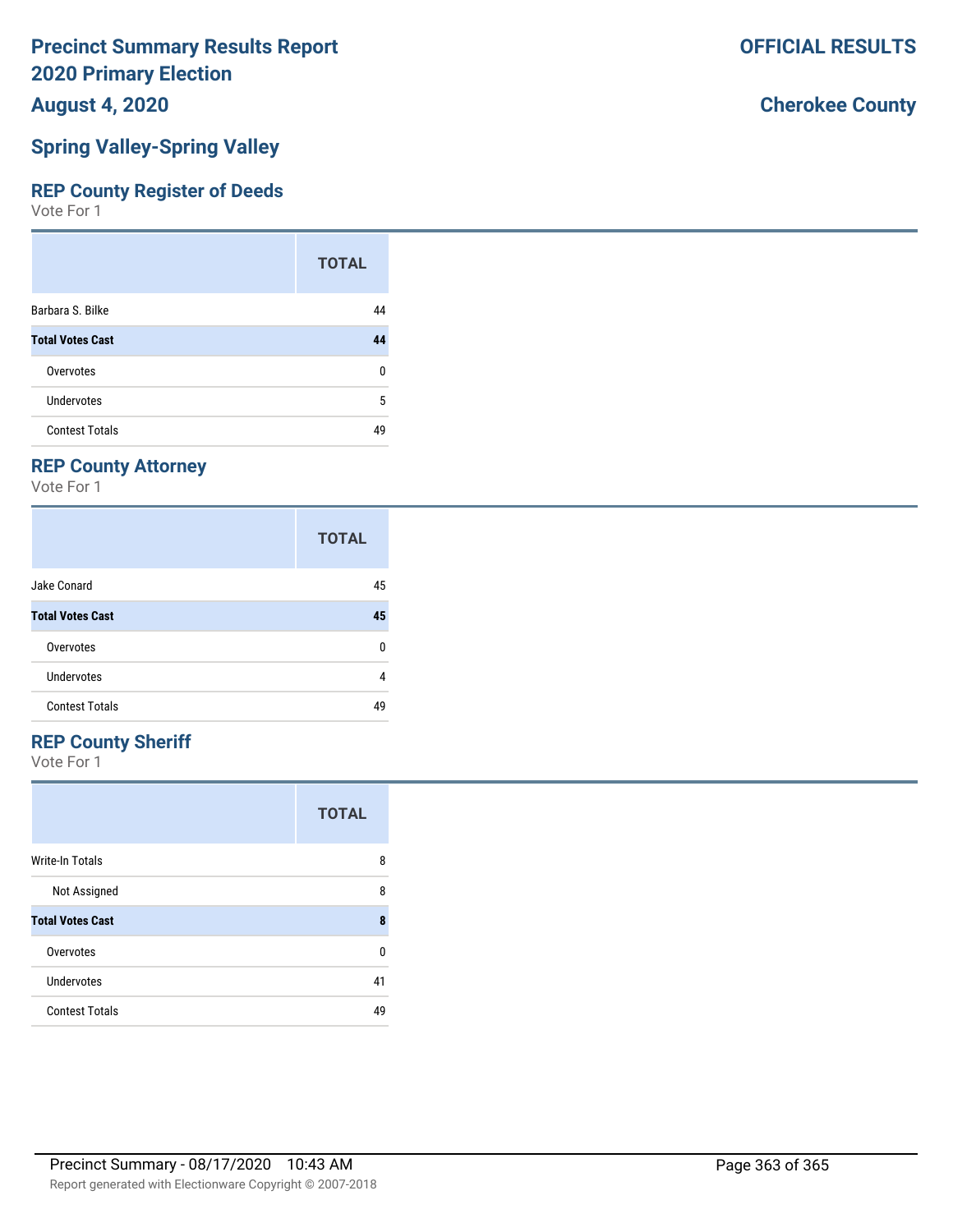**August 4, 2020**

#### **Spring Valley-Spring Valley**

#### **REP Township Trustee Spring Valley Twp**

Vote For 1

|                         | <b>TOTAL</b> |
|-------------------------|--------------|
| Clark D. Hall           | 45           |
| <b>Total Votes Cast</b> | 45           |
| Overvotes               | O            |
| Undervotes              | 4            |
| <b>Contest Totals</b>   | 49           |

#### **REP Township Treasurer Spring Valley Twp**

Vote For 1

|                         | <b>TOTAL</b> |
|-------------------------|--------------|
| Nancy King              | 44           |
| <b>Total Votes Cast</b> | 44           |
| Overvotes               | ŋ            |
| Undervotes              | 5            |
| <b>Contest Totals</b>   | 49           |

#### **REP Pct Com m Spring Valley-Spring Valley**

Vote For 1

|                         | <b>TOTAL</b> |
|-------------------------|--------------|
| Ralph D. Houser         | 42           |
| Write-In Totals         | 0            |
| Not Assigned            | U            |
| <b>Total Votes Cast</b> | 42           |
| Overvotes               | 0            |
| Undervotes              | 7            |
| <b>Contest Totals</b>   | 49           |